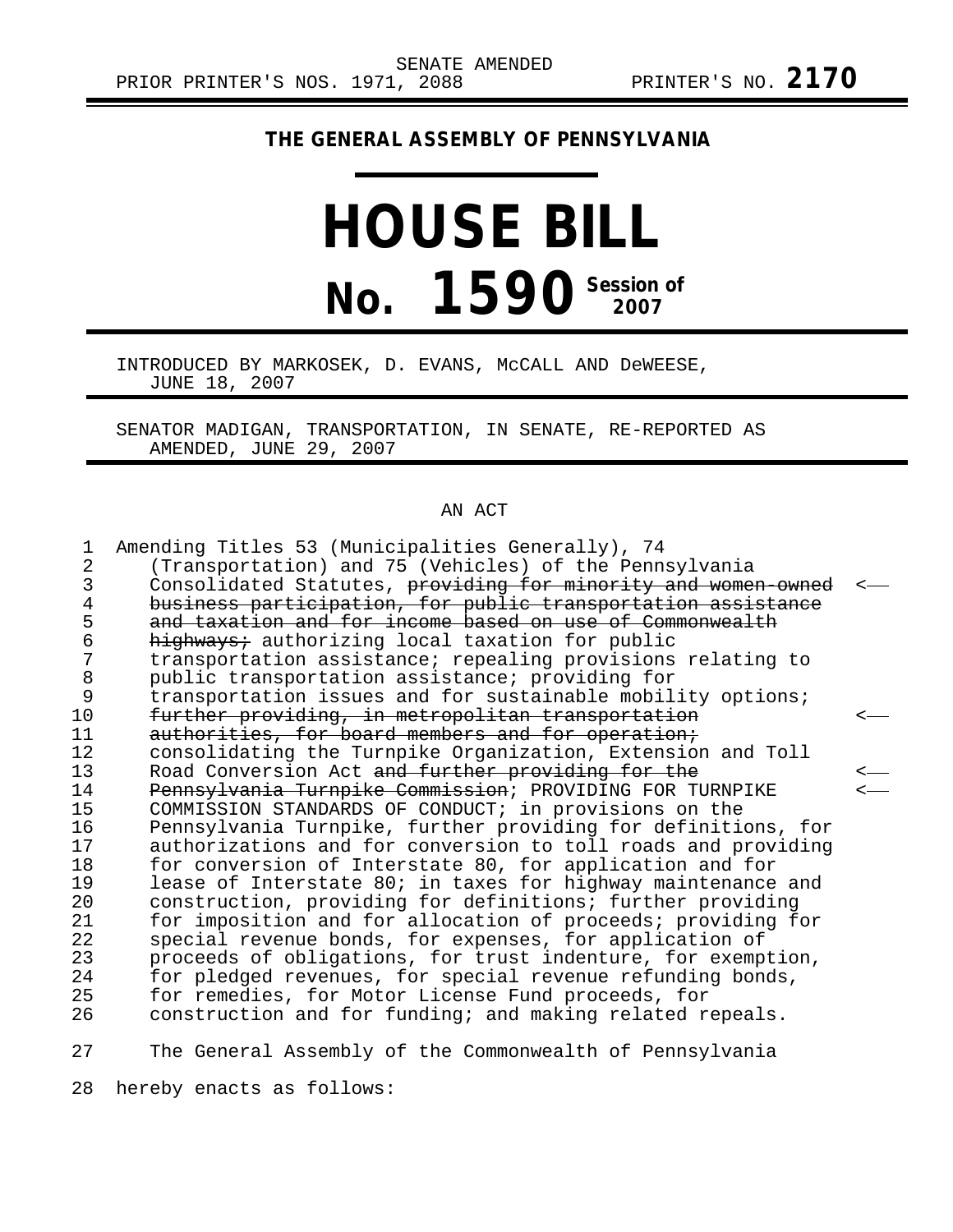| 1  | Section 1. Chapter 86 of Title 53 of the Pennsylvania                          |  |
|----|--------------------------------------------------------------------------------|--|
| 2  | Consolidated Statutes is amended to read:                                      |  |
| 3  | CHAPTER 86                                                                     |  |
| 4  | $\{$ (RESERVED) $\}$                                                           |  |
| 5  | <u>KATION FOR PUBLIC TRANSPORTATI</u>                                          |  |
| 6  | $\frac{\text{Sec.}}{\text{Sec.}}$                                              |  |
| 7  | Declaration of policy.                                                         |  |
| 8  | Local financial support.                                                       |  |
| 9  | 8601. Declaration of policy.                                                   |  |
| 10 | The General Assembly finds and declares as follows:                            |  |
| 11 | Programs under 74 Pa.C.S. Ch. 13A (relating to<br>$\leftrightarrow$            |  |
| 12 | sustainable mobility options) will require local funding.                      |  |
| 13 | (2) Local funding under paragraph (1) will require new                         |  |
| 14 | or additional taxes by political subdivisions.                                 |  |
| 15 | § 8602. Local financial support.                                               |  |
| 16 | Imposition. Notwithstanding any other provision of law,<br><del>(a)</del>      |  |
| 17 | a municipality may obtain financial support for transit systems                |  |
| 18 | by imposing one or more of the taxes or surcharges under                       |  |
| 19 | subsection (b). Money obtained from the imposition shall be                    |  |
| 20 | deposited into a restricted account of the municipality. The                   |  |
| 21 | following apply:                                                               |  |
| 22 | Money in the restricted account shall be used to<br>$\left(\frac{1}{2}\right)$ |  |
| 23 | meet the requirements of 74 Pa.C.S. $88$ 1513(d)(1) (relating                  |  |
| 24 | to operating program), 1514(c) (relating to asset improvement                  |  |
| 25 | program) and 1515(d) (relating to new initiatives program).                    |  |
| 26 | (2)<br>Money in the restricted account beyond that                             |  |
| 27 | necessary under paragraph (1) shall be used for public                         |  |
| 28 | passenger transportation, as defined in 74 Pa.C.S. § 1503                      |  |
| 29 | (relating to definitions) or for costs related to the                          |  |
| 30 | maintenance, repair, restoration or replacement of local                       |  |
|    | 20070H1590B2170<br>$-2$ -                                                      |  |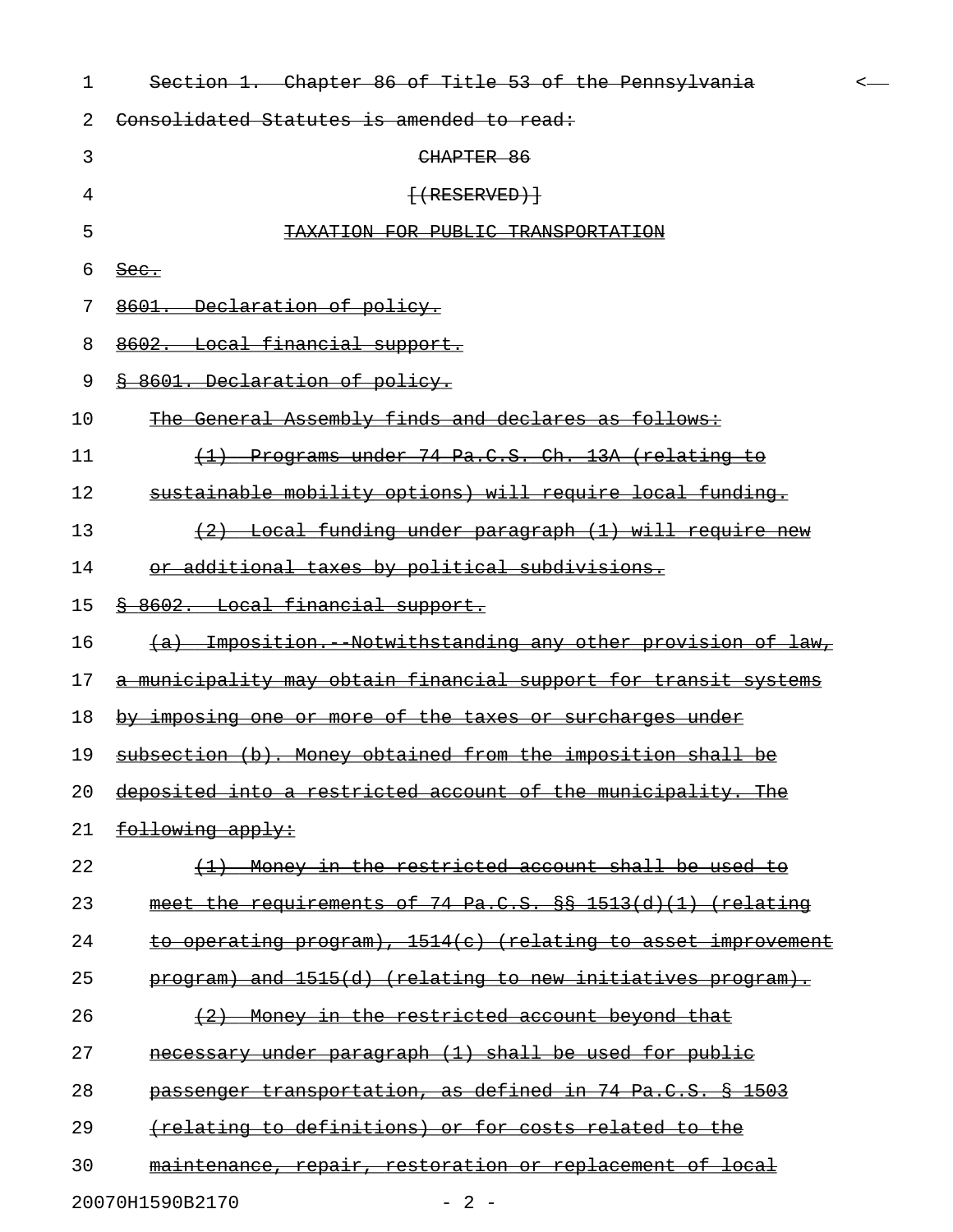1 roads and bridges.

| 2  | <del>(b) Taxes.</del>                                         |
|----|---------------------------------------------------------------|
| 3  | $(1)$ A county may, by ordinance, impose all of the           |
| 4  | following taxes:                                              |
| 5  | (i) A sales tax on each separate sale at retail of            |
| 6  | tangible personal property or services within the county      |
| 7  | of either 0.25% or 0.5% of the purchase price. The            |
| 8  | Department of Revenue shall administer and collect the        |
| 9  | tax under this subparagraph in accordance with Article II     |
| 10 | of the act of March 4, 1971 (P.L.6, No.2), known as the       |
| 11 | Tax Reform Code of 1971, and shall distribute the money       |
| 12 | to the county. As used in this subparagraph, the terms        |
| 13 | "purchase price," "sale at retail" and "tangible personal     |
| 14 | property" shall have the meanings given to them under         |
| 15 | section 201 of the Tax Reform Code of 1971.                   |
| 16 | (ii) A use tax on each use within the county of               |
| 17 | tangible personal property purchased at retail and on         |
| 18 | those services purchased at retail of either 0.25% or         |
| 19 | 0.5% of the purchase price. The ordinance shall provide       |
| 20 | that the tax shall not be paid if the person has paid the     |
| 21 | <u>tax imposed under subparagraph (i) or has paid the tax</u> |
| 22 | <u>imposed under this subparagraph to the vendor with</u>     |
| 23 | respect to the use. The Department of Revenue shall           |
| 24 | administer and collect the tax under this subparagraph in     |
| 25 | accordance with Article II of the Tax Reform Code of 1971     |
| 26 | and shall distribute the money to the county. As used in      |
| 27 | this subparagraph, the terms "purchase price," "tangible      |
| 28 | personal property" and "vendor" shall have the meanings       |
| 29 | given to them under section 201 of the Tax Reform Code of     |
| 30 | <u> 1971.</u>                                                 |

20070H1590B2170 - 3 -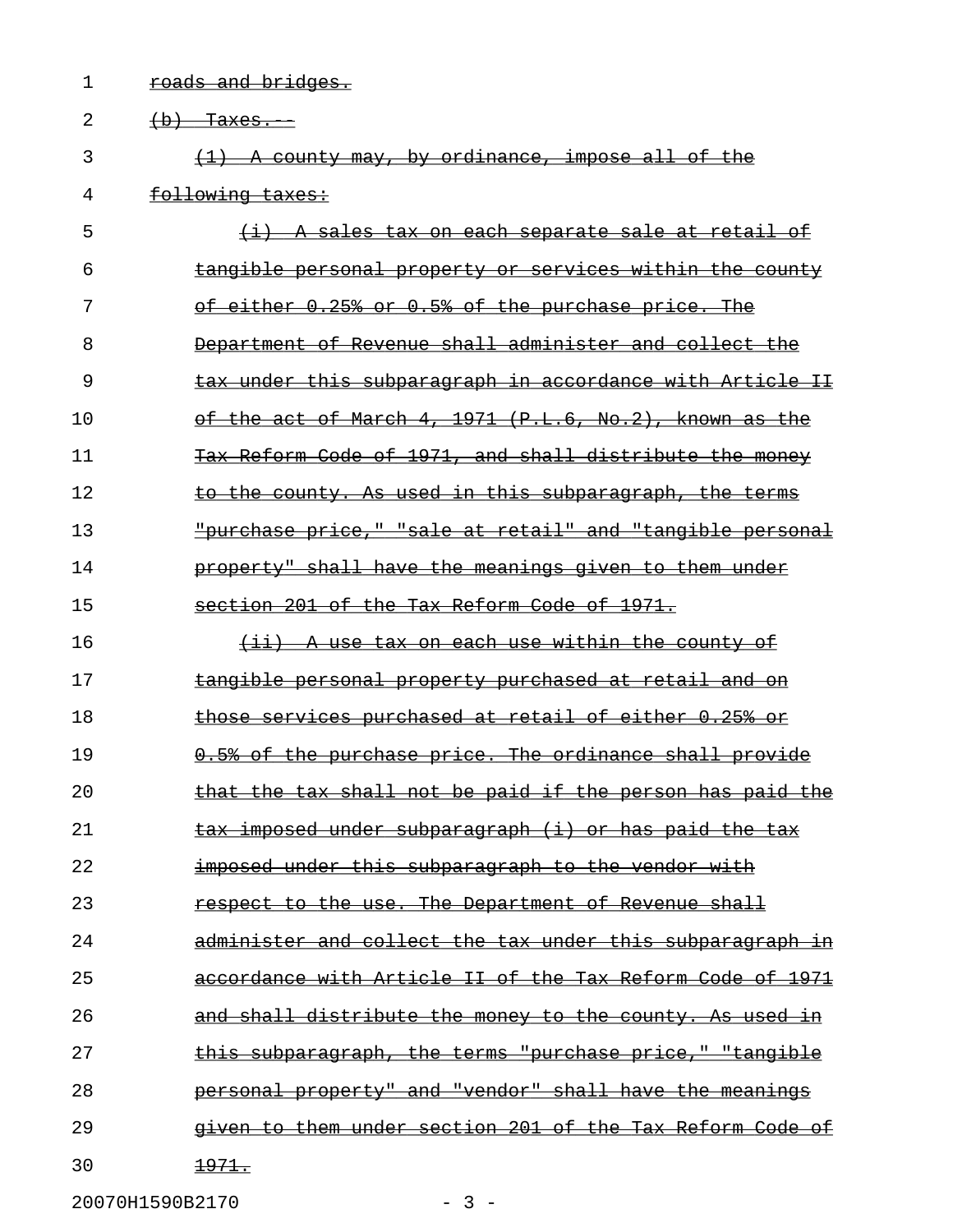| 1  | An excise tax of either 0.25% or 0.5% of the                     |
|----|------------------------------------------------------------------|
| 2  | <u>rent upon the occupancy of each hotel room in the county.</u> |
| 3  | <u>As used in this subparagraph, the terms "hotel,"</u>          |
| 4  | "occupancy" and "rent" shall have the meanings given to          |
| 5  | them under section 209(a) of the Tax Reform Code of 1971.        |
| 6  | (2) A municipality other than a county may, by                   |
| 7  | ordinance, impose a tax on earned income, as defined under       |
| 8  | section 13 of the act of December 31, 1965 (P.L.1257,            |
| 9  | No.511), known as The Local Tax Enabling Act, of either 0.25%    |
| 10 | or 0.5%. The tax under this paragraph shall be in addition to    |
| 11 | the tax imposed under The Local Tax Enabling Act.                |
| 12 | (3) A municipality may, by ordinance, impose a tax of up         |
| 13 | to \$2 per day on each rental vehicle. As used in this           |
| 14 | paragraph, the term "rental vehicle" shall have the meaning      |
| 15 | given it in section 1601 A of the Tax Reform Code of 1971.       |
| 16 | (4) A county may impose, under the statutory authority           |
| 17 | of the county to levy an excise tax on the price of a hotel      |
| 18 | room rental, an additional excise tax of up to 1% on the         |
| 19 | price of a hotel room rental.                                    |
| 20 | Section 1.1. Title 74 is amended by adding a section to          |
| 21 | read:                                                            |
| 22 | \$ 303. Minority and women owned business participation.         |
| 23 | (a) General rule. In administering the provisions of this        |
| 24 | title, the department and any local transportation organization  |
| 25 | $sha$ <sup>11</sup>                                              |
| 26 | (1) Be responsible for ensuring that all competitive             |
| 27 | contract opportunities issued by the department or local         |
| 28 | transportation organization seek to maximize participation by    |
| 29 | minority and women owned businesses and other disadvantaged      |
| 30 | businesses.                                                      |
|    |                                                                  |

20070H1590B2170 - 4 -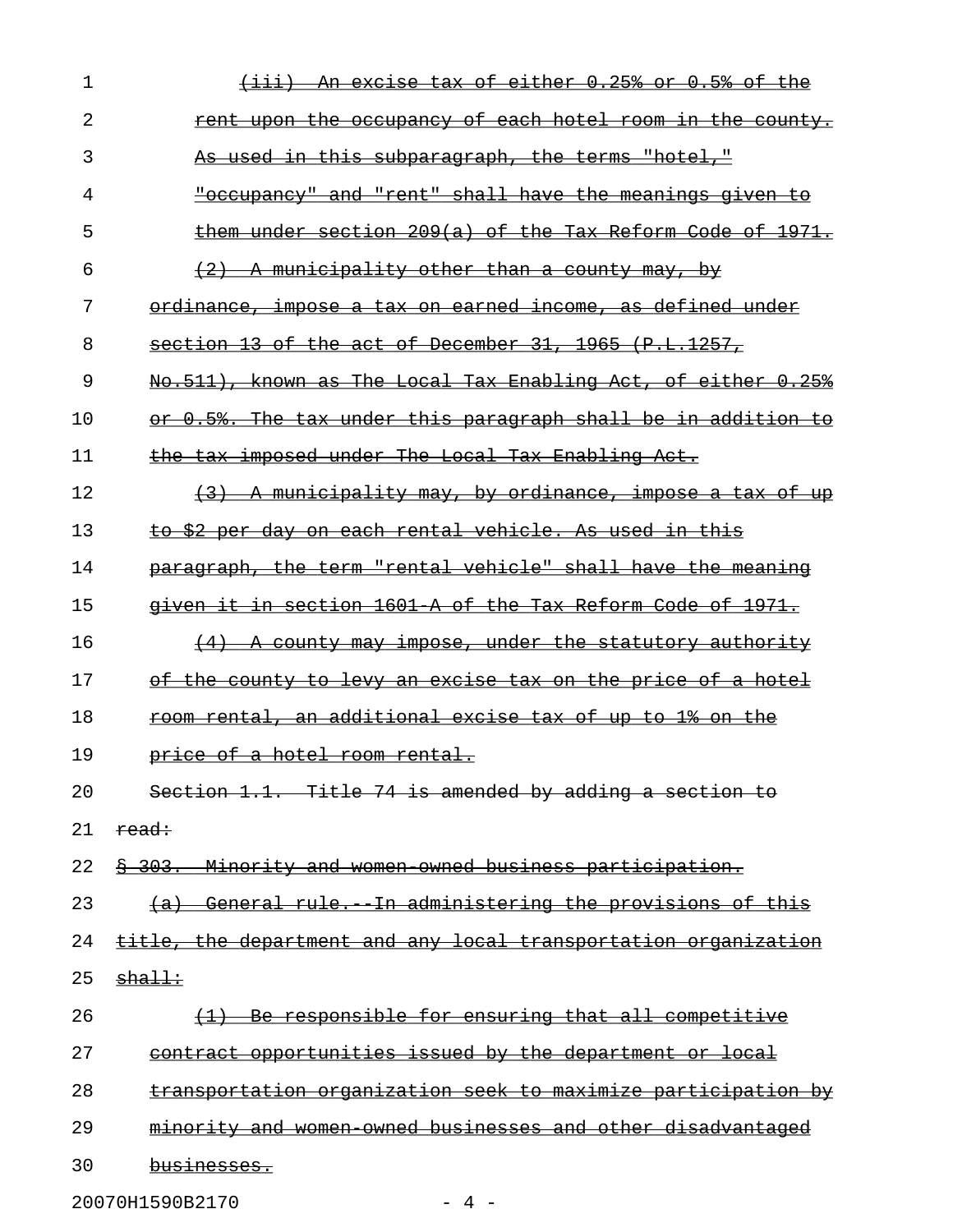| 1  | Give consideration, when possible and cost                                |
|----|---------------------------------------------------------------------------|
| 2  | effective, to contractors offering to utilize minority and                |
| 3  | women owned businesses and disadvantaged businesses in the                |
| 4  | selection and award of contracts.                                         |
| 5  | Ensure that the department's and local<br>(3)                             |
| 6  | <u>transportation organizations's commitment to the minority and </u>     |
| 7  | women owned business program is clearly understood and                    |
| 8  | appropriately implemented and enforced by all department and              |
| 9  | <del>local transportation organization employees.</del>                   |
| 10 | Designate a responsible official to supervise the<br>(4)                  |
| 11 | department and local transportation organization minority and             |
| 12 | women owned business program and ensure compliance within the             |
| 13 | department or local transportation organization.                          |
| 14 | (5)<br>Furnish the Department of General Services, upon                   |
| 15 | request, all requested information or assistance.                         |
| 16 | Recommend sanctions to the Secretary of General<br>(6)                    |
| 17 | Services, as may be appropriate, against businesses that fail             |
| 18 | to comply with the policies of the Commonwealth minority and              |
| 19 | women owned business program.                                             |
| 20 | -Definitions. As used in this section, the following<br>$\leftrightarrow$ |
| 21 | words and phrases shall have the meanings given to them in this           |
| 22 | subsection:                                                               |
| 23 | "Disadvantaged business." A business that is owned or                     |
| 24 | <u>controlled by a majority of persons, not limited to members of</u>     |
| 25 | minority groups, who are subject to racial or ethnic prejudice            |
| 26 | <del>or cultural bias.</del>                                              |
| 27 | "Local transportation organization." Any of the following:                |
| 28 | <u>A political subdivision or a public transportation</u>                 |
| 29 | port or redevelopment authority organized under the laws of               |
| 30 | this Commonwealth or pursuant to an interstate compact                    |
|    |                                                                           |

20070H1590B2170 - 5 -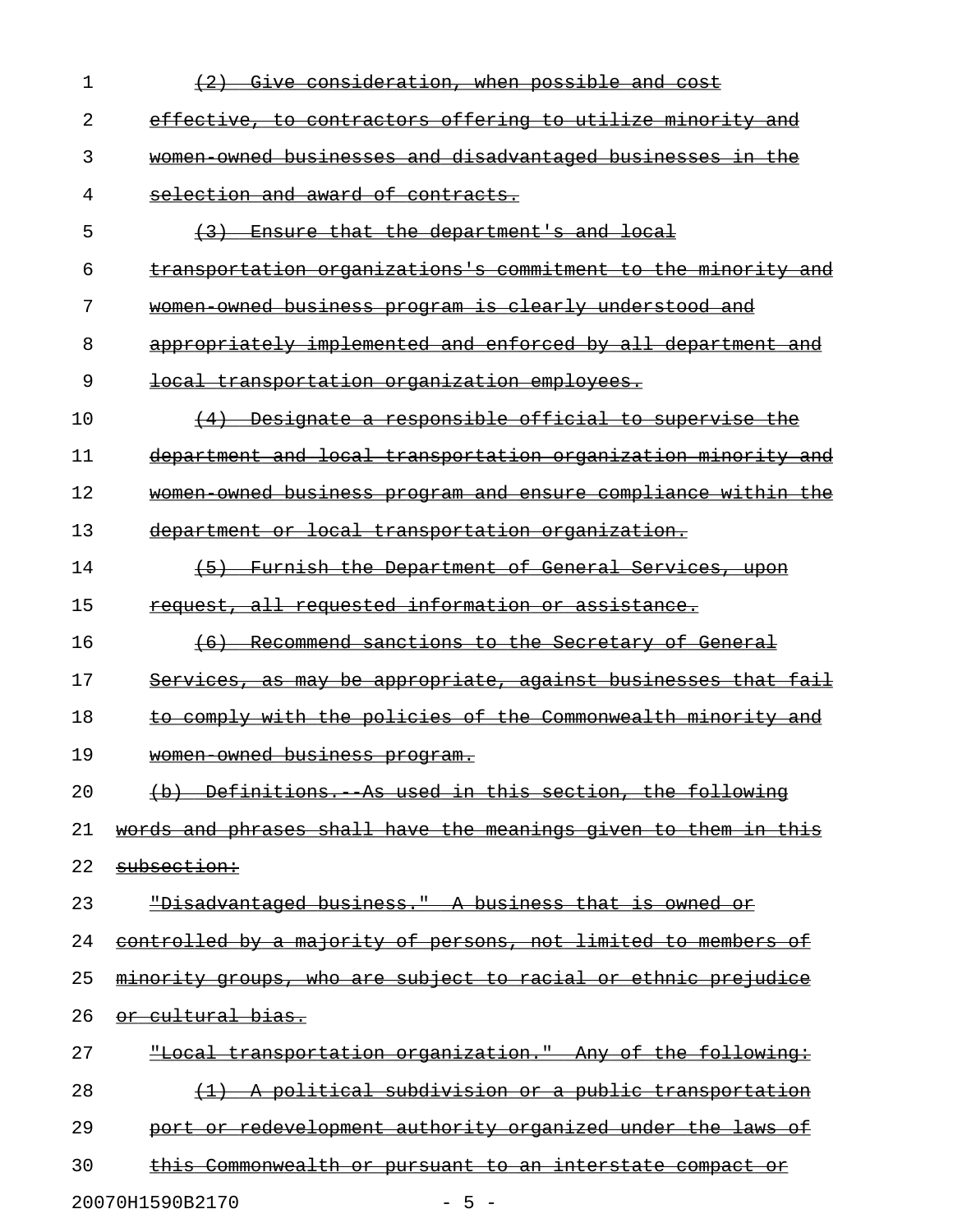| $\mathbf 1$ | otherwise empowered to render, contract for the rendering or    |
|-------------|-----------------------------------------------------------------|
| 2           | assist in the rendering of transportation service in a          |
| 3           | limited area in this Commonwealth, even though it may also      |
| 4           | render or assist in rendering transportation service in         |
| 5           | adjacent states.                                                |
| 6           | (2) A nonprofit association that directly or indirectly         |
| 7           | provides public transportation service.                         |
| 8           | (3) A nonprofit association of public transportation            |
| 9           | providers operating within this Commonwealth.                   |
| 10          | "Minority owned business." A business owned and controlled      |
| 11          | by a majority of persons who are African Americans, Hispanic    |
| 12          | Americans, Native Americans, Asian Americans, Alaskans and      |
| 13          | Pacific Islanders.                                              |
| 14          | "Women owned business." A business owned and controlled by a    |
| 15          | majority of persons who are women.                              |
| 16          | Section 1.2. Chapter 13 of Title 74 is repealed:                |
| 17          | SECTION 1. TITLE 53 OF THE PENNSYLVANIA CONSOLIDATED            |
| 18          | STATUTES IS AMENDED BY ADDING A CHAPTER TO READ:                |
| 19          | CHAPTER 86                                                      |
| 20          | TAXATION FOR PUBLIC TRANSPORTATION                              |
| 21          | SEC.                                                            |
| 22          | 8601. SCOPE.                                                    |
| 23          | 8602. LOCAL FINANCIAL SUPPORT.                                  |
| 24          | <u>S 8601. SCOPE.</u>                                           |
| 25          | THIS CHAPTER RELATES TO LOCAL FUNDING FOR SUSTAINABLE           |
| 26          | MOBILITY OPTIONS.                                               |
| 27          | S 8602. LOCAL FINANCIAL SUPPORT.                                |
| 28          | IMPOSITION.--NOTWITHSTANDING ANY OTHER PROVISION OF LAW,<br>(A) |
| 29          | A COUNTY OF THE SECOND CLASS MAY OBTAIN FINANCIAL SUPPORT FOR   |
| 30          | TRANSIT SYSTEMS BY IMPOSING ONE OR MORE OF THE TAXES UNDER      |

20070H1590B2170 - 6 -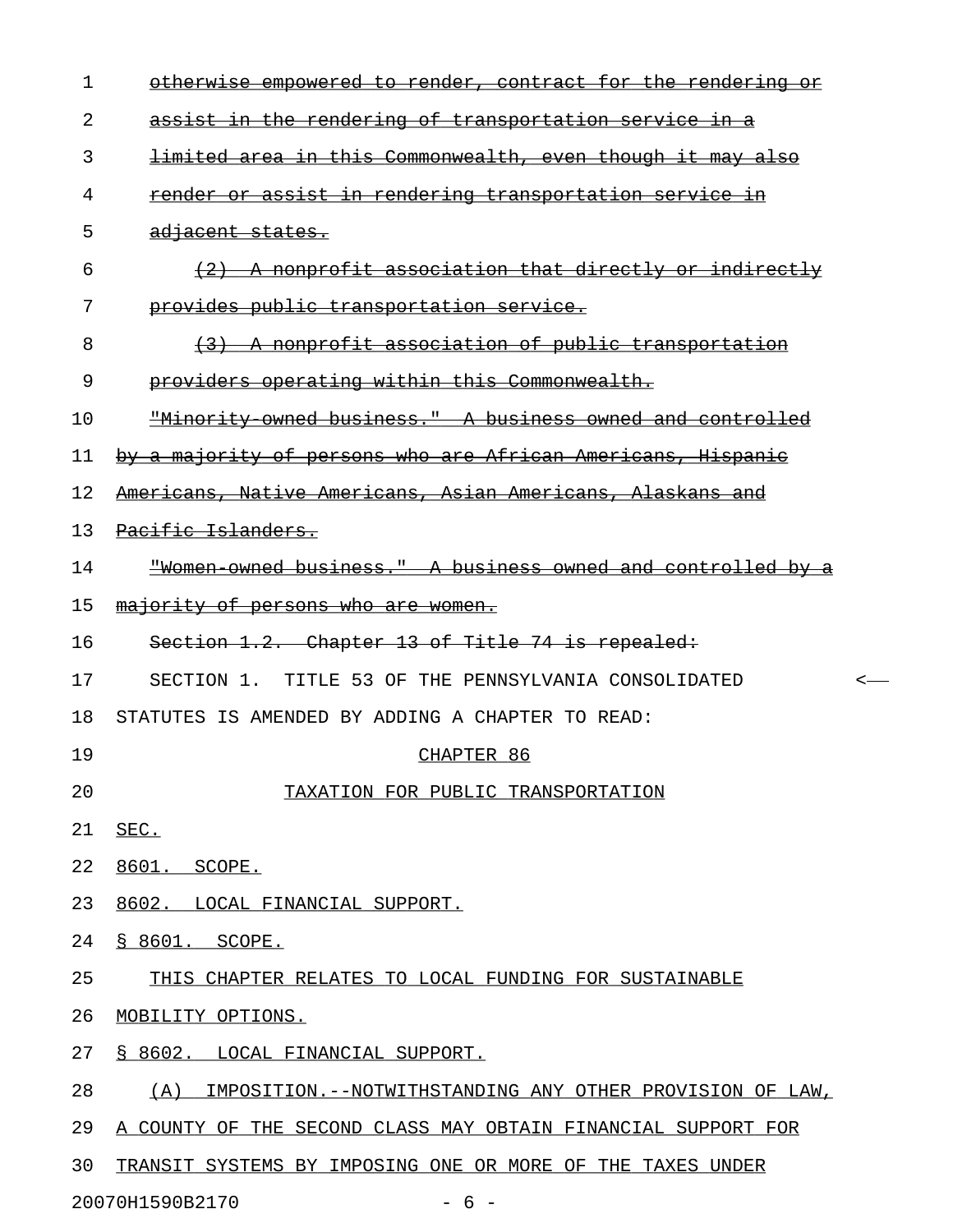| 1  | SUBSECTION (B).<br>MONEY OBTAINED FROM THE IMPOSITION SHALL BE   |
|----|------------------------------------------------------------------|
| 2  | DEPOSITED INTO A RESTRICTED ACCOUNT OF THE MUNICIPALITY.         |
| 3  | (B)<br>$TAXES. --$                                               |
| 4  | A COUNTY OF THE SECOND CLASS MAY, BY ORDINANCE,<br>(1)           |
| 5  | IMPOSE ALL OF THE FOLLOWING TAXES:                               |
| 6  | A TAX ON THE SALE AT RETAIL OF LIOUOR AND MALT<br>( I )          |
| 7  | BREWED BEVERAGES WITHIN THE COUNTY. THE ORDINANCE<br>AND         |
| 8  | SHALL BE MODELED ON THE ACT OF JUNE 10, 1971 (P.L.153,           |
| 9  | KNOWN AS THE FIRST CLASS SCHOOL DISTRICT LIQUOR<br>NO.7).        |
| 10 | SALES TAX ACT OF 1971; AND THE RATE OF TAX AUTHORIZED            |
| 11 | UNDER THIS SUBPARAGRAPH MAY NOT EXCEED THE RATE                  |
| 12 | ESTABLISHED UNDER THAT ACT.                                      |
| 13 | AN EXCISE TAX ON EACH RENTING OF A RENTAL<br>(II)                |
| 14 | VEHICLE IN THE COUNTY. THE RATE OF TAX AUTHORIZED UNDER          |
| 15 | THIS SUBPARAGRAPH MAY NOT EXCEED THE RATE ESTABLISHED            |
| 16 | UNDER SECTION $2301(E)$ OF THE ACT OF MARCH 4, 1971 (P.L.6,      |
| 17 | KNOWN AS THE TAX REFORM CODE OF 1971. AS USED IN<br>NO.2).       |
| 18 | THIS SUBPARAGRAPH, THE TERM "RENTAL VEHICLE" HAS THE             |
| 19 | MEANING GIVEN TO IT IN SECTION 1601-A OF THE TAX REFORM          |
| 20 | <u>CODE OF 1971.</u>                                             |
| 21 | (RESERVED).<br>(2)                                               |
| 22 | SECTION 2. SUBJECT TO SECTION 13.1 OF THIS ACT, CHAPTER 13       |
| 23 | OF TITLE 74 IS REPEALED:                                         |
| 24 | [CHAPTER 13                                                      |
| 25 | PUBLIC TRANSPORTATION ASSISTANCE                                 |
| 26 |                                                                  |
| 27 | § 1301. Definitions.                                             |
| 28 | The following words and phrases when used in this chapter        |
| 29 | shall have the meanings given to them in this section unless the |
| 30 | context clearly indicates otherwise:                             |

20070H1590B2170 - 7 -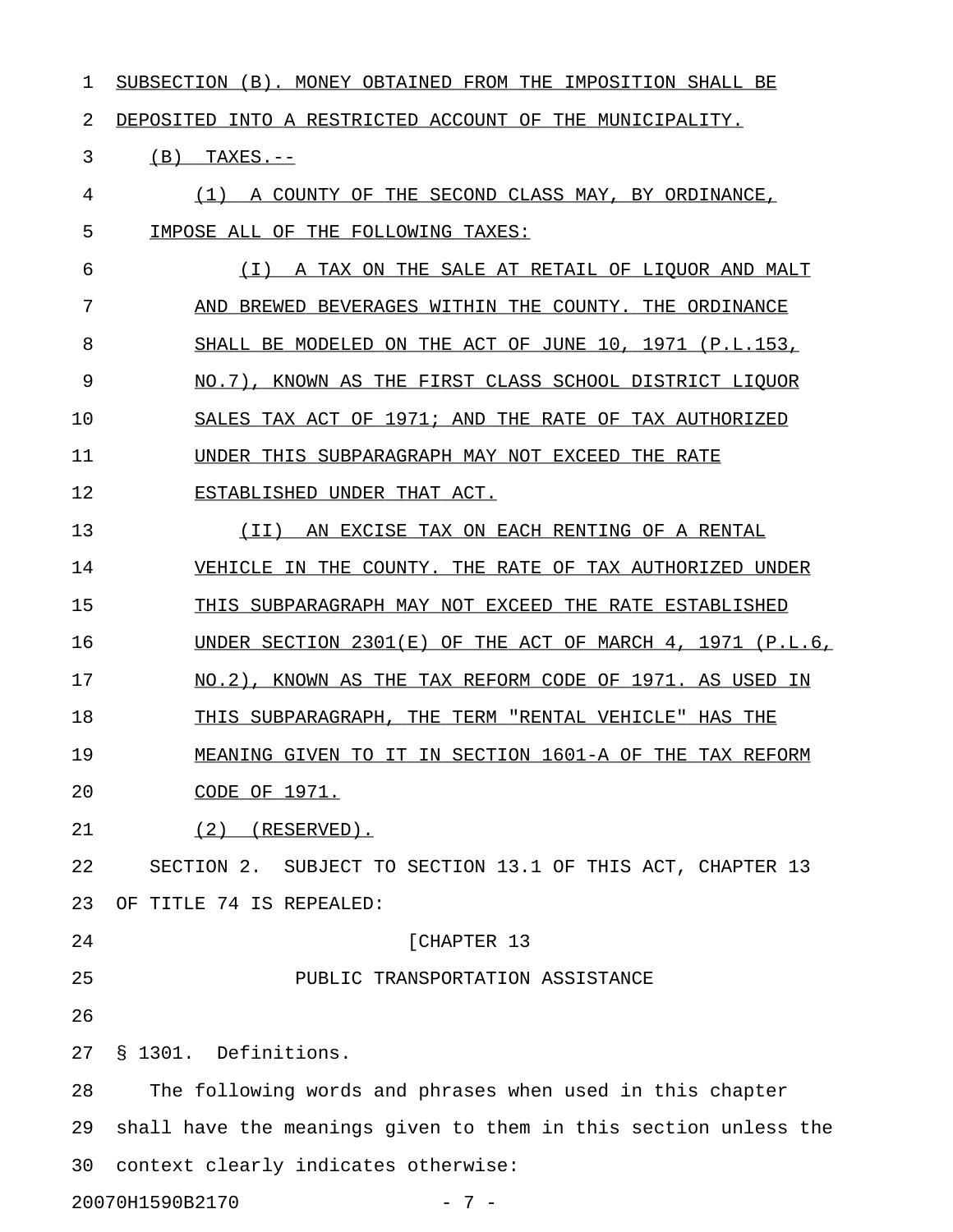1 "Asset maintenance costs." All vehicle maintenance expenses, 2 nonvehicle maintenance expenses and materials and supplies used 3 in the operation of local transportation organizations and 4 transportation companies.

5 "Average fare." Total passenger revenue divided by the total 6 number of fare-paying passengers. With regard to the calculation 7 of average fare or base fare for the reimbursement of losses 8 resulting from free service to senior citizens authorized by 9 this part, the Department of Transportation shall not 10 differentiate between bus services provided within an operating 11 unit or division of any transit agency for any reason. Services 12 funded under either the State urban or rural operating 13 assistance programs will be considered separate operating units. 14 "Bus." A motor vehicle designed for carrying 15 or more 15 passengers, exclusive of the driver, and used for the 16 transportation of persons, and a motor vehicle, other than a 17 taxicab, designed and used for the transportation of persons for 18 compensation.

19 "Capital project." Any system of public passenger or public 20 passenger and rail transportation, including, but not limited 21 to, any railway, street railway, subway, elevated and monorail 22 passenger or passenger and rail rolling stock, including self-23 propelled and gallery cars, locomotives, passenger buses and 24 wires, poles and equipment for the electrification of any of the 25 foregoing, rails, tracks, roadbeds, guideways, elevated 26 structures, buildings, stations, terminals, docks, shelters, 27 airports and parking areas for use in connection with public 28 passenger or public passenger and rail transportation systems, 29 interconnecting lines and tunnels to provide passenger or 30 passenger and rail service connections between transportation 20070H1590B2170 - 8 -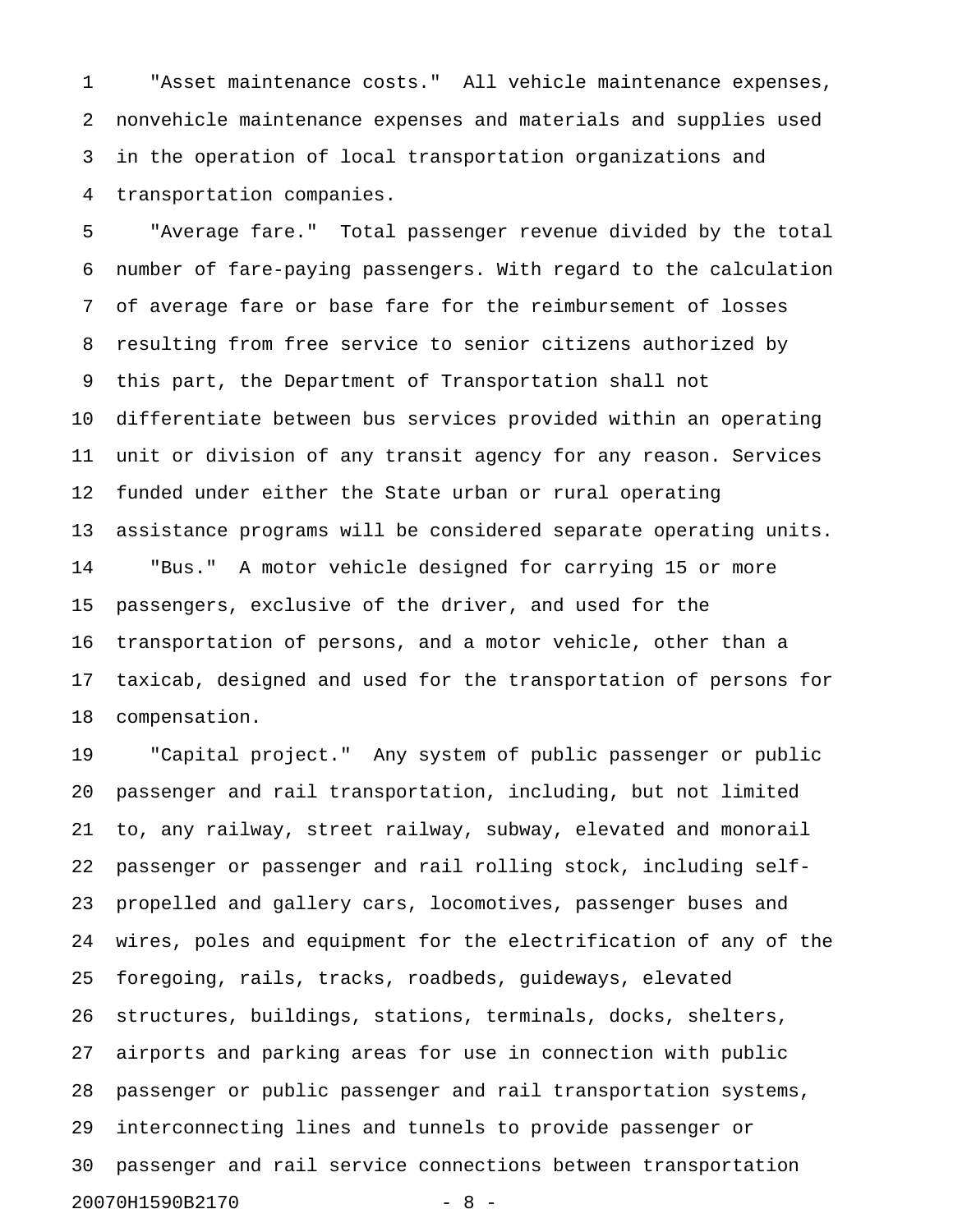1 systems, transportation routes, corridors, and rights-of-way for 2 any thereof (but not for public highways), signal and 3 communication systems necessary or desirable for the 4 construction, operation or improvement of the public passenger 5 or passenger and rail transportation system involved, or any 6 improvement of or overhaul of any vehicle, equipment or 7 furnishings for any of the foregoing or any part, or fractional 8 and undivided co-ownership or leasehold interest in any one or 9 combination of any of the foregoing, that may be designated as a 10 capital project by the secretary.

11 "Class 1 transit entity." A local transportation 12 organization or transportation company operating 1,000 or more 13 transit vehicles in the peak period.

14 "Class 2 transit entity." A local transportation 15 organization or transportation company operating more than 300 16 but less than 1,000 transit vehicles in the peak period.

17 "Class 3 transit entity." A local transportation 18 organization or transportation company operating 300 or less 19 fixed-route transit vehicles in the peak period serving an 20 urbanized area.

21 "Class 4 transit entity." Any local transportation 22 organization or transportation company which serves a 23 nonurbanized area and, during the 1990-1991 fiscal year, 24 received or was approved to receive funding under the act of 25 February 11, 1976 (P.L.14, No.10), known as the Pennsylvania 26 Rural and Intercity Common Carrier Surface Transportation 27 Assistance Act.

28 "Class 4 transit entity adjusted base grant." The State 29 subsidy for operating expenses a Class 4 transit entity received 30 during the 1990-1991 fiscal year, including any funds 20070H1590B2170 - 9 -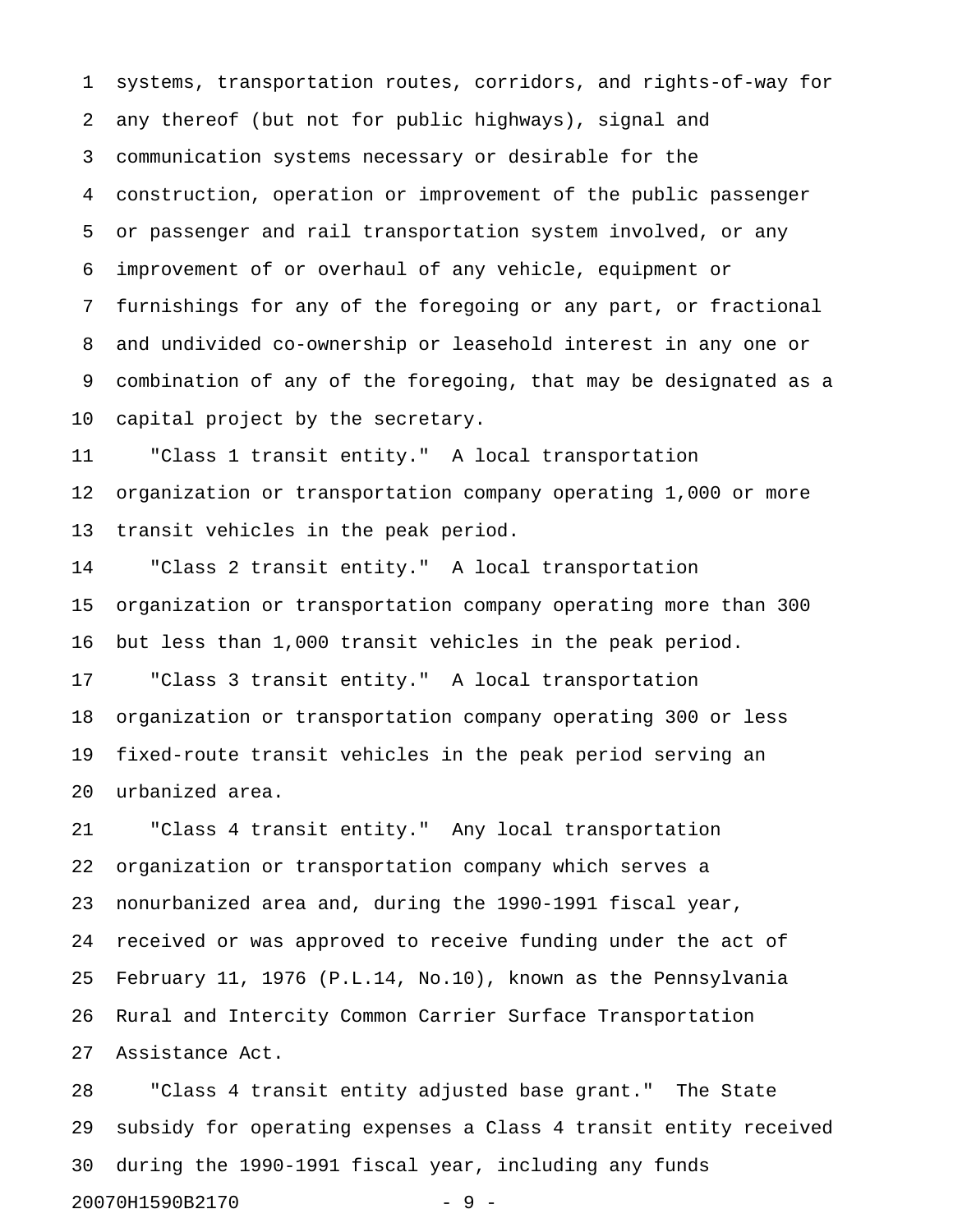1 appropriated under the act of February 11, 1976 (P.L.14, No.10), 2 known as the Pennsylvania Rural and Intercity Common Carrier 3 Surface Transportation Assistance Act; adjusted for factors 4 which, in the judgment of the department, caused significant 5 increases or decreases in the amount of State subsidy to a Class 6 4 transit entity during the 1990-1991 fiscal year; and further 7 adjusted, with respect to any Class 4 transit entity which 8 received a State subsidy for less than the entire 1990-1991 9 fiscal year, to reflect the annual subsidy that Class 4 transit 10 entity would have received during that fiscal year if it had 11 received a State subsidy for that entire fiscal year.

12 "Community transportation programs." Programs eligible to be 13 funded pursuant to section 1312 (relating to community 14 transportation programs).

15 "Construction." The term includes acquisition as well as 16 construction.

17 "Counties." The term includes any county.

18 "County transportation system." Buses, vans or other transit 19 vehicles purchased, maintained and operated by any county and 20 used to provide free or reduced rate transportation within the 21 county to persons 65 years of age or older.

22 "Department." The Department of Transportation of the 23 Commonwealth.

24 "Equipment" and "furnishings." Any equipment and furnishings 25 whatsoever as may be deemed desirable and required for a capital 26 project and approved by the Department of Transportation for the 27 use and occupancy of that capital project. The terms include the 28 installation of such equipment and furnishings.

29 "Federal agency." The United States of America, the 30 President of the United States of America and any department of, 20070H1590B2170 - 10 -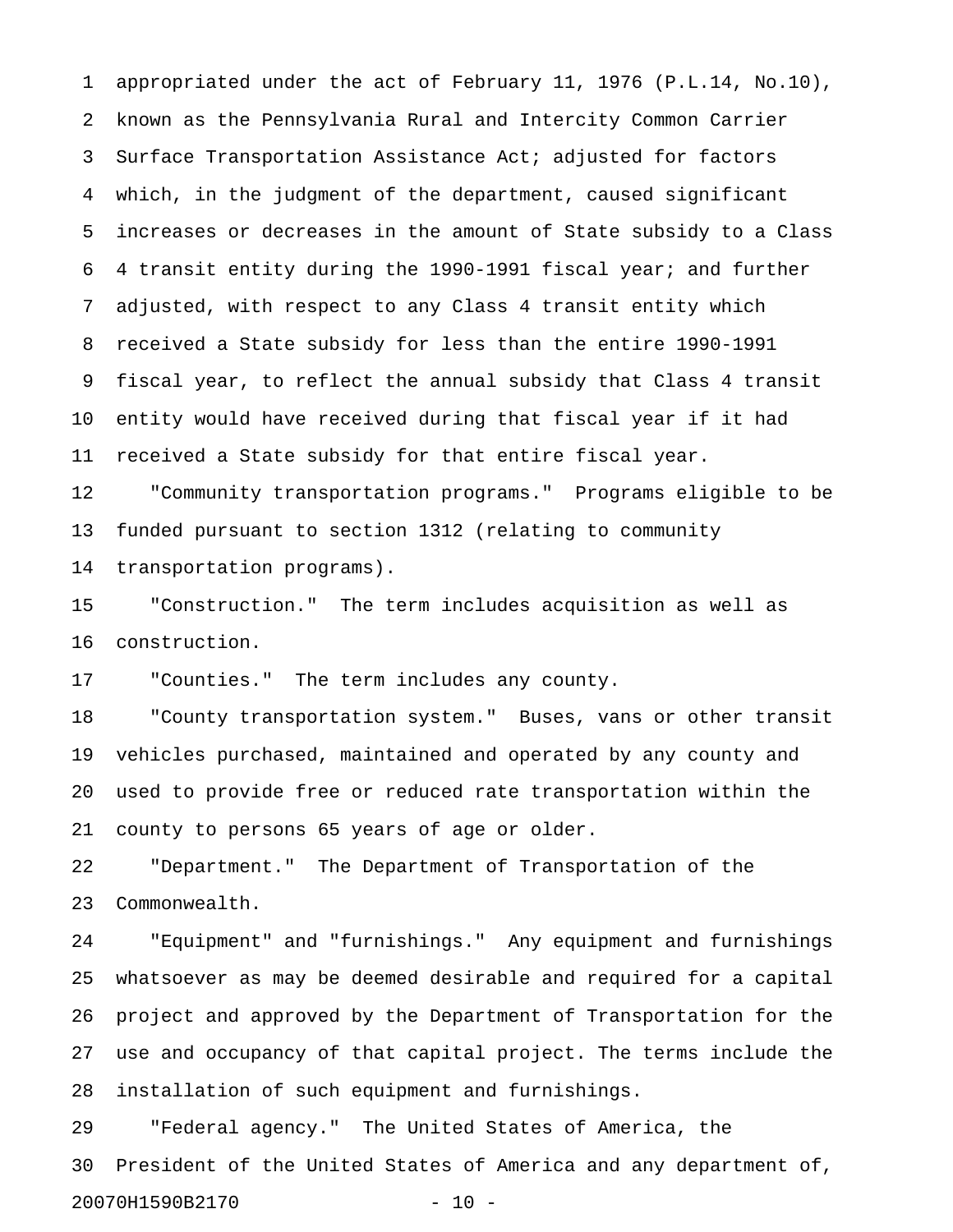1 or corporation, agency or instrumentality heretofore or 2 hereafter created, designated or established by, the United 3 States of America.

4 "Fixed-route public transportation services." Regularly 5 scheduled transportation that is available to the general public 6 and is provided according to published schedules along 7 designated published routes with specified stopping points for 8 the taking on and discharging of passengers, including public 9 bus and commuter rail systems. The term does not include 10 exclusive ride taxi service, charter or sightseeing services, 11 nonpublic transportation or school bus or limousine services. 12 "Fund." The Public Transportation Assistance Fund. 13 "Improvement." Any extension, enlargement, equipping,

14 furnishing, as well as any improvement.

15 "Local transportation organization." Any political 16 subdivision or any mass transportation, port, redevelopment or 17 airport authority now or hereafter organized under the Laws of 18 Pennsylvania or pursuant to an interstate compact or otherwise 19 empowered to render, contract for the rendering or assist in the 20 rendering of transportation service in a limited area in the 21 Commonwealth of Pennsylvania, even though it may also render or 22 assist in rendering transportation service in adjacent states, 23 or any nonprofit association of public transportation providers 24 within this Commonwealth.

25 "Materials and supplies." Those categories of expenses 26 contained in object class code 504 as specified in the National 27 Urban Mass Transportation Statistics, 1989 Section 15 Annual 28 Report, Report No. UMTA-IT-06-0352-90-1.

29 "Municipality." Includes any city, borough, incorporated 30 town or township.

20070H1590B2170 - 11 -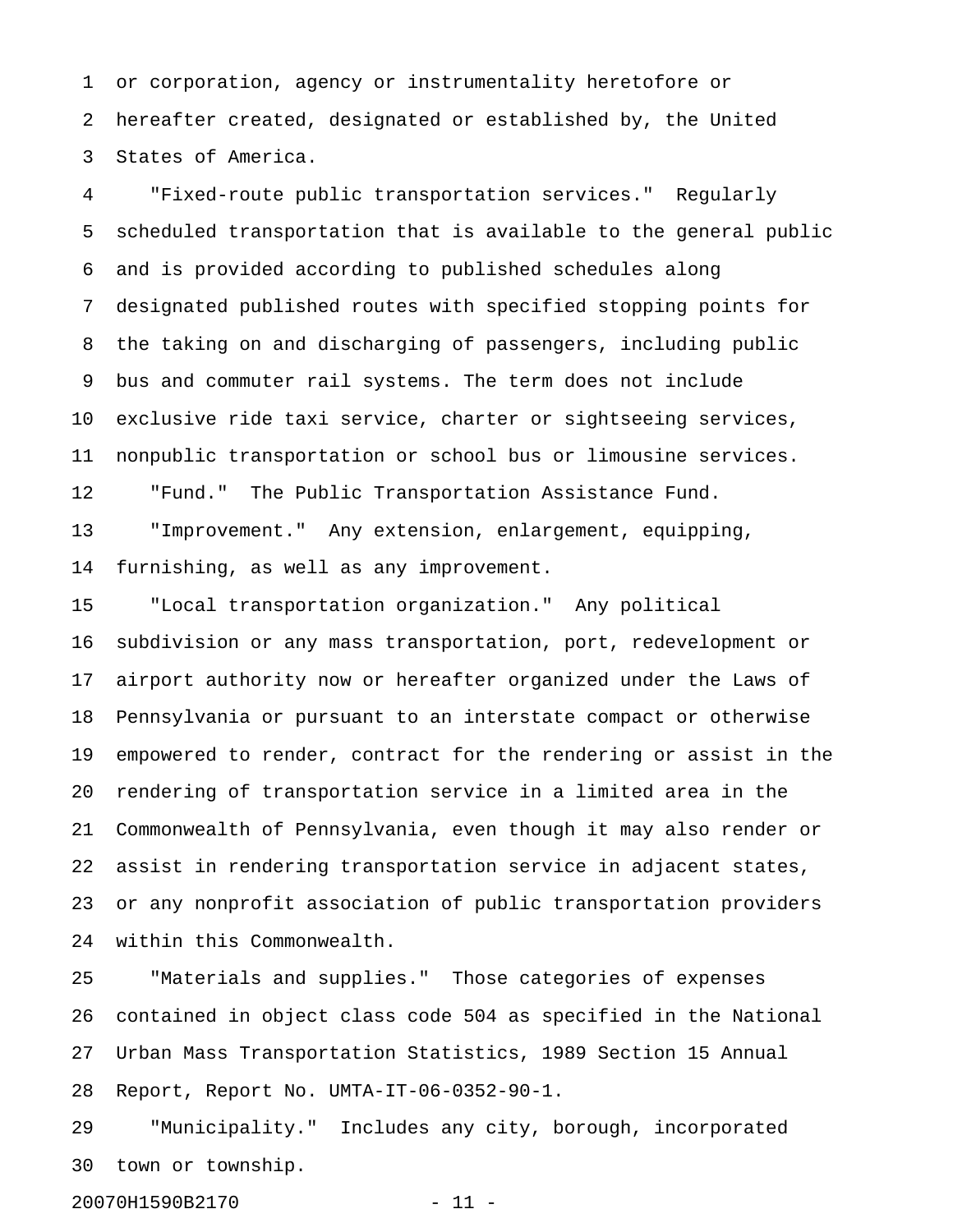1 "Nonurbanized area." Any area in this Commonwealth which 2 does not fall within an area classified as "urbanized" by the 3 United States Bureau of the Census of the United States 4 Department of Commerce in the 1990 Census of Population or any 5 area in this Commonwealth not classified as "urbanized" in any 6 future decennial census of the United States.

7 "Nonvehicle maintenance expenses." The categories of costs 8 associated with the inspection, maintenance and repair of assets 9 other than vehicles, as specified in the National Urban Mass 10 Transportation Statistics, 1989 Section 15 Annual Report, Report 11 No. UMTA-IT-06-0352-90-1.

12 "Pennsylvania Mass Transit Statistical Report." The summary 13 of selected financial and operating data concerning local 14 transportation organizations and transportation companies for 15 services in urbanized areas published annually by the Department 16 of Transportation since the 1973-1974 fiscal year. The 17 department shall publish the Pennsylvania Mass Transit 18 Statistical Report on an annual basis, which report shall 19 contain statistics with respect to the prior fiscal year, 20 including those statistics needed for the department to make the 21 calculations required pursuant to sections 1303 (relating to 22 annual appropriation and computation of subsidy) and 1310 23 (relating to distribution of funding), and such other material 24 as the department shall determine.

25 "Pennsylvania Rural and Small Urban Public Transportation 26 Program Statistical Report." The summary of selected financial 27 and operating data concerning rural and small urban local 28 transportation organizations and transportation companies for 29 services in nonurbanized areas published by the Department of 30 Transportation. The department shall publish the Pennsylvania 20070H1590B2170 - 12 -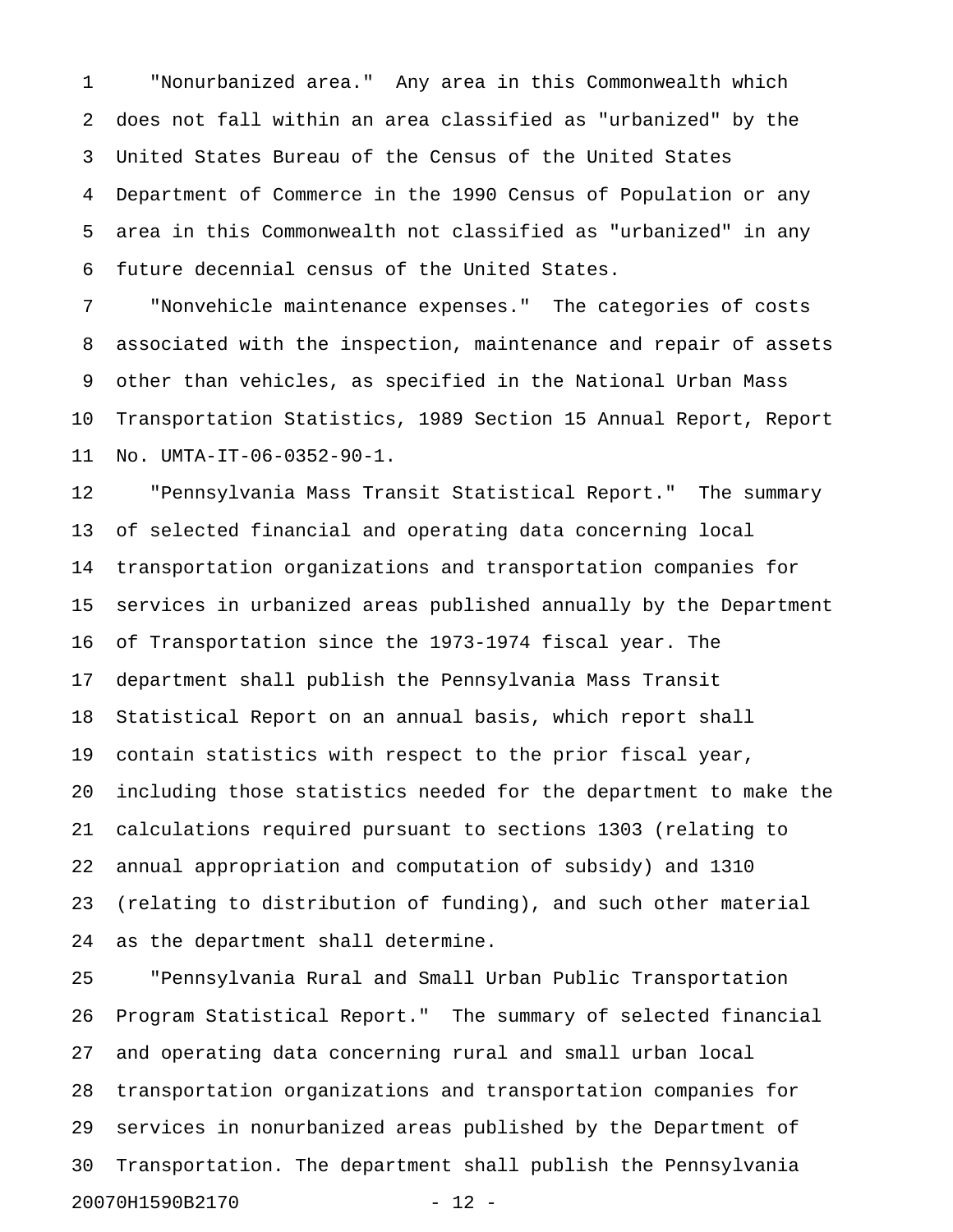1 Rural and Small Urban Public Transportation Program Statistical 2 Report on an annual basis, which report shall contain statistics 3 with respect to the prior fiscal year, including those 4 statistics needed for the department to make the calculations 5 required pursuant to sections 1303 (relating to annual 6 appropriation and computation of subsidy) and 1310 (relating to 7 distribution of funding), and such other material as the 8 department shall determine.

9 "Person." The term includes natural persons, firms, 10 associations, corporations, business trusts, partnerships and 11 public bodies, including local transportation organizations. 12 "Planning, development, research, rural expansion and 13 department-initiated programs." Any program eligible to be 14 funded pursuant to section 1313 (relating to additional 15 programs).

16 "Project grant." The Commonwealth's share of the cost of 17 carrying out the particular project, which cost may include 18 costs incurred prior to the effective date of this part and 19 which cost shall include an appropriate allowance for the 20 administrative expenses involved in carrying out the project. 21 "Property." All property, real, personal or mixed, tangible 22 or intangible, or any interest therein, including fractional and 23 undivided co-ownership interests.

24 "Public highway." Every way or place, of whatever nature, 25 open to the use of the public as a matter of right for purposes 26 of vehicular travel. Solely for the purpose of administering 27 this part, the term shall not be deemed to include a bridge 28 located wholly within this Commonwealth which is open to the use 29 of the public for the purpose of vehicular traffic but which on 30 March 15, 1964, was owned and maintained by a mass 20070H1590B2170 - 13 -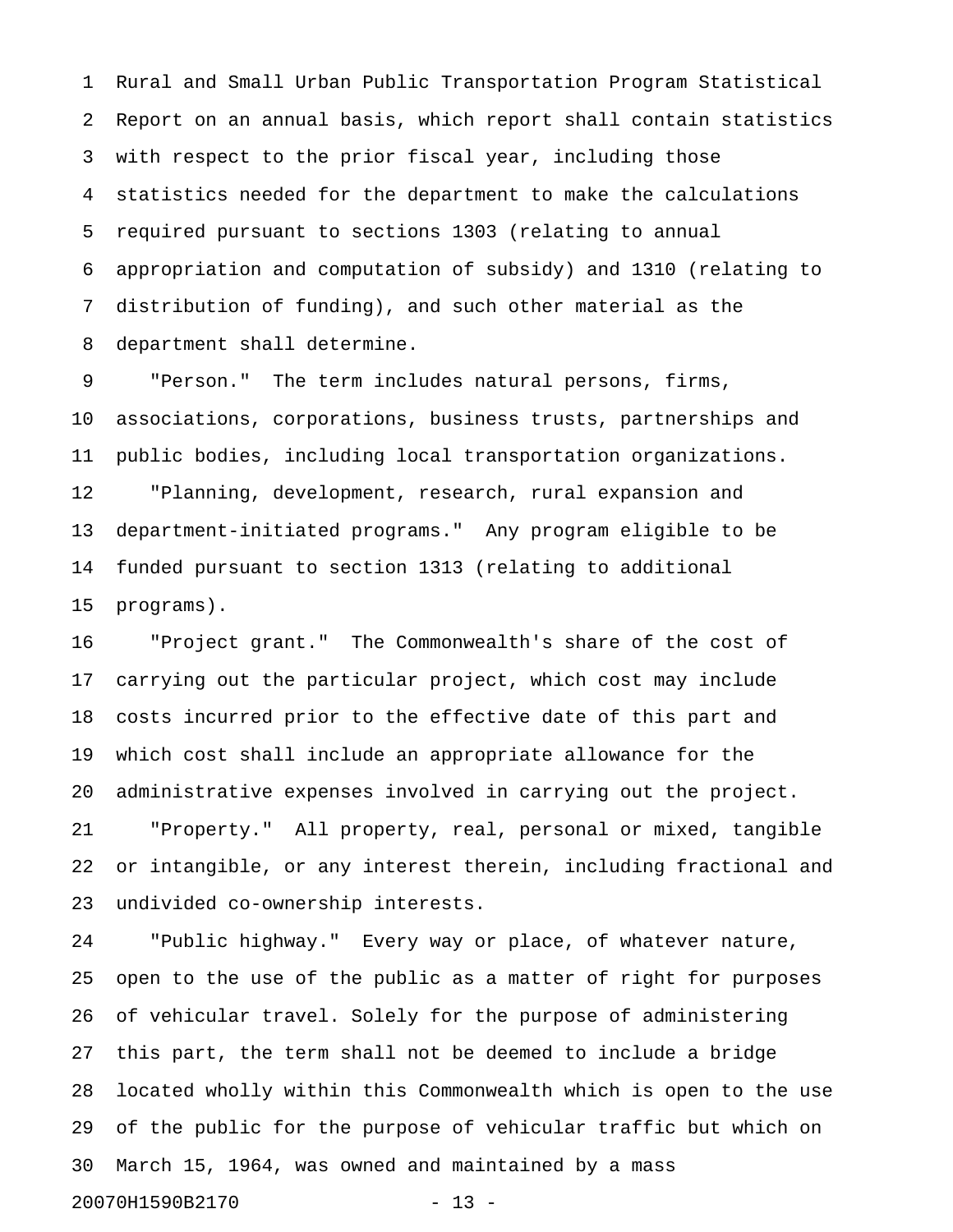1 transportation or port authority and which comprises a part of 2 the transportation system of the mass transportation or port 3 authority.

4 "Revenue hours." The total amount of time, calculated in 5 hours, during which vehicles of a Class 4 transit entity are in 6 service and available for public use as reported with respect to 7 the most recent fiscal year in the most recently issued 8 Pennsylvania Rural and Small Urban Public Transportation 9 Statistical Report.

10 "Revenue miles." The total number of in-service miles 11 traveled by vehicles of a Class 4 transit entity as reported 12 with respect to the most recent fiscal year in the most recently 13 issued Pennsylvania Rural and Small Urban Public Transportation 14 Statistical Report.

15 "Secretary." The Secretary of Transportation of the 16 Commonwealth.

17 "Shared-ride public transportation services." Demand-18 responsive transportation that is available to the general 19 public, operates on a nonfixed route basis and charges a fare to 20 all riders. For transportation to be included in this definition 21 the first fare-paying passengers to enter the public 22 transportation vehicle must not refuse to share the vehicle with 23 other passengers during a given trip. Services excluded under 24 this definition are: exclusive ride taxi service; charter and 25 sightseeing services; nonpublic transportation; school bus or 26 limousine services.

27 "Transit vehicle." A self-propelled or electrically 28 propelled vehicle designed for carrying 15 or more passengers, 29 exclusive of the driver, other than a taxicab, designed and used 30 for the transportation of persons for compensation, including, 20070H1590B2170 - 14 -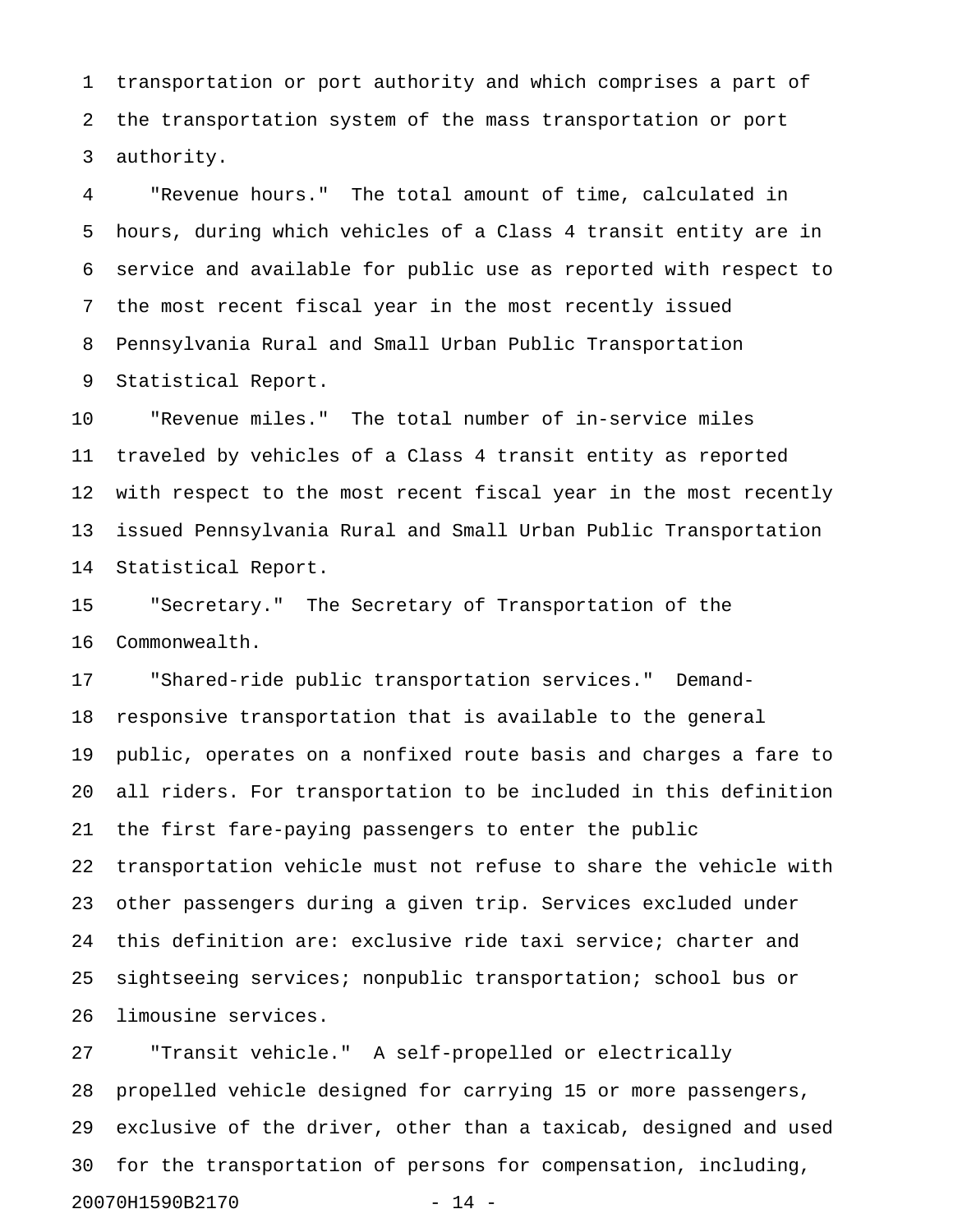1 but not limited to, subway cars, trolleys, trackless trolleys 2 and railroad passenger cars.

3 "Transportation company." Any person, firm or corporation 4 rendering public passenger or public passenger and rail 5 transportation service, with or without the rendering of other 6 service, in this Commonwealth pursuant to common carrier 7 authorization from the Pennsylvania Public Utility Commission or 8 the Interstate Commerce Commission.

9 "Urban common carrier mass transportation." Transportation 10 within an area that includes a municipality or other built-up 11 place which is appropriate, in the judgment of the Department of 12 Transportation, for a common carrier transportation system to 13 serve commuters or others in the locality, taking into 14 consideration the local patterns and trends of urban growth, by 15 bus or rail or other conveyance, either publicly or privately 16 owned, serving the general public. The term does not include 17 school buses or charter or sightseeing service.

18 "Urban Mass Transportation Act of 1964." Public Law 88-365, 19 49 U.S.C. § 1601 et seq.

20 "Urbanized area." A portion of this Commonwealth classified 21 as "urbanized" by the United States Bureau of the Census of the 22 United States Department of Commerce in the 1990 Census of 23 Population or any area in this Commonwealth classified as 24 "urbanized" in any future decennial census of the United States. 25 "Vehicle hours." The total amount of time, calculated in 26 hours, during which vehicles of a local transportation 27 organization or transportation company are in service and 28 available for public use, listed with respect to the most recent 29 fiscal year reported in the most recently issued Pennsylvania 30 Mass Transit Statistical Report.

20070H1590B2170 - 15 -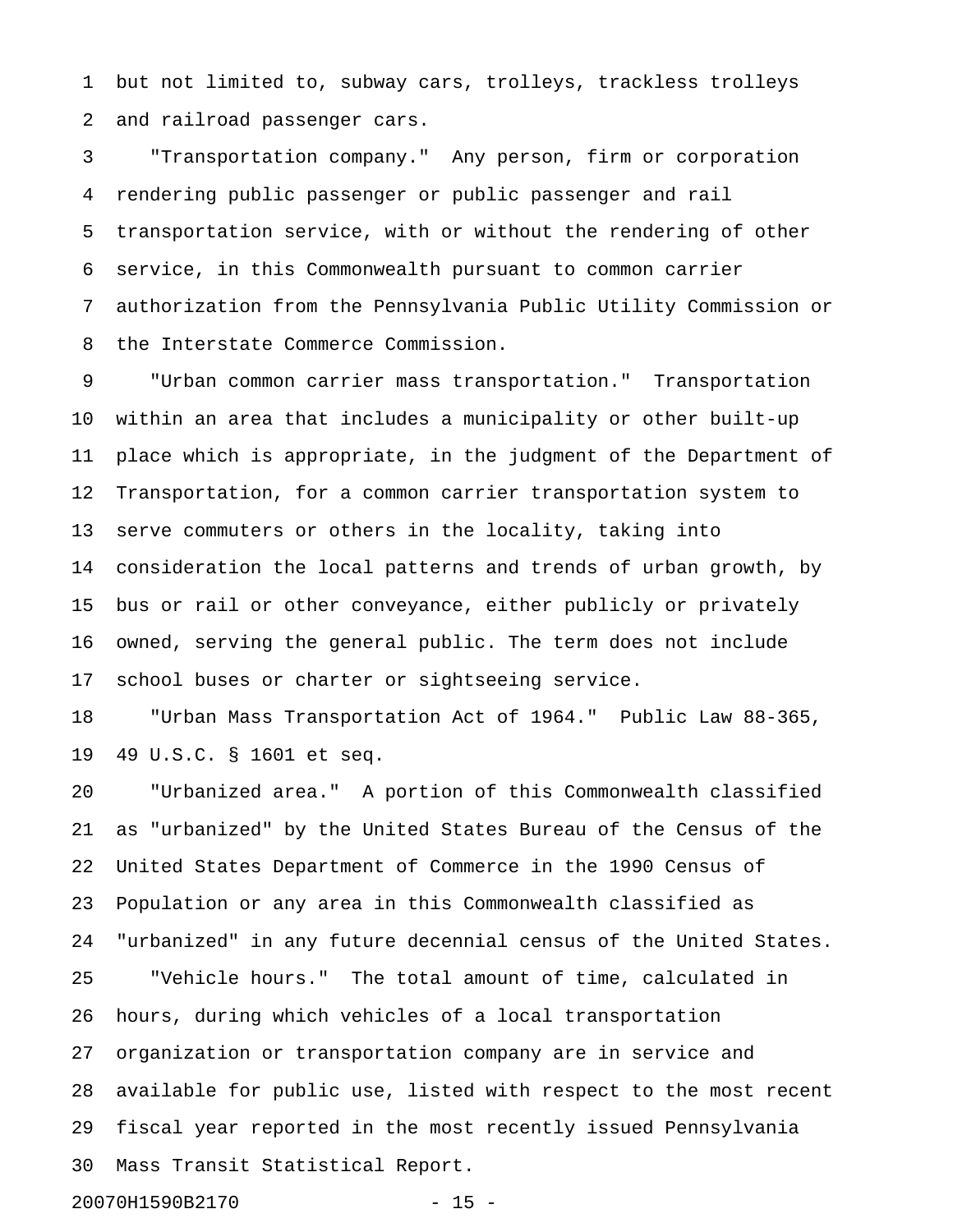1 "Vehicle maintenance expenses." The categories of costs 2 associated with the inspection, maintenance and repair of 3 vehicles as specified in the National Urban Mass Transportation 4 Statistics, 1989 Section 15 Annual Report, Report No. UMTA-IT-5 06-0352-90-1.

6 "Vehicle miles." The total distance, calculated in miles, 7 which is funded in whole or in part by this part, traveled by 8 vehicles of a local transportation organization or 9 transportation company listed with respect to the most recent

10 fiscal year reported in the most recently issued Pennsylvania 11 Mass Transit Statistical Report.

12 § 1302. Program authorizations.

13 The department is hereby authorized, within the limitations 14 hereinafter provided, and is required where the provisions of 15 section 1303 (relating to annual appropriation and computation 16 of subsidy) apply:

17 (1) To undertake and to provide financial support for 18 research, by contract or otherwise, concerning urban common 19 carrier mass transportation.

20 (2) To make grants to municipalities, counties, or their 21 instrumentalities, and to agencies and instrumentalities of 22 the Commonwealth to supplement Federal or local or Federal 23 and local funds for use:

24 (i) For the purpose of studies, analysis, planning 25 and development of programs for urban common carrier mass 26 transportation service and facilities, and for the 27 purpose of activities related to the planning, 28 engineering and designing of specific projects which are 29 a part of a comprehensive program, including, but not 30 limited to, activities such as studies related to 20070H1590B2170 - 16 -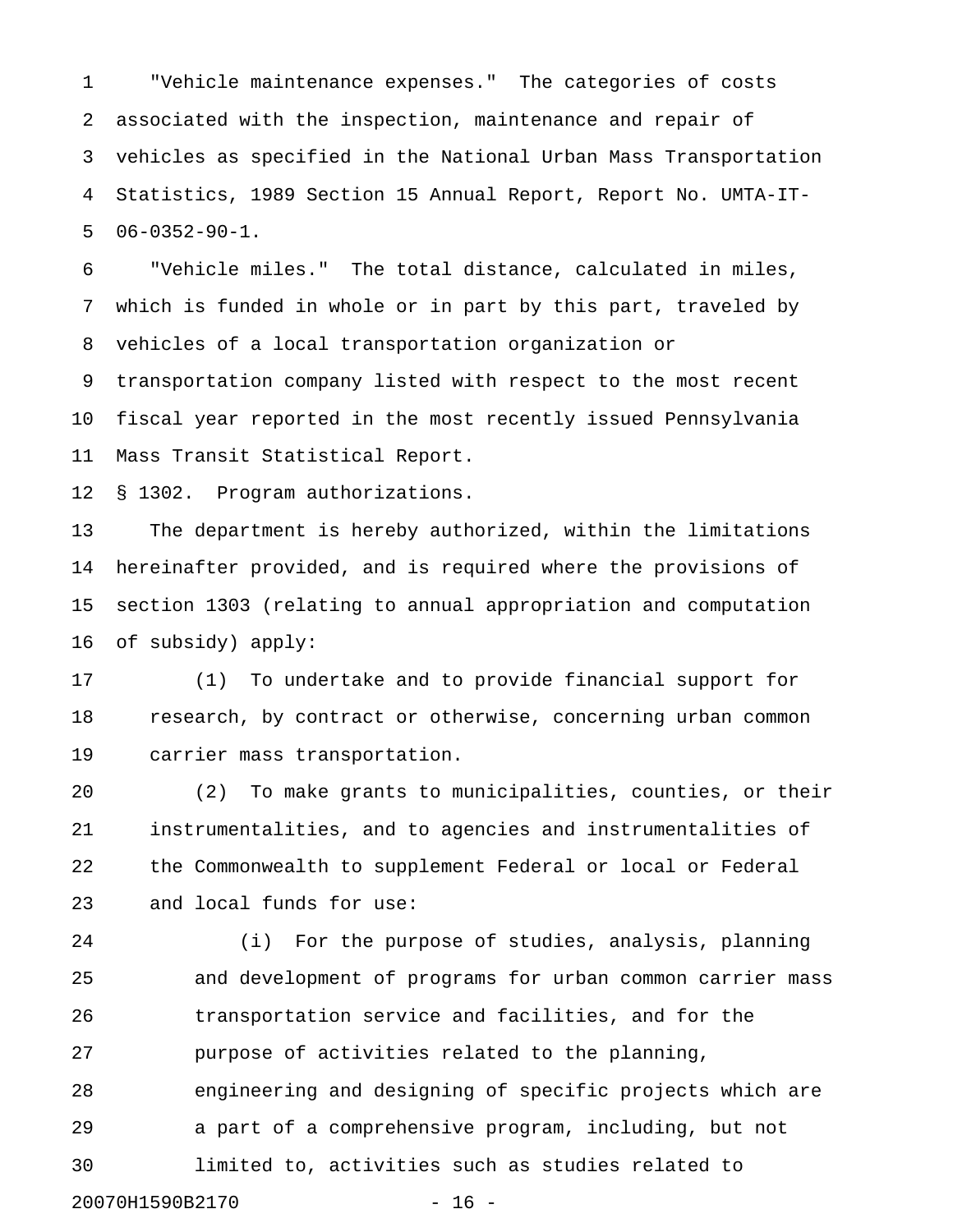1 management, operations, capital requirements and economic 2 feasibility, to the preparation of engineering and 3 architectural surveys, plans and specifications and to 4 other similar or related activities preliminary to and in 5 preparation for the construction, acquisition or improved 6 operation of urban common carrier mass transportation 7 systems, facilities and equipment. State funding under 8 this subparagraph shall not exceed five-sixths of the 9 non-Federal share of the project costs.

10 (ii) To provide for research, development and 11 demonstration projects in all phases of urban common 12 carrier mass transportation, including the development, 13 testing and demonstration of new facilities, equipment, 14 techniques and methods, to assist in the solution of 15 urban transportation problems, in the improvement of mass 16 transportation service and the contribution of such 17 service toward meeting total urban transportation needs 18 at minimum cost. State funding under this subparagraph 19 shall not exceed five-sixths of the non-Federal share of 20 the project costs.

21 (iii) To assist in providing grants to continue 22 necessary service to the public, to permit needed 23 improvements in service which are not self-supporting, to 24 permit service which may be socially desirable but 25 economically unjustified, and otherwise for any purpose 26 in furtherance of urban common carrier mass 27 transportation. The methodology for calculating the 28 amount of the grant under this subparagraph shall be 29 determined in accordance with section 1303. Each grant to 30 a Class 1 transit entity, to a Class 2 transit entity or 20070H1590B2170 - 17 -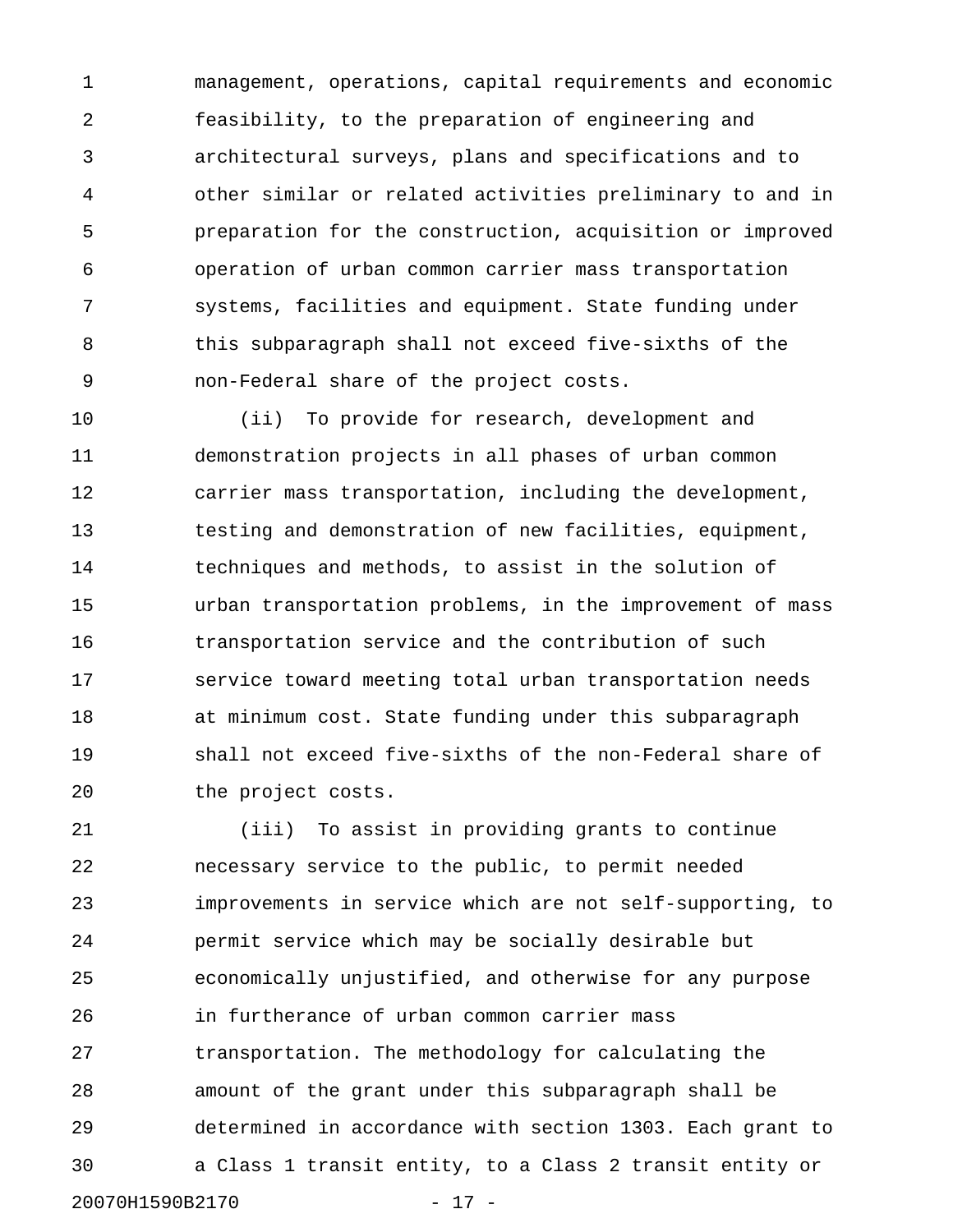1 to a Class 3 transit entity made pursuant to this 2 paragraph shall be matched by local or private funding in 3 an amount not less than one-third of the total State 4 grant made pursuant to section 1303(b). Any grants to 5 Class 3 transit entities may, however, be matched by an 6 amount not less than the amount of local or private 7 funding which is specified in the State contract for the 8 1990-1991 fiscal year if the department shall have 9 received a certification from such Class 3 transit entity 10 that such lower level of local or private funding is 11 adequate to prevent significant service reductions or 12 passenger fare increases.

13 (3) To make grants to any transportation company or 14 companies for use in providing necessary service to the 15 public, to permit needed improvements in services which are 16 not self-supporting, to permit services which may be socially 17 desirable but economically unjustified, and otherwise for any 18 purpose in furtherance of urban common carrier mass 19 transportation. In view of the particular sensitivity of 20 special instrumentalities and agencies of the Commonwealth 21 created to serve or coordinate the local transportation needs 22 of substantial metropolitan areas, no grant moneys may be 23 used exclusively or principally in the local service area of 24 any such agency or instrumentality in which a city or county 25 of the first or second class has membership, except in 26 accordance with a system of priorities agreed upon by the 27 department and such agency or instrumentality. In the case of 28 a grant where the moneys granted will be used for an activity 29 to be conducted exclusively or principally within the local 30 service areas of such agency or instrumentality, no grant 20070H1590B2170 - 18 -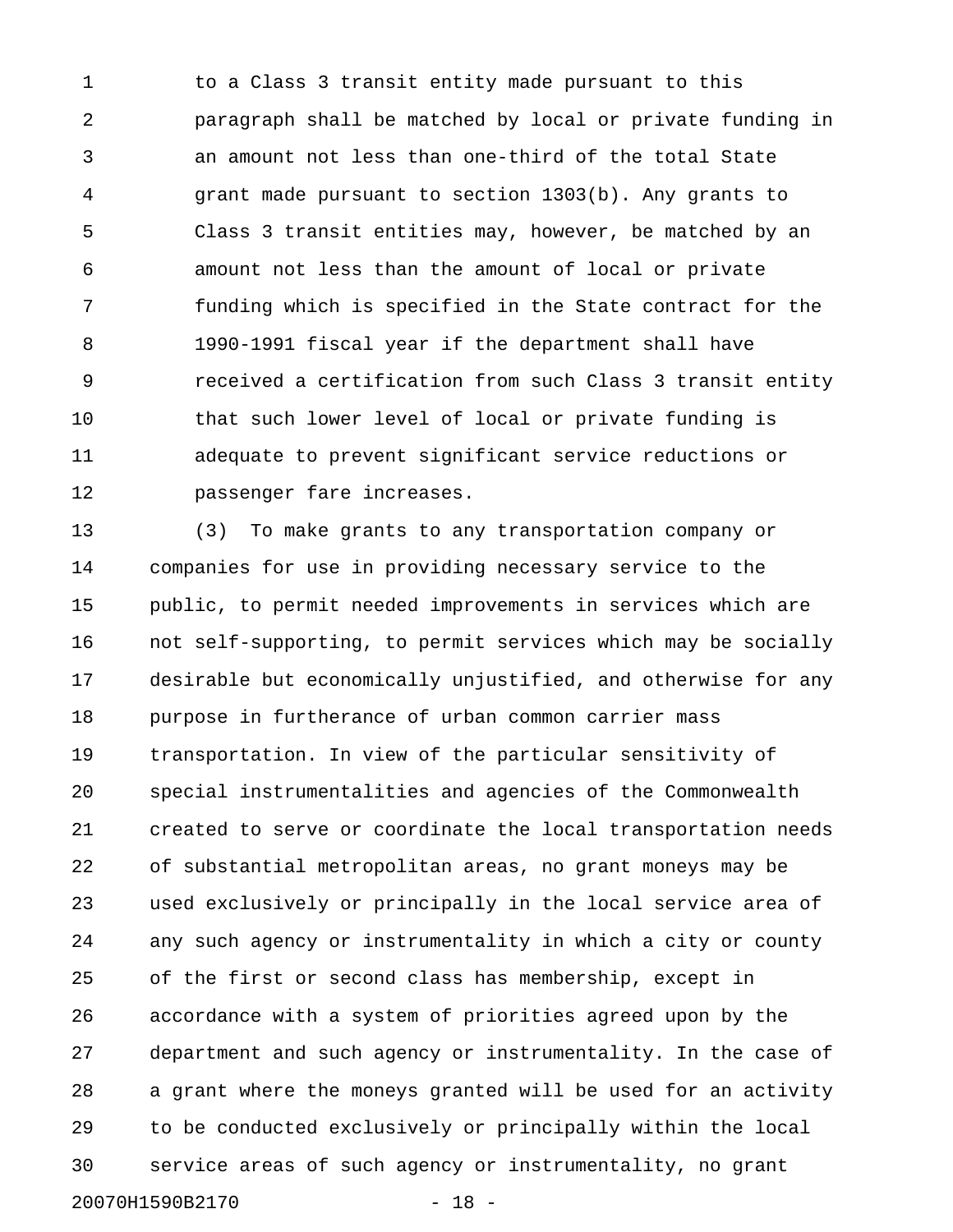1 moneys may be used except in accordance with agreements by 2 the department and such agency or instrumentality with 3 respect to such use. In the case of a grant not falling 4 within the scope of the preceding sentence but where moneys 5 granted will be used both within and without the local 6 service area of such agency or instrumentality, the grant 7 shall require that the routes, schedules and fares applicable 8 only within such service areas shall be those mutually agreed 9 upon by the department and such agency or instrumentality. No 10 agreement referred to in this paragraph shall impair, 11 suspend, reduce, enlarge or extend or affect in any manner 12 the powers of the Pennsylvania Public Utility Commission or 13 the Interstate Commerce Commission otherwise applicable by 14 law. Each grant to a Class 1 transit entity, to a Class 2 15 transit entity or to a Class 3 transit entity made pursuant 16 to this paragraph shall be matched by local or private 17 funding in an amount not less than one-third of the total 18 State grant made pursuant to section 1303(b). Any grants to 19 Class 3 transit entities may, however, be matched by an 20 amount not less than the amount of local or private funding 21 which is specified in the State contract for the 1990-1991 22 fiscal year if the department shall have received a 23 certification from such Class 3 transit entity that such 24 lower level of local or private funding is adequate to 25 prevent significant service reductions and/or passenger fare 26 increases.

27 (4) In connection with privately or locally assisted 28 capital projects or capital projects financed with private or 29 local and Federal funds, to make grants for approved capital 30 projects to a local transportation organization or a 20070H1590B2170 - 19 -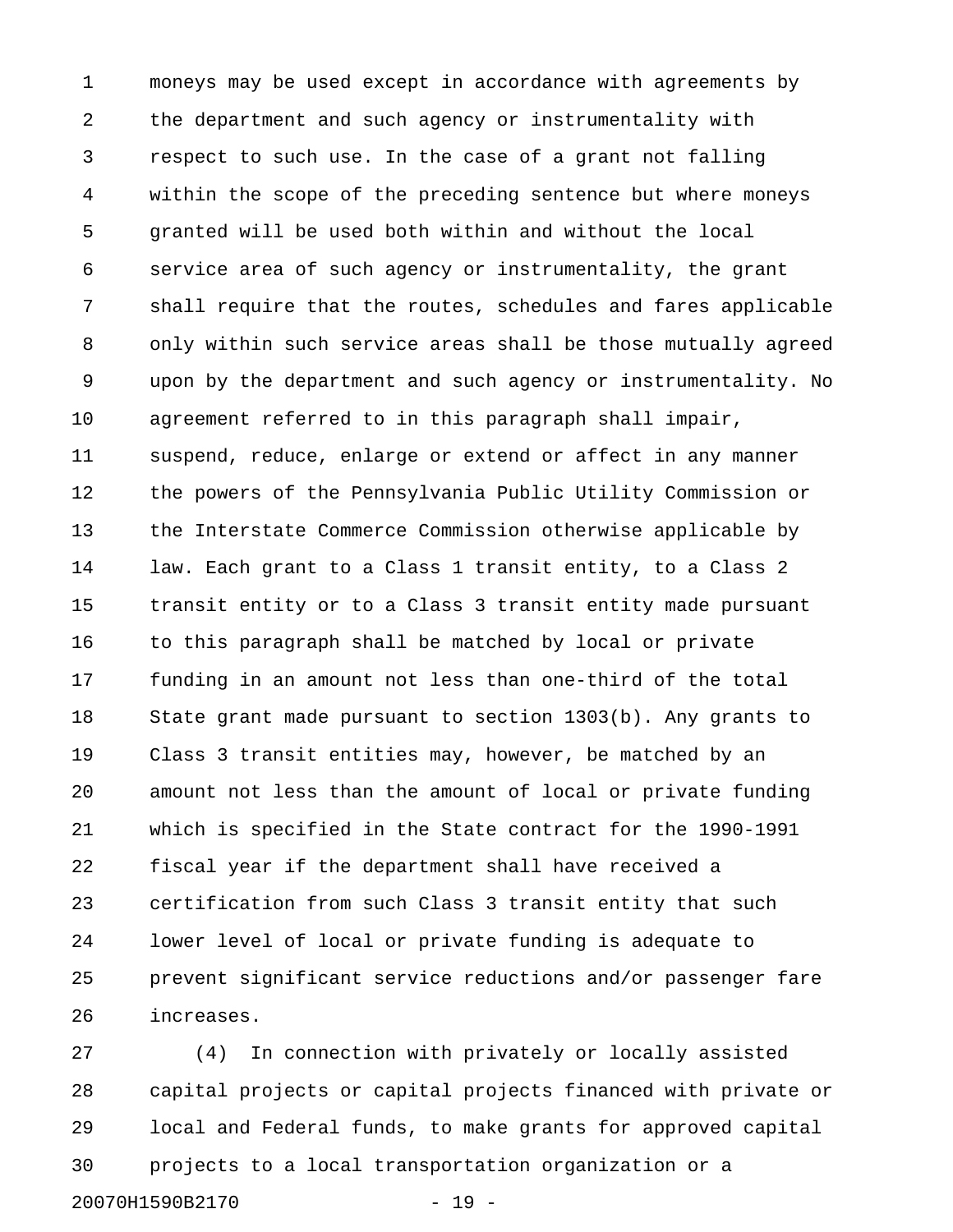1 transportation company, including the acquisition, 2 construction, reconstruction and improvement of facilities 3 and equipment, buses and other rolling stock, and other real 4 or personal property, including land (but not public 5 highways), needed for an efficient and coordinated mass 6 transportation system for use, by operation, lease or 7 otherwise, in urban common carrier mass transportation 8 service and in coordinating such service with highway and 9 other transportation. No capital project grant shall be made 10 for the purpose of financing, directly or indirectly, the 11 acquisition of any interest in, or the purchase of any 12 facilities or other property of, a private urban common 13 carrier mass transportation company. Each capital project 14 shall be based on a program or plan approved by the 15 department. No capital project grant shall exceed five-sixths 16 of the non-Federal share, subject, however, to the following 17 specific exceptions:

18 (i) If two or more capital projects are combined for 19 financing purposes, the amount of department funds used 20 for any one of such projects may exceed five-sixths of 21 the non-Federal share, provided that the total amount of 22 department funds provided for all the projects so 23 combined does not exceed five-sixths of the total non-24 Federal share of all of the projects so combined.

25 (ii) If a capital project is eligible to receive 26 Federal financial assistance under the Urban Mass 27 Transportation Act of 1964 and if the project application 28 for such Federal financial assistance has been rejected 29 or delayed because of a lack of Federal funds or if the 30 normal amount of Federal grant cannot be provided because 20070H1590B2170 - 20 -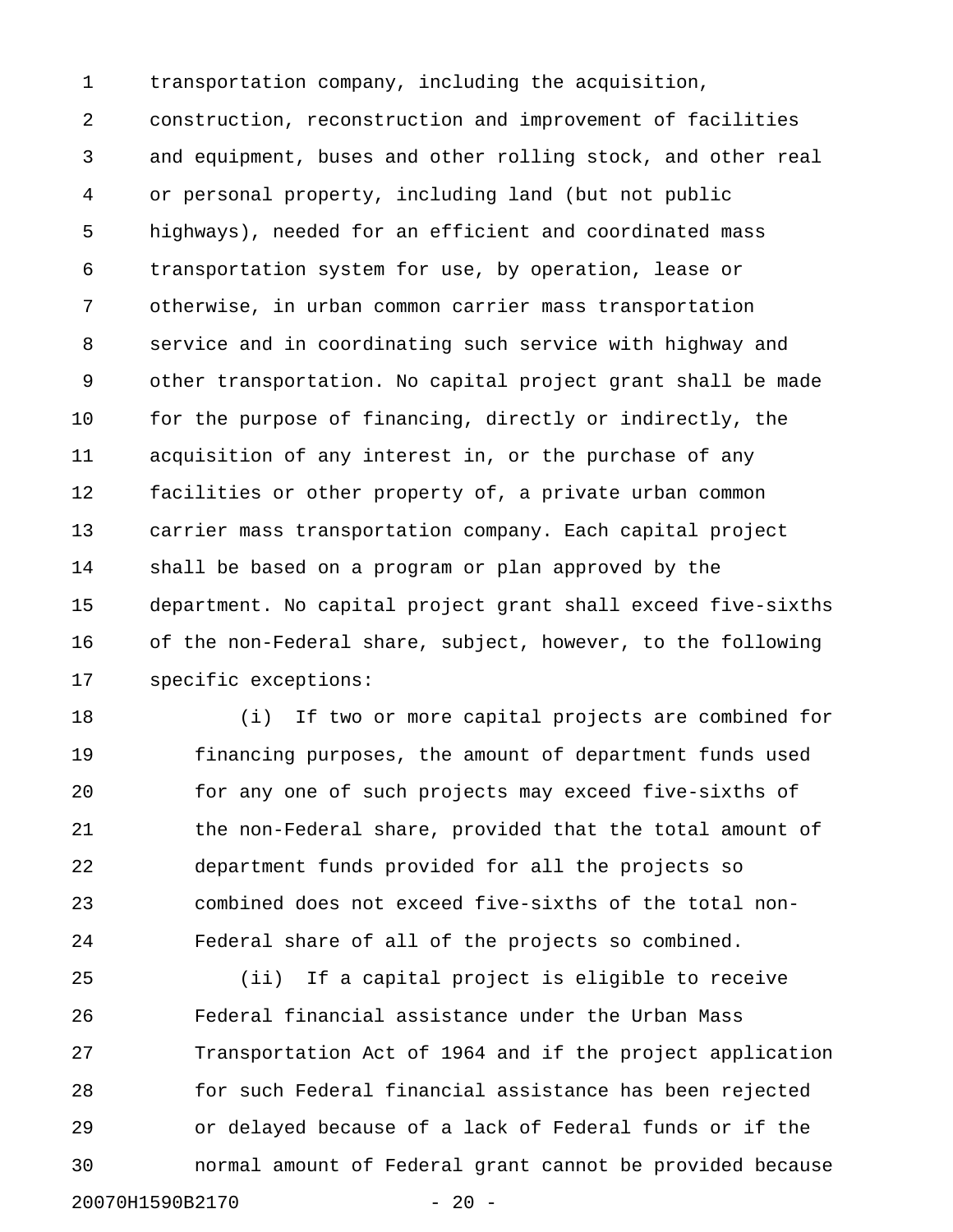1 of a lack of Federal funds and if the department has 2 determined that the capital project is essential and 3 should proceed without delay, department funds for such 4 capital project may be increased temporarily to finance 5 the entire net project cost, with the requirement that, 6 upon the availability of additional Federal funds and the 7 making to the capital project of a new or an additional 8 Federal grant, the amount of department funds in excess 9 of five-sixths of the non-Federal share be refunded to 10 the department or be applied as the department may direct 11 to help meet the department's share of the cost of 12 another project in which the department is a participant.

13 (iii) If a project is ineligible to receive Federal 14 financial assistance under the Urban Mass Transportation 15 Act of 1964 and if the department has determined that the 16 project is essential and should proceed without delay, 17 the amount of department funds for such project shall be 18 limited to an amount not to exceed one-half of the net 19 project cost.

20 (5) To make grants from the State Lottery Fund in 21 accordance with Chapter 7 of the act of August 14, 1991 22 (P.L.342, No.36), known as the Lottery Fund Preservation Act.

23 (6) To participate in a pooled bus acquisition program 24 with transportation companies or local transportation 25 organizations and the Federal Government for the purpose of 26 making buses available to transportation companies or local 27 transportation organizations for use in urban common carrier 28 mass transportation service, in accordance with the following 29 procedures:

30 (i) The department may apply to the Urban Mass 20070H1590B2170 - 21 -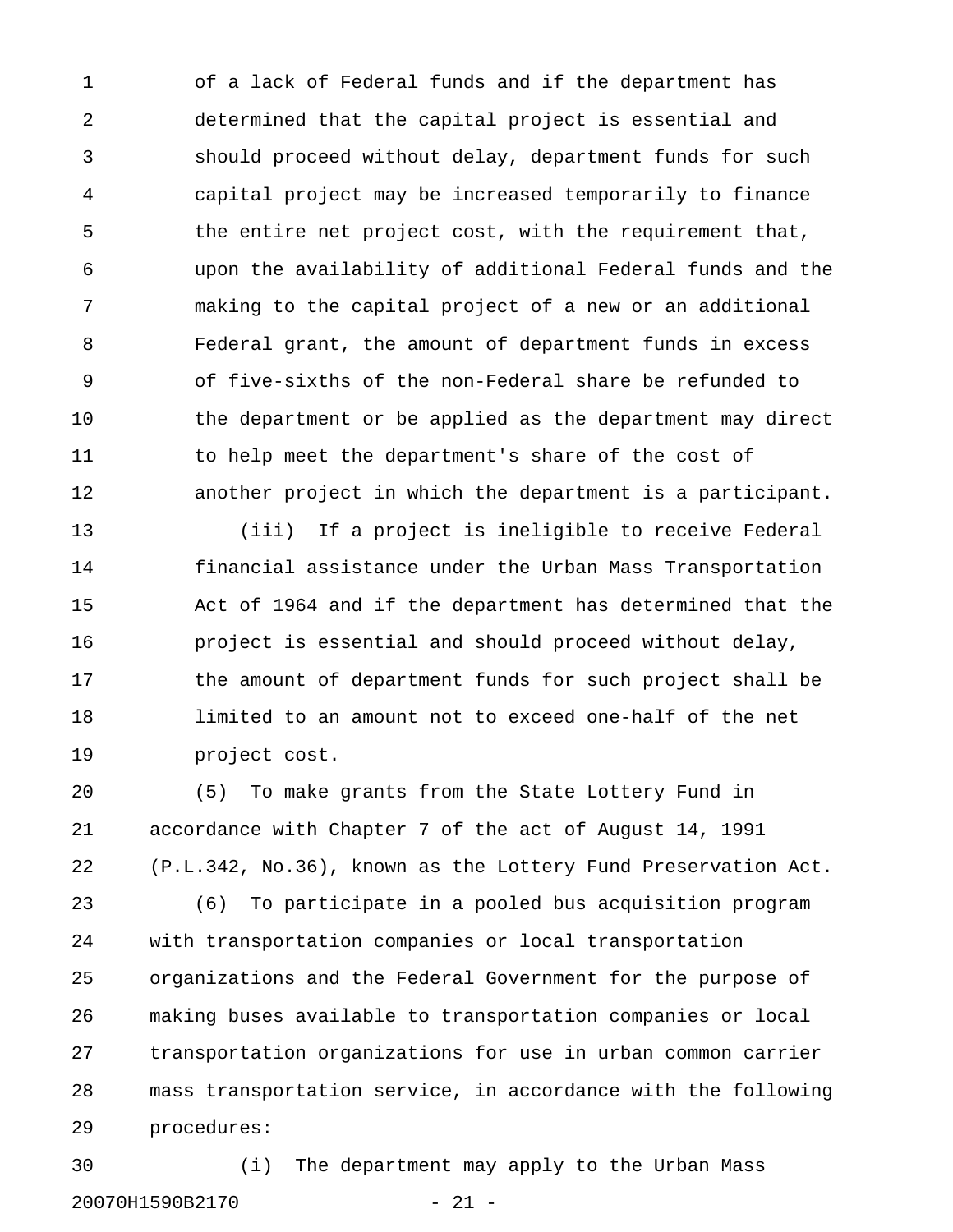1 Transportation Administration of the United States 2 Department of Transportation for the Federal share of any 3 pooled-bus acquisition project.

4 (ii) The department may, with the assistance of the 5 Department of General Services or a special group 6 comprised of representatives of the transportation 7 companies or local transportation organizations within 8 the Commonwealth, write specifications for and order 9 buses on behalf of any number of transportation companies 10 or local transportation organizations desiring bus 11 acquisition under this program.

12 (iii) Before any order for buses is placed by the 13 department with a manufacturer, the department shall 14 secure written assurance from the Federal Government of 15 the availability of Federal financial assistance for such 16 bus acquisitions. The department shall also secure 17 written obligations by the transportation companies or 18 local transportation organizations participating in such 19 bus acquisitions that they will accept delivery of such 20 buses at the appropriate time and will supply local 21 funding in accordance with subparagraph (iv).

22 (iv) Funding for this program shall be: four-fifths 23 Federal, one-sixth State and one-thirtieth from local 24 sources; however, the local share of program costs may be 25 advanced to the manufacturer by the Commonwealth at the 26 time of purchase. Repayments to the Commonwealth of such 27 advancements shall be considered as augmentations to the 28 fund from which the funds were advanced. No part of the 29 Federal share shall be advanced by the Commonwealth in 30 anticipation of reimbursement.

20070H1590B2170 - 22 -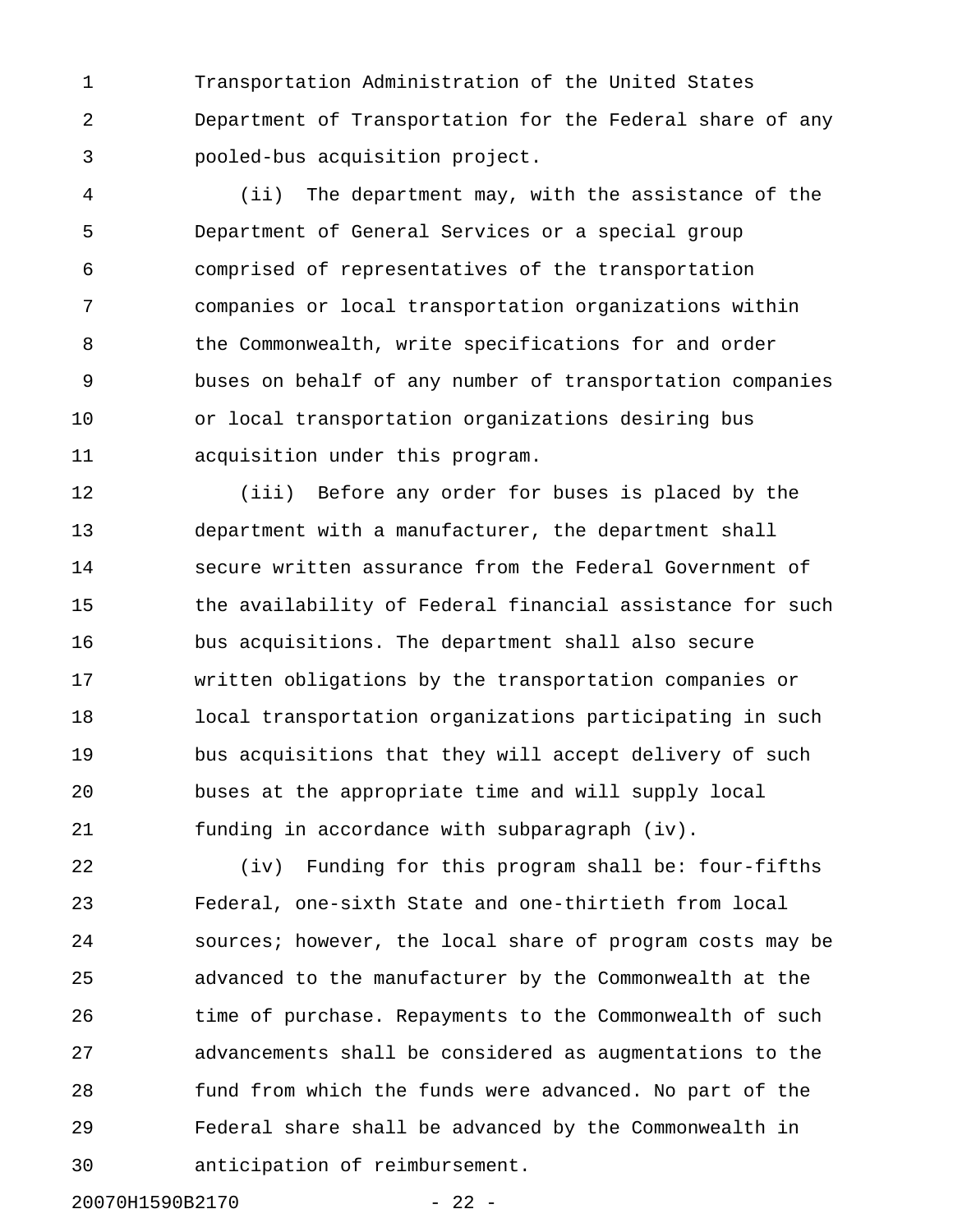1 (v) The Commonwealth may take title to and delivery 2 of vehicles acquired pursuant to this program for 3 eventual transfer to transportation companies or local 4 transportation organizations.

5 (vi) All bus acquisitions under this program shall 6 be made in accordance with a system of competitive 7 bidding.

8 (vii) At its discretion, the department may organize 9 and fund, with Commonwealth funds, postacquisition 10 studies reasonably related to any pooled-bus acquisition 11 made pursuant to this section, including, but not limited 12 to, a vehicle inspection study at an appropriate interval 13 or intervals following acquisition in order to monitor 14 the condition of any vehicle purchased pursuant to this 15 section.

16 § 1303. Annual appropriation and computation of subsidy.

17 (a) General rule.--Beginning with the 1991-1992 fiscal year, 18 the Commonwealth shall annually determine the level of 19 appropriation for public transportation assistance, using the 20 standards contained in this section, to sufficiently fund and to 21 make fully operative section 1302(2)(iii) and (3) (relating to 22 program authorizations).

23 (b) Distribution as grants.--The General Assembly shall 24 annually make an appropriation to the department for 25 distribution as grants to local transportation organizations and 26 transportation companies. The total amount of moneys 27 appropriated shall be distributed by the department as grants to 28 local transportation organizations and transportation companies 29 in accordance with the provisions of this section.

30 (c) Distribution formula.--The department shall distribute 20070H1590B2170 - 23 -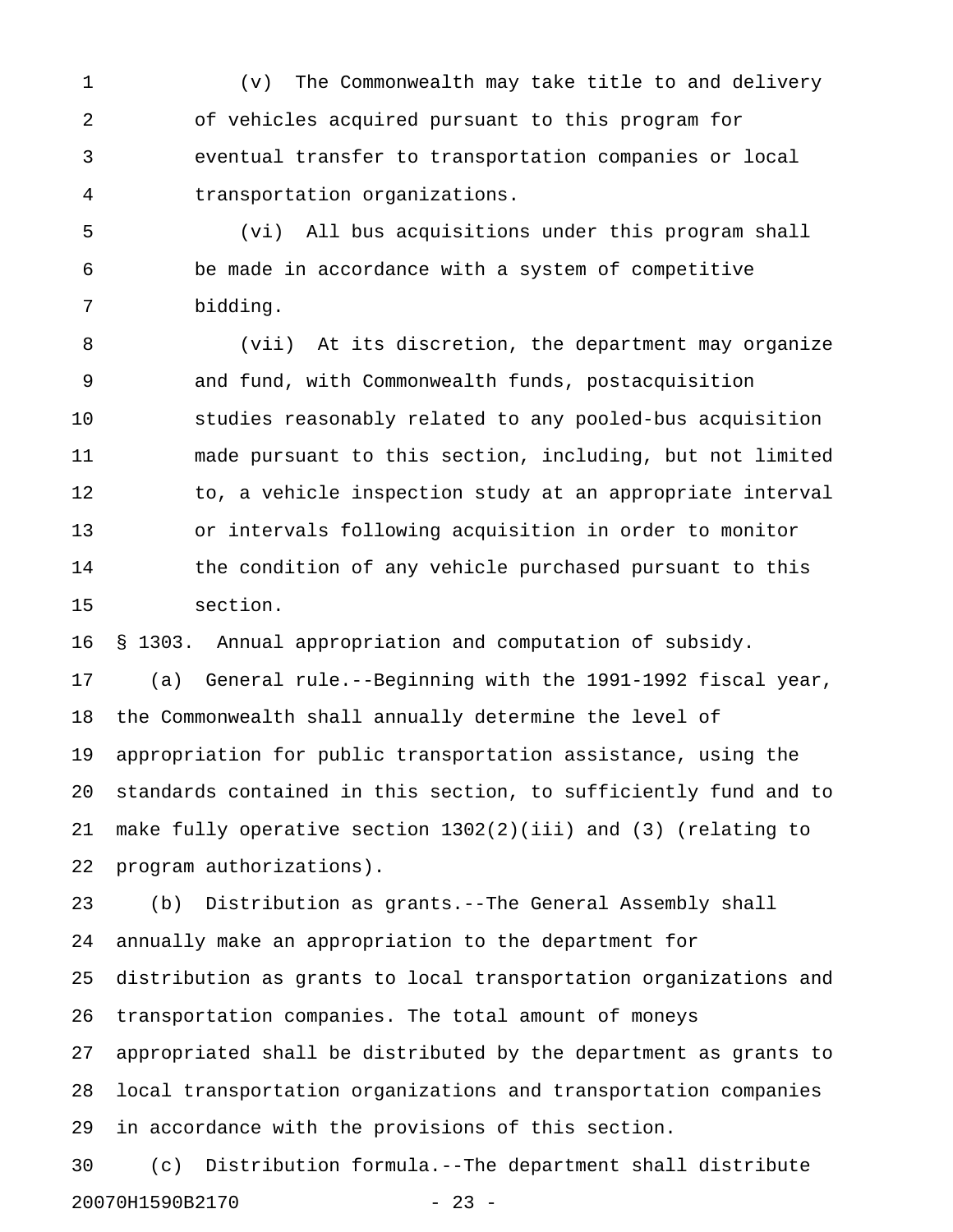1 the total amount appropriated under subsection (b) in the 2 following manner:

3 (1) The department shall calculate the Class 4 transit 4 entity share for the fiscal year.

5 (2) The department shall then calculate the amount of 6 grant due to each Class 4 transit entity as follows:

7 (i) From the Class 4 transit entity share, each 8 Class 4 transit entity shall first receive an amount 9 equal to 100% of its Class 4 transit entity adjusted base 10 grant.

11 (ii) With respect to any portion of the Class 4 12 transit entity share remaining after each Class 4 transit 13 entity receives an amount equal to 100% of its Class 4 14 transit entity adjusted base grant:

15 (A) Fifty percent of such excess shall be 16 distributed to Class 4 transit entities based upon 17 the percentage of the total amount of all Class 4 18 transit entity adjusted base grants given to Class 4 19 transit entities which a particular Class 4 transit 20 entity received.

21 (B) Twenty-five percent of such excess shall be 22 distributed to Class 4 transit entities based upon 23 each transit entity's Class 4 revenue mile 24 percentage. The actual amount received by each Class 25 4 transit entity under this clause shall be 26 determined by multiplying a particular Class 4 27 transit entity's Class 4 revenue mile percentage 28 times 25% of such excess of the Class 4 transit 29 entity share.

30 (C) Twenty-five percent of such excess shall be 20070H1590B2170 - 24 -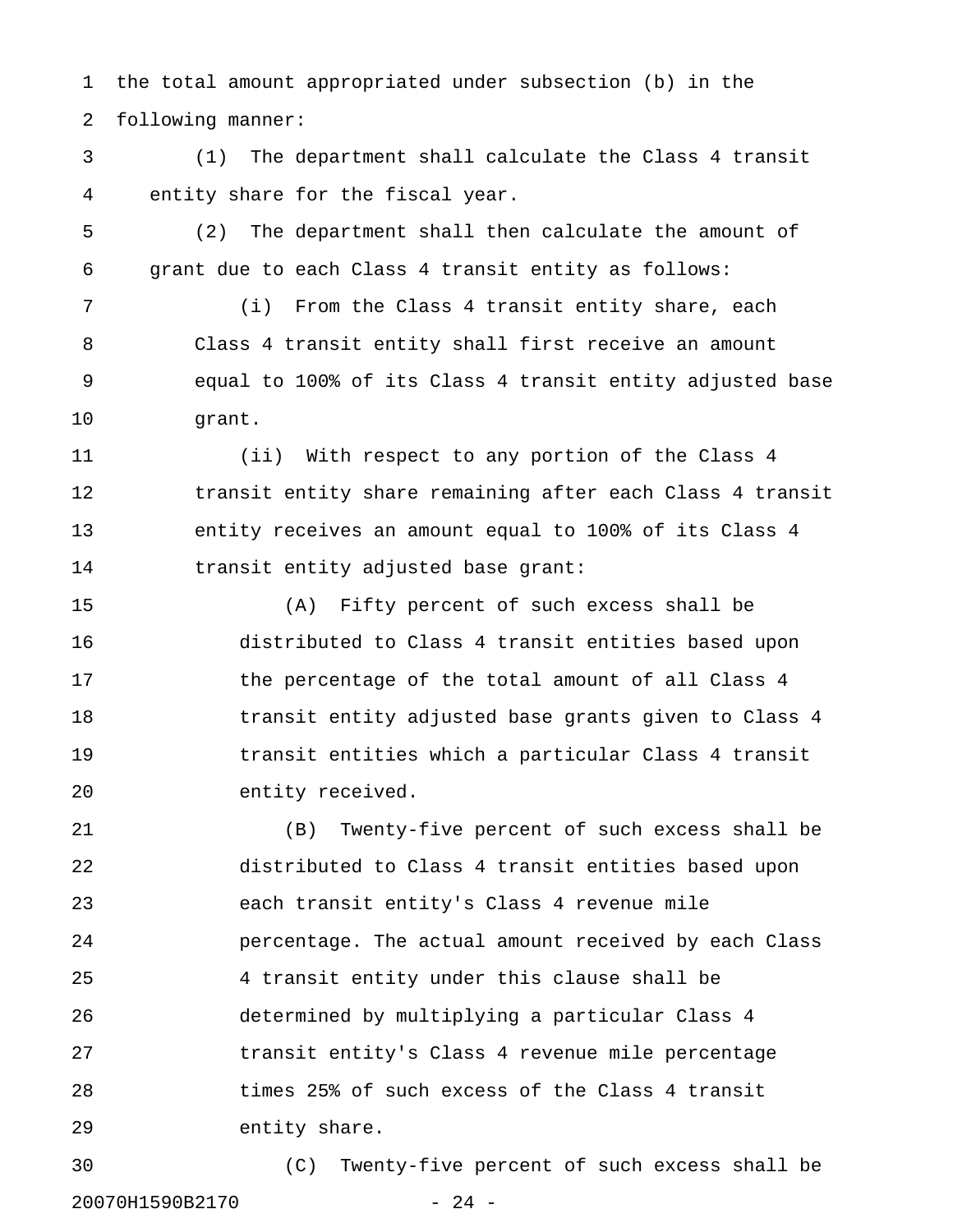1 distributed to Class 4 transit entities based upon 2 each transit entity's Class 4 revenue hour 3 percentage. The actual amount received by each Class 4 4 transit entity under this clause shall be 5 determined by multiplying a particular Class 4 6 transit entity's Class 4 revenue hour percentage 7 times 25% of such excess of the Class 4 transit 8 entity share.

9 (3) All Class 4 transit entities may utilize all of the 10 funds received pursuant to this section for any purpose in 11 furtherance of public transportation. Each grant made to a 12 Class 4 transit entity pursuant to this section shall, 13 however, be matched by local or private funding in an amount 14 not less than one-third of the total State grant made 15 pursuant to subsection (c). Additionally, any grants to Class 16 4 transit entities may be matched by an amount not less than 17 the amount of local or private funding which is specified in 18 the State contract for the 1990-1991 fiscal year if the 19 department shall have received a certification from such 20 Class 4 transit entity that such lower level of local or 21 private funding is adequate to prevent significant service 22 reductions or passenger fare increases.

23 (4) The department shall calculate the Class 1 transit 24 entity share, the Class 2 transit entity share and the Class 25 3 transit entity share for the fiscal year.

26 (5) The department shall then calculate the amount of 27 grant due to each local transportation organization and 28 transportation company as follows:

29 (i) Each Class 1 transit entity shall receive a 30 prorata share of the Class 1 transit entity share. If 20070H1590B2170 - 25 -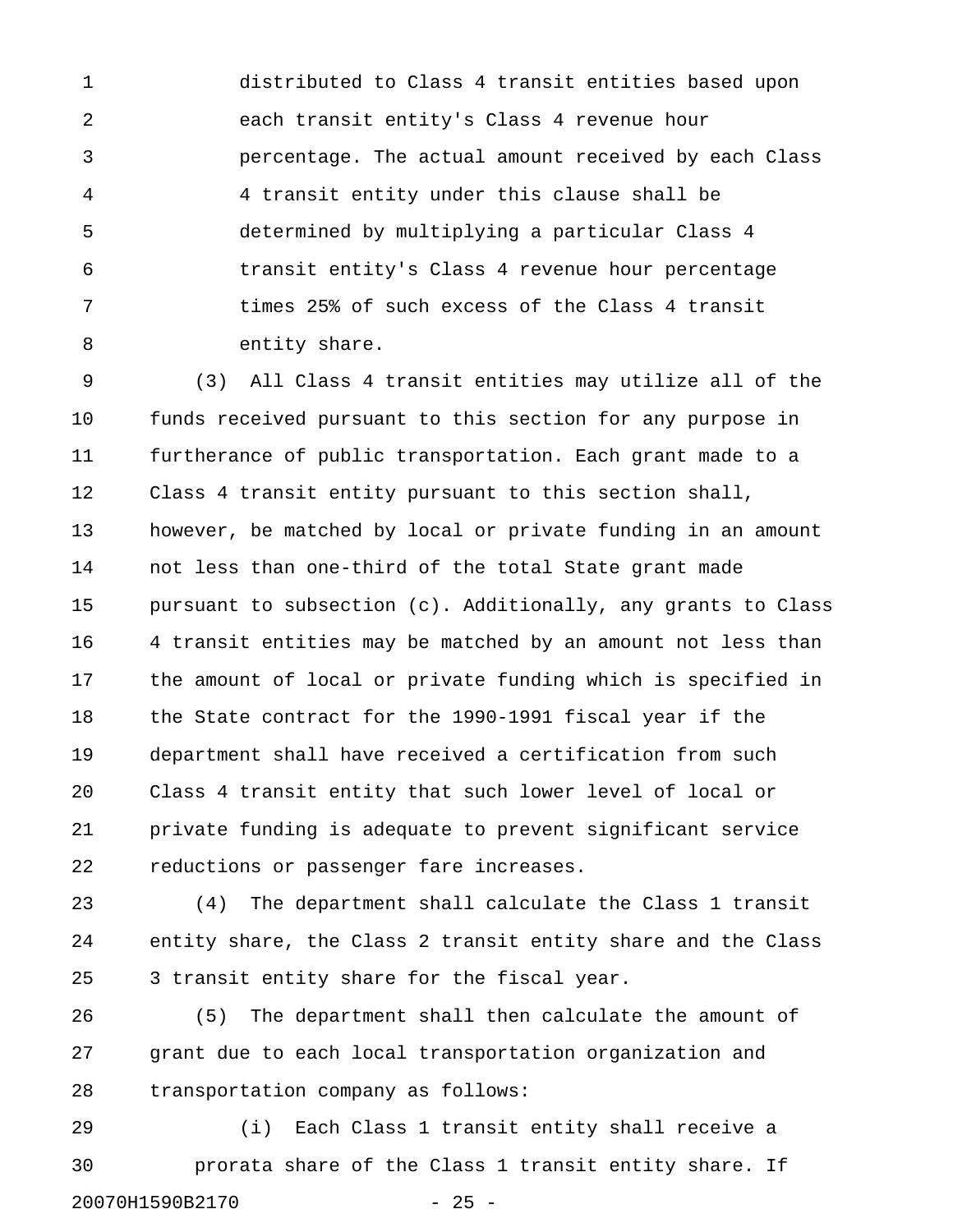1 there is only one Class 1 transit entity, it shall 2 receive the entire Class 1 transit entity share.

3 (ii) Each Class 2 transit entity shall receive a 4 prorata share of the Class 2 transit entity share. If 5 there is only one Class 2 transit entity, it shall 6 receive the entire Class 2 transit entity share.

7 (iii) Each Class 3 transit entity shall receive a 8 portion of the Class 3 transit entity share calculated as 9 follows:

10 (A) From the Class 3 transit entity share, each 11 Class 3 transit entity shall first receive an amount 12 equal to 100% of its Class 3 transit entity adjusted 13 base grant.

14 (B) With respect to any portion of the Class 3 15 transit entity share remaining after each Class 3 16 transit entity receives an amount equal to 100% of 17 its Class 3 transit entity adjusted base grant:

18 (I) Fifty percent of such excess shall be 19 distributed to Class 3 transit entities based 20 upon the percentage of all Class 3 transit entity 21 adjusted base grants given to Class 3 transit 22 entities which a particular Class 3 transit 23 entity received.

24 (II) Twenty-five percent of such excess 25 shall be distributed to Class 3 transit entities 26 based upon each transit entity's Class 3 vehicle 27 mile percentage. The actual amount received by 28 each Class 3 transit entity under this subclause 29 shall be determined by multiplying a particular 30 Class 3 transit entity's Class 3 vehicle mile

20070H1590B2170 - 26 -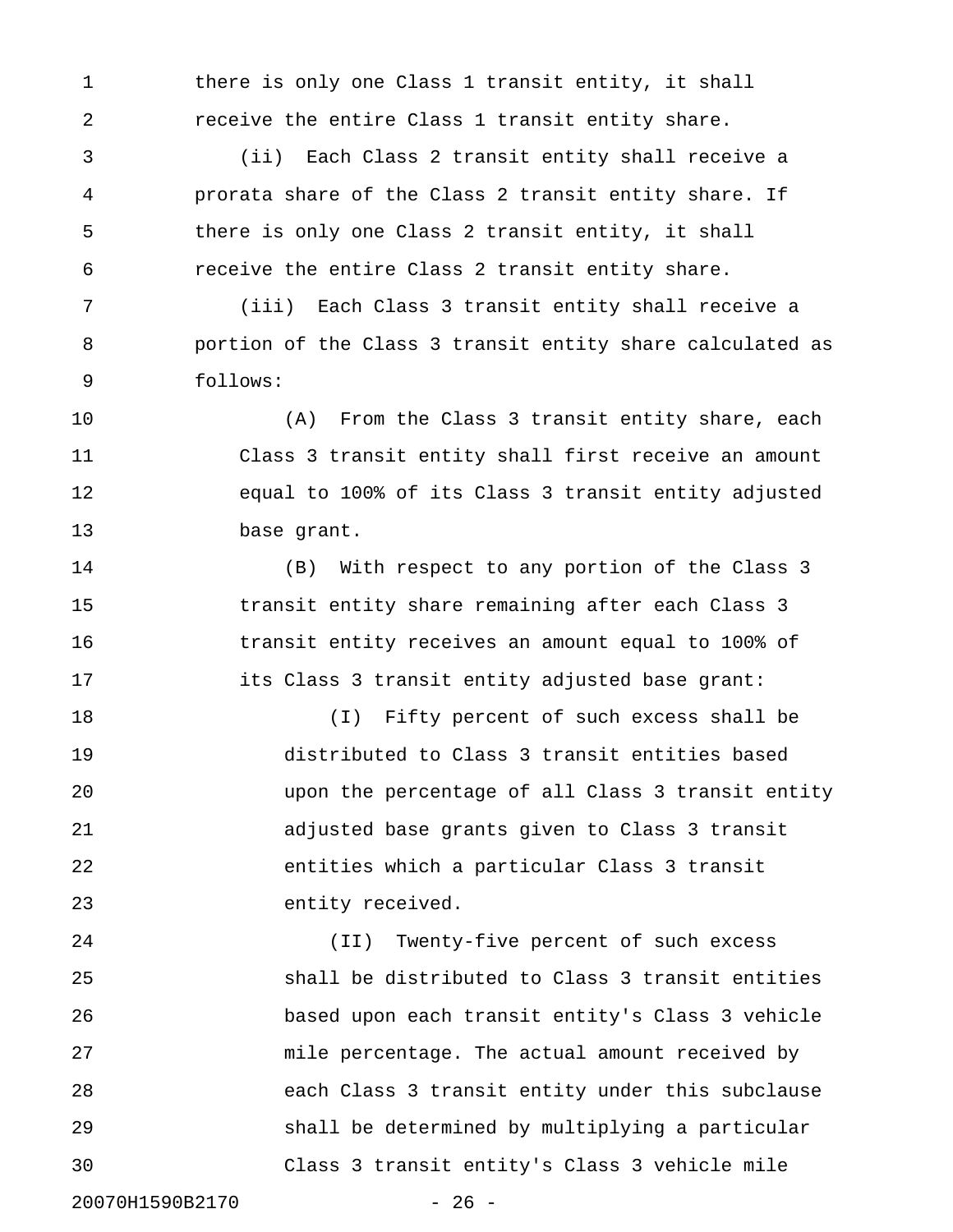1 percentage times 25% of such excess of the Class 2 3 transit entity share.

3 (III) Twenty-five percent of such excess 4 shall be distributed to Class 3 transit entities 5 based upon each Class 3 transit entity's Class 3 6 operating revenue percentage. The actual amount 7 received by each Class 3 transit entity under 8 this subclause shall be determined by multiplying 9 a particular Class 3 transit entity's Class 3 10 operating revenue percentage times 25% of such 11 excess of the Class 3 transit entity share.

12 (6) On or about each July 1, October 1, January 1 and 13 April 1 of each year commencing July 1, 1987, the department 14 shall disburse 25% of the total annual amount due to each 15 local transportation organization or transportation company 16 calculated in accordance with this section.

17 (d) New organizations.--Should a new local transportation 18 organization or transportation company be established and meet 19 the criteria of a Class 1 transit entity, Class 2 transit 20 entity, Class 3 transit entity or Class 4 transit entity as such 21 criteria are set forth in section 1301 (relating to 22 definitions), the department shall make an appropriate 23 determination as to the level of grant to which such local 24 transportation organization or transportation company shall be 25 entitled. This determination shall include, but shall not be 26 limited to, a determination as to an appropriate adjusted base 27 grant for that local transportation organization or 28 transportation company and a determination of appropriate 29 adjustments to class percentages or transit entity shares. 30 (e) Change to different entity class.--If, during any fiscal 20070H1590B2170 - 27 -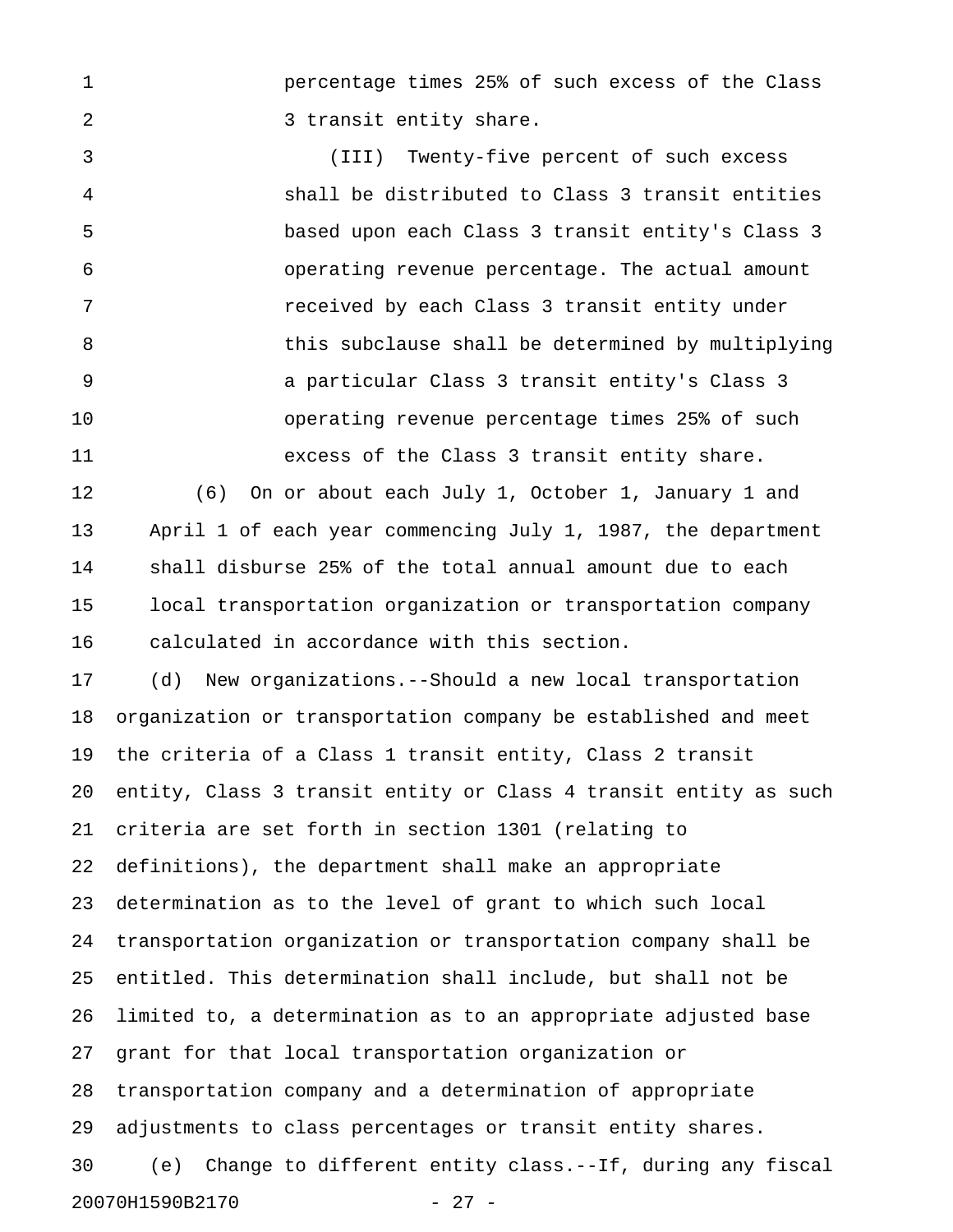1 year, either the number of vehicles operated by a local 2 transportation organization or transportation company or the 3 area served by such a local transportation organization or 4 transportation company changes so that the local transportation 5 organization or transportation company meets the criteria for a 6 different transit entity class, as such criteria are set forth 7 in section 1301, on or before July 15 of the fiscal year which 8 follows such a change and in each fiscal year thereafter, the 9 department shall reflect any change in the transit entity class 10 of such a local transportation organization or transportation 11 company in its calculation of the transit entity shares for each 12 transit entity class for that and subsequent fiscal years. In 13 its calculation of the transit entity shares for each transit 14 entity class required by this section, for the fiscal year 15 following the change in a local transportation organization or 16 transportation company's transit entity class and thereafter, 17 the department shall include the amount of the transit entity 18 share allocated to such a local transportation organization or 19 transportation company for the fiscal year prior to the change 20 in the transit entity class, in the transit entity share for the 21 new transit entity class of such a local transportation 22 organization or transportation company, and shall delete an 23 equal amount from the transit entity share for the transit 24 entity class for which such a local transportation organization 25 or transportation company no longer meets the criteria in the 26 new fiscal year or thereafter.

27 (f) Rates, fares and charges.--

28 (1) Each local transportation organization or 29 transportation company receiving moneys pursuant to this 30 section shall annually fix such rates, fares and charges in 20070H1590B2170 - 28 -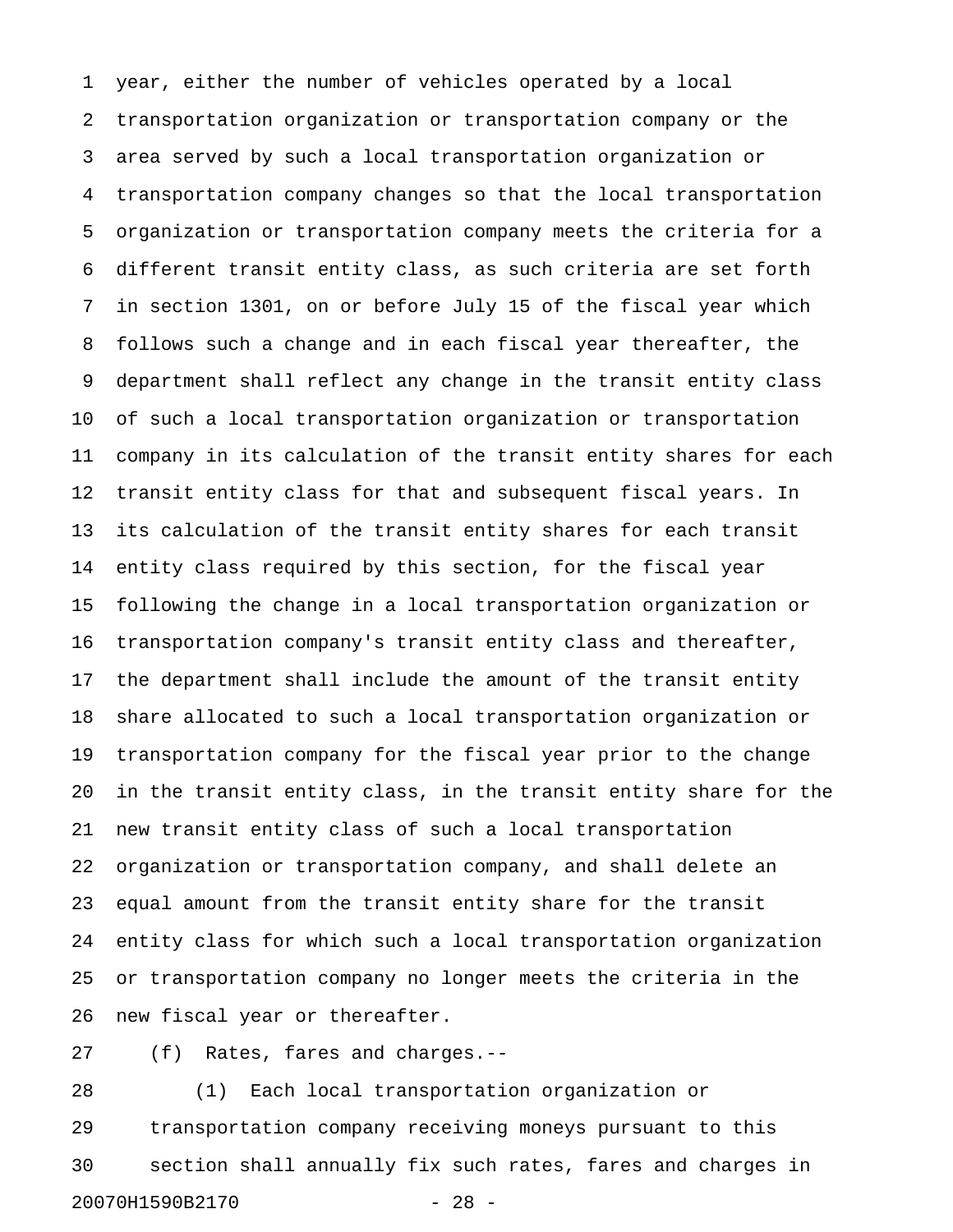1 such manner that they shall be at all times sufficient in the 2 aggregate, and in conjunction with any moneys received from 3 Federal or other sources, and any other income available to 4 such organization or company, to provide funds for the 5 payment of all operating costs and expenses which shall be 6 incurred by such organization or company.

7 (2) In order to be eligible for the moneys described in 8 paragraph (1), each local transportation organization or 9 transportation company shall adopt an annual operating budget 10 for each fiscal year no later than the last day of the 11 preceding fiscal year. A copy of this operating budget shall 12 be submitted to the department within ten days after its 13 approval, along with a certification by the local 14 transportation organization or transportation company that 15 adequate revenues (including subsidies) are provided to 16 support operating costs and expenses.

17 (g) Standards and measures.--

18 (1) Within one year after the effective date of this 19 part and every year thereafter, each local transportation 20 organization or transportation company receiving moneys 21 pursuant to this section shall adopt a series of service 22 standards and performance evaluation measures. Such standards 23 and measures shall be in addition to the performance audits 24 required by section 1315 (relating to public transportation 25 grants management accountability) and shall consist of 26 objectives and specific numeric performance levels to be 27 achieved in meeting these standards and objectives. Those 28 standards and measures adopted shall include the following, 29 in addition to others deemed appropriate by the local 30 transportation organization or transportation company: 20070H1590B2170 - 29 -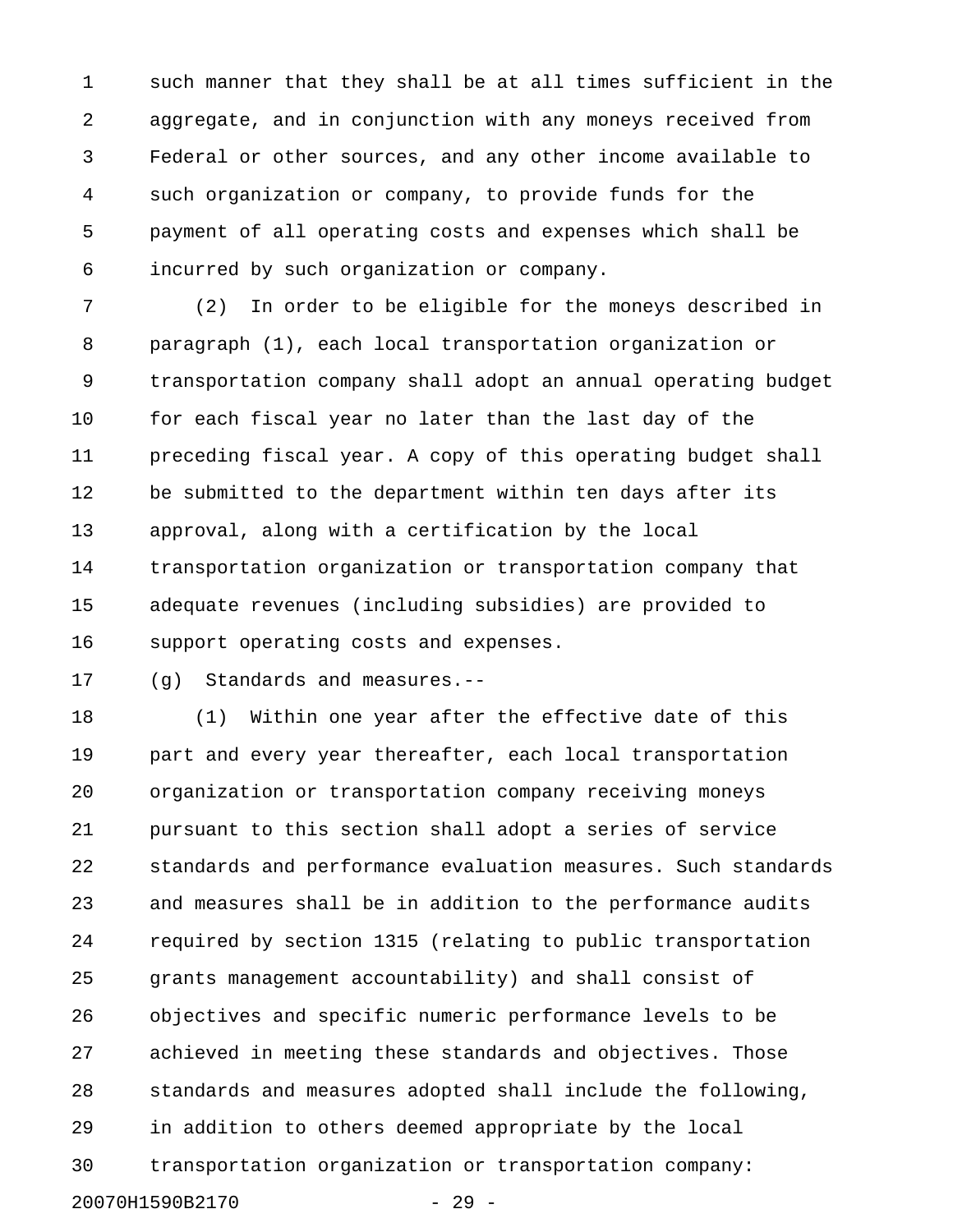1 (i) An automatic mechanism to review the utilization 2 of routes.

3 (ii) Staffing ratios (ratio of administrative 4 employees to operating employees; number of vehicles per 5 mechanic).

6 (iii) Productivity measures (vehicle miles per 7 employee; passenger and employee accidents per 100,000 8 vehicle miles; on-time performance; miles between road 9 calls).

10 (iv) Fiscal indicators (operating cost per 11 passenger; subsidy per passenger and operating ratio).

12 (iv.1) Reasonable minimum prequalification standards 13 for prospective transit service subcontractors.

14 (v) Any other matter desired by the governing body 15 of such local transportation organization or 16 transportation company.

17 (2) The service standards and performance evaluation 18 measures shall be established by formal action of the 19 governing body of such local transportation organization or 20 transportation company following an opportunity for comment 21 by the public and the department. Upon submission, the 22 department will review and may make recommendations to the 23 local transportation organization or transportation company 24 concerning the service standards and performance evaluation 25 measures.

26 (3) In the discretion of such governing body, the 27 service standards and performance evaluation measures may be 28 systemwide or based on a sampling.

29 (4) The service standards and performance evaluation 30 measures shall only constitute goals for such local 20070H1590B2170 - 30 -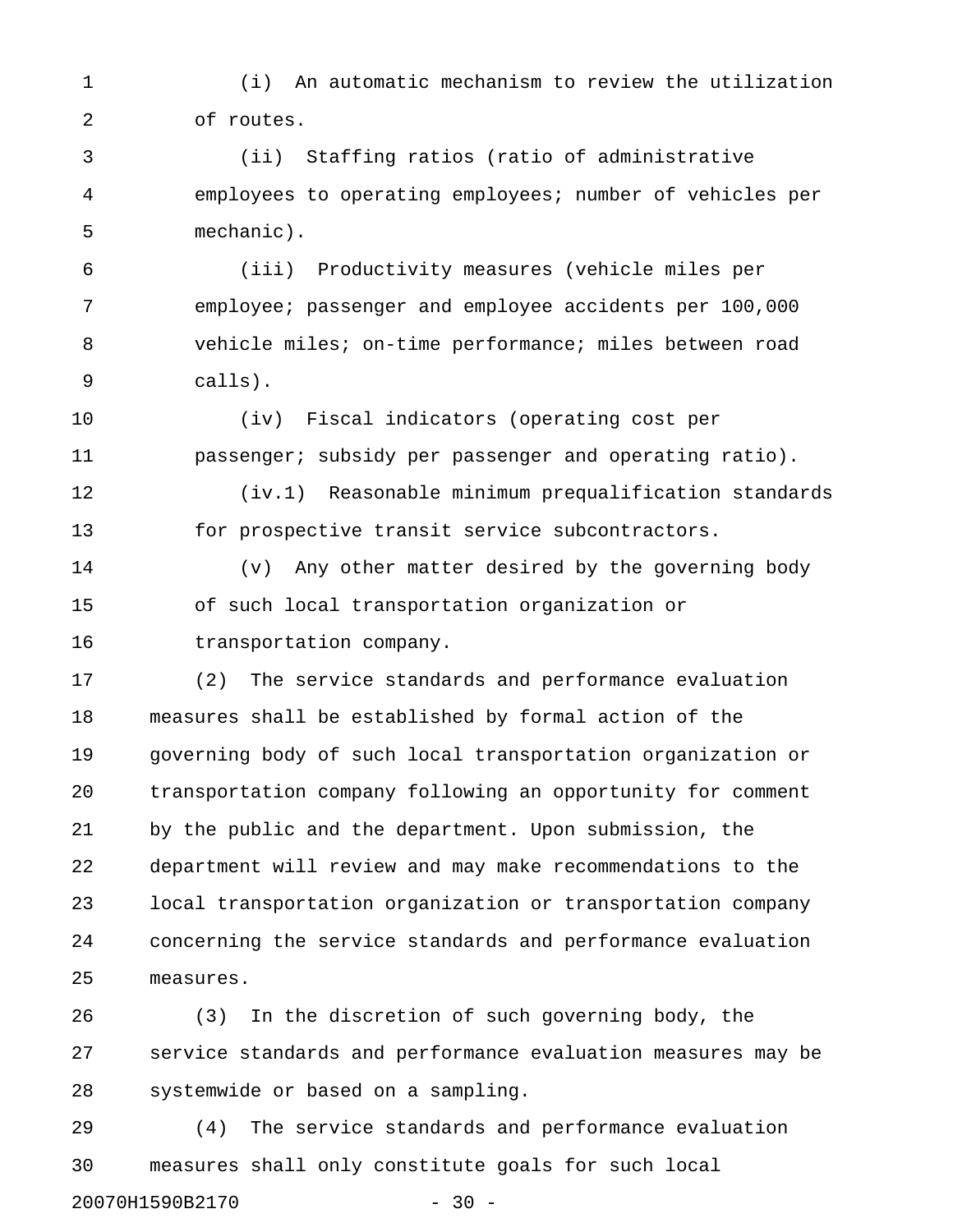1 transportation organization or transportation company in 2 providing service in the year following their adoption. At 3 the end of such year, fiscal or calendar, as the case may be, 4 a report shall be transmitted to the department for its 5 consideration indicating the projected performance levels and 6 the performance levels actually achieved. Upon submission, 7 the department will review the report and may make 8 recommendations to such local transportation organization or 9 transportation company concerning the performance levels 10 actually achieved. Such report shall be released to the 11 public at the time of issuance.

12 (5) The department may suspend the eligibility for 13 future discretionary transit grant funds of any transit 14 entity which fails to comply with the provisions of this 15 section. The department shall restore the discretionary 16 funding eligibility of a suspended transit entity at such 17 time as the requirements of this section are met in an 18 amended application received by the department.

19 (h) Reduction of certain grants.--With respect to grants to 20 Class 1 transit entities and Class 2 transit entities in any 21 fiscal year, the department shall reduce the grant amount due to 22 such local transportation organization or transportation company 23 by an amount equal to 1% of such grant moneys otherwise due to 24 such local transportation organization or transportation company 25 for each percentage point such local transportation 26 organization's or transportation company's operating ratio is 27 less than 50% in the case of a Class 1 transit entity or less 28 than 46% in the case of a Class 2 transit entity.

29 (i) Audits.--The department is authorized to perform 30 independent financial audits of the financial statements of each 20070H1590B2170 - 31 -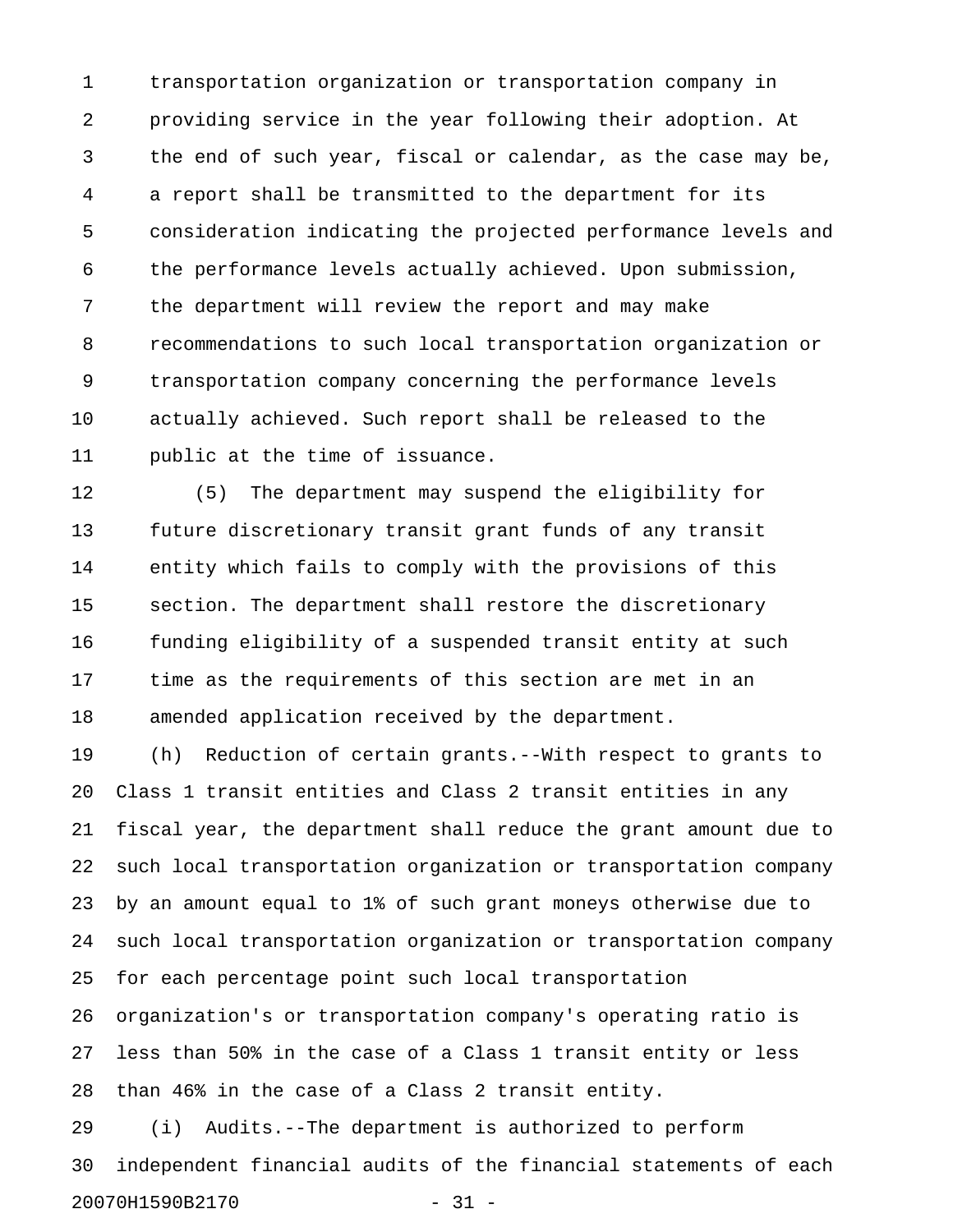1 local transportation organization or transportation company 2 receiving moneys pursuant to this section. Such audits shall be 3 conducted in accordance with generally accepted auditing 4 standards. Any financial statements subject to such audit or 5 reports resulting from such audit shall be prepared and 6 presented in accordance with generally accepted accounting 7 principles, consistently applied with previous statements 8 rendered for or on behalf of such organization or company. The 9 department may coordinate such audits in conjunction with audits 10 undertaken by the Auditor General.

11 (j) Definitions.--As used in this section, the following 12 words and phrases shall have the meanings given to them in this 13 subsection:

14 "Class 1 percentage." Seventy percent.

15 "Class 2 percentage." Twenty-five and three-tenths percent. 16 "Class 3 percentage." Four and seven-tenths percent. 17 "Class 1 to 3 allocation." The total amount appropriated 18 under subsection (b) less the Class 4 transit entity share. 19 "Class 1 transit entity share." The product of the Class 1 20 percentage times the Class 1 to 3 allocation in a particular 21 fiscal year.

22 "Class 2 transit entity share." The product of the Class 2 23 percentage times the Class 1 to 3 allocation in a particular 24 fiscal year.

25 "Class 3 transit entity adjusted base grant." The State 26 subsidy which a Class 3 transit entity received during the 1990- 27 1991 fiscal year, including Federal funds transferred from other 28 local transportation organizations and transportation companies 29 from the Federal fiscal year 1989-1990 pursuant to the 30 Governor's apportionment allocation contained in the Urban Mass 20070H1590B2170 - 32 -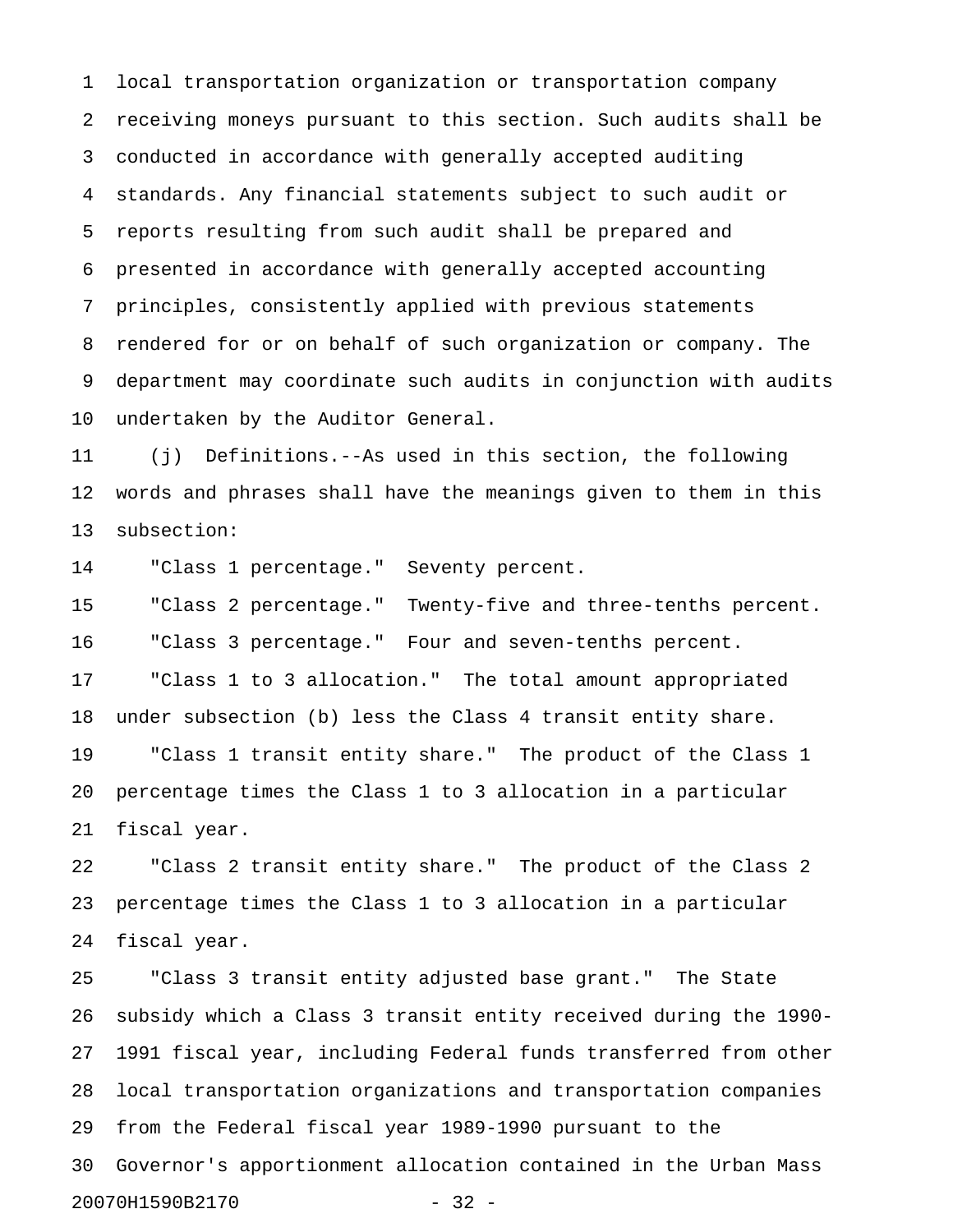1 Transportation Act of 1964.

2 "Class 3 transit entity share." The product of the Class 3 3 percentage times the Class 1 to 3 allocation in a particular 4 fiscal year.

5 "Class 3 vehicle mile percentage." The percentage determined 6 by dividing the vehicle miles of a Class 3 transit entity with 7 respect to the most recent fiscal year as reported in the most 8 recently issued Pennsylvania Mass Transit Statistical Report by 9 the total number of vehicle miles of all Class 3 transit 10 entities with respect to the most recent fiscal year as reported 11 in the most recently issued Pennsylvania Mass Transit 12 Statistical Report.

13 "Class 4 revenue hour percentage." The percentage determined 14 by dividing the revenue hours of a Class 4 transit entity as 15 reported with respect to the most recent fiscal year in the most 16 recently issued Pennsylvania Rural and Small Urban Public 17 Transportation Statistical Report by the total number of revenue 18 hours of all Class 4 transit entities as reported with respect 19 to the most recent fiscal year reported in the most recently 20 issued Pennsylvania Rural and Small Urban Public Transportation 21 Statistical Report.

22 "Class 4 revenue mile percentage." The percentage determined 23 by dividing the revenue miles of a Class 4 transit entity as 24 reported with respect to the most recent fiscal year in the most 25 recently issued Pennsylvania Rural and Small Urban Public 26 Transportation Statistical Report by the total revenue miles of 27 all Class 4 transit entities as reported with respect to the 28 most recent fiscal year reported in the most recently issued 29 Pennsylvania Rural and Small Urban Public Transportation 30 Statistical Report.

20070H1590B2170 - 33 -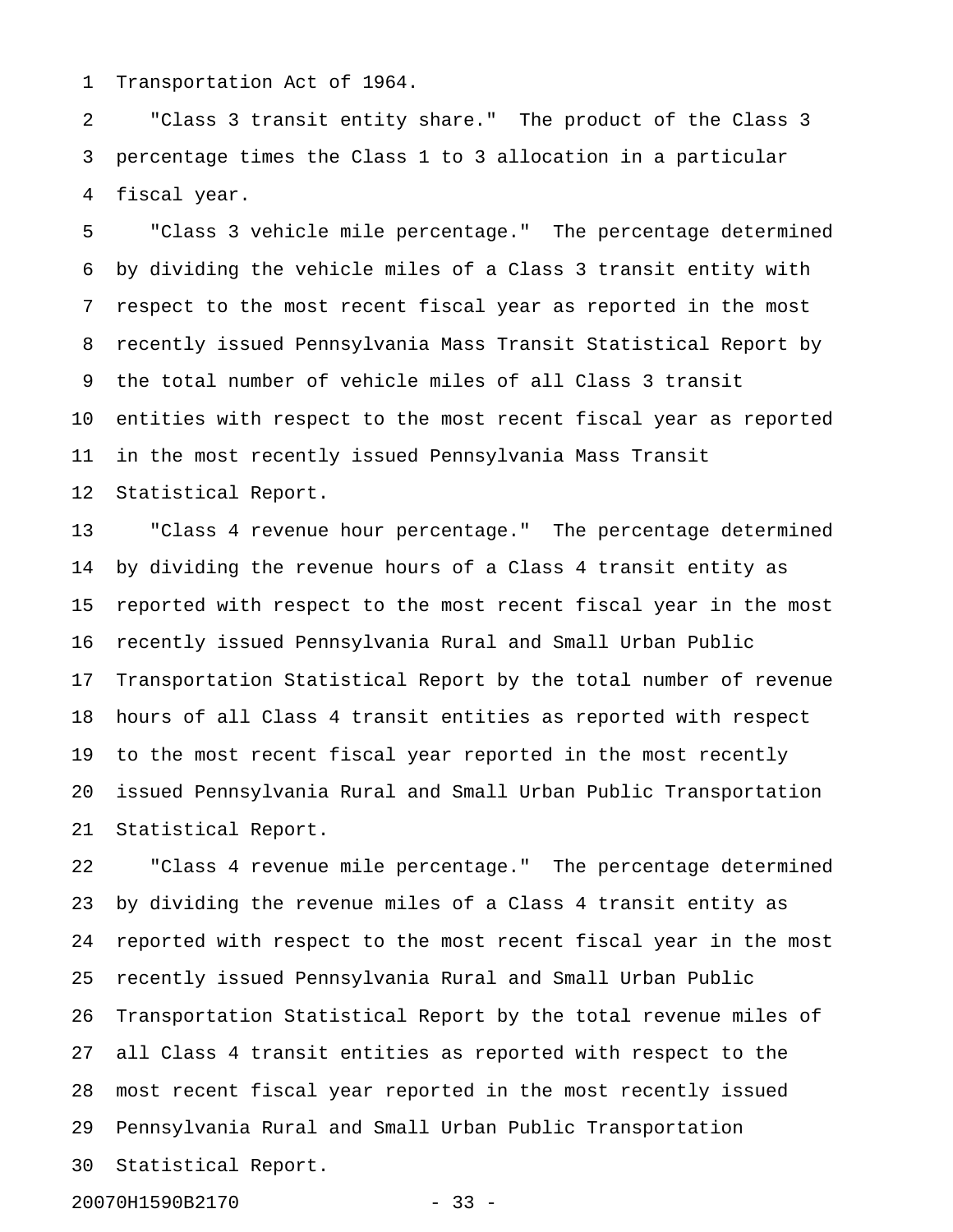1 "Class 4 transit entity share." Two million three hundred 2 thirty-five thousand dollars for the 1991-1992 fiscal year and, 3 during the 1992-1993 fiscal year and each fiscal year 4 thereafter, shall mean the Class 4 transit entity share for the 5 prior fiscal year plus (or minus) the product of the Class 4 6 transit entity share for the prior fiscal year times the 7 percentage increase or decrease in the total operating 8 assistance made available to local transportation organizations 9 and transportation companies for that fiscal year as compared 10 with the most recently completed fiscal year.

11 "Operating ratio." The proportion of total operating revenue 12 (which shall include all passenger, charter and advertising 13 revenue, fare reimbursement received from the State Lottery Fund 14 and all other receipts associated with the delivery of transit 15 services, but shall exclude Federal grants provided to cover 16 operating losses and State grants made pursuant to subsection 17 (b)) divided by total operating expenses associated with day-to-18 day operation of the system (but excluding depreciation of 19 capital assets).

20 "Operating revenue." The total revenue earned by a local 21 transportation organization or transportation company through 22 its transit operations, including, but not limited to, passenger 23 revenue, senior citizen grant, charter revenue, school contract 24 revenue, advertising and other revenue listed with respect to 25 the most recent fiscal year reported in the most recently issued 26 Pennsylvania Mass Transit Statistical Report.

27 "Operating revenue percentage." The percentage determined by 28 dividing the operating revenues of a local transportation 29 organization or transportation company as reported in the most 30 recently issued Pennsylvania Mass Transit Statistical Report by 20070H1590B2170 - 34 -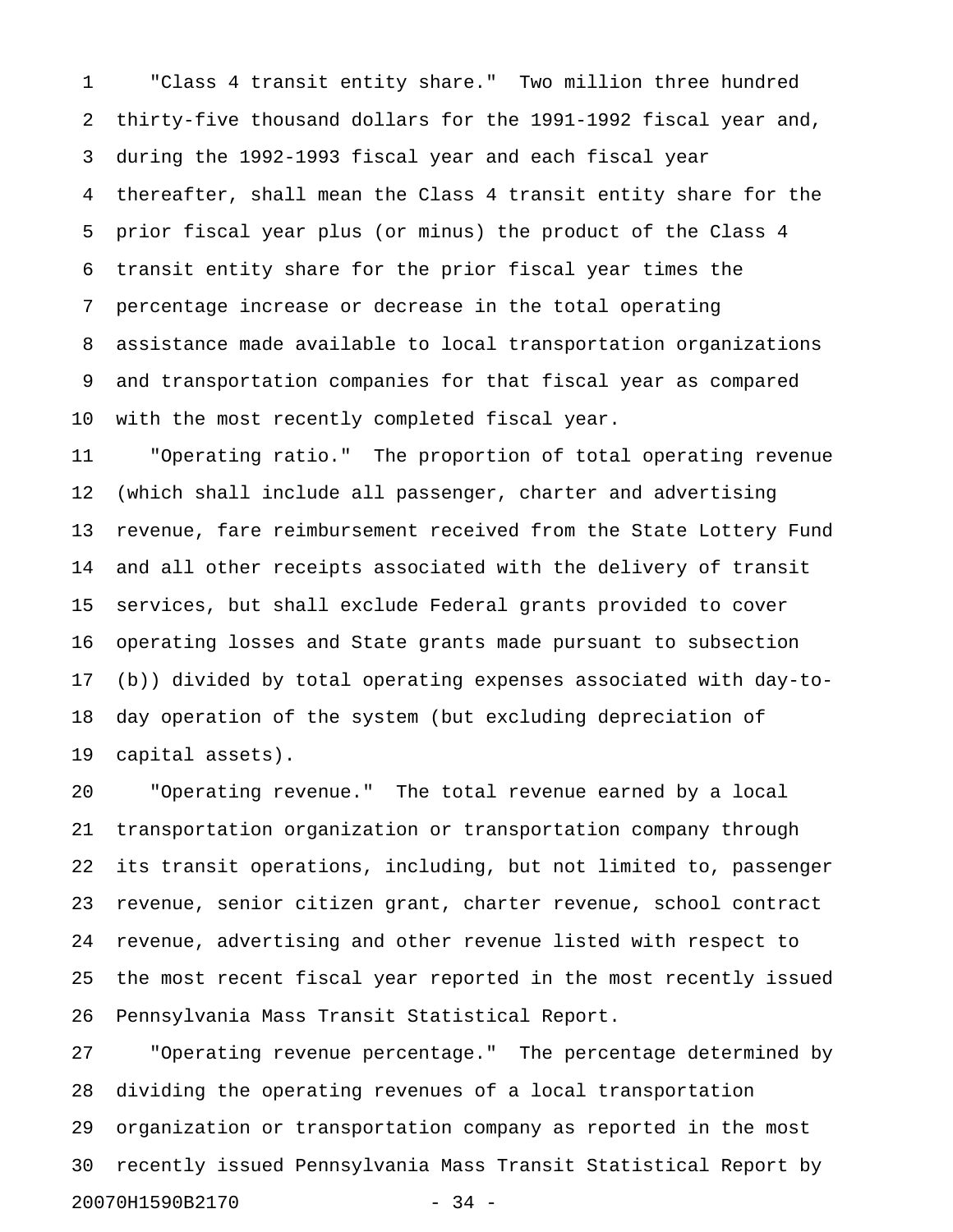1 the total operating revenue of all local transportation 2 organizations or transportation companies as reported in the 3 most recently issued Pennsylvania Mass Transit Statistical 4 Report.

5 § 1304. Grant proposals.

6 (a) General rule.--Grants may be made hereunder with 7 reference to any appropriate project irrespective of when it was 8 first commenced or considered and regardless of whether costs 9 with respect thereto shall have been incurred prior to the time 10 the grant is applied for or made.

11 (b) Applications.--The governing bodies of municipalities, 12 counties or their instrumentalities, and agencies and 13 instrumentalities of the Commonwealth may, by formal resolution, 14 apply and transportation companies by application may apply to 15 the department for State grant funds provided by this chapter. 16 If the action is taken by a governing body, a certified copy of 17 the resolution and, in the case of transportation companies, an 18 application shall be forwarded to the department with a proposal 19 of the governing body or company, which shall set forth the use 20 to be made of State grant funds and the amount of funds required 21 or, in the case of grants under section 1303 (relating to annual 22 appropriation and computation of subsidy), which shall set forth 23 a request that the grant provided for under section 1303 be 24 made.

25 (c) Preference for coordinated systems.--The department 26 shall give preference to any proposal which will assist in 27 carrying out a plan, meeting criteria established by the 28 department, for a unified or officially coordinated urban 29 transportation system as a part of the comprehensively planned 30 development of the urban area, which is necessary for the sound, 20070H1590B2170 - 35 -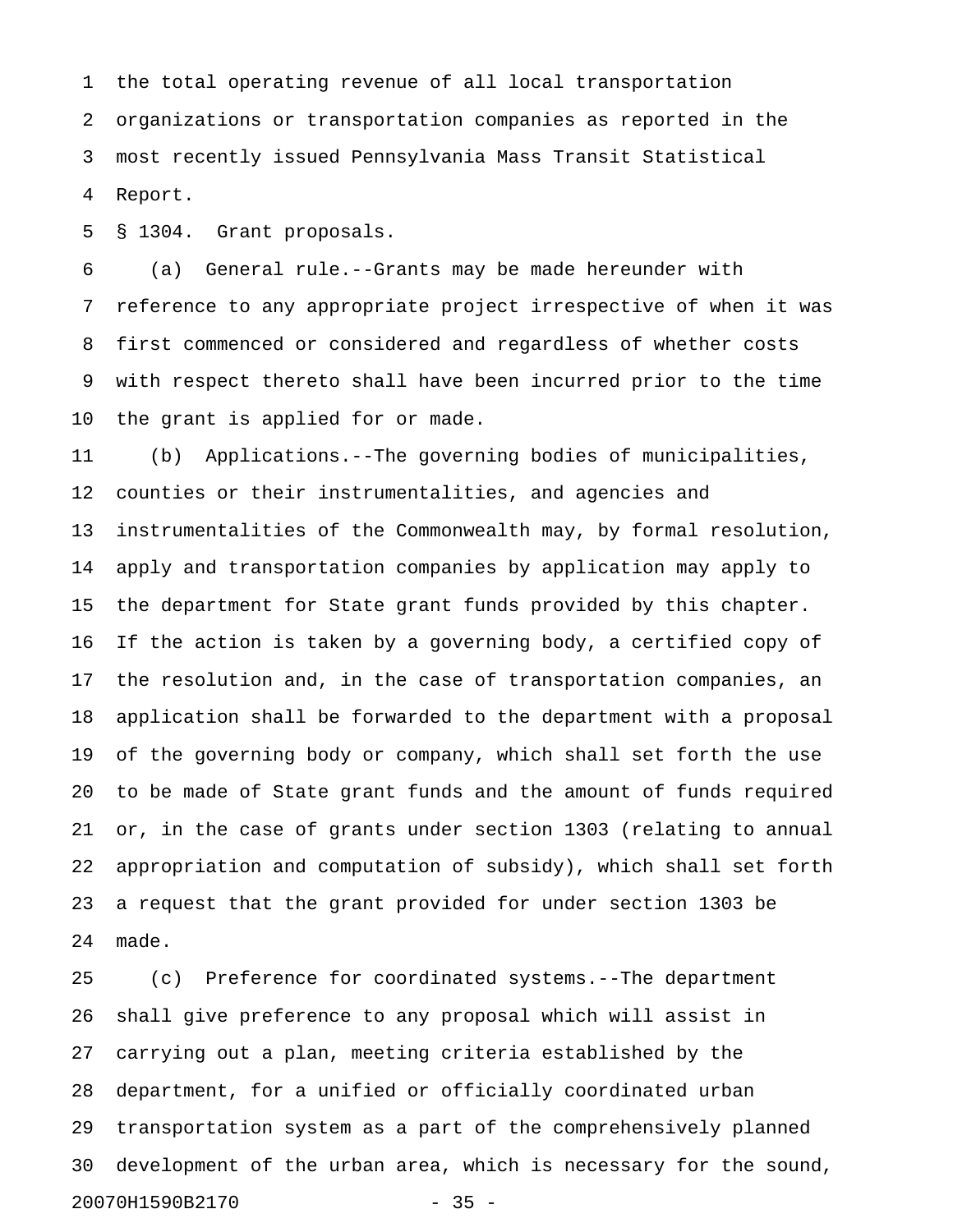1 economic and desirable development of such area and which shall 2 encourage to the maximum extent feasible the participation of 3 private enterprise. This subsection shall not apply to grants 4 made pursuant to section 1303.

5 (d) Use of grants.--The use of the State grant funds shall 6 be for the purposes set forth in section 1302 (relating to 7 program authorizations) and, without limiting the generality of 8 the foregoing, may be used for local contributions required by 9 the Urban Mass Transportation Act of 1964 or other Federal law 10 concerning common carrier mass transportation.

11 (e) Grant agreement.--

12 (1) The department shall review the proposal and, if 13 satisfied that the proposal is in accordance with the 14 purposes of this chapter, shall enter into a grant agreement 15 subject to the condition that the grant be used in accordance 16 with the terms of the proposal. With respect to grants made 17 pursuant to section 1303, the department shall make such 18 grants subject to the condition that the grants be used for 19 the purposes set forth in section 1302 and, where applicable, 20 only after the certification required in section 1302(2)(iii) 21 and (3) shall have been made.

22 (2) The time of payment of the grant and any conditions 23 concerning such payment shall be set forth in the grant 24 agreement.

25 § 1305. Rules and regulations.

26 In order to effectuate and enforce the provisions of this 27 chapter, the department is authorized to promulgate necessary 28 rules and regulations and prescribe conditions and procedures in 29 order to assure compliance in carrying out the purposes for 30 which grants may be made hereunder.

20070H1590B2170 - 36 -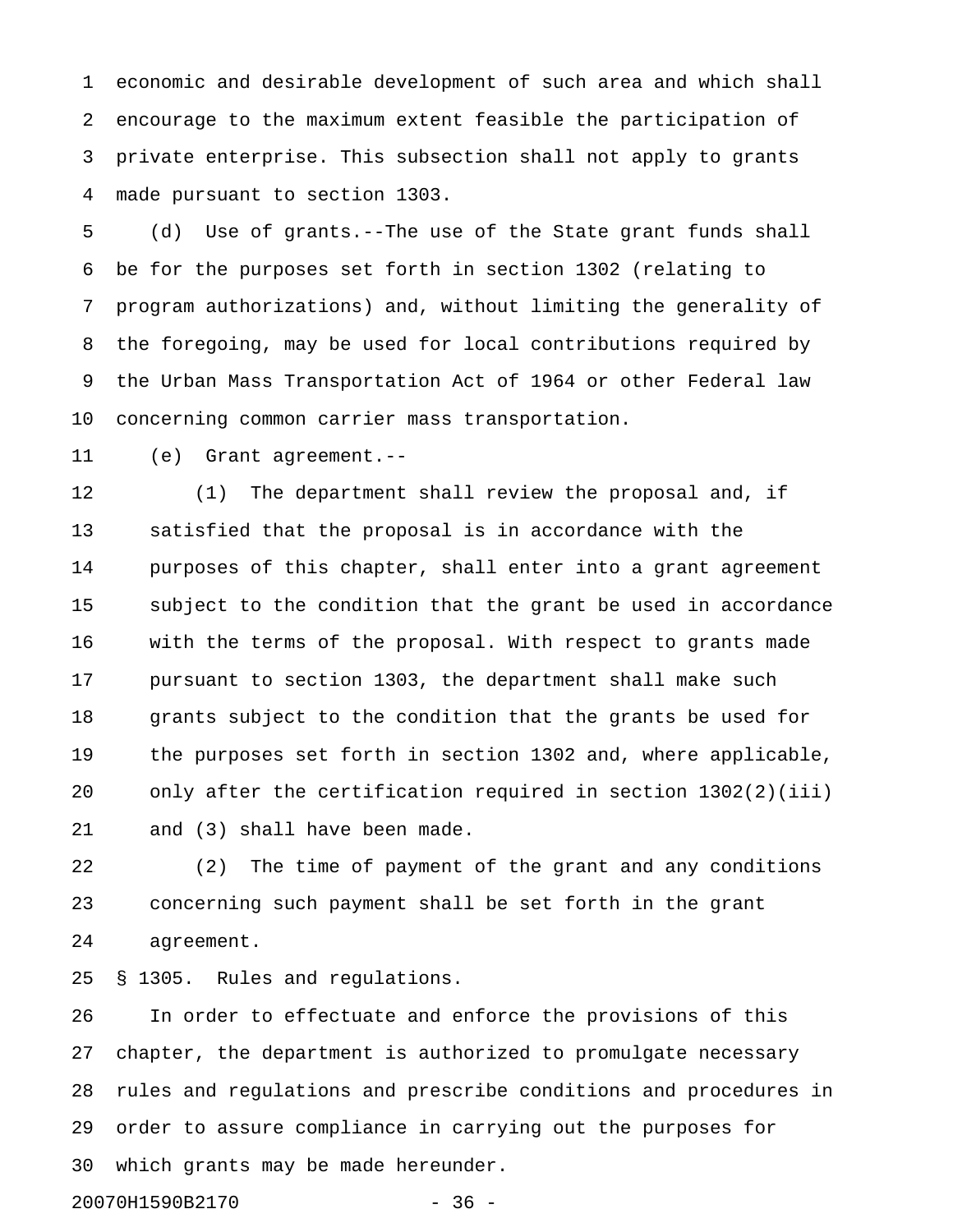1 § 1306. Cooperation with other governments and private 2 interests.

3 (a) General rule.--The department is directed to administer 4 this program with such flexibility as to permit full cooperation 5 between Federal, State and local governments, agencies and 6 instrumentalities, as well as private interests, so as to result 7 in as effective and economical a program as possible.

8 (b) Agreements.--The department is hereby authorized to 9 enter into agreements providing for mutual cooperation between 10 or among it and any Federal agency, local transportation 11 organization or transportation company concerning any or all 12 projects, including joint applications for Federal grants. 13 § 1307. General authority of department.

14 It is the purpose and intent of this chapter to authorize the 15 department to do any and all other things necessary or desirable 16 to secure the financial aid or cooperation of any Federal agency 17 in any of the department's projects and to do and perform all 18 things which may be required by any statute of the United States 19 of America or by the lawful requirements of any Federal agency 20 authorized to administer any program of Federal aid to 21 transportation. The department is expressly permitted to enter 22 into protective agreements with labor to the extent required 23 under 49 U.S.C. § 5333 (relating to labor standards) in order to 24 obtain Federal grant moneys for transportation assistance. Such 25 protective agreements shall be narrowly drawn and strictly 26 construed to provide no more than the minimum protections 27 required by the United States Department of Labor for such 28 agreements.

29 § 1308. Grants by counties or municipalities.

30 Any county or municipality in any metropolitan area which is 20070H1590B2170 - 37 -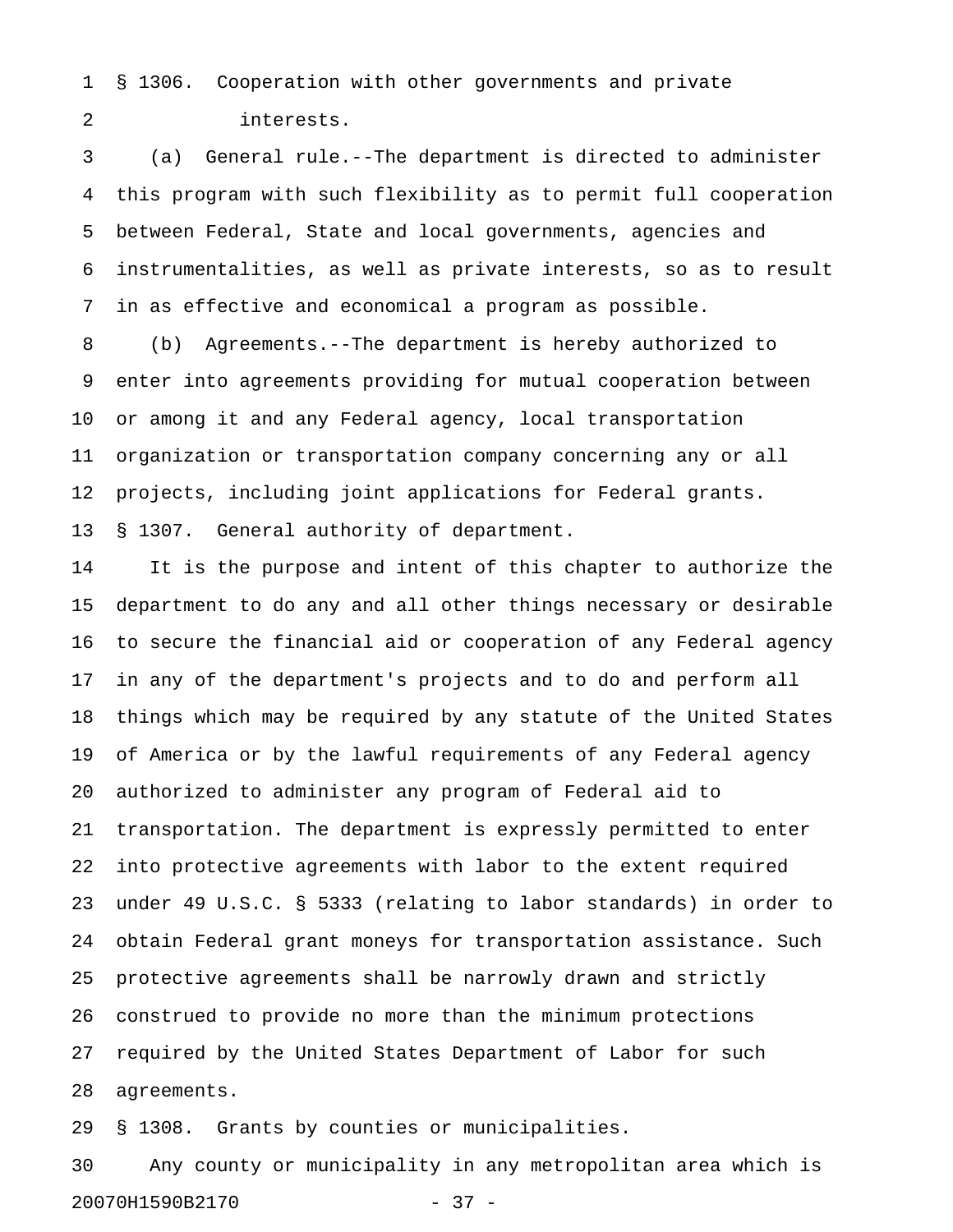1 a member of a local transportation organization is authorized to 2 make annual grants from current revenues to local transportation 3 organizations to assist in defraying the costs of operations, 4 maintenance and debt service of local transportation 5 organization or of a particular mass transportation project of a 6 local transportation organization and to enter into long-term 7 agreements providing for the payment of the same. The obligation 8 of a municipality or county under any such agreement shall not 9 be considered to be a part of its indebtedness, nor shall such 10 obligation be deemed to impair the status of any indebtedness of 11 such municipality or county which would otherwise be considered 12 as self-sustaining.

13 § 1309. Limitation on decisions, findings and regulations of 14 department.

15 All decisions, findings and regulations made by the 16 department pursuant to this chapter shall be for the purposes of 17 this chapter only and shall not constitute evidence before any 18 regulatory body of this Commonwealth or any other jurisdiction. 19 § 1310. Distribution of funding.

20 (a) General rule.--All moneys made available and required to 21 be used for capital projects, asset maintenance and other 22 programs specified in this section shall be distributed in 23 accordance with the formula specified in this section and used 24 strictly in accordance with section 1311 (relating to use of 25 funds distributed).

26 (b) Distribution procedure.--During each fiscal year, 27 capital project, asset maintenance and other program funds shall 28 be distributed as follows:

29 (1) On or before the fifth day of each month, the 30 Treasury Department shall certify to the department the total 20070H1590B2170 - 38 -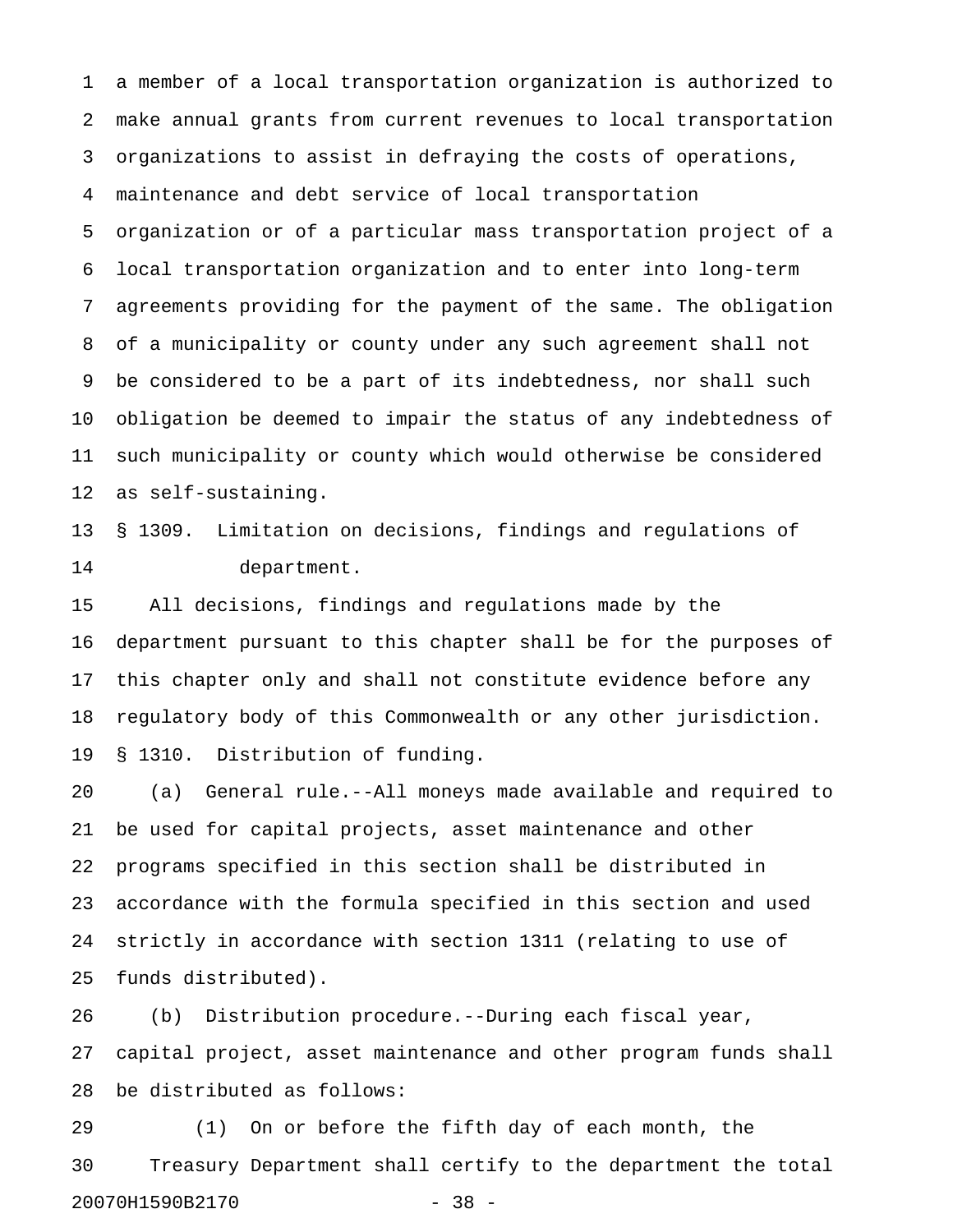1 amount then available for distribution, and the department 2 shall make distribution of payments required under this 3 subsection on or before the 20th day of each month.

4 (2) Beginning in the 1991-1992 fiscal year, each month, 5 the Treasury Department shall pay one-twelfth of the 6 Department of Transportation project management oversight 7 share for that fiscal year into the General Fund. The moneys 8 so transferred are hereby appropriated to the Department of 9 Transportation for use by that department for expenses 10 related to project management and oversight of capital and 11 asset maintenance projects funded pursuant to this section.

12 (3) Each month, the Treasury Department shall pay one-13 twelfth of the community transportation program section 1310 14 share for that fiscal year into the General Fund. The funds 15 so transferred are hereby appropriated to the Department of 16 Transportation to make grants to counties, pursuant to 17 section 1312 (relating to community transportation programs), 18 for the purpose of funding capital projects of community 19 transportation programs.

20 (4) Each month, the Treasury Department shall pay the 21 planning, development, research, rural expansion and 22 department-initiated programs section 1310 share for that 23 month into the General Fund. The funds so transferred are 24 hereby appropriated to the Department of Transportation to 25 incur costs directly or to make grants to local 26 transportation organizations or transportation companies, or 27 entities which seek to become local transportation 28 organizations or transportation companies, pursuant to 29 section 1312, for the purpose of funding planning, 30 development, research, rural expansion and department-20070H1590B2170 - 39 -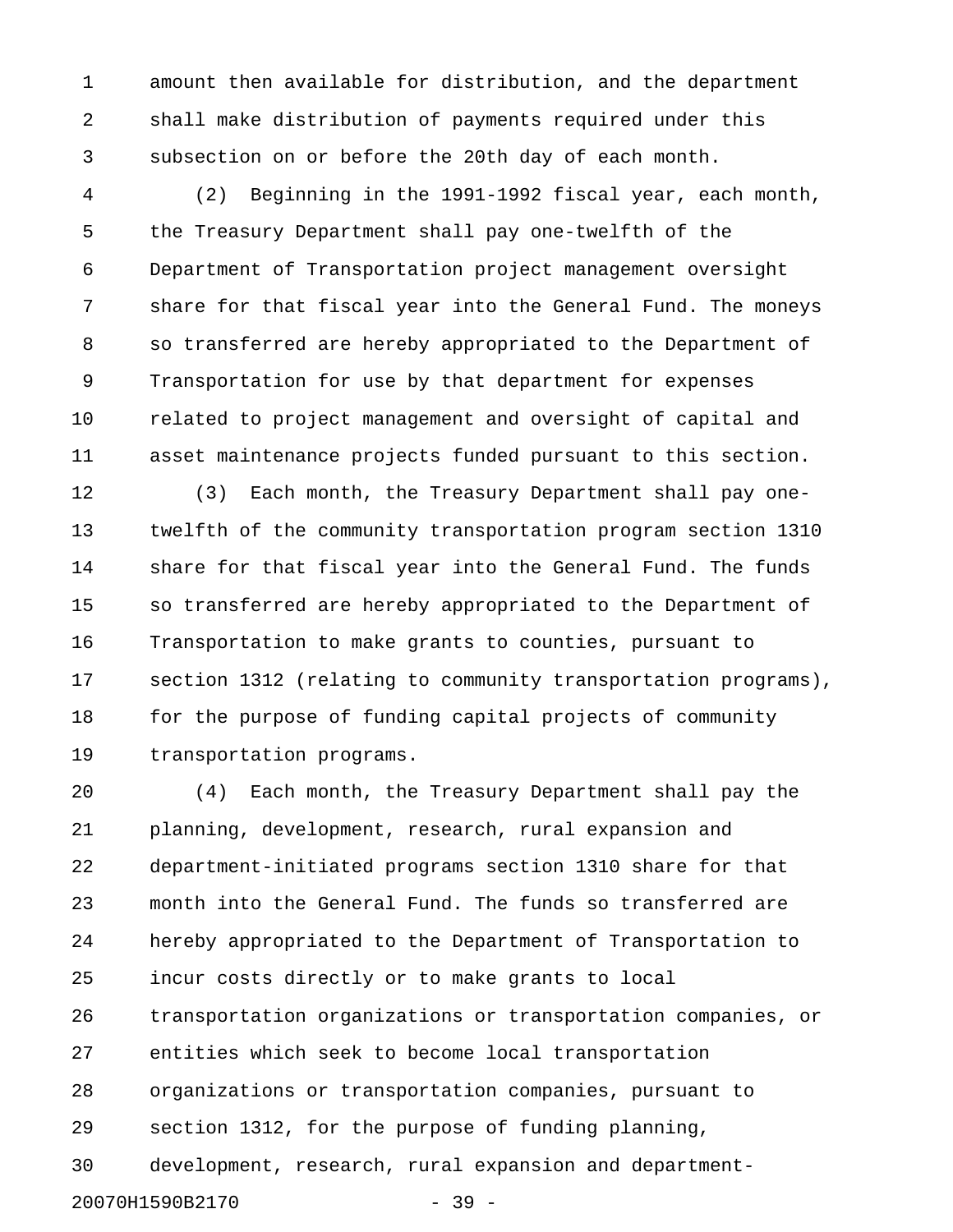1 initiated programs.

2 (5) Each month, the department shall distribute one-3 twelfth of the Class 4 transit entity section 1310 share to 4 Class 4 transit entities in the manner provided in this 5 paragraph. Each Class 4 transit entity shall receive a 6 portion of each monthly distribution of the Class 4 transit 7 entity section 1310 share as follows:

8 (i) Fifty percent of the monthly distribution of the 9 Class 4 transit entity section 1310 share shall be 10 distributed to Class 4 transit entities based upon each 11 transit entity's Class 4 operating assistance grant 12 section 1310 percentage. The actual amount received by 13 each Class 4 transit entity under this subparagraph shall 14 be determined by multiplying a particular Class 4 transit 15 entity's Class 4 operating assistance grant section 1310 16 percentage times the total amount available for 17 distribution under this subparagraph.

18 (ii) Twenty-five percent of the monthly distribution 19 of the Class 4 transit entity section 1310 share shall be 20 distributed to Class 4 transit entities based upon each 21 transit entity's Class 4 revenue mile section 1310 22 percentage. The actual amount received by each Class 4 23 transit entity under this subparagraph shall be 24 determined by multiplying a particular Class 4 transit 25 entity's Class 4 revenue mile section 1310 percentage 26 times the total amount available for distribution under 27 this subparagraph.

28 (iii) Twenty-five percent of the monthly 29 distribution of the Class 4 transit entity section 1310 30 share shall be distributed to Class 4 transit entities 20070H1590B2170 - 40 -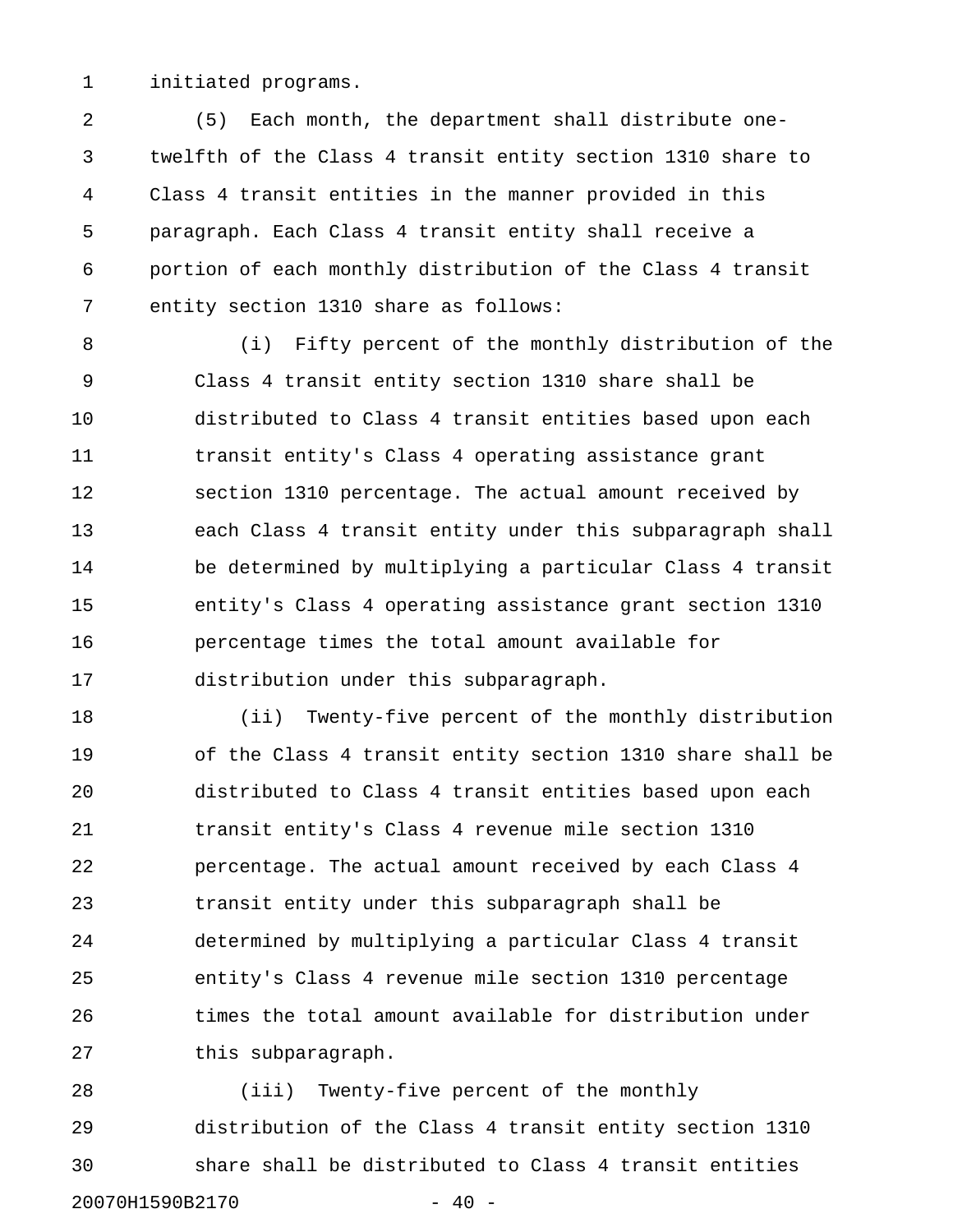1 based upon each transit entity's Class 4 revenue hour 2 section 1310 percentage. The actual amount received by 3 each Class 4 transit entity under this subparagraph shall 4 be determined by multiplying a particular Class 4 transit 5 entity's Class 4 transit entity revenue hour section 1310 6 percentage times the total amount available for 7 distribution under this subparagraph.

8 (6) Each month, after providing for payment of the 9 portion of the Department of Transportation project 10 management oversight share, the community transportation 11 program section 1310 share, the planning, development, 12 research, rural expansion and department-initiated programs 13 section 1310 shares and the Class 4 transit entity section 14 1310 share to be distributed that month, the department shall 15 distribute all remaining capital project, asset maintenance 16 and other program funds as follows:

17 (i) Each Class 1 transit entity shall receive a 18 prorata share of the Class 1 transit entity section 1310 19 share. If there is only one Class 1 transit entity, it 20 shall receive the entire Class 1 transit entity section 21 1310 share.

22 (ii) Each Class 2 transit entity shall receive a 23 prorata share of the Class 2 transit entity section 1310 24 share. If there is only one Class 2 transit entity, it 25 shall receive the entire Class 2 transit entity section 26 1310 share.

27 (iii) Each Class 3 transit entity shall receive a 28 portion of the Class 3 transit entity section 1310 share 29 as follows:

30 (A) Sixteen and sixty-seven hundredths percent 20070H1590B2170 - 41 -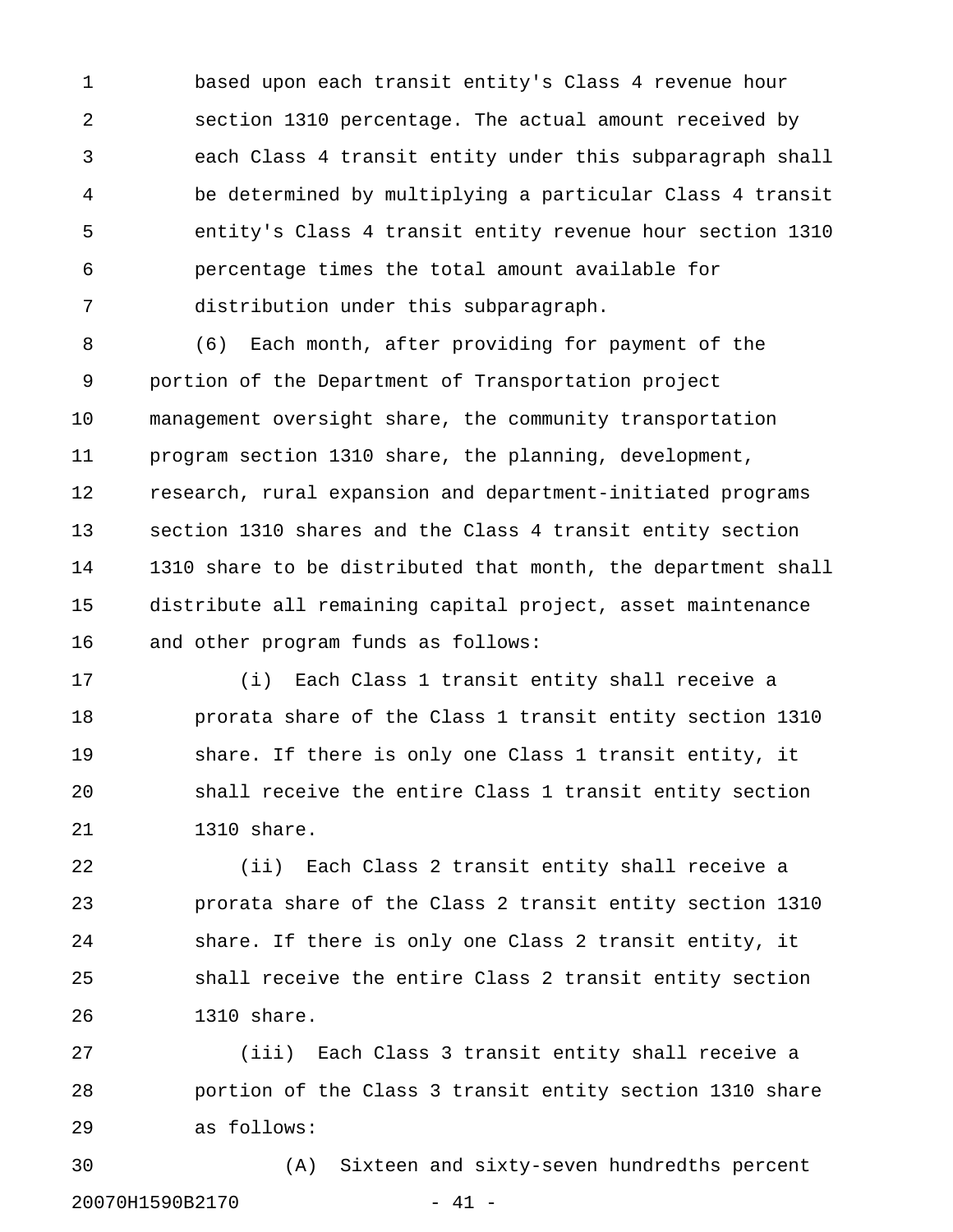1 of the Class 3 transit entity section 1310 share 2 shall be distributed to Class 3 transit entities 3 based upon each transit entity's Class 3 vehicle mile 4 section 1310 percentage. The actual amount received 5 by each Class 3 transit entity under this clause 6 shall be determined by multiplying a particular Class 7 3 transit entity's Class 3 vehicle mile section 1310 8 percentage times the total amount available for 9 distribution under this clause.

10 (B) Sixteen and sixty-seven hundredths percent 11 of the Class 3 transit entity section 1310 share 12 shall be distributed to Class 3 transit entities 13 based upon each transit entity's Class 3 vehicle hour 14 section 1310 percentage. The actual amount received 15 by each Class 3 transit entity under this clause 16 shall be determined by multiplying a particular Class 17 3 transit entity's Class 3 vehicle hour section 1310 18 percentage times the total amount available for 19 distribution under this clause.

20 (C) Sixteen and sixty-six hundredths percent of 21 the Class 3 transit entity section 1310 share shall 22 be distributed to Class 3 transit entities based upon 23 each transit entity's Class 3 total passenger section 24 1310 percentage. The actual amount received by each 25 Class 3 transit entity under this clause shall be 26 determined by multiplying a particular Class 3 27 transit entity's Class 3 total passenger section 1310 28 percentage times the total amount available for 29 distribution under this clause.

30 (D) Twenty-five percent of the Class 3 transit 20070H1590B2170 - 42 -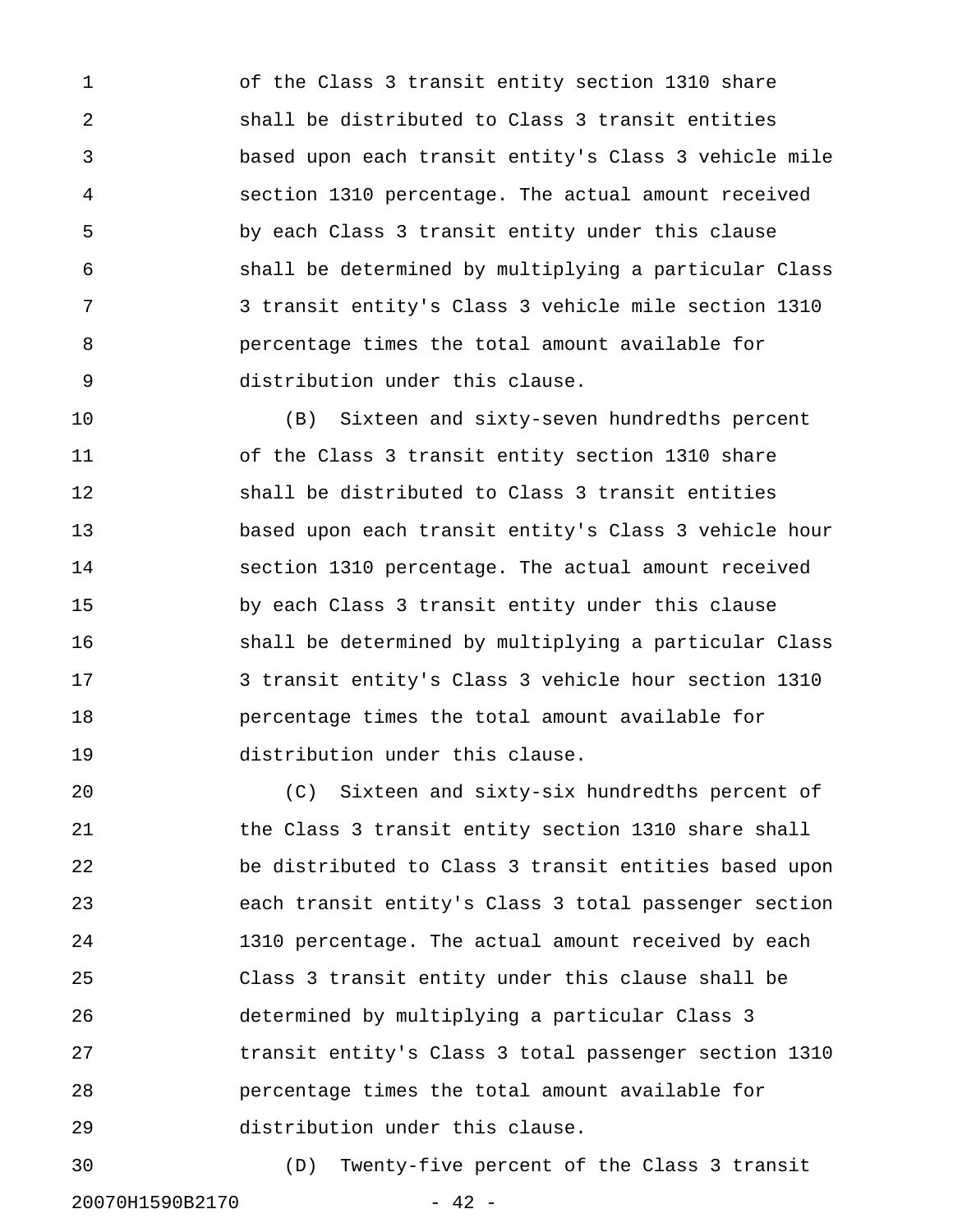1 entity section 1310 share shall be distributed to 2 Class 3 transit entities based upon each transit 3 entity's Class 3 Federal operating cap percentage. 4 The actual amount received by each Class 3 transit 5 entity under this clause shall be determined by 6 multiplying a particular Class 3 transit entity's 7 Class 3 Federal operating cap percentage times the 8 total amount available for distribution under this 9 clause.

10 (E) Twenty-five percent of the Class 3 transit 11 entity section 1310 share shall be distributed to 12 Class 3 transit entities based upon each transit 13 entity's Class 3 State operating grant percentage. 14 The actual amount received by each Class 3 transit 15 entity under this clause shall be determined by 16 multiplying a particular Class 3 transit entity's 17 Class 3 State operating grant percentage times the 18 total amount available for distribution under this 19 clause.

20 (c) Change of classification.--If, during any fiscal year, 21 either the number of vehicles operated by a local transportation 22 organization or transportation company or the area served by 23 such a local transportation organization or transportation 24 company changes so that the local transportation organization or 25 transportation company meets the criteria for a different 26 transit entity class, as such criteria are set forth in section 27 1301 (relating to definitions), on or before July 15 of the 28 fiscal year which follows such a change and in each fiscal year 29 thereafter, the department shall reflect any change in the 30 transit entity class of such a local transportation organization 20070H1590B2170 - 43 -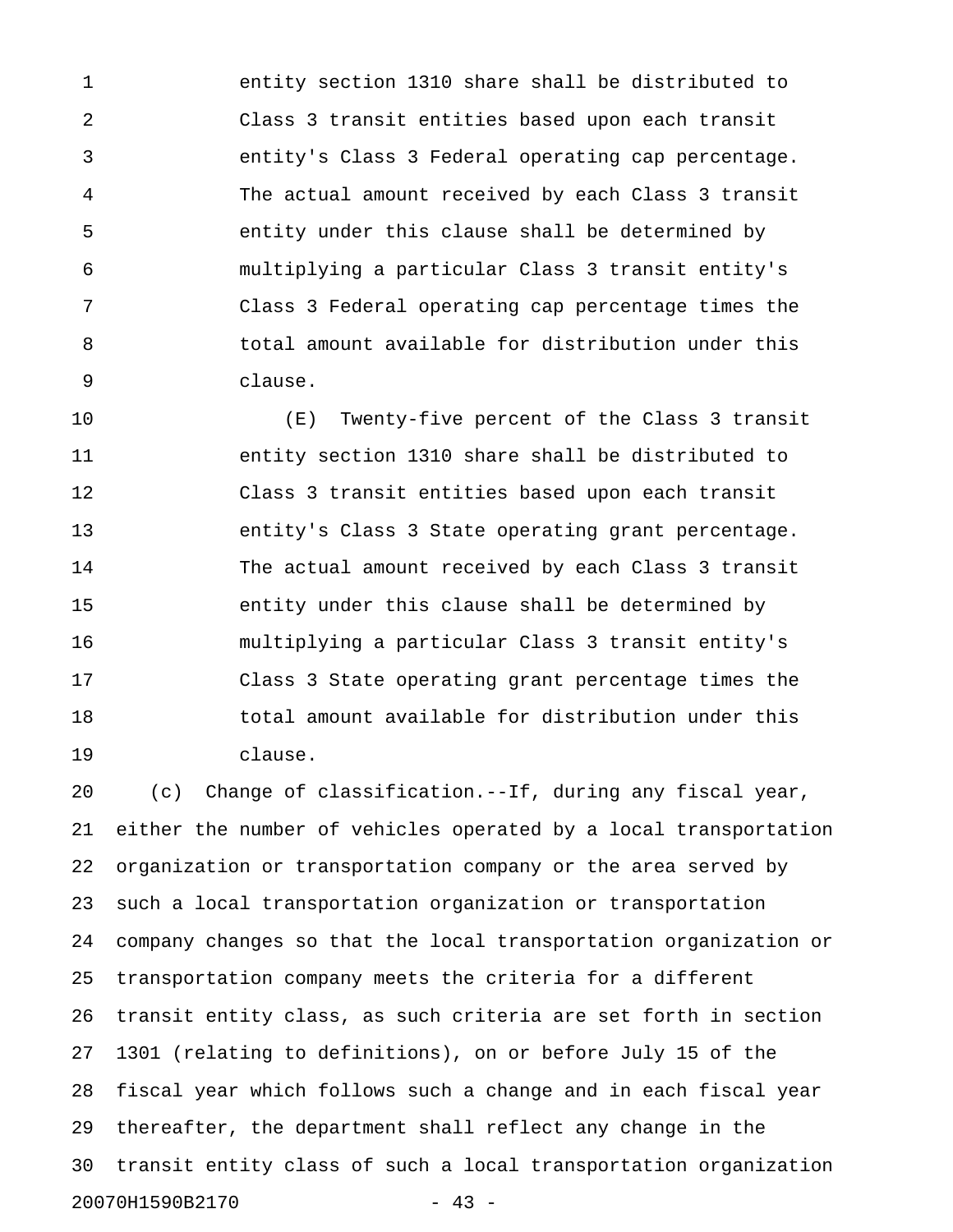1 or transportation company in the Department of Transportation 2 certification for that and subsequent fiscal years. In its 3 calculation of the transit entity section 1310 shares for each 4 transit entity class required by subsection (g)(1) and the 5 transit entity section 1310.1 shares for each transit entity 6 class required by subsection  $(g)(1)$  for the fiscal year 7 following the change in a local transportation organization or 8 transportation company's transit entity class and thereafter, 9 the department shall include the amount of the transit entity 10 sections 1310 and 1310.1 shares allocated to such a local 11 transportation organization or transportation company for the 12 fiscal year prior to the change in the transit entity class, in 13 the transit entity sections 1310 and 1310.1 shares for the new 14 transit entity class of such a local transportation organization 15 or transportation company, and shall delete an equal amount from 16 the transit entity sections 1310 and 1310.1 shares for the 17 transit entity class for which such a local transportation 18 organization or transportation company no longer meets the 19 criteria in the new fiscal year. No local transportation 20 organization or transportation company which has changed from 21 one transit entity class to another due to either an increase in 22 the number of vehicles operated or the United States Census 23 Bureau's declaring its service area an urbanized area shall 24 receive less than the amount transferred on its account by the 25 department pursuant to this section.

26 (d) Oversight.--The department shall initiate and maintain a 27 program of review and oversight for any projects receiving funds 28 distributed pursuant to this section and section 1310.1 29 (relating to supplemental public transportation assistance 30 funding). The department is authorized to perform independent 20070H1590B2170 - 44 -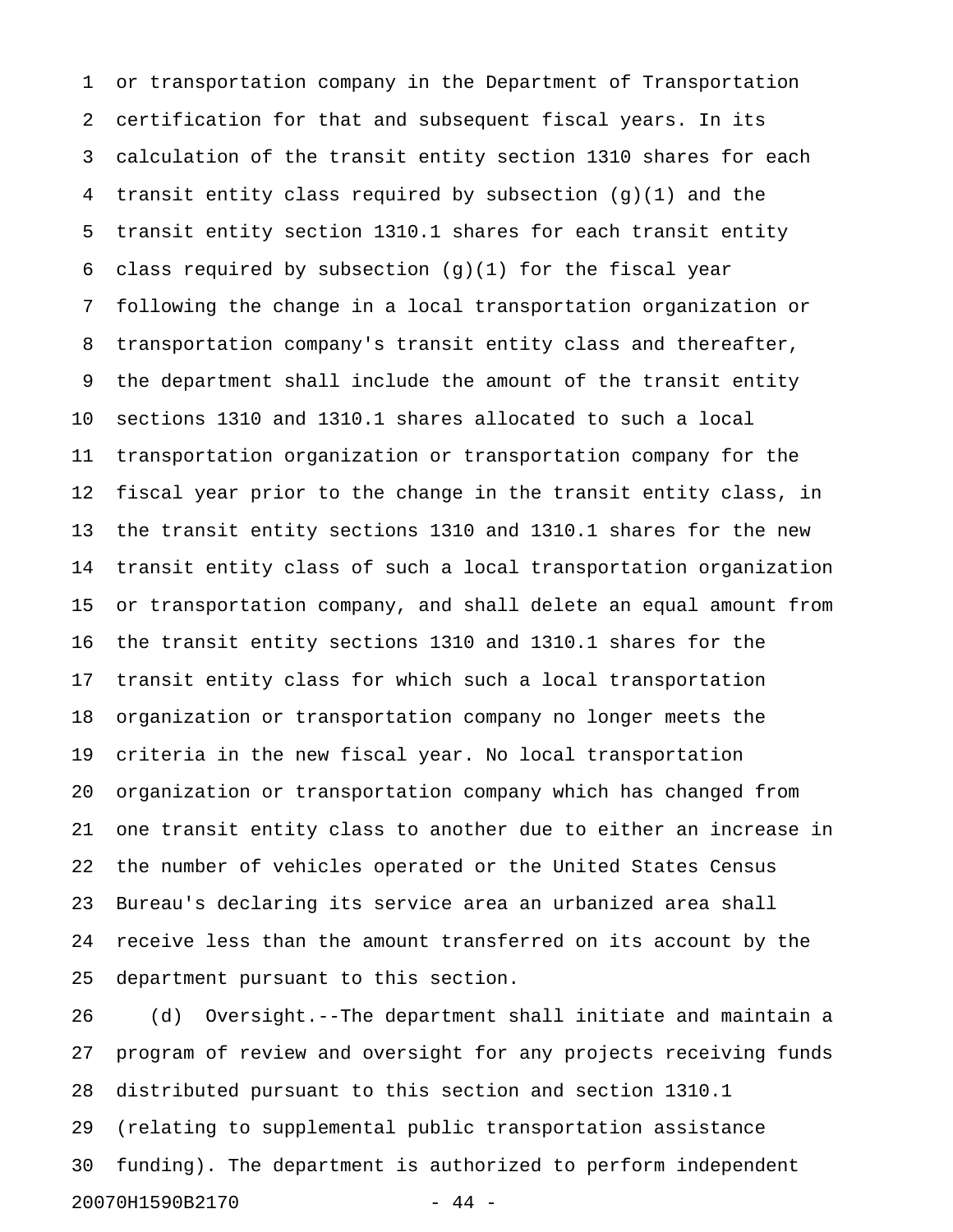1 financial audits of the financial statements of each local 2 transportation organization, transportation company or community 3 transportation program receiving moneys pursuant to this 4 section. These audits shall be conducted in accordance with 5 generally accepted auditing standards. Any financial statements 6 subject to the audit or reports resulting from the audit shall 7 be prepared and presented in accordance with generally accepted 8 accounting principles, consistently applied with previous 9 statements rendered for or on behalf of such organization or 10 company. The department may coordinate such audits in 11 conjunction with audits undertaken by the Auditor General.

12 (e) Fiscal year and capital budget.--

13 (1) The governing body of each local transportation 14 organization or transportation company shall establish a 15 fiscal year for capital programs. No later than the last day 16 of each fiscal year for capital programs, each local 17 transportation organization or transportation company 18 receiving moneys pursuant to this section shall adopt a 19 capital budget and an asset maintenance spending plan for 20 submission to the department.

21 (2) The capital budget shall include the following: 22 (i) A description of any such project. 23 (ii) The projected cost of any project to be

24 undertaken, including supporting cash flow.

25 (iii) The duration of any such project, including 26 the projected starting date, completion date and 27 projected useful life of the project.

28 (iv) The proposed funding sources for any project. 29 (v) A description of projects completed in the prior 30 fiscal year and their impact on operations.

20070H1590B2170 - 45 -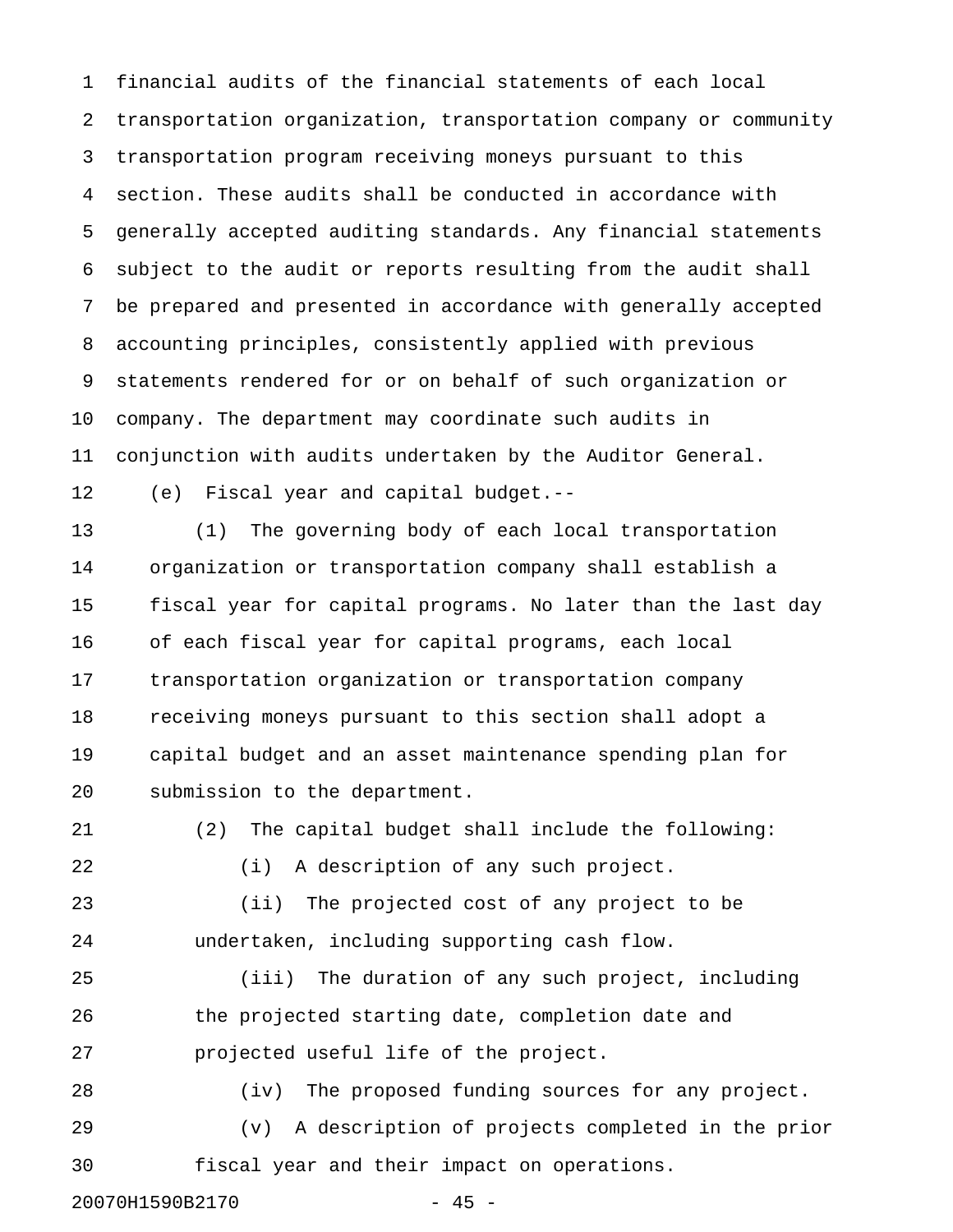1 (vi) A description of progress to date on projects 2 initiated in the prior fiscal year but not yet completed. 3 (vii) An explanation of any significant project 4 delays. 5 (viii) The use of funds under this section in the 6 prior fiscal year, including projects for which they were 7 used. 8 (ix) A multiyear plan for future use of funds 9 received under this section for a period of not less than 10 five years. 11 (x) Any other matter desired by the governing body 12 of such local transportation organization or 13 transportation company. 14 (3) The asset maintenance spending plan shall include: 15 (i) The amount of moneys expended for asset 16 maintenance costs. 17 (ii) The purposes for which such funds were 18 expended. 19 (iii) Those asset maintenance costs which are 20 projected to be funded during the subsequent twelve 21 months by the local transportation organization or 22 transportation company. 23 (iv) A multiyear plan for future use of funds 24 received under this section for a period of not less than 25 five years. 26 (4) The capital budget and the asset maintenance 27 spending plan shall be established by formal action of the 28 governing body of such local transportation organization or 29 transportation company following an opportunity for comment

30 by the public and the department. Upon submission, the

20070H1590B2170 - 46 -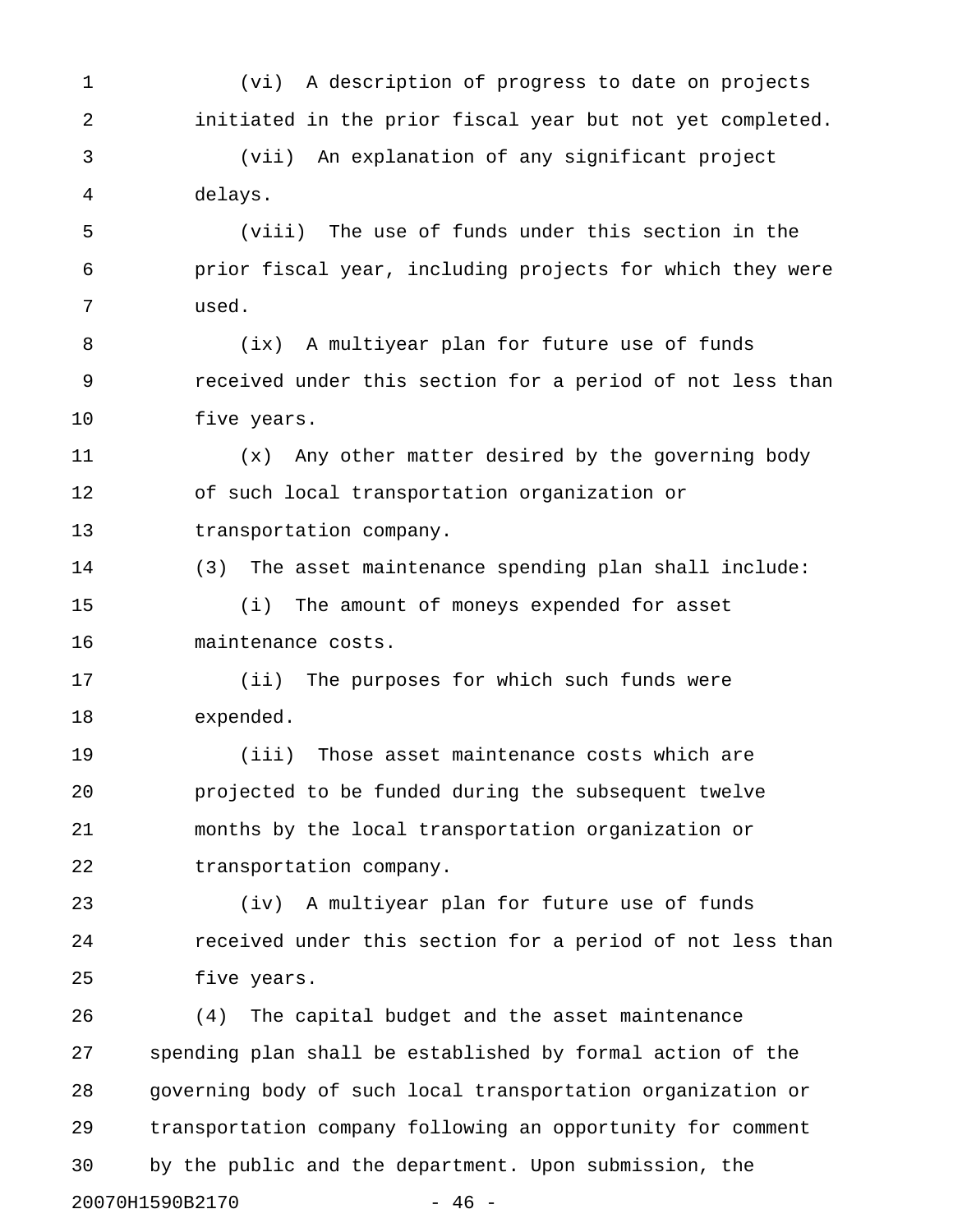1 department will review and may make recommendations to the 2 local transportation organization or transportation company 3 concerning the capital budget and asset maintenance spending 4 plan.

5 (5) The capital budget and the asset maintenance 6 spending plan may be amended by formal action of the 7 governing body of such local transportation organization or 8 transportation company from time to time. Any amendments to 9 the capital budget and the asset maintenance spending plan 10 shall be transmitted to the department for its review, and 11 the department may make recommendations to the local 12 transportation organization or transportation company 13 concerning any amendments to the capital budget and the asset 14 maintenance spending plan.

15 (f) Definitions.--As used in this section, the following 16 words and phrases shall have the meanings given to them in this 17 subsection:

18 "Capital project, asset maintenance and other program funds." 19 Moneys made available to finance capital projects and asset 20 maintenance costs of local transportation organizations, 21 transportation companies or community transportation programs or 22 to fund other programs specified in this section from:

23 (1) any fund of the Commonwealth where the legislation 24 creating such fund references this part and states that some 25 or all of the moneys in such fund are to be used to finance 26 capital projects and asset maintenance costs of local 27 transportation organizations, transportation companies or 28 community transportation programs and to fund certain other 29 programs; or

30 (2) any other source, where such moneys are made 20070H1590B2170 - 47 -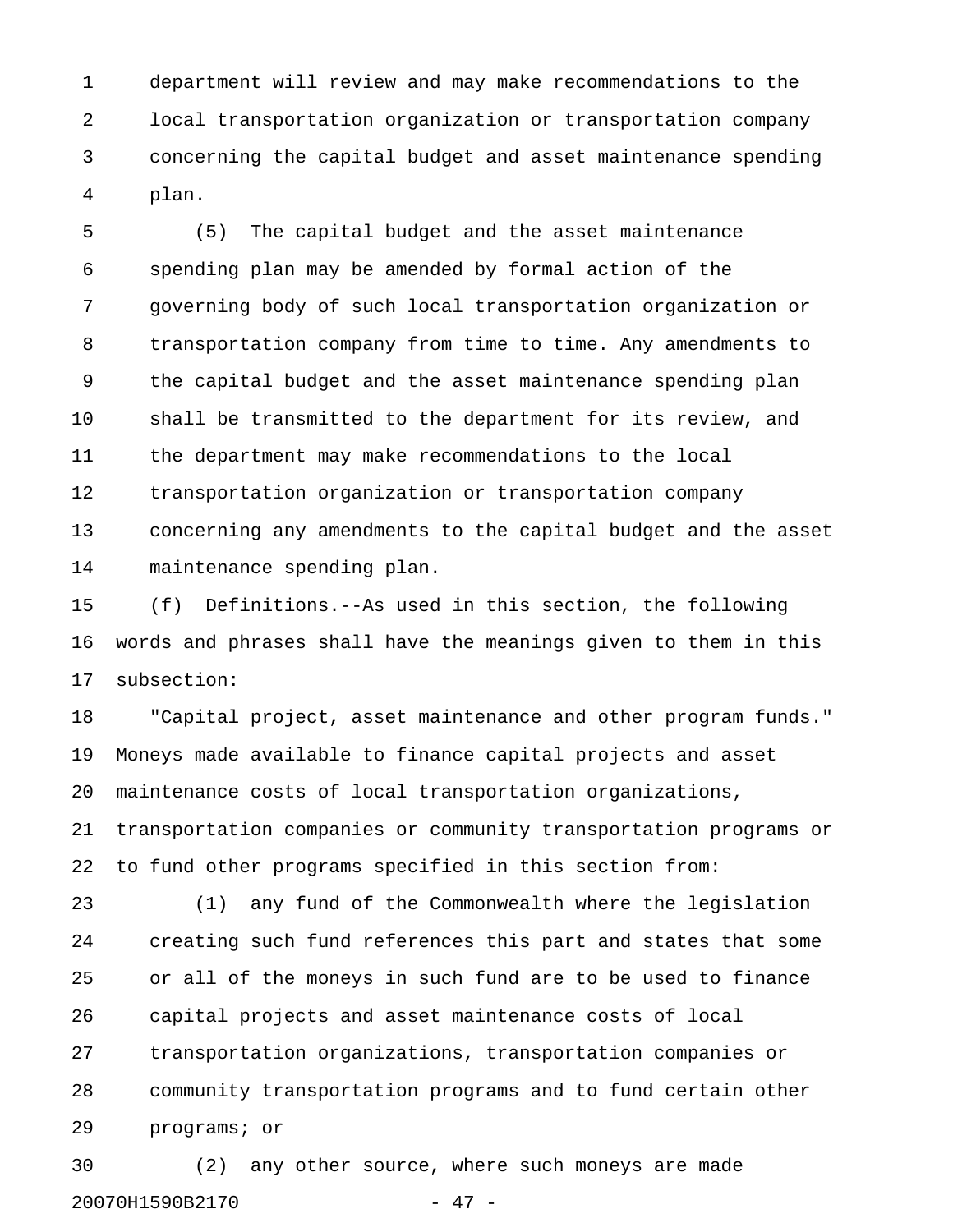1 available specifically to finance capital projects and asset 2 maintenance costs of local transportation organizations, 3 transportation companies or community transportation programs

4 in accordance with this section.

5 "Class 1 section 1310 percentage." Seventy and three-tenths 6 percent.

7 "Class 2 section 1310 percentage." Twenty-five and four-8 tenths percent.

9 "Class 3 section 1310 percentage." Four and three-tenths 10 percent.

11 "Class 1 to 3 section 1310 allocation." The total amount of 12 capital project, asset maintenance and other program funds 13 available for distribution by the Treasury Department during a 14 particular month, less:

15 (1) the amount of the Department of Transportation 16 project management oversight share to be paid each month 17 under subsection (b)(2);

18 (2) the amount of the community transportation program 19 section 1310 share to be paid each month under subsection 20 (b)(3);

21 (3) the amount of the planning, development, research, 22 rural expansion and department-initiated programs section 23 1310 share; and

24 (4) the amount of the Class 4 transit entity section 25 1310 share to be paid each month under subsection (b)(5). 26 "Class 1 transit entity section 1310 share." The product of 27 the Class 1 section 1310 percentage times the Class 1 to 3 28 section 1310 allocation.

29 "Class 2 transit entity section 1310 share." The product of 30 the Class 2 section 1310 percentage times the monthly Class 1 to 20070H1590B2170 - 48 -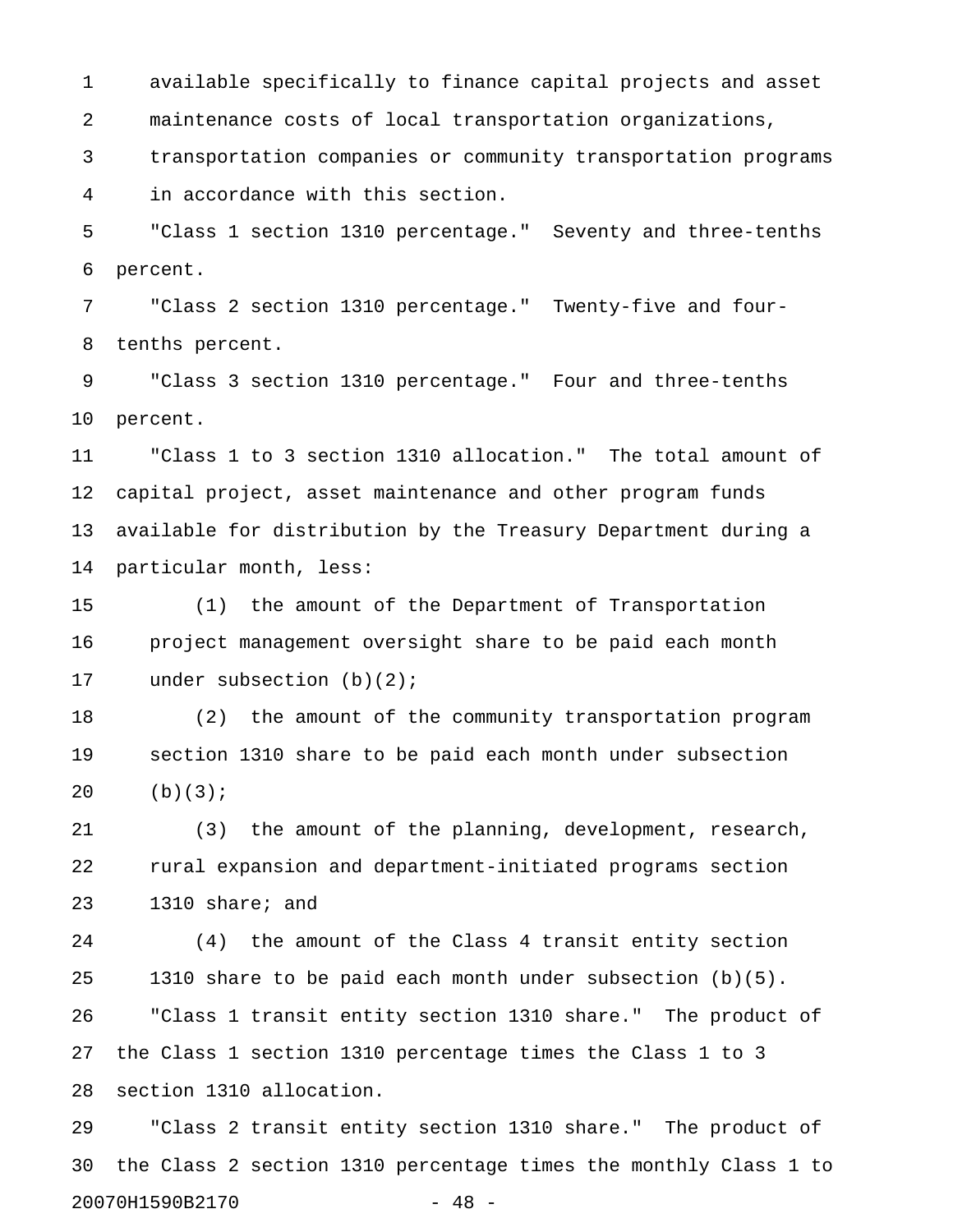1 3 allocation.

2 "Class 3 transit entity section 1310 share." The product of 3 the Class 3 section 1310 percentage times the monthly Class 1 to 4 3 allocation.

5 "Class 4 transit entity section 1310 share." Four million 6 dollars during the 1991-1992 fiscal year and \$4,160,000 during 7 the 1992-1993 fiscal year. During the 1993-1994 through 1996- 8 1997 fiscal years, the term shall mean the Class 4 transit 9 entity section 1310 share for the prior fiscal year plus (or 10 minus) the product of the Class 4 transit entity section 1310 11 share for the prior fiscal year times the percentage increase or 12 decrease in the total funds available for distribution pursuant 13 to this section received by the Treasury Department in the most 14 recently completed fiscal year as compared with the prior fiscal 15 year. For the 1997-1998 fiscal year and each fiscal year 16 thereafter, the term shall mean 2.8% of the total amount of 17 capital project, asset maintenance and other program funds 18 projected by the department to be available under this section 19 for distribution during the subject fiscal year.

20 "Class 3 Federal operating cap percentage." The percentage 21 determined by dividing the Federal operating ceiling for a Class 22 3 transit entity by the total Federal operating ceilings for all 23 Class 3 transit entities.

24 "Class 3 State operating grant percentage." The percentage 25 determined by dividing the State subsidy received pursuant to 26 section 1303 (relating to annual appropriation and computation 27 of subsidy) during fiscal year 1990-1991 by a Class 3 transit 28 entity as stated in the latest Department of Transportation 29 certification by the total State subsidies received pursuant to 30 section 1303 during fiscal year 1990-1991 by all Class 3 transit 20070H1590B2170 - 49 -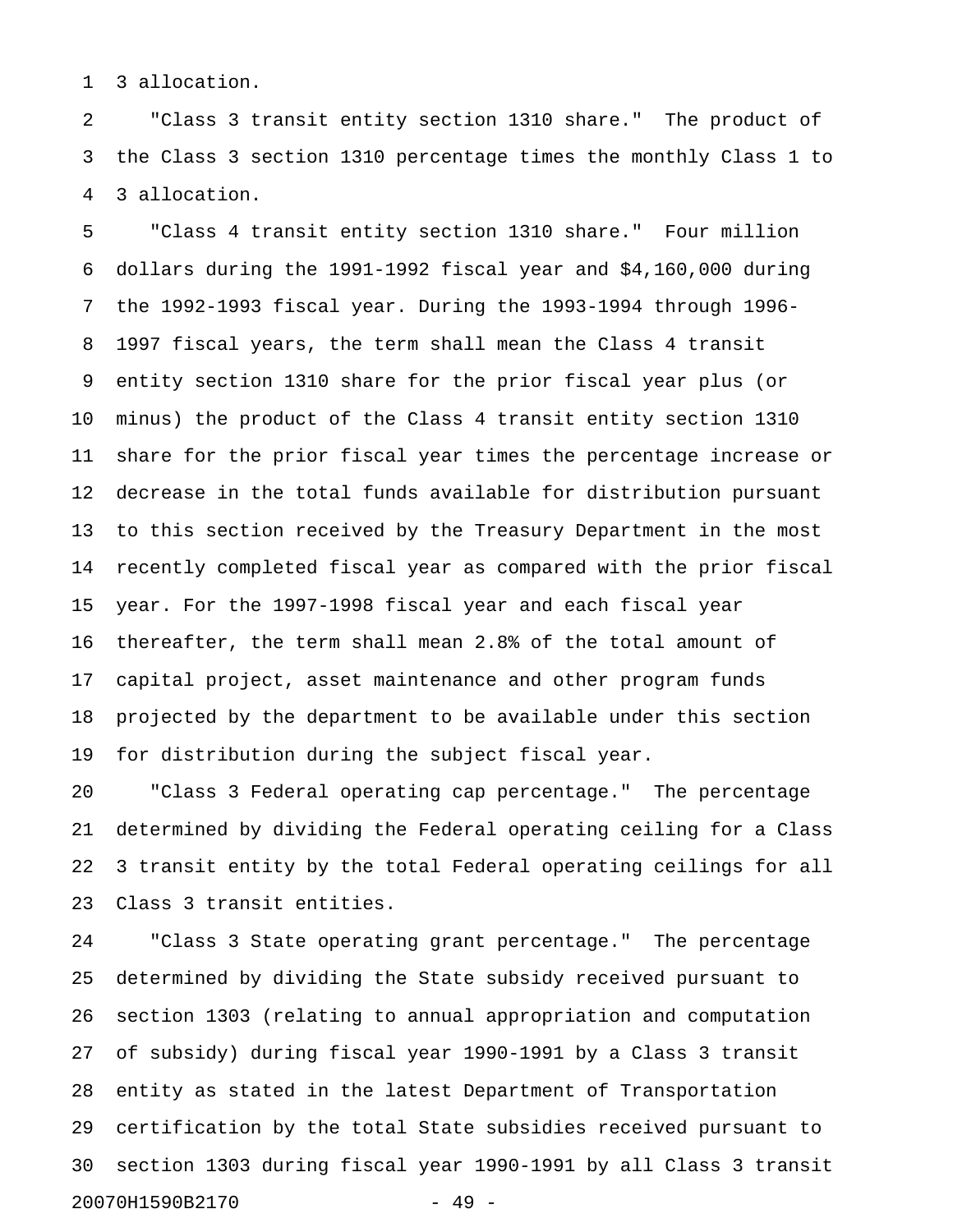1 entities as stated in the latest Department of Transportation 2 certification. For purposes of calculating the amount received 3 by a Class 3 transit entity pursuant to section 1303, any 4 Federal funds transferred from other local transportation 5 organizations and transportation companies from the Federal 6 fiscal year 1990-1991 Governor's apportionment allocation, 7 contained in the Urban Mass Transportation Act of 1964, shall be 8 considered to be amounts received pursuant to section 1303. 9 "Class 3 total passenger section 1310 percentage." The 10 percentage determined by dividing the total passengers 11 transported by a Class 3 transit entity as stated in the latest 12 Department of Transportation certification by the total number 13 of passengers transported by all Class 3 transit entities as 14 stated in the latest Department of Transportation certification. 15 "Class 3 vehicle hour section 1310 percentage." The 16 percentage determined by dividing the vehicle hours of a Class 3 17 transit entity as stated in the latest Department of 18 Transportation certification by the total number of vehicle 19 hours of all Class 3 transit entities as stated in the latest 20 Department of Transportation certification.

21 "Class 3 vehicle mile section 1310 percentage." The 22 percentage determined by dividing the vehicle miles of a Class 3 23 transit entity as stated in the latest Department of 24 Transportation certification by the total number of vehicle 25 miles of all Class 3 transit entities as stated in the latest 26 Department of Transportation certification.

27 "Class 4 operating assistance grant section 1310 percentage." 28 The percentage determined by dividing the Class 4 transit entity 29 adjusted base grant received by a Class 4 transit entity by the 30 total Class 4 transit entity adjusted base grants received 20070H1590B2170 - 50 -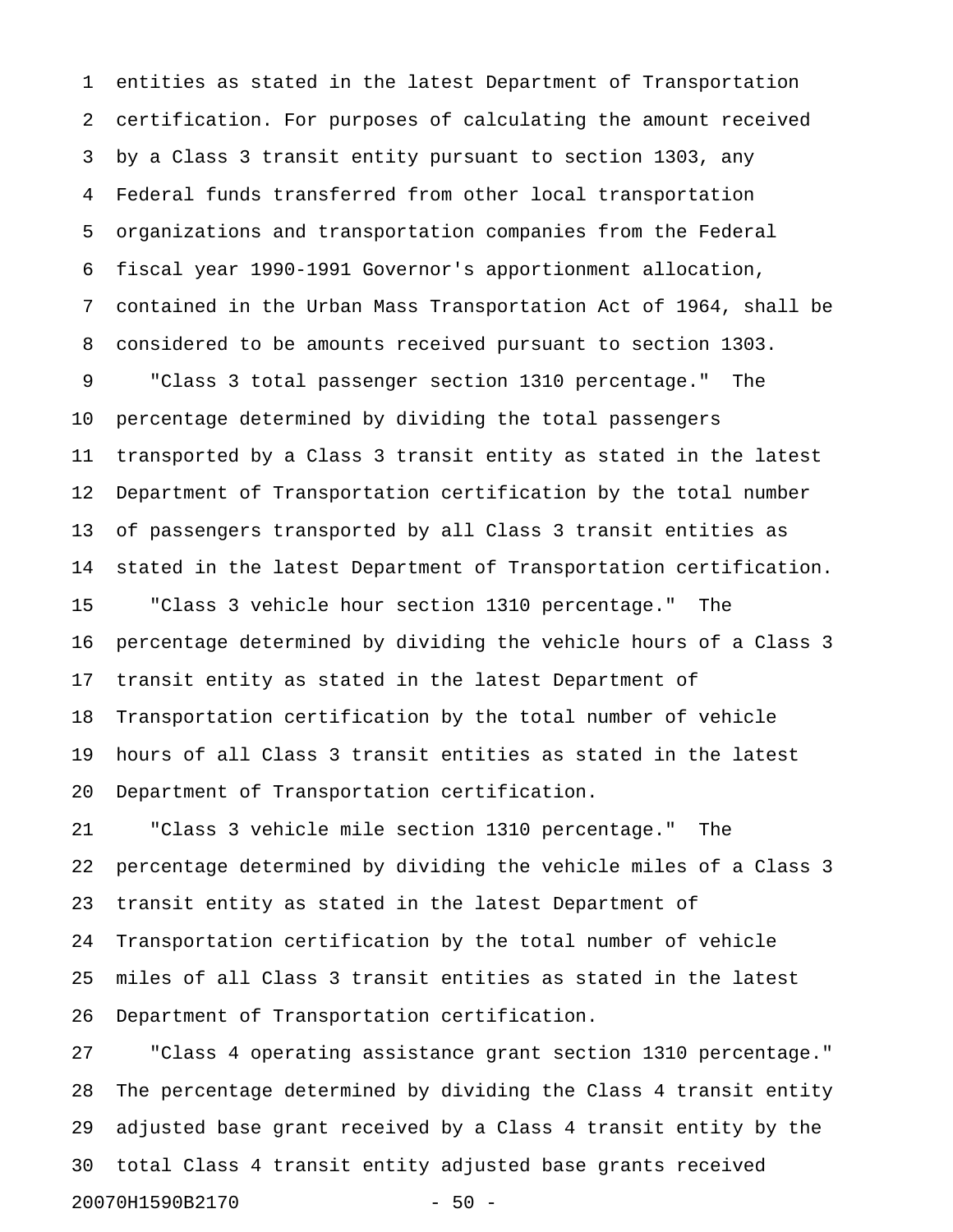1 pursuant to such act by all Class 4 transit entities during 2 fiscal year 1990-1991 as stated in the Department of 3 Transportation certification.

4 "Class 4 revenue hour section 1310 percentage." The 5 percentage determined by dividing the revenue hours of a Class 4 6 transit entity as stated in the latest Department of 7 Transportation certification by the total number of revenue 8 hours of all Class 4 transit entities as stated in the latest 9 Department of Transportation certification.

10 "Class 4 revenue mile section 1310 percentage." The 11 percentage determined by dividing the revenue miles of a Class 4 12 transit entity as stated in the latest Department of 13 Transportation certification by the total number of revenue 14 miles of all Class 4 transit entities as stated in the latest 15 Department of Transportation certification.

16 "Community transportation program section 1310 share." One 17 million seven hundred thousand dollars during the 1991-1992 18 fiscal year, \$1,768,000 during the 1992-1993 fiscal year and, 19 during the 1993-1994 fiscal year and each fiscal year 20 thereafter, shall mean the community transportation program 21 section 1310 share for the prior fiscal year plus (or minus) the 22 product of the community transportation program section 1310 23 share for the prior fiscal year times the percentage increase or 24 decrease in the total funds available for distribution pursuant 25 to this section received by the Treasury Department in the most 26 recently completed fiscal year as compared with the prior fiscal 27 year. However, in any fiscal year in which the total funds 28 authorized to be expended from the State Lottery Fund for 29 purposes enumerated in section 1312 (relating to community 30 transportation programs) is less than \$600,000, the community 20070H1590B2170 - 51 -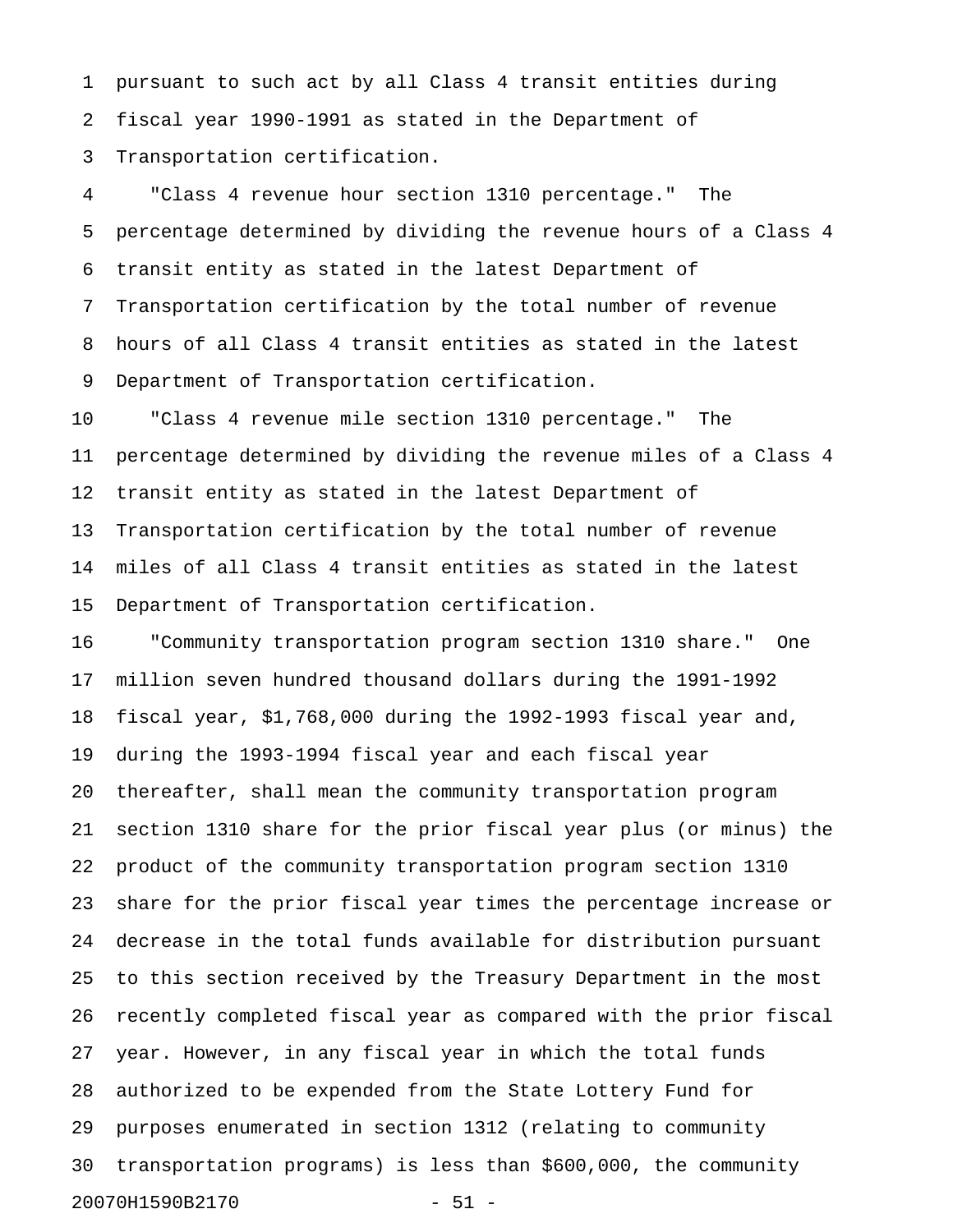1 transportation program section 1310 share shall be increased so 2 that the sum of the community transportation program section 3 1310 share plus the total amount of such moneys paid from the 4 State Lottery Fund for purposes enumerated in section 1312 shall 5 equal \$2,300,000. The combined funding to any county for 6 community transportation under sections 1310 and 1312 shall not 7 exceed \$250,000 in any fiscal year.

8 "Department of Transportation project management oversight 9 share." One million dollars during the 1991-1992 fiscal year 10 and, during the 1992-1993 fiscal year and each fiscal year 11 thereafter, shall mean \$1,000,000 or 0.25% of the total amount 12 of capital project, asset maintenance and other program funds 13 available for distribution pursuant to this section received by 14 the Treasury Department during the prior fiscal year, whichever 15 is greater.

16 "Department of Transportation certification." The 17 certification by the Department of Transportation to the 18 Treasury Department under subsection (g).

19 "Department-initiated programs." Mass transportation 20 programs with a regional or Statewide application, including, 21 without limitation, capital projects in support of intercity 22 rail passenger service, capital projects in support of intercity 23 bus service, transit safety initiatives, public-private 24 transportation partnerships, ridersharing incentive programs, 25 transportation management associations and other multimodal 26 transportation management projects.

27 "Federal operating ceiling." The maximum amount of Federal 28 funds permitted to be used by a Class 3 transit entity to 29 subsidize transit operations, as published in the November 23, 30 1990, Federal Register (or, where there is more than one transit 20070H1590B2170 - 52 -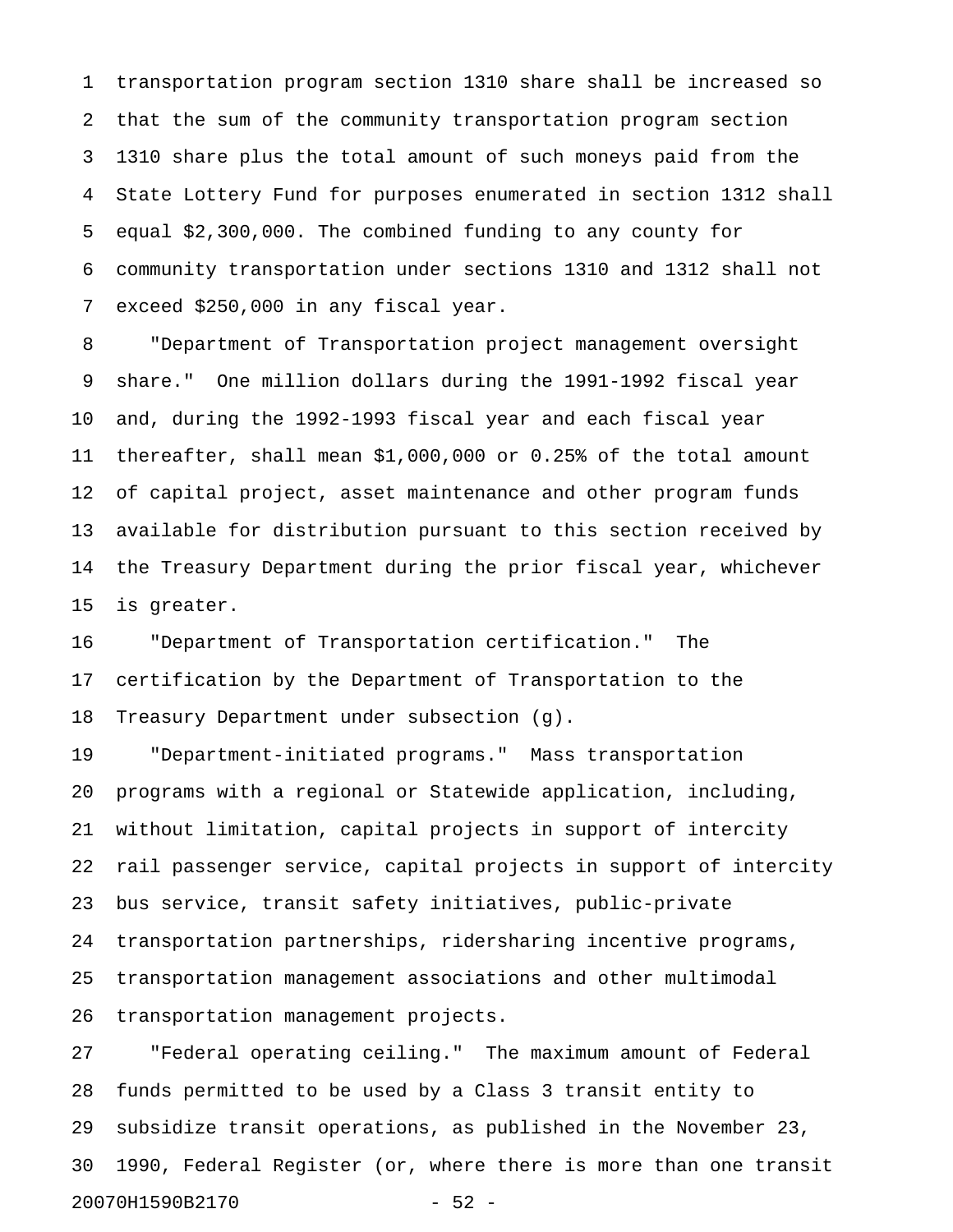1 entity in a region, the maximum amount of Federal funds which 2 such Class 3 transit entity could have utilized to subsidize 3 transit operations pursuant to the subregional allocation as 4 specified in the applicable transportation improvement program) 5 for fiscal year 1990-1991.

6 "Planning, development, research, rural expansion and 7 department-initiated programs section 1310 shares." The sum of 8 \$83,333.33 plus 0.25% of the total capital project, asset 9 maintenance and other program funds available for distribution 10 by the Treasury Department during a particular month.

11 "Total passengers." The total of all revenue passengers plus 12 transfer passengers on second and successive rides of a local 13 transportation organization or transportation company, which are 14 funded in whole or in part by this part, with respect to the 15 most recent fiscal year reported in the most recently issued 16 Pennsylvania Mass Transit Statistical Report.

17 "Treasury Department." The State Treasurer and the Treasury 18 Department of the Commonwealth.

19 (g) Certification to Treasury Department.--On or before July 20 15 of each fiscal year, the Department of Transportation shall 21 calculate and certify to the Treasury Department the following:

22 (1) The Department of Transportation project management 23 oversight share, the community transportation program 24 sections 1310 and 1310.1 shares, the Class 1 transit entity 25 sections 1310 and 1310.1 shares, the Class 2 transit entity 26 sections 1310 and 1310.1 shares, the Class 3 transit entity 27 sections 1310 and 1310.1 shares and the Class 4 transit 28 entity sections 1310 and 1310.1 shares and the planning, 29 development, research, rural expansion and department-30 initiated programs sections 1310 and 1310.1 shares. 20070H1590B2170 - 53 -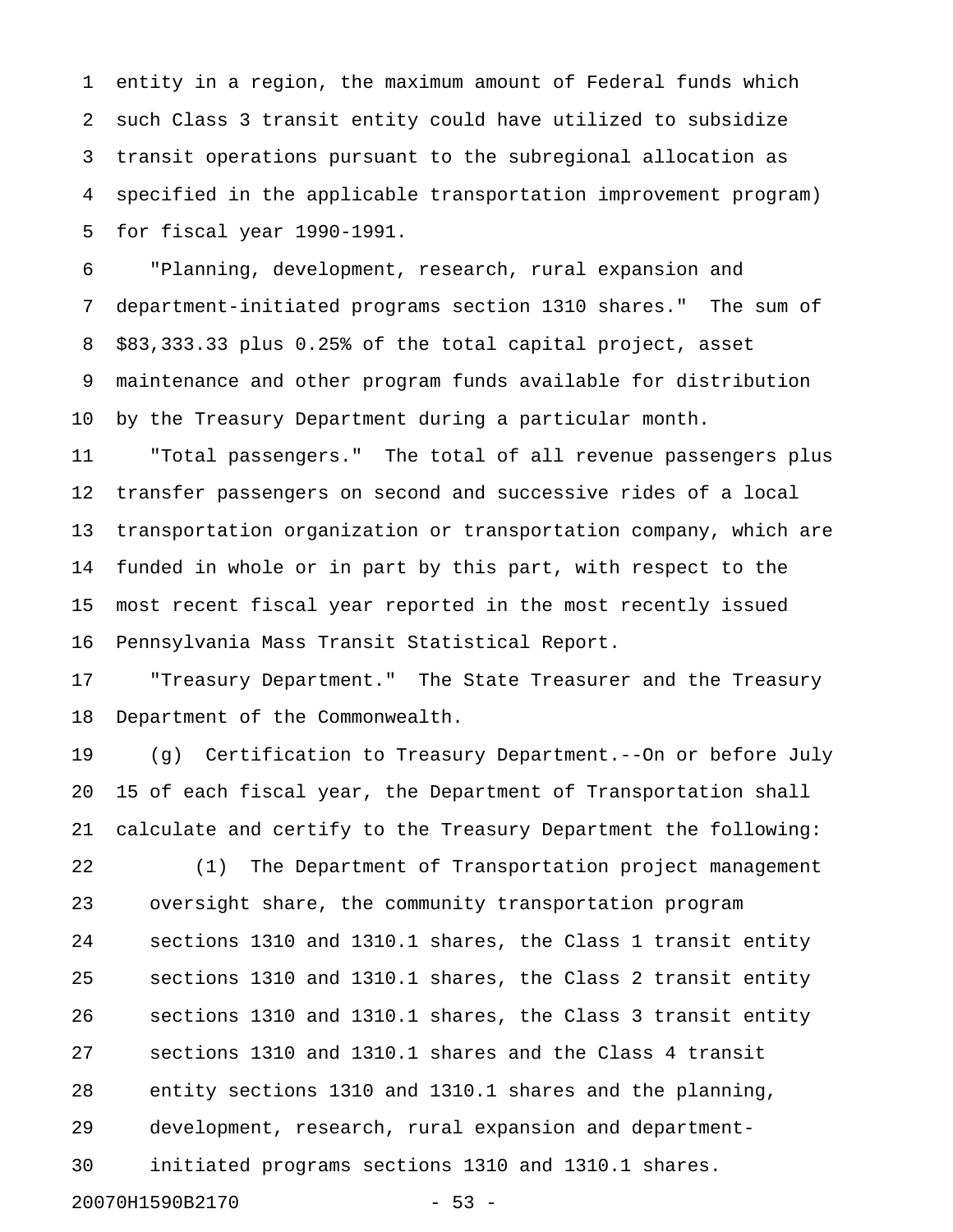1 (2) The names and addresses of each Class 1 transit 2 entity, Class 2 transit entity, Class 3 transit entity and 3 Class 4 transit entity and whether such program or entity is 4 a Class 1 transit entity, Class 2 transit entity, Class 3 5 transit entity or Class 4 transit entity.

6 (3) The vehicle miles of each Class 3 transit entity, 7 the total vehicle miles of all Class 3 transit entities, the 8 Class 3 vehicle mile sections 1310 and 1310.1 percentages for 9 each Class 3 transit entity, the vehicle hours of each Class 10 3 transit entity, total vehicle hours of all Class 3 transit 11 entities, the Class 3 vehicle hour sections 1310 and 1310.1 12 percentages for each Class 3 transit entity, total passengers 13 for each Class 3 transit entity, the total passengers for all 14 Class 3 transit entities, the Class 3 total passenger 15 sections 1310 and 1310.1 percentages for each Class 3 transit 16 entity, the Federal operating ceiling for each Class 3 17 transit entity, the Federal operating ceiling for all Class 3 18 transit entities, the Federal operating cap percentage for 19 each Class 3 transit entity, the State subsidy received 20 pursuant to section 1303 (relating to annual appropriation 21 and computation of subsidy) as described in the definition of 22 "Class 3 State operating grant percentage" for each Class 3 23 transit entity, the State subsidy received pursuant to 24 section 1303 as described in the definition of "Class 3 State 25 operating grant percentage" for all Class 3 transit entities, 26 and the Class 3 State grant percentage for each Class 3 27 transit entity.

28 (4) The operating assistance grant received by each 29 Class 4 transit entity during fiscal year 1990-1991 pursuant 30 to the act of February 11, 1976 (P.L.14, No.10), known as the 20070H1590B2170 - 54 -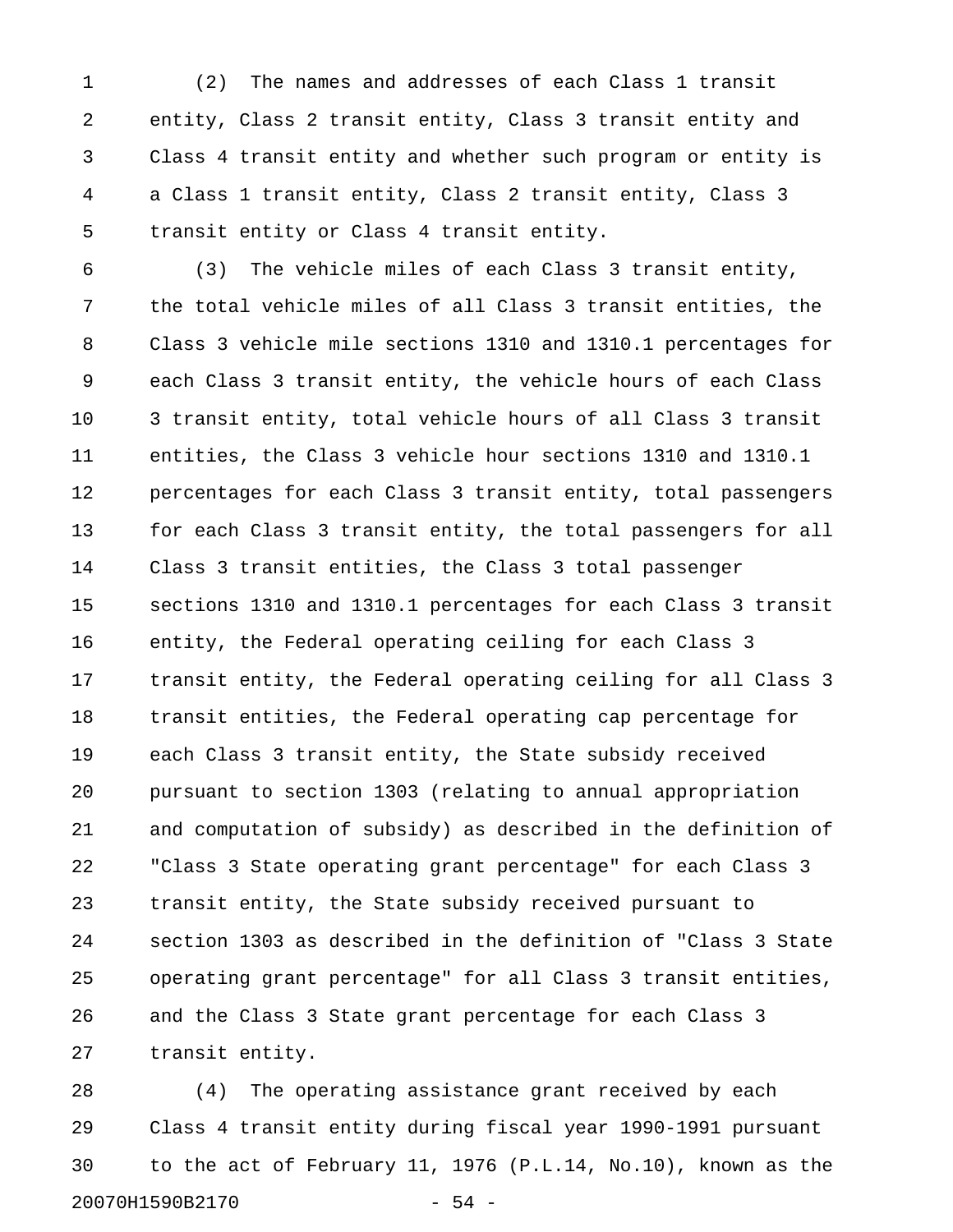1 Pennsylvania Rural and Intercity Common Carrier Surface 2 Transportation Assistance Act, the operating assistance grant 3 received by all Class 4 transit entities during fiscal year 4 1990-1991 pursuant to that act, the Class 4 operating 5 assistance grant sections 1310 and 1310.1 percentages for 6 each Class 4 transit entity, the revenue miles of each Class 7 4 transit entity, the revenue miles of all Class 4 transit 8 entities, the Class 4 revenue mile sections 1310 and 1310.1 9 percentages of each Class 4 transit entity, the revenue hours 10 for each Class 4 transit entity, the revenue hours for all 11 Class 4 transit entities and the Class 4 revenue hour 12 sections 1310 and 1310.1 percentages for each Class 4 transit 13 entity.

14 § 1310.1. Supplemental public transportation assistance 15 funding.

16 (a) General rule.--Beginning July 1, 1997, 1.22% of the 17 money collected from the tax imposed under Article II of the act 18 of March 4, 1971 (P.L.6, No.2), known as the Tax Reform Code of 19 1971, up to a maximum of \$75,000,000, shall be deposited in the 20 Supplemental Public Transportation Account, which is established 21 in the State Treasury. Within 30 days of the close of a calendar 22 month, 1.22% of the taxes received in the prior calendar month 23 shall be transferred to the account. No funds in excess of 24 \$75,000,000 may be transferred to the account in any one fiscal 25 year. The money in the account shall be used by the department 26 for supplemental public transportation assistance, to be 27 distributed under this section. Transit entities may use 28 supplemental assistance moneys for any of the purposes 29 enumerated in section 1311 (relating to use of funds 30 distributed). In addition to those enumerated purposes, Class 1, 20070H1590B2170 - 55 -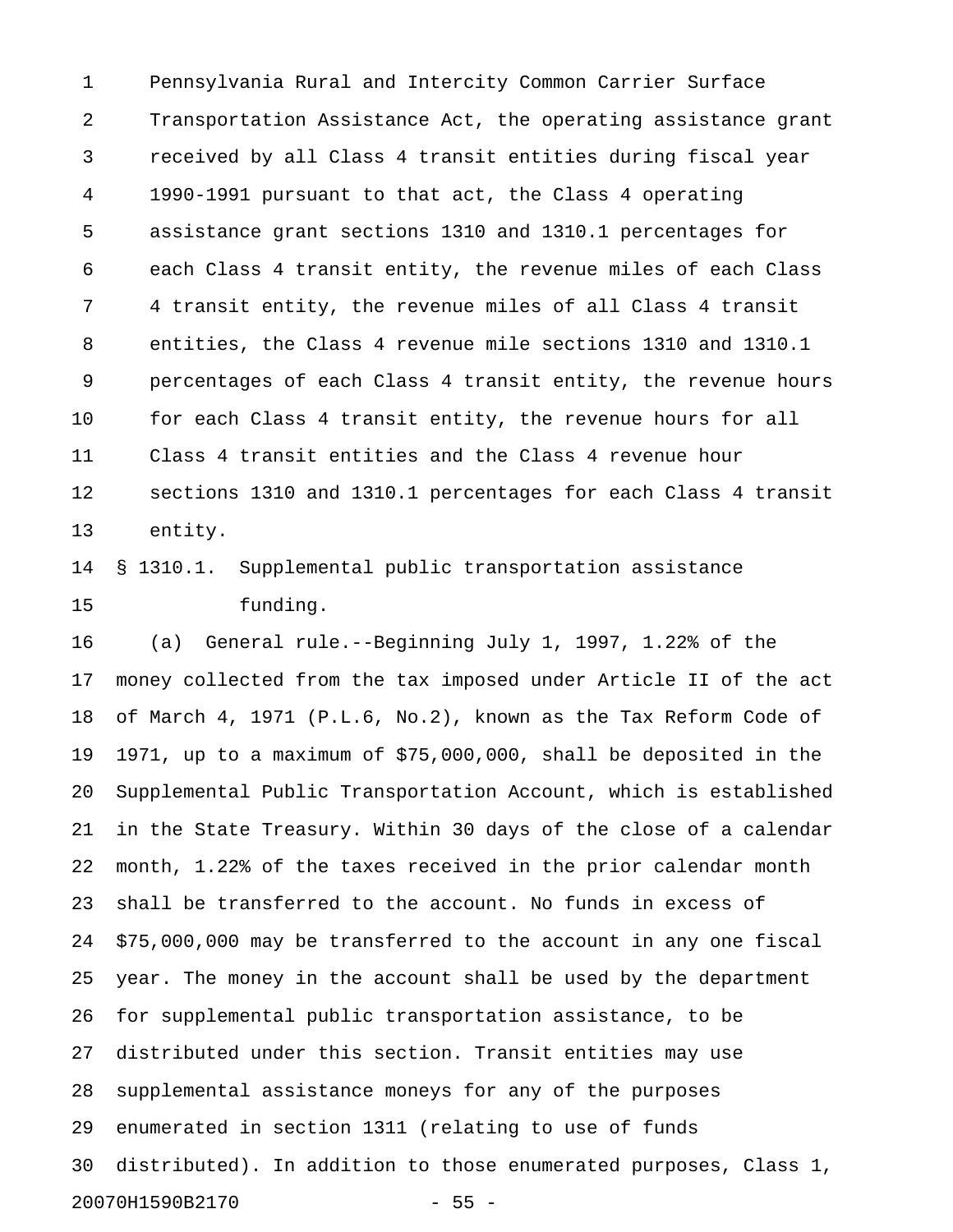1 2 and 3 transit entities also may use the base supplemental 2 assistance share for general operations. Class 4 transit 3 entities may use all supplemental assistance moneys for general 4 operations.

5 (b) Distribution.--During each fiscal year, capital project, 6 asset maintenance and other program funds designated as 7 supplemental public transportation assistance funding to be 8 distributed pursuant to this section shall be distributed as 9 follows:

10 (1) On or before the fifth day of each month, the 11 Treasury Department shall certify to the department the total 12 amount of money then available for distribution, and the 13 department shall disburse the money on or before the 20th day 14 of each month.

15 (2) Each month the department shall distribute to each 16 local transportation organization or transportation company 17 1/12 of the base supplemental assistance share of that local 18 transportation organization or transportation company.

19 (3) Each month the Treasury Department shall pay 1/12 of 20 the community transportation program section 1310.1 share for 21 that fiscal year to the Department of Transportation to make 22 grants to counties pursuant to section 1312 (relating to 23 community transportation programs) for the purpose of funding 24 capital projects of community transportation programs.

25 (4) Each month the department shall distribute 1/12 of 26 the Class 4 transit entity section 1310.1 share to Class 4 27 transit entities according to the same formula as provided 28 for distribution of funds under section 1310(b)(5) (relating 29 to distribution of funding), using the Class 4 transit entity 30 section 1310.1 share in place of the Class 4 transit entity 20070H1590B2170 - 56 -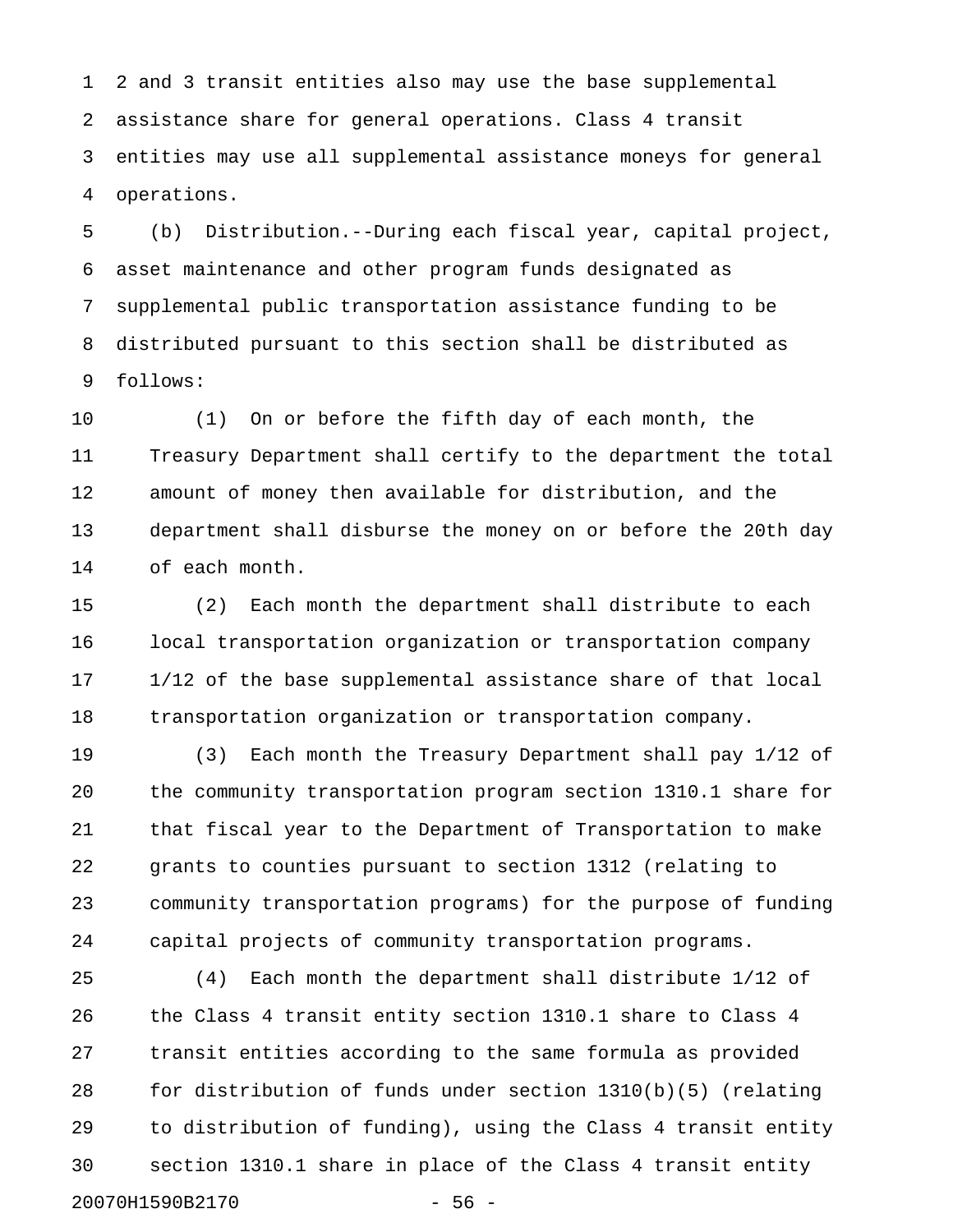1 section 1310 share.

2 (5) Each month, after providing for payment of the 3 portion of the base supplemental assistance share, the 4 community transportation program section 1310.1 share and the 5 Class 4 transit entity section 1310.1 share to be distributed 6 that month, the department shall distribute all remaining 7 capital project, asset maintenance and other program funds 8 required to be distributed pursuant to this section according 9 to the same formula as provided for distribution of funds in 10 section 1310(b)(6), using the transit entity's section 1310.1 11 share in place of the transit entity's section 1310 share. 12 (c) Definitions.--As used in this section, the following 13 words and phrases shall have the meanings given to them in this 14 subsection. Any term used in this section but not defined in 15 this subsection shall have the meaning given in section 1310(f): 16 "Base supplemental assistance share." The P.L. 103-122 17 percentage for each local transportation organization or 18 transportation company multiplied by \$54,616,000. 19 "Capital project, asset maintenance and other program funds." 20 Moneys made available under this section to finance capital 21 projects and asset maintenance costs of local transportation 22 organizations, transportation companies or community 23 transportation programs or to fund other programs specified in 24 this section. 25 "Class 1 section 1310.1 percentage." 70.3%. 26 "Class 2 section 1310.1 percentage." 25.4%. 27 "Class 3 section 1310.1 percentage." 4.3%. 28 "Class 1 to 3 section 1310.1 allocation." The total amount 29 of capital project, asset maintenance and other program funds 30 available for distribution by the Treasury Department during a

20070H1590B2170 - 57 -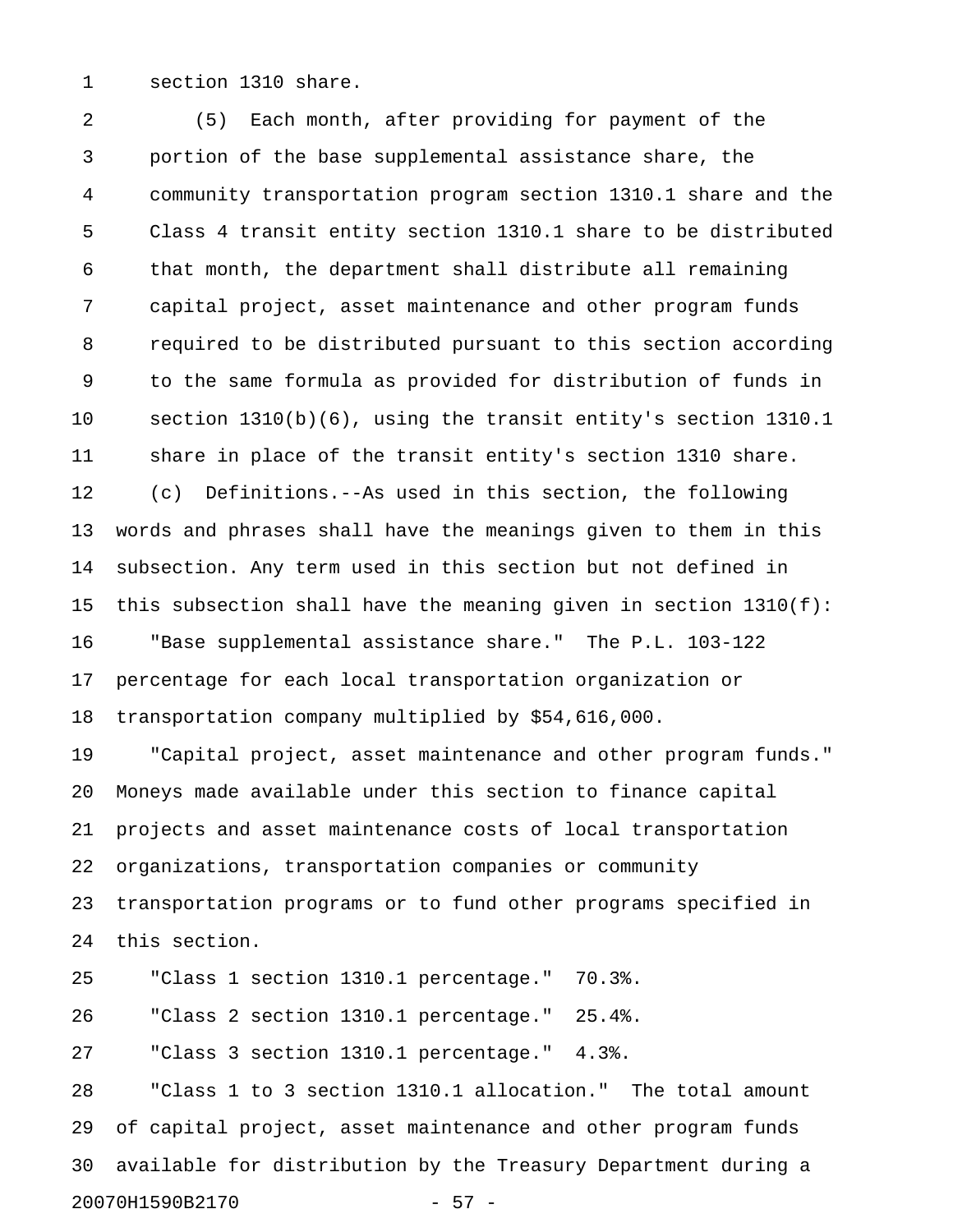1 particular month less:

2 (1) the amount of the base supplemental assistance share 3 to be paid each month under subsection (b)(2);

4 (2) the amount of the community transportation program 5 section 1310.1 share to be paid each month under subsection 6  $(b)(3);$  and

7 (3) the amount of the Class 4 transit entity section 8 1310.1 share to be paid each month under subsection (b)(4). 9 "Class 1 transit entity section 1310.1 share." The product 10 of the Class 1 section 1310.1 percentage times the Class 1 to 3 11 section 1310.1 allocation.

12 "Class 2 transit entity section 1310.1 share." The product 13 of the Class 2 section 1310.1 percentage times the monthly Class 14 1 to 3 allocation.

15 "Class 3 transit entity section 1310.1 share." The product 16 of the Class 3 section 1310.1 percentage times the monthly Class 17 1 to 3 allocation.

18 "Class 4 transit entity section 1310.1 share." For each 19 fiscal year, the total amount projected by the department to be 20 available for distribution in the fiscal year in accordance with 21 this section, less \$54,616,000, times 2.8%.

22 "Class 3 Federal operating cap percentage." The percentage 23 determined by dividing the Federal operating ceiling for a Class 24 3 transit entity by the total of all Federal operating ceilings 25 for Class 3 transit entities.

26 "Class 3 total passenger section 1310.1 percentage." The 27 percentage determined by dividing the total passengers 28 transported by a Class 3 transit entity, as stated in the latest 29 Department of Transportation certification, by the total number 30 of passengers transported by all Class 3 transit entities, as 20070H1590B2170 - 58 -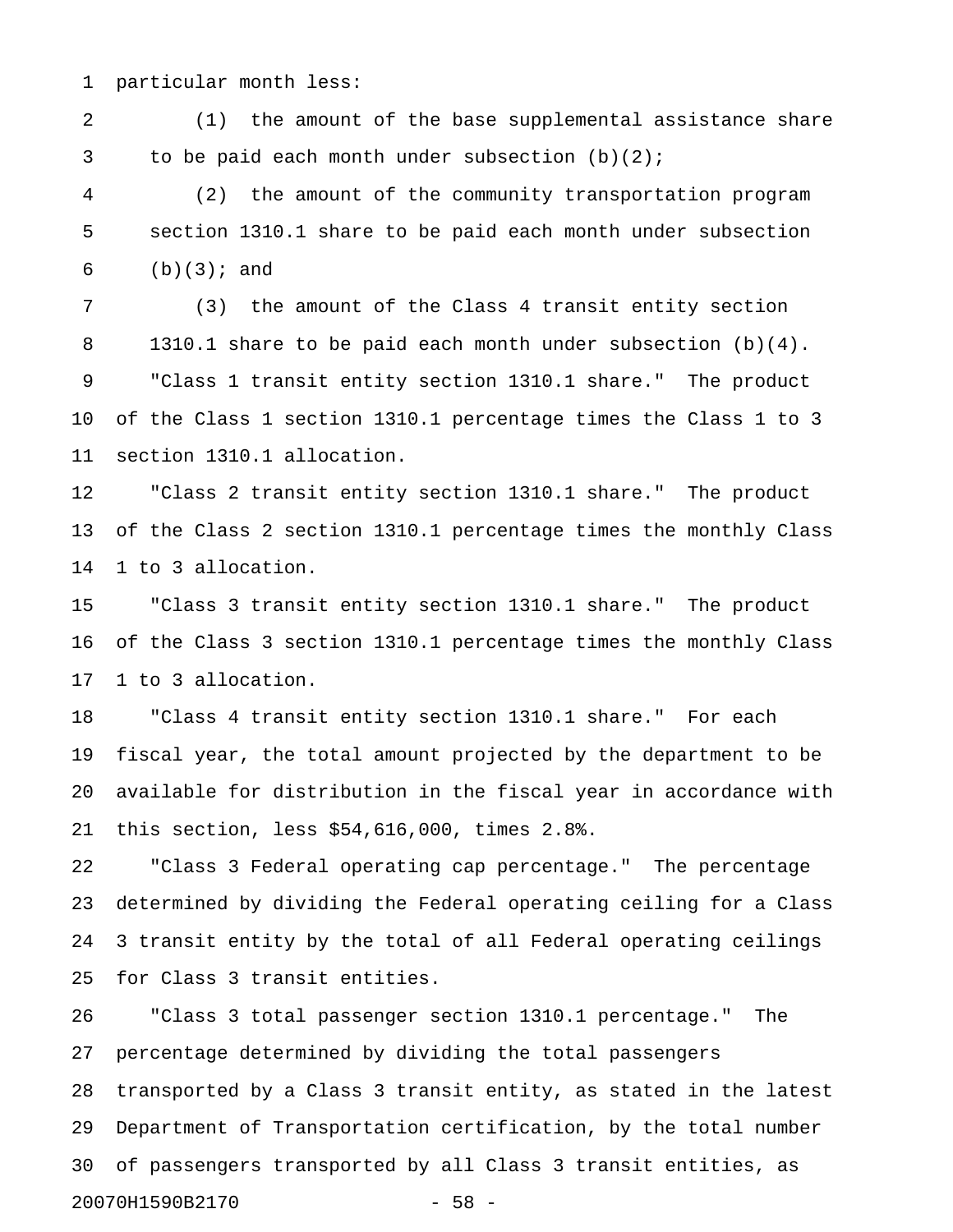1 stated in the latest Department of Transportation certification.

2 "Class 3 vehicle hour section 1310.1 percentage." The 3 percentage determined by dividing the vehicle hours of a Class 3 4 transit entity, as stated in the latest Department of 5 Transportation certification, by the total number of vehicle 6 hours of all Class 3 transit entities, as stated in the latest 7 Department of Transportation certification.

8 "Class 3 vehicle mile section 1310.1 percentage." The 9 percentage determined by dividing the vehicle miles of a Class 3 10 transit entity, as stated in the latest Department of 11 Transportation certification, by the total number of vehicle 12 miles of all Class 3 transit entities, as stated in the latest 13 Department of Transportation certification.

14 "Class 4 operating assistance grant section 1310.1 15 percentage." The percentage determined by dividing the Class 4 16 transit entity adjusted base grant received by a Class 4 transit 17 entity, as stated in the latest Department of Transportation 18 certification, by the total Class 4 transit entity adjusted base 19 grants received by all Class 4 transit entities during fiscal 20 year 1990-1991, as stated in the latest Department of 21 Transportation certification.

22 "Class 4 revenue hour section 1310.1 percentage." The 23 percentage determined by dividing the revenue hours of a Class 4 24 transit entity, as stated in the latest Department of 25 Transportation certification, by the total number of revenue 26 hours of all Class 4 transit entities, as stated in the latest 27 Department of Transportation certification.

28 "Class 4 revenue mile section 1310.1 percentage." The 29 percentage determined by dividing the revenue miles of a Class 4 30 transit entity, as stated in the latest Department of 20070H1590B2170 - 59 -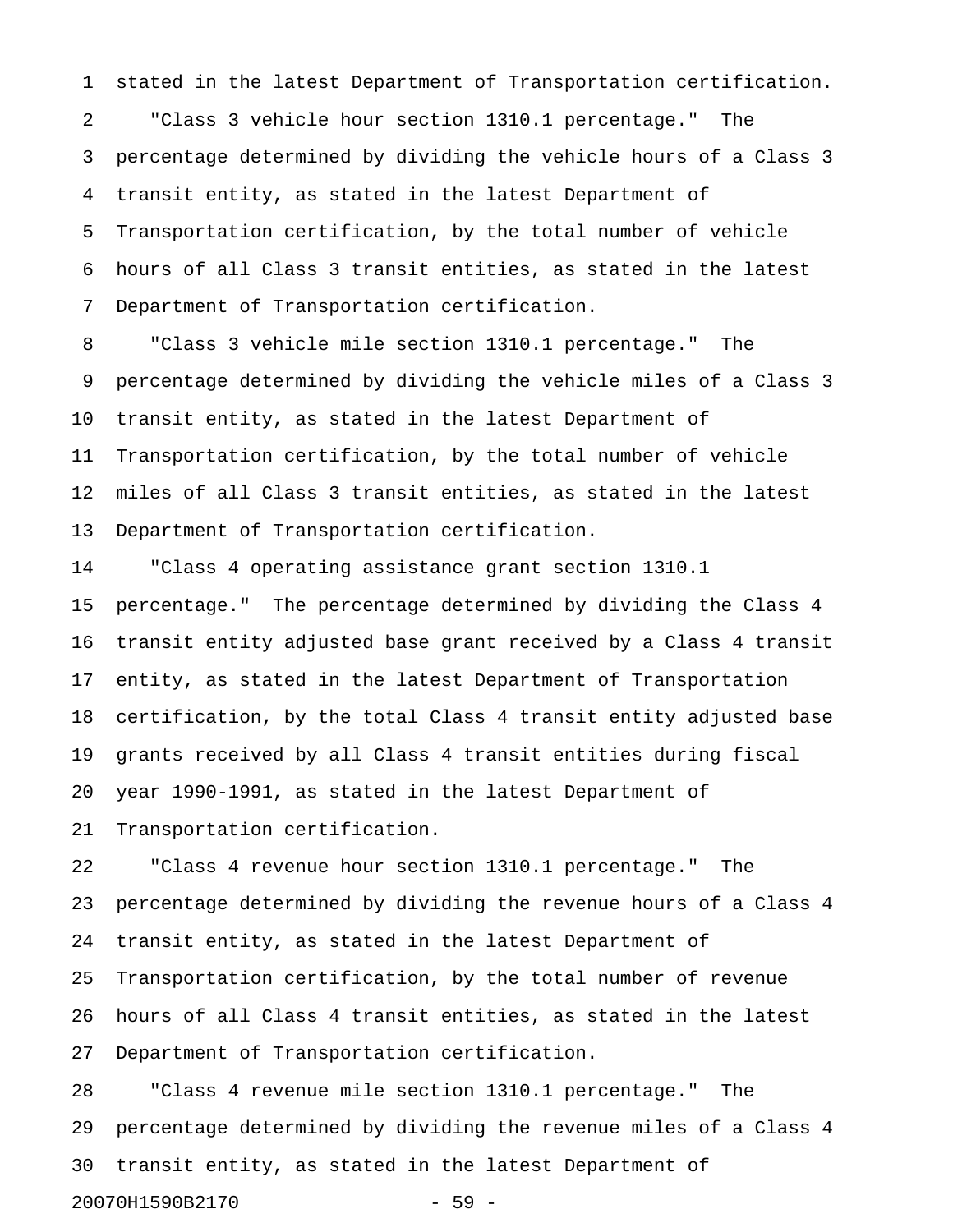1 Transportation certification, by the total number of revenue 2 miles of all Class 4 transit entities, as stated in the latest 3 Department of Transportation certification.

4 "Community transportation program section 1310.1 share." The 5 greater of:

6 (1) \$1,200,000; or

7 (2) the total amount projected by the Department of 8 Transportation to be available for distribution in the 9 subject fiscal year in accordance with this section, less 10 \$54,616,000, times 2.5%.

11 "P.L. 103-122 percentage." The percentage determined by 12 dividing the operating assistance grant or operating assistance 13 limitation, whichever is greater, but not to exceed the total 14 apportionment of funds made available to a particular local 15 transportation organization or transportation company in this 16 Commonwealth for each Class 1 transit entity, Class 2 transit 17 entity and Class 3 transit entity and the base grants approved 18 for each Class 4 transit entity pursuant to Public Law 103-122, 19 107 Stat. 1199, for the Federal fiscal year ending September 30, 20 1994, by the total of such amounts for all Commonwealth local 21 transportation organizations and transportation companies 22 pursuant to Public Law 103-122 for the fiscal year as determined 23 by the Department of Transportation.

24 § 1311. Use of funds distributed.

25 (a) Approval of department.--

26 (1) No money made available pursuant to section 1310 27 (relating to distribution of funding) shall be expended on 28 any capital project by any local transportation organization 29 or transportation company until after the local 30 transportation organization or transportation company submits

20070H1590B2170 - 60 -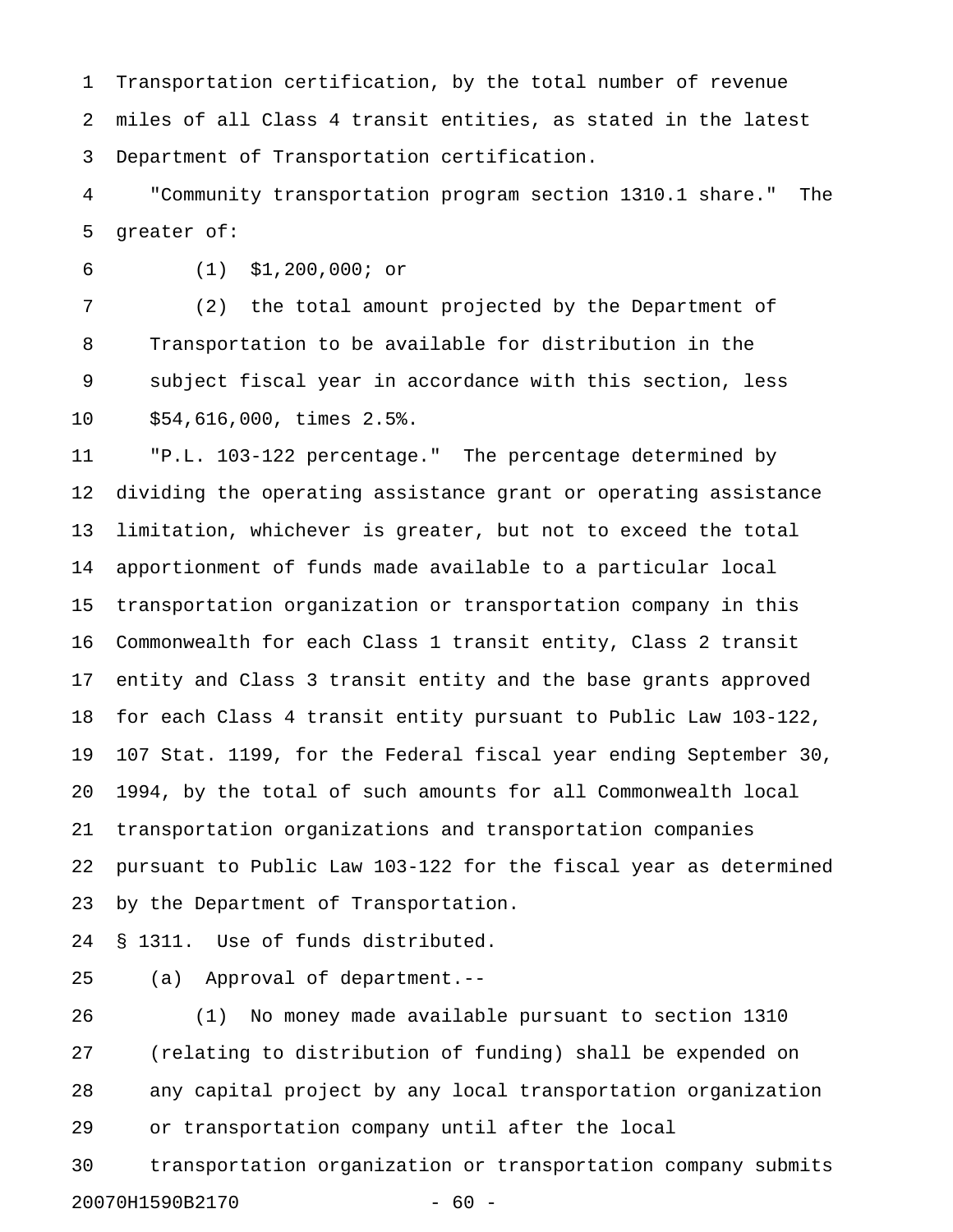1 the project to the department for approval and the department 2 approves the project. At the option of the local 3 transportation organization or transportation company, 4 capital projects may be submitted to the department on an 5 annual basis at the time the local transportation 6 organization or transportation company submits its capital 7 budget to the department or at another time chosen by the 8 local transportation organization or transportation company.

9 (2) The department shall establish criteria for approval 10 of capital projects pursuant to this subsection, including, 11 but not limited to, consideration of estimated useful life, 12 demonstration of need and reasonableness of cost.

13 (3) Amendments to capital projects may be submitted at 14 any time to the department for its review and approval in 15 accordance with the procedures specified by the department.

16 (4) The department shall prescribe, under the authority 17 of this chapter, reasonable procedures, including deadlines, 18 for the department to review, comment and approve the capital 19 project or projects submitted by a local transportation 20 organization or transportation company.

21 (b) Funding purposes enumerated.--Moneys distributed 22 pursuant to section 1310 shall be used by local transportation 23 organizations and transportation companies for purposes of 24 paying:

25 (1) all costs of capital projects, including, without 26 limitation, the costs of acquisition, construction, 27 installation, start-up costs of operations, improvement and 28 all work and materials incident thereto, provided that funds 29 expended for capital projects pursuant to section 1310 shall 30 be matched by local or private funding in an amount equal to 20070H1590B2170 - 61 -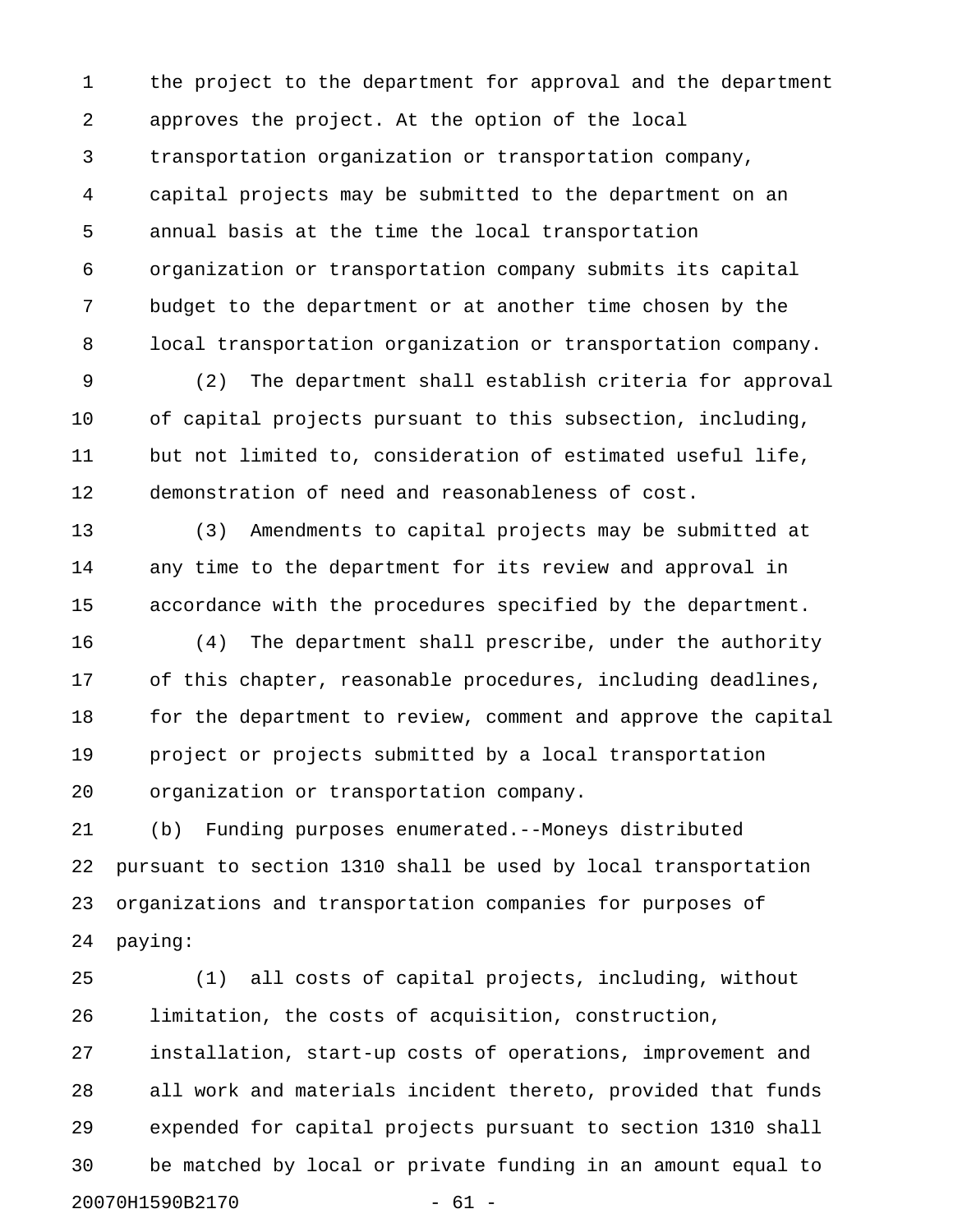1 at least one-thirtieth of the project cost;

2 (2) debt service and the cost of issuance of bonds, 3 notes and other evidences of indebtedness which a local 4 transportation organization or transportation company is 5 permitted to issue under any law of this Commonwealth; and

6 (3) to the extent permitted by this section, asset 7 maintenance costs. Community transportation programs shall 8 use moneys distributed pursuant to this section only for 9 purposes enumerated in section 1312 (relating to community 10 transportation programs).

11 (c) Certain capital projects.--Notwithstanding any other 12 provision of law, each local transportation organization or 13 transportation company receiving moneys pursuant to section 1310 14 may use such moneys, in the discretion of such local 15 transportation organization or transportation company, to fund 16 all or a portion of capital projects listed in the program 17 prepared pursuant to section 2002(a)(13) of the act of April 9, 18 1929 (P.L.177, No.175), known as The Administrative Code of 19 1929.

20 (d) Management of funds.--

21 (1) Each local transportation organization or 22 transportation company receiving moneys pursuant to sections 23 1310 and 1310.1 (relating to supplemental public 24 transportation assistance funding) shall hold such moneys in 25 an account separate from other funds of the local 26 transportation organization or transportation company and 27 shall invest such moneys until such funds are used in 28 accordance with this section, with such funds being invested 29 in accordance with the limits on investment of the local 30 transportation organization or transportation company. 20070H1590B2170 - 62 -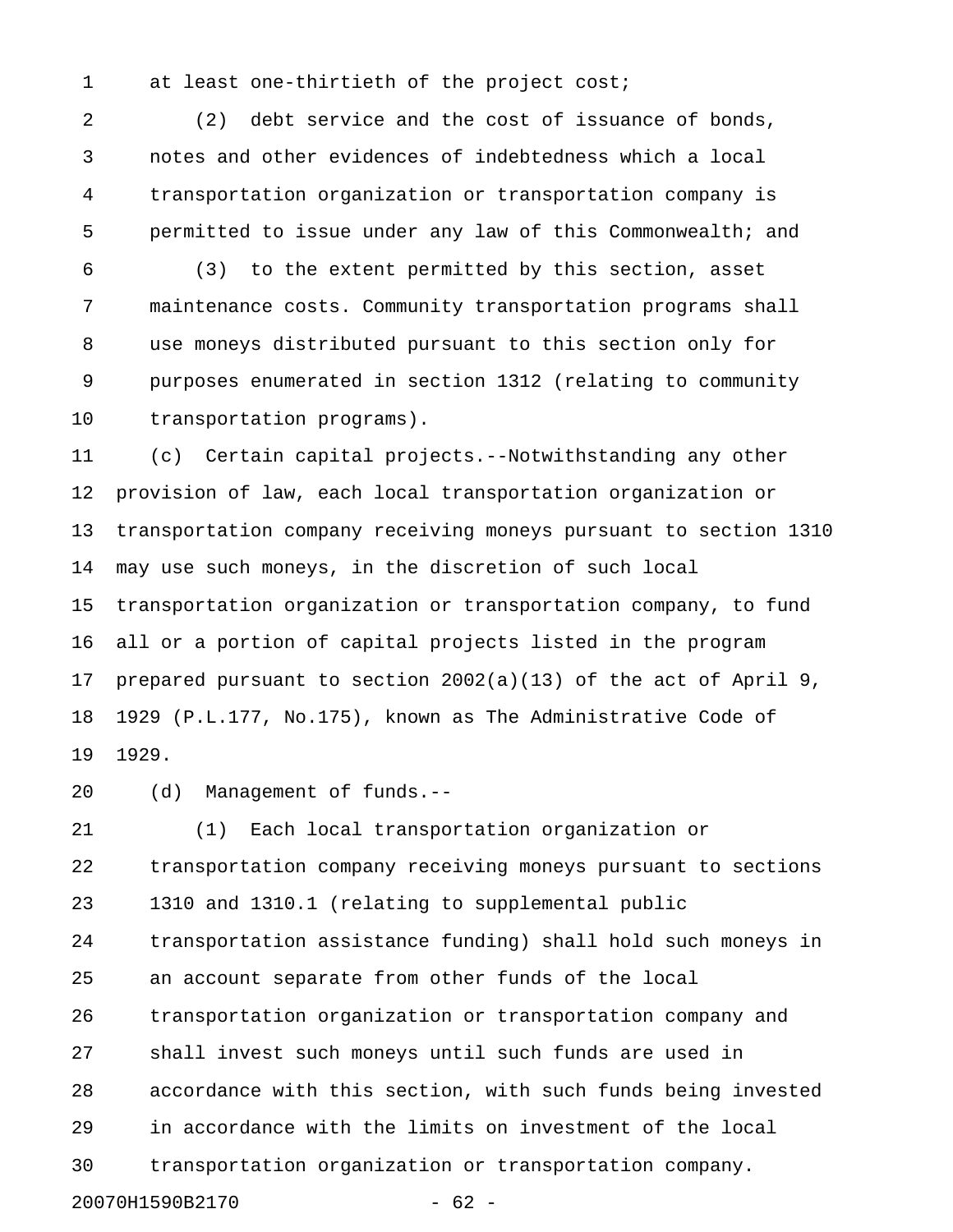1 Notwithstanding any other provisions of this chapter, any 2 interest earned shall be used for capital projects and asset 3 maintenance costs during any period as determined by the 4 local transportation organization or transportation company.

5 (2) All moneys distributed pursuant to section 1310 and 6 utilized for asset maintenance under subsection (e) shall be 7 matched by local or private funding in an amount equal to at 8 least 1/30 of the amount expended for such purposes, except 9 that, in the case of Class 3 and 4 transit entities, no 10 matching funds shall be required if the department shall have 11 received from the local governmental funding source which 12 would otherwise provide the matching funds a certification 13 that compliance with the matching requirement would create an 14 undue financial burden upon the local governmental funding 15 source such that a curtailment of government services 16 endangering public health and safety would ensue.

17 (3) All moneys distributed pursuant to section 1310.1 18 and utilized under this section shall be matched by local or 19 private funding in an amount equal to at least 1/30 of the 20 amount expended for such purposes, except that, in the case 21 of Class 3 and 4 transit entities, no funds utilized for 22 asset maintenance under subsection (e) shall require a local 23 match if the department shall have received from the local 24 governmental funding source which would otherwise provide the 25 matching funds a certification that compliance with the 26 matching requirement would create an undue financial burden 27 upon the local governmental funding source such that a 28 curtailment of government services endangering public health 29 and safety would ensue.

30 (e) Asset maintenance.--

20070H1590B2170 - 63 -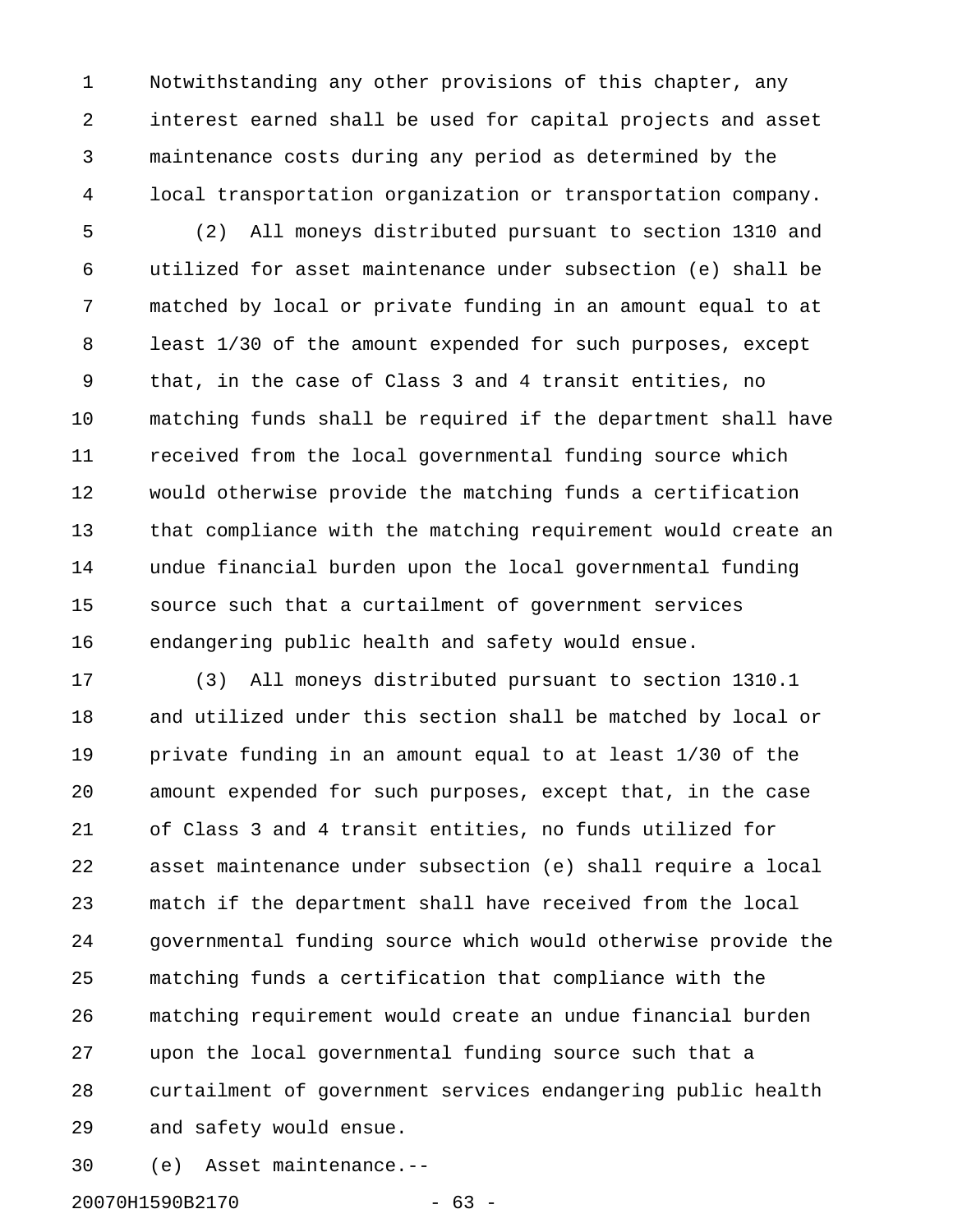1 (1) Each local transportation organization or 2 transportation company may expend moneys distributed pursuant 3 to sections 1310 and 1310.1 shares to fund asset maintenance 4 costs as provided in this subsection.

5 (2) Moneys distributed pursuant to sections 1310 and 6 1310.1 may only be used to fund asset maintenance costs 7 incurred during the fiscal year in which such moneys are 8 allocated. Thereafter, such funds may only be used to fund 9 capital projects.

10 (3) On or before March 1 of each year, the department 11 shall certify to each local transportation organization or 12 transportation company the amount of capital project, asset 13 maintenance, base supplemental assistance and other program 14 funds which the department estimates each local 15 transportation organization or transportation company will be 16 entitled to receive during the ensuing fiscal year. Each 17 local transportation organization or transportation company 18 may expend moneys distributed pursuant to sections 1310 and 19 1310.1 shares to fund asset maintenance costs up to the 20 following maximum percentages of the estimate from the 21 department, including accrued interest, the amount received 22 during the prior fiscal year or the amount actually received 23 in the current fiscal year, whichever is greater:

24 (i) Class 1 transit entities may utilize for asset 25 maintenance costs up to a maximum of 30% of the funds 26 received pursuant to sections 1310 and 1310.1 shares.

27 (ii) Class 2 and 3 transit entities may utilize for 28 asset maintenance costs up to a maximum of 50% of the 29 funds received pursuant to sections 1310 and 1310.1. 30 (iii) (Deleted by amendment).

20070H1590B2170 - 64 -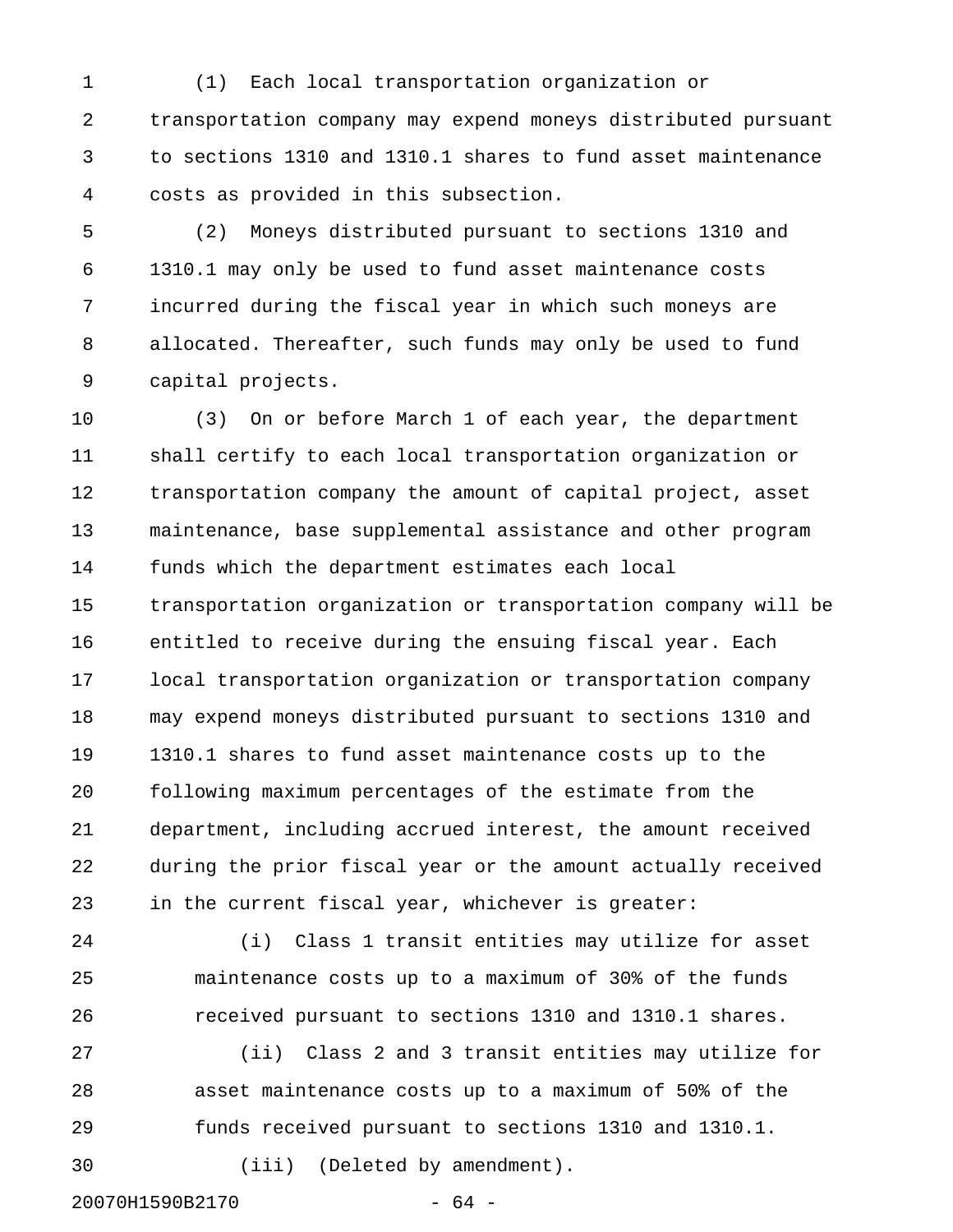1 (iv) Class 4 transit entities may utilize for asset 2 maintenance costs up to a maximum of 50% of the funds 3 received pursuant to sections 1310 and 1310.1.

4 (f) Eligible projects.--Notwithstanding any other provision 5 of this chapter, moneys provided under section 1310 to community 6 transportation programs may be expended only in accordance with 7 section 1312 and only to fund all or a portion of eligible 8 projects of such entities as enumerated in section 1312.

9 (g) Matching funds.--The moneys provided to local 10 transportation organizations, transportation companies or 11 community transportation programs pursuant to section 1310 may 12 be used as matching funds to obtain Federal aid for capital 13 projects.

14 (h) Use by department.--Funds appropriated to the department 15 pursuant to section 1310(b)(2) and (4) may be utilized by the 16 department for the purposes provided in either of such 17 paragraphs.

18 (i) Accounting.--Within 120 days after the end of each 19 fiscal year for capital programs established by the local 20 transportation organization or transportation company pursuant 21 to section 1310(e), each local transportation organization and 22 transportation company receiving moneys pursuant to sections 23 1310 and 1310.1 shares shall transmit to the department an 24 accounting of all funds received pursuant to sections 1310 and 25 1310.1 shares in that fiscal year. The accounting shall be in a 26 form prescribed by the department and shall include a listing of 27 all expenditures on a project by project basis and the status of 28 all unspent funds. The local transportation organization or 29 transportation company shall grant access to the department or 30 its duly authorized representatives to any and all records 20070H1590B2170 - 65 -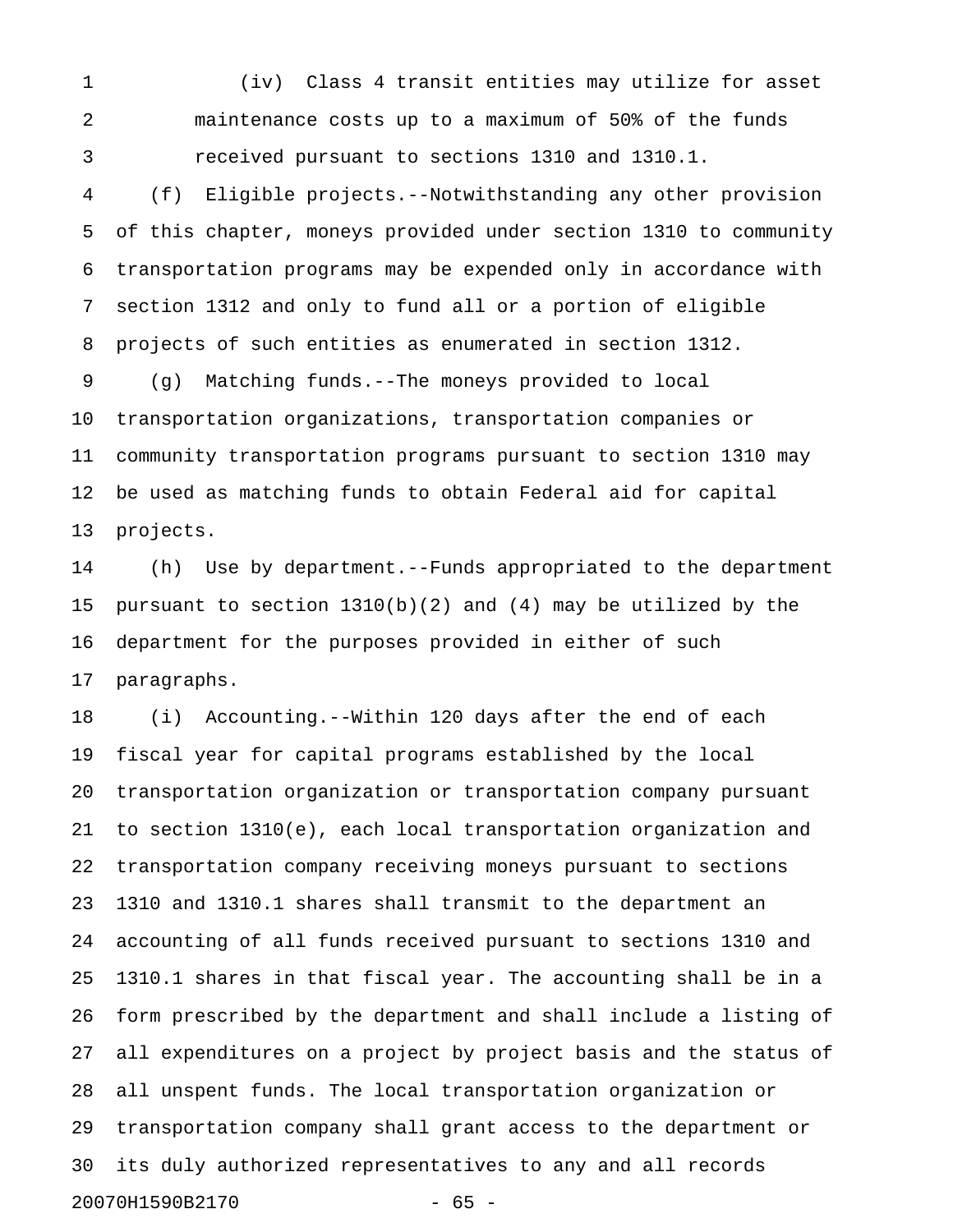1 pertaining to funds received pursuant to sections 1310 and 2 1310.1 shares.

3 (j) Limit on certain amounts expended.--Notwithstanding any 4 law to the contrary and except as provided in subsection (a) for 5 Class 4 transit entities, local transportation organizations and 6 transportation companies are authorized to expend moneys 7 distributed pursuant to sections 1310 and 1310.1 shares for 8 asset maintenance costs in an amount not to exceed the greater 9 of:

10 (1) the maximum amount of asset maintenance expenditures 11 which could have been approved by the department for 12 expenditure by that local transportation organization or 13 transportation company for the 1991-1992 fiscal year pursuant 14 to section 17(a) of the act of August 5, 1991 (P.L.238, 15 No.26), entitled "An act amending Titles 74 (Transportation) 16 and 75 (Vehicles) of the Pennsylvania Consolidated Statutes, 17 codifying provisions relating to public transportation; 18 imposing certain fees and taxes; further providing for 19 certain Pennsylvania Turnpike projects; defining 'farm 20 equipment'; further providing for the responsibilities of 21 vehicle transferees, for exemptions from registration and 22 certificates of title and for the use of dealer plates, 23 multipurpose dealer plates and farm equipment plates; further 24 providing for funeral processions; further providing for a 25 restricted receipts fund and for registration for snowmobiles 26 and ATV's; establishing the Snowmobile Trail Advisory 27 Committee; further providing for the highway maintenance and 28 construction tax; and making repeals," based upon a 29 projection of \$200,000,000 in total dedicated capital 30 assistance funds plus estimated amounts of supplemental 20070H1590B2170 - 66 -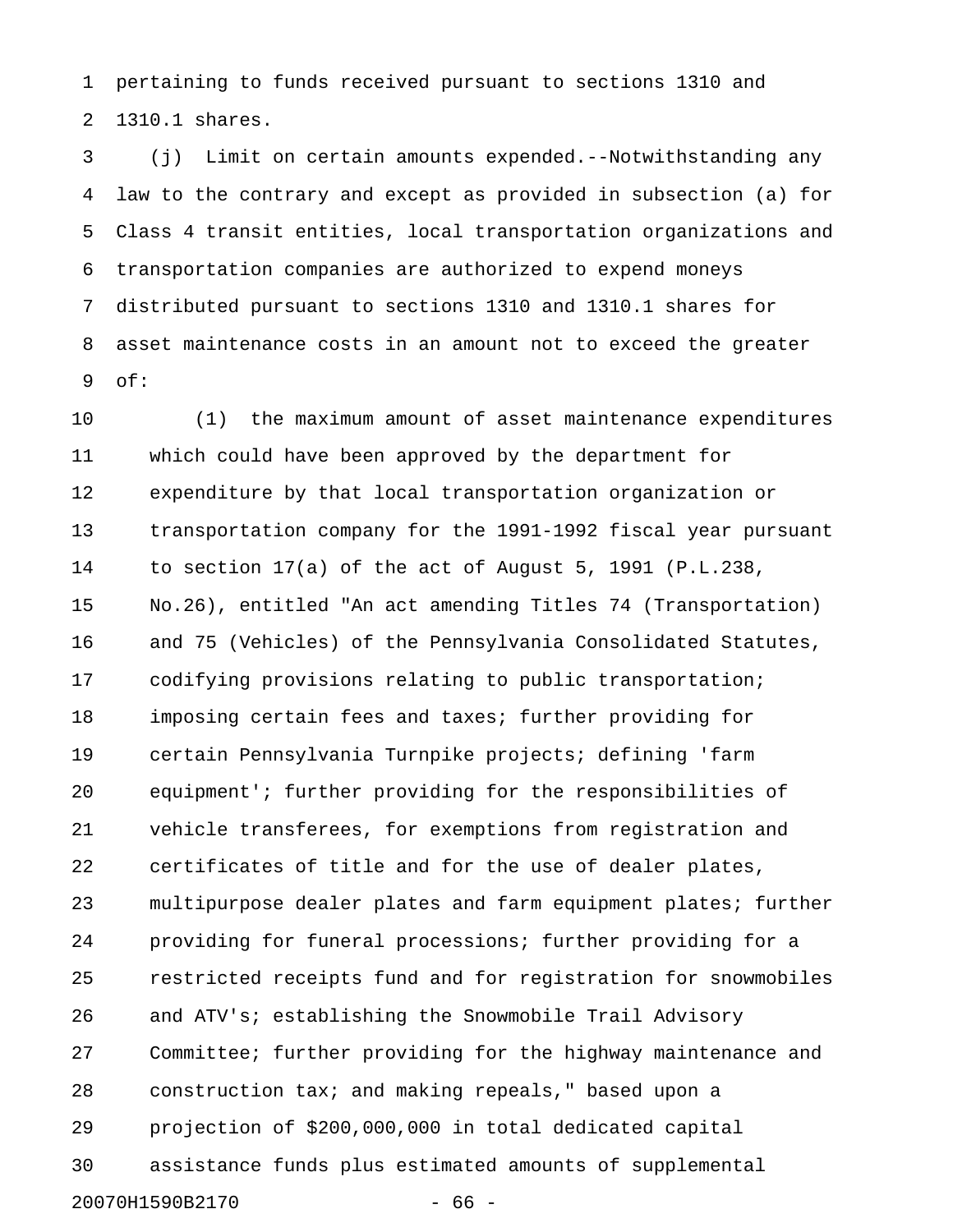1 public transportation assistance funding available for 2 distribution pursuant to section 1310.1 in that fiscal year, 3 which estimate shall not be less than \$75,000,000 in any 4 fiscal year; or

5 (2) the amount permitted to be expended for such 6 purposes under subsection (e).

7 § 1312. Community transportation programs.

8 (a) Grants from lottery fund.--All counties except counties 9 of the first and second class shall be entitled to grants from 10 the State Lottery Fund for the purpose of adding, replacing, 11 upgrading and overhauling equipment and purchasing, constructing 12 or renovating facilities to serve as office and maintenance 13 sites for the provision of reduced fare demand-response service. 14 Equipment that may be purchased shall include, but shall not be 15 limited to, vehicles, vehicle rehabilitation, major drivetrain 16 components, communication equipment, computer equipment and 17 software and office equipment and furnishings. The amount 18 entitled to all counties and to be granted by the department 19 shall not exceed \$2,300,000. The department may require the 20 counties to coordinate the acquisition of equipment through a 21 Statewide purchase program should the department find such a 22 program to be cost efficient.

23 (b) Procedure.--

24 (1) The department is hereby authorized to make grants 25 to all counties, except those of the first and second class, 26 or to entities designated by such counties to coordinate 27 services under this section in such county, for the purpose 28 of adding, replacing, upgrading and overhauling equipment for 29 the provision of shared-ride transit services responsive to 30 and accessible by the general public as well as the elderly 20070H1590B2170 - 67 -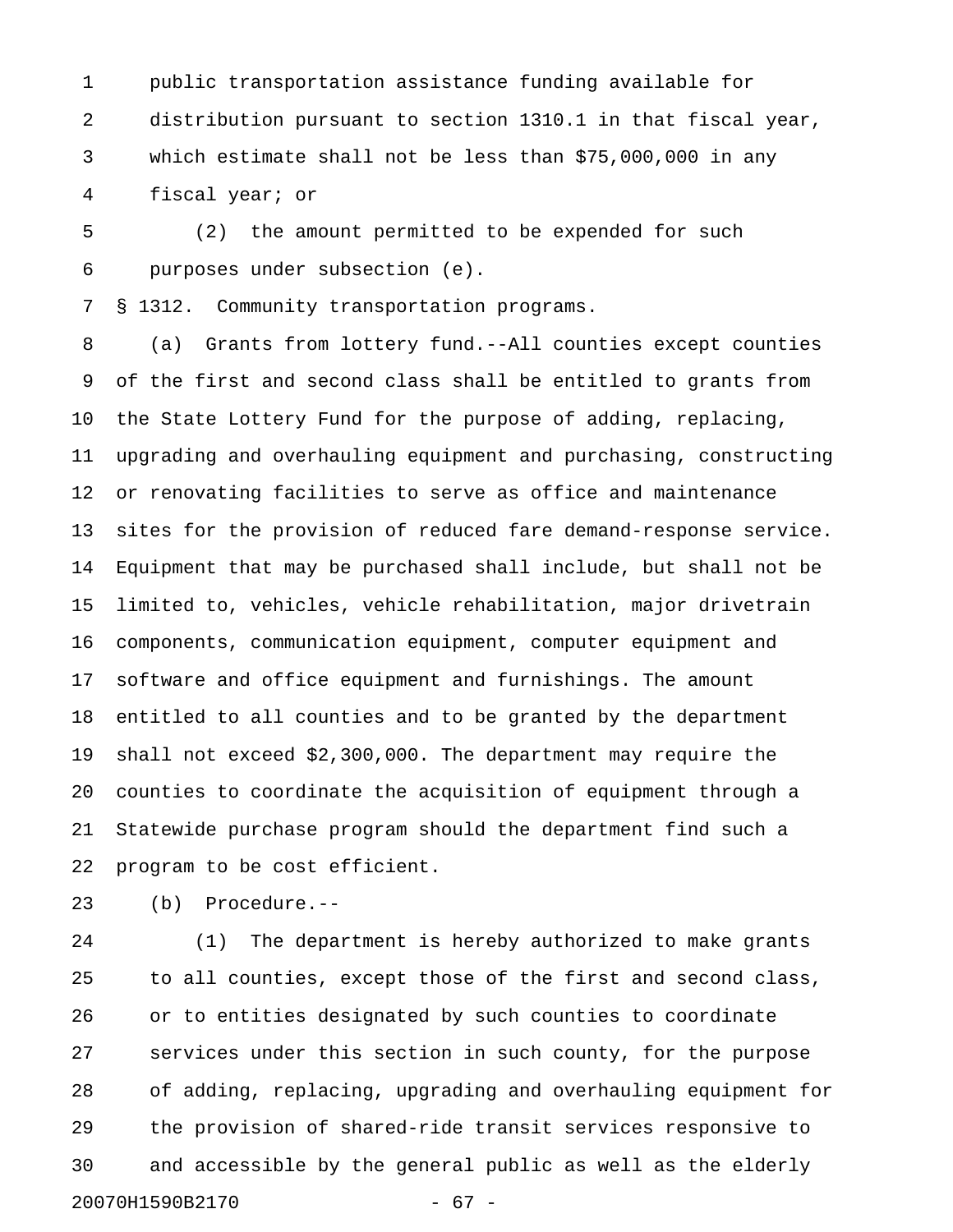1 and disabled. If sufficient funds remain after all department 2 approvals for such equipment projects have been fully funded, 3 the department is hereby authorized to make grants for the 4 purchase, construction or renovation of facilities to serve 5 as office and maintenance sites for the provision of shared-6 ride transit services responsive to and accessible by the 7 general public as well as the elderly and disabled. Equipment 8 that may be purchased shall include, but shall not be limited 9 to, vehicles, vehicle rehabilitation, major drivetrain 10 components, communication equipment, computer equipment and 11 software and office equipment and furnishings.

12 (2) Counties other than counties of the first and second 13 class may obtain grants pursuant to this subsection by filing 14 with the department an application in a form prescribed by 15 it. The department shall require with such application a 16 transportation plan plus such other information as the 17 department may require.

18 (3) The applicant shall certify that all efforts 19 possible have been made to coordinate local service for the 20 elderly and disabled and the services to be offered with 21 these capital assets do not duplicate existing fixed route 22 services, as provided under the act of February 11, 1976 23 (P.L.14, No.10), known as the Pennsylvania Rural and 24 Intercity Common Carrier Surface Transportation Assistance 25 Act, and under other provisions of this part. The applicant 26 shall solicit comments from the local public body fixed route 27 provider and include any such comments as part of the 28 application.

29 (4) All purchases pursuant to this subsection shall be 30 made in accordance with bidding procedures established under 20070H1590B2170 - 68 -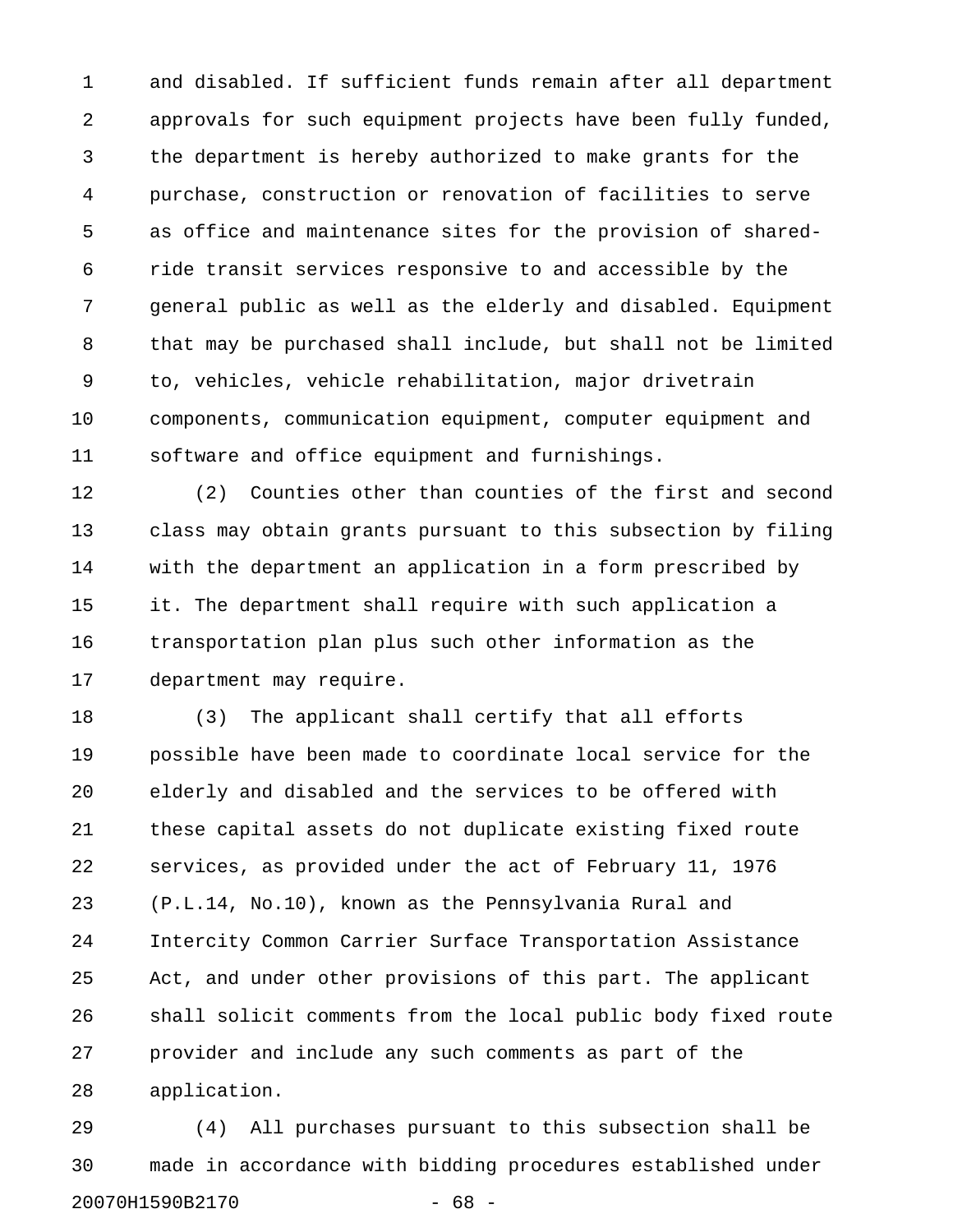1 the act of May 2, 1945 (P.L.382, No.164), known as the 2 Municipality Authorities Act of 1945, or the act of August 9, 3 1955 (P.L.323, No.130), known as The County Code, whichever 4 is applicable.

5 (c) Availability of funds.--Funds not expended under this 6 section in the fiscal year in which they were made available 7 shall not lapse and shall be available for use pursuant to this 8 section in the next succeeding fiscal years.

9 § 1313. Additional programs.

10 (a) Projects and programs enumerated.--The department is 11 hereby authorized to incur costs directly or to make grants, 12 undertake and provide financial support:

13 (1) To new rural transportation systems for the purpose 14 of funding capital, asset maintenance and operating costs of 15 new rural transportation systems. New rural transportation 16 systems may obtain grants under this section by filing for 17 each fiscal year with the department an application in a form 18 prescribed by it. The department shall require with the 19 application a transportation plan plus such other information 20 as the department may require to establish to the 21 satisfaction of the department that the new rural 22 transportation system is deserving of a grant under this 23 section.

24 (2) For the purpose of funding studies, analysis, 25 planning and development of programs for public 26 transportation assistance, services and facilities.

27 (3) To incur costs directly or to make grants for 28 department-initiated programs.

29 (4) To make grants to Class 4 transit entities for the 30 significant expansion of services by such entities from funds 20070H1590B2170 - 69 -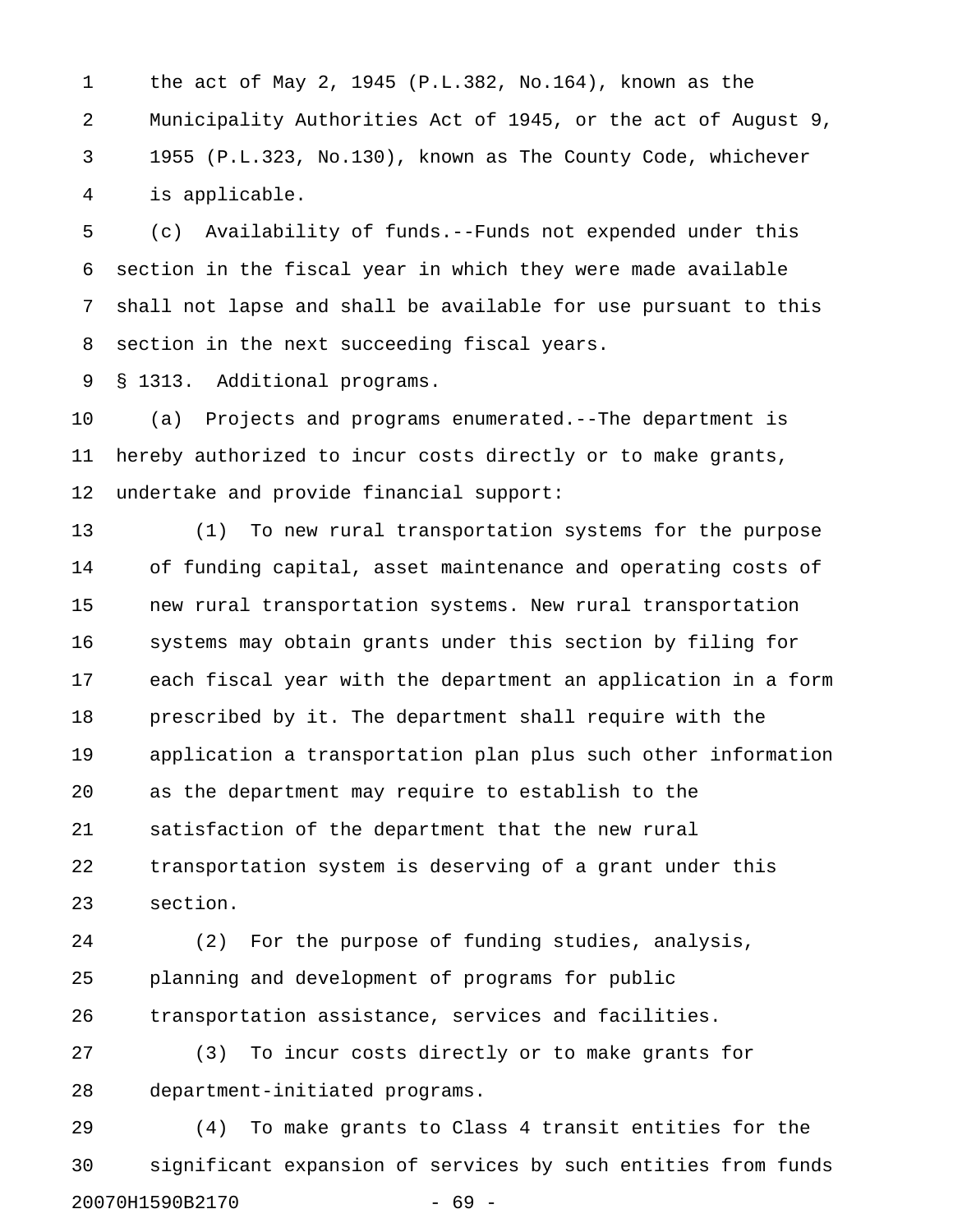1 remaining in the development, planning and rural expansion 2 share after all grants have been made for the fiscal year 3 pursuant to paragraphs (1) and (2). Grants from the 4 development, planning and rural expansion share shall be used 5 by the Class 4 transit entity for the construction, 6 acquisition, capital projects, asset maintenance and 7 operating costs of the expansion of such entity. Class 4 8 transit entities may obtain grants by filing for each fiscal 9 year with the department an application in a form prescribed 10 by it. The department shall require with the application a 11 transportation plan plus such other information as the 12 department may require to establish to the satisfaction of 13 the department that the Class 4 transit entity is deserving 14 of a grant under this section.

15 (b) Availability of funds.--Funds not expended under this 16 section in the fiscal year in which they were made available 17 shall not lapse and shall be available for use pursuant to this 18 section in the next succeeding fiscal years.

19 § 1315. Public transportation grants management accountability. 20 (a) Performance audits.--All classes of transit entities 21 shall complete periodic management performance audits which 22 shall encompass all public transportation programs and services 23 financed in whole or in part by grants provided by the 24 department as follows:

25 (1) The department shall establish criteria to be 26 included in a performance audit performed pursuant to this 27 section. The criteria shall be published in the Pennsylvania 28 Bulletin. Separate criteria may be established for each class 29 of transit entity.

30 (2) Management performance audits shall be completed 20070H1590B2170 - 70 -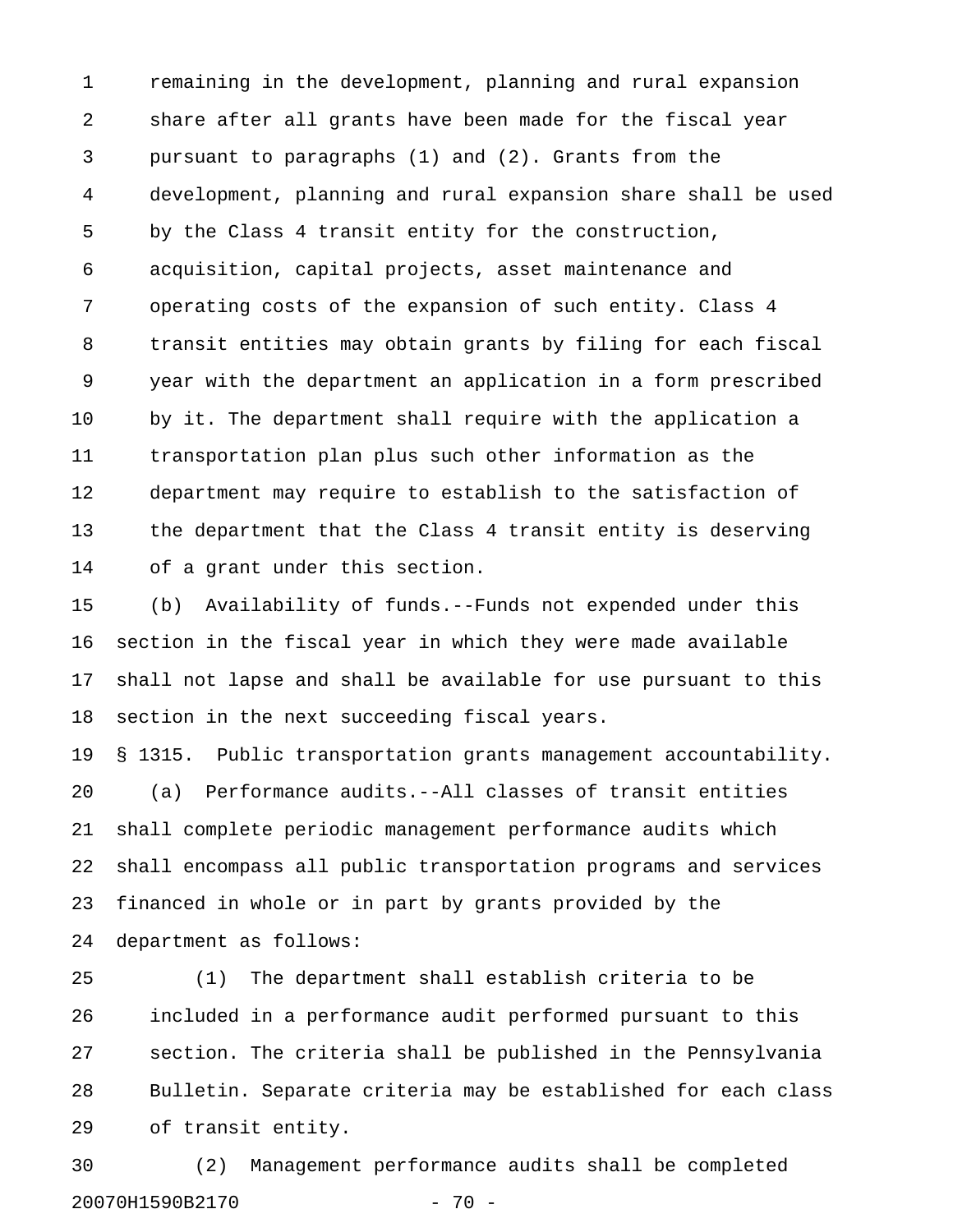1 within ten months of their initiation and shall be performed 2 as follows:

3 (i) Class 1 transit entities shall begin the initial 4 management performance audit required pursuant to this 5 section no later than July 1, 1999, or, with the written 6 approval of the department, within five years of the 7 completion of the most recent performance audit. 8 Thereafter, Class 1 transit entities shall complete a 9 management performance audit at least once every five 10 years.

11 (ii) Class 2 transit entities shall begin the 12 initial management performance audit required by this 13 section no later than July 1, 2000, or, with the written 14 approval of the department, within five years of the most 15 recent performance audit. The department may extend the 16 initiation date for a period of up to five years. 17 Thereafter, Class 1 transit entities shall complete a 18 management performance audit at least once every five 19 years.

20 (iii) Class 3 transit entities in urbanized areas 21 with a population of 200,000 or greater shall begin the 22 initial management performance audit required by this 23 section no later than July 1, 2001. Class 3 transit 24 entities in urbanized areas with a population of less 25 than 200,000 shall begin the first management performance 26 audit required by this section no later than July 1, 27 2002. Thereafter, Class 3 transit entities shall perform 28 a management performance audit at least once every seven 29 years.

30 (iv) Class 4 transit entities shall begin the first 20070H1590B2170 - 71 -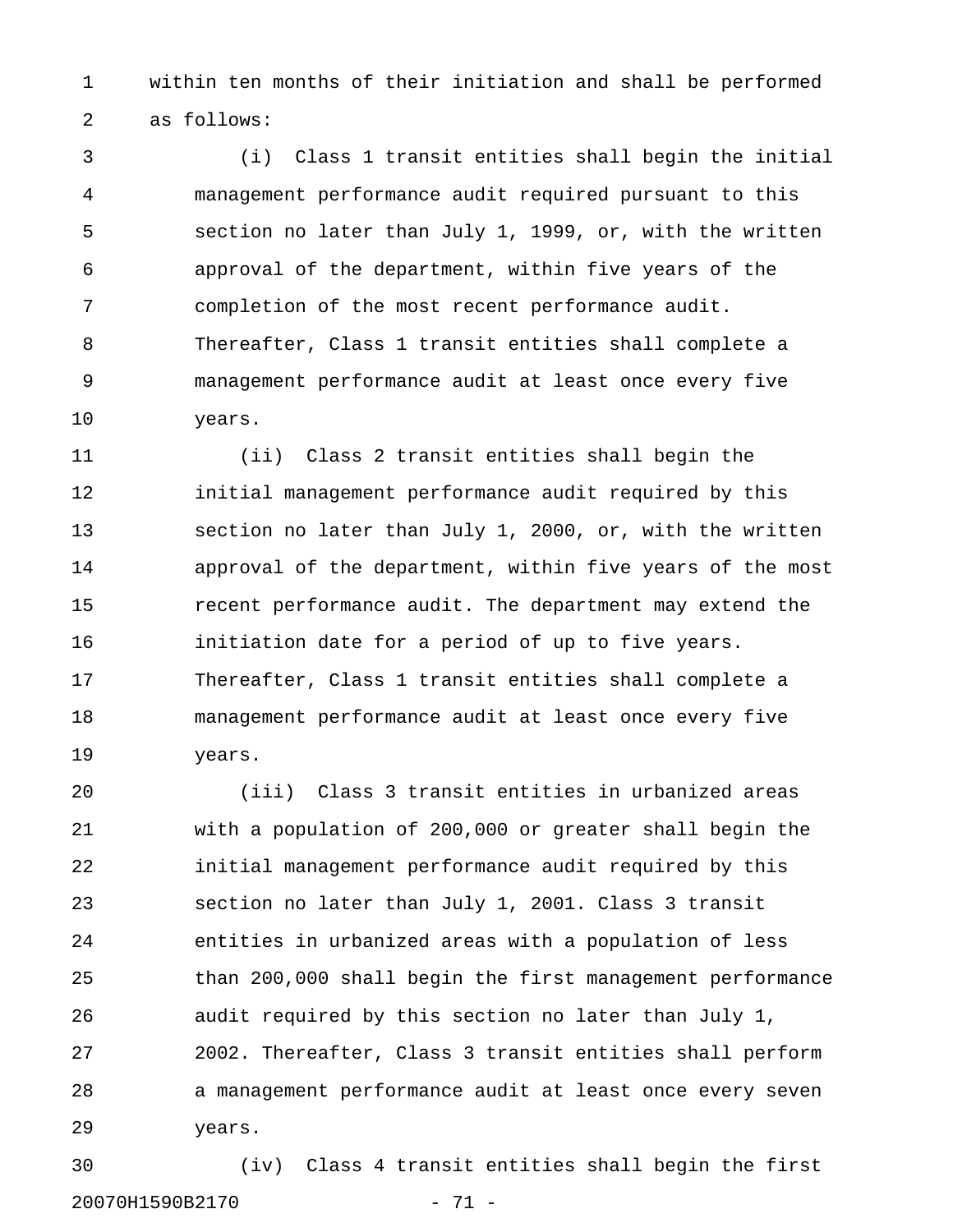1 initial management performance audit required by this 2 section no later than July 1, 2002. Thereafter, Class 4 3 transit entities shall perform a management performance 4 audit at least once every ten years. The department shall 5 perform management performance audits for Class 4 6 entities through qualified independent contractors unless 7 written notice is provided to the department by the Class 8 4 transit entity that the transit entity wishes to 9 perform its own audit. The notice shall be provided no 10 later than one year prior to the initiation date of the 11 next scheduled audit.

12 (3) Class 1, 2 and 3 transit entities shall bear all 13 costs of performing management performance audits pursuant to 14 this section. The cost of such management performance audits 15 for Class 4 transit entities shall be paid by the department 16 from funds made available under section 1310(d) (relating to 17 distribution of funding).

18 (4) For Class 1, 2 and 3 transit entities, the 19 management performance audit shall be conducted by a 20 qualified independent auditor selected by competitive 21 procurement. Procurement documents shall specify the scope of 22 the audit, comply with department criteria and be submitted 23 to the department for written approval prior to procurement. 24 (b) Submission of audit report; transit entity response.--

25 (1) Upon receipt of a final audit report from the 26 auditor or, in the case of Class 4 transit entities, from the 27 department, each transit entity shall prepare an action plan 28 addressing the findings and recommendations of the audit 29 report. The action plan shall be completed and approved by 30 the transit entity's governing body within two months of 20070H1590B2170 - 72 -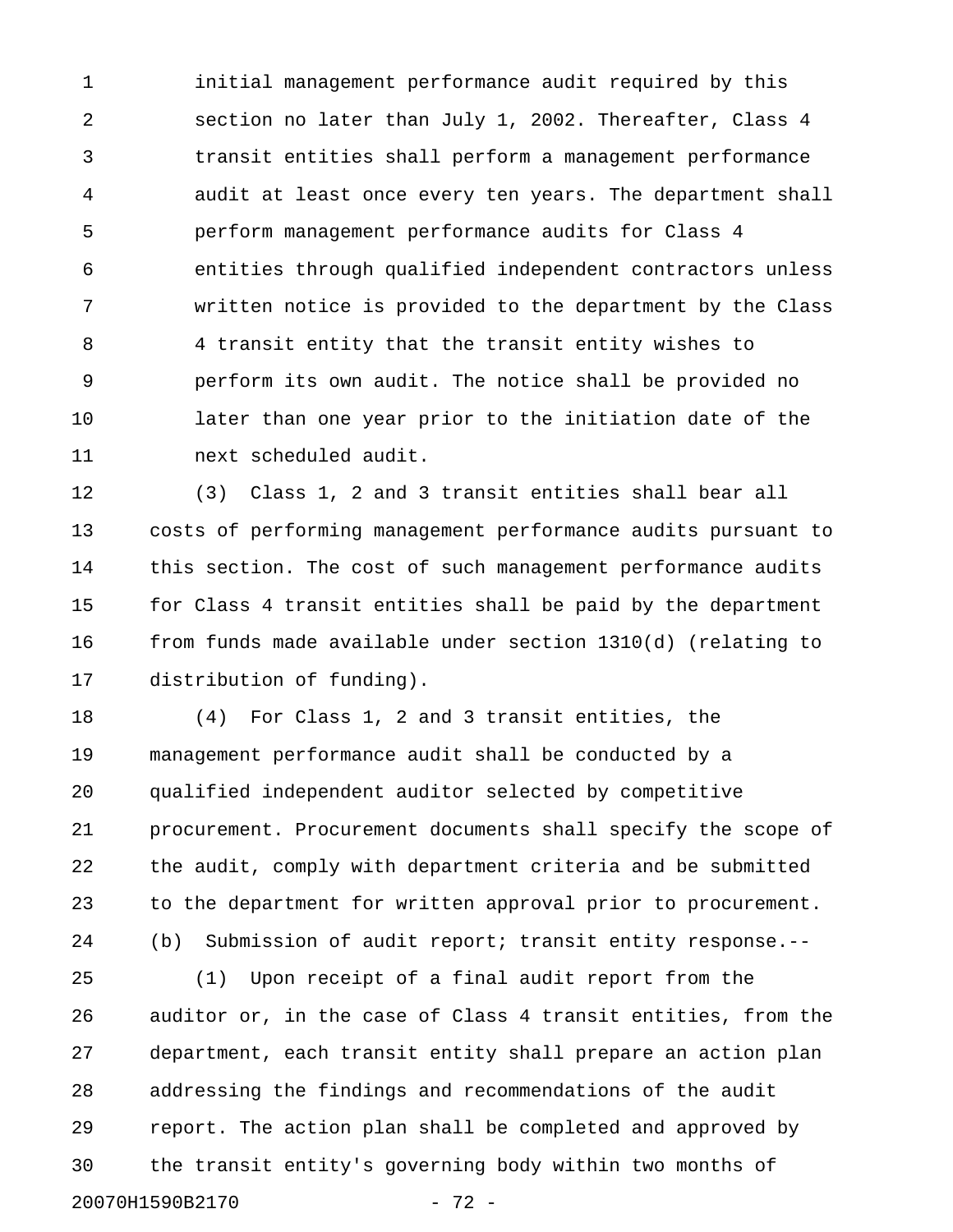1 receipt of the final audit report. The transit entity shall 2 implement its action plan in accordance with the time frames 3 specified in the plan.

4 (2) Upon approval of the action plan by the entity's 5 governing body, the transit entity shall submit the plan and 6 the auditor's report to the department. Class 1 and 2 transit 7 entities shall also submit their action plans to the 8 Legislative Budget and Finance Committee, the chairman and 9 minority chairman of the Transportation Committee of the 10 Senate and the chairman and minority chairman of the 11 Transportation Committee of the House of Representatives. 12 (c) Customer satisfaction surveys.--Customer satisfaction 13 surveys shall be conducted as follows:

14 (1) All Class 1 and 2 entities shall conduct customer 15 satisfaction surveys at least once every two years. Class 3 16 and 4 transit entities shall conduct customer satisfaction 17 surveys at least once every three years. An initial customer 18 satisfaction survey for each transit entity shall be 19 completed and submitted to the department no later than 20 December 31, 1998.

21 (2) The department shall provide guidelines regarding 22 the scope of the surveys and suggested questions which may be 23 included in the surveys.

24 (3) Upon completion of the survey, the transit entity 25 shall submit a report to the department containing survey 26 methodology, survey results, relevant trends in the level of 27 customer satisfaction and actions taken or planned to improve 28 customer satisfaction.

29 (d) Suspension of grant funds.--The department may suspend 30 eligibility for grants under section 1303 (relating to annual 20070H1590B2170 - 73 -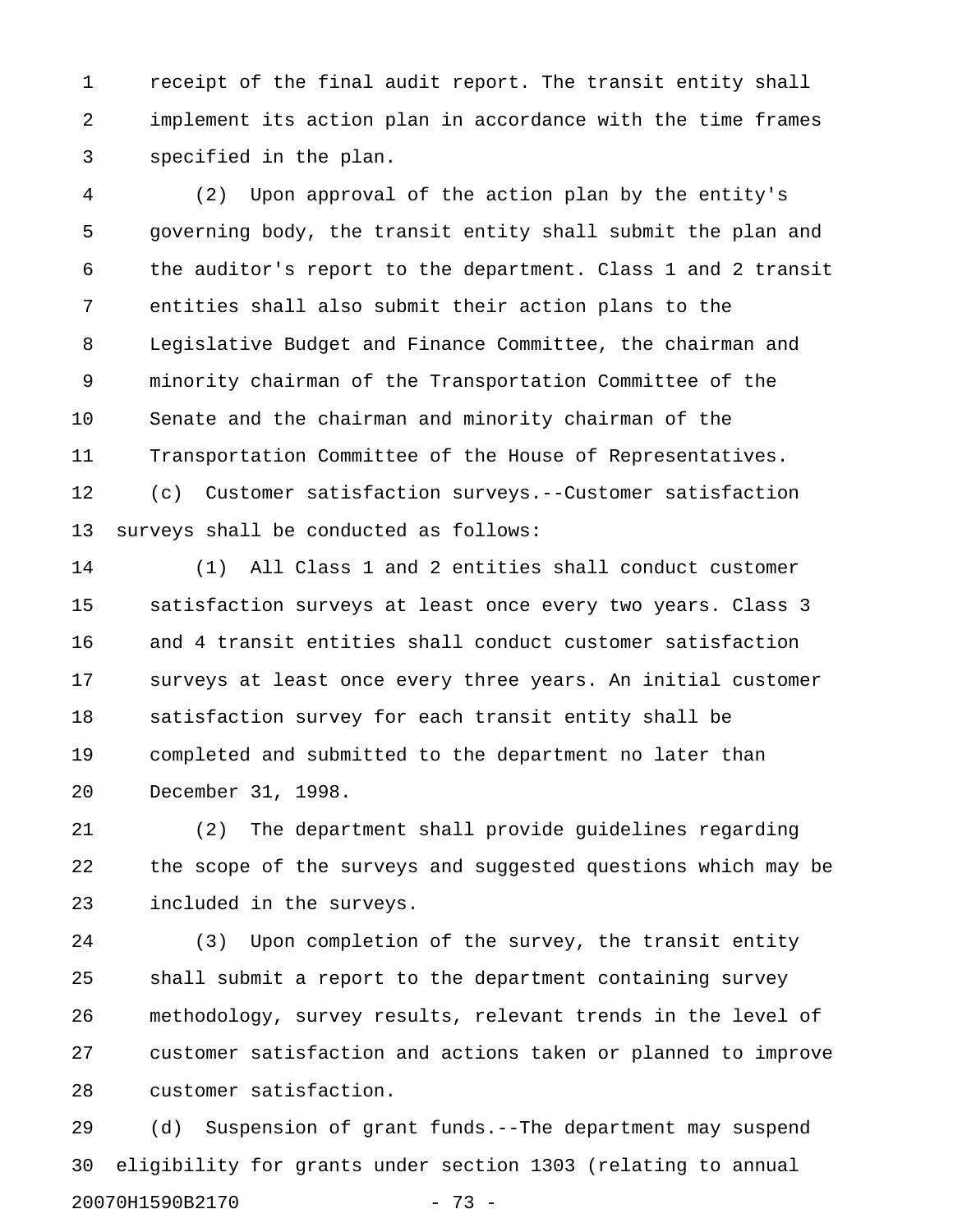1 appropriation and computation of subsidy) for any transit entity 2 which fails to comply with any of the provisions of this 3 section.

4 (e) Restoration or continuation of funding.--The department 5 shall continue eligibility of a transit entity for grants under 6 section 1303 if the entity has initiated its audit or survey in 7 a timely manner and the delay in completion of the audit or 8 survey is not the fault of the transit entity. The department 9 shall restore eligibility of a suspended transit entity at such 10 time as the audit or survey is completed in accordance with the 11 requirements of this section.

12 (f) Cost reduction and productivity improvement.--As part of 13 its annual application for funding under section 1303, Class 1, 14 2, 3 and 4 transit entities shall include a report outlining 15 initiatives it has undertaken to reduce costs and improve 16 productivity.]

17 Section 2. Title 74 is amended by adding chapters to read:  $\sim$ 

- 
- 19 TRANSPORTATION ISSUES

18 CHAPTER 13A

 $20$  Sec.

21 13A01. Declaration of policy.

22 § 13A01. Declaration of policy.

23 The General Assembly finds and declares as follows:

24 (1) This Commonwealth and the nation are facing serious

25 transportation funding problems related to gasoline and

26 energy.

- 27  $(2)$  Public transportation is a major component of
- 28 solving the problems referred to in paragraph  $(1)$ .
- 29 (3) It is necessary to reconsider public transportation
- 30 options in this Commonwealth.

20070H1590B2170 - 74 -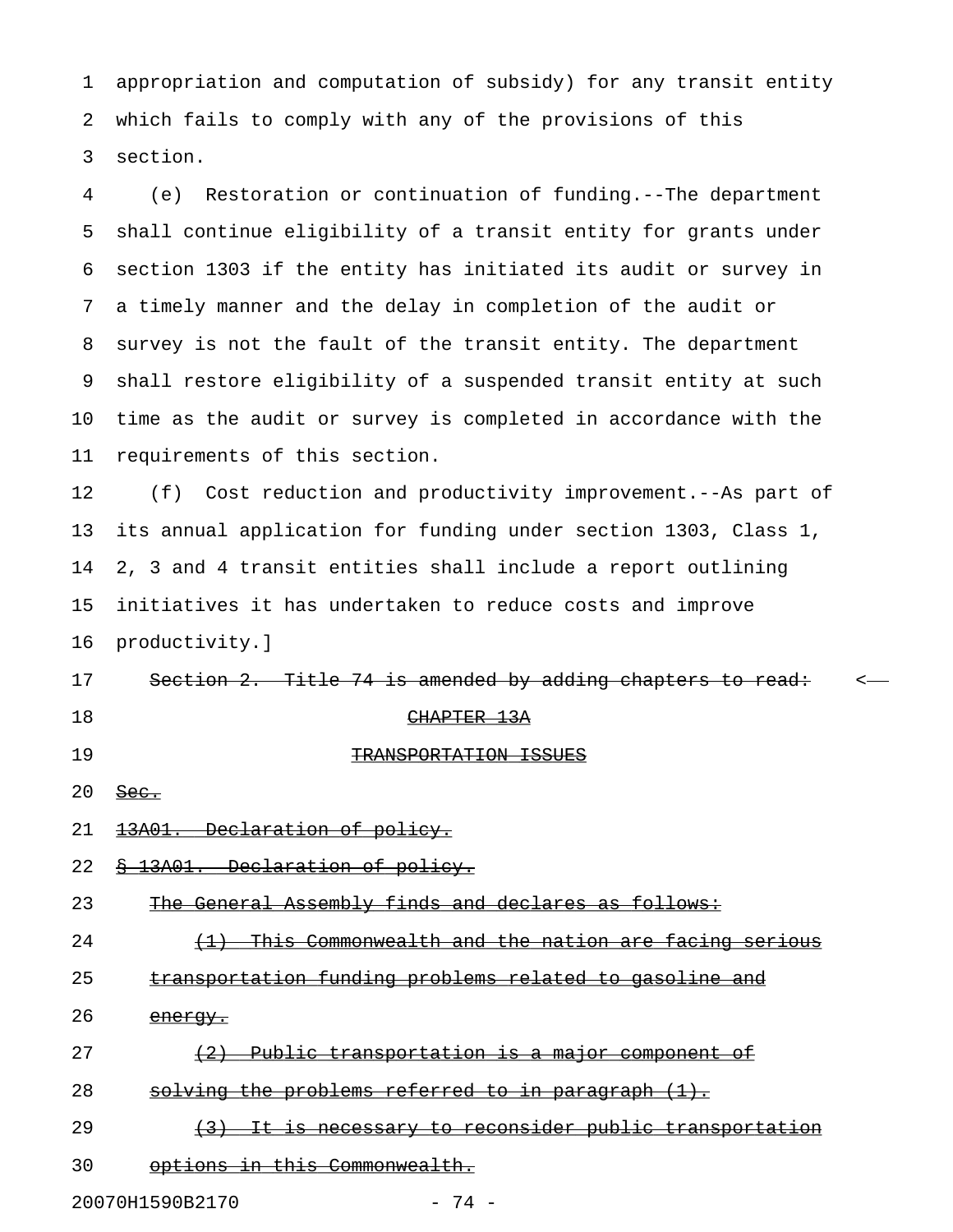| 1  | CHAPTER 15                                                              |
|----|-------------------------------------------------------------------------|
| 2  | SUSTAINABLE MOBILITY OPTIONS                                            |
| 3  | $\frac{\text{Sec.}}{\text{Sec.}}$                                       |
| 4  | 1501. Scope of chapter.                                                 |
| 5  | 1502. (Reserved).                                                       |
| 6  | 1503. Definitions.                                                      |
| 7  | 1504. Program authorization.                                            |
| 8  | 1505. Regulations.                                                      |
| 9  | 1506. Fund.                                                             |
| 10 | 1507. Application and approval process.                                 |
| 11 | 1508. Federal funding.                                                  |
| 12 | 1509. Limitation on decisions, findings and regulations of              |
| 13 | department.                                                             |
| 14 | 1510. Program oversight and administration.                             |
| 15 | 1511. Report to Governor and General Assembly.                          |
| 16 | 1512. Coordination.                                                     |
| 17 | 1513. Operating program.                                                |
| 18 | 1514. Asset improvement program.                                        |
| 19 | 1515. New initiatives program.                                          |
| 20 | 1516. Programs of Statewide significance.                               |
| 21 | 1517. Program oversight and administration.                             |
| 22 | 1518. Retroactive authority.                                            |
| 23 | \$ 1501. Scope of chapter.                                              |
| 24 | This chapter relates to sustainable mobility options.                   |
| 25 | $\frac{8+1502}{8}$ (Reserved).                                          |
| 26 | § 1503. Definitions.                                                    |
| 27 | The following words and phrases when used in this chapter               |
| 28 | <u>shall have the meanings given to them in this section unless the</u> |
| 29 | context clearly indicates otherwise:                                    |
| 30 | "Access to jobs project." A project relating to the                     |

20070H1590B2170 - 75 -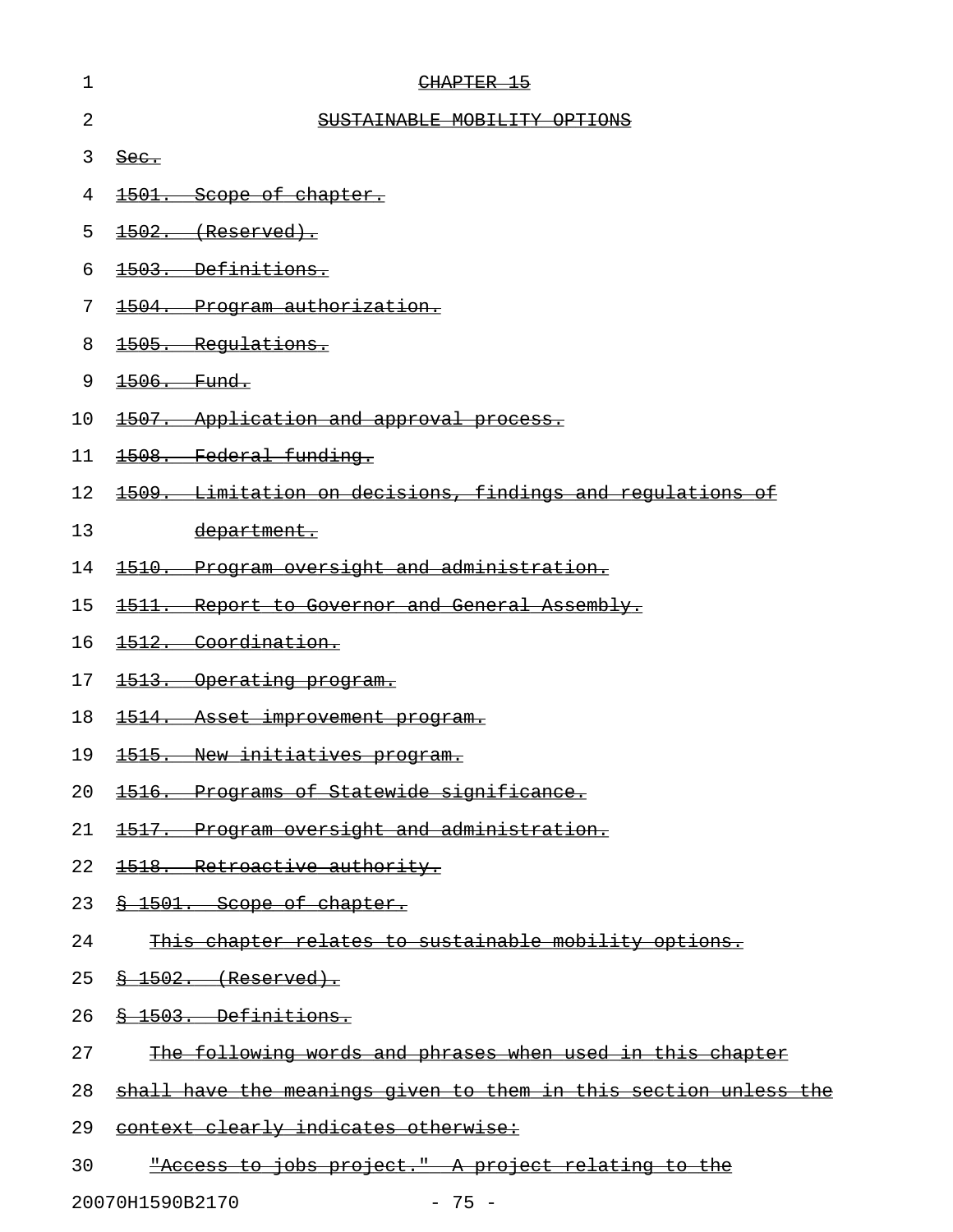| 1  | development and maintenance of transportation services designed          |
|----|--------------------------------------------------------------------------|
| 2  | to transport welfare recipients and eligible low income                  |
| 3  | individuals to and from jobs and activities related to their             |
| 4  | employment as defined under 49 U.S.C. § 5316 (relating to job            |
| 5  | access and reverse commute formula grants).                              |
| 6  | "Americans with Disabilities Act." The Americans with                    |
| 7  | Disabilities Act of 1990 (Public Law 101 336, 104 Stat. 327).            |
| 8  | "Asset maintenance costs." All vehicle maintenance expenses,             |
| 9  | nonvehicle maintenance and materials expenses and the cost of            |
| 10 | supplies used in the operation of local transportation                   |
| 11 | organizations and transportation companies.                              |
| 12 | "Award recipient." A recipient of financial assistance under             |
| 13 | this chapter.                                                            |
| 14 | "Capital expenditures." All costs of capital projects,                   |
| 15 | including, but not limited to, the costs of acquisition,                 |
| 16 | construction, installation, start up of operations, improvements         |
| 17 | and all work and materials incident thereto.                             |
| 18 | <u> "Capital project."</u>                                               |
| 19 | <u>A system of public passenger transportation,</u><br>$\leftrightarrow$ |
| 20 | including rail transportation facilities used for public                 |
| 21 | passenger transportation, which facilities may include the               |
| 22 | following:                                                               |
| 23 | (i) railway, street railway, subway, elevated and                        |
| 24 | monorail passenger or passenger and rail rolling stock,                  |
| 25 | including self propelled and gallery cars, locomotives,                  |
| 26 | passenger buses and wires, poles and equipment for the                   |
| 27 | electrification of any of such rails, tracks and                         |
| 28 | <u>roadbeds, quideways, elevated structures, buildings, </u>             |
| 29 | stations, terminals, docks, shelters and parking areas                   |
| 30 | for use in connection with the rail transportation                       |
|    | 20070H1590B2170<br>$-76 -$                                               |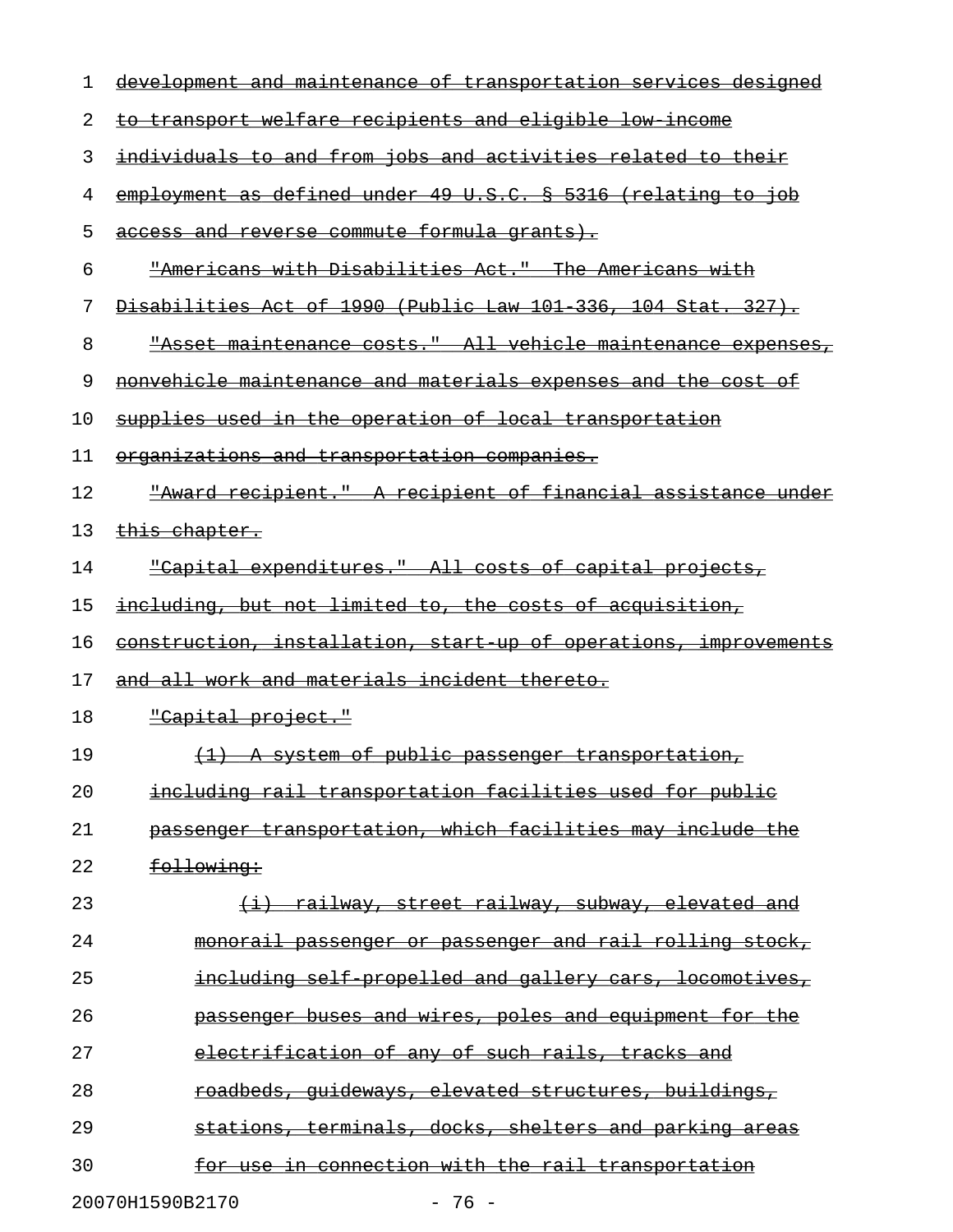| 1  | interconnecting lines and tunnels to provide<br><del>svstems,</del> |
|----|---------------------------------------------------------------------|
| 2  | passenger and rail service connections<br><del>passenger or</del>   |
| 3  | <del>between transportation systems, transportation routes,</del>   |
| 4  | corridors and rights of way therefor, but not for public            |
| 5  | highways:                                                           |
| 6  | (ii) signal and communication systems necessary                     |
| 7  | desirable for the construction, operation or improvement            |
| 8  | of a public passenger system; or                                    |
| 9  | (iii) any improvement or overhaul of any vehicle                    |
| 10 | equipment or furnishings of any of the items specified              |
| 11 | under subparagraphs (i) and (ii) or any part or                     |
| 12 | fractional and undivided co ownership or leasehold                  |
| 13 | interest in any one or combination of any of the items              |
| 14 | specified under subparagraphs (i) and (ii) that may be              |
| 15 | designated as a capital project by the Secretary of                 |
| 16 | <del>Transportation.</del>                                          |
| 17 | The term shall include the acquisition of land<br>$+2$              |
| 18 | necessary for the construction of a new project and debt            |
| 19 | service and the cost of issuance of bond notes and other            |
| 20 | evidences of indebtedness which a local transportation              |
| 21 | organization or transportation company is permitted to issue        |
| 22 | under any law of this Commonwealth.                                 |
| 23 | "Commonwealth capital bonds." Evidence of debt incurred by          |
| 24 | the Commonwealth under the act of February 9, 1999 (P.L.1,          |
| 25 | No.1), known as the Capital Facilities Debt Enabling Act.           |
| 26 | "Community transportation service" or "shared ride service."        |
| 27 | Door to door demand transportation that is available to the         |
| 28 | general public on a nonexclusive basis, operates on a nonfixed      |
| 29 | route basis and charges a fare to all riders. The term does not     |
| 30 | include exclusive ride taxi service, charter and sightseeing        |
|    | 20070H1590B2170<br>$-77-$                                           |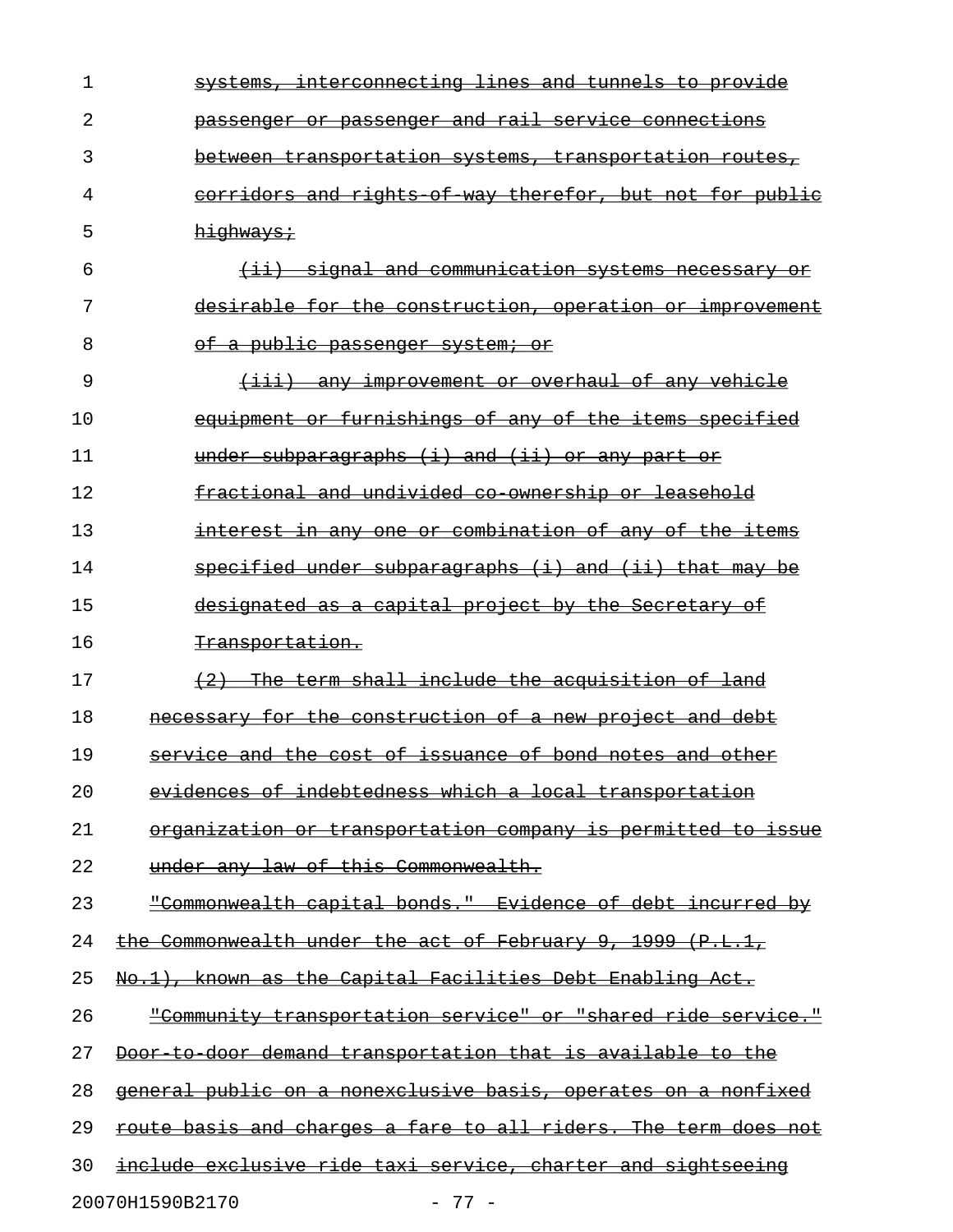| 1  | service, nonpublic transportation, school bus and limousine             |
|----|-------------------------------------------------------------------------|
| 2  | service.                                                                |
| 3  | "Community transportation system." A person that provides               |
| 4  | <u>community transportation service and contracts with the</u>          |
| 5  | Department of Transportation to receive revenue replacement             |
| 6  | funds.                                                                  |
| 7  | "Department." The Department of Transportation of the                   |
| 8  | <del>Commonwealth.</del>                                                |
| 9  | "Financial assistance." Grants or other types of financial              |
| 10 | <u>support provided by the Department of Transportation under this</u>  |
| 11 | chapter.                                                                |
| 12 | <u> "Fixed quideway system." A fixed route public transportation</u>    |
| 13 | <u>service that uses and occupies a separate right of way or rail</u>   |
| 14 | <u>line for the exclusive use of public transportation and other</u>    |
| 15 | high occupancy vehicles or uses a fixed catenary system and a           |
| 16 | right of way usable by other forms of transportation. The term          |
| 17 | includes light rail, commuter rail, automated guideway transit,         |
| 18 | people movers, ferry boat service and fixed quideway facilities         |
| 19 | <u>for buses such as bus rapid transit and high occupancy vehicles.</u> |
| 20 | <u> "Fixed route public transportation service." Reqularly</u>          |
| 21 | scheduled general public transportation that is provided                |
| 22 | according to published schedules along designated routes, but           |
| 23 | <u>that allows for route deviation within the published schedule,</u>   |
| 24 | <u>with specified stopping points for the taking on and discharging</u> |
| 25 | of passengers, including public bus and commuter rail systems           |
| 26 | <u>and other department approved service. The term does not include</u> |
| 27 | <u>exclusive ride taxi service, charter or sightseeing service, </u>    |
| 28 | nonpublic transportation, school bus and limousine service.             |
| 29 | <u> "Fund." The Public Transportation Trust Fund established</u>        |
| 30 | under section 1506 (relating to fund).                                  |

20070H1590B2170 - 78 -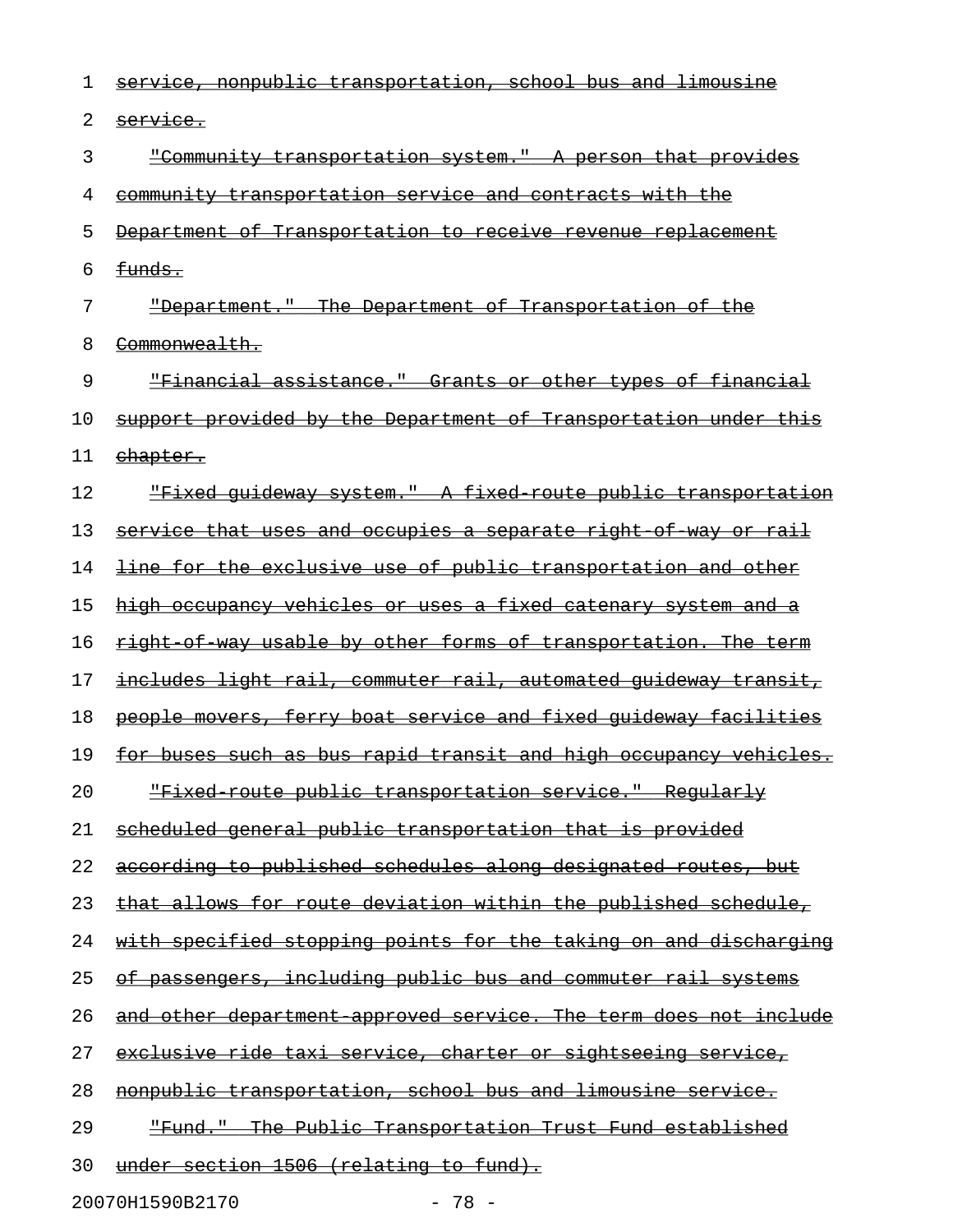| 1  | "Inflation index." An index established by the Department<br>⊖£         |
|----|-------------------------------------------------------------------------|
| 2  | Transportation that is inflation sensitive.                             |
| 3  | "Intercity bus service." Passenger bus service of 35 miles              |
| 4  | <u>or more in length that is provided with an over the road bus and</u> |
| 5  | operated between two noncontiquous urbanized areas, between an          |
| 6  | urbanized area located in one county and rural communities              |
| 7  | located in another county or between rural communities located          |
| 8  | in different counties and contains all of the following                 |
| 9  | elements:                                                               |
| 10 | (1) Service that is operated for a fare on a regularly                  |
| 11 | scheduled fixed route basis.                                            |
| 12 | Service that is offered to and utilized by the                          |
| 13 | general public without preconditions of advance reservation             |
| 14 | or membership in a particular organization.                             |
| 15 | "Intercity passenger rail service." Passenger railroad                  |
| 16 | service that connects two or more urbanized areas and is                |
| 17 | determined by the Department of Transportation to qualify as            |
| 18 | intercity service, including commuter rail service.                     |
| 19 | "Job access and reverse commute project." A project funded              |
| 20 | by the Federal Transit Administration under Federal law.                |
| 21 | "Local transportation organization." Any of the following:              |
| 22 | (1) A political subdivision or a public transportation                  |
| 23 | port or redevelopment authority organized under the laws of             |
| 24 | this Commonwealth or pursuant to an interstate compact or               |
| 25 | otherwise empowered to render, contract for the rendering or            |
| 26 | assist in the rendering of transportation service in a                  |
| 27 | <u>limited area in this Commonwealth, even though it may also</u>       |
| 28 | render or assist in rendering transportation service in                 |
| 29 | <del>adjacent states.</del>                                             |
| 30 | A nonprofit association that directly or indirectly                     |
|    |                                                                         |

20070H1590B2170 - 79 -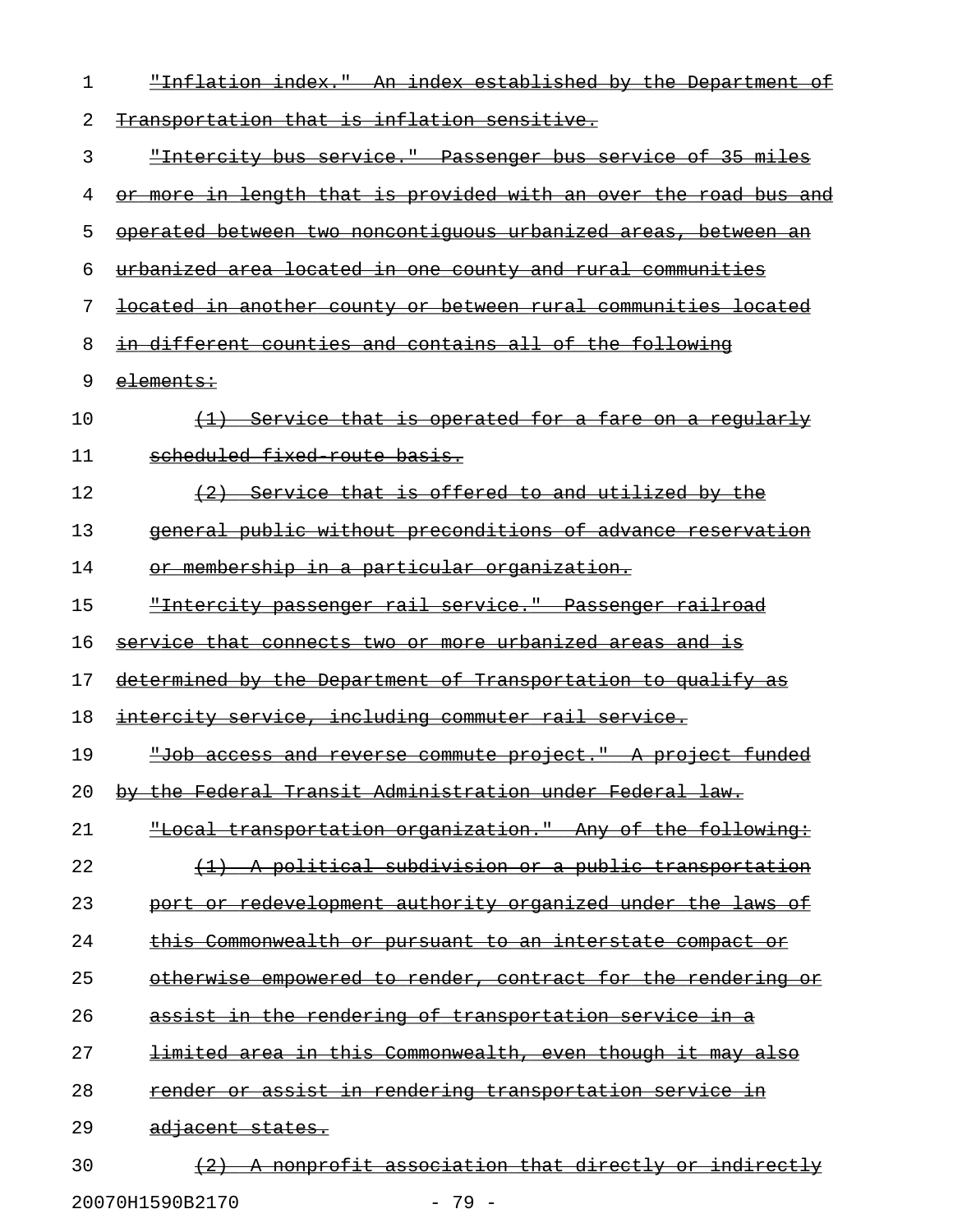| 1  | provides public transportation service.                                |
|----|------------------------------------------------------------------------|
| 2  | nonprofit association of public transportation                         |
| 3  | providers operating within this Commonwealth.                          |
| 4  | "Materials and supplies." Those categories of expenses as              |
| 5  | specified in Uniform System of Accounts expense object class           |
| 6  | 504, National Transit Database operating expenses form F 30,           |
| 7  | National Transit Database, Final Rule, Federal Transit                 |
| 8  | Administration, dated January 15, 1993, or any successor.              |
| 9  | <u> "Municipality." A city, borough, incorporated town or</u>          |
| 10 | township.                                                              |
| 11 | "New fixed quideway system." A newly constructed fixed                 |
| 12 | quideway system in a corridor or alignment where no such system        |
| 13 | previously existed.                                                    |
| 14 | <u> "New freedom program." A public transportation program</u>         |
| 15 | designed to provide funds to recipients for new public                 |
| 16 | transportation services and public transportation alternatives         |
| 17 | beyond those required by the Americans with Disabilities Act of        |
| 18 | 1990 (Public Law 101 336, 104 Stat. 327) that assist individuals       |
| 19 | with disabilities with transportation, including transportation        |
| 20 | <u>to and from jobs and employment support services administered</u>   |
| 21 | under the provisions of 49 U.S.C. § 5317 (relating to new              |
| 22 | freedom program.)                                                      |
| 23 | <u> "New start." The term shall have the same meaning given it</u>     |
| 24 | in 49 CFR § 611.5 (relating to definitions).                           |
| 25 | <u> "Nonurbanized area." An area within this Commonwealth that</u>     |
| 26 | does not fall within an area classified as "urbanized" by the          |
| 27 | <u>United States Bureau of the Census of the United States</u>         |
| 28 | <u>Department of Commerce in the most recent Census of Population.</u> |
| 29 | <u> "Nonvehicle maintenance expenses." The categories of costs</u>     |
| 30 | associated with the inspection, maintenance and repair of              |
|    | 20070H1590B2170<br>$-80 -$                                             |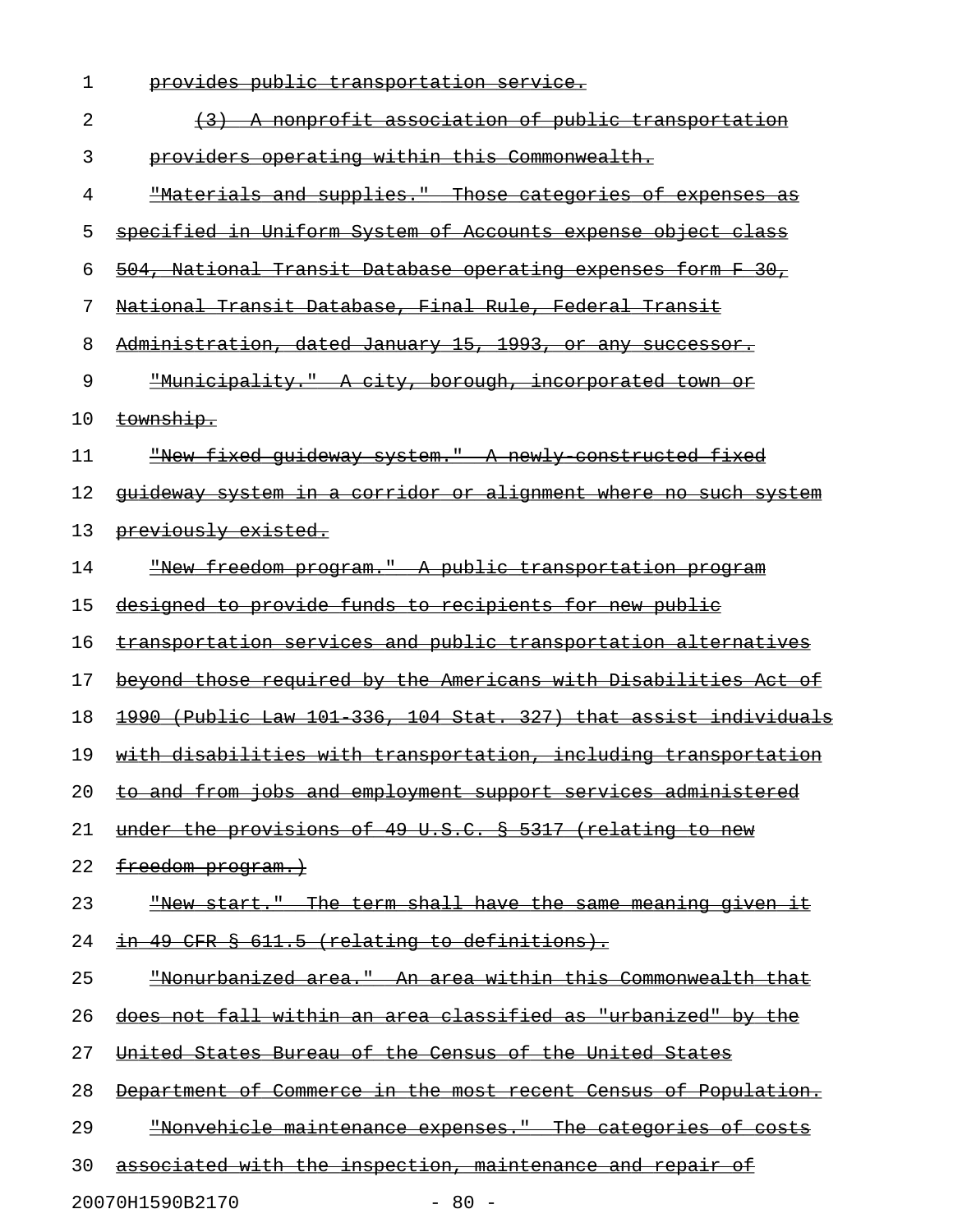| ı  | assets, other than vehicles, as specified in Uniform System of          |
|----|-------------------------------------------------------------------------|
| 2  | Accounts, expense function 042, National Transit Database               |
| 3  | operating expenses form, F 30, National Transit Database, Final         |
| 4  | <u>Rule, Federal Transit Administration, dated January 15, 1993, or</u> |
| 5  | any successor.                                                          |
| 6  | <u> "Operating expenses." Total expenses required to continue</u>       |
| 7  | service to the public and to permit needed improvements in              |
| 8  | service which are not self supporting and otherwise for any             |
| 9  | purpose in furtherance of public passenger transportation,              |
| 10 | including all State asset maintenance costs. The term does not          |
| 11 | include expenditures for capital projects unless specific               |
| 12 | approval is provided by the Department of Transportation.               |
| 13 | "Operating revenue." The total revenue earned by a local                |
| 14 | transportation organization or a transportation company through         |
| 15 | its transit operations. The term includes all of the following:         |
| 16 | <del>(1) Passenger fares.</del>                                         |
| 17 | (2) Reimbursements provided in lieu of fares for senior                 |
| 18 | <del>passenqers.</del>                                                  |
| 19 | Charter, school bus and advertising revenue.                            |
| 20 | Other miscellaneous revenue such as public and                          |
| 21 | private route quarantee funds.                                          |
| 22 | <u> "Paratransit service."  Transit service operating on a</u>          |
| 23 | nonfixed route basis in order to provide complementary                  |
| 24 | transportation service to persons who are functionally unable to        |
| 25 | <u>use fixed route transportation, as required by the Americans</u>     |
| 26 | with Disabilities Act of 1990 (Public Law 101 336, 104 Stat.            |
| 27 | 327.                                                                    |
| 28 | <u> "Passengers." The total of all originating passengers plus</u>      |
| 29 | transfer passengers carried on fixed route service and                  |
| 30 | <del>paratransit service.</del>                                         |

20070H1590B2170 - 81 -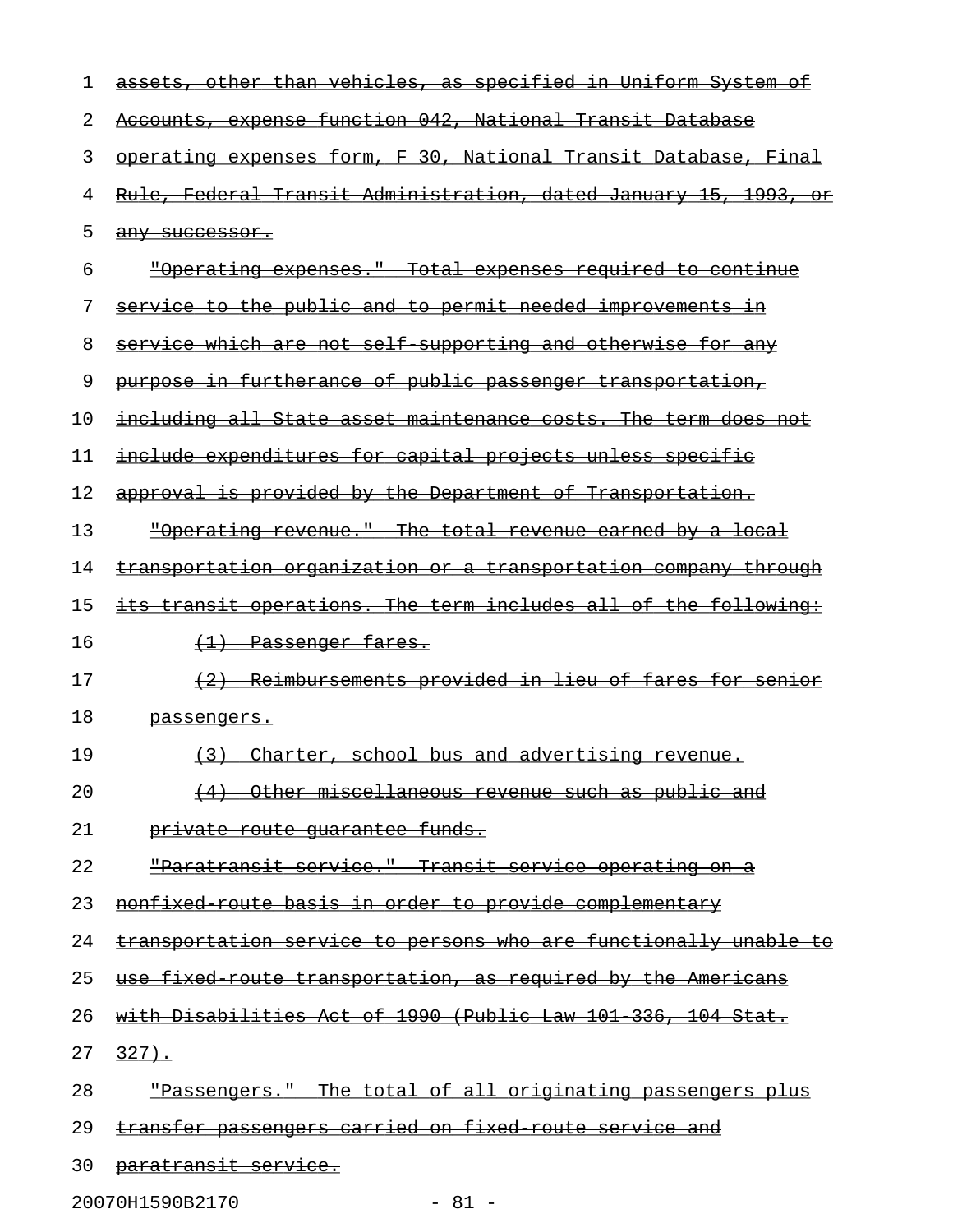| 1  | <u> "Public passenger transportation." Transportation within an</u> |
|----|---------------------------------------------------------------------|
| 2  | area that includes a municipality or other built up place that      |
| 3  | is appropriate in the judgment of the Department of                 |
| 4  | <u>Transportation to serve commuters or others in the locality,</u> |
| 5  | taking into consideration the local patterns and trends of          |
| 6  | growth by bus or rail or other conveyance, either publicly or       |
| 7  | privately owned, serving the general public. The term does not      |
| 8  | <u>include school buses, charter or sightseeing services.</u>       |
| 9  | "Revenue replacement funds." Payments made to local                 |
| 10 | <u>transportation organizations and transportation companies to</u> |
| 11 | offset or partially offset fares.                                   |
| 12 | "Revenue vehicle hours." The total amount of time calculated        |
| 13 | in hours during which vehicles are in service and available for     |
| 14 | public use in fixed route service or paratransit service. The       |
| 15 | term does not include deadhead hours.                               |
| 16 | "Revenue vehicle miles." The total amount of distance               |
| 17 | calculated in miles during which vehicles are in service and        |
| 18 | available for public use in fixed route service or paratransit      |
| 19 | service. The term does not include deadhead miles.                  |
| 20 | "Reverse commute project." A public transportation project          |
| 21 | designed to transport residents of urbanized and nonurbanized       |
| 22 | areas to suburban employment opportunities as defined under 49      |
| 23 | U.S.C. § 5316 (relating to job access and reverse commute           |
| 24 | formula grants).                                                    |
| 25 | "Secretary." The Secretary of Transportation of the                 |
| 26 | <del>Commonwealth.</del>                                            |
| 27 | <u> "Senior citizen." A person who is at least 65 years of age.</u> |
| 28 | "Senior passenger." A senior citizen who rides on fixed             |
| 29 | route service.                                                      |
| 30 | <u> "Tax Reform Code." The act of March 4, 1971 (P.L.6, No.2),</u>  |

20070H1590B2170 - 82 -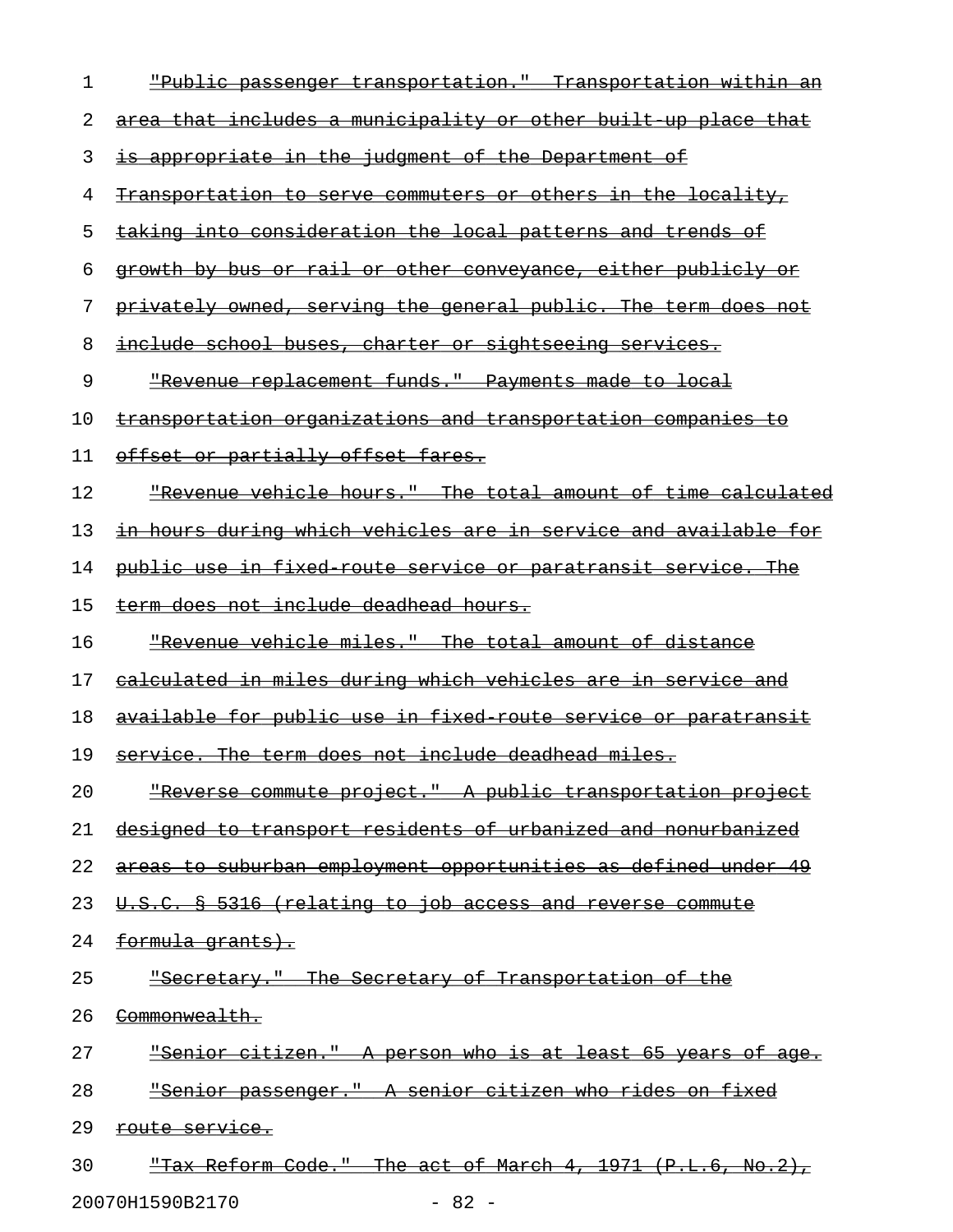| 1  | <u>known as the Tax Reform Code of 1971.</u>                           |
|----|------------------------------------------------------------------------|
| 2  | <u> "Transportation company." A person that renders public</u>         |
| 3  | passenger transportation service.                                      |
| 4  | <u> "Urbanized area." A portion of this Commonwealth classified</u>    |
| 5  | as urbanized by the United States Bureau of the Census of the          |
| 6  | United States Department of Commerce in the most recent Census         |
| 7  | of Population.                                                         |
| 8  | <u> "Vehicle maintenance expenses." The categories of costs</u>        |
| 9  | associated with the inspection, maintenance and repair of              |
| 10 | vehicles as specified in Uniform System of Accounts, expense           |
| 11 | function 041, National Transit Database operating expenses form        |
| 12 | F 30, National Transit Database, Final Rule, Federal Transit           |
| 13 | Administration, dated January 15, 1993, or any successor.              |
| 14 | <u>"Welfare to work." Any Federal or State program designed to</u>     |
| 15 | move individuals from dependency on public welfare programs to         |
| 16 | self sufficiency through paid work.                                    |
| 17 | <del>§ 1504. Program authorization.</del>                              |
| 18 | (a) General. The department may, within the limitations                |
| 19 | provided in this chapter, incur costs directly or otherwise            |
| 20 | provide financial assistance for the purposes and activities           |
| 21 | enumerated in this chapter.                                            |
| 22 | (b) Supplementation of Federal and local funds. The                    |
| 23 | <u>authority conferred on the department by this section includes,</u> |
| 24 | but is not limited to, providing financial assistance for public       |
| 25 | passenger transportation purposes and to supplement Federal            |
| 26 | funding, local funding, or both.                                       |
| 27 | <del>§ 1505. Requlations.</del>                                        |
| 28 | (a) General rule. To effectuate and enforce the provisions             |
| 29 | of this chapter, the department shall promulgate necessary rules       |
| 30 | and requlations and prescribe conditions and procedures in order       |
|    |                                                                        |

20070H1590B2170 - 83 -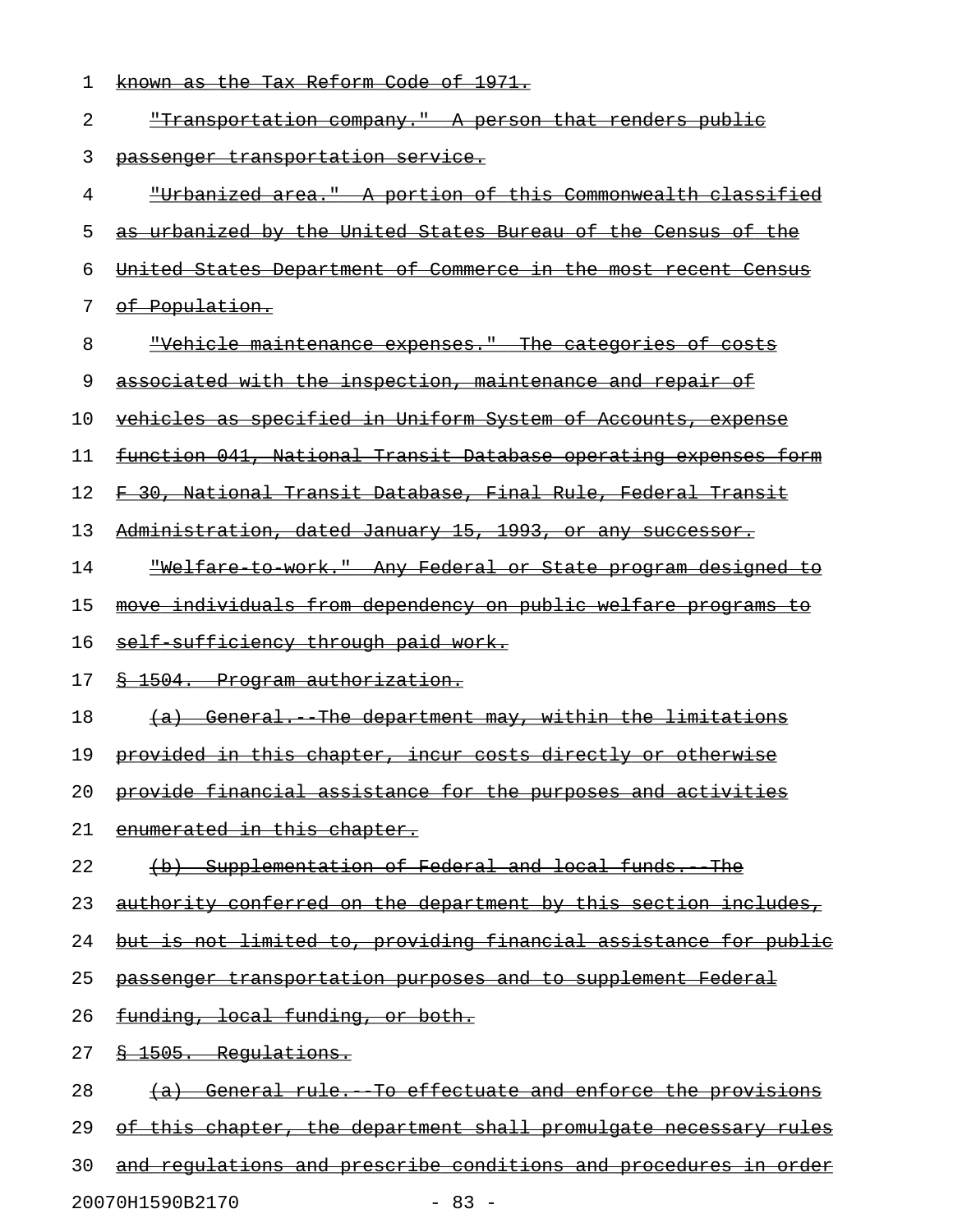| 1  | to assure compliance in carrying out the purposes for which       |
|----|-------------------------------------------------------------------|
| 2  | financial assistance may be made under this chapter.              |
| 3  | (b) Temporary regulations. During the two year period             |
| 4  | following the effective date of this section, the department      |
| 5  | shall promulgate temporary regulations, which regulations shall   |
| 6  | be exempt from the following:                                     |
| 7  | The act of October 15, 1980 (P.L.950, No.164), known              |
| 8  | as the Commonwealth Attorneys Act.                                |
| 9  | (2)<br><u>Section 205 of the act of July 31, 1968 (P.L.769,</u>   |
| 10 | No.240), referred to as the Commonwealth Documents Law.           |
| 11 | $(3)$ The act of June 25, 1982 $(P.L.633, No.181)$ , known as     |
| 12 | the Regulatory Review Act.                                        |
| 13 | Temporary regulations promulgated by the department under this    |
| 14 | subsection shall expire four years following the effective date   |
| 15 | <del>of this section.</del>                                       |
| 16 | $$-1506.$ Fund.                                                   |
| 17 | (a) Establishment and deposits. A special fund is                 |
| 18 | established within the State Treasury to be known as the Public   |
| 19 | Transportation Trust Fund. The following shall be deposited into  |
| 20 | the fund annually:                                                |
| 21 | $(1)$ Funds under 75 Pa.C.S. $\frac{8}{3}$ 8915.3(8) (relating to |
| 22 | lease of Interstate 80).                                          |
| 23 | $(2)$ The amounts made available to the department as an          |
| 24 | executive authorization and an appropriation for the 2007-        |
| 25 | 2008 fiscal year and each fiscal year thereafter from the         |
| 26 | State Lottery Fund for the Free Transit Program for Senior        |
| 27 | Citizens established under the act of August 26, 1971             |
| 28 | (P.L.351, No.91), known as the State Lottery Law. These           |
| 29 | revenues shall be used to provide free public transportation      |
| 30 | service to senior citizens when passage is on fixed route         |
|    | 20070H1590B2170<br>$-84 -$                                        |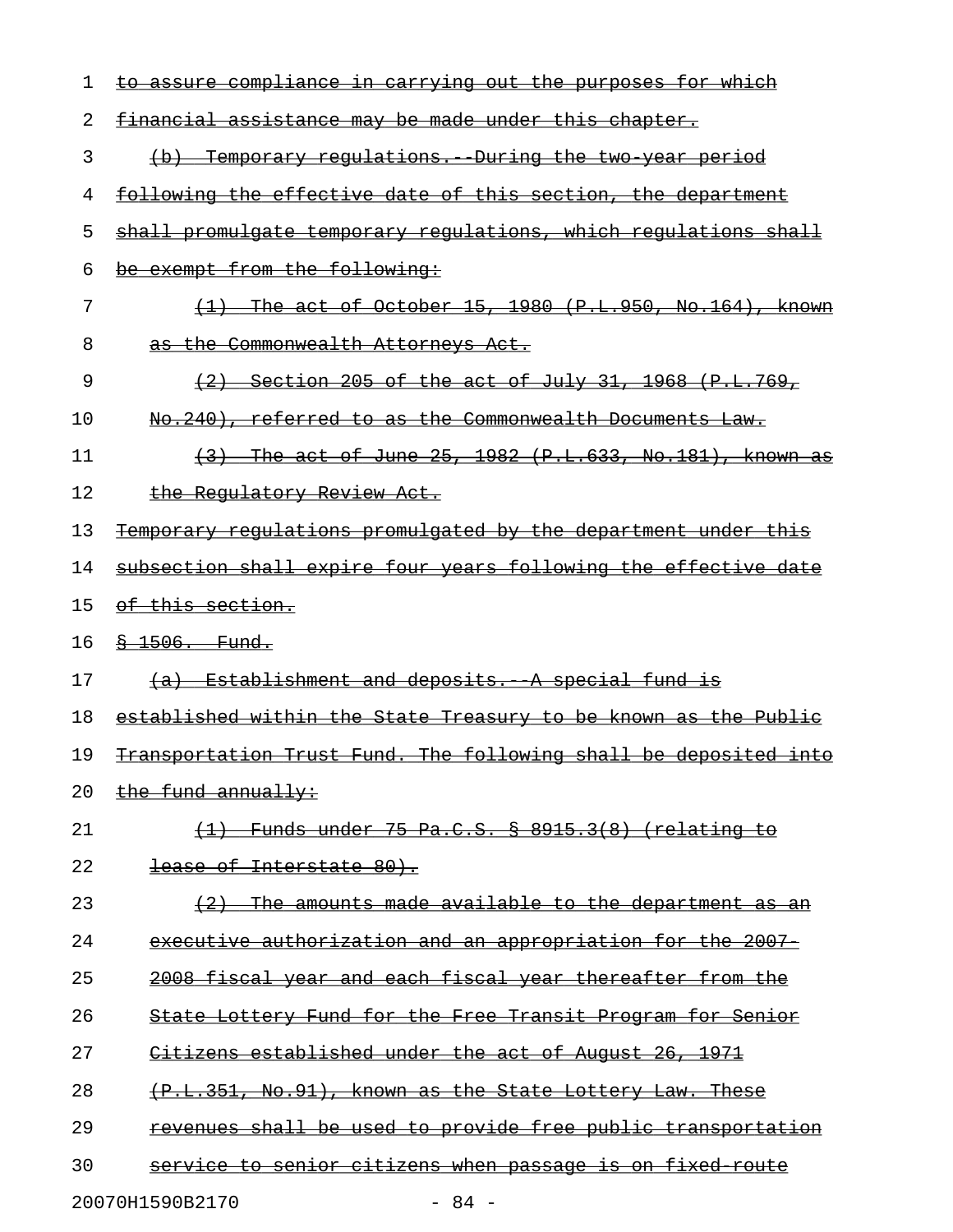| 1  | authorized by<br>Chapter<br>Θ£<br><del>public</del><br><del>transportation services,</del><br><del>-as</del> |
|----|--------------------------------------------------------------------------------------------------------------|
| 2  | State Lottery Law and the free service shall be available<br><del>the-</del>                                 |
| 3  | senior citizens at any time during the service provider's                                                    |
| 4  | hours of service. With regard to passage on commuter<br><del>regular</del>                                   |
| 5  | rail service provided to senior citizens, the fare shall                                                     |
| 6  | continue to be limited to \$1 per trip as provided under                                                     |
| 7  | of the State Lottery Law, but the limitation shall<br>-9-<br><del>Chapter</del>                              |
| 8  | extended to all hours of commuter rail service.<br>be                                                        |
| 9  | Commencing July 1, 2007, 1.22% of the money                                                                  |
| 10 | collected from the tax imposed under Article II of<br><u>the</u><br><del>Tax</del>                           |
| 11 | Reform Code, up to a maximum of \$75,000,000.                                                                |
| 12 | Commencing July 1, 2007, revenues deposited into the                                                         |
| 13 | Public Transportation Assistance Fund established under                                                      |
| 14 | XXIII of the Tax Reform Code to be used<br><del>in accordance</del><br>Article                               |
| 15 | with subsection (b).                                                                                         |
| 16 | Commencing July 1, 2007, 3.03% of the money<br>$+5+$                                                         |
| 17 | collected from the tax imposed under Article III of the<br><del>Tax</del>                                    |
| 18 | Reform Code. Within 30 days of the close of a calendar<br><del>month,</del>                                  |
| 19 | 3.03% of the taxes received under Article III of the Tax                                                     |
| 20 | Reform Code in the prior calendar month shall be transferred                                                 |
| 21 | to the fund.                                                                                                 |
| 22 | Any other appropriations to the fund.<br>(6)                                                                 |
| 23 | (b) Use of revenues.                                                                                         |
| 24 | Money in the fund shall be used by the department to<br>$\left(\frac{1}{2}\right)$                           |
| 25 | provide financial assistance to local transportation                                                         |
| 26 | organizations, transportation companies and agencies and                                                     |
| 27 | instrumentalities of the Commonwealth under this chapter, for                                                |
| 28 | costs incurred directly by the department in the                                                             |
| 29 | administration of public passenger transportation programs,                                                  |
| 30 | including under this chapter, and for all other purposes                                                     |
|    |                                                                                                              |

20070H1590B2170 - 85 -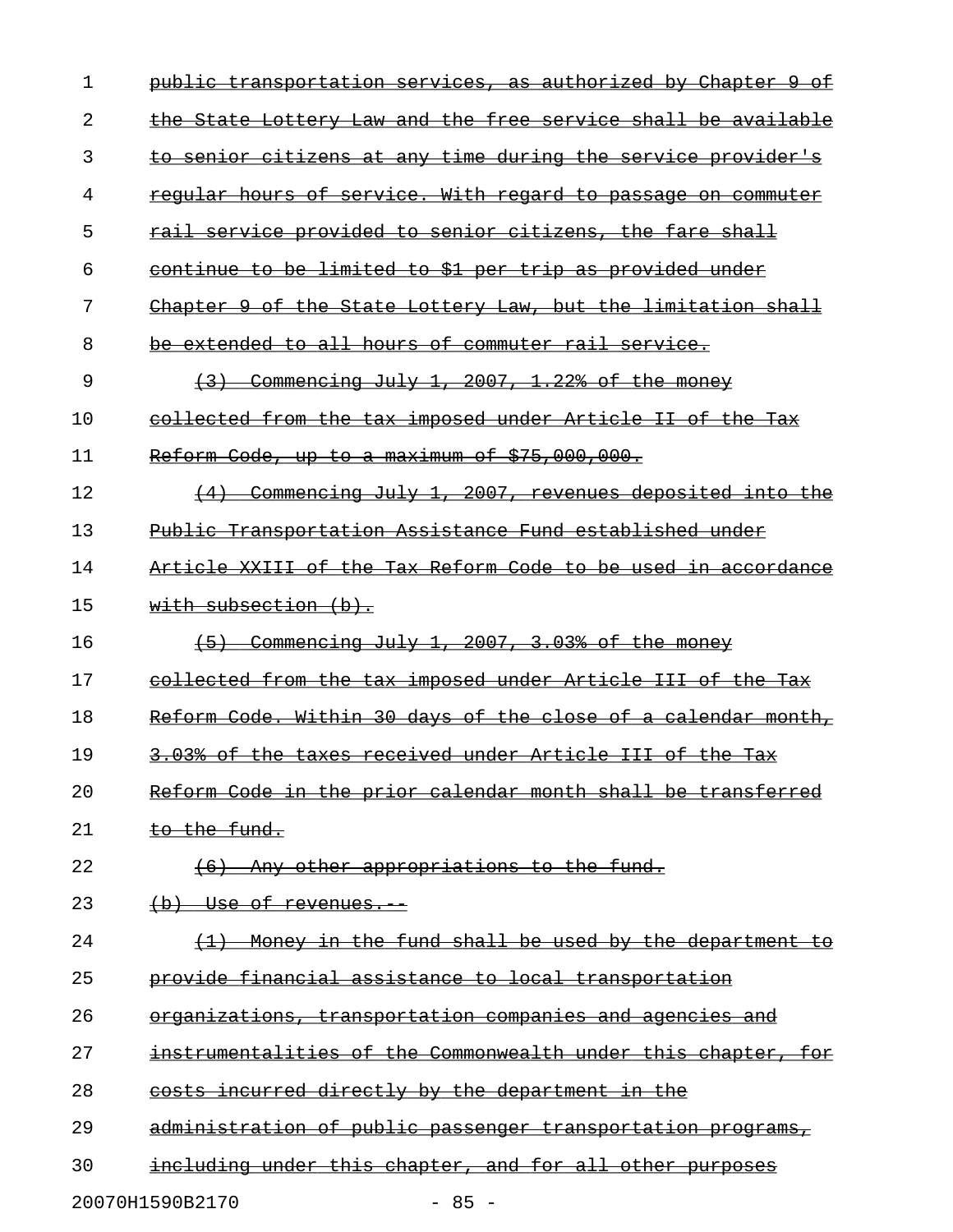| $\mathbf 1$ | enumerated in this chapter.                                   |
|-------------|---------------------------------------------------------------|
| 2           | $(2)$ Money in the fund is appropriated on a continuing       |
| 3           | basis, upon approval of the Governor, to the department to be |
| 4           | used as provided in this chapter. Money in the fund shall not |
| 5           | <del>lapse.</del>                                             |
| 6           | (c) Programs. The fund is authorized to provide the           |
| 7           | following:                                                    |
| 8           | (1) Financial assistance related to operating expenses        |
| 9           | to be known as the "operating program." To the extent funds   |
| 10          | are available, an amount not less than \$810,000,000 of the   |
| 11          | fund shall be allocated to this program in the first fiscal   |
| 12          | year following the effective date of this section. Money in   |
| 13          | the fund allocated to the operating program shall not be      |
| 14          | increased by more than the inflation index in any year.       |
| 15          | (2) Financial assistance for improvements to capital          |
| 16          | assets, replacement of capital assets and expansion of        |
| 17          | capital assets to be known as the "asset improvement          |
| 18          | program." An amount equal to the remaining money in the fund, |
| 19          | less the allocations under paragraphs (1), (3) and (4) shall  |
| 20          | be allocated to this program in the first fiscal year         |
| 21          | following the effective date of this section. Money in the    |
| 22          | fund for this program may include proceeds of Commonwealth    |
| 23          | capital bonds.                                                |
| 24          | (3) Financial assistance to fund new or expansions of         |
| 25          | fixed quideway systems, to be known as the "new initiatives   |
| 26          | program." An amount not greater than \$50,000,000 of the fund |
| 27          | shall be allocated to this program in the first fiscal year   |
| 28          | following the effective date of this section.                 |
| 29          | (4) Financial assistance related to programs of               |
| 30          | Statewide significance as described in section 1516 (relating |
|             |                                                               |

20070H1590B2170 - 86 -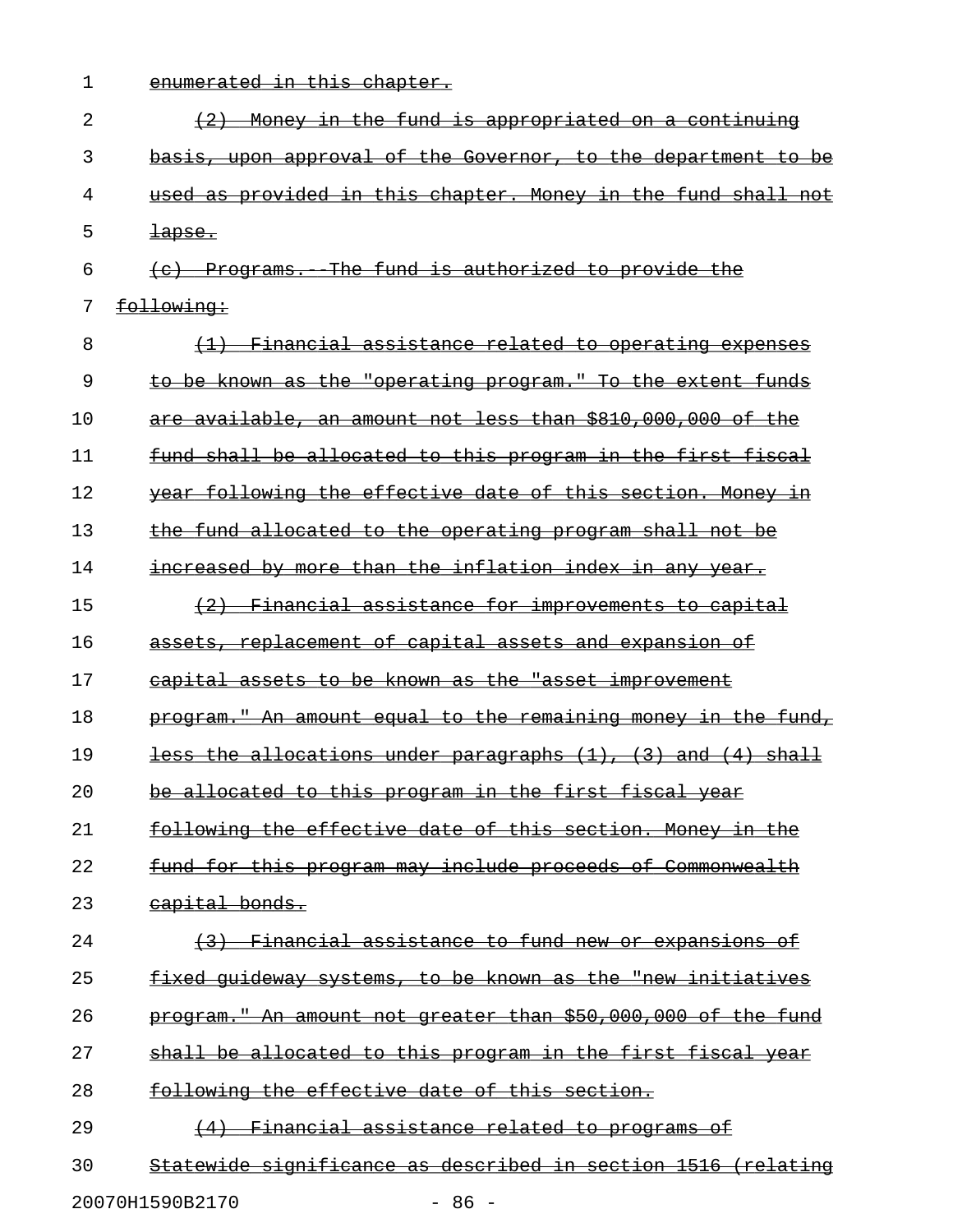| 1  | to programs of Statewide significance) to be known as the        |
|----|------------------------------------------------------------------|
| 2  | "programs of Statewide significance program." To the extent      |
| 3  | funds are available, an amount not less than \$52,000,000 of     |
| 4  | the fund shall be allocated to this program in the first         |
| 5  | fiscal year following the effective date of this section.        |
| 6  | § 1507. Application and approval process.                        |
| 7  | (a) Application. An eligible applicant that wishes to            |
| 8  | receive financial assistance under this chapter shall submit a   |
| 9  | written application to the department, on a form developed by    |
| 10 | the department, which shall include the following:               |
| 11 | $(1)$ The name and address of the applicant.                     |
| 12 | $(2)$ The name and telephone number of a contact person          |
| 13 | for the applicant.                                               |
| 14 | (3) The amount and type of financial assistance                  |
| 15 | <del>requested and the proposed use of the funds.</del>          |
| 16 | $(4)$ A statement as to the particular need for the              |
| 17 | <del>financial assistance.</del>                                 |
| 18 | (5) A certified copy of a current resolution authorizing         |
| 19 | submission of the application if the applicant is a governing    |
| 20 | body.                                                            |
| 21 | Evidence satisfactory to the department of the<br>(6)            |
| 22 | commitment for matching funds required under this chapter        |
| 23 | sufficient to match the projected financial assistance           |
| 24 | payments at the same times that the financial assistance         |
| 25 | <del>payments are to be provided.</del>                          |
| 26 | Any other information the department deems necessary             |
| 27 | <del>or desirable.</del>                                         |
| 28 | Approval and award. Upon determining that an applicant           |
| 29 | has complied with this chapter, applicable rules and requlations |
| 30 | and any other requirement with respect to the financial          |
|    |                                                                  |

20070H1590B2170 - 87 -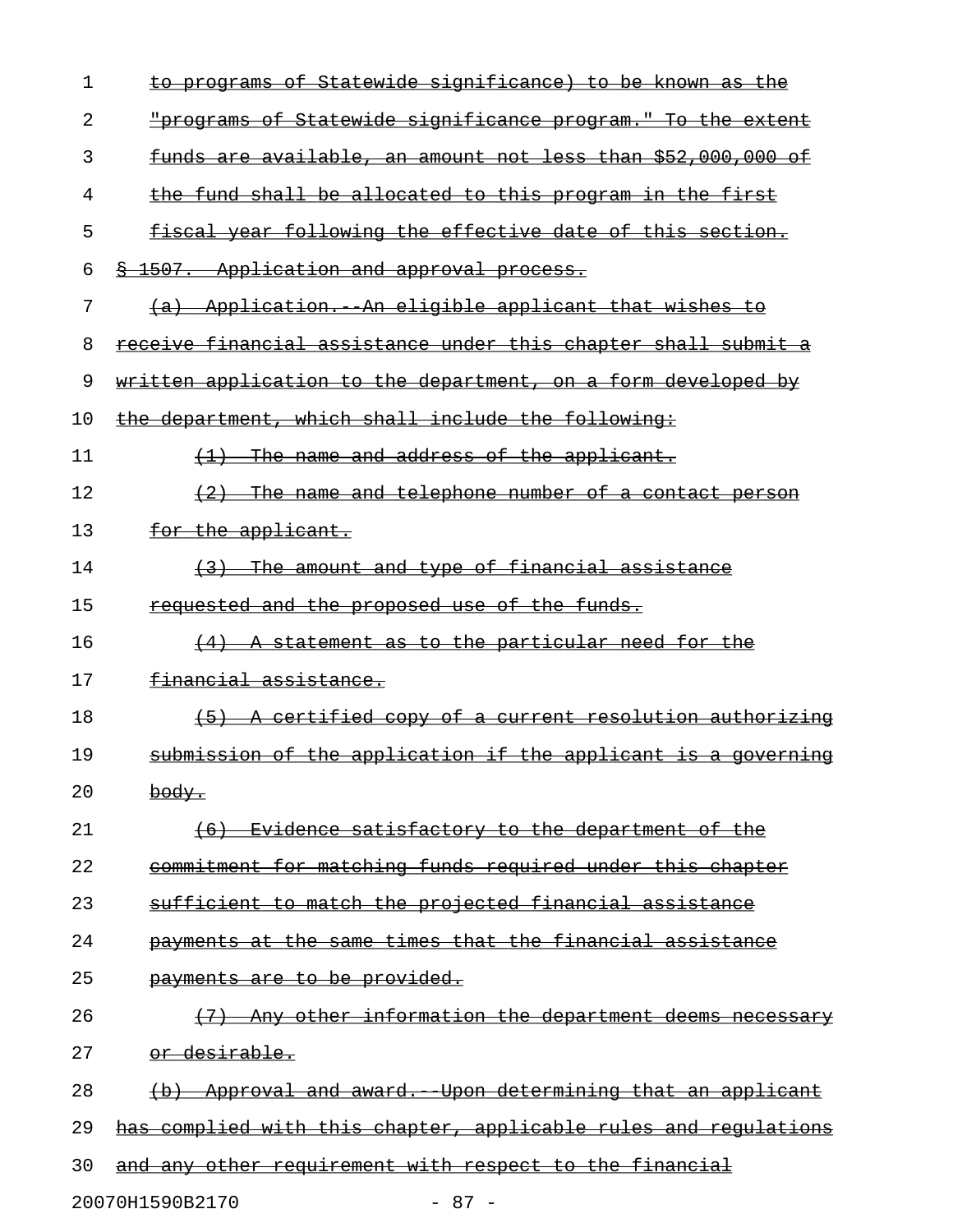| 1  | <u>assistance requested, the department may award financial</u>        |
|----|------------------------------------------------------------------------|
| 2  | assistance to the applicant, in which case the department and          |
| 3  | the applicant shall enter into a financial assistance agreement        |
| 4  | setting forth the terms and conditions upon which the financial        |
| 5  | assistance shall be used and the timing of payment of the funds.       |
| 6  | (c) Restriction on use of funds. Financial assistance under            |
| 7  | this chapter shall be used only for activities authorized              |
| 8  | originally unless the department grants a waiver to the award          |
| 9  | <u>recipient for a different use of the funds. The department's</u>    |
| 10 | requlations shall describe circumstances under which it will           |
| 11 | consider the waivers and information to be included in a request       |
| 12 | <u>for a waiver. The maximum duration of a waiver shall be one</u>     |
| 13 | year, and a request for a waiver shall include a plan of               |
| 14 | <u>corrective action to demonstrate that the award recipient does</u>  |
| 15 | <u>not have an ongoing need to use financial assistance funds for </u> |
| 16 | activities other than those for which funds were originally            |
| 17 | <del>awarded.</del>                                                    |
| 18 | § 1508. Federal funding.                                               |
| 19 | (a) General rule. The department shall administer the                  |
| 20 | program in this chapter with such flexibility as to permit full        |
| 21 | <u>cooperation between Federal, State and local governments,</u>       |
| 22 | agencies and instrumentalities, local transportation                   |
| 23 | <u>organizations and private interests, so as to result in as</u>      |
| 24 | <u>effective and economical a program as possible.</u>                 |
| 25 | <u>(b) Agreements. The department may enter into agreements</u>        |
| 26 | <u>for mutual cooperation between or among the department and a</u>    |
| 27 | <u> Federal agency, local transportation organization or</u>           |
| 28 | transportation company concerning a project to be funded with          |
| 29 | <u>financial assistance under this chapter, including joint</u>        |
|    |                                                                        |

20070H1590B2170 - 88 -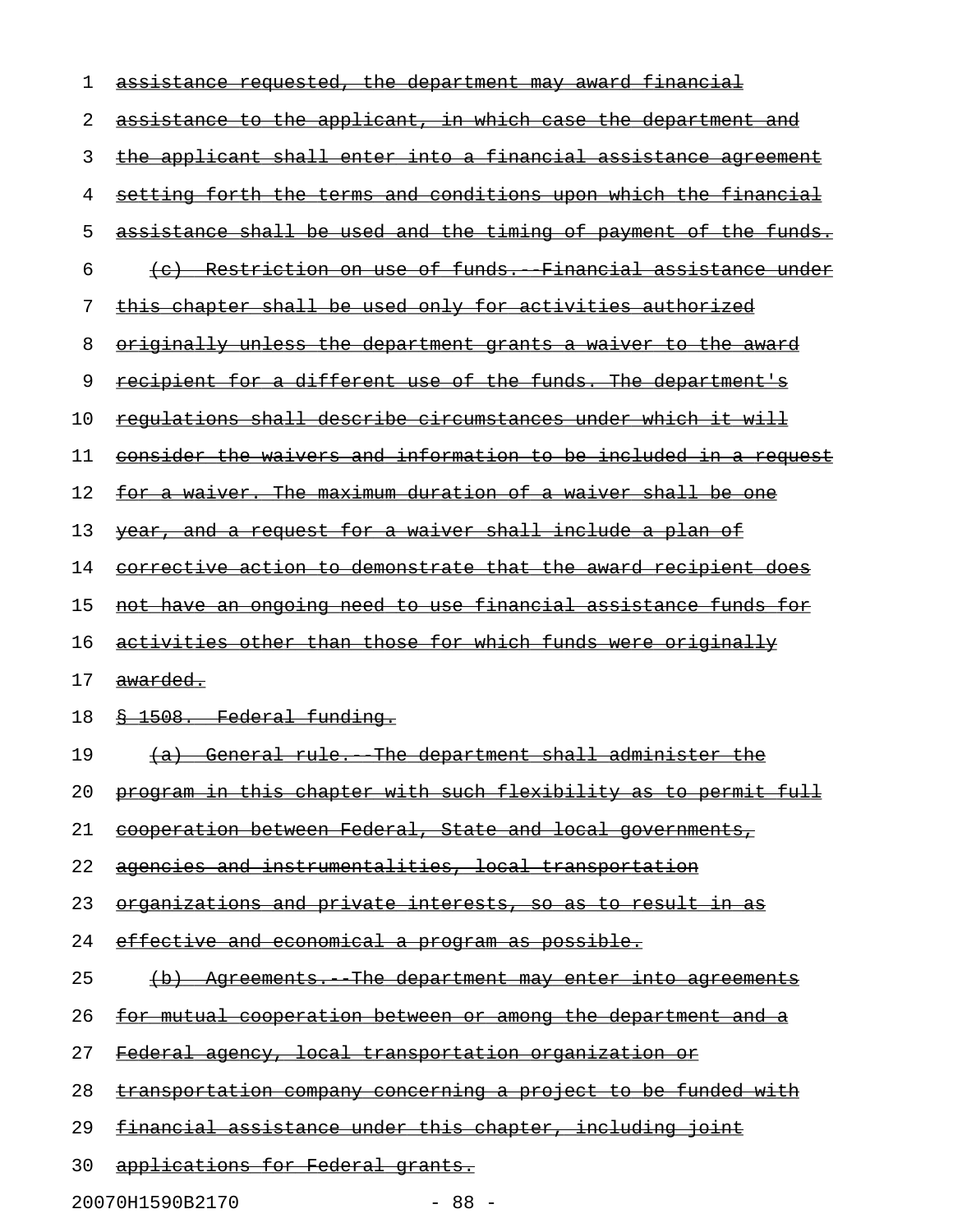| 1  | General authority of department. The department may                         |
|----|-----------------------------------------------------------------------------|
| 2  | anything necessary or desirable to secure financial aid or                  |
| 3  | cooperation of a Federal agency in a project funded with                    |
| 4  | financial assistance under this chapter and to comply with a                |
| 5  | Federal statute or lawful requirement of a Federal agency                   |
| 6  | <u>authorized to administer a program of Federal aid to</u>                 |
| 7  | transportation. The department may enter into a protective                  |
| 8  | agreement with organized labor to the extent required under                 |
| 9  | U.S.C. § 5333 (relating to labor standards) in order to obtain              |
| 10 | Federal grant money for transportation assistance. Protective               |
| 11 | agreements shall be narrowly drawn and strictly construed to                |
| 12 | provide no more than the minimum protections required by the                |
| 13 | United States Department of Labor for the agreements.                       |
| 14 | (d) Direct recipients. Local transportation organizations                   |
| 15 | that are direct recipients of Federal funding shall be under no             |
| 16 | obligation to enter into contracts with the department for                  |
| 17 | expenditure of those funds, except that the department may                  |
| 18 | require a contract for expenditure of the State portion of the              |
| 19 | project assisted by those Federal funds.                                    |
| 20 | Limitation on decisions, findings and regulations of<br>$\frac{8}{5}$ 1509. |
| 21 | <del>department.</del>                                                      |
| 22 | All decisions, findings and requlations made by the                         |
| 23 | department pursuant to this chapter shall be for the purposes of            |
| 24 | this chapter only and shall not constitute evidence before a                |
| 25 | regulatory body of this Commonwealth or any other jurisdiction.             |
| 26 | § 1510. Program oversight and administration.                               |
| 27 | (a) Review and oversight. The department shall initiate and                 |
| 28 | maintain a program of financial and performance review and                  |
| 29 | oversight for all public transportation programs receiving                  |
| 30 | financial assistance under this chapter. The department may                 |
|    |                                                                             |

20070H1590B2170 - 89 -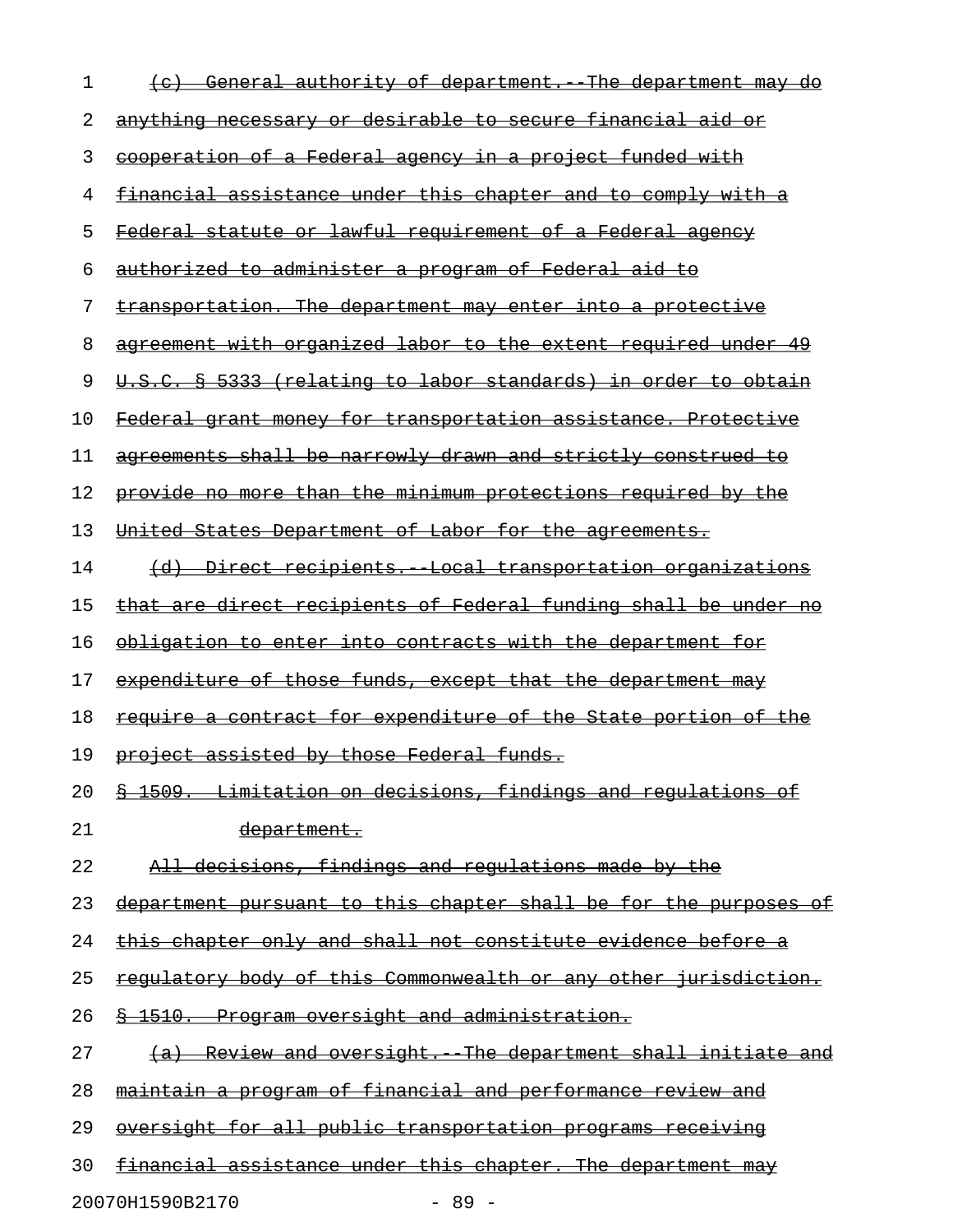| 1  | perform independent financial audits of each award recipient.                     |
|----|-----------------------------------------------------------------------------------|
| 2  | Audits shall be conducted in accordance with generally accepted                   |
| 3  | auditing standards and shall ensure compliance by award                           |
| 4  | <u>recipients with this chapter, department requlations and</u>                   |
| 5  | policies and financial assistance agreements.                                     |
| 6  | State Rail Transit Safety Inspection Program.<br><del>The</del><br>$\overline{a}$ |
| 7  | department may conduct a State Rail Transit Safety Inspection                     |
| 8  | Program, as may be defined from time to time by the Federal                       |
| 9  | <u>Transit Administration, to meet oversight requirements of the</u>              |
| 10 | Federal Transit Administration. The public transportation modes                   |
| 11 | covered shall include heavy rail, light rail, trackless trolley                   |
| 12 | bus and inclined plane services and related facilities.                           |
| 13 | \$ 1511. Report to Governor and General Assembly.                                 |
| 14 | The department shall file a public passenger transportation                       |
| 15 | performance report with the Governor and the General Assembly by                  |
| 16 | April 30 of each year, covering the prior fiscal year.                            |
| 17 | § 1512. Coordination.                                                             |
| 18 | <u>Coordination is required in regions where two or</u><br><del>more award</del>  |
| 19 | recipients have services or activities for which financial                        |
| 20 | assistance is being provided under this chapter to assure that                    |
| 21 | the services or activities are provided efficiently and                           |
| 22 | effectively.                                                                      |
| 23 | <u>&amp; 1513. Operating program.</u>                                             |
| 24 | (a) Eligible applicants. The governing body of a                                  |
| 25 | municipality, county or instrumentality of either, a                              |
| 26 | Commonwealth agency or instrumentality or a local transportation                  |
| 27 | organization may apply for financial assistance under the                         |
| 28 | operating program.                                                                |
| 29 | (b) Applications. In addition to information required under                       |
| 30 | section 1507 (relating to application and approval process), an                   |

20070H1590B2170 - 90 -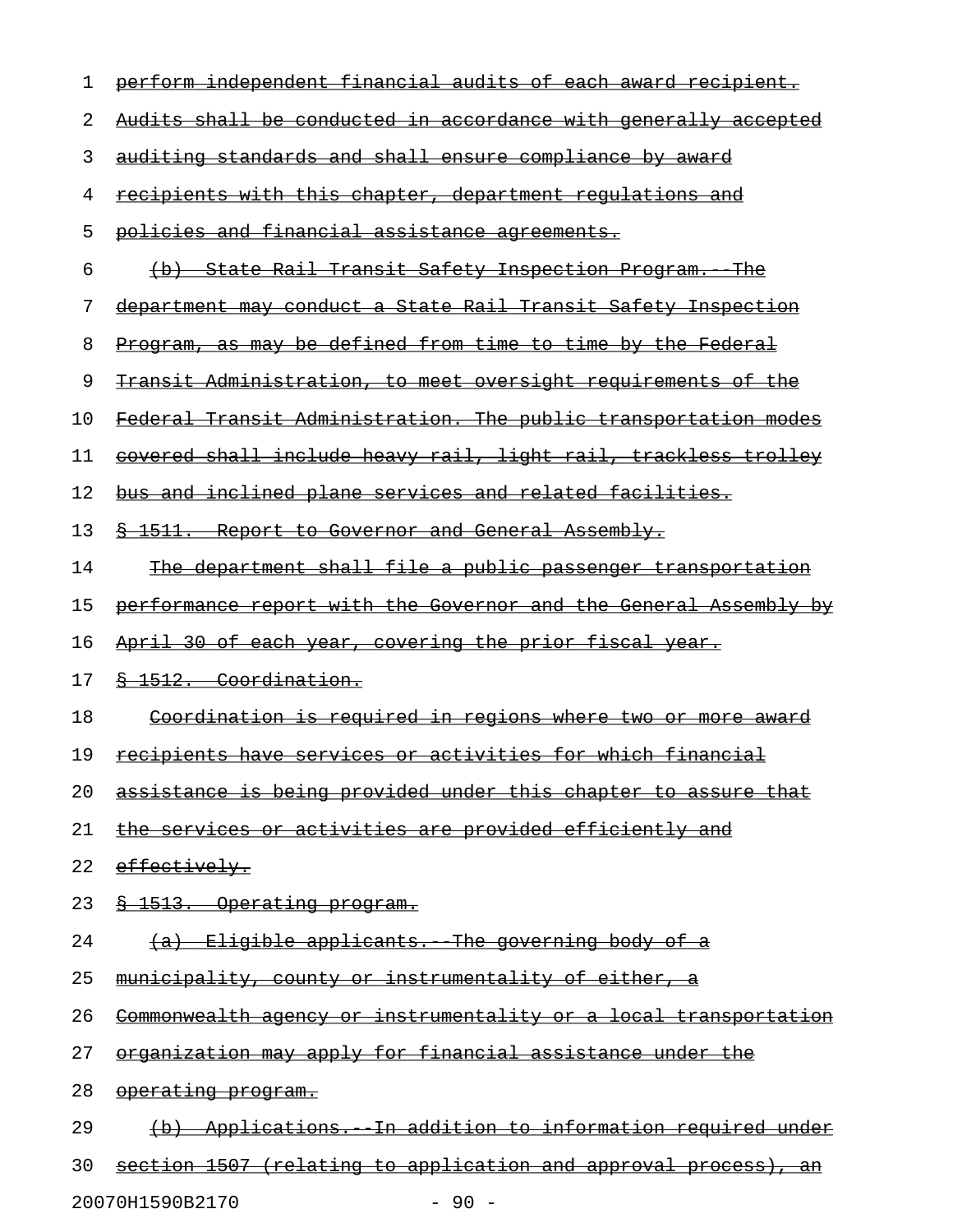| 1  | application for financial assistance under this section shall            |
|----|--------------------------------------------------------------------------|
| 2  | include the applicant's reasonable estimates of operating                |
| 3  | revenue and government subsidies sufficient to cover all                 |
| 4  | projected operating expenses.                                            |
| 5  | (c) Distribution formula. The following distribution                     |
| 6  | formula shall be applied by the department with respect to the           |
| 7  | award of an operating grant:                                             |
| 8  | (1) Twenty five percent of the award amount shall be                     |
| 9  | based on passengers;                                                     |
| 10 | <u>Ten percent of the award amount shall be based on</u><br>$+2$         |
| 11 | senior passengers to offset free fares for senior passengers;            |
| 12 | (3) Thirty five percent of the award amount shall be                     |
| 13 | based on revenue vehicle hours;                                          |
| 14 | Thirty percent of the award amount shall be based on<br>$\left(4\right)$ |
| 15 | revenue vehicle miles.                                                   |
| 16 | (d) Local match requirements.                                            |
| 17 | (1) Local or private cash funding shall be provided as a                 |
| 18 | match in the amount of 20% of the financial assistance being             |
| 19 | provided. The following apply:                                           |
| 20 | (i) For the Fiscal Year 2007 2008, the minimum of                        |
| 21 | local or private cash funding required under this                        |
| 22 | paragraph shall be:                                                      |
| 23 | $\{A\}$ the match required for Fiscal Year 2006-                         |
| 24 | $2007 - and$                                                             |
| 25 | $(B)$ 5% of the amount under clause $(A)$ .                              |
| 26 | (ii) For each fiscal year after Fiscal Year 2007                         |
| 27 | 2008 until the match required under this paragraph is                    |
| 28 | reached, the minimum of local or private cash funding                    |
| 29 | required under this paragraph shall be:                                  |
| 30 | $(A)$ the match required for the immediately                             |
|    | 20070H1590B2170<br>$-91 -$                                               |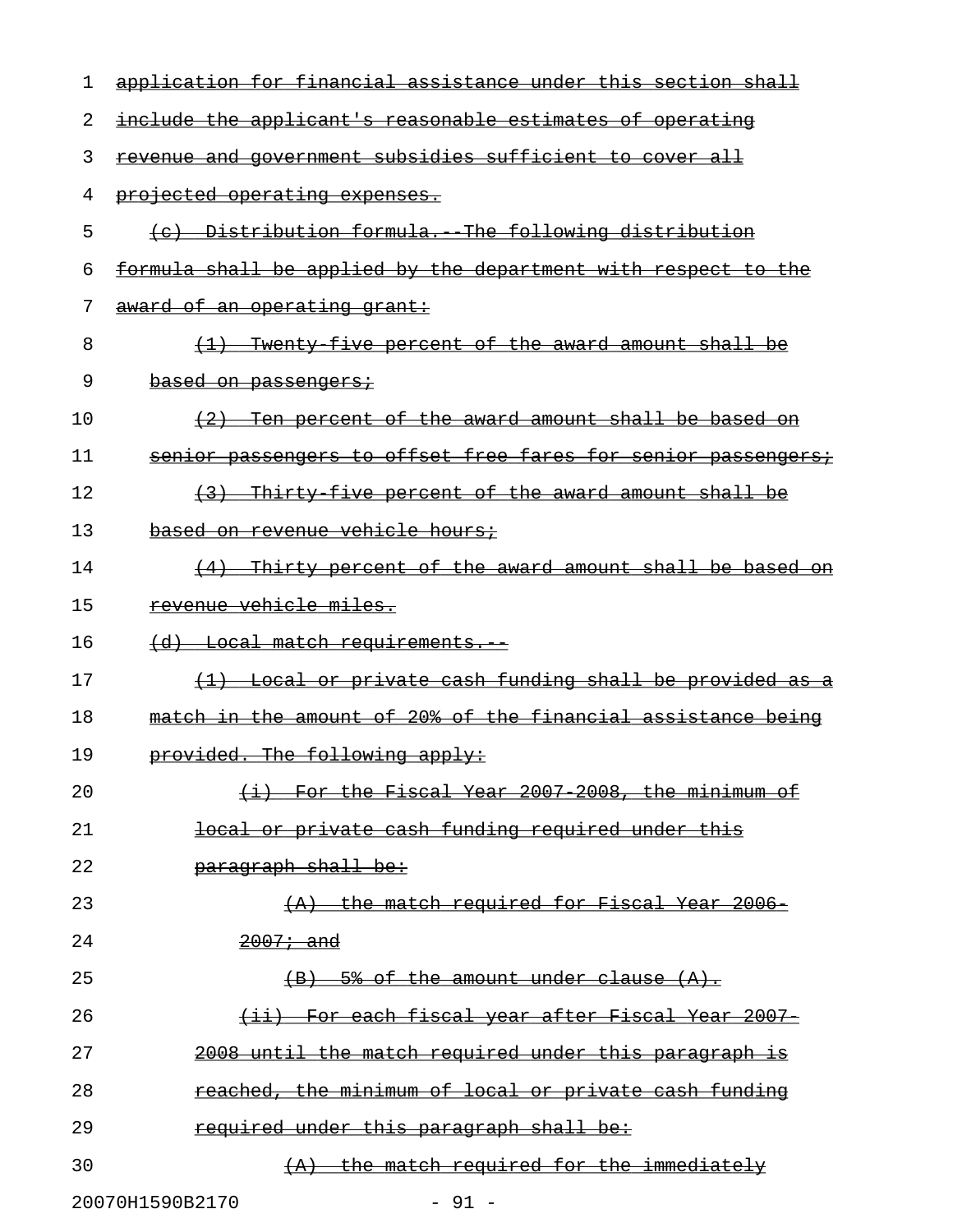| 1  | preceding fiscal year; and                                          |
|----|---------------------------------------------------------------------|
| 2  | 5% of the amount under clause (A).<br>$\left( \mathrm{B} \right)$   |
| 3  | There is no maximum on the local or private<br><del>(iii)</del>     |
| 4  | cash funding required under this paragraph.                         |
| 5  | For financial assistance to a local transportation                  |
| 6  | organization, eligible local matching funds shall consist           |
| 7  | only of cash contributions provided by one or more                  |
| 8  | municipalities or counties that are members of the local            |
| 9  | transportation organization. The amount of the match and the        |
| 10 | time period during which the match must continue to be              |
| 11 | available shall be specified in the financial assistance            |
| 12 | agreement. Funding provided by local and private entities,          |
| 13 | including advertising or naming rights, may be eligible for         |
| 14 | the match to the extent they provide for the cost of transit        |
| 15 | service that is open to the public. The following shall not         |
| 16 | be eligible for a local match:                                      |
| 17 | (i) Any form of transit operating revenue or other                  |
| 18 | forms of transit income provided by the local                       |
| 19 | <del>transportation organization.</del>                             |
| 20 | <del>Funds used to replace fares.</del><br>$\leftarrow$ ii)         |
| 21 | <u>A county or municipality in a metropolitan area</u>              |
| 22 | which is a member of a local transportation organization is         |
| 23 | authorized to provide annual financial assistance from              |
| 24 | <u>current revenues to the local transportation organization of</u> |
| 25 | which it is a member or enter into a long term agreement for        |
| 26 | <del>payment of money to assist in defraying the costs of</del>     |
| 27 | operation, maintenance and debt service of the local                |
| 28 | <u>transportation organization or of a particular public</u>        |
| 29 | transportation project of a local transportation                    |
| 30 | organization. The obligation of a municipality or county            |
|    | 20070H1590B2170<br>$-92 -$                                          |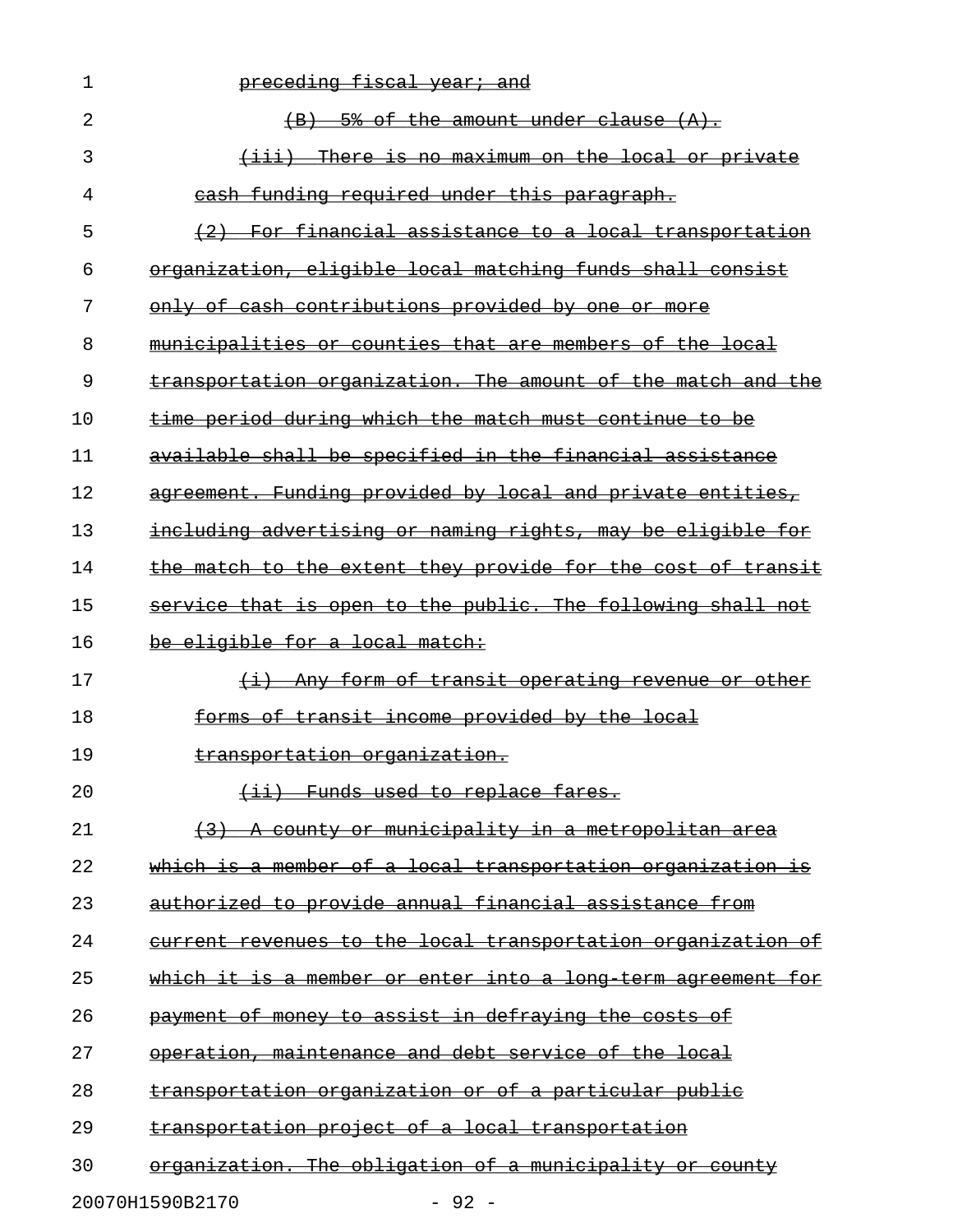| 1  | under an agreement pursuant to this paragraph shall not be                                    |
|----|-----------------------------------------------------------------------------------------------|
| 2  | considered to be a part of the indebtedness of the county or                                  |
| 3  | municipality, nor shall the obligation be deemed to impair                                    |
| 4  | the status of any indebtedness of the county or municipality                                  |
| 5  | which would otherwise be considered self sustaining.                                          |
| 6  | (4) The following shall apply to the Southeastern                                             |
| 7  | Pennsylvania Transportation Authority:                                                        |
| 8  | (i) The local match provided by each jurisdiction                                             |
| 9  | shall be calculated by multiplying the total match                                            |
| 10 | required for State funding by the total of route miles                                        |
| 11 | provided in that jurisdiction as a percentage of the                                          |
| 12 | total route miles operated in all jurisdictions. Where                                        |
| 13 | appropriate, a transportation system may calculate the                                        |
| 14 | <del>local match by mode or division, or both.</del>                                          |
| 15 | $(i)$ The department shall suspend funding of any                                             |
| 16 | eapital project within any county that fails to meet its                                      |
| 17 | required matching funds requirement under this                                                |
| 18 | subsection, and a transportation system shall not expand                                      |
| 19 | service into any county that fails to meet its required                                       |
| 20 | <u>matching funds under this subsection. During any time</u><br>Ξ'n                           |
| 21 | <del>fails to meet its required matching</del><br><del>funds</del><br><del>count.v</del>      |
| 22 | under this subsection the county's representative on the                                      |
| 23 | <u>the</u><br><del>governing bodv</del><br>ക≠–<br><del>transporting organization shall</del>  |
| 24 | <del>a nonvoting member of the governing body until</del>                                     |
| 25 | <del>that the county meets its local matching</del>                                           |
| 26 | <del>requirements.</del>                                                                      |
| 27 | Performance reviews.                                                                          |
| 28 | <del>department may conduct performance reviews of</del><br><del>The-</del><br><del>-an</del> |
| 29 | <u>award recipient that receives financial assistance under this</u>                          |
| 30 | determine the efficiency and effectiveness<br><u>of</u><br><del>section</del>                 |
|    |                                                                                               |

20070H1590B2170 - 93 -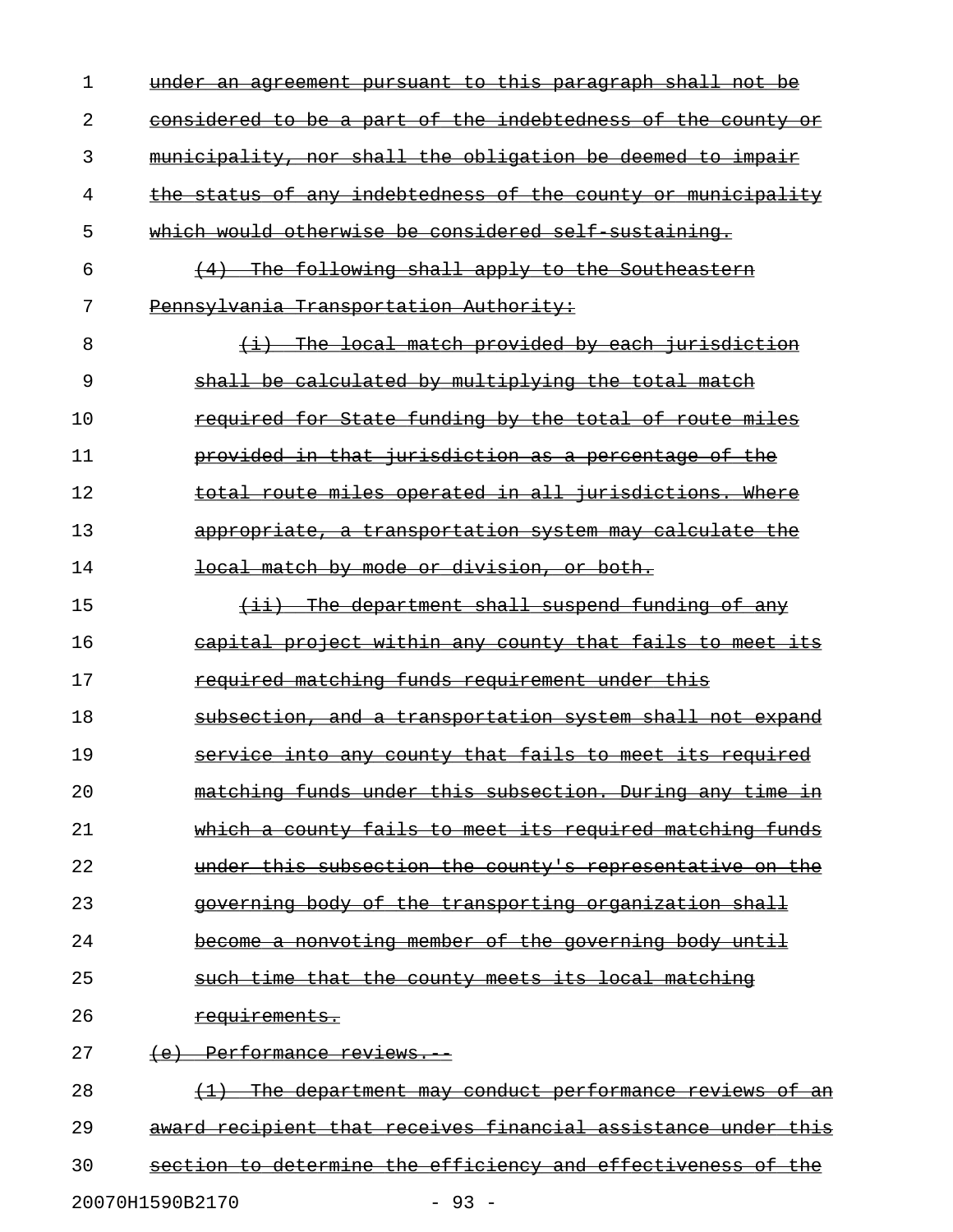| 1  | financial assistance. Reviews shall be conducted at reqular            |
|----|------------------------------------------------------------------------|
| 2  | intervals as established by the department in consultation             |
| 3  | with the management of the award recipient. After completion           |
| 4  | of a review, the department shall issue a report that:                 |
| 5  | $(i)$ highlights exceptional performance and                           |
| 6  | identifies any problems that need to be resolved;                      |
| 7  | <u>(ii) assesses performance, efficiency and</u>                       |
| 8  | effectiveness of the use of the funds;                                 |
| 9  | <del>(iii) makes recommendations on what follow up</del>               |
| 10 | actions are required to remedy each problem; and                       |
| 11 | (iv) provides an action plan documenting who should                    |
| 12 | perform the recommended actions and a time frame within                |
| 13 | which they should be performed.                                        |
| 14 | (2) The department shall deliver the report to the                     |
| 15 | Governor, to the Transportation Committee of the Senate and            |
| 16 | to the Transportation Committee of the House of                        |
| 17 | Representatives. The department's regulations shall contain a          |
| 18 | description of the impact on both the amount of, and future            |
| 19 | eligibility for, receipt of financial assistance under this            |
| 20 | chapter based upon the degree to which the local                       |
| 21 | transportation organization complies with the recommendations          |
| 22 | in the report. The department shall develop a list of best             |
| 23 | practices revealed by the reports issued under this                    |
| 24 | subsection and shall post them on the department's Internet            |
| 25 | website.                                                               |
| 26 | (f) Performance criteria. Criteria used for the reviews                |
| 27 | conducted under subsection (e) shall consist of passengers per         |
| 28 | <u>revenue vehicle hour, operating costs per revenue vehicle hour,</u> |
| 29 | operating revenue per revenue vehicle hour, operating costs per        |
| 30 | passenger and other items as the department may establish. The         |
|    | 20070H1590B2170<br>$-94 -$                                             |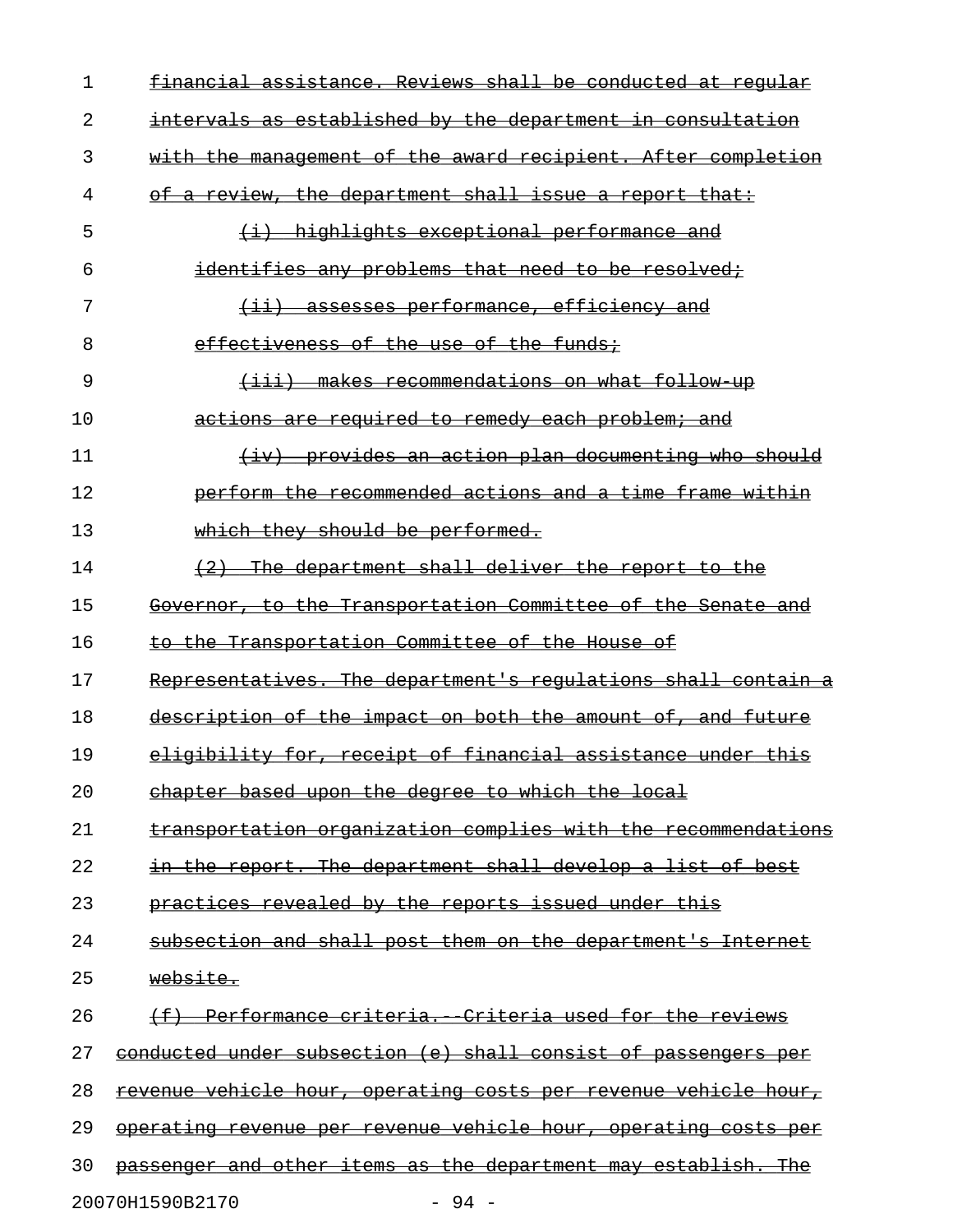| ı  | <del>shall</del><br><del>forth</del><br><del>requlations</del><br>set<br><del>the</del><br><del>minimum</del><br><del>department</del> |
|----|----------------------------------------------------------------------------------------------------------------------------------------|
| 2  | performance criteria that an award recipient must satisfy.                                                                             |
| 3  | Failure to satisfy minimum performance criteria.<br><del>-If a</del><br><del>(q)</del>                                                 |
| 4  | conducted under subsection (e)<br><del>performance</del><br><del>reveals:</del><br><del>review</del>                                   |
| 5  | the performance of an award recipient's<br><del>that -</del>                                                                           |
| 6  | transportation system has decreased compared to performance                                                                            |
| 7  | determined through a prior review, the department may,<br><del>upon</del>                                                              |
| 8  | written request of an award recipient, waive<br><del>the-</del><br><del>-any</del>                                                     |
| 9  | requirement for a reduction in the amount of financial                                                                                 |
| 10 | assistance to be awarded under this section for a reasonable                                                                           |
| 11 | period to allow the award recipient to bring<br><del>the</del><br><del>tıme-</del><br><del>svstem</del>                                |
| 12 | back to the required performance level. The award recipient                                                                            |
| 13 | shall provide written justification for providing<br><del>a tıme</del>                                                                 |
| 14 | period longer than two years. In order to obtain the<br><del>walver</del>                                                              |
| 15 | the period requested, the award recipient must<br>-do-<br>$\overline{aH}$<br><del>tor</del>                                            |
| 16 | the following:                                                                                                                         |
| 17 | Develop an action plan to improve system<br>$\overline{+i}$                                                                            |
| 18 | measurable milestones.<br>performance<br><del>that contains</del><br><del>-key</del>                                                   |
| 19 | action plan must be acceptable to the department and must                                                                              |
| 20 | be approved by the department in writing.                                                                                              |
| 21 | $\overline{(\pm\pm)}$<br><u>Submit quarterly progress reports on the action</u>                                                        |
| 22 | plan to the department.                                                                                                                |
| 23 | The department shall review and evaluate the award<br>$+2$                                                                             |
| 24 | recipient's progress to determine if the system has improved.                                                                          |
| 25 | If the system has improved, funding will be determined by the                                                                          |
| 26 | formula under subsection (c), and the award recipient will be                                                                          |
| 27 | eligible for full formula funding. If the system has not                                                                               |
| 28 | improved at the end of the time period established for                                                                                 |
| 29 | improvement, the waiver will be withdrawn. Expenses incurred                                                                           |
| 30 | by the award recipient as a result of the failure of the                                                                               |
|    | 20070H1590B2170<br>$-95 -$                                                                                                             |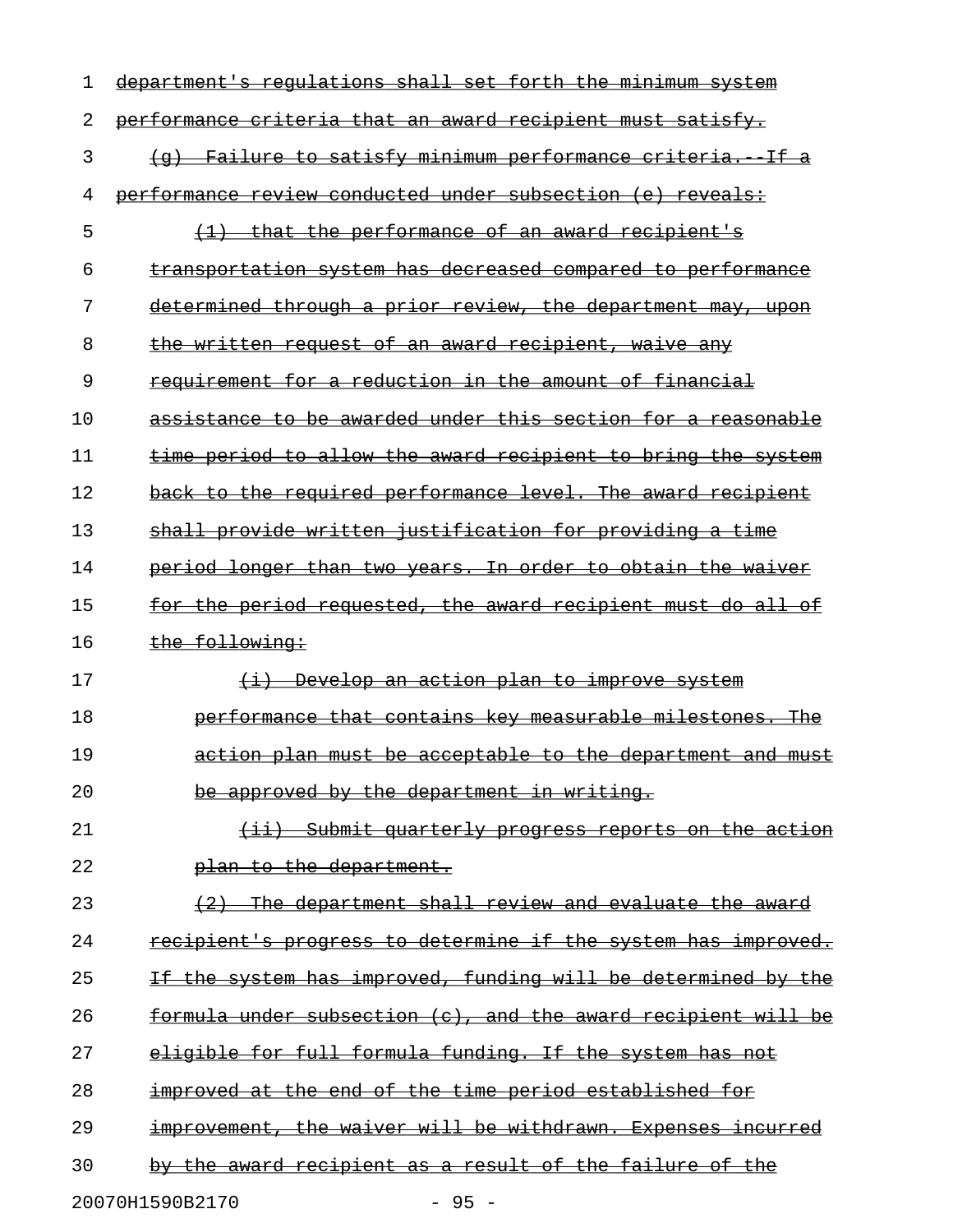| 1  | award recipient's system to meet the minimum performance               |
|----|------------------------------------------------------------------------|
| 2  | <u>eriteria shall be borne by the award recipient.</u>                 |
| 3  | Adjustments to minimum performance criteria.<br><del>Upon</del>        |
| 4  | written request of a recipient of financial assistance under           |
| 5  | this section, the department may approve adjustments to the            |
| 6  | minimum performance criteria described in subsection (q)               |
| 7  | given year if situations arise that affect performance of the          |
| 8  | award recipient's system and are out of the award recipient's          |
| 9  | control. Examples are labor strikes, infrastructure failures and       |
| 10 | natural disasters. The request must include the award                  |
| 11 | recipient's justification for the adjustment.                          |
| 12 | (i) Periodic review of formula. The department, in                     |
| 13 | consultation with all award recipients, shall review the               |
| 14 | distribution formula established under subsection (c) at least         |
| 15 | once every three years and, prior to the start of the next             |
| 16 | succeeding fiscal year, shall recommend adjustments it deems           |
| 17 | appropriate. If an adjustment results in a change of five              |
| 18 | percentage points or less in any category, the department shall        |
| 19 | forward a notice of the change to the Legislative Reference            |
| 20 | Bureau for publication in the Pennsylvania Bulletin, and the           |
| 21 | change shall take effect at the commencement of the next fiscal        |
| 22 | <u>year. If an adjustment results in a change in excess of five</u>    |
| 23 | percentage points in any category, the change shall be                 |
| 24 | <u>incorporated into the department's regulations by amendment and</u> |
| 25 | shall take effect at the commencement of the next fiscal year          |
| 26 | following promulgation of the amendment.                               |
| 27 | <u>(i) Needs based adjustment. In order to allow an award</u>          |
| 28 | recipient that was receiving financial assistance under former         |
| 29 | <u>Chapter 13 (relating to public transportation assistance) prior</u> |
| 30 | to the effective date of this section to transition into the           |
|    |                                                                        |

20070H1590B2170 - 96 -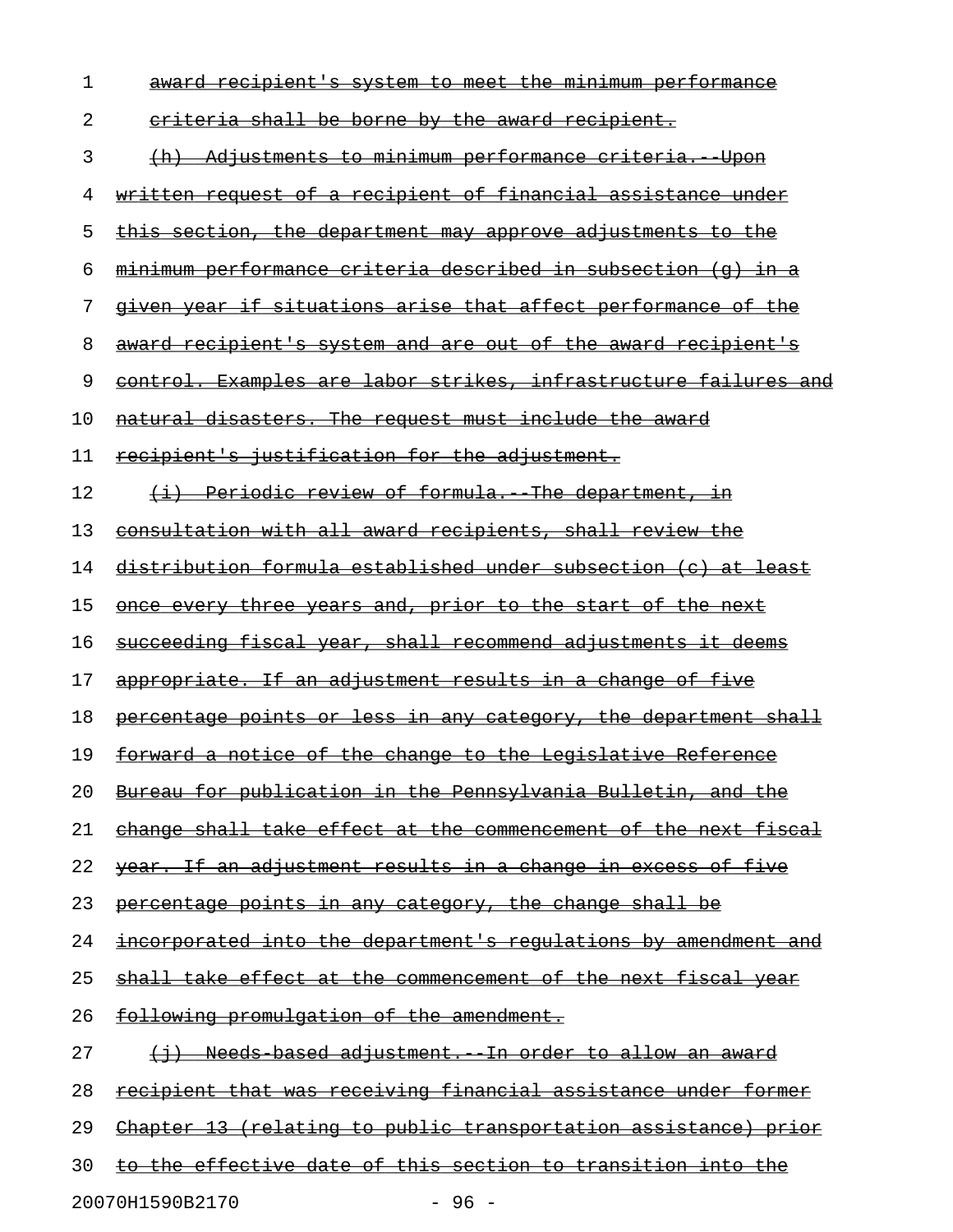| 1  | funding formula established under subsection (c), the department        |
|----|-------------------------------------------------------------------------|
| 2  | shall provide the award recipient, as part of the award under           |
| 3  | <u>this section, with a needs based adjustment. The needs based</u>     |
| 4  | adjustment shall be calculated by increasing the amount that the        |
| 5  | award recipient received under Chapter 13 for operating expenses        |
| 6  | and asset maintenance costs in the 2005 2006 fiscal year and            |
| 7  | <u>increasing the resulting amount by an adjustment factor to</u>       |
| 8  | assure a funding level consistent with the operating funding            |
| 9  | needs as identified by the department. Funds remaining after the        |
| 10 | needs based adjustment is applied shall be set aside in an              |
| 11 | operating reserve account to be used at the department's                |
| 12 | <u>discretion for short term public passenger transportation needs.</u> |
| 13 | <u>The department's regulations shall establish the manner in which</u> |
| 14 | the funds in the reserve account may be used.                           |
| 15 | (k) Growth caps. Each fiscal year after the fiscal year in              |
| 16 | <u>which the department provides a needs based adjustment under</u>     |
| 17 | subsection (i), the department shall determine the maximum              |
| 18 | <u>percentage increase that an award recipient shall be eligible to</u> |
| 19 | <u>receive for operating expenses in addition to an increase tied</u>   |
| 20 | <u>to the inflation index amount. The maximum percentage increase</u>   |
| 21 | shall be capped at the inflation index rate of the award                |
| 22 | <u>recipient's transportation system's passengers per revenue hour,</u> |
| 23 | or revenue per revenue vehicle hour performance, falls below            |
| 24 | peer system average or if the operating cost per revenue hour or        |
| 25 | operating cost per passenger exceeds the peer system average.           |
| 26 | Notwithstanding the provisions of this subsection, money                |
| 27 | available for financial assistance under this section shall at          |
| 28 | <u>all times be capped by the amount of money in the fund allocated</u> |
| 29 | <u>for the operating program.</u>                                       |
| 30 | (1) Operating reserve. The department may establish a                   |

20070H1590B2170 - 97 -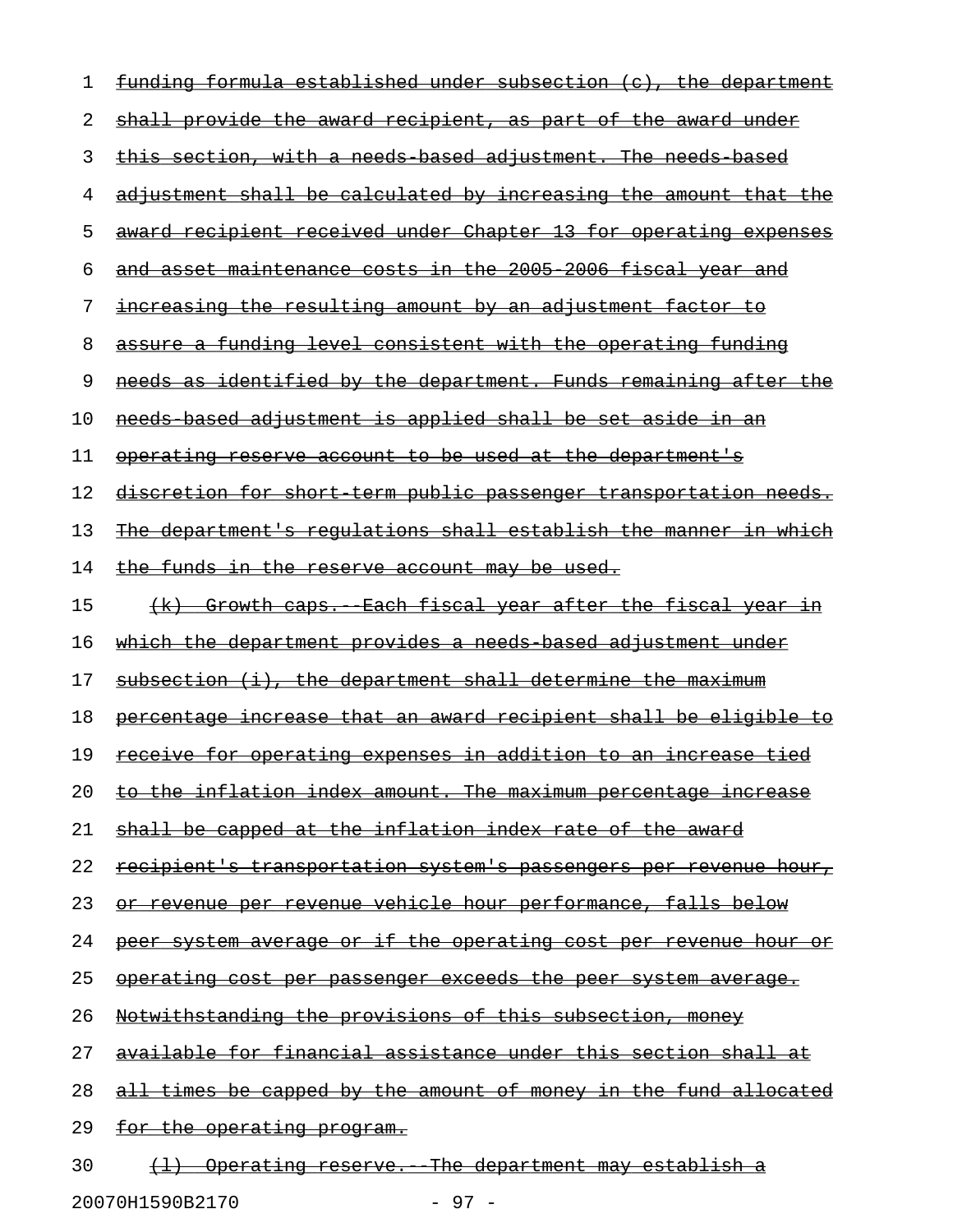| 1  | <u>limitation on the amount of financial assistance awarded under</u> |
|----|-----------------------------------------------------------------------|
| 2  | this section that may be carried over for use in subsequent           |
| 3  | fiscal years.                                                         |
| 4  | (m) Certification. The Commonwealth shall not provide                 |
| 5  | financial assistance to a municipality under this section unless      |
| 6  | the municipality certifies the amount of its local match under        |
| 7  | subsection (d).                                                       |
| 8  | 8 1514. Asset improvement program.                                    |
| 9  | (a) Eligible applicants. A local transportation                       |
| 10 | organization, an agency or instrumentality of the Commonwealth,       |
| 11 | an entity responsible for coordinating community transportation       |
| 12 | program services, or any other person the department deems to be      |
| 13 | eligible may apply to the department for financial assistance         |
| 14 | under the asset improvement program. The department shall             |
| 15 | <u>develop and maintain four year and twelve year plans that</u>      |
| 16 | summarize the capital projects and financial assistance for           |
| 17 | capital projects based upon cash flow and revenue projections         |
| 18 | for the fund.                                                         |
| 19 | (b) Applications. In addition to information required under           |
| 20 | section 1507 (relating to application and approval process), an       |
| 21 | application for financial assistance under this section shall         |
| 22 | include the following:                                                |
| 23 | (1) Evidence satisfactory to the department that the                  |
| 24 | proposed capital project is included in the first year of the         |
| 25 | applicant's four year capital program and its federally               |
| 26 | approved Transportation Improvement Program.                          |
| 27 | (2) If an applicant is requesting financial assistance                |
| 28 | for replacement of capital assets, evidence satisfactory to           |
| 29 | the department that the capital assets to be replaced have            |
| 30 | exceeded the useful life criteria as defined by the                   |
|    | 20070H1590B2170<br>- 98 -                                             |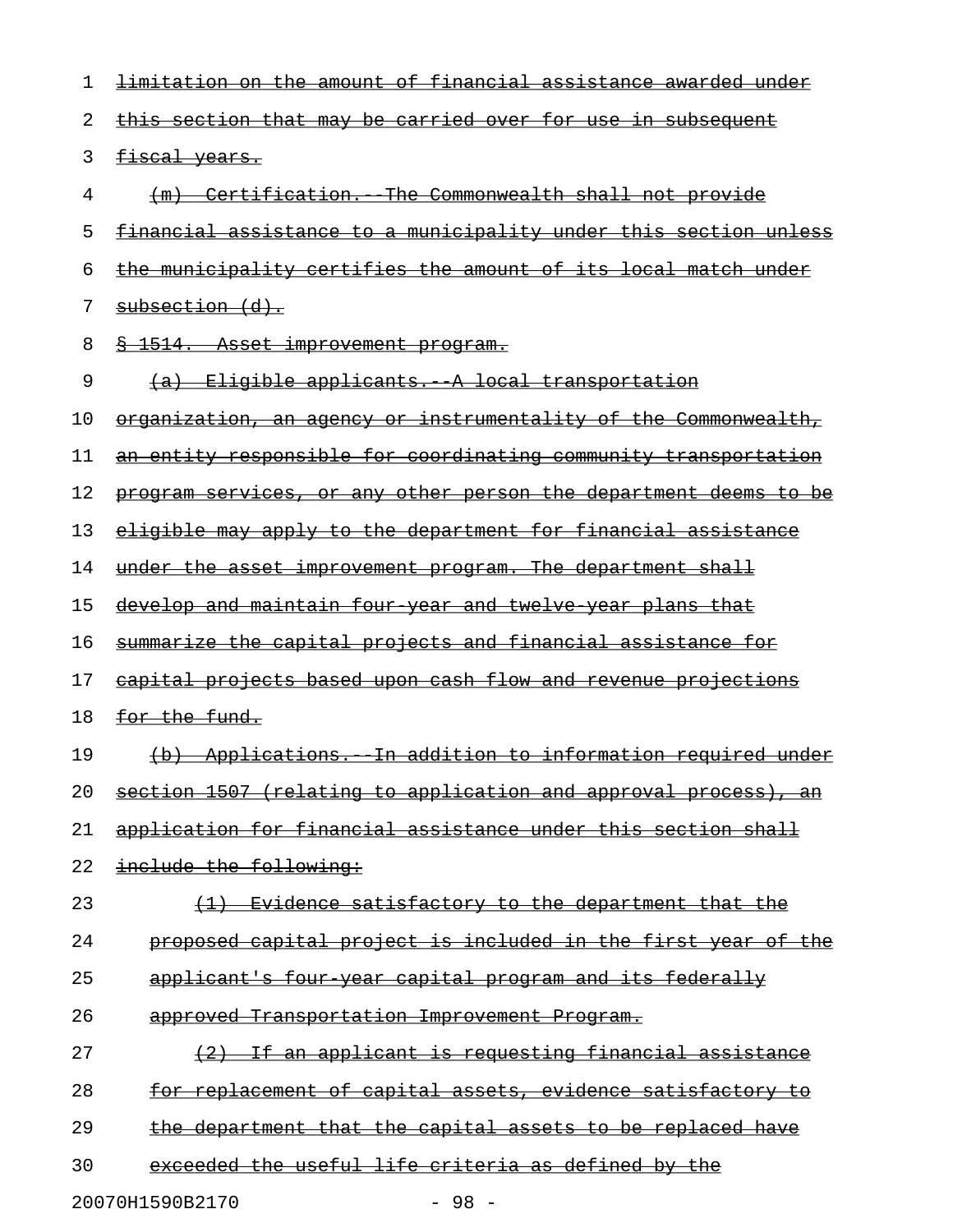| 1  | department. At its discretion, the department may approve            |
|----|----------------------------------------------------------------------|
| 2  | <u>funding to replace capital assets that do not exceed the</u>      |
| 3  | useful life criteria if the applicant provides documentation         |
| 4  | acceptable to the department to justify the early replacement        |
| 5  | of the capital assets.                                               |
| 6  | (3) If the applicant is requesting financial assistance              |
| 7  | <u>for expansion of capital assets, evidence satisfactory to the</u> |
| 8  | department that the applicant will have sufficient future            |
| 9  | annual operating funds to support the proposed expansion of          |
| 10 | the assets.                                                          |
| 11 | (4) Any other information required by the department,                |
| 12 | including a return on investment analysis or a life eycle            |
| 13 | cost analysis, or both.                                              |
| 14 | (c) Local match requirements. Financial assistance under             |
| 15 | this section shall be matched by local or private cash funding       |
| 16 | in an amount not less than 20% of the amount of the financial        |
| 17 | assistance. The source of funds for the local match shall be         |
| 18 | subject to the requirements of section 1513(d) (relating to          |
| 19 | operating program). Each capital project shall be based on the       |
| 20 | plan approved by the department.                                     |
| 21 | (d) Conditions for receipt of bond funding. An applicant             |
| 22 | may receive proceeds of Commonwealth capital bonds from the fund     |
| 23 | for financial assistance under this section if all of the            |
| 24 | following conditions are met:                                        |
| 25 | $(1)$ The applicant's project has been authorized by a               |
| 26 | capital budget project itemization act.                              |
| 27 | (2) The applicant's project shall have been included in              |
| 28 | the department's approved annual release request approving           |
| 29 | the use of the funds for the proposed capital project in the         |
| 30 | fiscal year in which the funds are expected to be expended.          |
|    | 20070H1590B2170<br>$-99 -$                                           |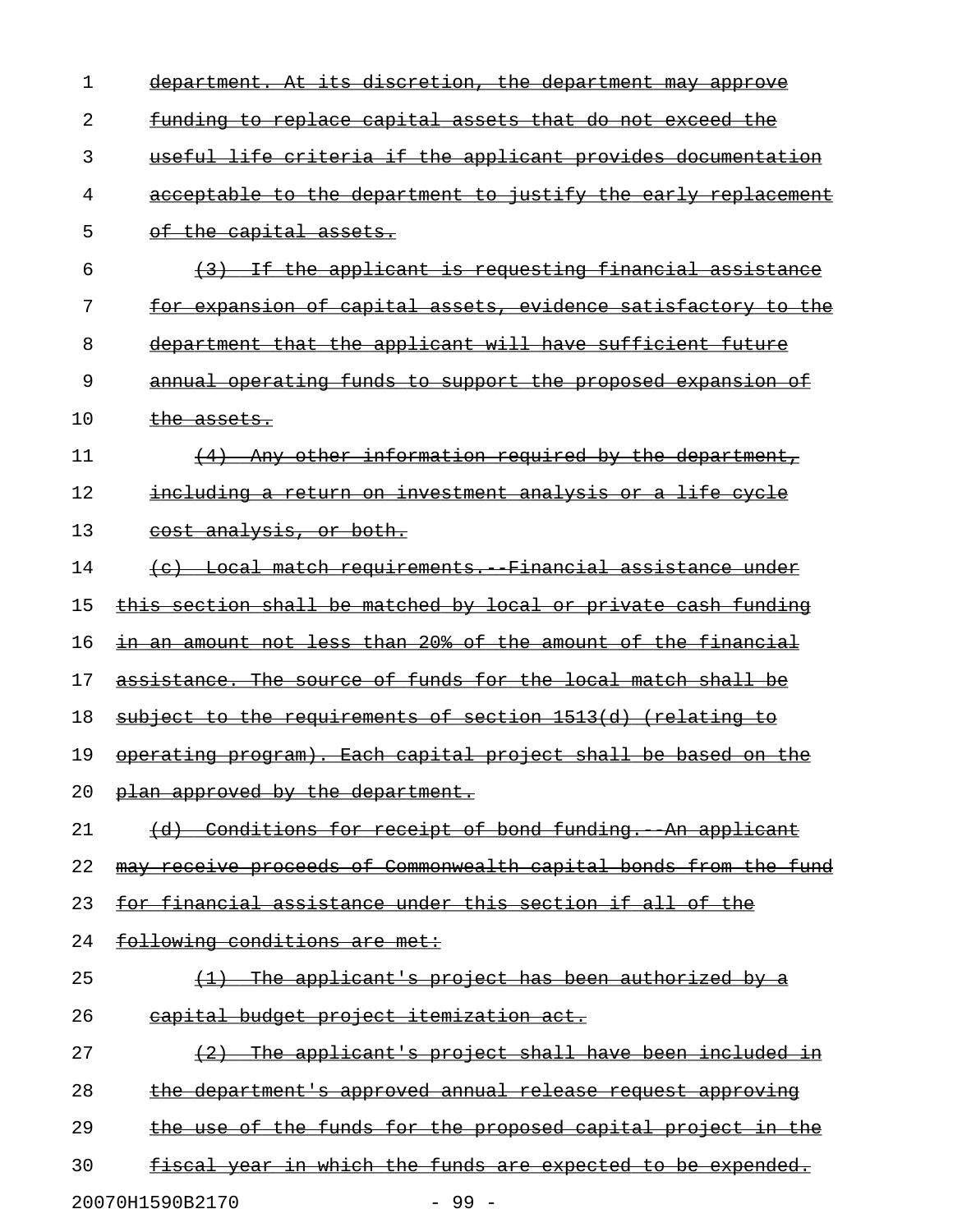$1$  (3) The department shall have approved the underlying 2 application for the capital project.

3 (4) The project has a 20 year or longer useful life. 4 (e) Priorities. The award of financial assistance under 5 this section shall be subject to the following set of priorities 6 in descending order of significance unless a compelling return 7 on investment analysis for a project in a lower significant 8 category is provided to and approved by the department: 9  $(1)$  Funds required to support existing local bond issues 10 currently supported with State revenue sources, such as debt 11 service and asset leases. The Commonwealth pledges to and 12 agrees with any person, firm or corporation holding any bonds 13 previously issued by, or any other debt incurred by, a local 14 transportation organization, and secured in whole or part by 15 a pledge of the funds provided to the local transportation 16 organization from the Public Transportation Assistance Fund 17 established under Article XXIII of the Tax Reform Code, that 18 the Commonwealth will not limit or alter rights vested in a 19 **local transportation organization in any manner inconsistent** 20 with obligations of the local transportation organization to 21 the obligees of the local transportation organization until 22 all bonds previously issued or other debt incurred, together 23 with the interest thereon, is fully paid or provided for. 24  $(2)$  Funds required to match federally approved capital 25 projects funded under 49 U.S.C. §§ 5307 (relating to 26 urbanized area formula grants) and 5309 (relating to capital

27 investment grants and loans) and other federally approved

28 capital projects.

29 (3) Other non-Federal capital projects as determined by 30 the department, which shall be further subject to the

20070H1590B2170 - 100 -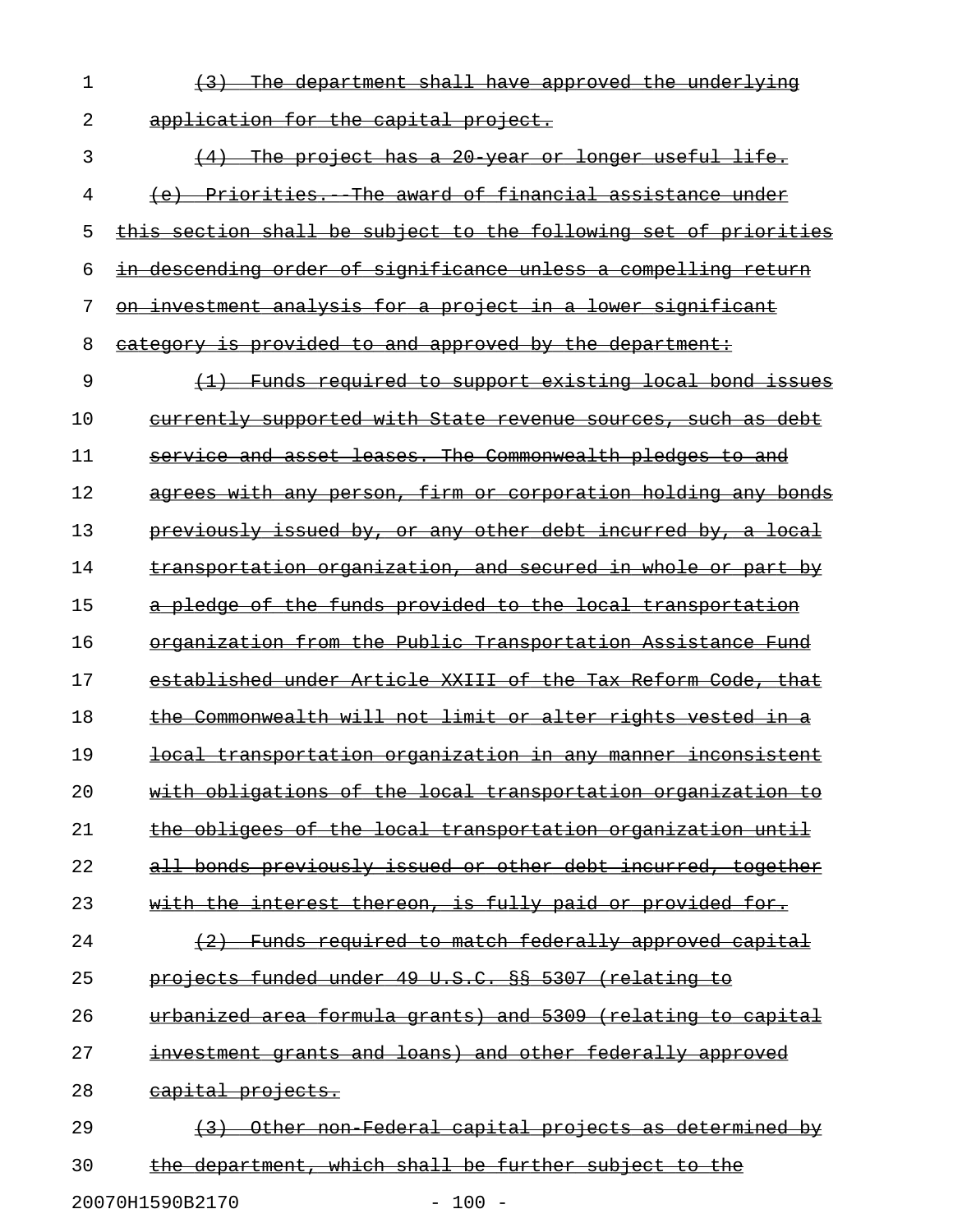| 1  | set of priorities in descending order of<br><del>following</del>               |
|----|--------------------------------------------------------------------------------|
| 2  | significance:                                                                  |
| 3  | Essential emergency asset improvement projects.                                |
| 4  | (ii) Standard replacement of existing assets that                              |
| 5  | have exceeded their useful life.                                               |
| 6  | <u>(iii) Asset improvement projects to extend the</u>                          |
| 7  | useful life of the affected assets.                                            |
| 8  | Acquisition of new assets and other acceptable<br>$\leftarrow$ iv $\leftarrow$ |
| 9  | purposes, other than projects to be funded under the new                       |
| 10 | initiatives program, as determined by the department.                          |
| 11 | (f) Bonding by award recipients. With the approval of the                      |
| 12 | department, an award recipient that is allowed by its enabling                 |
| 13 | statute to issue bonds may do so for the purpose of financing a                |
| 14 | multiyear capital project. The bonds shall be issued in                        |
| 15 | accordance with the provisions of the award recipient's enabling               |
| 16 | statute. The department shall enter into an agreement with the                 |
| 17 | award recipient providing that payments of the capital funds                   |
| 18 | sufficient to satisfy requirements of the bonds issued be made                 |
| 19 | directly to the trustee and bond holders until such time as the                |
| 20 | bonds are retired.                                                             |
| 21 | (g) Certification. The Commonwealth shall not provide                          |
| 22 | financial assistance to a municipality under this section unless               |
| 23 | the municipality certifies the amount of its local match under                 |
| 24 | subsection (c).                                                                |
| 25 | § 1515. New initiatives program.                                               |
| 26 | (a) Eligible applicants. Persons eligible to apply for                         |
| 27 | financial assistance under the asset improvement program shall                 |
| 28 | also be eligible to apply for financial assistance under the new               |
| 29 | initiatives program.                                                           |
| 30 | (b) Applications. In addition to the information required                      |

20070H1590B2170 - 101 -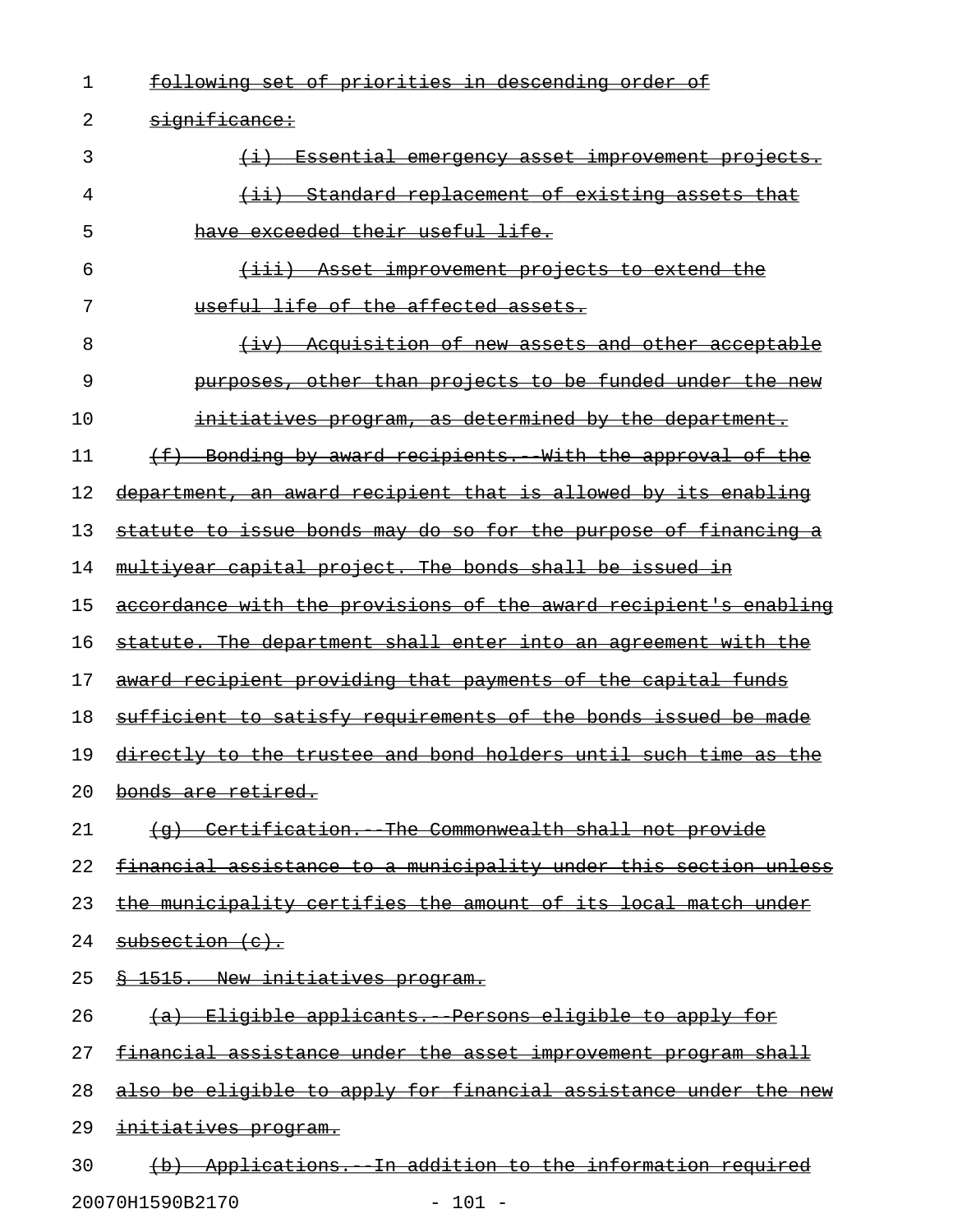| 1  | under section 1507 (relating to application and approval              |
|----|-----------------------------------------------------------------------|
| 2  | process), an application for financial assistance under this          |
| 3  | section shall include all of the information required in an           |
| 4  | application for financial assistance under section 1514               |
| 5  | <u>{relating to asset improvement program}. If the application is</u> |
| 6  | for a proposed expansion of a capital asset, the application          |
| 7  | shall also contain evidence satisfactory to the department that       |
| 8  | the applicant will have sufficient future annual operating funds      |
| 9  | <u>to support the proposed expansion.</u>                             |
| 10 | (c) Limitation. In making awards of financial assistance              |
| 11 | <u>under this section, the department shall give priority to</u>      |
| 12 | applicants that intend to use the funds in satisfaction of the        |
| 13 | local matching portion of federally approved projects funded          |
| 14 | pursuant to 49 U.S.C. § 5309 (relating to capital investment          |
| 15 | grants and loans). The department may fund projects that do not       |
| 16 | <u>receive funding from the Federal New Starts Program if the </u>    |
| 17 | applicant can provide sufficient justification that the project       |
| 18 | can meet all of the following requirements:                           |
| 19 | (1) Investments in existing service areas have been                   |
| 20 | optimized.                                                            |
| 21 | (2) An analysis reveals a reasonable return on                        |
| 22 | investment.                                                           |
| 23 | (3) Identification of the public benefit of the project.              |
| 24 | (4) Required local funds are available to pay any                     |
| 25 | required local match for the project and ongoing operating            |
| 26 | $costs.$                                                              |
| 27 | (5) There exists local technical ability and capacity to              |
| 28 | manage, construct and operate the project.                            |
| 29 | (6) The project is supported by the adoption of an                    |
| 30 | integrated land use plan by local municipalities.                     |

20070H1590B2170 - 102 -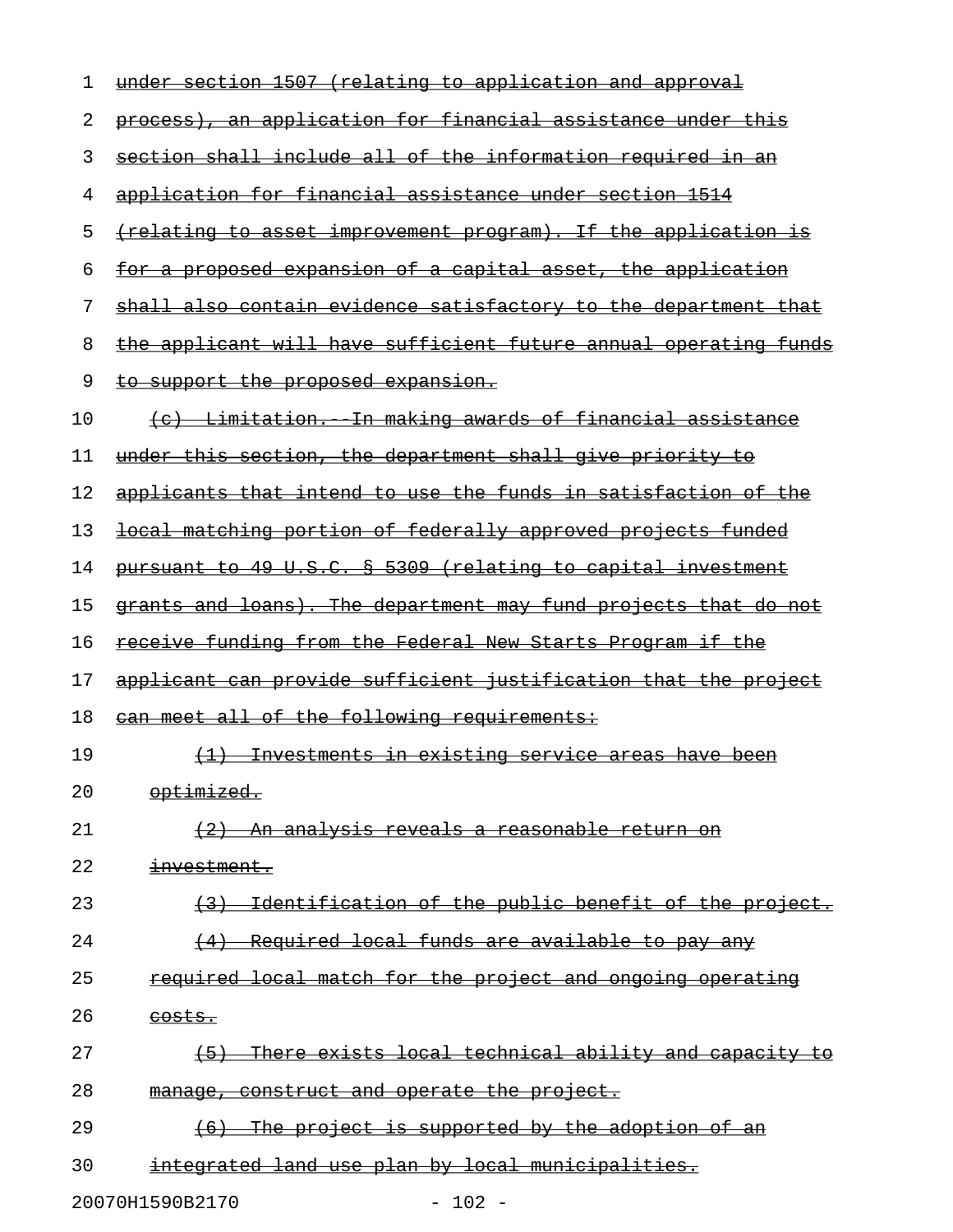| 1  | <u> (d) Local match requirements. Financial assistance under</u>        |
|----|-------------------------------------------------------------------------|
| 2  | this section shall be matched by local or private cash funding          |
| 3  | in an amount not less than 100% of the amount of the grant. The         |
| 4  | source of funds for the local match shall be subject to the             |
| 5  | requirements of section 1513(d) (relating to operating program).        |
| 6  | (e) Certification. The Commonwealth shall not provide                   |
| 7  | financial assistance to a municipality under this section unless        |
| 8  | the municipality certifies the amount of its local match under          |
| 9  | subsection (d).                                                         |
| 10 | \$ 1516. Programs of Statewide significance.                            |
| 11 | (a) General rule. Money in the fund allocated for programs              |
| 12 | of Statewide significance shall be used by the department to            |
| 13 | support public transportation programs, activities and services         |
| 14 | not otherwise fully funded through the operating program,               |
| 15 | eapital program or asset improvement program. These include the         |
|    |                                                                         |
| 16 | following:                                                              |
| 17 | The Persons with Disabilities Program.<br>$\left(\frac{1}{2}\right)$    |
| 18 | Intercity and commuter rail and bus services.<br>$\leftarrow 2$         |
| 19 | <u>Community transportation capital and service</u><br>$\left(3\right)$ |
| 20 | stabilization.                                                          |
| 21 | (4) The Welfare to Work Program and matching funds for                  |
| 22 | Federal programs with similar intent.                                   |
| 23 | Demonstration and research projects.<br>$\leftarrow$                    |
| 24 | $(6)$ Technical assistance.                                             |
| 25 | $(7)$ (Reserved).                                                       |
| 26 | $(8)$ (Reserved).                                                       |
| 27 | $(9)$ (Reserved).                                                       |
| 28 | $(10)$ (Reserved).                                                      |
| 29 | (11) Other public passenger transportation programs                     |

20070H1590B2170 - 103 -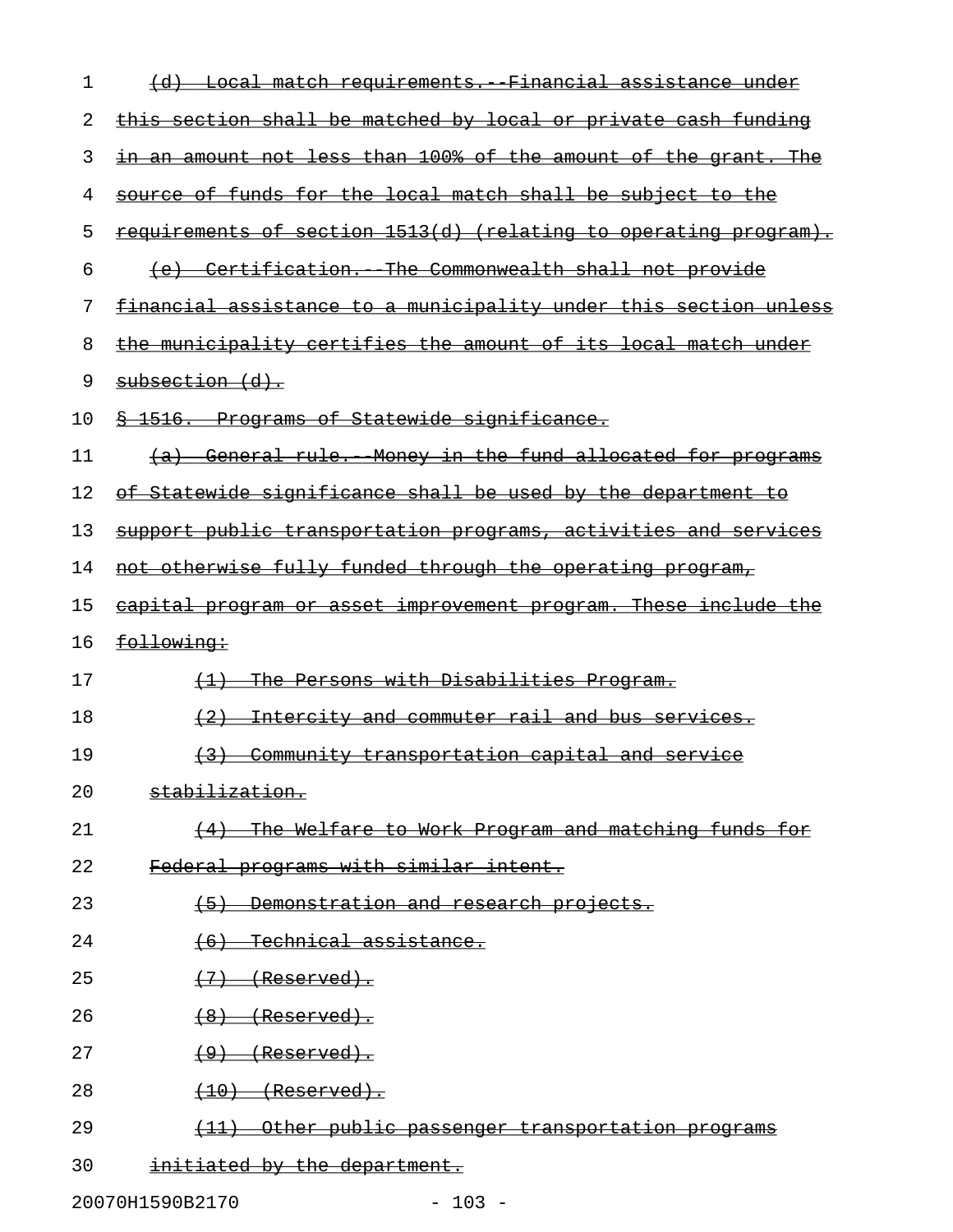| 1  | Persons with disabilities. The department shall                      |
|----|----------------------------------------------------------------------|
| 2  | establish and administer a program providing reduced fares to        |
| 3  | persons with disabilities on community transportation services       |
| 4  | and to provide financial assistance for start up, administrative     |
| 5  | and capital expenses related to reduced fares for persons with       |
| 6  | disabilities. All of the following shall apply:                      |
| 7  | <u>A community transportation system operating in the</u>            |
| 8  | Commonwealth other than in counties of the first and second          |
| 9  | class may apply for financial assistance under this                  |
| 10 | subsection.                                                          |
| 11 | The department may award financial assistance under                  |
| 12 | this subsection for program start up and for continuing              |
| 13 | capital expenses to offset administrative and capital                |
| 14 | expenses. For community transportation trips made by eligible        |
| 15 | persons with disabilities, financial assistance may be               |
| 16 | awarded to an eligible community transportation system to            |
| 17 | reimburse the system for up to 85% of the fare established           |
| 18 | for the general public for each trip which is outside of a           |
| 19 | fixed route and paratransit service areas and not eligible           |
| 20 | <u>for funding from any other program or funding source. The </u>    |
| 21 | <u>person making the trip or an approved third party sponsor</u>     |
| 22 | shall contribute the greater of 15% of the fare established          |
| 23 | <u>for the general public or the Americans with Disabilities Act</u> |
| 24 | complementary paratransit fare.                                      |
| 25 | (c) Intercity transportation. The department is authorized           |
| 26 | to provide financial support for an efficient and coordinated        |
| 27 | intercity common carrier surface transportation program,             |
| 28 | consisting of both intercity rail and intercity bus                  |
| 29 | transportation, with the intent of sustaining strong intercity       |
| 30 | connections. All of the following shall apply:                       |

20070H1590B2170 - 104 -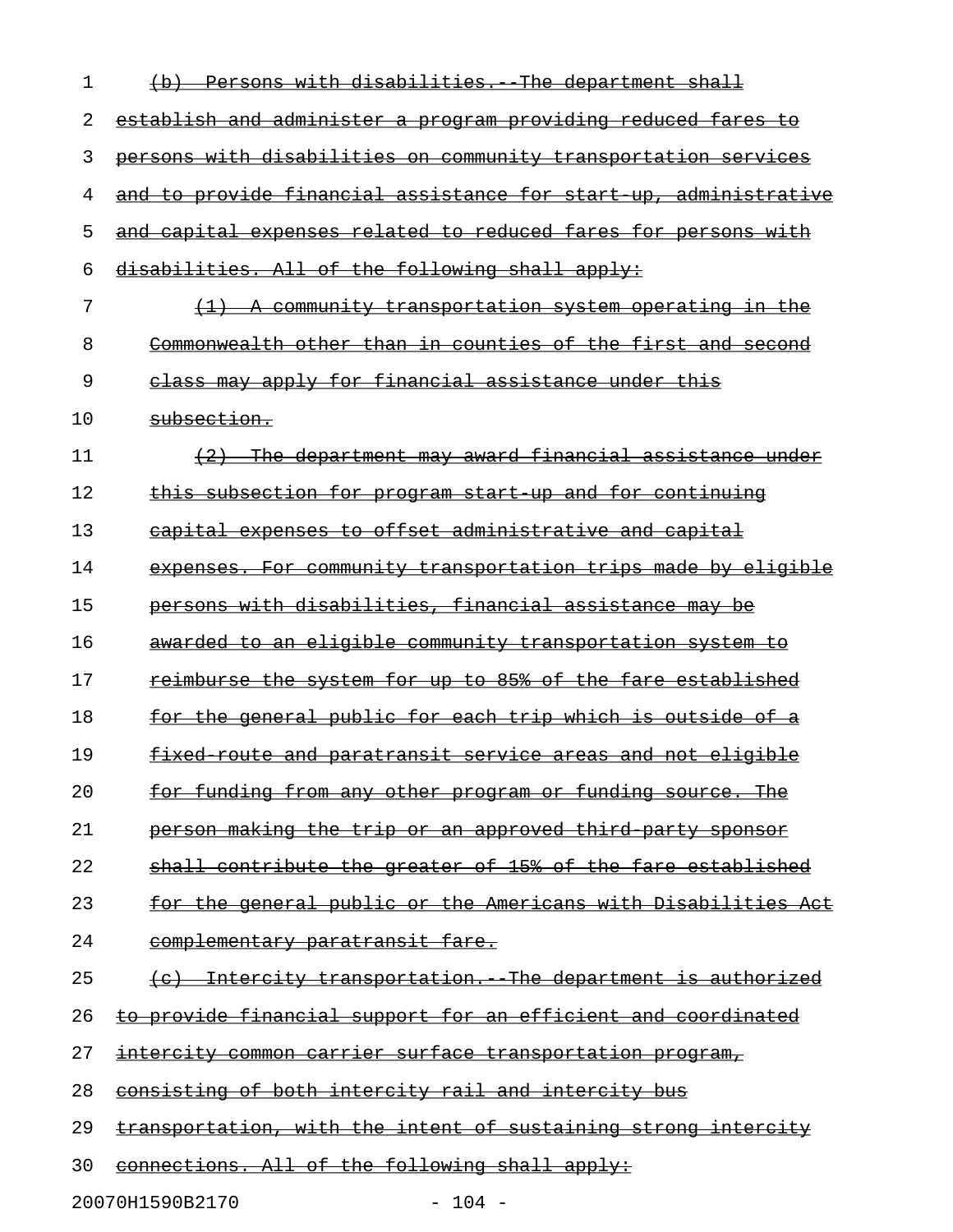| $\mathbf 1$ | An intercity passenger rail service provider, a               |
|-------------|---------------------------------------------------------------|
| 2           | <u>local transportation organization, an agency or</u>        |
| 3           | instrumentality of the Commonwealth and a transportation      |
| 4           | company that provides intercity public transportation service |
| 5           | may apply for financial assistance under this subsection. The |
| 6           | department is authorized to enter into joint service          |
| 7           | agreements with a railroad company, any other agency or       |
| 8           | instrumentality of the Commonwealth, a Federal agency or an   |
| 9           | agency or instrumentality of any other jurisdiction relating  |
| 10          | to property, buildings, structures, facilities, services,     |
| 11          | rates, fares, classifications, dividends, allowances or       |
| 12          | charges, including charges between intercity rail passenger   |
| 13          | service facilities, or rules or regulations pertaining        |
| 14          | thereto, for or in connection with or incidental to           |
| 15          | transportation in whole or in part upon intercity rail        |
| 16          | passenger service facilities.                                 |
| 17          | (2) Operating assistance and capital assistance may be        |
| 18          | provided for intercity bus and rail services as determined by |
| 19          | the department.                                               |
| 20          | (3) For financial assistance to a transportation              |
| 21          | company, eligible matching funds shall consist only of cash   |
| 22          | income generated by the transportation company from its       |
| 23          | activities, other than the provision of public passenger      |
| 24          | transportation service, and contributed by the transportation |
| 25          | company in the amount and for the time period specified in    |
| 26          | the financial assistance agreement.                           |
| 27          | (4) Local match requirements are as follows:                  |
| 28          | (i) For intercity bus operating and capital                   |
| 29          | assistance, the department shall require a local match by     |
| 30          | local or private cash funding in an amount equal to 100%      |
|             | $-105 -$<br>20070H1590B2170                                   |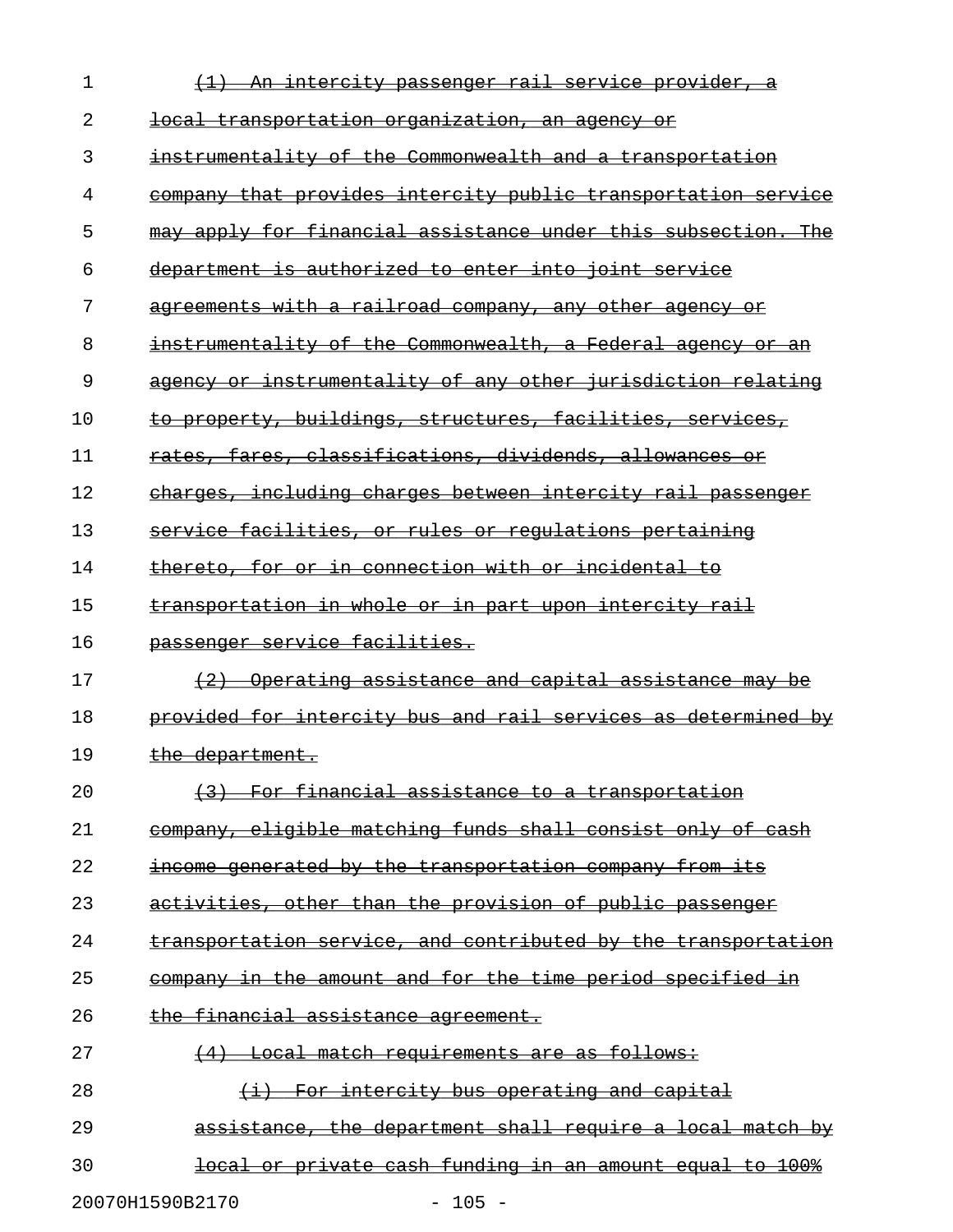| 1  | o£<br><del>-the financial</del><br><u>the</u><br>being provided.<br><del>assistance</del><br><del>amount</del>    |
|----|-------------------------------------------------------------------------------------------------------------------|
| 2  | For intercity rail operating and capital<br><del>(11)</del>                                                       |
| 3  | assistance, the department shall require a local match on                                                         |
| 4  | a case by case basis, taking into account the best                                                                |
| 5  | interests of the Commonwealth.                                                                                    |
| 6  | (5) For purposes of this subsection, "local match" is                                                             |
| 7  | defined as local revenue obtained from other nonsubsidized                                                        |
| 8  | services, such as charter, school bus or profits realized                                                         |
| 9  | from other intercity bus services. Local match shall not                                                          |
| 10 | include any funds received from Federal or State<br><del>sources.</del>                                           |
| 11 | <del>(d)</del><br>Community transportation.                                                                       |
| 12 | The department is authorized to provide financial                                                                 |
| 13 | assistance under this section for all of the following:                                                           |
| 14 | Capital expenditures for the provision of<br>$\leftrightarrow$                                                    |
| 15 | community transportation service.                                                                                 |
| 16 | (ii) To stabilize current service and fares.                                                                      |
| 17 | (iii) To provide advice or technical assistance to                                                                |
| 18 | analyze and enhance community transportation system                                                               |
| 19 | resources and services.                                                                                           |
| 20 | To maximize available funding including Federal<br>$\left( \cdot ;\mathrm{v}\right)$                              |
| 21 | <del>dollars.</del>                                                                                               |
| 22 | <del>To ensure equitable cost sharing.</del><br>(v)                                                               |
| 23 | <del>-The</del><br><del>qoverning body of a county.</del><br><del>other than a county</del>                       |
| 24 | <del>of the first</del><br><del>second class.</del><br><del>or a transportation company</del><br>$\theta$ r $\pm$ |
| 25 | designated by the governing body of the county as the                                                             |
| 26 | <u>coordinator of community transportation service, and an</u>                                                    |
| 27 | instrumentality of the Commonwealth may apply for<br>$\theta$ r $\theta$<br><del>agency</del>                     |
| 28 | financial assistance under this subsection subject to all of                                                      |
| 29 | the following:                                                                                                    |
| 30 | An applicant for financial assistance for<br>$\leftrightarrow$                                                    |
|    | 20070H1590B2170<br>$-106 -$                                                                                       |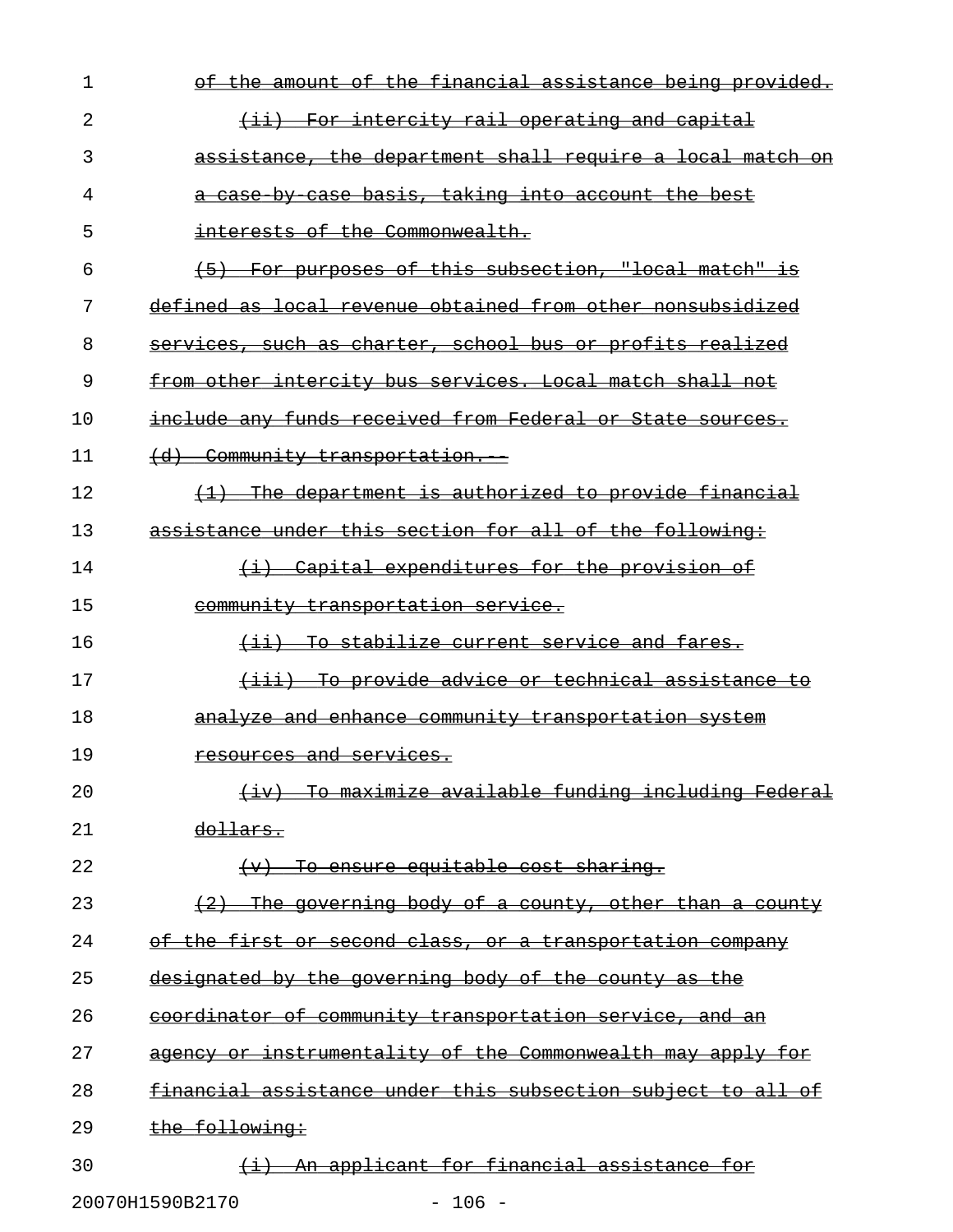| 1  | capital expenditures for the provision of public             |
|----|--------------------------------------------------------------|
| 2  | <u>community transportation service shall certify to the</u> |
| 3  | department that it has taken all reasonable steps to         |
| 4  | coordinate local service for the elderly and persons with    |
| 5  | disabilities and that the services to be offered with the    |
| 6  | capital assets do not duplicate existing fixed route         |
| 7  | services.                                                    |
| 8  | $(i)$ The governing body of a county or the                  |
| 9  | coordinator described under this paragraph shall not be      |
| 10 | eligible for financial assistance for service                |
| 11 | stabilization if any of the following apply:                 |
| 12 | $(A)$ The coordinator receives financial                     |
| 13 | assistance under the operating program established           |
| 14 | under this chapter.                                          |
| 15 | (B) The coordinator is a private for profit                  |
| 16 | provider.                                                    |
| 17 | (3) Financial assistance for service stabilization may       |
| 18 | only be provided for the following purposes:                 |
| 19 | (i) Short term, long term and strategic planning.            |
| 20 | (ii) Technology investment.                                  |
| 21 | (iii) Training programs designed to enhance                  |
| 22 | transportation management and staff expertise.               |
| 23 | (iv) Offsetting operating expenses that cannot be            |
| 24 | covered by fare revenue due to emergencies.                  |
| 25 | $(v)$ Marketing activities.                                  |
| 26 | (vi) Other stabilization purposes approved by the            |
| 27 | <del>department.</del>                                       |
| 28 | The department shall give high priority to providing         |
| 29 | financial assistance under this subsection as match for      |
| 30 | Federal funding to support capital projects for community    |
|    | 20070H1590B2170<br>$-107 -$                                  |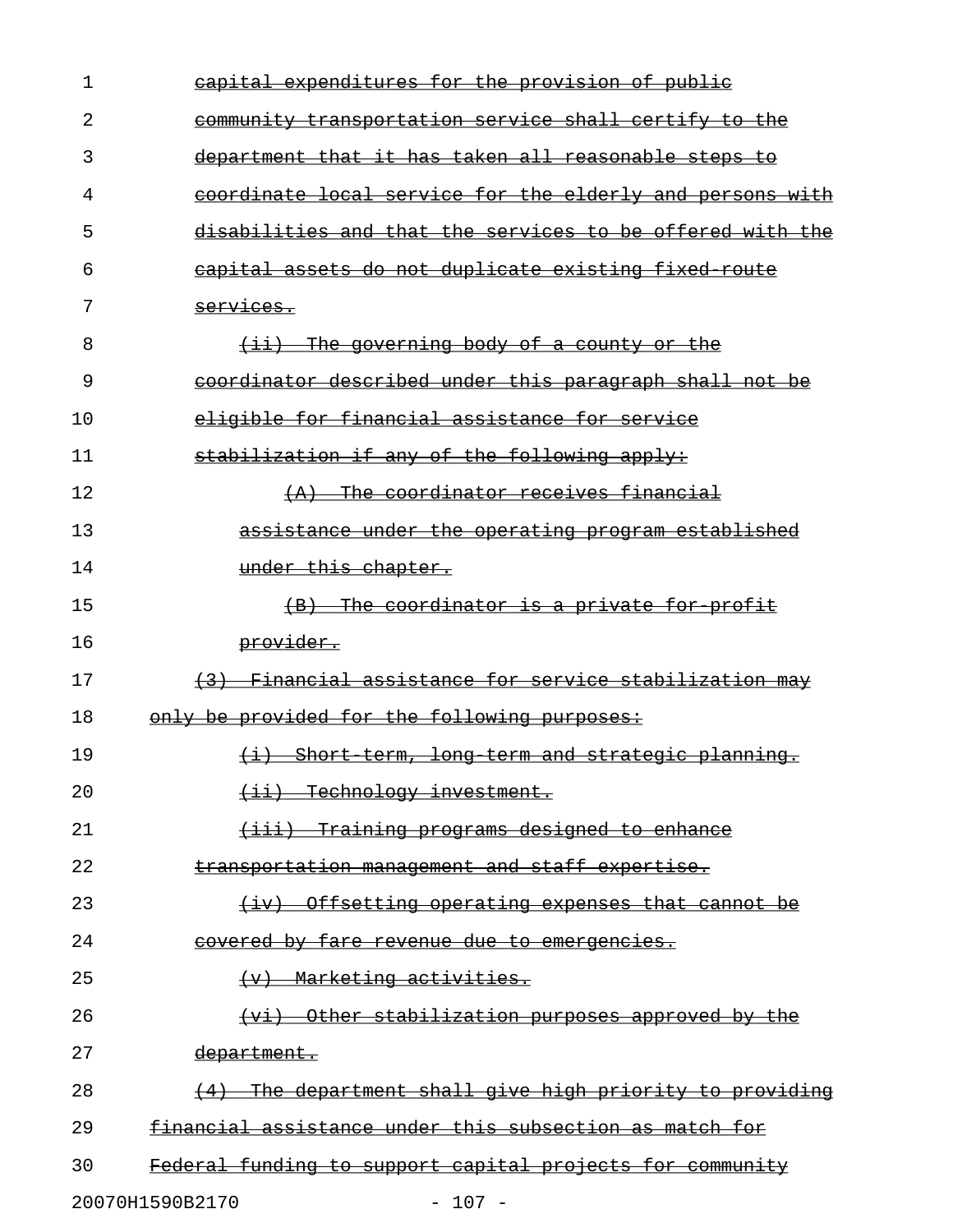1 transportation systems.

| 2  | The department shall conduct a study<br>evaluate<br><del>the</del><br>ŧθ                  |
|----|-------------------------------------------------------------------------------------------|
| 3  | effectiveness and efficiency of community transportation                                  |
| 4  | service delivery as it relates to human service<br><del>The</del><br><del>programs.</del> |
| 5  | Department of Public Welfare, the Office of the Budget<br><del>and</del>                  |
| 6  | the Department of Aging and other appropriate Commonwealth                                |
| 7  | agencies identified by the department shall participate and                               |
| 8  | fully support the study to achieve the intended purposes.                                 |
| 9  | Within two years following the effective date of this                                     |
| 10 | section, these agencies shall make recommendations to the                                 |
| 11 | Governor and the Majority and Minority chairpersons<br><u>_of</u><br><del>t.he</del>      |
| 12 | Transportation Committee of the Senate and the Majority and                               |
| 13 | <u> Minority chairpersons of the Transportation Committee of the</u>                      |
| 14 | House of Representatives for improving coordination and                                   |
| 15 | efficiency of human services and community transportation.                                |
| 16 | Welfare to work and Federal programs match.<br><del>The</del><br><del>(e)</del>           |
| 17 | department is authorized to provide financial assistance under                            |
| 18 | this section to design and implement projects and services and                            |
| 19 | to reimburse award recipients for the expenses associated with                            |
| 20 | the projects and services that identify and address public                                |
| 21 | passenger transportation and related barriers preventing                                  |
| 22 | individuals eligible for participation in the Federal welfare                             |
| 23 | to work program from securing and maintaining employment and                              |
| 24 | from accessing community services and facilities. All of the                              |
| 25 | following shall apply:                                                                    |
| 26 | <u>(1) A local transportation organization, a</u>                                         |
| 27 | <u>transportation company designated by a county as the</u>                               |
| 28 | coordinator of community transportation services and any                                  |
| 29 | other person approved by the department may apply to the                                  |
| 30 | department for financial assistance under this subsection.                                |
|    |                                                                                           |

20070H1590B2170 - 108 -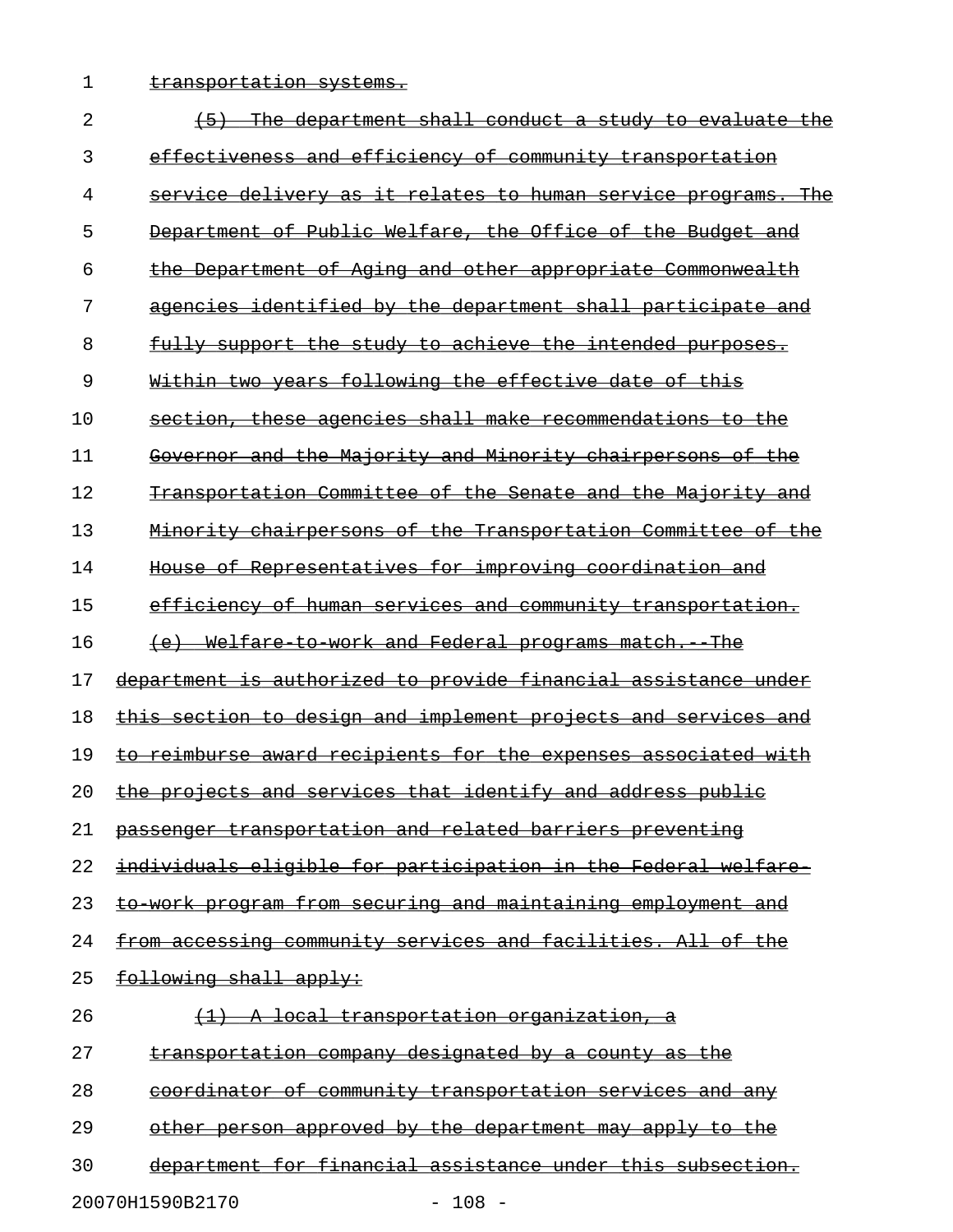| 1  | Financial assistance awarded under this subsection               |
|----|------------------------------------------------------------------|
| 2  | shall be used for any of the following purposes:                 |
| 3  | (i) Fixed route service subsidy.                                 |
| 4  | <del>(ii) Contracted transportation services.</del>              |
| 5  | (iii) Fixed route fare discounts.                                |
| 6  | Community transportation fare discounts.<br>$\leftarrow$ iv) –   |
| 7  | (v) Taxi fare discounts.                                         |
| 8  | Mileage reimbursement.<br>$\leftarrow$                           |
| 9  | (vii) Vehicle purchase, insurance, maintenance and               |
| 10 | repair.                                                          |
| 11 | (viii) Driver education classes.                                 |
| 12 | (ix) Administrative expenses.                                    |
| 13 | (x) Case management expenses.                                    |
| 14 | $(x_i)$ Any other activities consistent with the                 |
| 15 | transportation related elements of the welfare to work           |
| 16 | <del>program.</del>                                              |
| 17 | (3) The department shall give high priority to providing         |
| 18 | financial assistance under this subsection as match for          |
| 19 | Federal funding to support projects with similar purposes and    |
| 20 | eligible uses, including the Federal Job Access Reverse          |
| 21 | Commute and New Freedoms programs.                               |
| 22 | (f) Technical assistance and demonstration. The department       |
| 23 | is authorized to provide financial assistance under this section |
| 24 | for technical assistance, research and short term demonstration  |
| 25 | projects. All of the following shall apply:                      |
| 26 | <u>(1) A local transportation organization or an agency or</u>   |
| 27 | instrumentality of the Commonwealth may apply to the             |
| 28 | department for financial assistance under this subsection.       |
| 29 | (2) Financial assistance provided under this subsection          |
| 30 | may be used for reimbursement for any approved operating or      |
|    | 20070H1590B2170<br>$-109 -$                                      |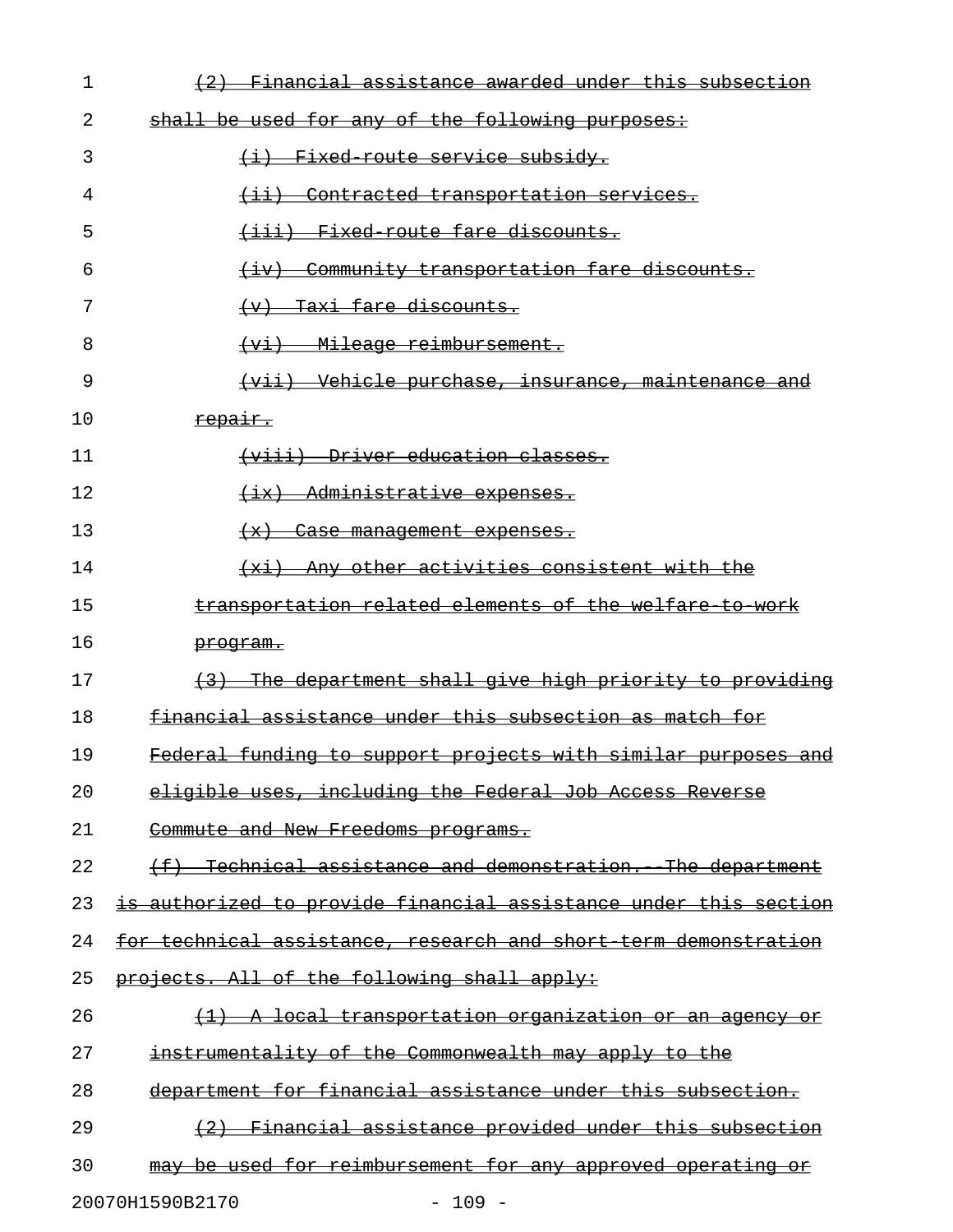| 1  | capital costs related to technical assistance and                 |
|----|-------------------------------------------------------------------|
| 2  | demonstration program projects. Financial assistance for          |
| 3  | short term demonstration projects may be provided at the          |
| 4  | department's discretion on an annual basis based on the level     |
| 5  | of financial commitment provided by the award recipient to        |
| 6  | provide ongoing future funding for the project as soon as the     |
| 7  | project meets the criteria established by the department and      |
| 8  | the award recipient. Financial assistance for this purpose        |
| 9  | shall not be provided for more than three fiscal years.           |
| 10 | Financial assistance may be provided to meet any short term       |
| 11 | emergency need that requires immediate attention and cannot       |
| 12 | be funded through other sources.                                  |
| 13 | (3) Financial assistance under this subsection provided           |
| 14 | to a local transportation organization shall be matched by        |
| 15 | <u>local or private cash funding in an amount not less than 3</u> |
| 16 | 1/3% of the amount of the financial assistance being              |
| 17 | provided. The sources of funds for the local match shall be       |
| 18 | subject to the requirements of section 1513(d) (relating to       |
| 19 | operating program).                                               |
| 20 | <u> § 1517. Program oversight and administration.</u>             |
| 21 | The department is authorized to use available money in the        |
| 22 | fund to cover the costs incurred by the department in             |
| 23 | administering all of its public passenger transportation funding  |
| 24 | programs, including those established under this chapter, and     |
| 25 | incurred in the carrying out of its responsibilities with         |
| 26 | respect to the programs.                                          |
| 27 | § 1518. Retroactive authority.                                    |
| 28 | (a) Date of project. Financial assistance may be awarded          |
| 29 | under this chapter by the department with reference to an         |
| 30 | appropriate project irrespective of when it was first commenced   |

20070H1590B2170 - 110 -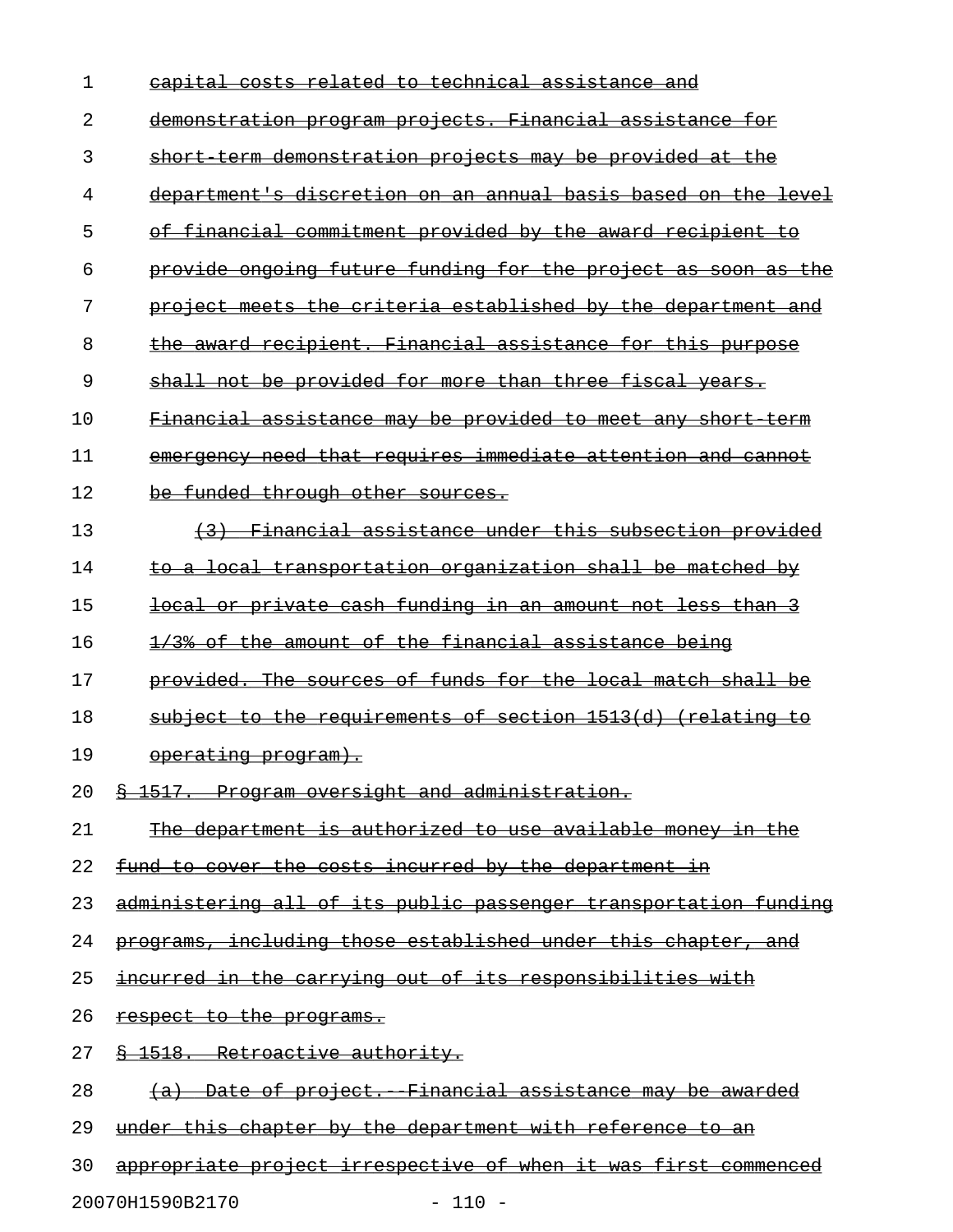| 1  | or considered and regardless of whether costs with respect to    |
|----|------------------------------------------------------------------|
| 2  | the project were incurred prior to the time the financial        |
| 3  | assistance is applied for or provided.                           |
| 4  | $(b)$ Capital projects.                                          |
| 5  | (1) For capital projects, the applicant must obtain              |
| 6  | approval in writing from the department prior to incurring       |
| 7  | any expenses for which the applicant may later seek              |
| 8  | <del>reimbursement.</del>                                        |
| 9  | (2) Notwithstanding paragraph (1), approval by the               |
| 10 | department shall not constitute an approval of the               |
| 11 | applicant's underlying request for financial assistance.         |
| 12 | (3) By providing preapproval under this subsection, the          |
| 13 | department may recognize any local funds already expended as     |
| 14 | satisfying the local match requirement if and when the           |
| 15 | applicant's application is approved.                             |
| 16 | Section 2.1. Sections $1713(a)$ and $1715(a)$ of Title 74 are    |
| 17 | amended to read:                                                 |
| 18 | § 1713. Appointment of board members.                            |
| 19 | (a) Appointment. Except as provided in subsection (d) with       |
| 20 | respect to the continuation in office of members of the board of |
| 21 | any authority established under the former provisions of Article |
| 22 | III of the act of January 22, 1968 (P.L.42, No.8), known as the  |
| 23 | Pennsylvania Urban Mass Transportation Law, or the former        |
| 24 | provisions of Chapter 15 (relating to metropolitan               |
| 25 | transportation authorities), at any time after the effective     |
| 26 | date of this chapter:                                            |
| 27 | (1) The Governor may appoint as a member of the board            |
| 28 | one person who may be an ex officio appointee from among the     |
| 29 | various officials in this Commonwealth and whose term as a       |
| 30 | board member shall run concurrently with that of his             |

20070H1590B2170 - 111 -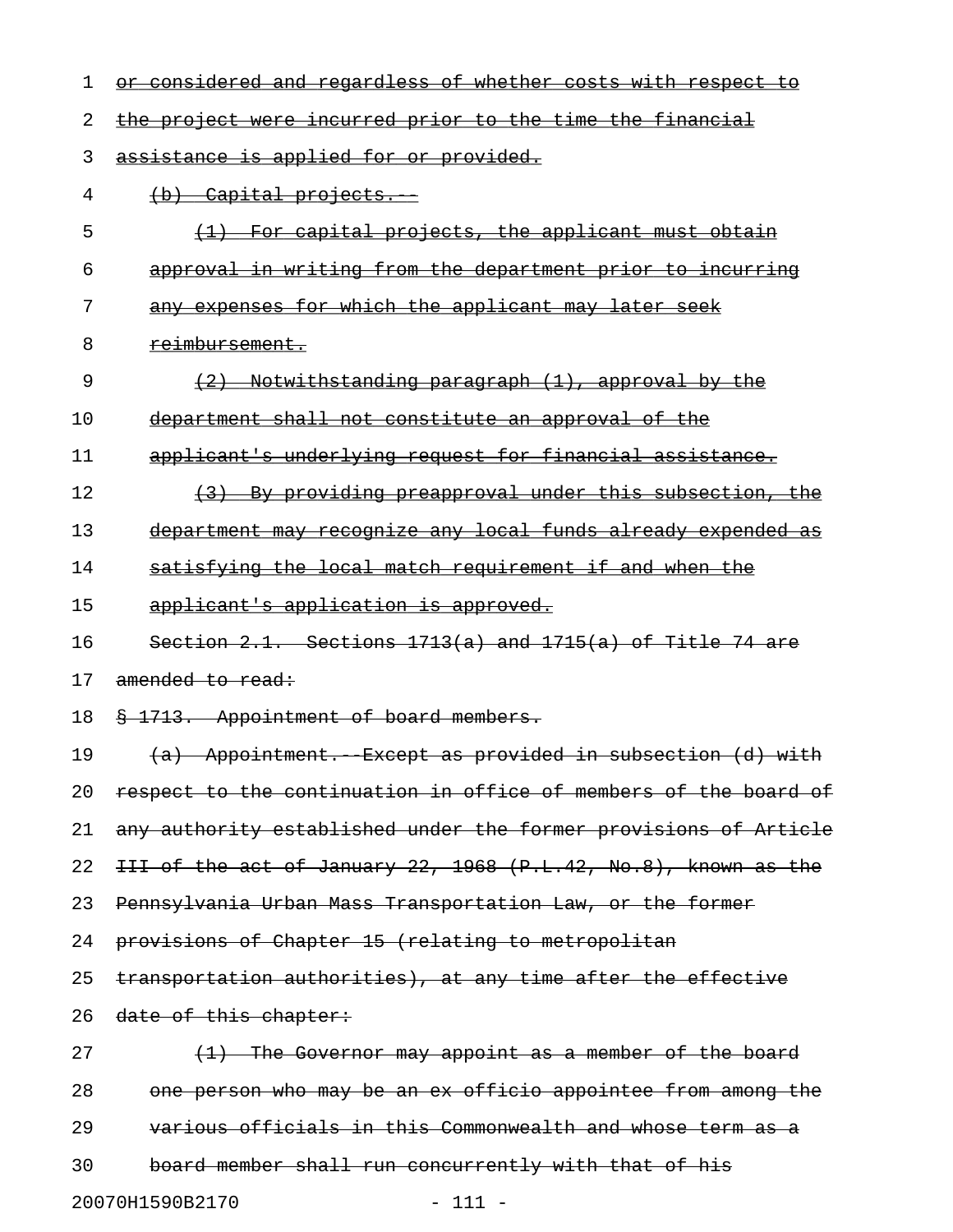1 Commonwealth position, if any, or the term of the appointing 2 Governor, whichever is shorter.

3 (2) The Majority Leader and the Minority Leader of the 4 Senate and the Majority Leader and the Minority Leader of the 5 House of Representatives may each appoint one person to serve 6 as a board member, whose term shall be concurrent with the 7 term and who shall serve at the pleasure of the appointing 8 legislative leader.

9 (3) The county commissioners or the county council in 10 each county and, in any county of the first class containing 11 a city of the first class, the mayor, with the approval of 12 the city council, may appoint [two] persons from each county 13 to serve as board members[.] as follows:

14 (i) Two members for counties which contribute less 15 than 7.5% of total local match required for State

16 operating financial assistance.

17 (ii) Three members for counties which contribute at \_\_\_\_\_\_\_\_\_\_\_\_\_\_\_\_\_\_\_\_\_\_\_\_\_\_\_\_\_\_\_\_\_\_\_\_\_\_\_\_\_\_\_\_\_\_\_\_\_\_\_\_

18 **least 7.5% but less than 25% of total local match** 

19 **required for State operating financial assistance.** 

20 (iii) Four members for counties which contribute at 21 **Least 25% of total local match required for State** 

22 operating financial assistance.

23 (4) On the effective date of this paragraph, any county 24 which has a member of the board in excess of the number

25 allotted under paragraph (3) will lose an appointment to the

26 board upon the expiration of the term of the member whose

27 term expires next, or if there is a vacancy, may not appoint

28 a person to fill the vacancy.

29 (5) The Secretary of Budget shall be a nonvoting member. 30 (6) The Secretary of Transportation or his deputy

20070H1590B2170 - 112 -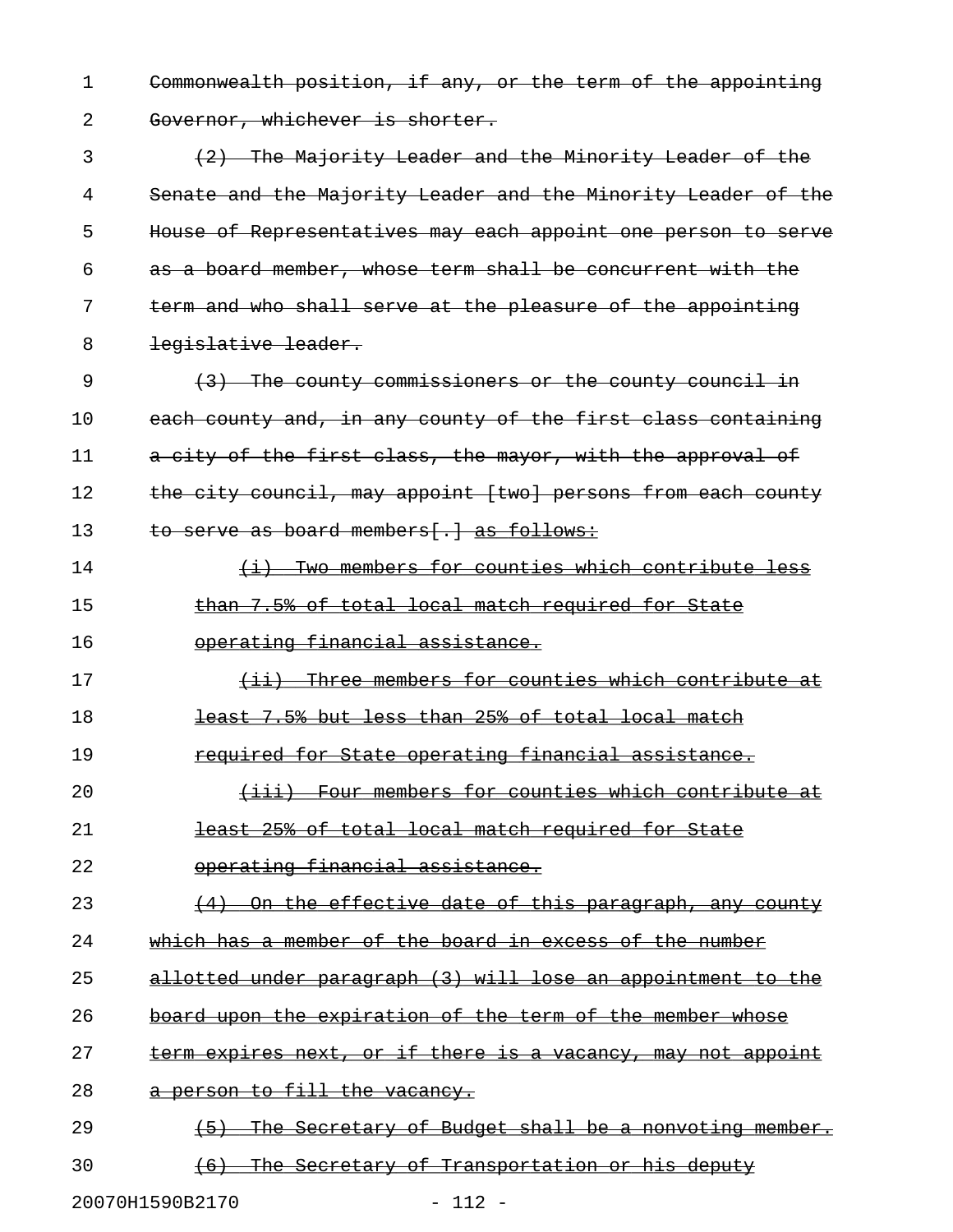| 1  | secretary shall be a nonvoting member.                             |
|----|--------------------------------------------------------------------|
| 2  | (7) Each member appointed by a county shall have a                 |
| 3  | <u>professional background expertise or substantial experience</u> |
| 4  | in one or more of the following areas:                             |
| 5  | <u>(i) Transportation.</u>                                         |
| 6  | $\overline{$ ii) Finance.                                          |
| 7  | $\overline{\texttt{(iii)}}$ Law.                                   |
| 8  | <u>(iv) Tourism.</u>                                               |
| 9  | (v) Ridership community groups.                                    |
| 10 | <u>(vi) Land use and urban planning.</u>                           |
| 11 | * * *                                                              |
| 12 | § 1715. Meetings, quorum, officers and records.                    |
| 13 | (a) Meetings. Regular meetings of the board shall be held          |
| 14 | in the metropolitan area at least once in each calendar month      |
| 15 | except July or August, the time and place of the meetings to be    |
| 16 | fixed by the board. A majority of the board shall constitute a     |
| 17 | quorum for the transaction of business. All action of the board    |
| 18 | shall be by resolution, and the affirmative vote of a majority     |
| 19 | of all the members shall be necessary for the adoption of any      |
| 20 | resolution. No action by the board to which an express objection   |
| 21 | has been made, under this section, by a board member or members    |
| 22 | representing a county or counties having one third or more of      |
| 23 | the population of the metropolitan area, as determined by the      |
| 24 | most recent decennial census, shall be carried unless supported    |
| 25 | at a subsequent regular meeting of the board by the votes of at    |
| 26 | least (three quarters) 70% of the voting membership of the         |
| 27 | board. In case of disagreement between members representing the    |
| 28 | same county, each member shall be deemed to represent [one half]   |
| 29 | an equal proportion of the population of that county.              |
| 30 | * * *                                                              |

20070H1590B2170 - 113 -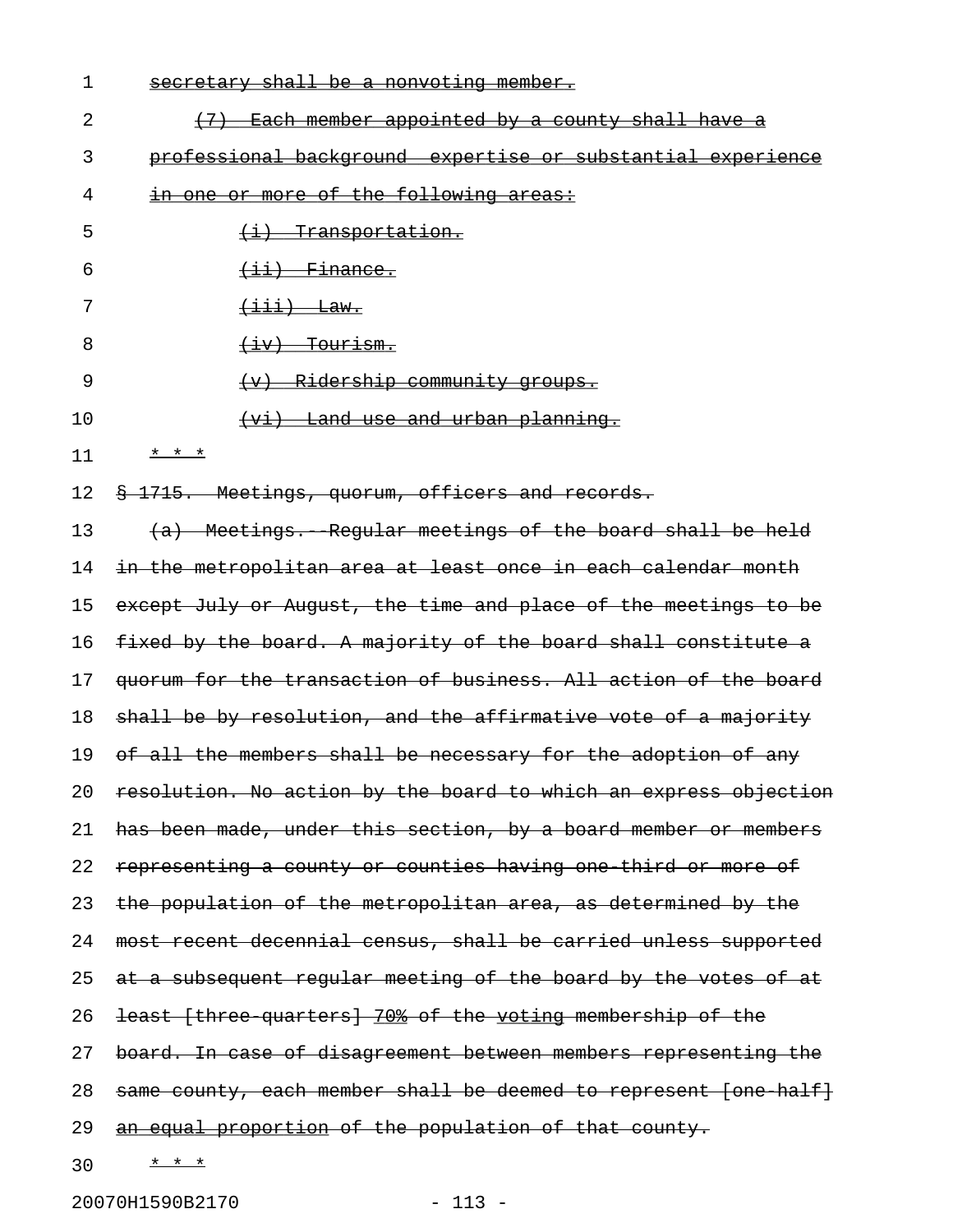| 1  | Section 2.2. Title 74 is amended by adding a chapter to      |
|----|--------------------------------------------------------------|
| 2  | read:                                                        |
| 3  | CHAPTER 81                                                   |
| 4  | <b>TURNPIKE</b>                                              |
| 5  | $\frac{\text{Sec.}}{\text{Sec.}}$                            |
| 6  | 8101. Scope of chapter.                                      |
| 7  | 8102. Definitions.                                           |
| 8  | $8103.$ (Reserved).                                          |
| 9  | 8104. Status of turnpike revenue bonds, notes or other       |
| 10 | obligations.                                                 |
| 11 | 8105. Commission.                                            |
| 12 | 8106. Exercise of commission powers.                         |
| 13 | 8107. Commission powers and duties.                          |
| 14 | 8108. Expenses and bonding of commission members.            |
| 15 | 8109. Acquisition of property rights by commission.          |
| 16 | 8110. Procedural requirements of acquisition.                |
| 17 | 8111. Entry and possession of property condemned.            |
| 18 | 8112. Issuance of turnpike revenue bonds or other            |
| 19 | obligations.                                                 |
| 20 | 8113. Obligation proceeds restricted and lien created.       |
| 21 | 8114. Trust indenture authorized.                            |
| 22 | 8115. Commission and obligations tax exempt.                 |
| 23 | 8116. Collection and disposition of tolls and other revenue. |
| 24 | 8116.1. Electronic toll collection.                          |
| 25 | 8117. Refunding bonds.                                       |
| 26 | 8118. Rights of obligation holders and trustees.             |
| 27 | 8119. Authority granted to secretary.                        |
| 28 | 8120. Construction of chapter.                               |
|    |                                                              |

- 29 <u>§ 8101. Scope of chapter.</u>
- 30 This chapter relates to turnpike organization, extension and

20070H1590B2170 - 114 -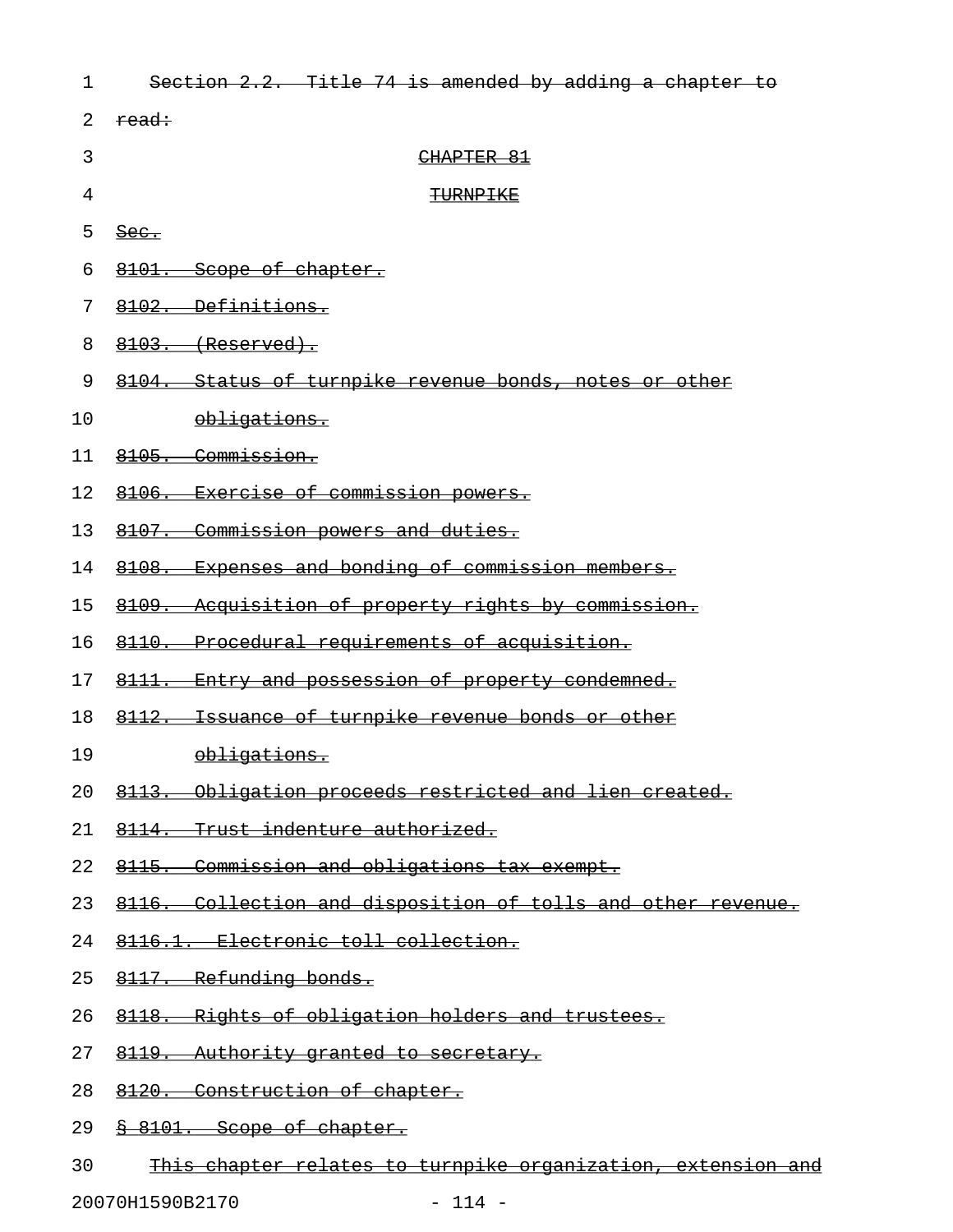1 toll road conversion.

| 2  | 8 8102. Definitions.                                                |
|----|---------------------------------------------------------------------|
| 3  | The following words and phrases when used in this chapter           |
| 4  | shall have the meanings given to them in this section unless the    |
| 5  | context clearly indicates otherwise:                                |
| 6  | "Commission." The Pennsylvania Turnpike Commission.                 |
| 7  | "Cost of the turnpikes." The term includes the cost of:             |
| 8  | (1) Constructing turnpikes, connecting roads, storm                 |
| 9  | water management systems, tunnels and bridges.                      |
| 10 | (2) Lands, property rights, rights of way, casements and            |
| 11 | franchises acquired by purchase or other means deemed               |
| 12 | necessary or convenient for construction.                           |
| 13 | (3) Machinery and equipment, financing charges and                  |
| 14 | interest prior to construction, during construction and for         |
| 15 | one year after completion of construction.                          |
| 16 | (4) Traffic estimates, engineering and legal expenses,              |
| 17 | plans, specifications, surveys, cost and revenue estimates,         |
| 18 | other expenses necessary or incident to determining the             |
| 19 | feasibility or practicability of the enterprise,                    |
| 20 | administrative and legal expense and other expenses as may be       |
| 21 | necessary or incident to financing authorized in this               |
| 22 | <del>chapter.</del>                                                 |
| 23 | Condemnation or other means of acquisition of<br>$\left( -5\right)$ |
| 24 | property necessary for the construction and operation.              |
| 25 | <u>An obligation or expense contracted for by the</u><br>$+6$       |
| 26 | commission with the department or with the United States or a       |
| 27 | Federal agency for any of the following:                            |
| 28 | Traffic surveys, preparation of plans and<br>$\leftrightarrow$      |
| 29 | specifications, supervision of construction and other               |
| 30 | engineering and administrative and legal services and               |
|    |                                                                     |

20070H1590B2170 - 115 -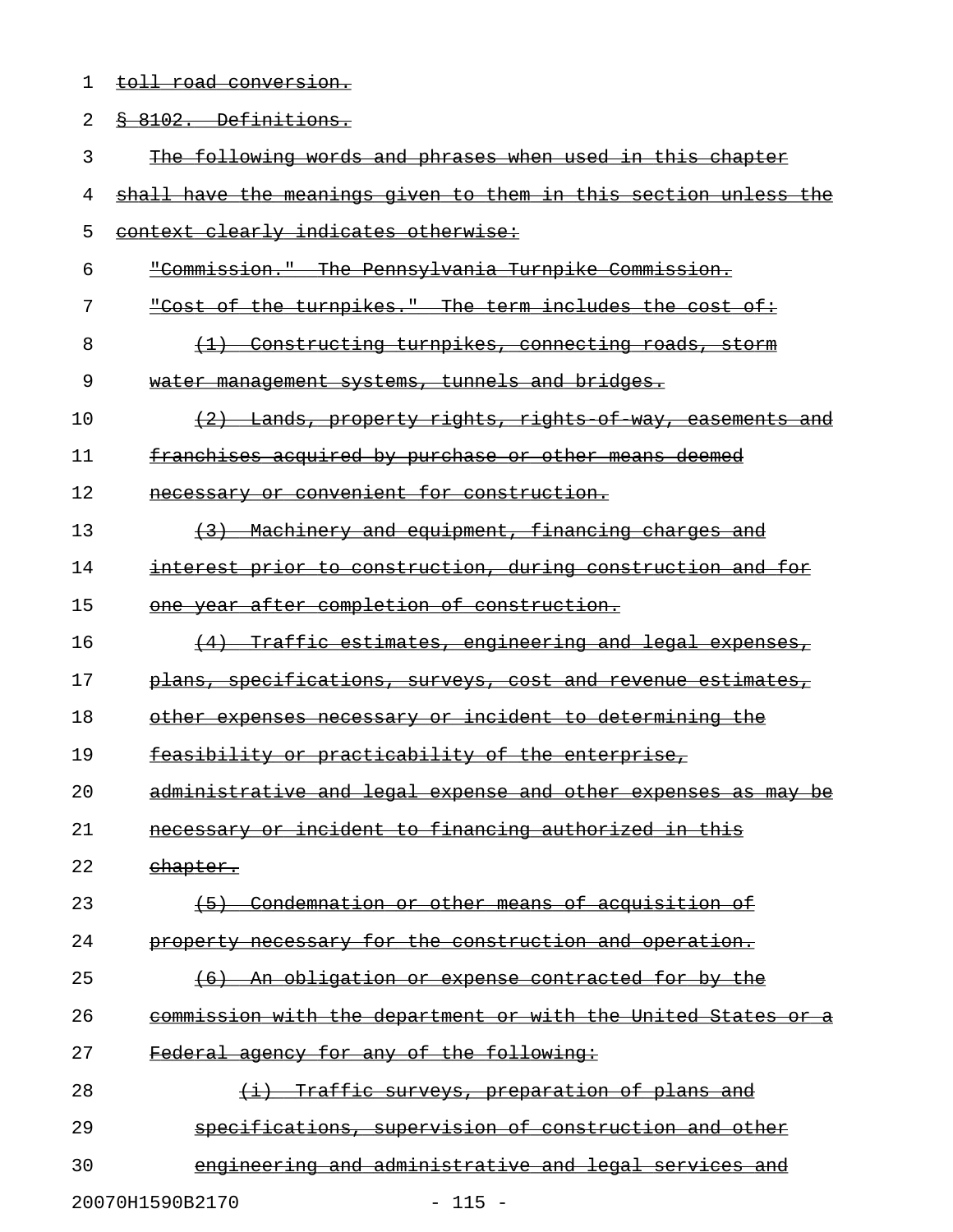| 1  | <del>ction with the</del><br><del>construction of the</del>                                                 |
|----|-------------------------------------------------------------------------------------------------------------|
| 2  | $\Theta$ £<br><u>the</u><br>connecting roads, storm water<br><del>turnpik</del> e<br>−O£<br><del>-any</del> |
| 3  | systems, tunnels and bridges.<br><del>manaqement</del>                                                      |
| 4  | Costs of reimbursing the Federal Government<br>$\leftrightarrow$                                            |
| 5  | the mandates of the Federal law for Federal<br><del>pursuant</del><br><del>to-</del>                        |
| 6  | funds expended for interstate or other highways which are                                                   |
| 7  | be made part of the turnpike system pursuant to<br><del>this</del>                                          |
| 8  | chapter.                                                                                                    |
| 9  | "Department." The Department of Transportation of the                                                       |
| 10 | Commonwealth.                                                                                               |
| 11 | "Electronic toll collection." A system of collecting tolls                                                  |
| 12 | charges that is capable of charging an account holder for the<br>⊖r—                                        |
| 13 | prescribed toll by electronic transmission of information                                                   |
| 14 | between a device on a vehicle and a device in a toll lane at                                                |
| 15 | toll collection facility.                                                                                   |
| 16 | "Lessee." A person, corporation, firm, partnership, agency,                                                 |
| 17 | association or organization that rents, leases or contracts for                                             |
| 18 | the use of a vehicle and has exclusive use of the vehicle for                                               |
| 19 | any period of time.                                                                                         |
| 20 | "Lessor." A person, corporation, firm, partnership, agency,                                                 |
| 21 | association or organization engaged in the business of renting                                              |
| 22 | or leasing vehicles to any lessee under a rental agreement,                                                 |
| 23 | lease or other agreement under which the lessee has the                                                     |
| 24 | exclusive use of the vehicle for any period of time.                                                        |
| 25 | <u> "Operator." An individual that uses or operates a vehicle</u>                                           |
| 26 | with or without permission of the owner.                                                                    |
| 27 | "Owner." Except as provided under section 8116.1(e)                                                         |
| 28 | (relating to electronic toll collection), an individual,                                                    |
| 29 | copartnership, association or corporation having title or                                                   |
| 30 | interest in a property right, easement or franchise authorized                                              |
|    | 20070H1590B2170<br>$-116 -$                                                                                 |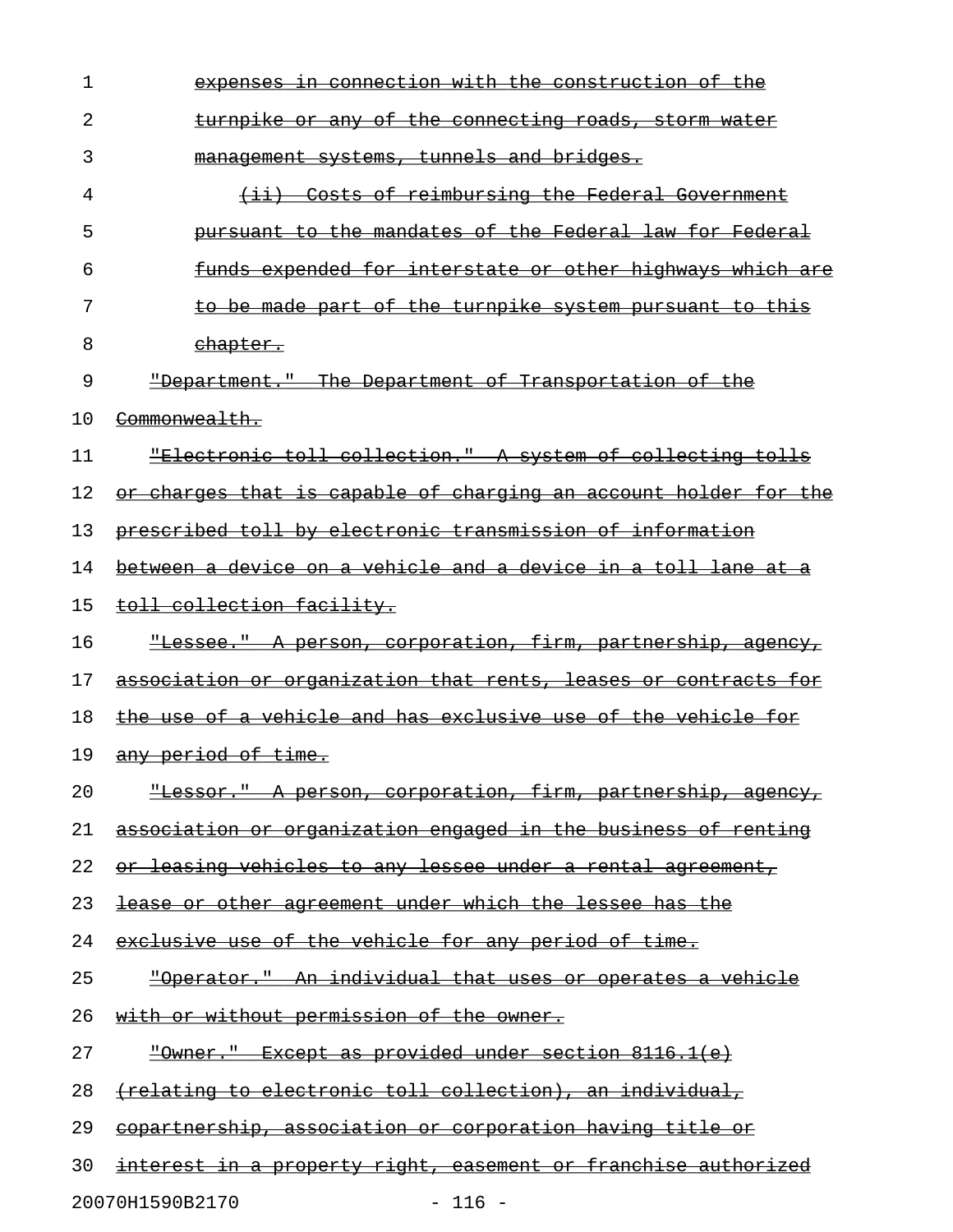| 1  | to be acquired under this chapter.                                   |
|----|----------------------------------------------------------------------|
| 2  | "Secretary." The Secretary of Transportation of the                  |
| 3  | Commonwealth.                                                        |
| 4  | "Toll road conversion." The inclusion within the turnpike            |
| 5  | system and the imposition of tolls on the system of a highway        |
| 6  | that is presently toll free.                                         |
| 7  | "Turnpikes." Any of the following:                                   |
| 8  | (1) The turnpike, turnpike extensions and turnpike                   |
| 9  | improvements.                                                        |
| 10 | (2) Toll free roads to be converted to toll roads under              |
| 11 | this chapter.                                                        |
| 12 | (3) Related storm water management systems, tunnels and              |
| 13 | bridges, property rights, easements and franchises deemed            |
| 14 | necessary or convenient for the construction or the operation        |
| 15 | of the turnpike, turnpike extension, turnpike improvement and        |
| 16 | <del>toll free roads.</del>                                          |
| 17 | "Vehicle." The term as it is defined under 75 Pa.C.S. § 102          |
| 18 | (relating to definitions).                                           |
| 19 | "Violation enforcement system." A vehicle sensor, placed in          |
| 20 | location to work in conjunction with a toll collection               |
| 21 | facility, which automatically produces a videotape or                |
| 22 | photograph, microphotograph or other recorded image of the rear      |
| 23 | portion of each vehicle at the time the vehicle is used or           |
| 24 | operated in violation of the toll collection requiations. The        |
| 25 | term includes any other technology which identifies a vehicle by     |
| 26 | photographic, electronic or other method.                            |
| 27 | 8103. (Reserved).                                                    |
| 28 | Status of turnpike revenue bonds, notes or other<br><del>8104.</del> |
| 29 | obligations.                                                         |
| 30 | General rule. The turnpike revenue bonds, notes or<br><del>(a)</del> |

20070H1590B2170 - 117 -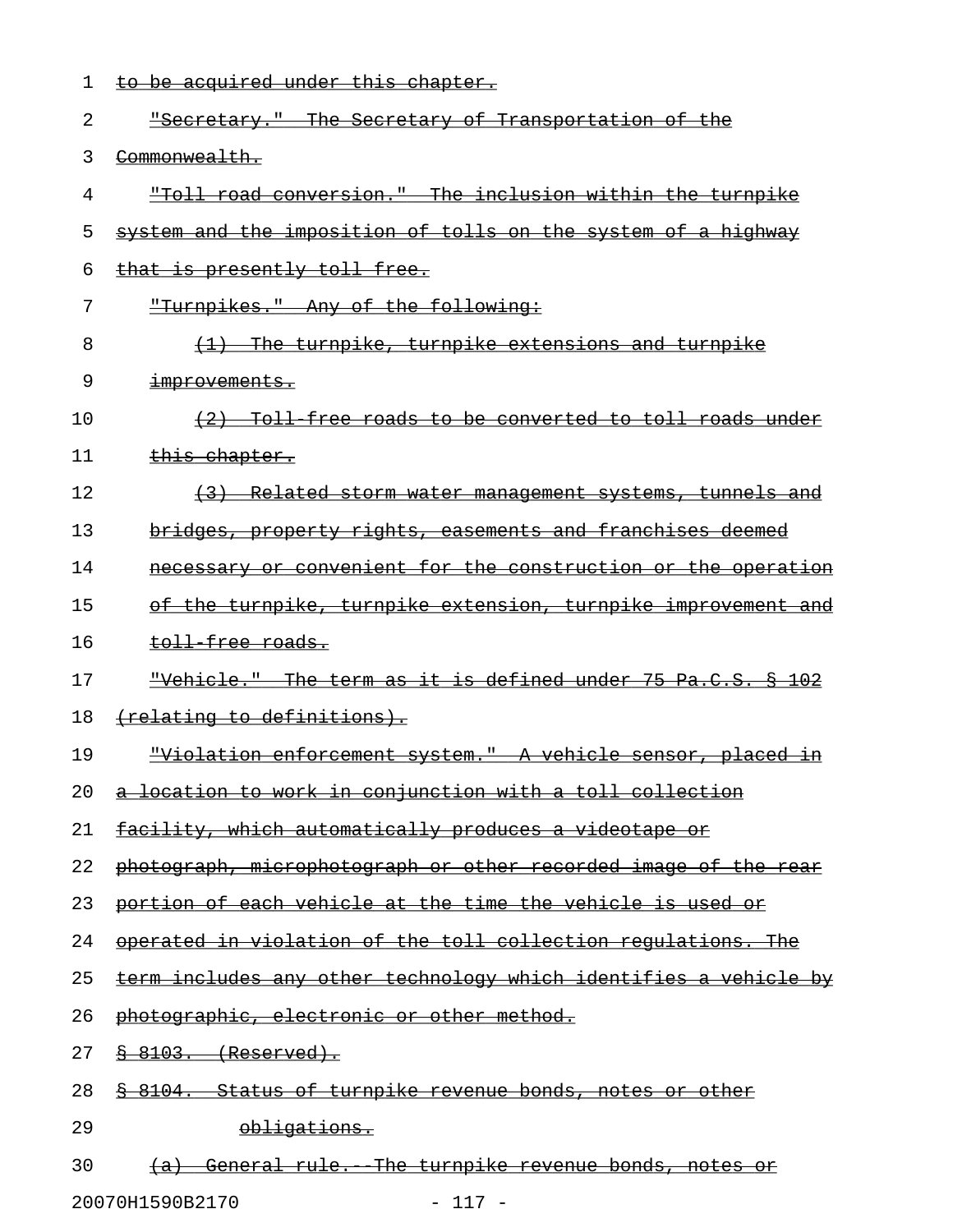| 1  | other obligations issued under the provisions of this chapter           |
|----|-------------------------------------------------------------------------|
| 2  | <u>shall not be deemed to be a debt of the Commonwealth or a pledge</u> |
| 3  | <u>of the faith and credit of the Commonwealth, but bonds, notes or</u> |
| 4  | other obligations shall be payable solely from the revenues of          |
| 5  | the commission, including tolls, or from funds as may be                |
| 6  | available to the commission for that purpose.                           |
| 7  | (b) Statement required. All bonds, notes or other                       |
| 8  | <u>obligations shall contain a statement on their face that the </u>    |
| 9  | <u>Commonwealth is not obligated to pay the same or the interest</u>    |
| 10 | <u>thereon except from revenues of the commission, including tolls,</u> |
| 11 | or from funds as may be available to the commission for that            |
| 12 | purpose and that the faith and credit of the Commonwealth is not        |
| 13 | pledged to the payment of the principal or interest of the              |
| 14 | bonds, notes or other obligations.                                      |
| 15 | (c) Pledge of Commonwealth prohibited. The issuance of                  |
| 16 | <u>turnpike revenue bonds, notes or other obligations under the </u>    |
| 17 | provisions of this chapter shall not directly or indirectly or          |
| 18 | <u>contingently obligate the Commonwealth to levy or to pledge any</u>  |
| 19 | <u>form of taxation or to make any appropriation for their payment.</u> |
| 20 | 8 8105. Commission.                                                     |
| 21 | $(a)$ Members.                                                          |
| 22 | (1) Notwithstanding any other law to the contrary,                      |
| 23 | vacancies in the membership of the commission on or after the           |
| 24 | effective date of this subsection shall be filled as follows:           |
| 25 | (i) The first vacancy shall be filled by a member to                    |
| 26 | be appointed by the Majority Leader of the Senate.                      |
| 27 | $(i)$ The second vacancy shall be filled by a member                    |
| 28 | to be appointed by the Minority Leader of the Senate.                   |
| 29 | (iii) The succeeding two vacancies shall be filled                      |
| 30 | by members to be appointed by the Governor.                             |
|    |                                                                         |

20070H1590B2170 - 118 -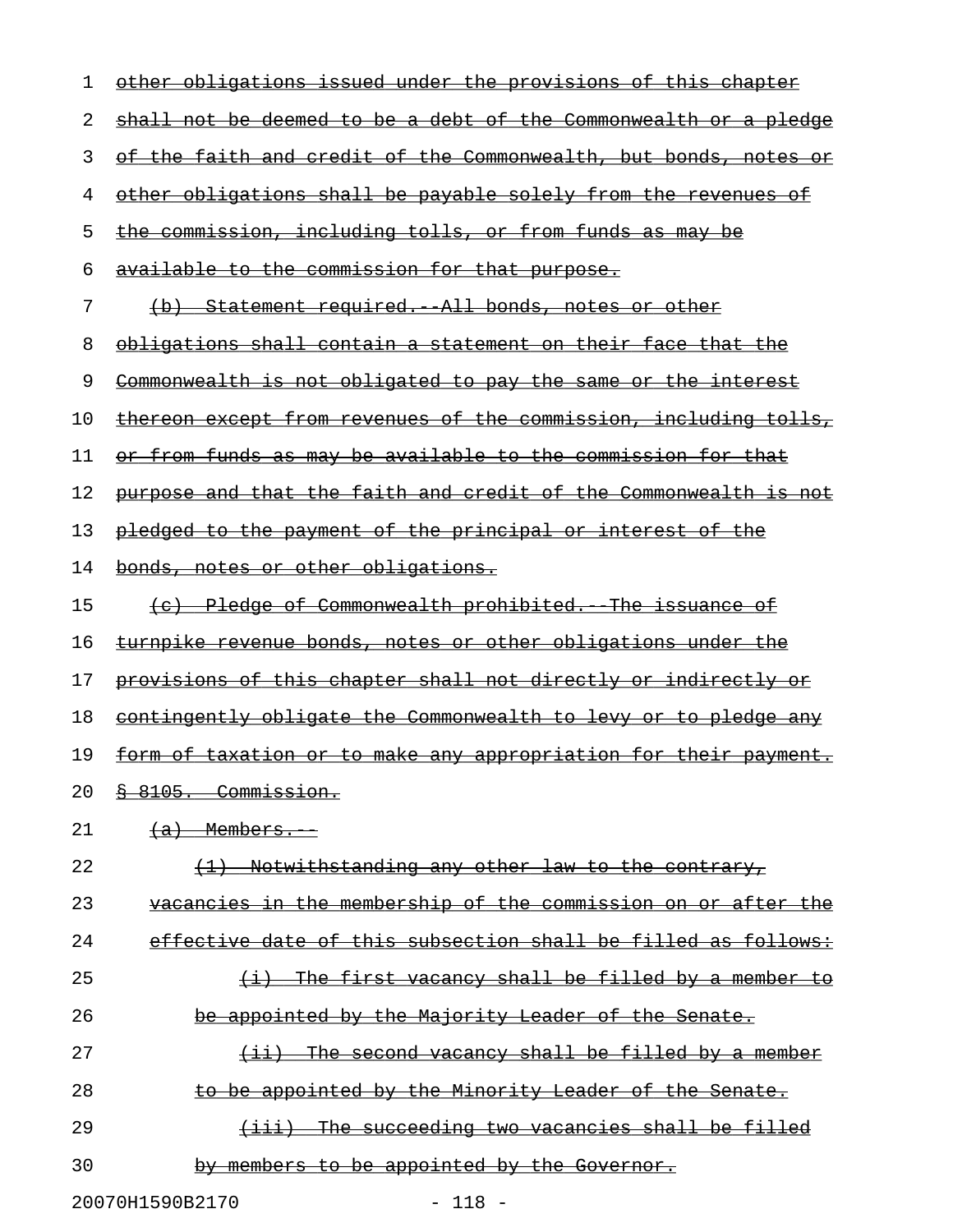| 1              | Paragraph (1) shall apply to a vacancy on the                |
|----------------|--------------------------------------------------------------|
| 2              | commission which has occurred for any reason, but only as to |
| 3              | a member serving on the effective date of this subsection.   |
| 4              | (3)<br>Notwithstanding any other law to the contrary, the    |
| 5              | Majority Leader of the House of Representatives and the      |
| 6              | Minority Leader of the House of Representatives shall each   |
| 7              | appoint one additional member to serve on the commission.    |
| 8              | (4) A vacancy occurring during the term of a member          |
| 9              | appointed in accordance with this subsection shall be filled |
| 1 <sub>0</sub> | in a like manner only for the unexpired appointive term of   |
| 11             | the member whose office has become vacant.                   |
| 12             | (5) Members appointed under the provisions of this           |
| 13             | subsection shall serve for a term of four years. Upon the    |
| 14             | expiration of this term, an appointed member may continue to |
| 15             | hold office for 90 days or until a successor shall be duly   |
| 16             | appointed and qualified, whichever period is shorter, but    |
| 17             | shall not continue to hold office thereafter unless          |
| 18             | reappointed in accordance with law.                          |
| 19             | Vacancies filled under paragraph (1) and subsequent<br>$+6$  |
| 20             | appointments made to the commission shall be without the     |
| 21             | advice and consent of the Senate.                            |
| 22             | $(a,1)$ Advisory committee.                                  |
| 23             | There is hereby established a Pennsylvania Turnpike          |
| 24             | Advisory Committee, which shall be composed of the following |
| 25             | members:                                                     |
| 26             | (i) The Secretary of Community and Economic                  |
| 27             | <del>Development.</del>                                      |
| 28             | The Secretary of Revenue.                                    |
| 29             | The State Treasurer.<br><del>(111)</del>                     |
| 30             | <u>chairman and minority chairman</u><br>ക£                  |
|                |                                                              |

20070H1590B2170 - 119 -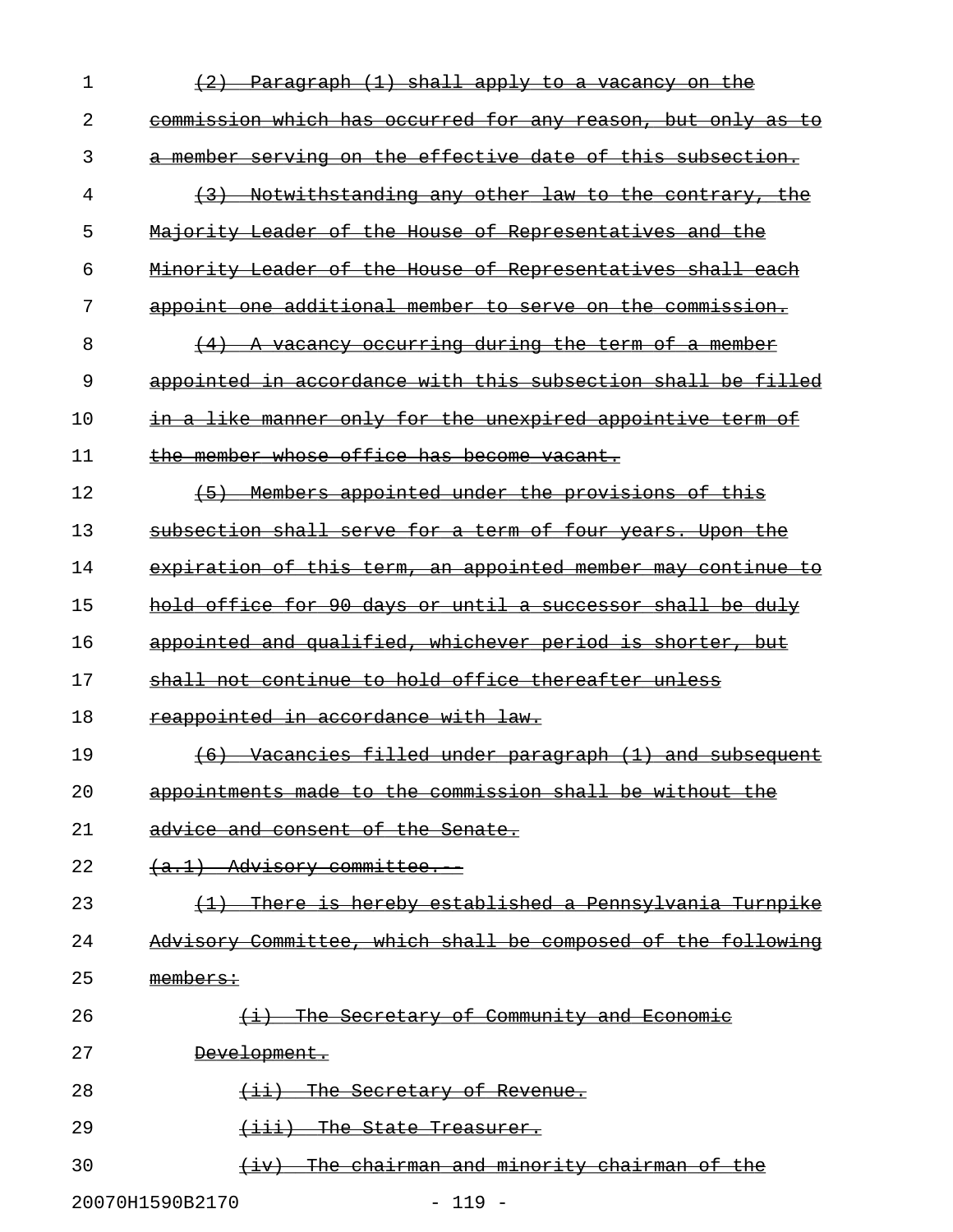| 1  | Transportation Committee of the Senate.                       |
|----|---------------------------------------------------------------|
| 2  | $(v)$ The chairman and minority chairman of the               |
| 3  | Transportation Committee of the House of Representatives.     |
| 4  | (vi) Eight members of the public representing the             |
| 5  | area of concern specified who shall have extensive            |
| 6  | experience and knowledge of transportation activities         |
| 7  | throughout this Commonwealth to be appointed by the           |
| 8  | Governor as follows:                                          |
| 9  | $(A)$ Two representatives of the engineering                  |
| 10 | community who are licensed and registered pursuant to         |
| 11 | the act of May 23, 1945 (P.L.913, No.367), known as           |
| 12 | the Engineer, Land Surveyor and Geologist                     |
| 13 | Registration Law.                                             |
| 14 | <del>(B) Two representatives from the highway</del>           |
| 15 | construction industry who have at least five years of         |
| 16 | highway construction and planning experience.                 |
| 17 | <del>(C) Two representatives from organized labor</del>       |
| 18 | unions.                                                       |
| 19 | (D) One member who shall be a certified public                |
| 20 | <del>accountant.</del>                                        |
| 21 | (E) One member from the general public with at                |
| 22 | least five years of experience in transportation              |
| 23 | finance and infrastructure.                                   |
| 24 | $(2)$ Each of the members of the committee may designate a    |
| 25 | representative to serve in his stead. A member who designates |
| 26 | a representative shall notify the chairman in writing of the  |
| 27 | designation.                                                  |
| 28 | (3) The term of all members of the committee appointed        |
| 29 | by the Governor shall be for three years. Any member of the   |
| 30 | committee may be reappointed for no more than two full        |
|    | 20070H1590B2170<br>$-120 -$                                   |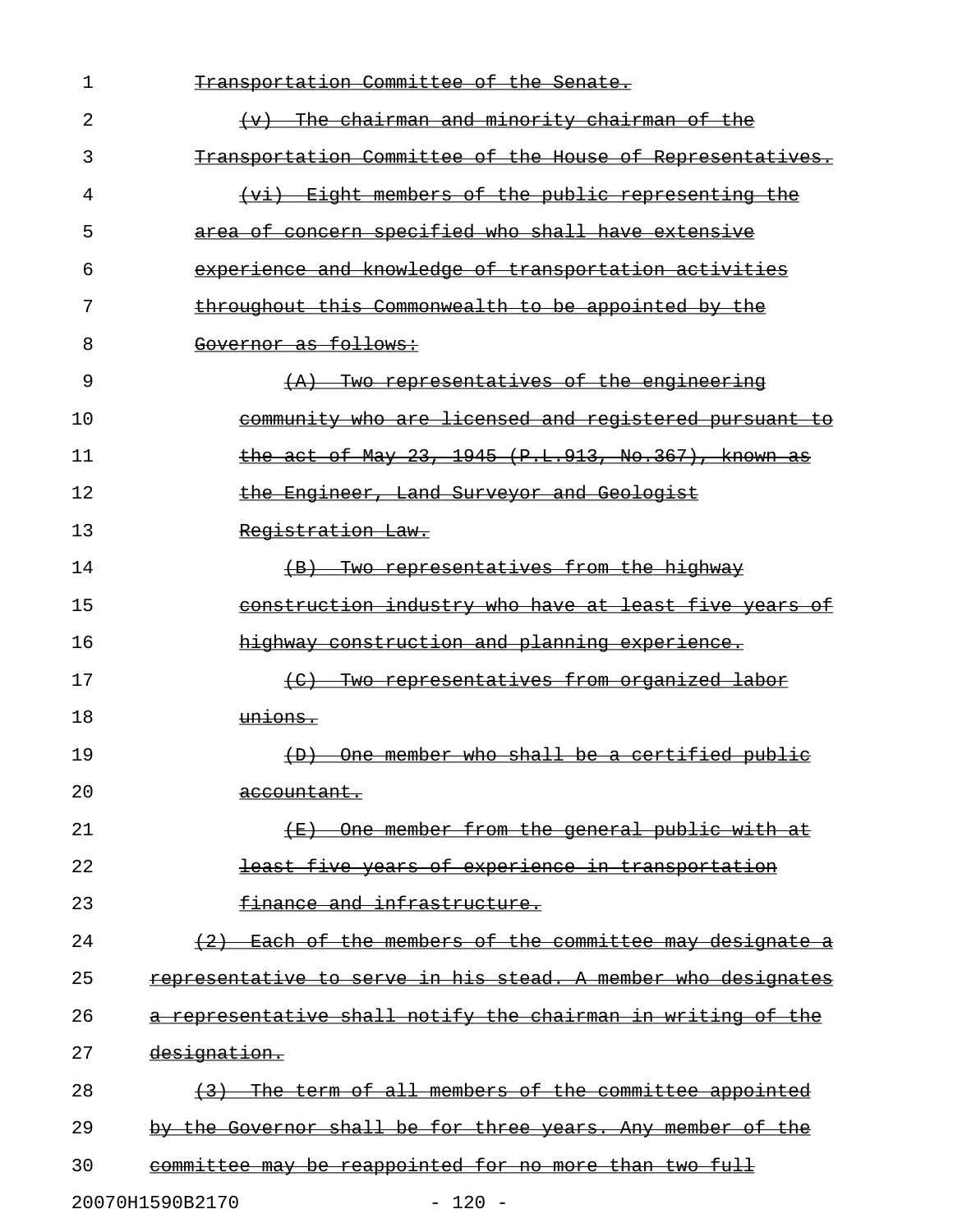| 1  | successive terms. Any person appointed to fill a vacancy                              |
|----|---------------------------------------------------------------------------------------|
| 2  | occurring prior to the expiration of the term to which his                            |
| 3  | predecessor was appointed shall serve only for the unexpired                          |
| 4  | term. Each member shall serve until the appointment of a                              |
| 5  | <del>successor.</del>                                                                 |
| 6  | The committee shall meet at least four times<br>$\leftrightarrow$                     |
| 7  | every 12 months, but may hold such additional meetings                                |
| 8  | are called by the chairman. The chairman shall provide                                |
| 9  | notice at least 14 days in advance for regular meetings                               |
| 10 | and provide a minimum of three days' notice for special                               |
| 11 | meetings. A majority of the appointed members shall                                   |
| 12 | constitute a quorum for the conduct of business.                                      |
| 13 | <u>-Minutes of meetings shall be prepared by the</u><br>$\leftarrow$ ii) $\leftarrow$ |
| 14 | secretary and filed with the committee and distributed<br>÷ө                          |
| 15 | all members. All records shall be a matter of public                                  |
| 16 | <del>record.</del>                                                                    |
| 17 | The public members of the committee shall be<br>$\overline{\phantom{a}\cdots}$        |
| 18 | allowed reasonable per diem expenses as established and                               |
| 19 | paid for by the commission. The commission shall provide                              |
| 20 | appropriate staff support to enable the committee to                                  |
| 21 | properly carry out its functions.                                                     |
| 22 | The committee shall have the power and duty to<br>$+5$                                |
| 23 | consult and advise the Pennsylvania Turnpike Commission in                            |
| 24 | assisting in developing, operating and financing tolled                               |
| 25 | interstate systems within this Commonwealth in a timely,                              |
| 26 | efficient and cost effective manner. Specifically, the                                |
| 27 | committee shall have the authority to conduct a study on the                          |
| 28 | feasibility of instituting toll collections on major                                  |
| 29 | interstates that pass through the State.                                              |
| 30 | The committee shall submit an annual report of its                                    |
|    |                                                                                       |

20070H1590B2170 - 121 -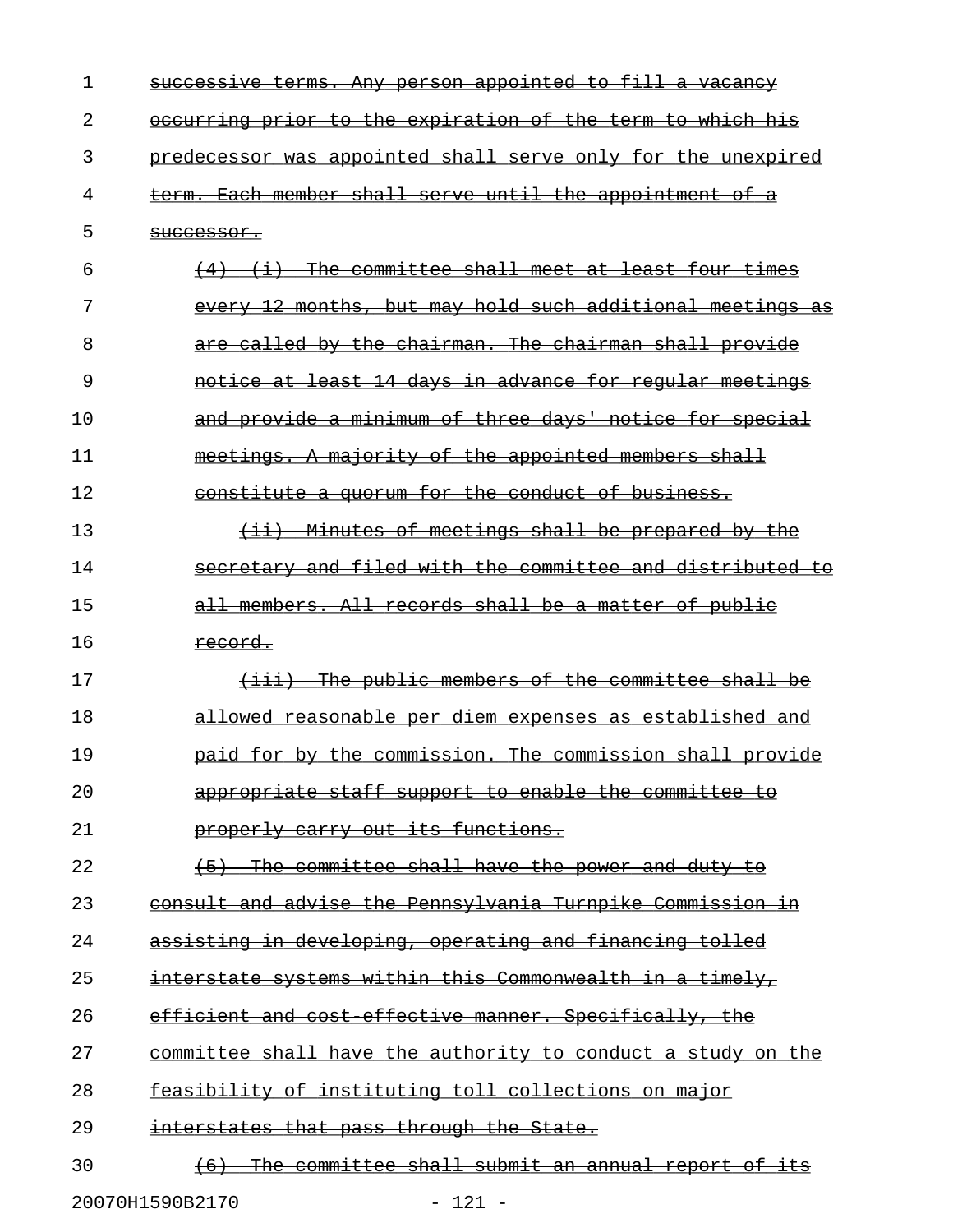| 1  | deliberations and conclusions to the Governor and members of         |
|----|----------------------------------------------------------------------|
| 2  | the General Assembly by November 30 of each year.                    |
| 3  | (7) The Governor shall appoint one member of the                     |
| 4  | committee as chairperson. The members of the committee shall         |
| 5  | annually elect a vice chairperson, a secretary and a                 |
| 6  | <u>treasurer from among the members appointed to the committee.</u>  |
| 7  | (b) Secretary of Transportation. The provisions of                   |
| 8  | subsection (a.1) shall not apply to the appointment of the           |
| 9  | secretary who shall continue to be appointed and to serve as a       |
| 10 | member of the commission ex officio in accordance with law.          |
| 11 | (c) Chairman. A majority of the members of the commission            |
| 12 | shall elect a member of the commission to serve as chairman.         |
| 13 | Upon the appointment and qualification of any new member to          |
| 14 | serve on the commission, the office of chairman, and the             |
| 15 | positions of all other officers created by law, shall be deemed      |
| 16 | vacant and a new chairman and other officers shall be elected by     |
| 17 | a majority of the members of the commission.                         |
| 18 | (d) Actions by the commission. Notwithstanding any other             |
| 19 | law, court decision, precedent or practice to the contrary, any      |
| 20 | and all actions by or on behalf of the commission shall be taken     |
| 21 | solely upon the approval of a majority of the members to the         |
| 22 | <u>commission. A majority of the members of the commission shall</u> |
| 23 | mean five members of the commission. The term "actions by or on      |
| 24 | <u>behalf of the commission" means any action whatsoever of the</u>  |
| 25 | commission, including, but not limited to, the hiring,               |
| 26 | appointment, removal, transfer, promotion or demotion of any         |
| 27 | <u>officers and employees; the retention, use or remuneration of</u> |
| 28 | <u>any advisors, counsel, auditors, architects, engineers or</u>     |
| 29 | consultants; the initiation of any legal action; the making of       |
| 30 | any contracts, leases, agreements, bonds, notes or covenants;        |
|    |                                                                      |

20070H1590B2170 - 122 -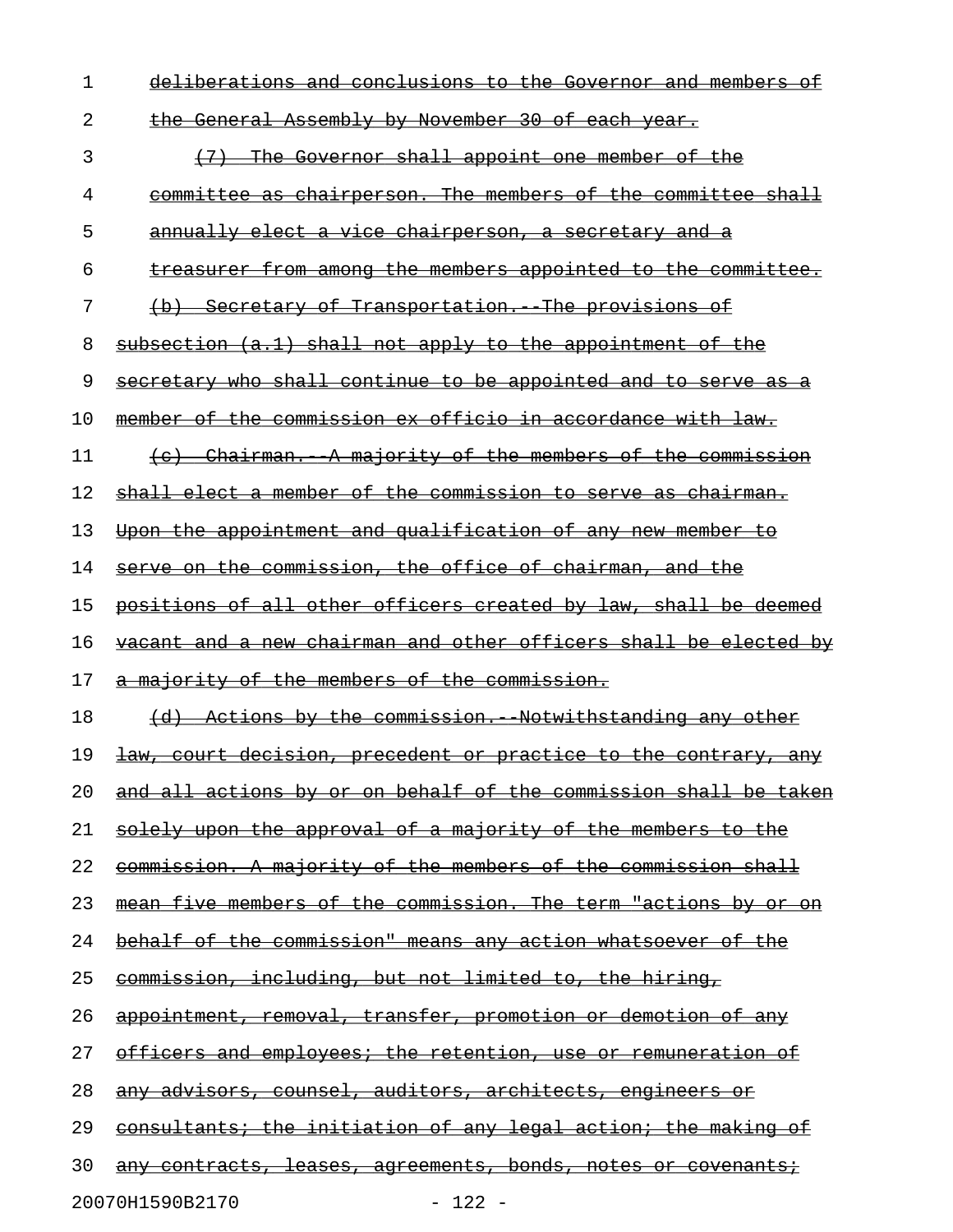| 1  | the approval of requisitions, purchase orders, investments and        |
|----|-----------------------------------------------------------------------|
| 2  | <u>reinvestments; and the adoption, amendment, revision or</u>        |
| 3  | rescission of any rules and requlations, orders or other              |
| 4  | directives. The chairman, vice chairman or any other officer or       |
| 5  | employee of the commission may take no action by or on behalf of      |
| 6  | the commission except as expressly authorized by a majority of        |
| 7  | the members of the commission.                                        |
| 8  | (e) Compensation. The annual salary of the Chairman of the            |
| 9  | Pennsylvania Turnpike Commission shall be \$28,500, and the           |
| 10 | annual salary of the remaining members of the Pennsylvania            |
| 11 | Turnpike Commission shall be \$26,000. These salaries shall be        |
| 12 | paid in equal installments every other week.                          |
| 13 | 8 8106. Exercise of commission powers.                                |
| 14 | The exercise by the commission of the powers conferred by             |
| 15 | <u>this chapter in the construction, operation and maintenance of</u> |
| 16 | the turnpikes and in effecting toll road conversions shall be         |
| 17 | deemed and held to be an essential governmental function of the       |
| 18 | Commonwealth.                                                         |
| 19 | § 8107. Commission powers and duties.                                 |
| 20 | (a) Powers and duties of commission. The commission may:              |
| 21 | (1) Maintain a principal office at a place designated by              |
| 22 | the commission.                                                       |
| 23 | (2) Contract and be contracted within its own name.                   |
| 24 | (3) Sue and be sued in its own name, plead and be                     |
| 25 | impleaded. Any civil action against the commission shall be           |
| 26 | brought only in the courts in which actions may be brought            |
| 27 | against the Commonwealth.                                             |
| 28 | (4) Have an official seal.                                            |
| 29 | (5) Make necessary rules and regulations for its own                  |
| 30 | government and in control of traffic.                                 |
|    |                                                                       |

20070H1590B2170 - 123 -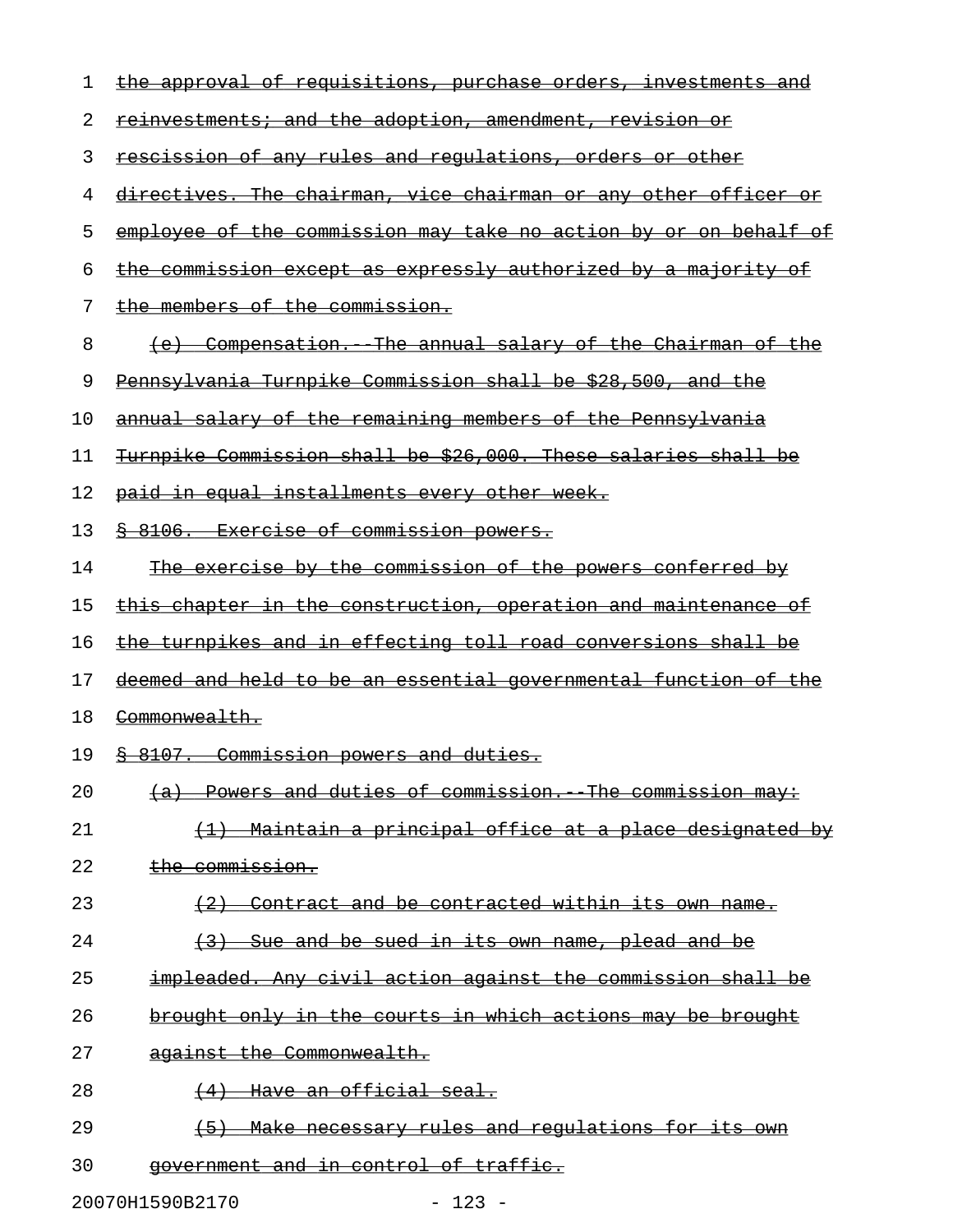| 1  | auire, <u>hold, accept, own,</u><br><del>hire.</del><br><del>lease,</del><br><del>use.</del> |
|----|----------------------------------------------------------------------------------------------|
| 2  | exchange, operate and dispose of personal property, real                                     |
| 3  | property and interests in real property and make and enter                                   |
| 4  | into all contracts and agreements necessary<br><del>incidental</del><br>−O£<br>ŧΘ            |
| 5  | the performance of its duties and the execution of its powers                                |
| 6  | under this chapter and employ engineering, traffic,                                          |
| 7  | architectural and construction experts and inspectors,                                       |
| 8  | attorneys and other employees as may in its judgment be                                      |
| 9  | necessary and fix their compensation.                                                        |
| 10 | Provide grade separations at its own expense<br>(7)<br>$\leftrightarrow$                     |
| 11 | with respect to all public roads, State highways and                                         |
| 12 | interstate highways intersected by the turnpikes and<br>€o                                   |
| 13 | change and adjust the lines and grades thereof so as                                         |
| 14 | accommodate the same to the design for grade separation.                                     |
| 15 | The damages incurred in changing and adjusting<br><del>(11)</del>                            |
| 16 | the lines and grades of public roads, State highways and                                     |
| 17 | interstate highways shall be ascertained and paid by the                                     |
| 18 | commission in accordance with 26 Pa.C.S. (relating to                                        |
| 19 | eminent domain).                                                                             |
| 20 | If the commission shall find it necessary<br><del>(iii)</del>                                |
| 21 | provide a grade separation or change the site of any                                         |
| 22 | portion of any interstate highway, State highway or                                          |
| 23 | public road, or vacate the same, the commission shall                                        |
| 24 | be reconstructed and restored at the<br>∔≑<br><del>to</del><br><del>cause</del>              |
| 25 | commission's expense on the most favorable location and                                      |
| 26 | in as satisfactory a manner as the original road or                                          |
| 27 | vacate it as the case may be.                                                                |
| 28 | The method of acquiring the right of way and<br>(iv)                                         |
| 29 | determining damages incurred in changing the location of                                     |
| 30 | <u>vacating the road, State highway or interstate highway</u>                                |
|    | 20070H1590B2170<br>$-124 -$                                                                  |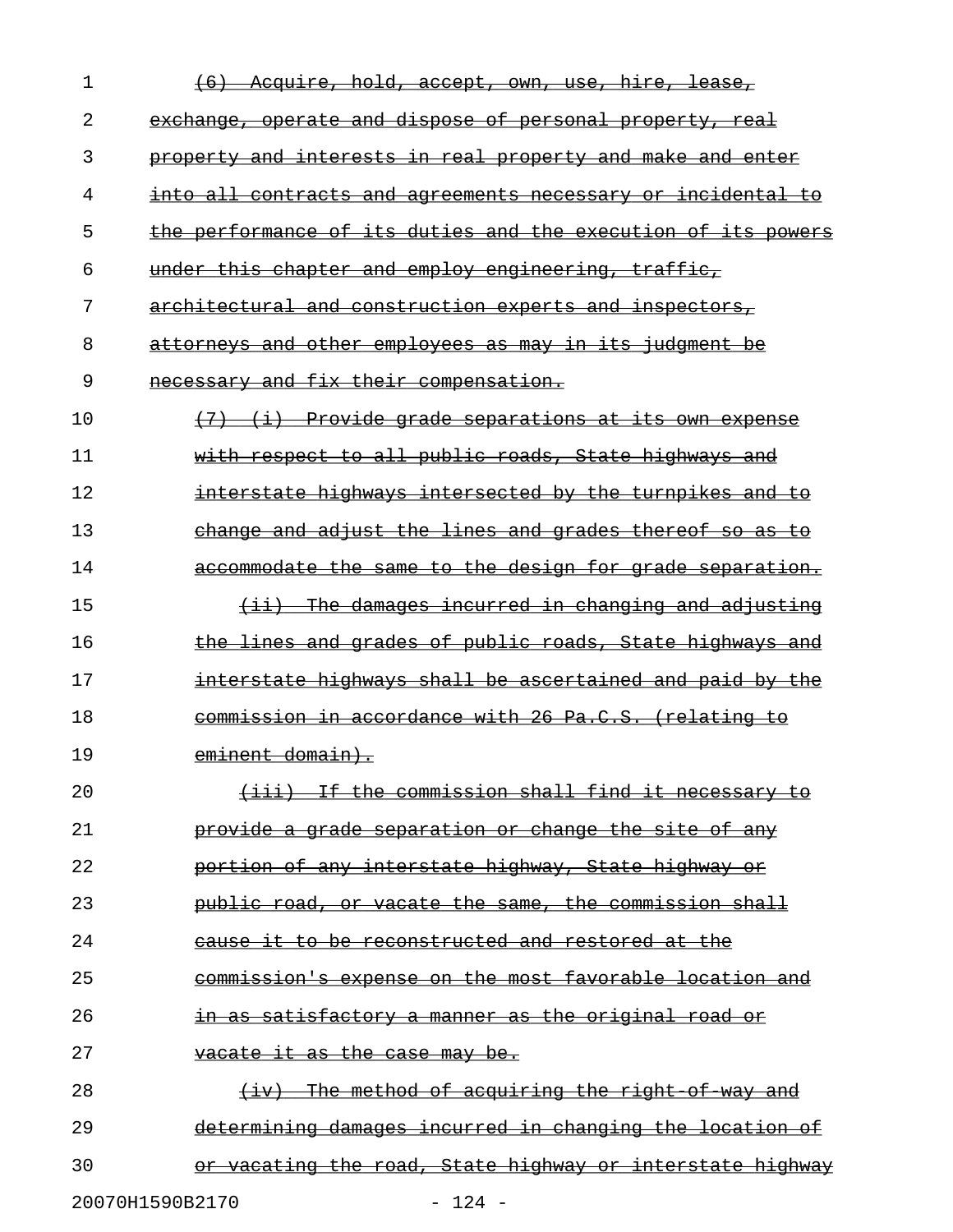1 shall be ascertained and paid for in accordance with 26 2  $Pa.C.S.$ 

| 3  | (8) Petition the court of common pleas of the county in                 |
|----|-------------------------------------------------------------------------|
| 4  | which any public road or part thereof is located and affected           |
| 5  | by the location of the turnpikes, for the vacation,                     |
| 6  | relocation or supply of the same or any part thereof with the           |
| 7  | same force and effect as is now given by existing laws to the           |
| 8  | inhabitants of any township or the county, and the                      |
| 9  | proceedings upon petition, whether for the appointment of               |
| 10 | viewers or otherwise, shall be the same as provided by                  |
| 11 | existing law for similar proceedings upon the petitions.                |
| 12 | (9) Have all of the powers and perform all the duties                   |
| 13 | prescribed by the act of May $21, 1937$ (P.L.774, No.211),              |
| 14 | <u>referred to as the Pennsylvania Turnpike Commission Act.</u>         |
| 15 | <del>(b) Maintenance to be paid out of tolls. --</del>                  |
| 16 | (1) The turnpike extensions and improvements and the                    |
| 17 | conversion of toll free roads to toll roads when completed              |
| 18 | and open to traffic shall be maintained and repaired by and             |
| 19 | under the control of the commission.                                    |
| 20 | (2) All charges and costs for the maintenance and                       |
| 21 | repairs actually expended by the commission shall be paid out           |
| 22 | of tolls.                                                               |
| 23 | The turnpike, the turnpike extensions and                               |
| 24 | improvements and the toll free roads converted to toll roads            |
| 25 | shall also be policed and operated by a force of police, toll           |
| 26 | takers and other operating employees as the commission may<br>in        |
| 27 | its discretion employ.                                                  |
| 28 | \$ 8108. Expenses and bonding of commission members.                    |
| 29 | -All compensation and salaries and<br><del>Payment of expenses. -</del> |
| 30 | all expenses incurred in carrying out the provisions of this            |
|    | 20070H1590B2170<br>$125 -$                                              |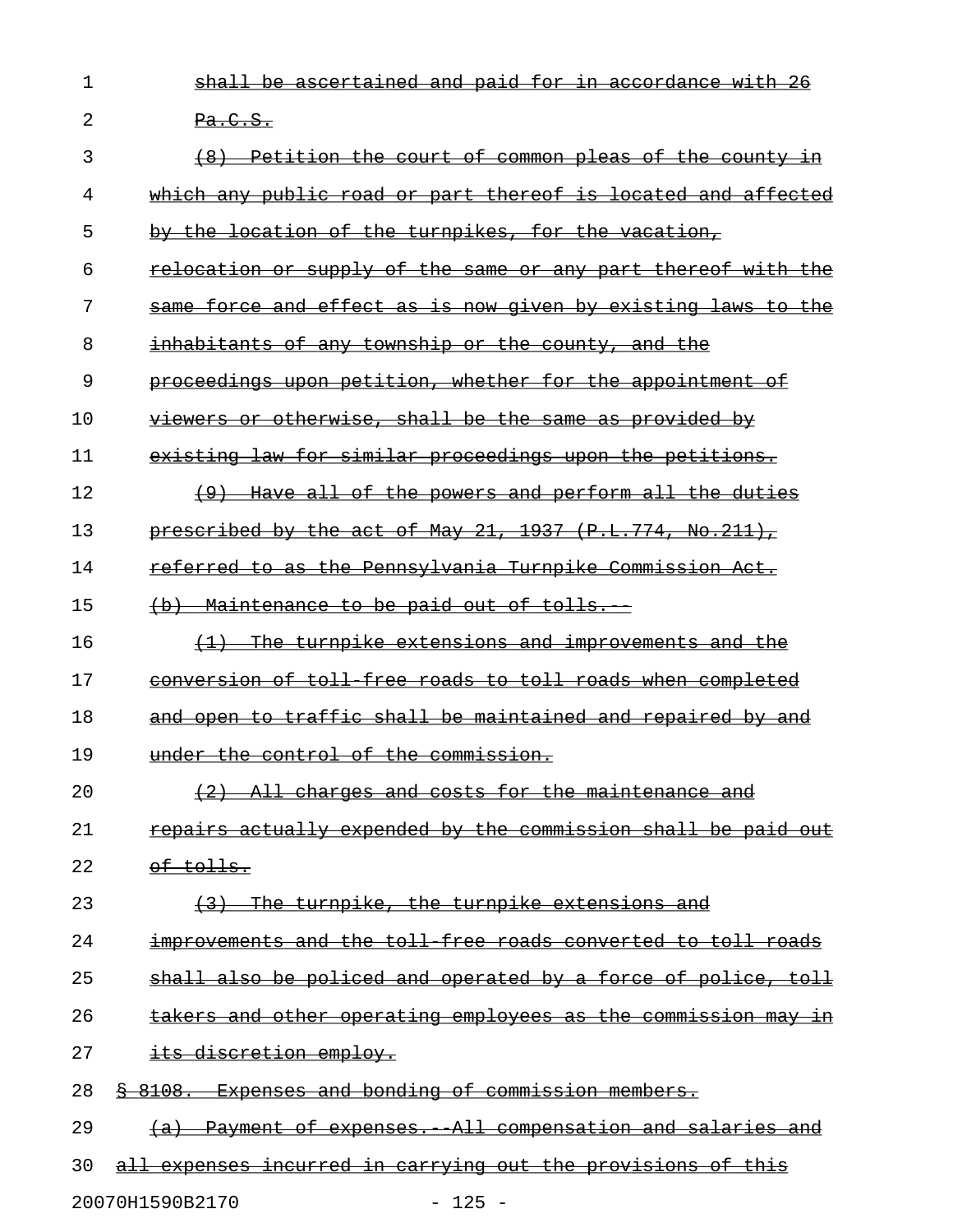| 1  | chapter shall be paid solely from funds provided under the               |
|----|--------------------------------------------------------------------------|
| 2  | <u>authority of this chapter, and no liability or obligation shall</u>   |
| 3  | <u>be incurred under this chapter beyond the extent to which money</u>   |
| 4  | shall have been provided under the authority of this chapter.            |
| 5  | (b) No additional bond required. The issuance of any                     |
| 6  | turnpike revenue bonds, notes or other obligations under the             |
| 7  | provisions of this chapter shall not cause any member of the             |
| 8  | <u>commission to be required to execute a bond that a member of the</u>  |
| 9  | commission is not otherwise required to execute.                         |
| 10 | <u>§ 8109. Acquisition of property rights by commission.</u>             |
| 11 | (a) Condemnation. The commission may condemn, pursuant to                |
| 12 | <u> 26 Pa.C.S. (relating to eminent domain), any lands, interests in</u> |
| 13 | <u>lands, property rights, rights of way, franchises, easements and </u> |
| 14 | <u>other property deemed necessary or convenient for the</u>             |
| 15 | <u>construction and efficient operation of the turnpikes and the</u>     |
| 16 | <u>toll road conversions or necessary in the restoration or </u>         |
| 17 | <u>relocation of public or private property damaged or destroyed.</u>    |
| 18 | $(b)$ Purchase.                                                          |
| 19 | (1) The commission may acquire by purchase, whenever it                  |
| 20 | shall deem the purchase expedient, or otherwise accept if                |
| 21 | dedicated to it, any lands, interests in lands, property                 |
| 22 | rights, rights of way, franchises, easements and other                   |
| 23 | property deemed necessary or convenient for the construction             |
| 24 | and efficient operation of the turnpikes and toll road                   |
| 25 | conversions or necessary in the restoration of public or                 |
| 26 | private property damaged or destroyed, whether the property              |
| 27 | has been previously condemned or otherwise, upon terms and at            |
| 28 | a price as may be considered by the commission to be                     |
| 29 | reasonable and can be agreed upon between the commission and             |
| 30 | the owner thereof and to take title thereto in the name of               |
|    |                                                                          |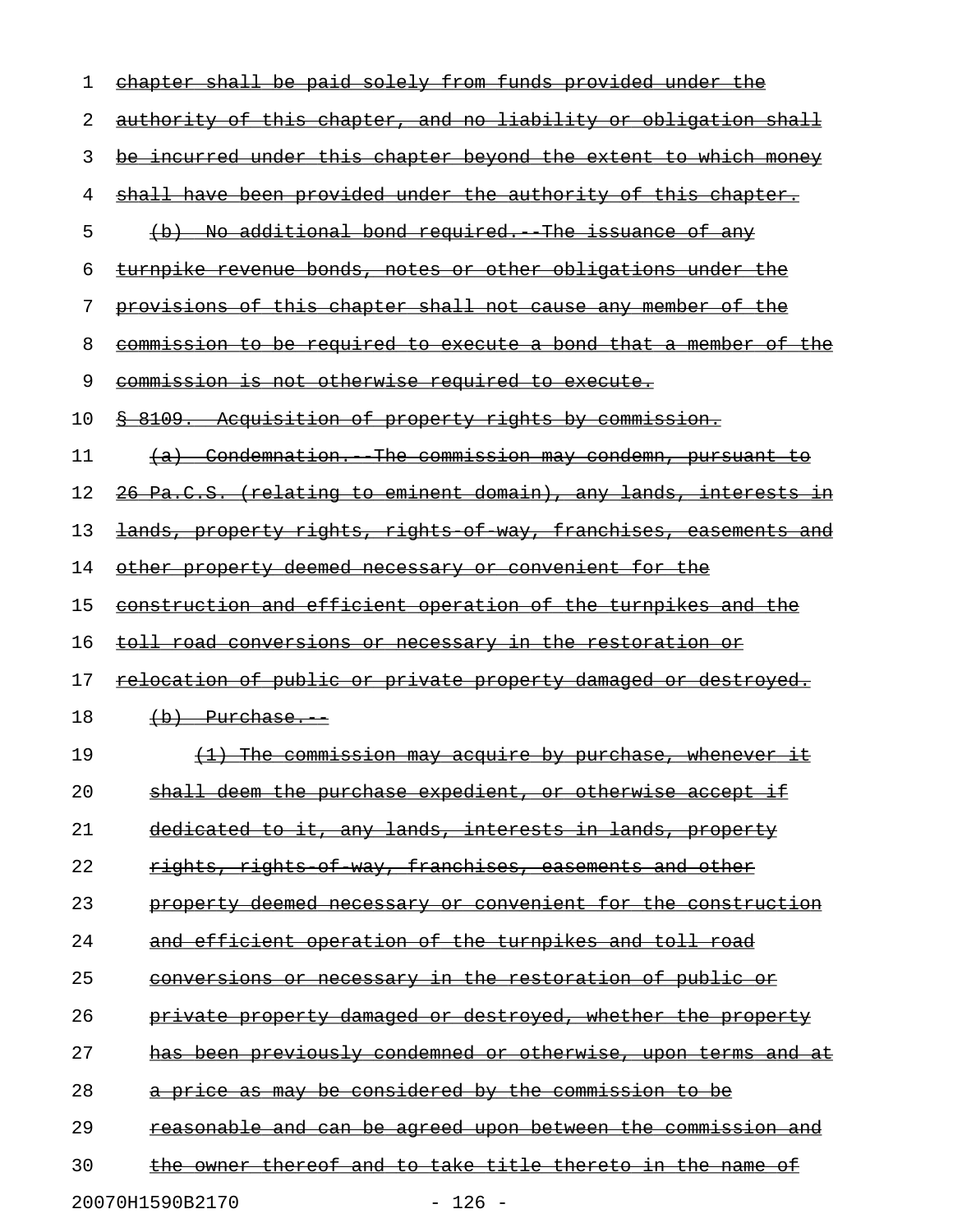- 
- 1 the commission.

| 2  | The net proceeds of the purchase price payable to a                         |
|----|-----------------------------------------------------------------------------|
| 3  | municipality or the department for any real property or                     |
| 4  | <del>interest therein obtained by the commission pursuant to this</del>     |
| 5  | chapter, less the cost of retiring any bonded indebtedness                  |
| 6  | the property or interest, shall be used exclusively, in the                 |
| 7  | case of a municipality, for road related and bridge related                 |
| 8  | expenses and, in the case of the department, for highway<br><del>-and</del> |
| 9  | bridge construction, reconstruction and maintenance in the                  |
| 10 | same engineering and maintenance district in which the                      |
| 11 | property is located.                                                        |
| 12 | Procedural requirements of acquisition.<br>8110.                            |
| 13 | Title. Title to any property condemned by the<br>$\left( a\right)$          |
| 14 | <u>commission shall be taken in the name of the commission.</u>             |
| 15 | $(b)$ Entry.                                                                |
| 16 | <u>In addition to any others powers set forth in this </u>                  |
| 17 | chapter, the commission and its authorized agents and                       |
| 18 | employees may enter upon any lands, waters and premises                     |
| 19 | Commonwealth for the purpose of making surveys,                             |
| 20 | drillings and examinations, as it may<br>soundings,<br>همهم                 |
| 21 | necessary or convenient for the purpose of this chapter.                    |
| 22 | $(2)$ The entry shall not be deemed a trespass, nor shall                   |
| 23 | an entry for the purposes be deemed an entry under any                      |
| 24 | <u>condemnation proceedings which may be then pending.</u>                  |
| 25 | (3) The commission shall make reimbursement for any                         |
| 26 | actual damages resulting to the lands, waters and premises as               |
| 27 | a result of the activities.                                                 |
| 28 | (c) Restoration of property. Any public or private property                 |
| 29 | damaged or destroyed in carrying out the powers granted by this             |
| 30 | chapter shall be restored or repaired and placed in its original            |
|    | 20070H1590B2170<br>$-127 -$                                                 |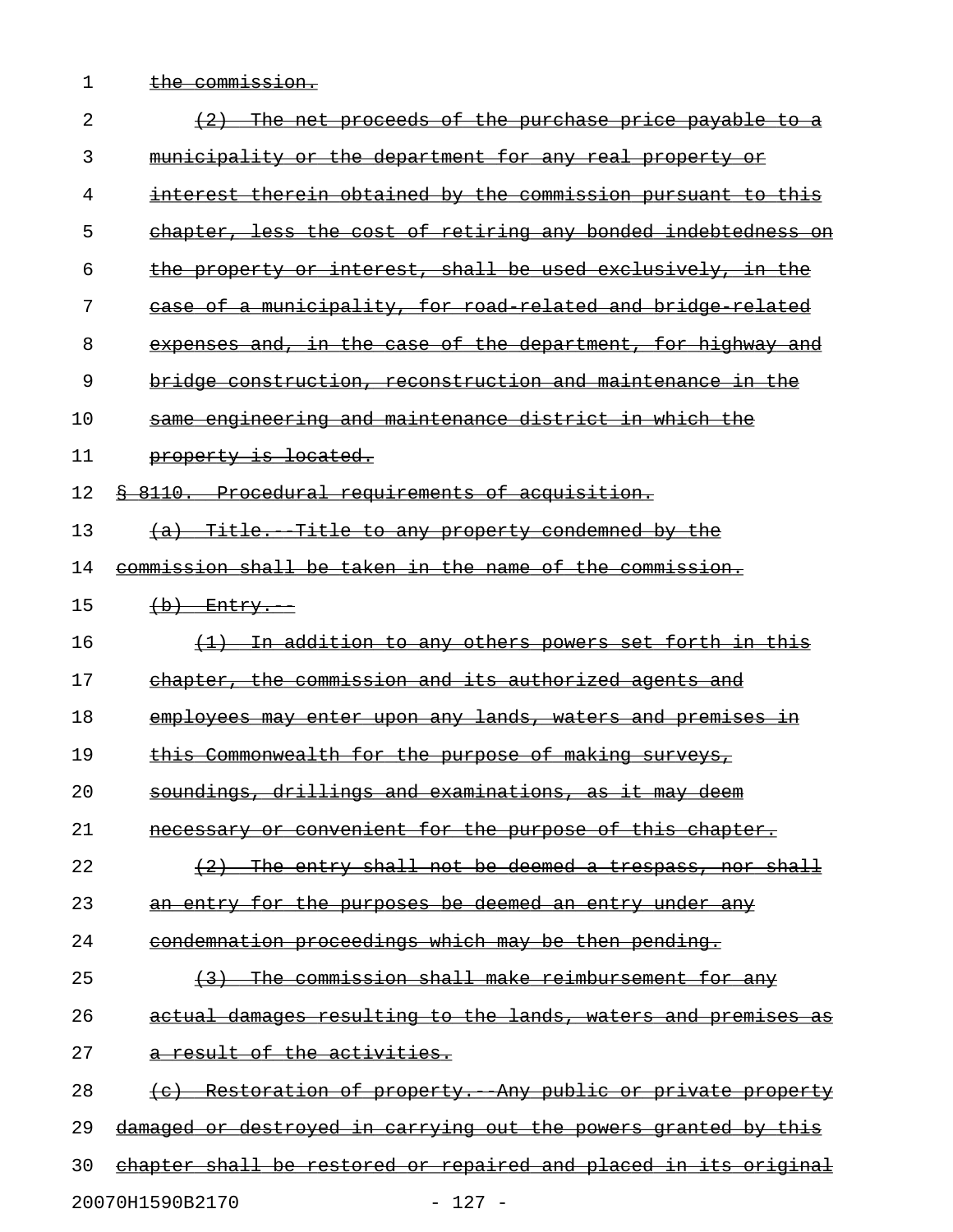| 1  | condition as nearly as practicable or adequate compensation made                                                                                                                                                                                                                                                                                    |
|----|-----------------------------------------------------------------------------------------------------------------------------------------------------------------------------------------------------------------------------------------------------------------------------------------------------------------------------------------------------|
| 2  | for the property out of funds provided under the authority of                                                                                                                                                                                                                                                                                       |
| 3  | this chapter.                                                                                                                                                                                                                                                                                                                                       |
| 4  | Powers of public bodies. Notwithstanding any other                                                                                                                                                                                                                                                                                                  |
| 5  | provision of law to the contrary, a political subdivision and a                                                                                                                                                                                                                                                                                     |
| 6  | public agency and commission of the Commonwealth may lease,                                                                                                                                                                                                                                                                                         |
| 7  | lend, dedicate, grant, convey or otherwise transfer to the                                                                                                                                                                                                                                                                                          |
| 8  | commission, upon its request, upon terms and conditions as the                                                                                                                                                                                                                                                                                      |
| 9  | proper authorities of the political subdivisions or public                                                                                                                                                                                                                                                                                          |
| 10 | agencies and commissions of the Commonwealth may deem reasonable                                                                                                                                                                                                                                                                                    |
| 11 | and fair and without the necessity for any advertisement, order                                                                                                                                                                                                                                                                                     |
| 12 | of court or other action or formality, other than the regular                                                                                                                                                                                                                                                                                       |
| 13 | and formal action of the authorities concerned, any real                                                                                                                                                                                                                                                                                            |
| 14 | property which may be necessary or convenient to the                                                                                                                                                                                                                                                                                                |
| 15 | effectuation of the authorized purposes of the commission,                                                                                                                                                                                                                                                                                          |
| 16 | including public roads and other real property already devoted                                                                                                                                                                                                                                                                                      |
| 17 | to public use.                                                                                                                                                                                                                                                                                                                                      |
| 18 | <u> § 8111. Entry and possession of property condemned.</u>                                                                                                                                                                                                                                                                                         |
| 19 | Whenever the commission has condemned any lands, rights,                                                                                                                                                                                                                                                                                            |
| 20 | rights of way, easements and franchises, or interests therein,                                                                                                                                                                                                                                                                                      |
| 21 | as provided in this chapter, the commission may proceed to                                                                                                                                                                                                                                                                                          |
| 22 | obtain possession in the manner provided by 26 Pa.C.S. (relating                                                                                                                                                                                                                                                                                    |
| 23 | to the eminent domain).                                                                                                                                                                                                                                                                                                                             |
| 24 | \$ 8112. Issuance of turnpike revenue bonds or other                                                                                                                                                                                                                                                                                                |
| 25 | obligations.                                                                                                                                                                                                                                                                                                                                        |
| 26 | (a) Authorization.                                                                                                                                                                                                                                                                                                                                  |
| 27 | (1) A bond must be authorized by resolution of the                                                                                                                                                                                                                                                                                                  |
| 28 | commission. The resolution may specify all of the following:                                                                                                                                                                                                                                                                                        |
| 29 | $\overline{t}$ + $\overline{t}$ + $\overline{t}$ + $\overline{t}$ + $\overline{t}$ + $\overline{t}$ + $\overline{t}$ + $\overline{t}$ + $\overline{t}$ + $\overline{t}$ + $\overline{t}$ + $\overline{t}$ + $\overline{t}$ + $\overline{t}$ + $\overline{t}$ + $\overline{t}$ + $\overline{t}$ + $\overline{t}$ + $\overline{t}$ + $\overline{t}$ + |
| 30 | <u>(ii) Date of maturity not exceeding 40 years from </u>                                                                                                                                                                                                                                                                                           |

20070H1590B2170 - 128 -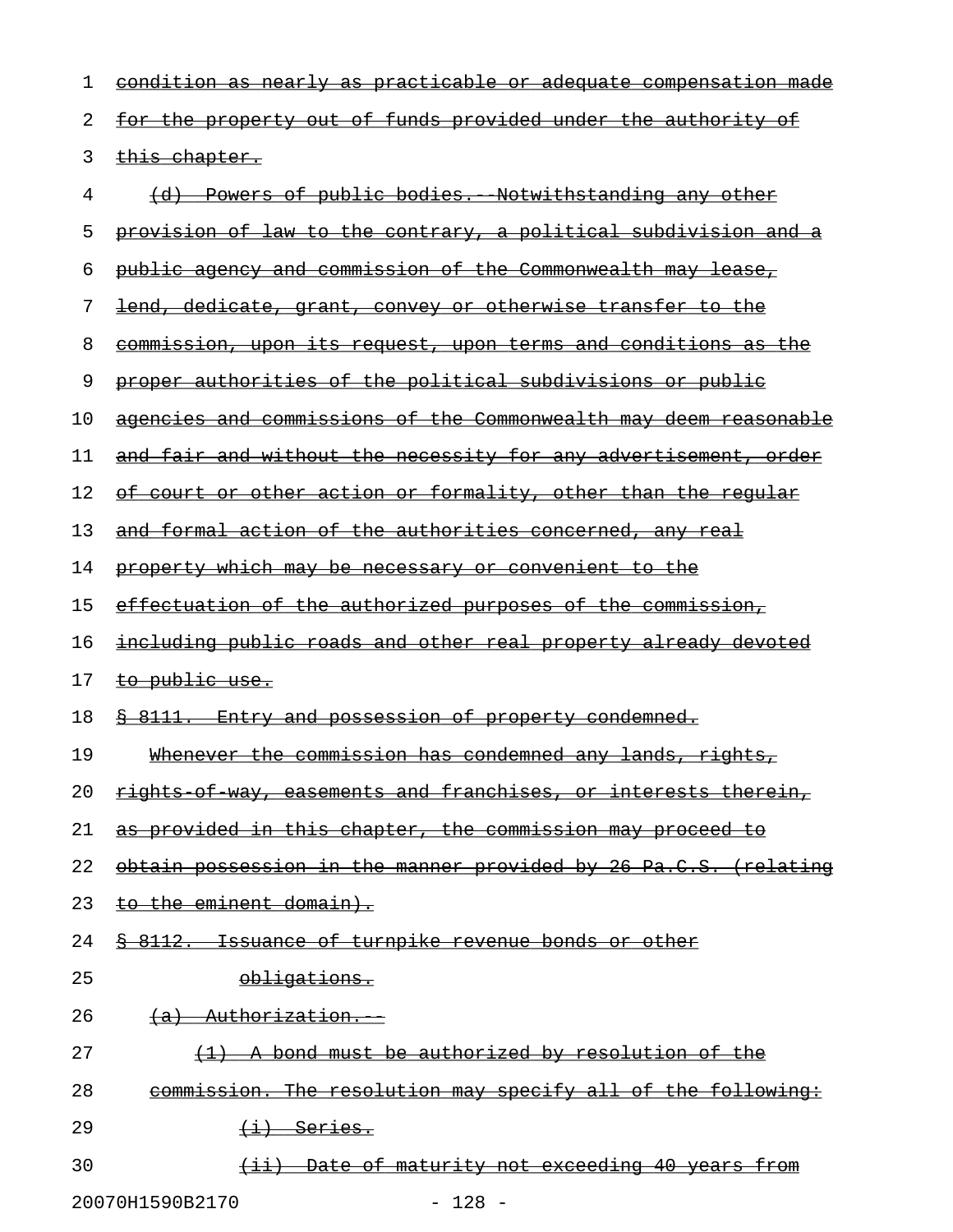| 1  | date of issue.                                                                        |
|----|---------------------------------------------------------------------------------------|
| 2  | <del>(iii) Interest.</del>                                                            |
| 3  | $\leftarrow \text{benn}$                                                              |
| 4  | Form, either coupon or fully registered without<br>$\leftarrow$                       |
| 5  | <del>coupons.</del>                                                                   |
| 6  | Registration, exchangeability and<br><del>(vi)</del>                                  |
| 7  | interchangeability privileges.                                                        |
| 8  | (vii) Medium of payment and place of payment.                                         |
| 9  | (viii) Terms of redemption not exceeding 105% of the                                  |
| 10 | principal amount of the bond.                                                         |
| 11 | <u>Priorities in the revenues or receipts of the </u><br>$\leftarrow$ ix $\leftarrow$ |
| 12 | commission.                                                                           |
| 13 | $(2)$ A bond must be signed by or shall bear the facsimile                            |
| 14 | signature of such officers as the commission determines.                              |
| 15 | Coupon bonds must have attached interest coupons bearing the                          |
| 16 | facsimile signature of the treasurer of the commission as                             |
| 17 | prescribed in the authorizing resolution. A bond may be                               |
| 18 | issued and delivered notwithstanding that one or more of the                          |
| 19 | signing officers or the treasurer has ceased to be an officer                         |
| 20 | when the bond is actually delivered. A bond must be                                   |
| 21 | authenticated by an authenticating agent, a fiscal agent or a                         |
| 22 | trustee, if required by the authorizing resolution.                                   |
| 23 | (3) A bond may be sold at public or private sale for a                                |
| 24 | price determined by the commission.                                                   |
| 25 | (4) Pending the preparation of a definitive bond,                                     |
| 26 | interim receipts or temporary bonds with or without coupons                           |
| 27 | may be issued to the purchaser and may contain terms and                              |
| 28 | conditions as the commission determines.                                              |
| 29 | (b) Provisions. A resolution authorizing a bond may contain                           |
| 30 | provisions which shall be part of the contract with the                               |
|    | 20070H1590B2170<br>$-129 -$                                                           |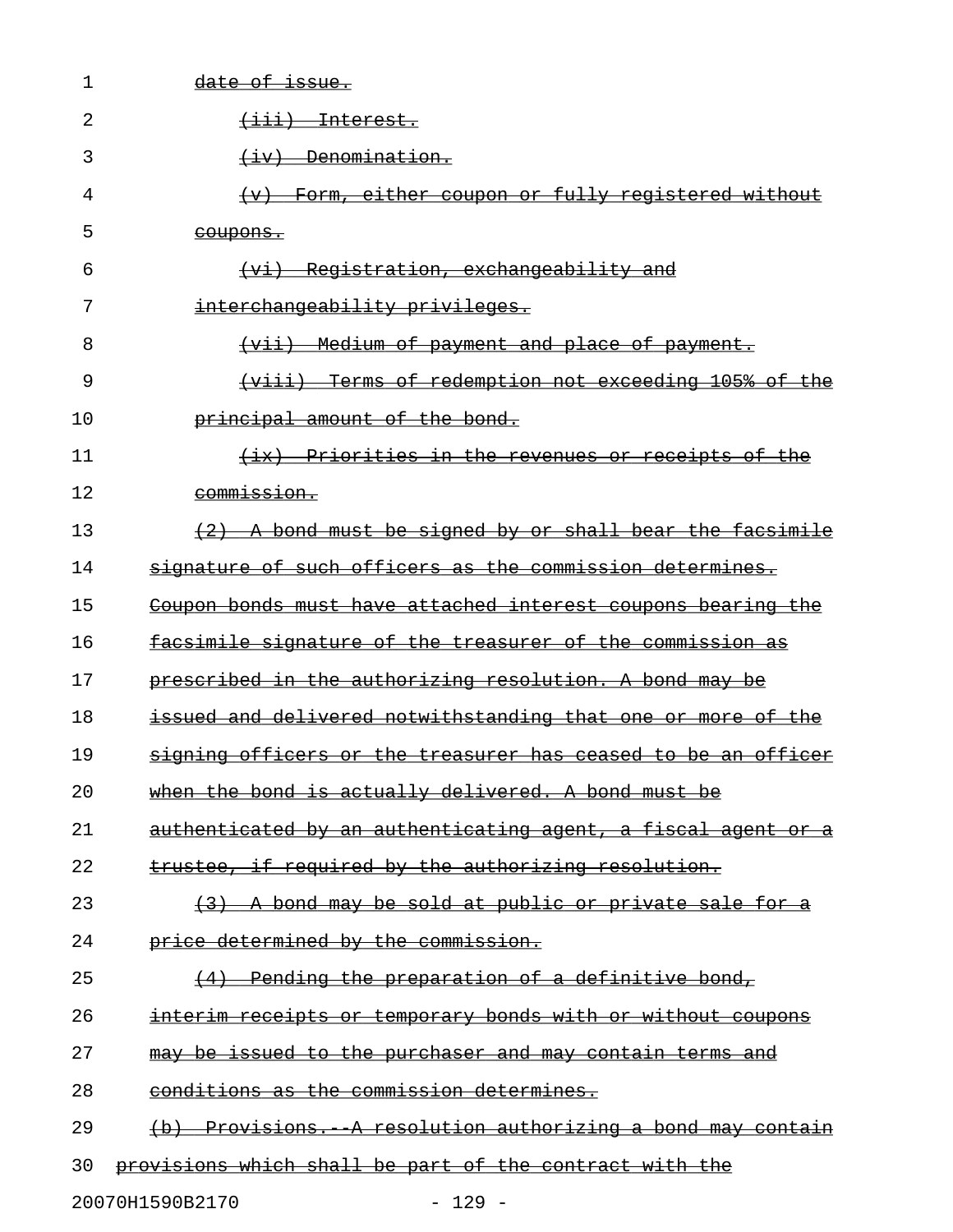1 bondholder as to the following:

| 2  | <del>full</del><br><del>faith and</del><br><del>credit</del><br>-o±<br><del>Pledging</del><br><del>the</del><br><del>the</del><br><del>commission</del> |
|----|---------------------------------------------------------------------------------------------------------------------------------------------------------|
| 3  | Commonwealth or any political subdivision for<br>but not<br>-o f<br>the                                                                                 |
| 4  | the bond or restricting the obligation of the commission                                                                                                |
| 5  | revenue of the commission from all<br><del>all</del><br>−o£<br><del>the</del><br>Θr<br><del>-anv</del><br>Θr<br><del>an∨</del>                          |
| 6  | <del>projects or properties.</del>                                                                                                                      |
| 7  | construction, financing, improvement,<br><del>The-</del><br><del>operation,</del>                                                                       |
| 8  | extension, enlargement, maintenance and repair for                                                                                                      |
| 9  | the costs of the turnpikes and the toll<br>ө£<br><del>road</del><br><del>pavment</del>                                                                  |
| 10 | conversions, including the reconstruction of the converted                                                                                              |
| 11 | as provided for in this chapter and the repayment<br><del>roads</del>                                                                                   |
| 12 | the Federal Treasury of any funds so required to be repaid                                                                                              |
| 13 | pursuant to any special legislation passed by the Congress<br>⊖£                                                                                        |
| 14 | the United States authorizing the conversion of toll free                                                                                               |
| 15 | roads to toll roads, the financing for insurance reserves and                                                                                           |
| 16 | the duties of the commission with reference to these<br><del>matters.</del>                                                                             |
| 17 | Terms and provisions of the bond.                                                                                                                       |
| 18 | Limitations on the purposes to which the<br><del>proceeds</del><br>−o£                                                                                  |
| 19 | the bond or other financing may be applied.                                                                                                             |
| 20 | Rate of tolls and other charges for use<br><del>of the</del>                                                                                            |
| 21 | facilities of or for the services rendered by the commission.                                                                                           |
| 22 | (6) The setting aside, regulation and disposition of                                                                                                    |
| 23 | reserves and sinking funds.                                                                                                                             |
| 24 | Limitations on the issuance of additional bonds.<br>(7)                                                                                                 |
| 25 | (8) Terms and provisions of any deed of trust or                                                                                                        |
| 26 | indenture securing the bond or under which any deed of trust                                                                                            |
| 27 | or indenture may be issued.                                                                                                                             |
| 28 | Other additional agreements with the holder of the                                                                                                      |
| 29 | bond.                                                                                                                                                   |
| 30 | (c) Deeds of trust. The commission may enter into any deed                                                                                              |
|    | 20070H1590B2170<br>$-130 -$                                                                                                                             |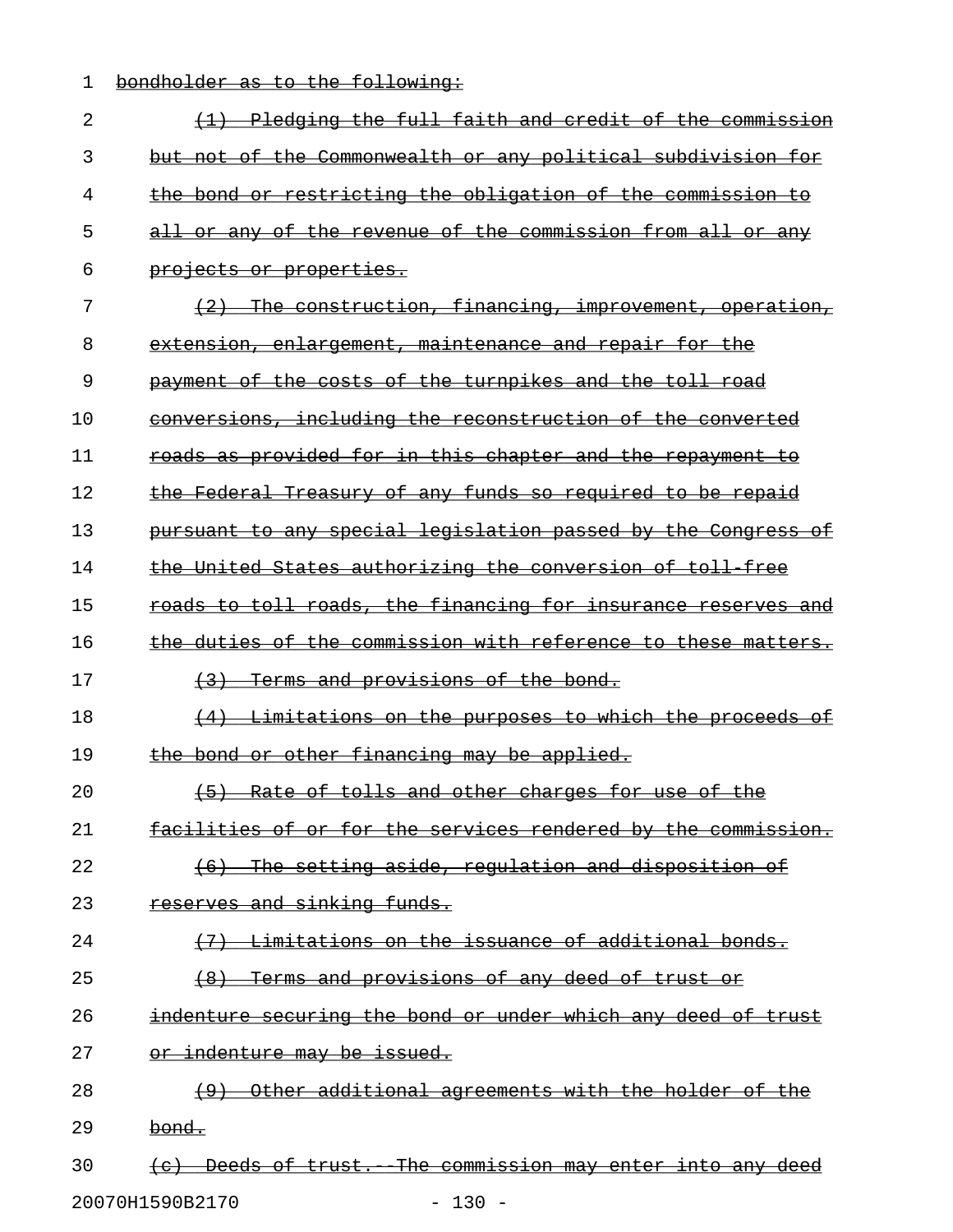| 1  | of trust, indenture or other agreement with any bank or trust    |
|----|------------------------------------------------------------------|
| 2  | company or other person in the United States having power to     |
| 3  | enter into such an arrangement, including any Federal agency, as |
| 4  | security for a bond and may assign and pledge all or any of the  |
| 5  | revenues or receipts of the commission under such deed,          |
| 6  | indenture or agreement. The deed of trust, indenture or other    |
| 7  | agreement may contain provisions as may be customary in such     |
| 8  | instruments or as the commission may authorize, including        |
| 9  | provisions as to the following:                                  |
| 10 | (1) Construction, financing, improvement, operation,             |
| 11 | maintenance and repair for the payment of the costs of the       |
| 12 | turnpikes and the toll road conversions, including the           |
| 13 | reconstruction of the converted roads as provided for in this    |
| 14 | chapter and the repayment to the Federal Treasury of any         |
| 15 | funds so required to be repaid pursuant to any special           |
| 16 | legislation passed by the Congress of the United States          |
| 17 | authorizing the conversion of toll free roads to toll roads,     |
| 18 | <u>financing for insurance reserves and the duties of the </u>   |
| 19 | commission with reference to these matters.                      |
| 20 | (2) Application of funds and the safequarding of funds           |
| 21 | on hand or on deposit.                                           |
| 22 | (3) Rights and remedies of trustees and bondholders,             |
| 23 | including restrictions upon the individual right of action of    |
| 24 | <del>a bondholder.</del>                                         |
| 25 | (4) Terms and provisions of the bond or the resolution           |
| 26 | authorizing the issuance of the bond.                            |
| 27 | (d) Negotiability. A bond shall have all the qualities of        |
| 28 | negotiable instruments under 13 Pa.C.S. Div. 3 (relating to      |
| 29 | negotiable instruments).                                         |
| 30 | \$ 8113. Obligation proceeds restricted and lien created.        |

20070H1590B2170 - 131 -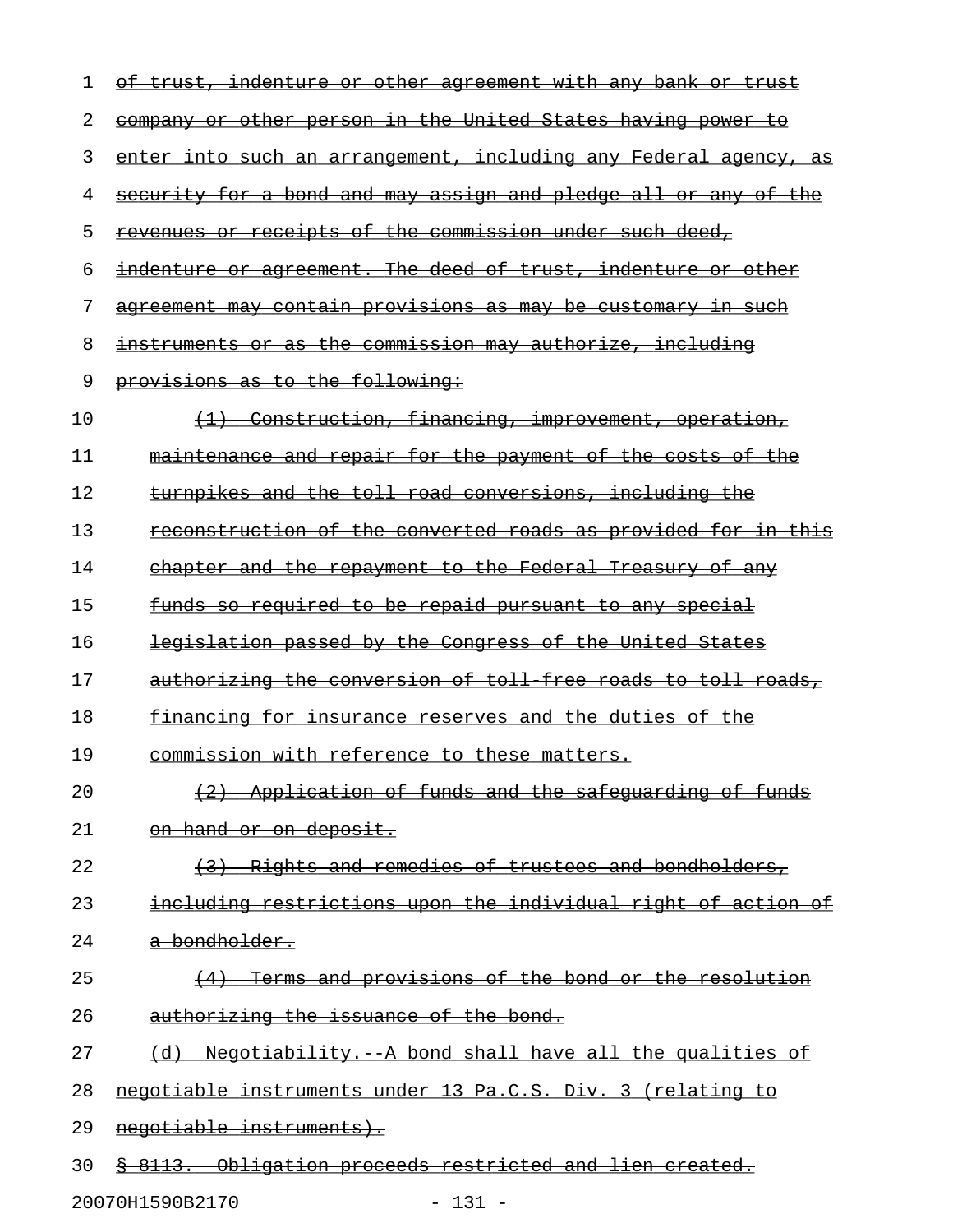| 1  | All money received from any bonds, notes or other obligations            |
|----|--------------------------------------------------------------------------|
| 2  | issued under this chapter shall be applied solely to the payment         |
| 3  | of the cost of the turnpike, the turnpike extensions and                 |
| 4  | improvements and the toll road conversions, including the                |
| 5  | <u>reconstruction of the converted roads as provided for in this</u>     |
| 6  | chapter and the repayment to the Federal Treasury of any funds           |
| 7  | <u>so required to be repaid pursuant to any special legislation</u>      |
| 8  | passed by the Congress of the United States authorizing the              |
| 9  | conversion of toll free roads to toll roads or to the                    |
| 10 | appurtenant fund. There is created and granted a lien upon the           |
| 11 | money, until so applied, in favor of holders of the bonds, notes         |
| 12 | or other obligations or the trustee provided for in this chapter         |
| 13 | <u>respect of the bonds, notes or other obligations.</u><br>$+n$         |
| 14 | <u> § 8114.  Trust indenture authorized.</u>                             |
| 15 | (a) Security for bonds. In the discretion of the                         |
| 16 | commission, the bonds, notes or other obligations may be secured         |
| 17 | by a trust indenture by and between the commission and a                 |
| 18 | corporate trustee, which may be any trust company or bank having         |
| 19 | the powers of a trust company, within this Commonwealth. The             |
| 20 | <u>trust indenture may pledge or assign tolls and revenue to be</u>      |
| 21 | <u>received but shall not convey or mortgage the Pennsylvania</u>        |
| 22 | Turnpike System, including the turnpikes and toll road                   |
| 23 | conversions provided for by this chapter.                                |
| 24 | (b) Rights of bondholders. Either the resolution providing               |
| 25 | <u>for the issuance of the bonds, notes or other obligations or the </u> |
| 26 | trust indenture may contain provisions for protecting and                |
| 27 | enforcing the rights and remedies of the bondholders or holders          |
| 28 | of notes or other obligations as may be reasonable and proper            |
| 29 | and not in violation of law, including covenants setting forth           |
| 30 | the duties of the commission in relation to the acquisition of           |
|    |                                                                          |

20070H1590B2170 - 132 -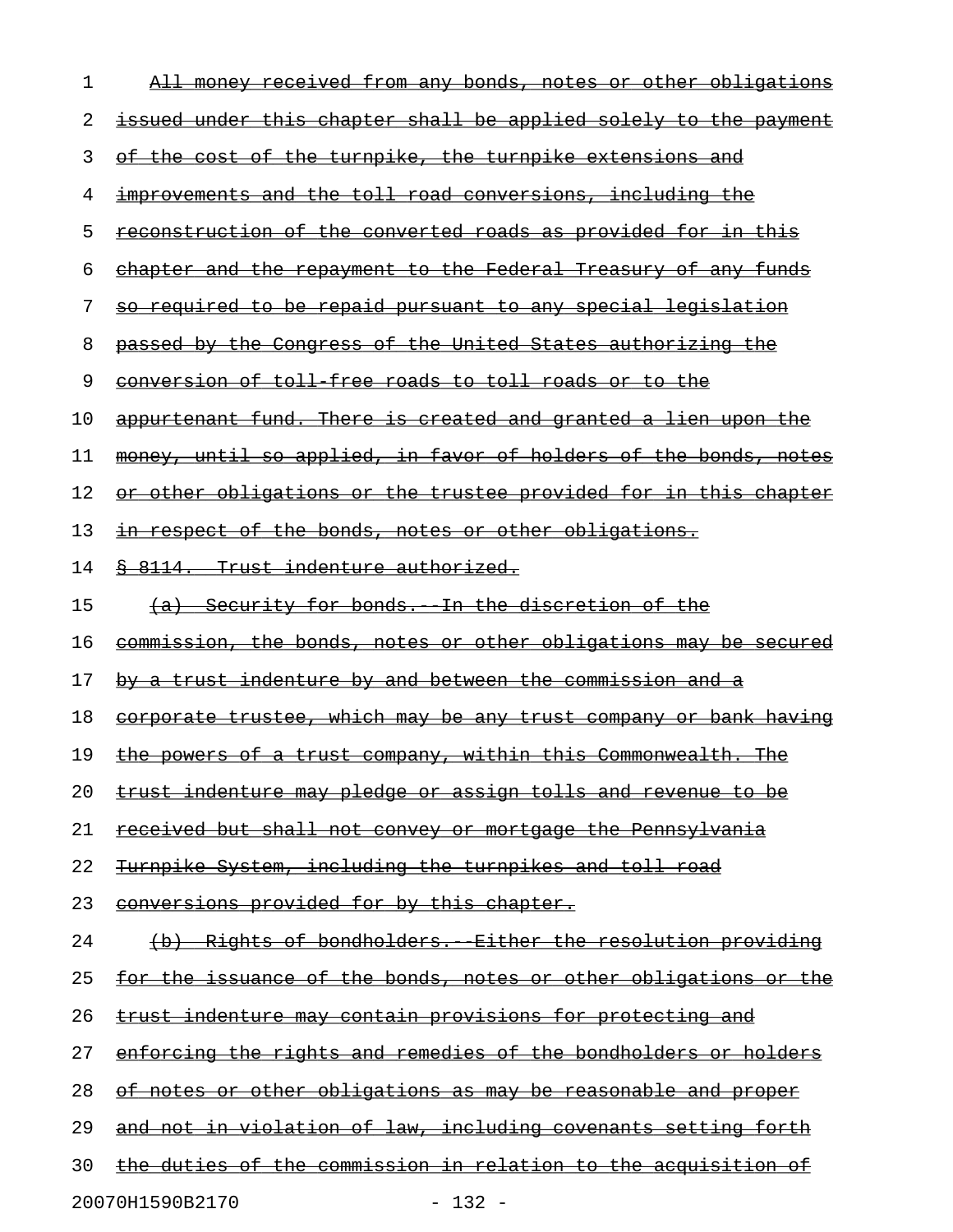| 1  | properties and the construction, maintenance, operation and             |
|----|-------------------------------------------------------------------------|
| 2  | repair and insurance of the turnpikes, and the custody,                 |
| 3  | safeguarding and application of all money. It shall be lawful           |
| 4  | <u>for any bank or trust company incorporated under the laws of</u>     |
| 5  | <u>this Commonwealth to act as a depository of the proceeds of</u>      |
| 6  | bonds, notes or other obligations or revenues and to furnish the        |
| 7  | indemnity bonds or to pledge the securities as may be required          |
| 8  | by the commission. The trust indenture may set forth the rights         |
| 9  | and remedies of the bondholders or holders of notes or other            |
| 10 | obligations and of the trustee and may restrict the individual          |
| 11 | <u>right of action of bondholders or holders of notes or other</u>      |
| 12 | obligations as is customary in trust indentures securing bonds,         |
| 13 | debentures of corporations, notes or other obligations. In              |
| 14 | addition to the foregoing, the trust indenture may contain other        |
| 15 | <u>provisions as the commission may deem reasonable and proper for</u>  |
| 16 | the security of bondholders or holders of notes or other                |
| 17 | obligations. All expenses incurred in carrying out the trust            |
| 18 | indenture may be treated as part of the cost of maintenance,            |
| 19 | operation and repair of the turnpikes and toll road conversions         |
| 20 | provided for by this chapter.                                           |
| 21 | § 8115. Commission and obligations tax exempt.                          |
| 22 | The accomplishment by the commission of the authorized                  |
| 23 | purposes stated in this chapter being for the benefit of the            |
| 24 | people of this Commonwealth and for the improvement of their            |
| 25 | commerce and prosperity, in which accomplishment the commission         |
| 26 | will be performing essential governmental functions, the                |
| 27 | commission shall not be required to pay any taxes or assessments        |
| 28 | <u>on any property acquired or used by it for the purposes provided</u> |
| 29 | <u>in this chapter, and the bonds, notes or other obligations</u>       |
| 30 | issued by the commission, their transfer and the income                 |
|    |                                                                         |

20070H1590B2170 - 133 -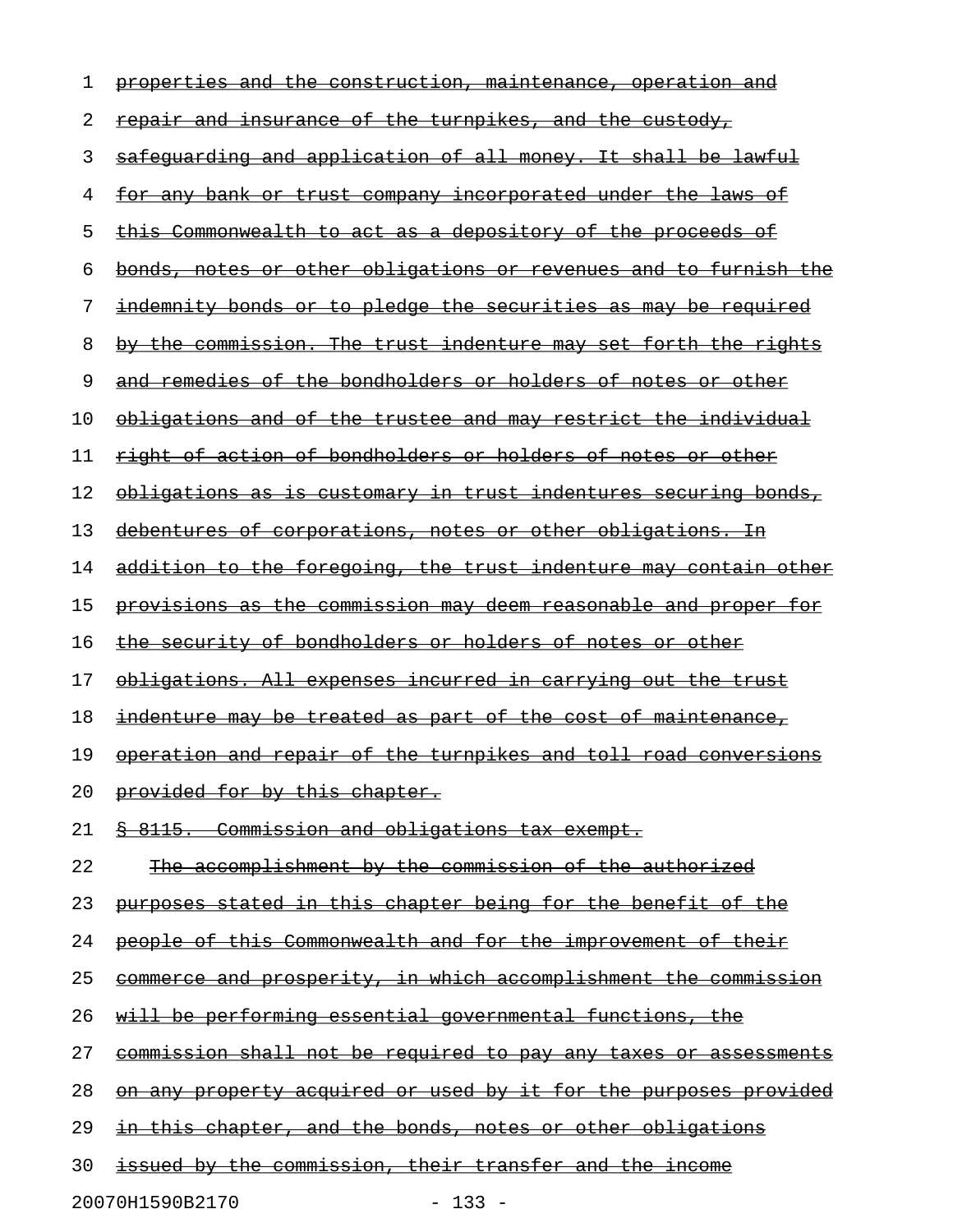| ı  | <u>therefrom, including any profits made on the sale thereof, shall</u>     |
|----|-----------------------------------------------------------------------------|
| 2  | at all times be free from taxation within this Commonwealth.                |
| 3  | \$ 8116. Collection and disposition of tolls and other revenue.             |
| 4  | (a) Establishment and changes in toll amounts. Subject to                   |
| 5  | <u>the terms of any trust indenture entered into by the commission,</u>     |
| 6  | any resolution authorizing the issuance of any bonds, notes or              |
| 7  | other obligations of the commission, the commission is                      |
| 8  | authorized: to fix and to revise tolls for the use of the                   |
| 9  | Pennsylvania Turnpike System and the different parts or sections            |
| 10 | of the system, including the turnpike, the turnpike extensions              |
| 11 | <u>and improvements and the toll road conversions authorized by</u>         |
| 12 | this chapter: to charge and collect the tolls; to contract with             |
| 13 | any person, partnership, association or corporation desiring the            |
| 14 | <u>use of any part thereof, including the right of way adjoining</u>        |
| 15 | the paved portion, for placing thereon telephone, telegraph,                |
| 16 | electric light or power lines, gas stations, garages, stores,               |
| 17 | <u>hotels, restaurants and advertising signs, or for any other</u>          |
| 18 | purpose, except for tracks for railroad or railway use; and to              |
| 19 | <u>fix the terms, conditions, rents and rates of charges for use.</u>       |
| 20 | Tolls shall be fixed and adjusted as to provide funds at least              |
| 21 | <u>sufficient with other revenues of the Pennsylvania Turnpike</u>          |
| 22 | System, if any, to pay:                                                     |
| 23 | <u>the cost of constructing, maintaining, repairing and</u>                 |
| 24 | operating the Pennsylvania Turnpike System and the different                |
| 25 | parts and sections of the system; and                                       |
| 26 | any bonds, notes or other obligations and the<br>$\left(\frac{2}{2}\right)$ |
| 27 | <u>interest thereon of the commission, and all sinking fund</u>             |
| 28 | requirements of the commission, and other requirements                      |
| 29 | <u>provided for by any resolution authorizing the issuance of </u>          |
| 30 | the bonds, notes or other obligations by the commission, or                 |

20070H1590B2170 - 134 -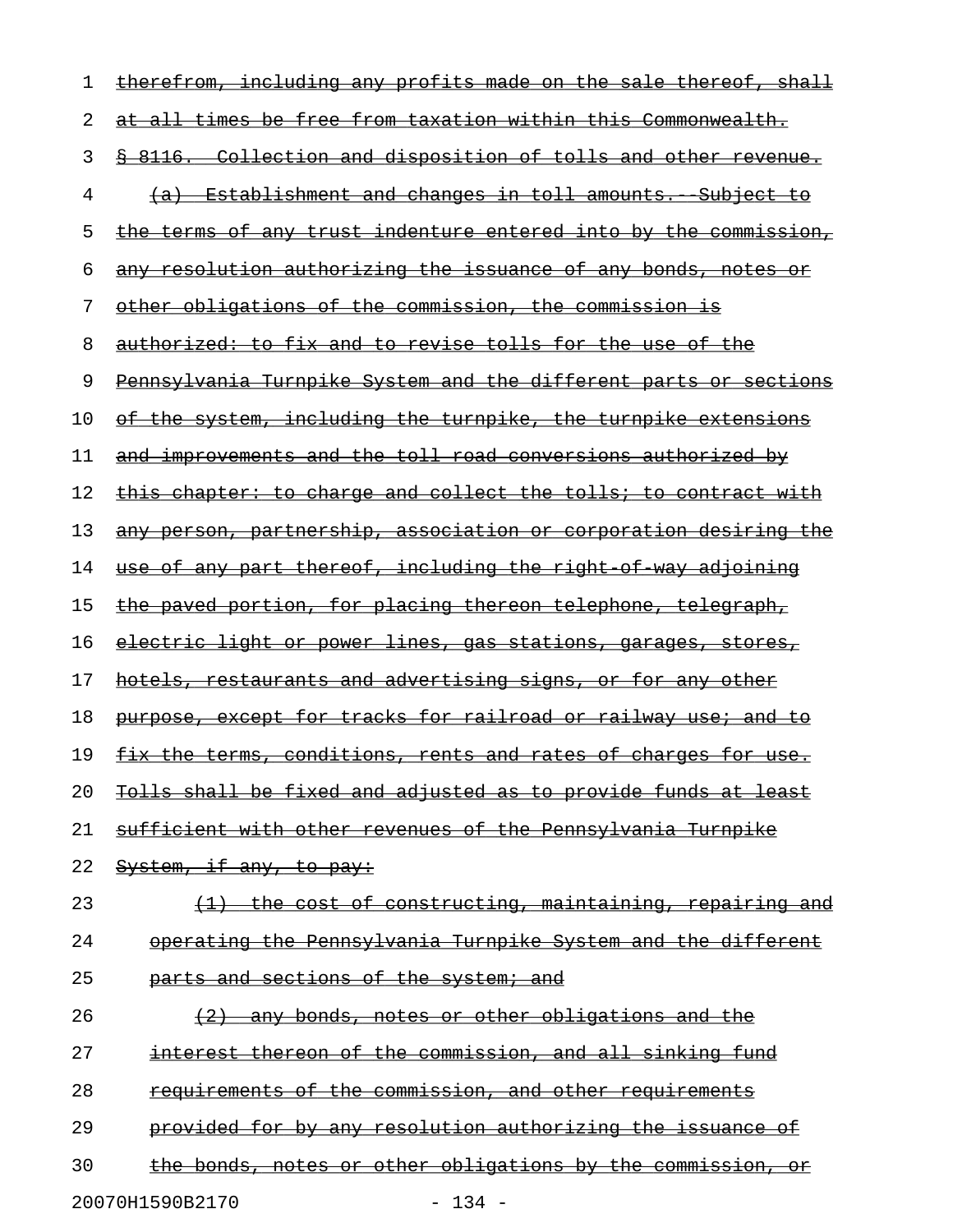| 1  | by any trust indenture to which the commission is a party, as           |
|----|-------------------------------------------------------------------------|
| 2  | <u>the same shall become due.</u>                                       |
| 3  | (b) Restrictions on toll revenue. Tolls shall not be                    |
| 4  | <u>subject to supervision or regulation by any other State</u>          |
| 5  | <u>commission, board, bureau or agency. Subject to the terms of any</u> |
| 6  | presently existing trust indenture entered into by the                  |
| 7  | commission and any presently existing resolution authorizing the        |
| 8  | issuance of any bonds, notes or other obligations of the                |
| 9  | commission, the tolls and all other revenue derived from the            |
| 10 | Pennsylvania Turnpike System shall be set aside and pledged as          |
| 11 | may be provided in any resolutions, trust indentures or any             |
| 12 | <u>other agreements that the commission may hereafter adopt or</u>      |
| 13 | hereafter enter into with respect to the issuance of bonds,             |
| 14 | notes or other obligations of the commission.                           |
| 15 | 8 8116.1. Electronic toll collection.                                   |
| 16 | (a) Liability of owner.                                                 |
| 17 | $\{1\}$ If an operator of a vehicle fails to pay the                    |
| 18 | prescribed toll at any location where tolls are collected by            |
| 19 | means of electronic toll collection, the owner of the vehicle           |
| 20 | shall be liable to the commission for failure of the operator           |
| 21 | of the vehicle to comply with this section if the violation             |
| 22 | is evidenced by information obtained from a violation                   |
| 23 | enforcement system.                                                     |
| 24 | (2) If a violation of this section is committed, the                    |
| 25 | registration plate number of the vehicle as recorded by a               |
| 26 | violation enforcement system shall establish an inference               |
| 27 | that the owner of the vehicle was then operating the vehicle.           |
| 28 | The inference shall be overcome if the owner does all of the            |
| 29 | following:                                                              |
| 30 | Testifies that the owner was not operating the                          |

20070H1590B2170 - 135 -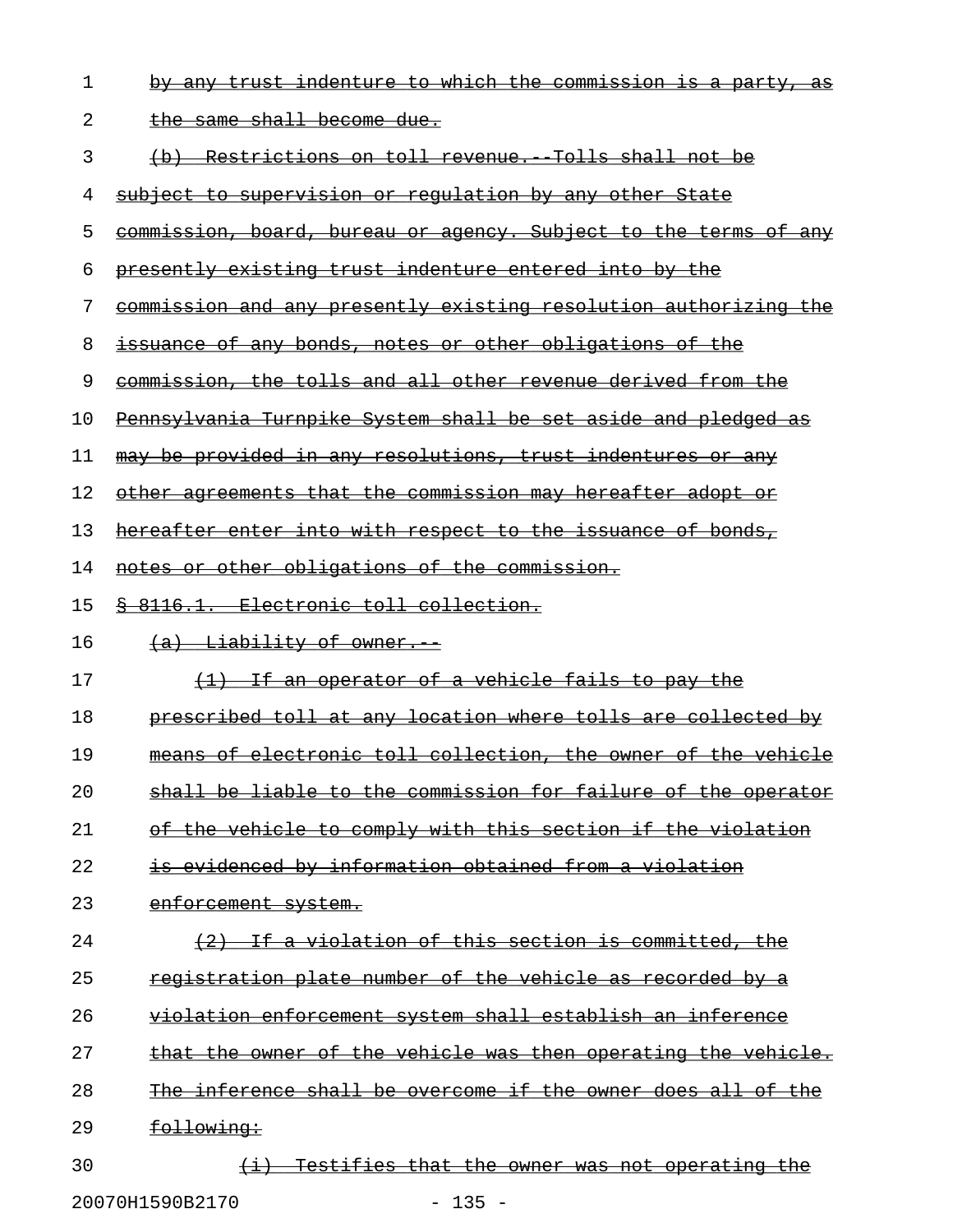| 1  | vehicle at the time of the violation.                                           |
|----|---------------------------------------------------------------------------------|
| 2  | <u>-Submits to an examination as to who at the time</u><br>$\leftrightarrow$    |
| 3  | was operating the vehicle.                                                      |
| 4  | Reveals the name and residence address, if<br><del>(iii) -</del>                |
| 5  | known, of the operator of the vehicle.                                          |
| 6  | If an action or proceeding is commenced in a county<br>$\left(3\right)$         |
| 7  | other than that of the residence of the owner, a verified                       |
| 8  | written statement setting forth the facts prescribed under                      |
| 9  | $\frac{1}{2}$ paragraph $(2)(i)$ , $(ii)$ and $(iii)$ shall suffice to overcome |
| 10 | the inference.                                                                  |
| 11 | $(4)$ If the inference is overcome, the operator of the                         |
| 12 | vehicle may be held liable under this section for failure<br><del>to</del>      |
| 13 | the prescribed toll in the same manner as if the operator<br>pay                |
| 14 | were the owner of the vehicle.                                                  |
| 15 | Imposition of liability. Liability under this section<br>$\leftrightarrow$      |
| 16 | shall be imposed upon an owner for a violation of this section                  |
| 17 | or the regulations of the commission occurring within the                       |
| 18 | territorial limits of this Commonwealth. If a violation is                      |
| 19 | committed as evidenced by a violation enforcement system, the                   |
| 20 | following shall apply:                                                          |
| 21 | The commission or an authorized agent or employee<br>$\leftrightarrow$          |
| 22 | must prepare and mail a notice of violation as follows:                         |
| 23 | (i) The notice of violation must be sent by first                               |
| 24 | class mail to each person alleged to be liable as an                            |
| 25 | owner for a violation of this section.                                          |
| 26 | (ii) The notice must be mailed at the address shown                             |
| 27 | on the vehicle registration or at the address of the                            |
| 28 | operator, as applicable. Notice must be mailed no later                         |
| 29 | than 60 days after:                                                             |
| 30 | $(A)$ the alleged conduct; or                                                   |
|    | 20070H1590B2170<br>$-136 -$                                                     |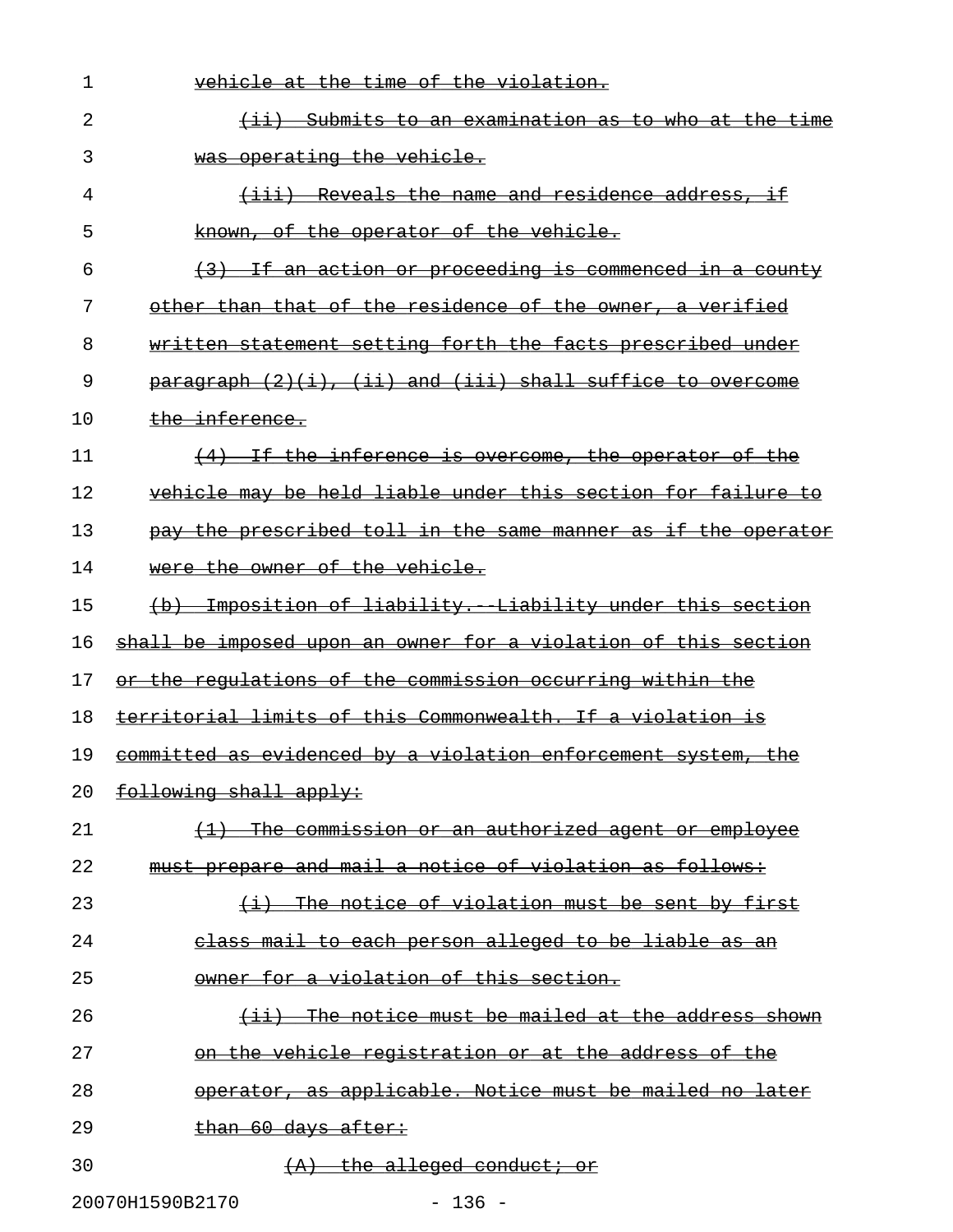| 1  | the date the inference is overcome under                                    |
|----|-----------------------------------------------------------------------------|
| 2  | subsection (a)(2).                                                          |
| 3  | (iii) Personal service is not required.                                     |
| 4  | The notice must contain all of the following:<br>$\leftrightarrow$          |
| 5  | Information advising the person charged of<br>$\left( A \right)$            |
| 6  | the manner and time in which the liability alleged in                       |
| 7  | the notice may be contested.                                                |
| 8  | - A warning advising the person charged that<br>$\left( \mathrm{B} \right)$ |
| 9  | failure to contest in the manner and time provided                          |
| 10 | shall be deemed an admission of liability and that a                        |
| 11 | default judgment may be entered on the notice.                              |
| 12 | (1.1) A manual or automatic record of mailing prepared                      |
| 13 | in the ordinary course of business shall be prima facie                     |
| 14 | evidence of the mailing of notice.                                          |
| 15 | (2) If an owner of a vehicle or an owner that is a                          |
| 16 | lessor of a vehicle receives a notice of violation under this               |
| 17 | section for any time period during which the vehicle was                    |
| 18 | reported to a police department as having been stolen, it                   |
| 19 | shall be a defense to the allegation of liability that the                  |
| 20 | vehicle had been reported to the police as having been stolen               |
| 21 | prior to the time the violation occurred and that the vehicle               |
| 22 | had not been recovered by the time of the violation. For                    |
| 23 | purposes of asserting the defense under this paragraph, it                  |
| 24 | shall be sufficient that a certified copy of the police                     |
| 25 | report on the stolen vehicle be sent by first class mail to                 |
| 26 | the commission within 30 days after receiving the original                  |
| 27 | notice of violation. Failure to send the information within                 |
| 28 | the time limit under this paragraph shall render the owner or               |
| 29 | lessor liable for the penalty prescribed by this section.                   |
| 30 | <u>An owner that is a lessor of a vehicle as to which a</u><br>(3)          |
|    | 20070H1590B2170<br>$-137 -$                                                 |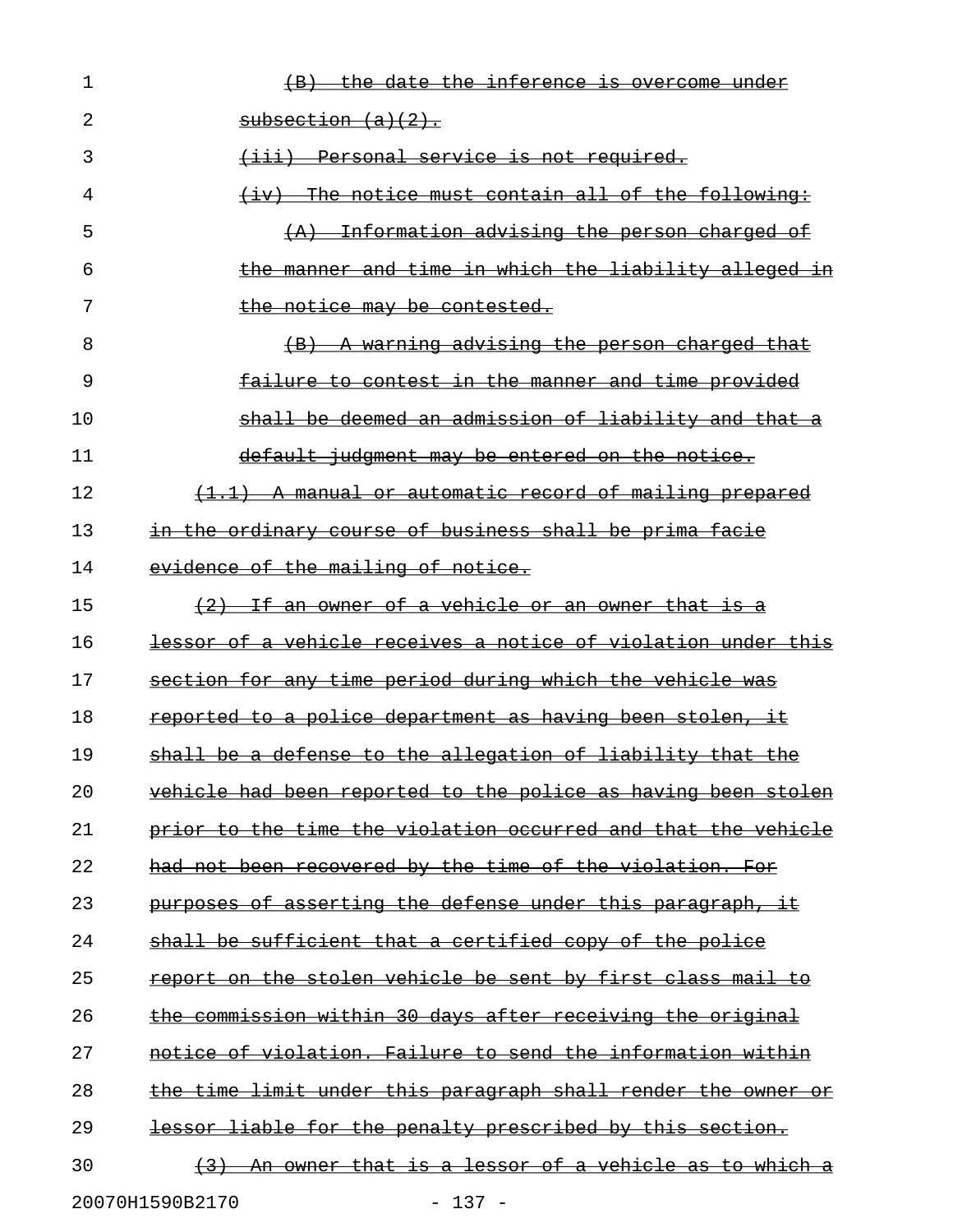| 1  | notice of violation was issued under paragraph (1) shall not        |
|----|---------------------------------------------------------------------|
| 2  | <u>be liable for a violation if the owner sends to the </u>         |
| 3  | commission a copy of the rental, lease or other contract            |
| 4  | <u>document covering the vehicle on the date of the violation, </u> |
| 5  | with the name and address of the lessee clearly legible to          |
| 6  | the commission, within 30 days after receiving the original         |
| 7  | notice of violation. Failure to send the information within         |
| 8  | <u>the time limit under this paragraph shall render the lessor</u>  |
| 9  | liable for the penalty prescribed by this section. If the           |
| 10 | lessor complies with the provisions of this section, the            |
| 11 | lessee of the vehicle on the date of the violation shall be         |
| 12 | deemed to be the owner of the vehicle for purposes of this          |
| 13 | section and shall be subject to liability for the penalty           |
| 14 | under this section.                                                 |
| 15 | A certified report or a facsimile report of an                      |
| 16 | authorized agent or employee of the commission reporting a          |
| 17 | violation of this section or regulations of the commission          |
| 18 | based upon the recorded information obtained from a violation       |
| 19 | enforcement system shall be prima facie evidence of the facts       |
| 20 | <u>contained in the report and shall be admissible as an</u>        |
| 21 | official record kept in the ordinary course of business in          |
| 22 | any proceeding charging a violation of this section or the          |
| 23 | toll collection requlations of the commission.                      |
| 24 | (5) Notwithstanding any other provision of law,                     |
| 25 | videotapes, photographs, microphotographs, other recorded           |
| 26 | images, written records, reports or facsimiles prepared             |
| 27 | pursuant to this section shall be for the exclusive use of          |
| 28 | the commission, its authorized agents, its employees and law        |
| 29 | enforcement officials for the purpose of discharging duties         |
| 30 | under this section and the regulations of the commission. The       |
|    | 20070H1590B2170<br>$-138 -$                                         |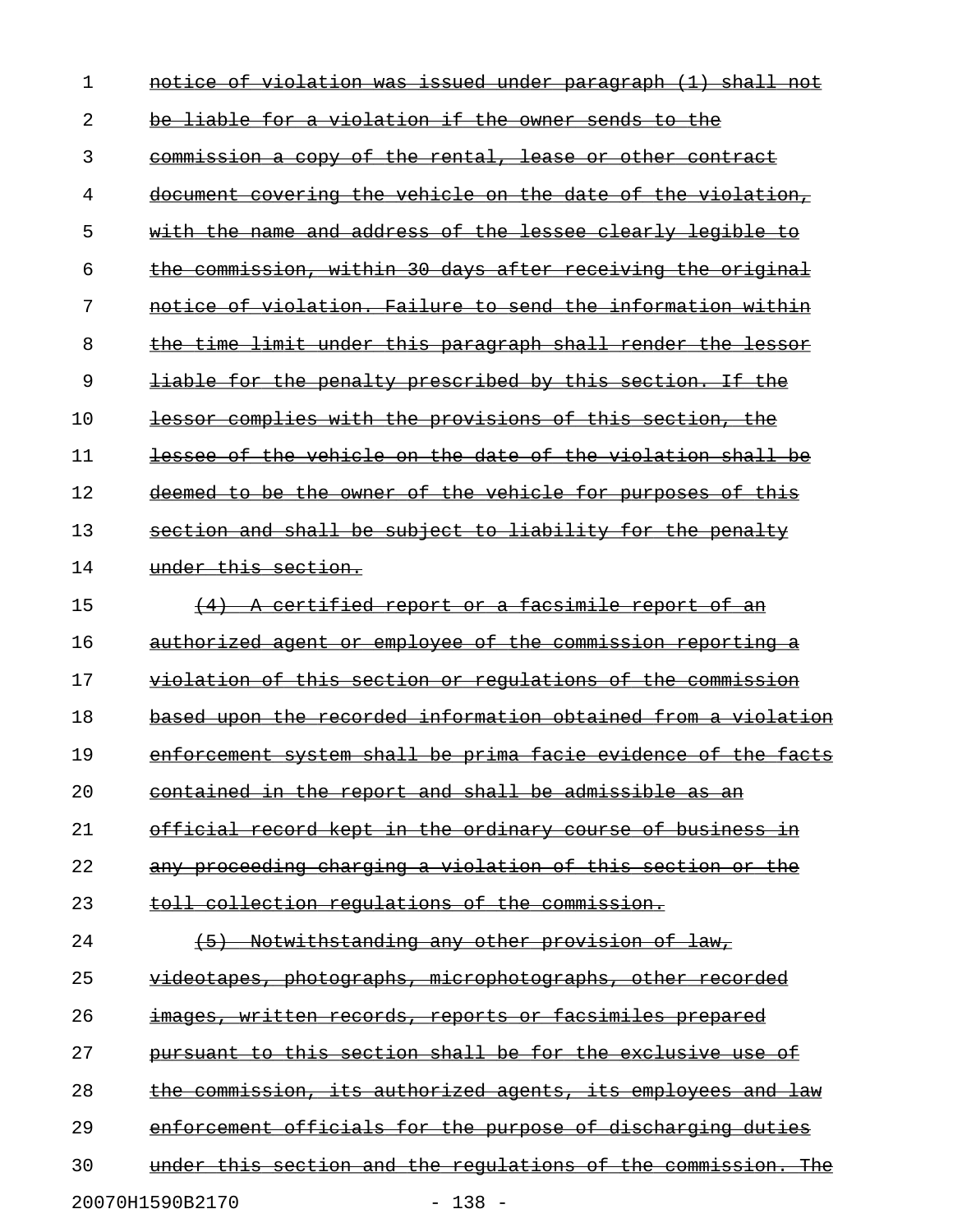| 1  | information shall not be deemed a public record under the act      |
|----|--------------------------------------------------------------------|
| 2  | of June 21, 1957 (P.L.390, No.212), referred to as the Right       |
| 3  | to Know Law. The information shall not be discoverable by          |
| 4  | court order or otherwise; nor shall it be offered in evidence      |
| 5  | in any action or proceeding which is not directly related to       |
| 6  | a violation of this section, the regulations of the                |
| 7  | commission or indemnification for liability imposed pursuant       |
| 8  | to this section. The restrictions set forth in this                |
| 9  | <del>paragraph:</del>                                              |
| 10 | (i) shall not be deemed to preclude a court of                     |
| 11 | competent jurisdiction from issuing an order directing             |
| 12 | that the information be provided to law enforcement                |
| 13 | officials if the information is reasonably described and           |
| 14 | <del>is requested solely in connection with a criminal law</del>   |
| 15 | enforcement action:                                                |
| 16 | shall not be deemed to preclude the exchange of<br>$\overline{+i}$ |
| 17 | the information between any entities with jurisdiction             |
| 18 | over or which operate an electronic toll collection                |
| 19 | system in this Commonwealth or any other jurisdiction;             |
| 20 | and                                                                |
| 21 | (iii) shall not be deemed to prohibit the use of                   |
| 22 | information exclusively for the purpose of billing                 |
| 23 | electronic toll collection account holders, deducting              |
| 24 | toll charges from the account of an account holder,                |
| 25 | enforcing toll collection laws and related regulations or          |
| 26 | enforcing the provisions of an account holder agreement.           |
| 27 | (6) An imposition of liability under this section must             |
| 28 | <del>be based upon a preponderance of evidence.</del>              |
| 29 | (7) An imposition of liability pursuant to this section            |
| 30 | shall not be deemed a conviction of an owner and shall not be      |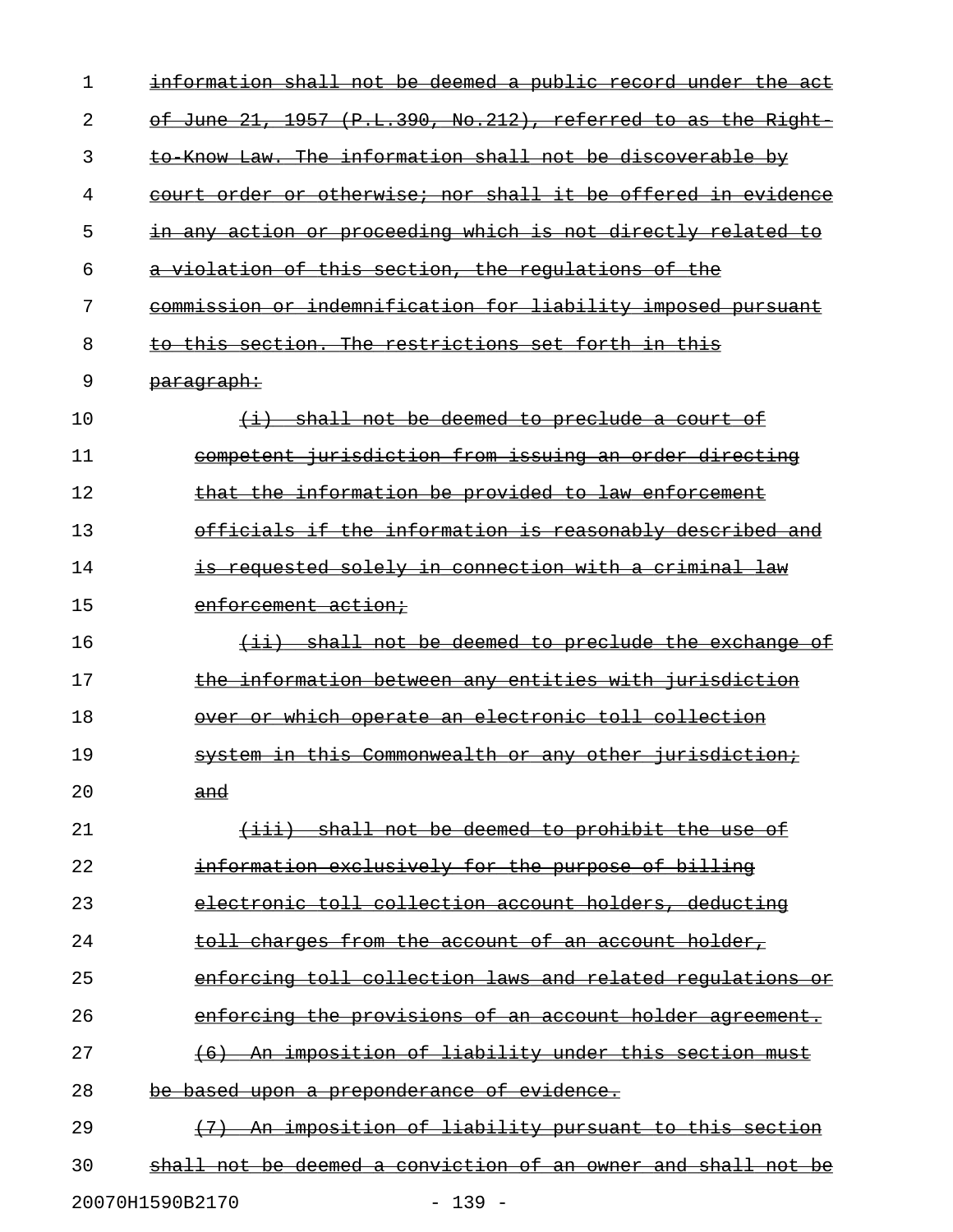| 1  | made part of the motor vehicle operating record of the person   |
|----|-----------------------------------------------------------------|
| 2  | upon whom the liability is imposed, nor shall it be             |
| 3  | considered in the provision of motor vehicle insurance          |
| 4  | <del>coverage.</del>                                            |
| 5  | (8) An owner that admits, is found liable or fails to           |
| 6  | respond to the notice of violation for a violation of this      |
| 7  | section shall be civilly liable to the commission for all of    |
| 8  | the following:                                                  |
| 9  | $\leftarrow$ +i) Either:                                        |
| 10 | $(A)$ the amount of the toll evaded or attempted                |
| 11 | to be evaded if the amount can be determined; or                |
| 12 | (B) the maximum toll from the farthest point of                 |
| 13 | entry on the Pennsylvania Turnpike to the actual                |
| 14 | point of exit if the amount of the toll evaded or               |
| 15 | attempted to be evaded cannot be determined.                    |
| 16 | (ii) A reasonable administrative fee not to exceed              |
| 17 | \$35 per notification.                                          |
| 18 | (9) Nothing in this section shall be construed to limit         |
| 19 | the liability of the operator of a vehicle for a violation of   |
| 20 | this section or of the regulations of the commission.           |
| 21 | (c) Placement of electronic toll collection device. An          |
| 22 | electronic toll collection device which is affixed to the front |
| 23 | windshield of a vehicle in accordance with the regulations of   |
| 24 | the commission shall not be deemed to constitute a violation of |
| 25 | 75 Pa.C.S. § 4524 (relating to windshield obstructions and      |
| 26 | $w \text{+} \text{per} \text{s}$ .                              |
| 27 | (d) Privacy of electronic toll collection account holder        |
| 28 | information.                                                    |
| 29 | (1) Except as set forth paragraph (2), notwithstanding          |
| 30 | any other provision of law, all of the following apply to       |
|    |                                                                 |

20070H1590B2170 - 140 -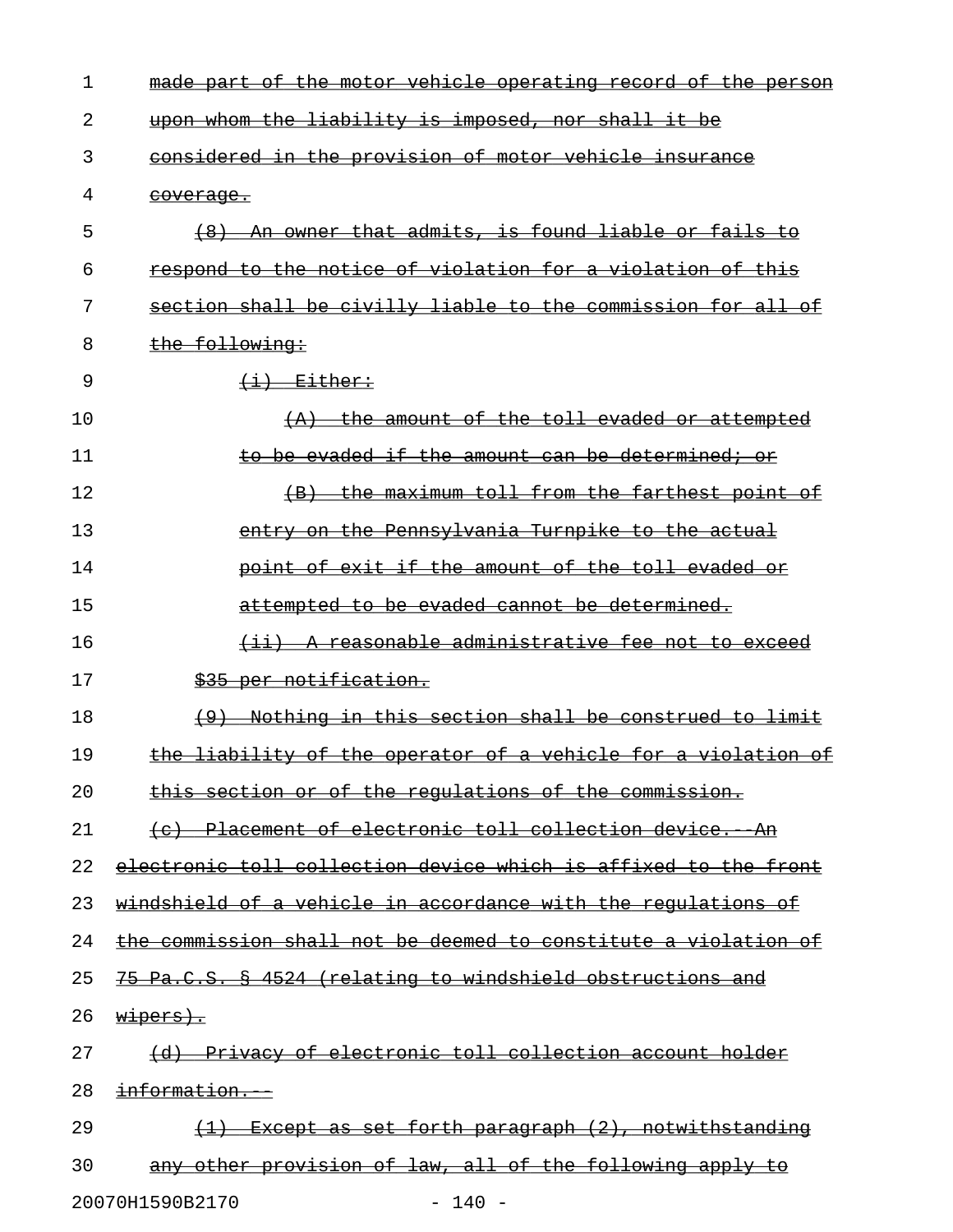| 1  | information kept by the commission, its authorized agents or  |
|----|---------------------------------------------------------------|
| 2  | its employees which is related to the account of an           |
| 3  | electronic toll collection system account holder:             |
| 4  | $(i)$ The information shall be for the exclusive use          |
| 5  | of the commission, its authorized agents, its employees       |
| 6  | and law enforcement officials for the purpose of              |
| 7  | discharging their duties pursuant to this section and the     |
| 8  | requlations of the commission. This subparagraph includes     |
| 9  | <u>names, addresses, account numbers, account balances,</u>   |
| 10 | personal financial information, vehicle movement records      |
| 11 | and other information compiled from transactions with the     |
| 12 | account holders.                                              |
| 13 | $(i)$ The information shall not be deemed a public            |
| 14 | record under the Right to Know Law, nor shall it be           |
| 15 | discoverable by court order or otherwise or be offered in     |
| 16 | <u>evidence in any action or proceeding which is not</u>      |
| 17 | directly related to the discharge of duties under this        |
| 18 | section, the regulations of the commission or a violation     |
| 19 | of an account holder agreement.                               |
| 20 | $(2)$ Paragraph $(1)$ shall not be deemed to do any of the    |
| 21 | following:                                                    |
| 22 | (i) Preclude a court of competent jurisdiction from           |
| 23 | <del>issuing an order directing that the information be</del> |
| 24 | provided to law enforcement officials if the information      |
| 25 | <del>is reasonably described and is requested solely in</del> |
| 26 | connection with a criminal law enforcement action.            |
| 27 | (ii) Preclude the exchange of the information                 |
| 28 | between any entities with jurisdiction over or which          |
| 29 | operate an electronic toll collection system in this          |
| 30 | Commonwealth or any other jurisdiction.                       |

20070H1590B2170 - 141 -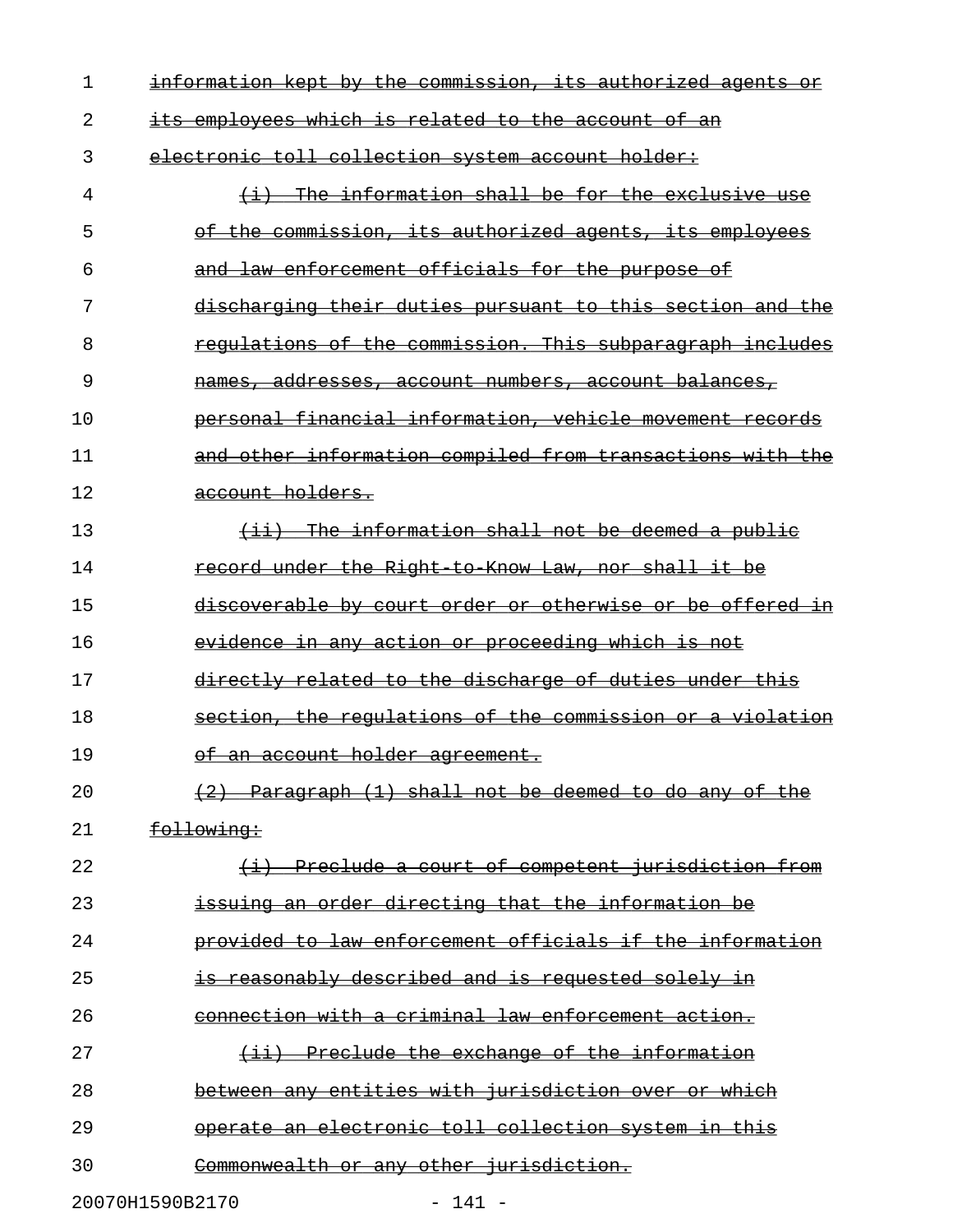| 1  | Prohibit the use of the information<br>$\leftrightarrow$                      |
|----|-------------------------------------------------------------------------------|
| 2  | exclusively for the purpose of billing electronic toll                        |
| 3  | collection account holders, deducting toll charges from                       |
| 4  | the account of an account holder, enforcing toll                              |
| 5  | collection laws and related requlations or enforcing the                      |
| 6  | <u>provisions of an account holder agreement.</u>                             |
| 7  | (e) Definition. As used in this section, the term "owner"                     |
| 8  | means any person, corporation, firm, partnership, agency,                     |
| 9  | association, organization or lessor that, at the time a vehicle               |
| 10 | is operated in violation of this section or regulations of the                |
| 11 | <del>commission:</del>                                                        |
| 12 | (1) is the beneficial or equitable owner of the vehicle;                      |
| 13 | <del>has title to the vehicle; or</del><br>$+2$                               |
| 14 | (3) is the registrant or coregistrant of the vehicle                          |
| 15 | registered with the department or a comparable agency of                      |
| 16 | another jurisdiction or uses the vehicle in its vehicle                       |
| 17 | renting or leasing business. The term includes a person                       |
| 18 | entitled to the use and possession of a vehicle subject to                    |
| 19 | security interest in another person.                                          |
| 20 | § 8117. Refunding bonds.                                                      |
| 21 | The commission is authorized to provide, by resolution, for                   |
| 22 | the issuance of turnpike revenue refunding bonds for the purpose              |
| 23 | of refunding issued and outstanding turnpike revenue bonds,                   |
| 24 | notes or other obligations. Applicable provisions of this                     |
| 25 | chapter govern all of the following:                                          |
| 26 | <u>Issuance of the turnpike revenue refunding bonds.</u><br>$\leftrightarrow$ |
| 27 | $(2)$ Maturities and other details of the refunding bonds.                    |
| 28 | Rights of the holders of the bonds.<br>(3)                                    |
| 29 | <u>Duties of the Commonwealth and of the commission in</u><br>(4)             |
| 30 | respect to the bonds.                                                         |

20070H1590B2170 - 142 -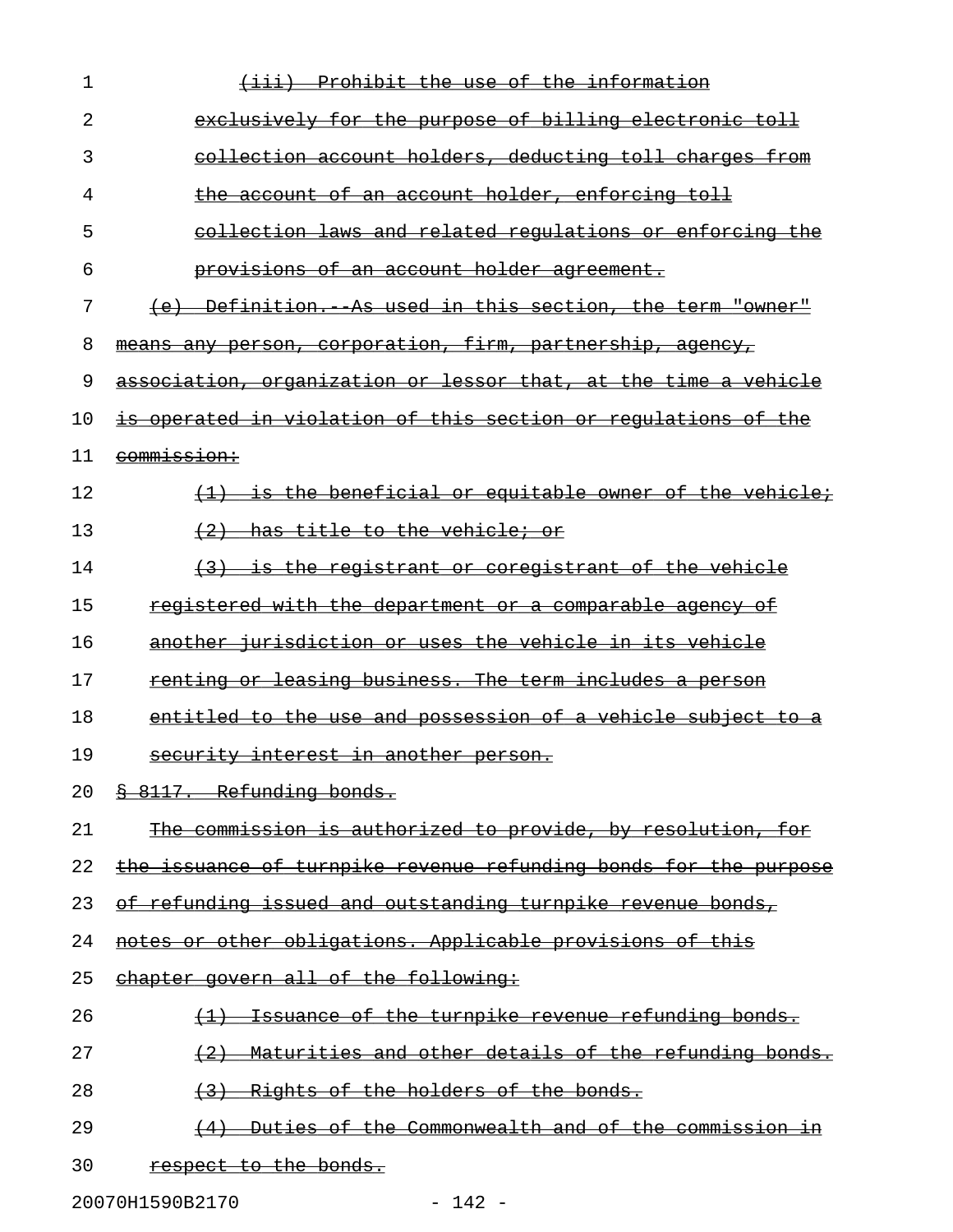| 1  | Rights of obligation holders and trustees.<br><del>-8118.</del>      |
|----|----------------------------------------------------------------------|
| 2  | (a) Scope. This section applies to all of the following:             |
| 3  | $\left\{ \frac{1}{1}, \frac{1}{2}, \frac{1}{2}\right\}$ a holder of: |
| 4  | $(i)$ a bond, note or other obligation issued under                  |
| 5  | <del>this chapter; or</del>                                          |
| 6  | $(i)$ a coupon attached to the bond, note or other                   |
| 7  | obligation.                                                          |
| 8  | (2) The trustee under an applicable trust indenture.                 |
| 9  | (b) Enforcement. Subject to subsection (c), a person                 |
| 10 | <u>referred to in subsection (a) may, by an action at law or in</u>  |
| 11 | equity, do all of the following:                                     |
| 12 | (1) Protect and enforce rights granted under this                    |
| 13 | chapter or under the resolution or trust indenture.                  |
| 14 | (2) Enforce and compel performance of all duties                     |
| 15 | required by this chapter or by the resolution or trust               |
| 16 | indenture to be performed by the commission or an officer of         |
| 17 | the commission. This paragraph includes fixing, charging and         |
| 18 | collecting of tolls for the use of the turnpikes.                    |
| 19 | (c) Restriction. Rights under this chapter may be                    |
| 20 | restricted by resolution passed before the issuance of the bond,     |
| 21 | note or other obligation or by the trust indenture.                  |
| 22 | 8 8119. Authority granted to secretary.                              |
| 23 | (a) Agreement with Federal Government.                               |
| 24 | (1) The secretary is authorized to enter into an                     |
| 25 | agreement with the United States Department of                       |
| 26 | Transportation, the Federal Highway Administration and any           |
| 27 | other Federal agency to obtain Federal funds for projects for        |
| 28 | resurfacing, restoring and rehabilitating toll roads in this         |
| 29 | Commonwealth. The commission is authorized to use Federal            |
| 30 | <u>funds which may be available for toll roads only upon</u>         |
|    |                                                                      |

20070H1590B2170 - 143 -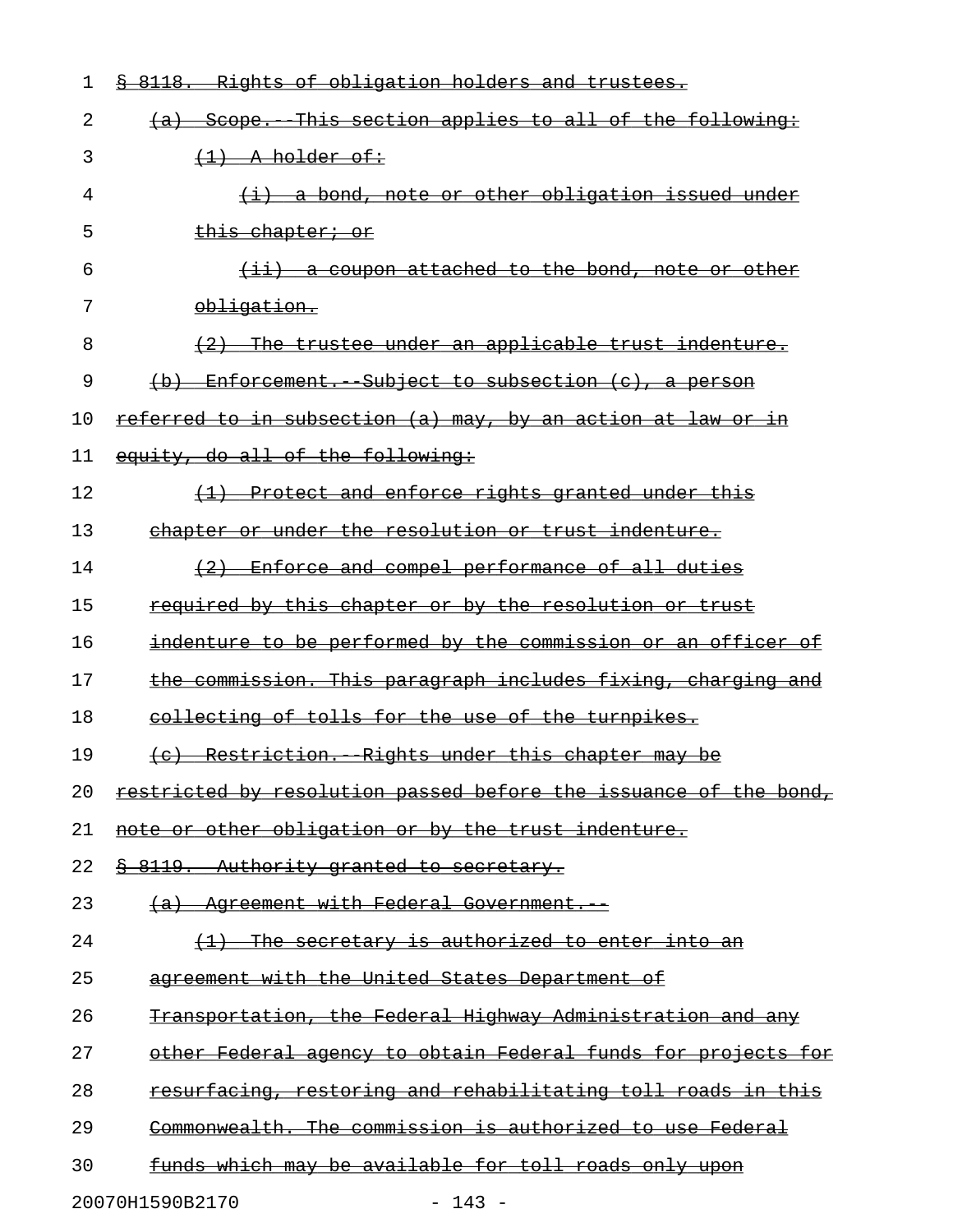| 1  | approval of the secretary and only under the authority           |
|----|------------------------------------------------------------------|
| 2  | granted under this section.                                      |
| 3  | $(2)$ (Reserved).                                                |
| 4  | (b) Approval by department. Contracts and agreements             |
| 5  | relating to the construction of the turnpikes and connecting     |
| 6  | tunnels and bridges must be approved by the department.          |
| 7  | § 8120. Construction of chapter.                                 |
| 8  | This chapter shall be regarded as supplemental and additional    |
| 9  | to powers conferred by other statutes and shall not be regarded  |
| 10 | as in derogation of any powers now existing and shall be         |
| 11 | liberally construed to effect its purposes.                      |
| 12 | Section 2.3. Section 8901 of Title 75 is amended to read:        |
| 13 | § 8901. Definitions.                                             |
| 14 | The following words and phrases when used in this chapter        |
| 15 | shall have the meanings given to them in this section unless the |
| 16 | context clearly indicates otherwise:                             |
| 17 | "Annual additional rent." That portion of the rent payable       |
| 18 | to the Department of Transportation under section 8915.3(5)      |
| 19 | (relating to lease of Interstate 80).                            |
| 20 | "Annual base rent." That portion of the rent payable to the      |
| 21 | Department of Transportation under section 8915.3(4) (relating   |
| 22 | <u>to lease of Interstate 80).</u>                               |
| 23 | "Annual surplus rent." That portion of the rent payable to       |
| 24 | the Department of Transportation under section 8915.3(6)         |
| 25 | (relating to lease of Interstate 80).                            |
| 26 | "Auditor General's certificate." The certificate issued by       |
| 27 | the Auditor General within 180 days after the end of each fiscal |
| 28 | year of the Pennsylvania Turnpike Commission certifying all of   |
| 29 | the following:                                                   |
| 30 | (1) The amount of the general reserve fund surplus for           |

20070H1590B2170 - 144 -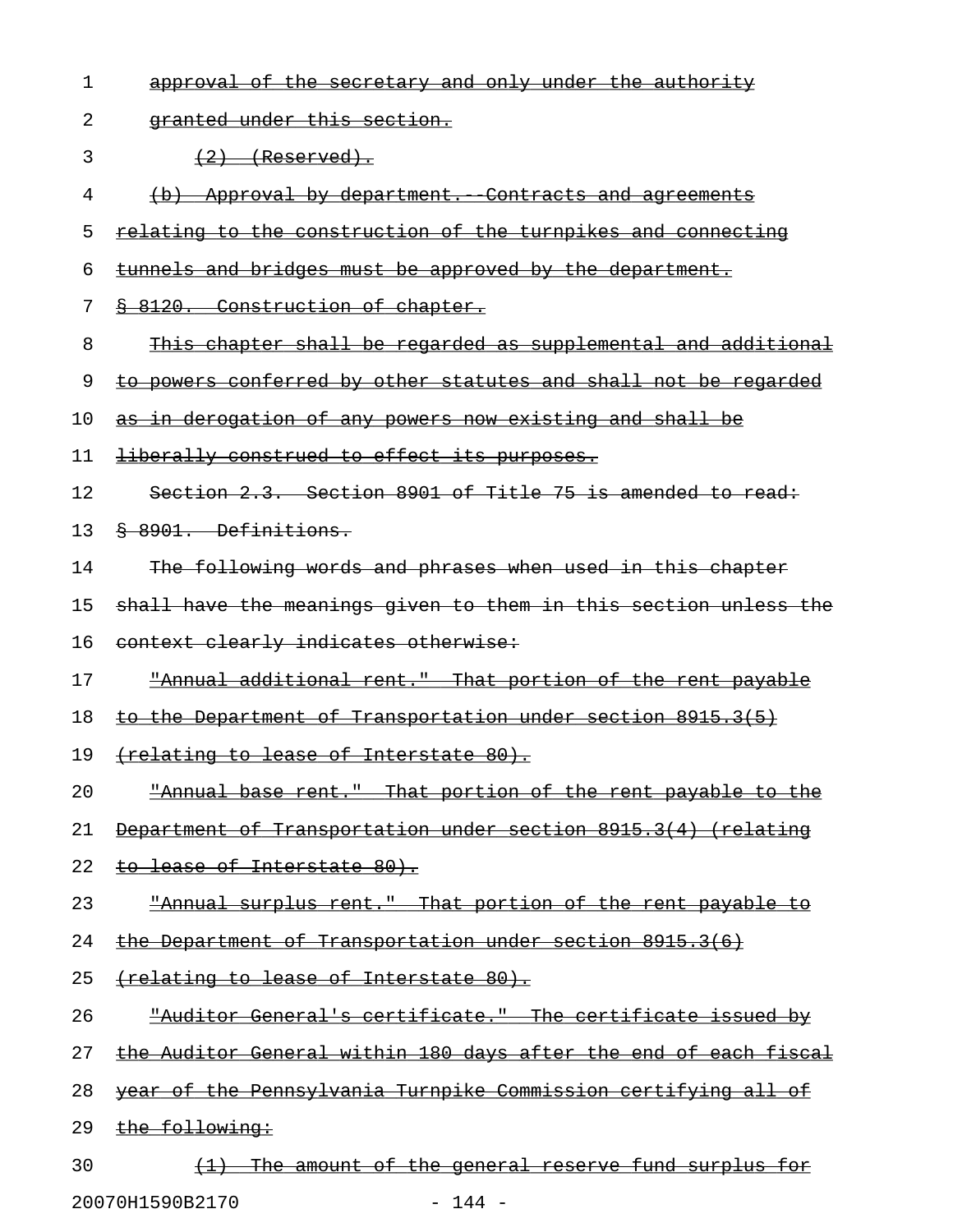| 1  | the fiscal year.                                                 |
|----|------------------------------------------------------------------|
| 2  | Interstate 80 savings for the fiscal year.                       |
| 3  | After review of the commission's current ten year                |
| 4  | capital plan, that the transfer of the general reserve fund      |
| 5  | surplus under section 8915.3 (relating to lease of Interstate    |
| 6  | 80) shall not impair the ability of the commission to meet       |
| 7  | its obligations under the lease agreement or the commission's    |
| 8  | ten year capital plan.                                           |
| 9  | "Commission." The Pennsylvania Turnpike Commission.              |
| 10 | "Conversion date." The date the Pennsylvania Turnpike            |
| 11 | Commission intends to assume control over Interstate 80 as set   |
| 12 | forth in the conversion notice.                                  |
| 13 | "Conversion notice." Written notice to the Secretary of          |
| 14 | Transportation from the Pennsylvania Turnpike Commission         |
| 15 | providing notice of its intent to assume control over Interstate |
| 16 | 80 under section 8915.3(3) (relating to lease of Interstate 80). |
| 17 | "Conversion period." A period of three years:                    |
| 18 | which begins on the date of execution of the lease               |
| 19 | agreement; and                                                   |
| 20 | during which the Pennsylvania Turnpike Commission                |
| 21 | may give the Department of Transportation conversion notice      |
| 22 | or notice that the commission has exercised its option to        |
| 23 | extend the conversion period pursuant to section 8915.3(2)       |
| 24 | (relating to lease of Interstate 80).                            |
| 25 | "Fiscal year." The fiscal year of the Pennsylvania Turnpike      |
| 26 | Commission.                                                      |
| 27 | "General reserve fund surplus." The amount which:                |
| 28 | is certified by the Auditor General in the Auditor               |
| 29 | General's certificate as existing in the Pennsylvania            |
| 30 | Turnpike Commission's general reserve fund on the last day of    |

20070H1590B2170 - 145 -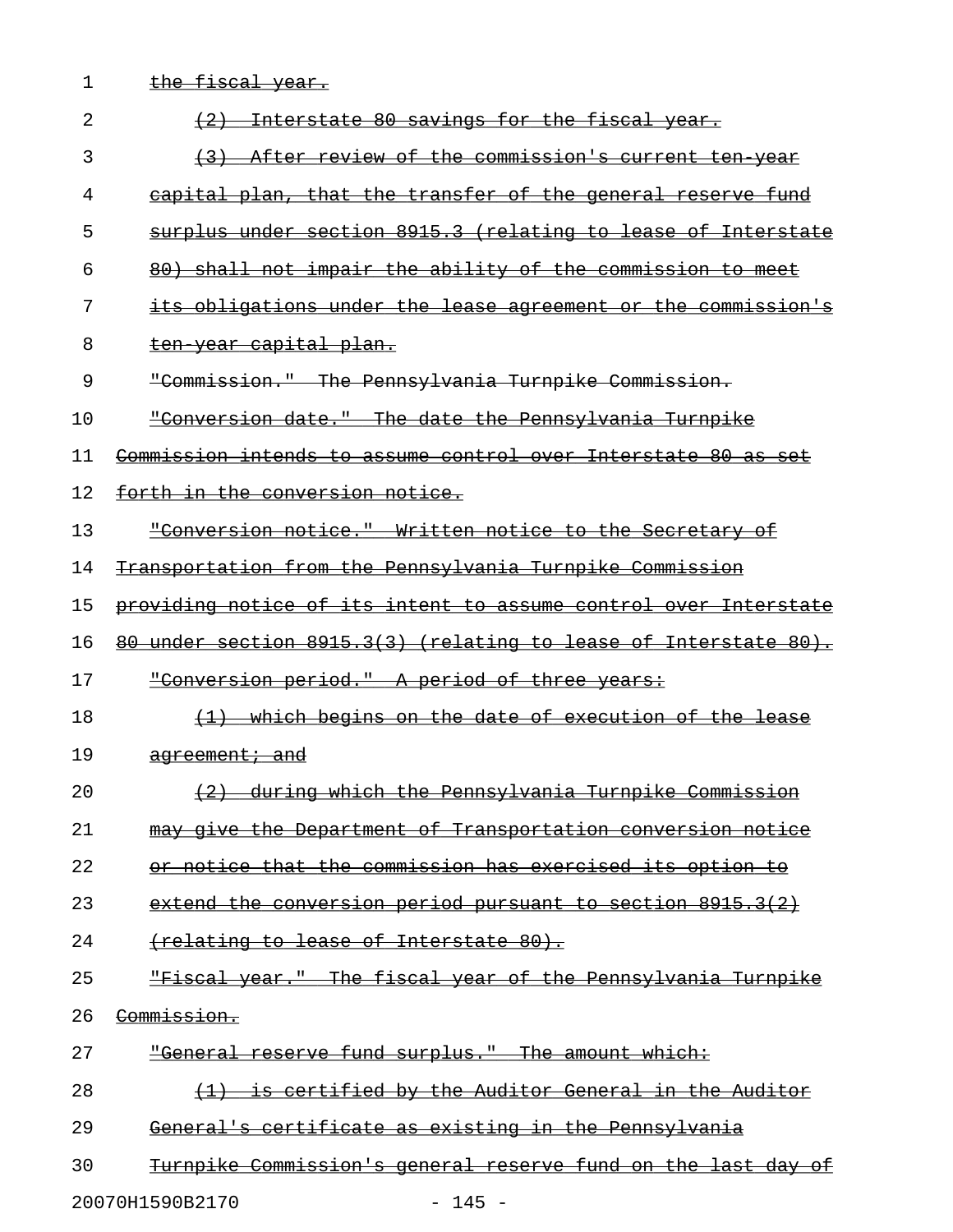| 1<br><u>the fiscal year; and</u>                                        |  |
|-------------------------------------------------------------------------|--|
| 2<br>$(2)$ is not required to be retained in the general                |  |
| 3<br>reserve fund pursuant to any financial documents, financial        |  |
| <u>covenants, insurance policies, liquidity policies or</u><br>4        |  |
| 5<br>agreements, swap agreements or rating agency requirements in       |  |
| 6<br>effect at the commission.                                          |  |
| 7<br><u> "Interstate 80 savings." An amount equal to the following:</u> |  |
| 8<br>(1) Prior to the conversion date, the amount shall be              |  |
| 9<br><del>zero.</del>                                                   |  |
| (2) After the conversion date, the amount certified in<br>10            |  |
| the Auditor General's certificate equal to \$100,000,000,<br>11         |  |
| 12<br>increased by 4% for each year after the year of execution of      |  |
| 13<br>the lease agreement.                                              |  |
| 14<br>"Lease agreement." A lease agreement between the Department       |  |
| of Transportation and the Pennsylvania Turnpike Commission which<br>15  |  |
| shall include provisions setting forth the terms of the<br>16           |  |
| 17<br>conversion of Interstate 80 to a toll road.                       |  |
| "Scheduled annual commission contribution." The following<br>18         |  |
| 19<br><del>amounts:</del>                                               |  |
| 20<br>(1) \$700,000,000 in fiscal year 2007 2008.                       |  |
| 21<br><u>(2) \$750,000,000 in fiscal year 2008 2009.</u>                |  |
| 22<br><del>(3) \$800,000,000 in fiscal year 2009 2010.</del>            |  |
| 23<br>$(4)$ \$800,000,000 increased by 2.5% for each fiscal year        |  |
| after fiscal year 2009 2010.<br>24                                      |  |
| Section 2.4. Section 8911 introductory paragraph of Title 75<br>25      |  |
| is amended and the section is amended by adding a paragraph to<br>26    |  |
| 27<br>read:                                                             |  |
| § 8911. Improvement and extension authorizations.<br>28                 |  |
| In order to facilitate vehicular traffic within and across<br>29        |  |
| this Commonwealth, the commission is hereby authorized and<br>30        |  |
| 20070H1590B2170<br>$-146 -$                                             |  |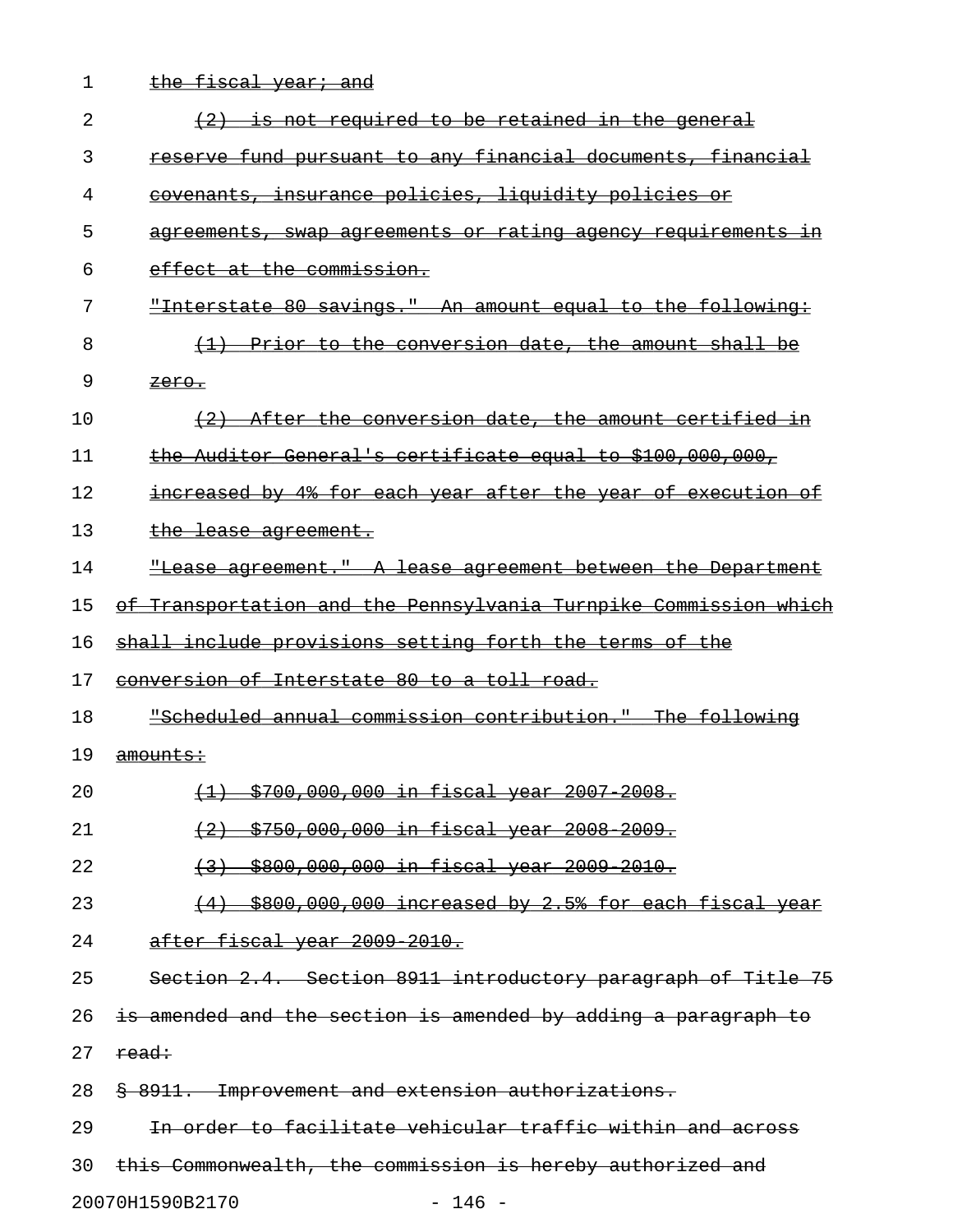| 1  | empowered to construct, reconstruct, widen, expand, extend,        |
|----|--------------------------------------------------------------------|
| 2  | operate and maintain turnpike extensions and turnpike              |
| 3  | improvements at such specific locations and according to such      |
| 4  | schedule as shall be deemed feasible and approved by the           |
| 5  | commission, together with connecting roads, storm water            |
| 6  | management systems, interchanges, slip ramps, tunnels and          |
| 7  | bridges, subject to the waiver of the Federal toll prohibition     |
| 8  | provisions where applicable, as follows:                           |
| 9  | * * *                                                              |
| 10 | <u>Other slip ramps and interchanges as the commission</u><br>(10) |
| 11 | may determine.                                                     |
| 12 | Section 2.5. Sections 8912 introductory paragraph, 8913,           |
| 13 | 8914 introductory paragraph and 8915 introductory paragraph of     |
| 14 | Title 75 are amended to read:                                      |
| 15 | § 8912. Subsequent extension authorizations.                       |
| 16 | The commission is also hereby authorized and empowered to          |
| 17 | construct, reconstruct, widen, expand, extend, operate and         |
| 18 | maintain further extensions and improvements of the turnpike at    |
| 19 | such specific locations and according to such schedules as shall   |
| 20 | be deemed feasible and which shall be approved by the              |
| 21 | commission, subject to the waiver of the Federal toll              |
| 22 | prohibition provisions where applicable, as follows:               |
| 23 | * * *                                                              |
| 24 | \$ 8913. Additional subsequent extension authorizations.           |
| 25 | Upon substantial completion of the turnpike extensions and         |
| 26 | improvements set forth in sections 8911 (relating to improvement   |
| 27 | and extension authorizations) and 8912 (relating to subsequent     |
| 28 | extension authorizations), the commission is hereby authorized     |
| 29 | and empowered to construct, reconstruct, widen, expand, extend,    |
| 30 | operate and maintain further extensions and improvements of the    |
|    | 20070H1590B2170<br>$-147 -$                                        |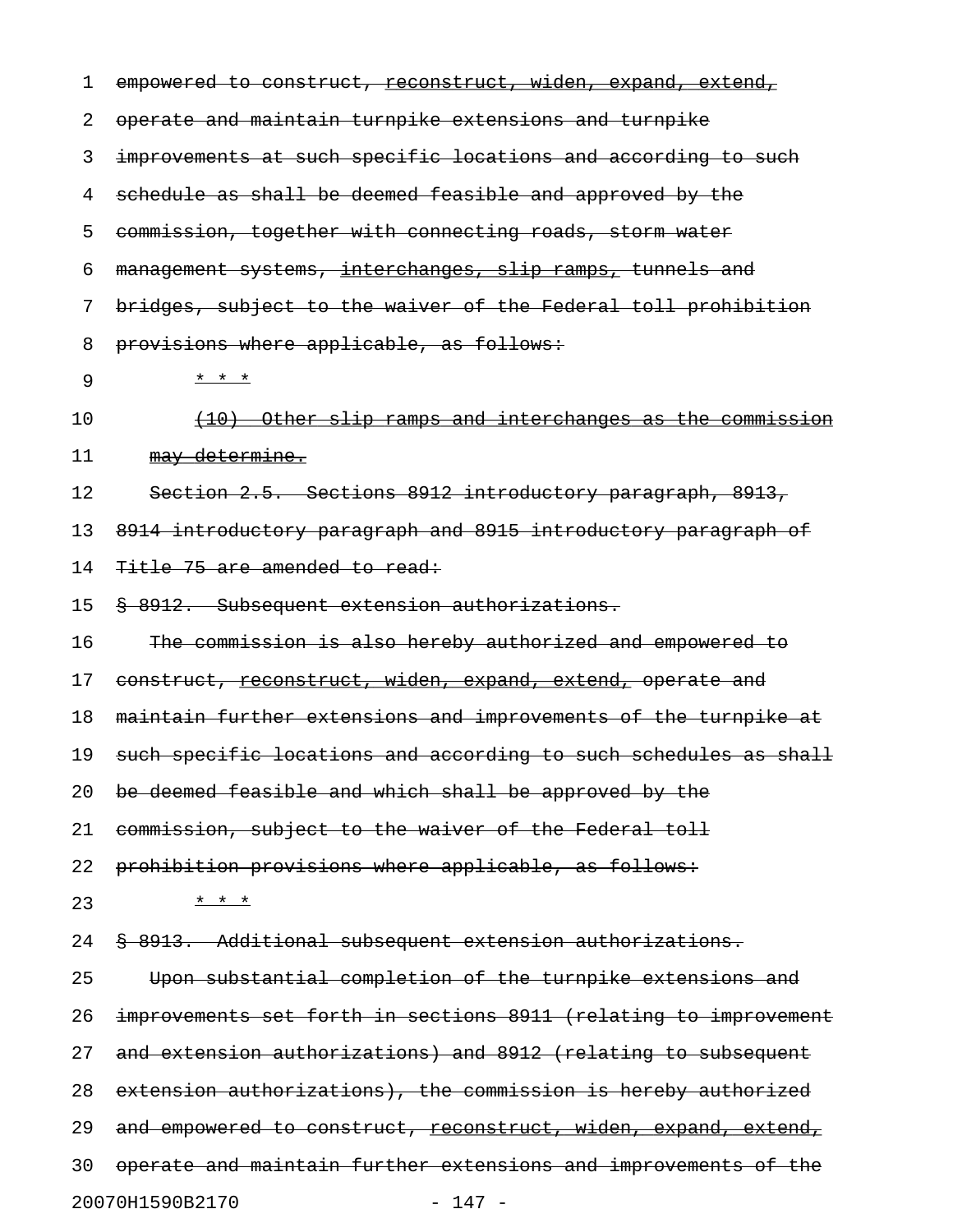1 turnpike at such specific locations and according to such 2 schedules as shall be deemed feasible and which shall be 3 approved by the commission, subject to the waiver of the Federal 4 toll prohibition provisions where applicable, as follows: 5 construct from a point at or near Interstate Route 80 6 Interchange 23 at Milesburg southwesterly generally along U.S. 7 Route 220 to a connection with the existing U.S. Route 220 8 Expressway south of Bald Eagle. 9 § 8914. Further subsequent authorizations. 10 Upon completion of the turnpike extensions and improvements 11 set forth in sections 8911 (relating to improvement and 12 extension authorizations), 8912 (relating to subsequent 13 extension authorizations) and 8913 (relating to additional 14 subsequent extension authorizations), the commission is hereby 15 authorized and empowered to construct, reconstruct, widen, 16 expand, extend, operate and maintain further extensions and 17 improvements of the turnpike at such specific locations and 18 according to such schedules as shall be deemed feasible and 19 which shall be approved by the commission, subject to the waiver 20 of the Federal toll prohibition provisions where applicable, as  $21$  follows:

22  $\frac{x}{1} + \frac{x}{2}$ 

23 § 8915. Conversion to toll roads.

24 In order to facilitate vehicular traffic within and across 25 this Commonwealth, and [after] to facilitate the completion of 26 the turnpike extensions and improvements authorized in section 27 8911 (relating to improvement and extension authorizations), and 28 subject to prior legislative approval by the General Assembly 29 and the United States Congress, the commission is hereby 30 authorized and empowered to convert to toll roads such portions 20070H1590B2170 - 148 -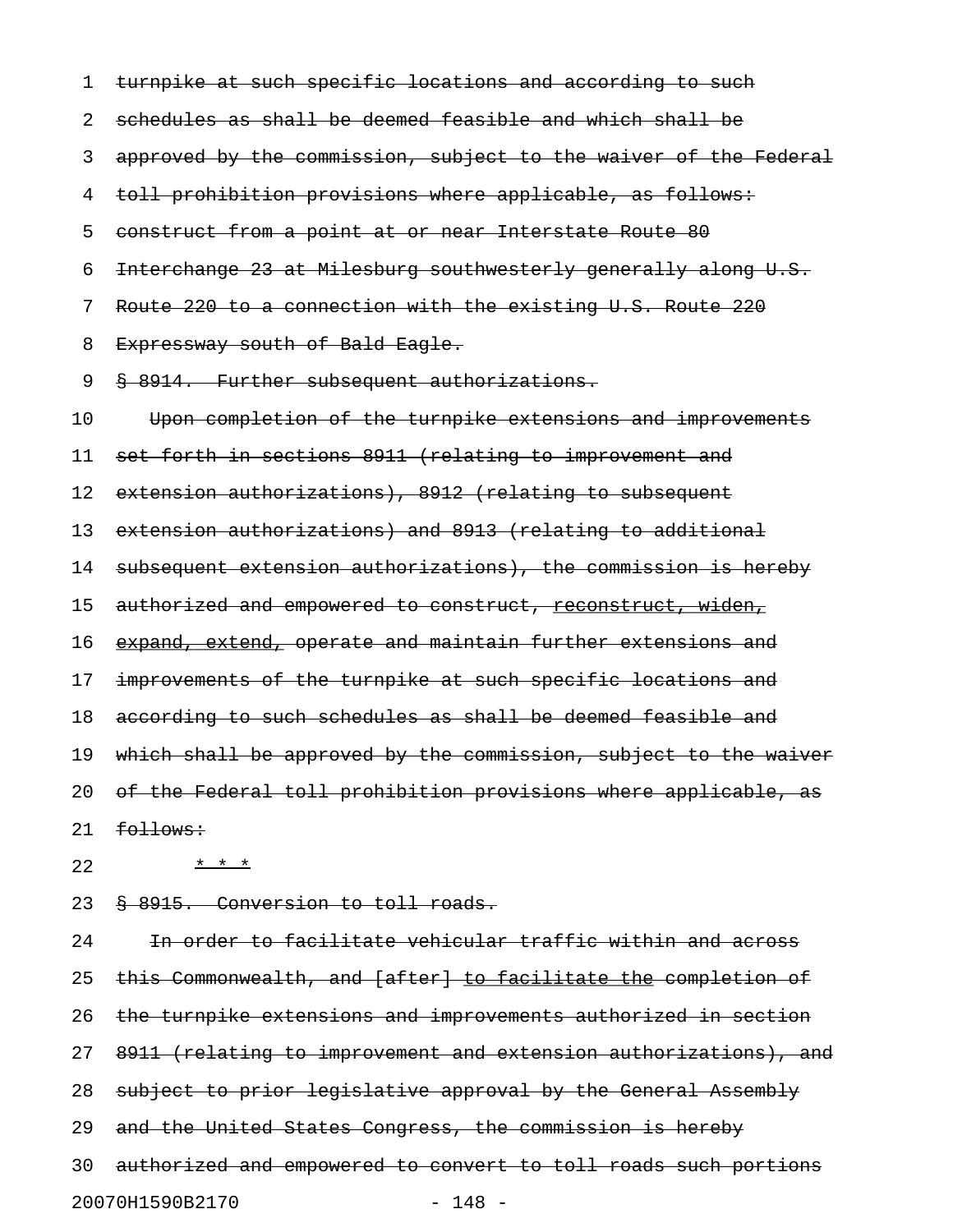| 1  | of Pennsylvania's interstate highway system as may (be required  |
|----|------------------------------------------------------------------|
| 2  | in order to] facilitate the completion of the turnpike           |
| 3  | extensions and improvements authorized in sections 8912          |
| 4  | (relating to subsequent extension authorizations), 8913          |
| 5  | (relating to additional subsequent extension authorizations) and |
| 6  | 8914 (relating to further subsequent authorizations) and to      |
| 7  | operate and maintain such converted interstates as toll roads    |
| 8  | upon the approval by the Congress of the United States of        |
| 9  | America and the General Assembly of this Commonwealth of         |
| 10 | legislation expressly permitting the conversion of such          |
| 11 | interstates to toll roads. Such conversions shall take place at  |
| 12 | a time and manner set forth in the plan for the conversion       |
| 13 | prepared by the commission with the cooperation of the           |
| 14 | department. The provisions authorizing the commission to         |
| 15 | construct, operate and maintain the turnpike routes in sections  |
| 16 | 8911, 8912 and 8913 shall be subject to:                         |
| 17 | * * *                                                            |
| 18 | Section 2.6. Title 75 is amended by adding sections to read:     |
| 19 | 8 8915.1. Conversion of Interstate 80.                           |
| 20 | In order to facilitate vehicular traffic across this             |
| 21 | Commonwealth, the commission is authorized and empowered to do   |
| 22 | all of the following:                                            |
| 23 | Construct, reconstruct, widen, expand, extend,                   |
| 24 | operate, maintain and maintain and operate Interstate 80 from    |
| 25 | a point at or near the Ohio border to a point at or near the     |
| 26 | New Jersey border, together with connecting roads,               |
| 27 | interchanges, slip ramps, tunnels and bridges.                   |
| 28 | Issue turnpike revenue bonds, notes or other                     |
| 29 | obligations, payable solely from revenues of the commission,     |
| 30 | including tolls, or from funds as may be available to the        |
|    |                                                                  |

20070H1590B2170 - 149 -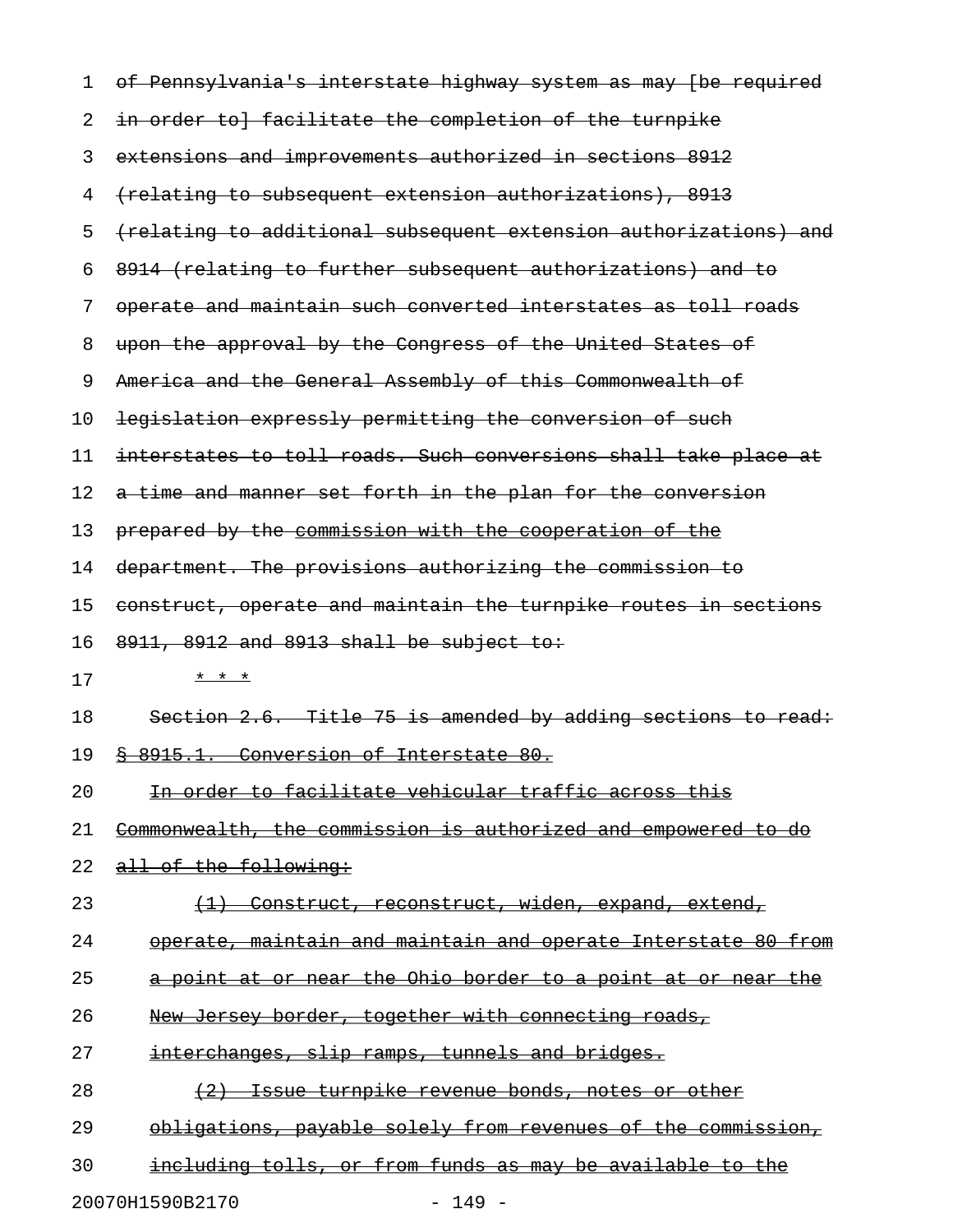| $\mathbf 1$ | <u>commission for that purpose, to pay the cost of construction,</u>    |
|-------------|-------------------------------------------------------------------------|
| 2           | <u>reconstructing, widening, expanding or extending or any other</u>    |
| 3           | costs of the Pennsylvania Turnpike.                                     |
| 4           | (3) Convert to a toll road Interstate 80 and to operate                 |
| 5           | and maintain the converted interstate as a toll road.                   |
| 6           | \$ 8915.2. Application to United States Department of                   |
| 7           | <del>Transportation.</del>                                              |
| 8           | (a) Application. The commission, in consultation with the               |
| 9           | department and at its own expense, is authorized to prepare and         |
| 10          | submit an application to the United States Department of                |
| 11          | Transportation in accordance with 23 U.S.C. § 129 (relating to          |
| 12          | toll roads, bridges, tunnels, and ferries) for the conversion of        |
| 13          | <u>Interstate 80 to a toll road under the Interstate Reconstruction</u> |
| 14          | <u>and Rehabilitation Pilot Program or in accordance with any other</u> |
| 15          | <u>applicable Federal program or provision of law. The secretary</u>    |
| 16          | shall ensure that all information required for the application          |
| 17          | is made available to the commission as soon as practicable after        |
| 18          | <u>the effective date of this section. If the application is </u>       |
| 19          | submitted pursuant to the Interstate Reconstruction and                 |
| 20          | Rehabilitation Pilot Program, it shall contain all of the               |
| 21          | following:                                                              |
| 22          | <u>consulting civil engineer's report assessing the</u>                 |
| 23          | eurrent physical conditions of the roadbed, pavement, bridges           |
| 24          | and interchanges and projecting the costs to upgrade                    |
| 25          | Interstate 80, the costs for additional improvements and                |
| 26          | implementation of the tolling facilities and existing funds             |
| 27          | available for Interstate 80, absent tolling and concluding              |
| 28          | that the facility would not be maintained or improved to meet           |
| 29          | eurrent or future needs from the Commonwealth's                         |
| 30          | apportionments and allocations and from revenues for highways           |
|             | 20070H1590B2170<br>$-150 -$                                             |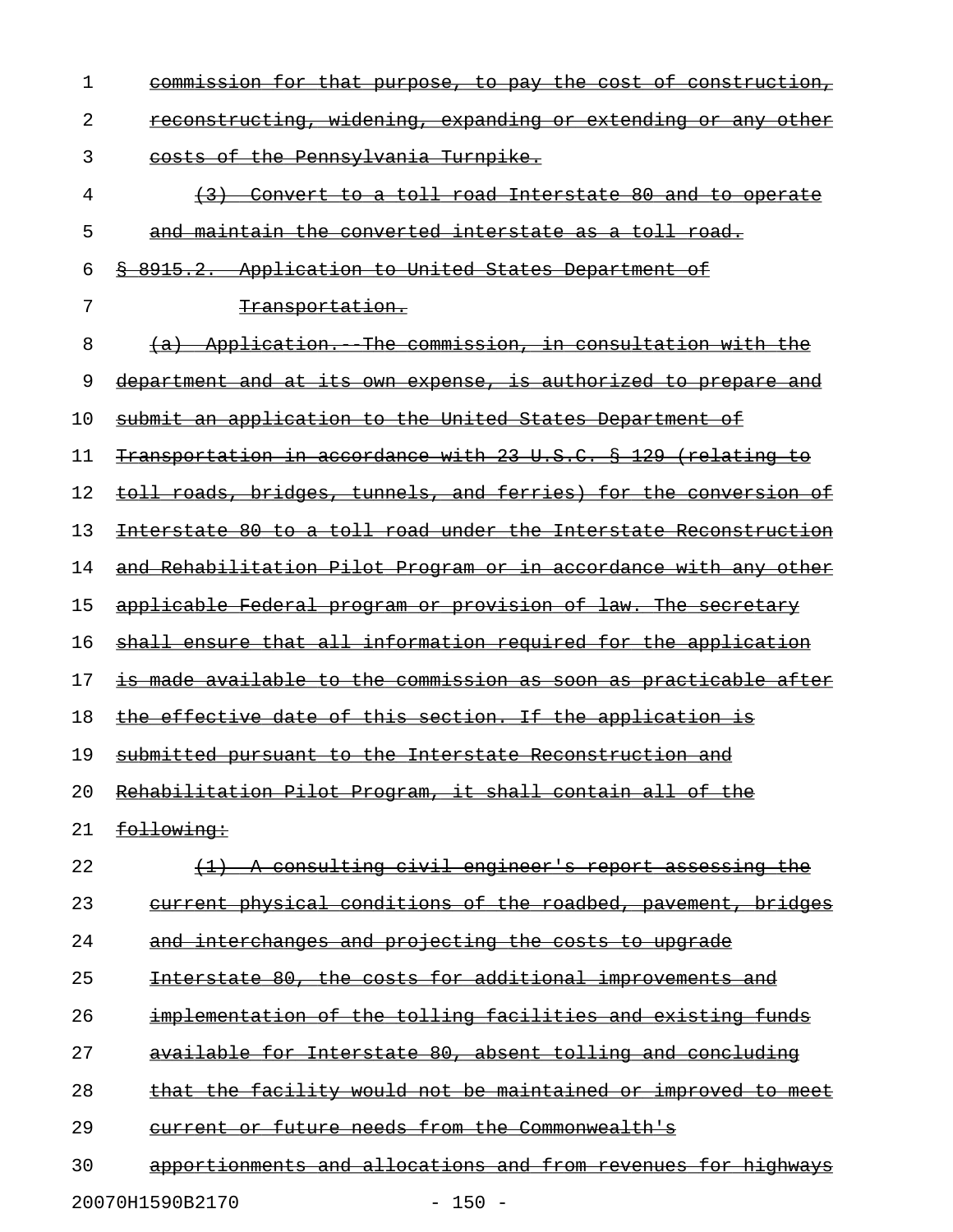| 1  | from any other source without toll revenues.                     |
|----|------------------------------------------------------------------|
| 2  | (2) A traffic and revenue report completed by a third            |
| 3  | party consultant forecasting future traffic and revenue over     |
| 4  | a minimum of 20 years.                                           |
| 5  | (3) An environmental scoping analysis assessing the              |
| 6  | fiscal impact, any air and water quality issues and the          |
| 7  | involvement of local metropolitan planning organizations.        |
| 8  | (4) A construction and operational plan for the                  |
| 9  | implementation of the Toll Pilot Program for Interstate 80       |
| 10 | which:                                                           |
| 11 | (i) assumes completion no later than five years                  |
| 12 | after financing;                                                 |
| 13 | (ii) includes a plan for implementing the imposition             |
| 14 | of tolls on use of Interstate 80, a schedule and finance         |
| 15 | plan for the reconstruction and rehabilitation of                |
| 16 | Interstate 80 using toll revenues and a description of           |
| 17 | the public transportation agency that will be responsible        |
| 18 | for implementation and administration of the toll pilot          |
| 19 | <del>program.</del>                                              |
| 20 | (5) A financial analysis demonstrating that tolling              |
| 21 | Interstate 80 will produce sufficient revenue to pay debt        |
| 22 | service on any bonds and loans incurred with respect to the      |
| 23 | <del>Toll Pilot Program.</del>                                   |
| 24 | (b) Open system. A toll system shall consist of what is          |
| 25 | commonly referred to as an open system.                          |
| 26 | <del>§ 8915.3. Lease of Interstate 80.</del>                     |
| 27 | The department and the commission shall enter into a lease       |
| 28 | agreement relating to Interstate 80. The lease agreement shall   |
| 29 | include provisions setting forth the terms and conditions of the |
| 30 | conversion of Interstate 80 to a toll road. The lease agreement, |
|    | 20070H1590B2170<br>$-151 -$                                      |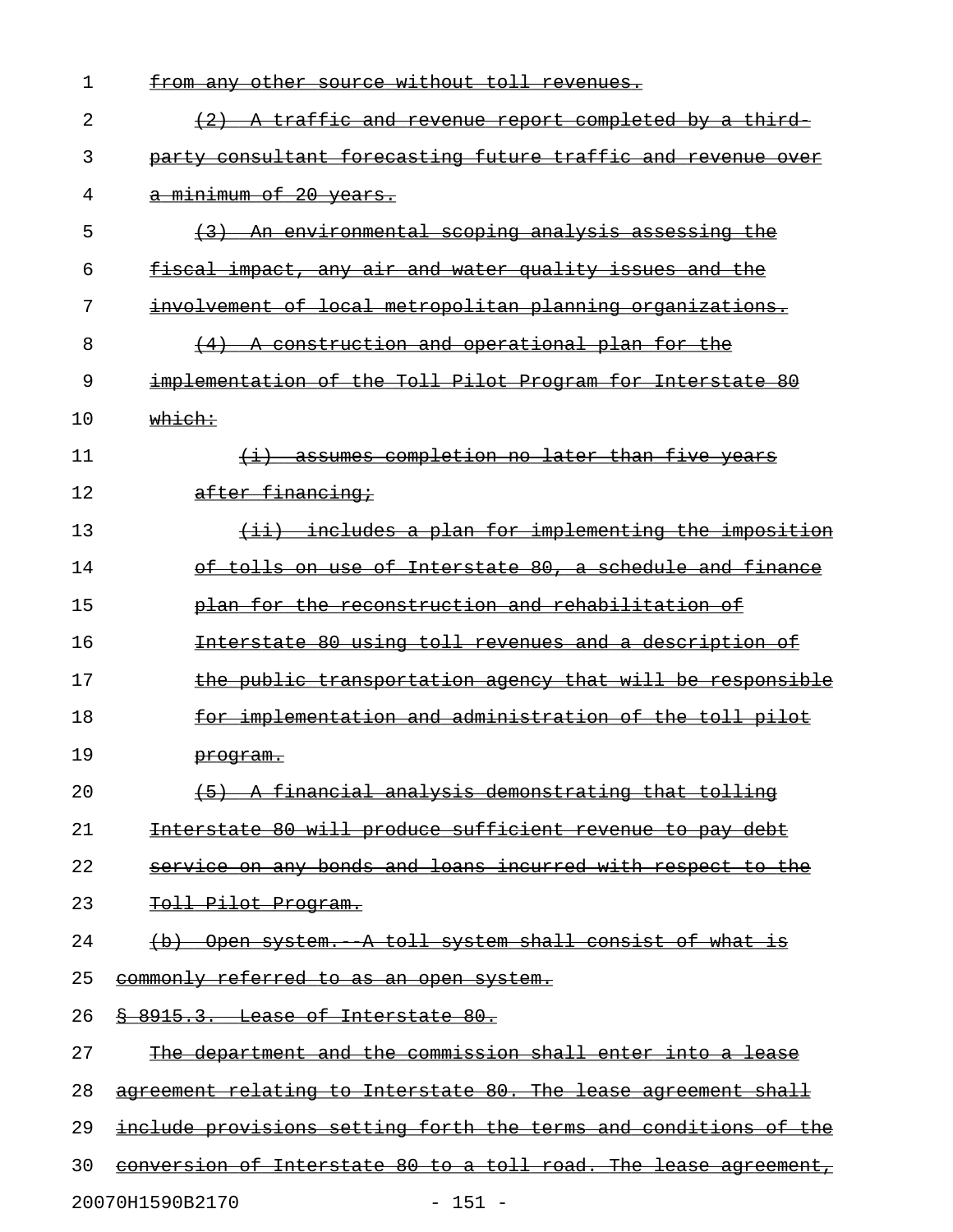| 1  | at a minimum, shall include the following:                    |
|----|---------------------------------------------------------------|
| 2  | $(1)$ A provision that the term of the lease agreement        |
| 3  | shall be 50 years, unless extended upon mutual agreement of   |
| 4  | the parties to the lease agreement.                           |
| 5  | (2) A provision establishing a conversion period and          |
| 6  | authorizing extension of the conversion period at the sole    |
| 7  | option of the commission for three one year extension periods |
| 8  | after consultation with the secretary. The commission shall   |
| 9  | notify the secretary of its intent to extend the conversion   |
| 10 | period not less than 90 days before the scheduled expiration  |
| 11 | of the conversion period. During the conversion period, all   |
| 12 | legal, financial and operational responsibility for           |
| 13 | Interstate 80 shall remain with the department. All           |
| 14 | operations and programmed rehabilitation shall be maintained  |
| 15 | at levels no less favorable than those set forth in the       |
| 16 | department's 12 year plan at the time of the execution of the |
| 17 | lease, with modifications as are approved in writing by the   |
| 18 | chairman of the commission.                                   |
| 19 | (3) A provision permitting the commission to exercise         |
| 20 | its option to convert Interstate 80 to a toll road prior to   |
| 21 | the expiration of the conversion period by providing the      |
| 22 | conversion notice to the secretary. Beginning on the          |
| 23 | conversion date, all legal, financial and operational         |
| 24 | responsibility for Interstate 80, as well as all toll         |
| 25 | revenues collected with respect to its use, shall be          |
| 26 | transferred from the department to the commission. The        |
| 27 | commission shall contract with the department for any portion |
| 28 | of the maintenance of Interstate 80 at cost levels no less    |
| 29 | favorable than those of the department on the conversion      |
| 30 | <del>date.</del>                                              |
|    |                                                               |

20070H1590B2170 - 152 -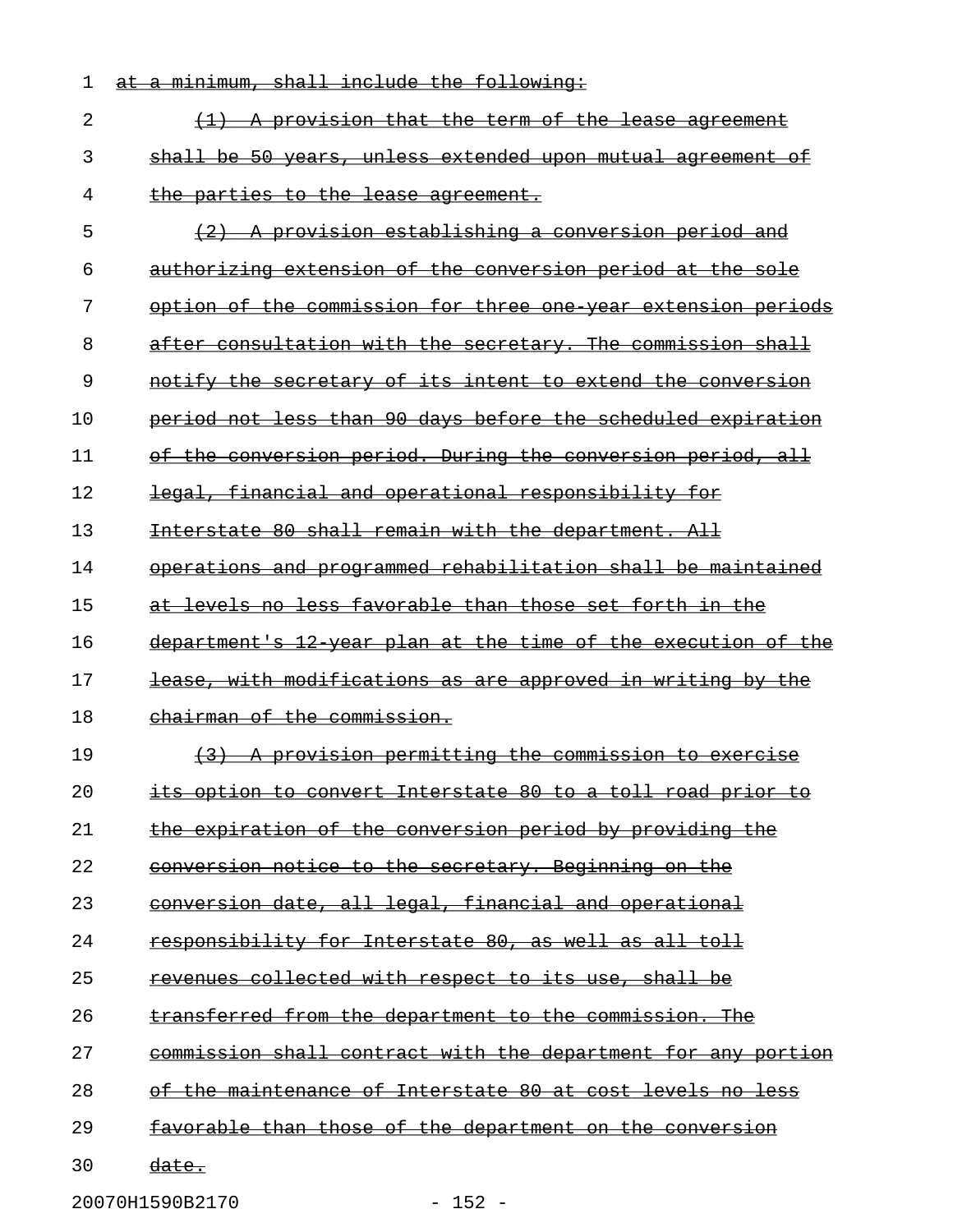| 1  | A provision requiring the commission to pay annual                |
|----|-------------------------------------------------------------------|
| 2  | base rent to the department during the term of the lease          |
| 3  | agreement in the following manner and equal to the following      |
| 4  | amounts:                                                          |
| 5  | Annual debt service on outstanding bonds issued<br>$\overline{+}$ |
| 6  | under section 9511.2 (relating to special revenue bonds           |
| 7  | payable solely from pledged revenues of Motor License             |
| 8  | Fund) payable as required pursuant to bonds.                      |
| 9  | $(i)$ $(i)$ $(200, 000, 000)$ payable annually in four equal      |
| 10 | installments each due the first business day of each              |
| 11 | July, October, January and April.                                 |
| 12 | A provision requiring the commission to pay annual                |
| 13 | additional rent to the department as follows:                     |
| 14 | (i) During the conversion period and after the                    |
| 15 | conversion of Interstate 80 to a toll road, the annual            |
| 16 | additional rent shall be equal to the scheduled annual            |
| 17 | commission contribution, minus any amounts paid under             |
| 18 | paragraph (4) less the proceeds of bonds allocable to the         |
| 19 | fiscal year in question issued under section 9511.2 and           |
| 20 | any Interstate 80 savings for that fiscal year as set             |
| 21 | forth in the Auditor General's certificate.                       |
| 22 | (ii) If conversion notice is not received by the                  |
| 23 | secretary prior to the expiration of the conversion               |
| 24 | period, the annual additional rent shall be equal to              |
| 25 | \$250,000,000.                                                    |
| 26 | The annual additional rent provided under this paragraph is       |
| 27 | deemed to be equal to the fair market value of Interstate 80      |
| 28 | and shall be payable in four equal installments due the first     |
| 29 | business day of each July, October, January and April of each     |
| 30 | year during the term of the lease agreement.                      |
|    | 20070H1590B2170<br>$153 -$                                        |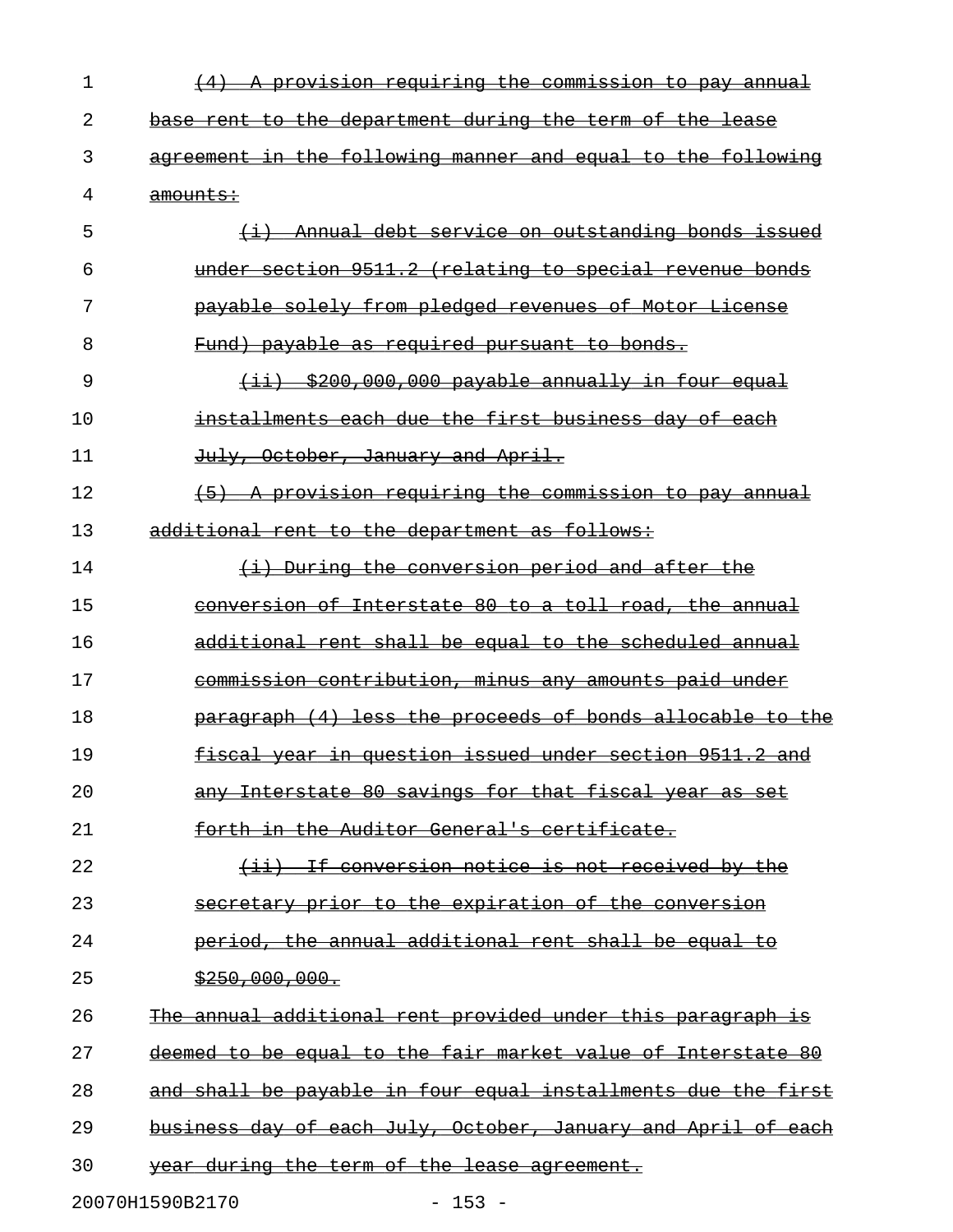| 1  | provision requiring the commission to pay,                                         |
|----|------------------------------------------------------------------------------------|
| 2  | commencing on the conversion date, annual surplus rent to the                      |
| 3  | to the general reserve fund surplus payable<br>department equal                    |
| 4  | each fiscal year from the conversion date until<br><del>the</del>                  |
| 5  | <del>the term of</del><br>the lease agreement. The surplus rent shall<br>Θŧ<br>-be |
| 6  | payable by the commission within 30 days of receipt<br><del>by the</del>           |
| 7  | commission of the Auditor General's certificate. If the                            |
| 8  | conversion period expires before the conversion date,<br>-no                       |
| 9  | annual surplus rent shall be payable.                                              |
| 10 | provision stating that the obligation of the                                       |
| 11 | commission to pay the annual base rent, the annual additional                      |
| 12 | rent and annual surplus rent shall be a subordinate                                |
| 13 | obligation of the commission payable from amounts in the                           |
| 14 | reserve fund of the commission only as permitted by<br><del>qeneral</del>          |
| 15 | financing documents, financial covenants, liguidity                                |
| 16 | <u>policies or agreements, swap agreements or rating agency</u>                    |
| 17 | requirements in effect at the commission.                                          |
| 18 | A provision authorizing the department to receive                                  |
| 19 | the annual base rent, annual additional rent and annual                            |
| 20 | surplus rent, and to deposit amounts so received as follows,                       |
| 21 | to the degree permitted by applicable Federal laws and                             |
| 22 | requlations:                                                                       |
| 23 | (i) proceeds of bonds issued under section 9511.2                                  |
| 24 | shall be spent consistent with sections 9511.4(h)                                  |
| 25 | (relating to special revenue bonds and preliminary or                              |
| 26 | interim financing) and 9511.5 (relating to application of                          |
| 27 | proceeds of obligations, lien of holders of obligations,                           |
| 28 | design build requirement and projects approved by the                              |
| 29 | General Assembly);                                                                 |
| 30 | (ii) be deposited in the Public Transportation Trust                               |
|    | 20070H1590B2170<br>$-154 -$                                                        |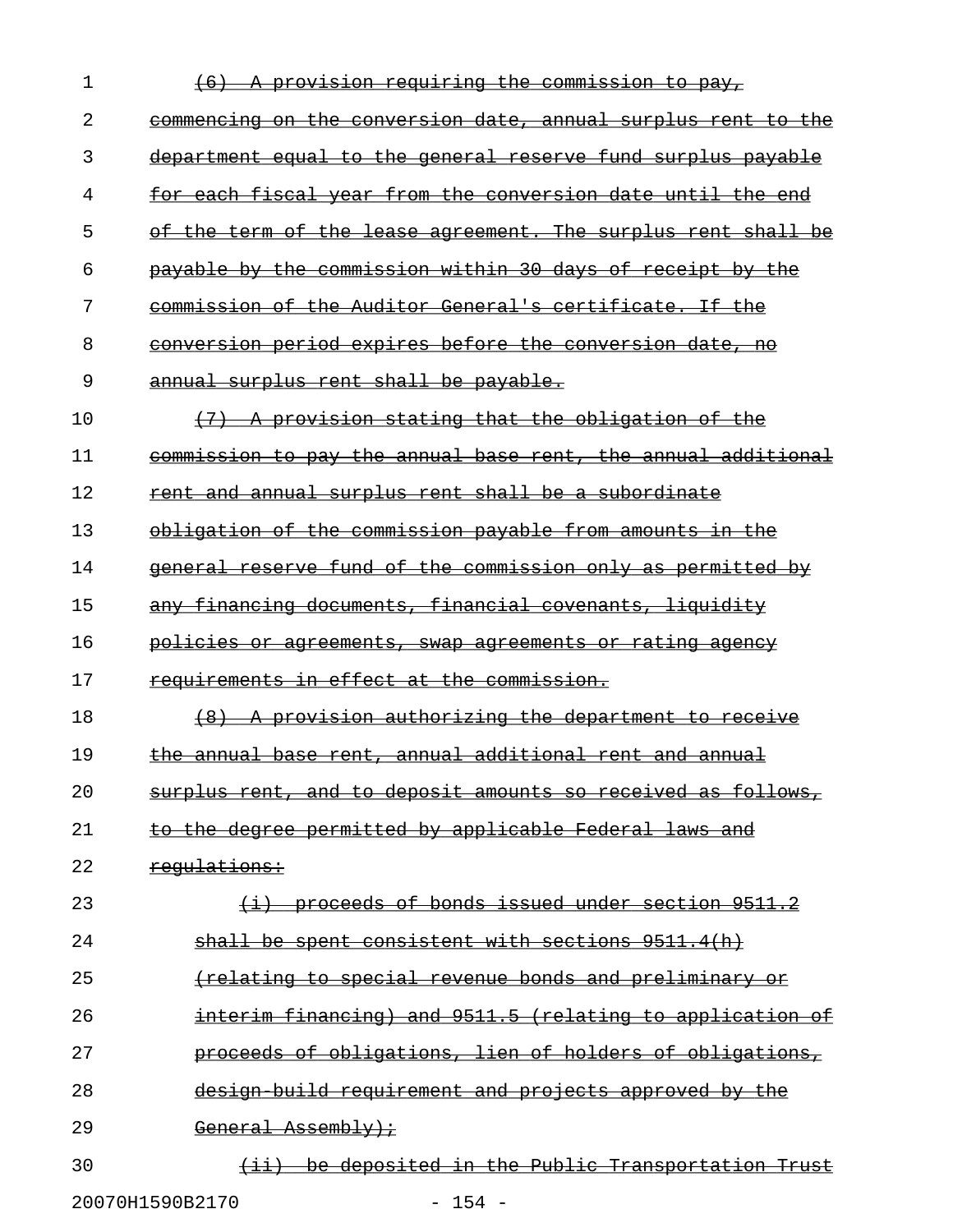| 1  | Fund as follows:                                                                                    |
|----|-----------------------------------------------------------------------------------------------------|
| 2  | \$250,000,000 for fiscal year 2007 2008;<br>$+A$                                                    |
| 3  | \$300,000,000 for fiscal year 2008 2009;<br>$\left( \mathrm{B} \right)$                             |
| 4  | \$350,000,000 for fiscal year 2009 2010; and<br>$\left( \begin{matrix} 1 \\ 1 \end{matrix} \right)$ |
| 5  | \$400,000,000 for fiscal year 2010 2011 and<br>$\leftrightarrow$                                    |
| 6  | increased by 2.5% for each fiscal year thereafter;                                                  |
| 7  | $\frac{and}{ }$                                                                                     |
| 8  | (iii) any balance received from the department shall                                                |
| 9  | be deposited in the Motor License Fund. For any year<br>±n                                          |
| 10 | which there are no bond proceeds under this paragraph,                                              |
| 11 | \$5,000,000 of the money deposited shall be for county                                              |
| 12 | roads and bridges and \$30,000,000 of the money deposited                                           |
| 13 | shall be for municipal roads and bridges to be allocated                                            |
| 14 | under the act of June 1, 1956 (1955 P.L.1944, No.655),                                              |
| 15 | referred to the Liguid Fuels Tax Municipal Allocation                                               |
| 16 | <del>Law.</del>                                                                                     |
| 17 | <del>§ 8915.4. Other interstate highways.</del>                                                     |
| 18 | In order to facilitate vehicular traffic across this                                                |
| 19 | Commonwealth and pursuant to the authority granted under this                                       |
| 20 | chapter, the commission is hereby authorized and empowered to:                                      |
| 21 | (1) at its own expense and in consultation with the                                                 |
| 22 | department, prepare a consulting civil engineer report and                                          |
| 23 | financial analysis with respect to the feasibility of                                               |
| 24 | converting Interstate 95 to a toll road and operating and                                           |
| 25 | maintaining the converted interstate as a toll road, upon                                           |
| 26 | approval of the General Assembly and the United States                                              |
| 27 | Department of Transportation; and                                                                   |
| 28 | $(2)$ at its own expense, and in consultation with the                                              |
| 29 | department, prepare and submit an application to the United                                         |
| 30 | States Department of Transportation for the conversion of                                           |
|    | 20070H1590B2170<br>$-155 -$                                                                         |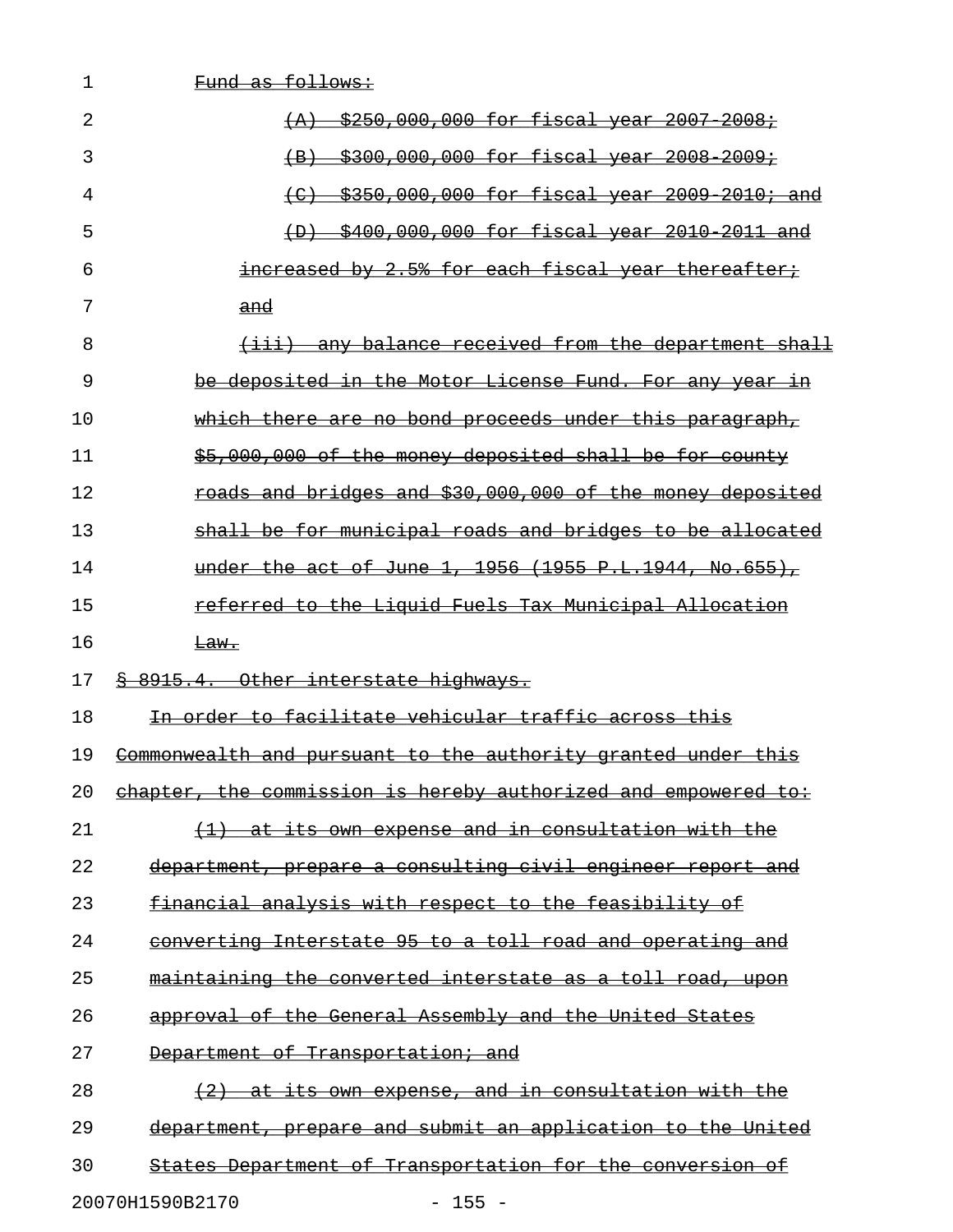| 1  | Interstate 95 to a toll road pursuant to any Federal program    |
|----|-----------------------------------------------------------------|
| 2  | <u>for which it may be eligible.</u>                            |
| 3  | Section 3. Section 8916 of Title 75 is amended to read:         |
| 4  | 8 8916. Turnpike system.                                        |
| 5  | The turnpikes and the future toll road conversions authorized   |
| 6  | by this chapter are hereby or shall be made part of the         |
| 7  | Pennsylvania Turnpike System, as provided in the act of August  |
| 8  | 14, 1951 (P.L.1232, No.282), referred to as the Pennsylvania    |
| 9  | Turnpike System Financing Act. A Public Public Partnership of   |
| 10 | the Pennsylvania Turnpike System is integral to solving         |
| 11 | transportation problems referred to in 74 Pa.C.S. § 13A01       |
| 12 | (relating to declaration of policy).                            |
| 13 | Section 4. Title 75 is amended by adding a section to read:     |
| 14 | 8 9501. Definitions.                                            |
| 15 | The following words and terms when used in this chapter shall   |
| 16 | have the meanings given to them in this section, unless the     |
| 17 | context clearly indicates otherwise:                            |
| 18 | "Bond related expenses." The term shall include all of the      |
| 19 | following:                                                      |
| 20 | Printing, publication or advertising expenses with              |
| 21 | respect to the sale and issuance of bonds.                      |
| 22 | $\left( -2 \right)$<br>Fees, expenses and costs of registrars.  |
| 23 | Fees, expenses and costs of attorneys, accountants,             |
| 24 | <u>feasibility consultants, computer programmers or other</u>   |
| 25 | experts employed to aid in the sale and issuance of the         |
| 26 | bonds.                                                          |
| 27 | Other costs, fees and expenses incurred or<br>$\left(4\right)$  |
| 28 | reasonably related to the issuance and sale of the bonds.       |
| 29 | "Bond related obligation." An agreement or contractual          |
| 30 | relationship between the Pennsylvania Turnpike Commission and a |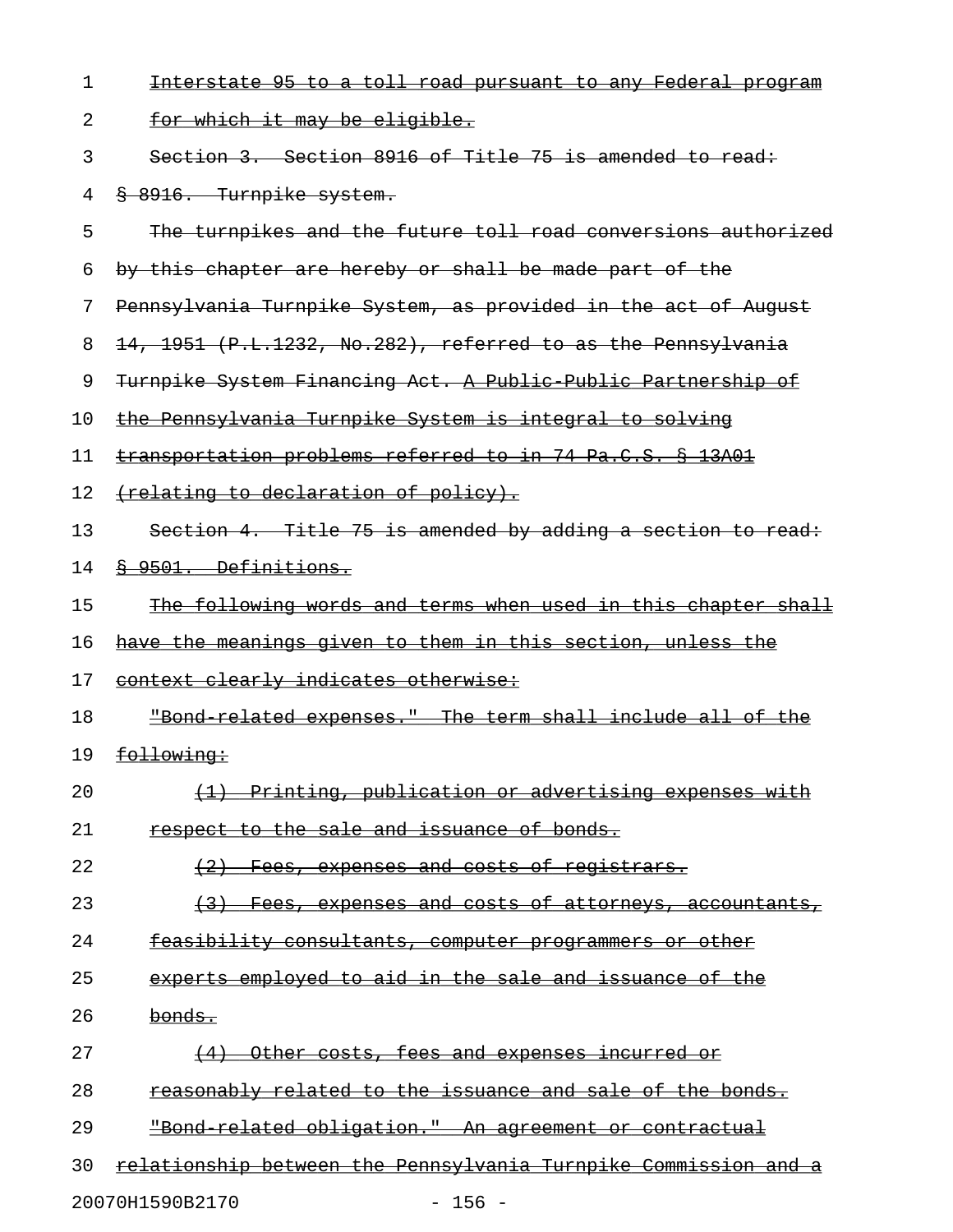| 1  | bank, trust company, insurance company, swap counterparty,    |
|----|---------------------------------------------------------------|
| 2  | surety bonding company, pension fund or other financial       |
| 3  | institution providing increased credit on or security for the |
| 4  | bonds or liquidity for secondary market transactions.         |
| 5  | "Commission." The Pennsylvania Turnpike Commission or any     |
| 6  | successor organization.                                       |
| 7  | "Cost of the department."                                     |
| 8  | (1) Any of the following, which shall be reimbursed or        |
| 9  | paid out of the proceeds of the special revenue bonds, notes  |
| 10 | or other obligations authorized under this chapter:           |
| 11 | $(i)$ The cost of constructing, reconstructing,               |
| 12 | widening, expanding or extending the State highway and        |
| 13 | rural State highway system and all connecting roads,          |
| 14 | tunnels and bridges.                                          |
| 15 | (ii) The cost of all lands, property rights, rights           |
| 16 | of way, easements and franchises acquired, which are          |
| 17 | deemed necessary or convenient for the construction,          |
| 18 | reconstruction, widening, expanding or extending under        |
| 19 | subparagraph (i).                                             |
| 20 | $\{$ iii) The cost of all machinery and equipment,            |
| 21 | financing charges, interest prior to and during               |
| 22 | <u>construction and for one year after completion of</u>      |
| 23 | construction.                                                 |
| 24 | (iv) The cost of traffic estimates and of                     |
| 25 | engineering and legal expenses, plans, specifications,        |
| 26 | <u>surveys, estimates of cost and of revenues, other</u>      |
| 27 | expenses necessary or incident to determining the             |
| 28 | feasibility or practicability of the enterprise,              |
| 29 | administrative and legal expenses and other expenses as       |
| 30 | may be necessary or incident to the financing authorized      |
|    | 20070H1590B2170<br>$-157 -$                                   |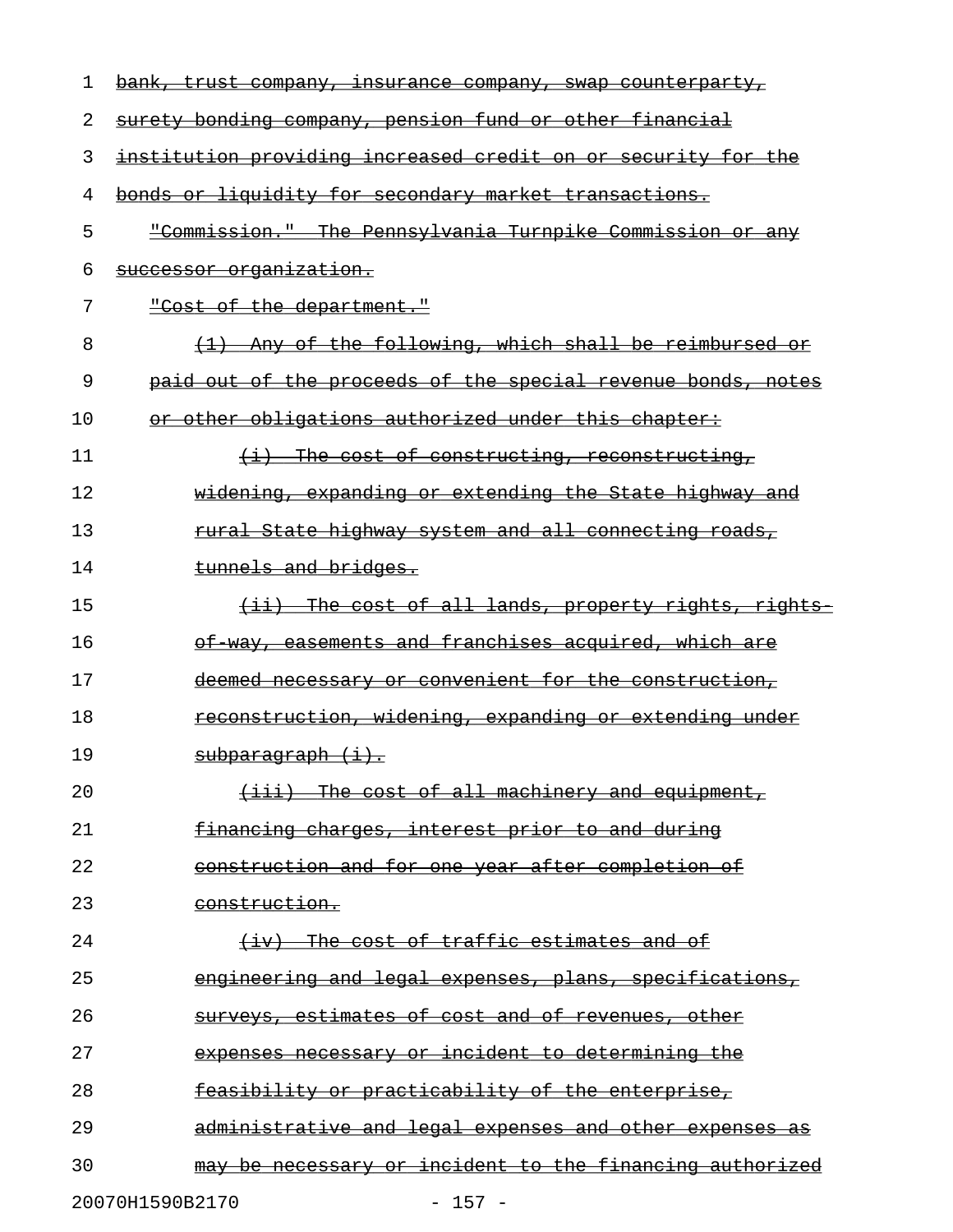| $\mathbf 1$ | under this chapter, the construction, reconstruction,            |
|-------------|------------------------------------------------------------------|
| 2           | <u>widening, expanding or extending of the State highway and</u> |
| 3           | <u>the rural State highway system and connecting roads,</u>      |
| 4           | tunnels and bridges, the placing of the same in operation        |
| 5           | and the condemnation of property necessary for                   |
| 6           | construction and operation.                                      |
| 7           | (v) Any obligation or expense contracted for by the              |
| 8           | Department of Transportation or with the United States or        |
| 9           | any agency of the United States, for traffic surveys,            |
| 10          | preparation of plans and specifications, supervision of          |
| 11          | construction, and other engineering, administrative and          |
| 12          | legal services and expenses in connection with the               |
| 13          | construction, reconstruction, widening, expanding or             |
| 14          | extending of the State highway and the rural State               |
| 15          | highway system or any of the connecting roads, tunnels           |
| 16          | and bridges.                                                     |
| 17          | (2) Payment of any notes or other obligations if the             |
| 18          | notes or other obligations were issued for the payment of a      |
|             |                                                                  |
| 19          | <del>cost.</del>                                                 |
| 20          | "Design build arrangement." A procurement or project             |
| 21          | delivery arrangement whereby a single entity, which may be a     |
| 22          | single contractor or a consortium comprised of multiple          |
| 23          | contractors, engineers and other subconsultants, is responsible  |
| 24          | for both the design and construction of a transportation project |
| 25          | with a quaranteed completion date and quaranteed maximum price.  |
| 26          | "Owner." The term shall include all individuals,                 |
| 27          | copartnerships, associations or corporations having any title or |
| 28          | <u>interest in any property rights, easements or franchises</u>  |
| 29          | authorized to be acquired by this chapter.                       |

20070H1590B2170 - 158 -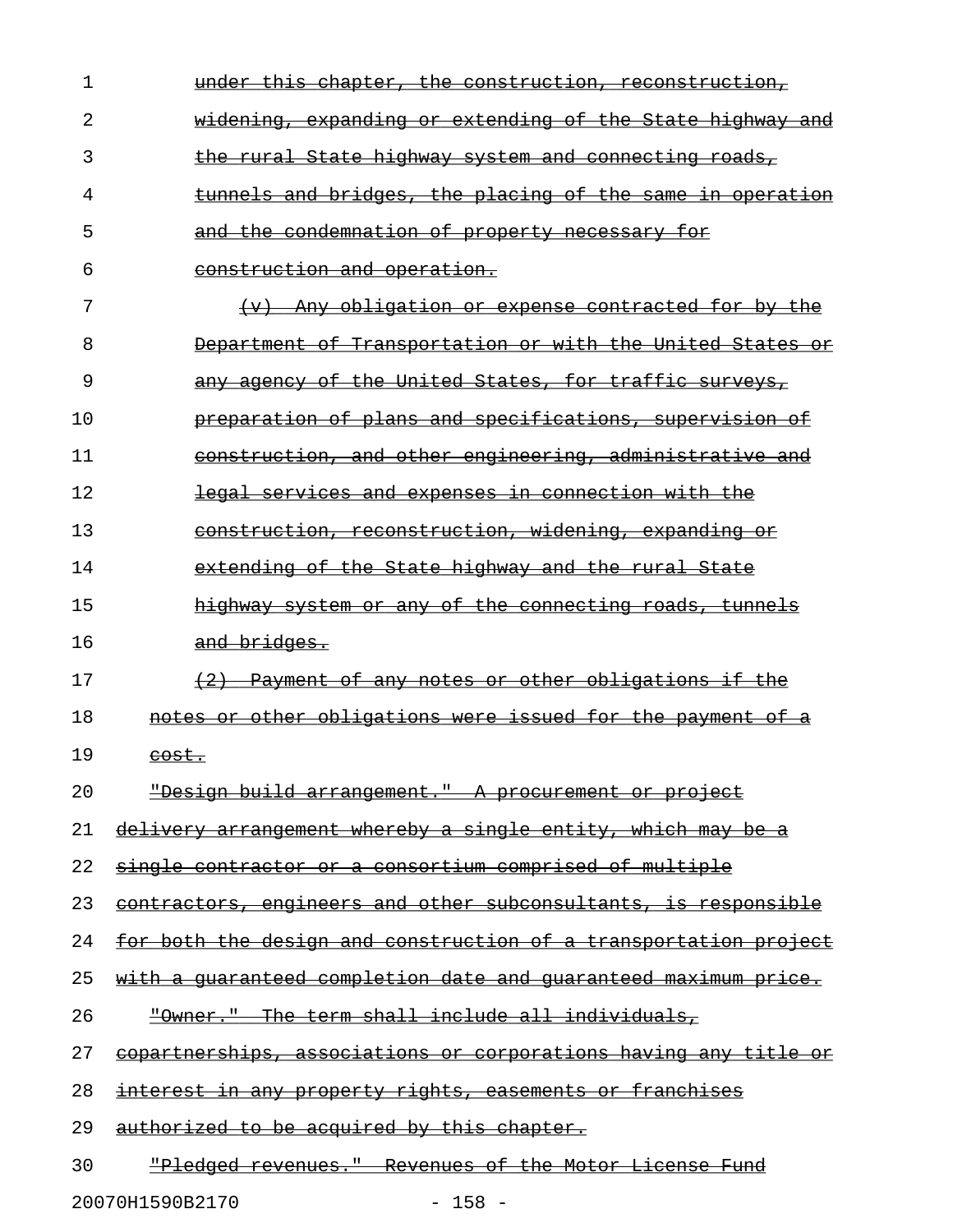| ı  | pledged to the Pennsylvania Turnpike Commission under sections        |
|----|-----------------------------------------------------------------------|
| 2  | 9010 (relating to disposition and use of tax), 9511(i) (relating      |
| 3  | to allocation of proceeds) and 9511.11 (relating to Motor             |
| 4  | License Fund proceeds) and amounts payable by the commission          |
| 5  | under section $8915.3(4)(i)$ (relating to lease of Interstate $80$ ). |
| 6  | "Rural State Highway System." All roads and highways taken            |
| 7  | over by the Commonwealth as State highways under the provisions       |
| 8  | of the act of June 22, 1931 (P.L.594, No.203), referred to as         |
| 9  | the Township State Highway Law and all other roads and highways       |
| 10 | specifically designated by the Secretary of Transportation as         |
| 11 | Rural State Highways.                                                 |
| 12 | <u> "State highway." All roads and highways taken over by the</u>     |
| 13 | Commonwealth as State highways under the provisions of any            |
| 14 | statute. Unless clearly intended, the term shall not include any      |
| 15 | street in any city, borough or incorporated town, even though         |
| 16 | <u>the same may have been taken over as a State highway.</u>          |
| 17 | Section 5. Title 75 is amended by adding sections to read:            |
| 18 | \$ 9511.2. Special revenue bonds payable solely from pledged          |
| 19 | <u>revenues of Motor License Fund.</u>                                |
| 20 | A special revenue bond, note or other<br><del>Payment source.</del>   |
| 21 | obligation issued under this chapter:                                 |
| 22 | shall not be deemed to be a debt or liability of the                  |
| 23 | <del>Commonwealth;</del>                                              |
| 24 | <u>shall not create or constitute any indebtedness,</u>               |
| 25 | liability or obligation of the Commonwealth; and                      |
| 26 | shall be payable solely from revenues of the Motor                    |
| 27 | License Fund pledged to the commission for that purpose in            |
| 28 | combination with amounts transferred under section                    |
| 29 | $8915.3(4)(i)$ (relating to lease of Interstate 80).                  |
| 30 | Statement. A special revenue bond, note or other<br>$\overline{+}$    |
|    | 20070H1590B2170<br>$-159 -$                                           |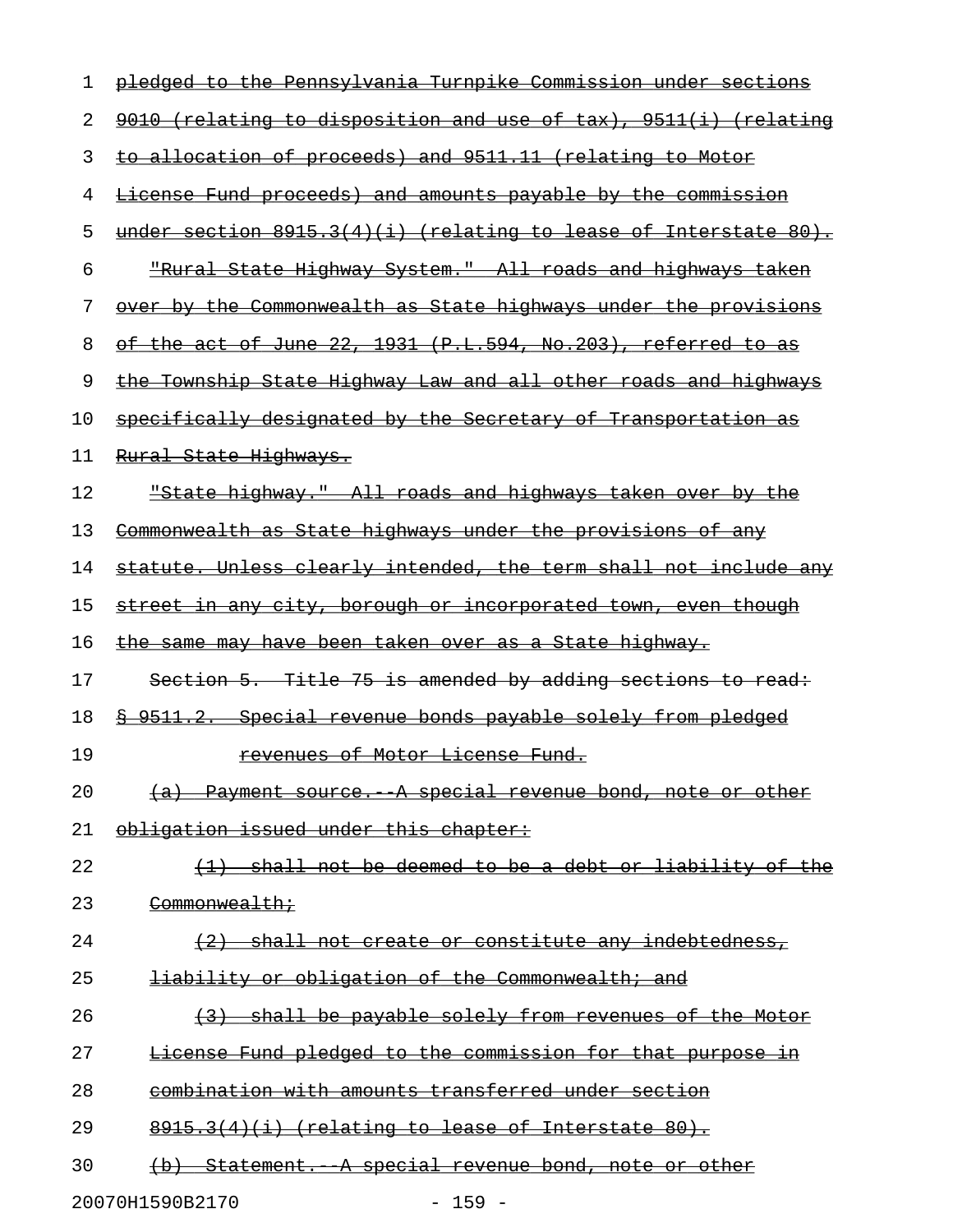| 1  | issued under this chapter must contain a<br><del>obligation</del><br><del>statement</del> |
|----|-------------------------------------------------------------------------------------------|
| 2  | its face that:                                                                            |
| 3  | the Commonwealth is not obligated to pay the bond,                                        |
| 4  | obligation or the interest on it except from revenues<br><del>note or</del>               |
| 5  | the Motor License Fund pledged for that purpose<br>$\Theta$                               |
| 6  | <u>combination with amounts transferred under section</u>                                 |
| 7  | $8915.3(4)(i)$ ; and                                                                      |
| 8  | neither the faith and credit nor the taxing<br>power                                      |
| 9  | Commonwealth is pledged to the payment of the principal                                   |
| 10 | interest of the bond, note or obligation.<br>Θř                                           |
| 11 | Taxation. The issuance of a special revenue bond, note                                    |
| 12 | or other obligation under this chapter shall not directly,                                |
| 13 | indirectly or contingently obligate the Commonwealth to levy                              |
| 14 | to make an appropriation for payment.<br><del>tax or</del>                                |
| 15 | <u>§ 9511.3. Expenses.</u>                                                                |
| 16 | Reimbursement. The commission shall be reimbursed for<br><del>(a)</del>                   |
| 17 | incurred in the performance of the duties<br><del>the necessary expenses</del>            |
| 18 | performed under the provisions of this chapter.                                           |
| 19 | (b) Source. All expenses incurred in carrying out the                                     |
| 20 | provisions of this chapter shall be paid solely from funds                                |
| 21 | provided under the authority of this chapter, and sufficient                              |
| 22 | funds shall be provided under the authority of this chapter to                            |
| 23 | meet any liability or obligation incurred in carrying out the                             |
| 24 | provisions of this chapter.                                                               |
| 25 | \$ 9511.4. Special revenue bonds and preliminary or interim                               |
| 26 | financing.                                                                                |
| 27 | (a) Authorization. The commission is authorized to provide,                               |
| 28 | by resolution, for the issuance of special revenue bonds of the                           |
| 29 | commission up to an amount not exceeding \$4,000,000,000 for the                          |
| 30 | purpose of paying the cost of the department and bond related                             |
|    | 20070H1590B2170<br>$160 -$                                                                |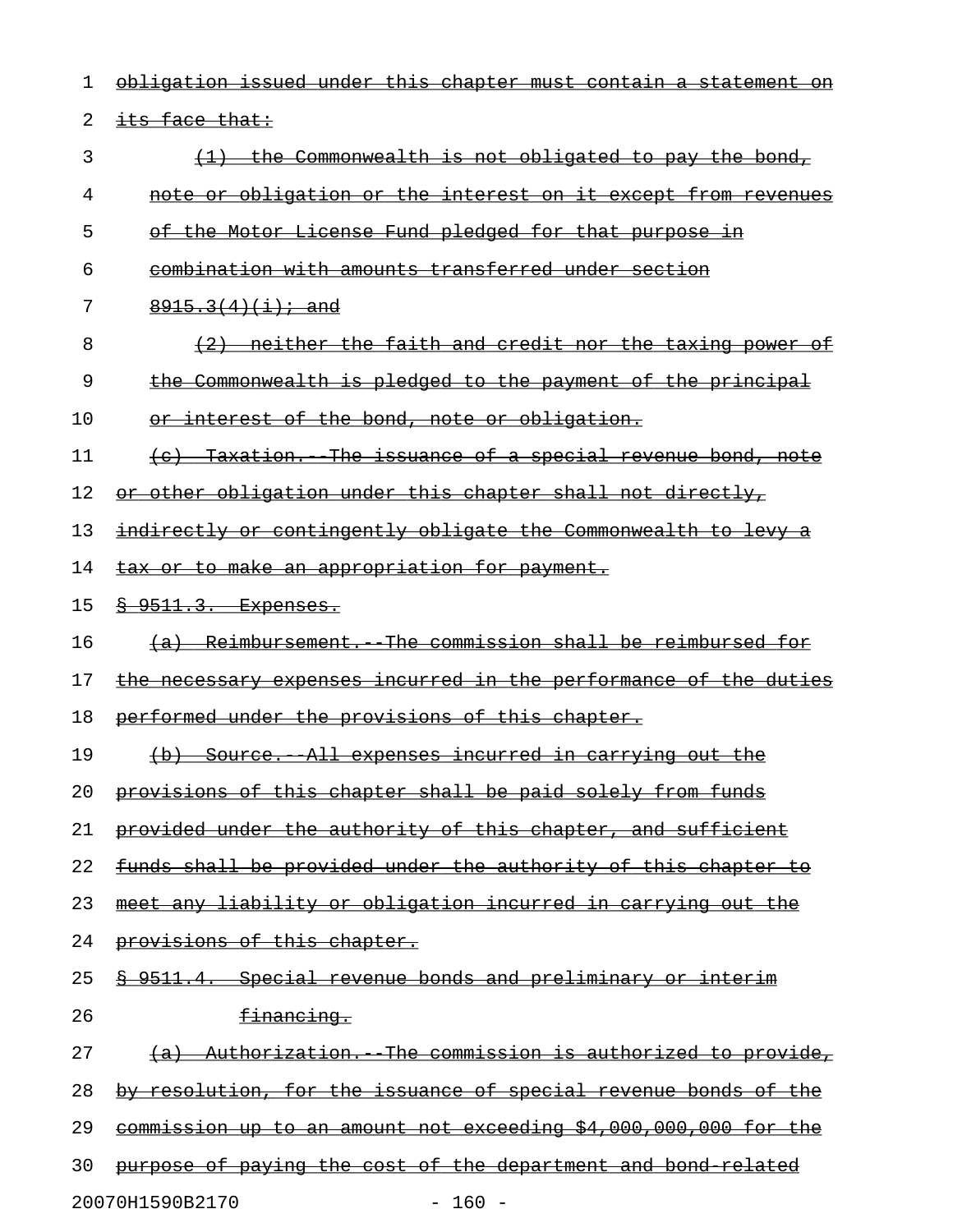| ı  | expenses. The resolution must recite an estimate of the cost of        |
|----|------------------------------------------------------------------------|
| 2  | the department. No more than \$600,000,000 of special revenue          |
| 3  | <u>bonds may be issued in any calendar year. No bond may be issued</u> |
| 4  | under this section unless the lease agreement authorized under         |
| 5  | section 8915.3 (relating to lease of Interstate 80) is in effect       |
| 6  | as of the date of issuance. Special revenue refunding bonds as         |
| 7  | set forth in section 9511.9 (relating to special revenue               |
| 8  | refunding bonds) shall not be deemed to count against the total        |
| 9  | or annual maximum issuance volume. The principal and interest of       |
| 10 | the bond shall be payable solely from revenues of the Motor            |
| 11 | License Fund pledged for that purpose to the commission in             |
| 12 | combination with the amounts transferred under section                 |
| 13 | $8915.3(4)(1)$ .                                                       |
| 14 | $(b)$ Form.                                                            |
| 15 | <u>(1) A bond may be issued in registered form.</u>                    |
| 16 | $\left(2\right)$ - A bond:                                             |
| 17 | <del>(i) must be dated;</del>                                          |
| 18 | (ii) must bear interest at a rate not exceeding the                    |
| 19 | <u>rate permitted under applicable law:</u>                            |
| 20 | $(iii)$ must be payable semiannually:                                  |
| 21 | (iv) must mature, as determined by the commission,                     |
| 22 | not exceeding 40 years from the date of the bond; and                  |
| 23 | $(v)$ may be made redeemable before maturity, at the                   |
| 24 | option of the commission, at a price and under terms and               |
| 25 | conditions fixed by the commission prior to the issuance               |
| 26 | of the bonds.                                                          |
| 27 | (3) The amount of premium on a bond shall not cause the                |
| 28 | yield to be more than permitted by applicable law from the             |
| 29 | date of the bond to the date of redemption.                            |
| 30 | $(e)$ Issuance.                                                        |

20070H1590B2170 - 161 -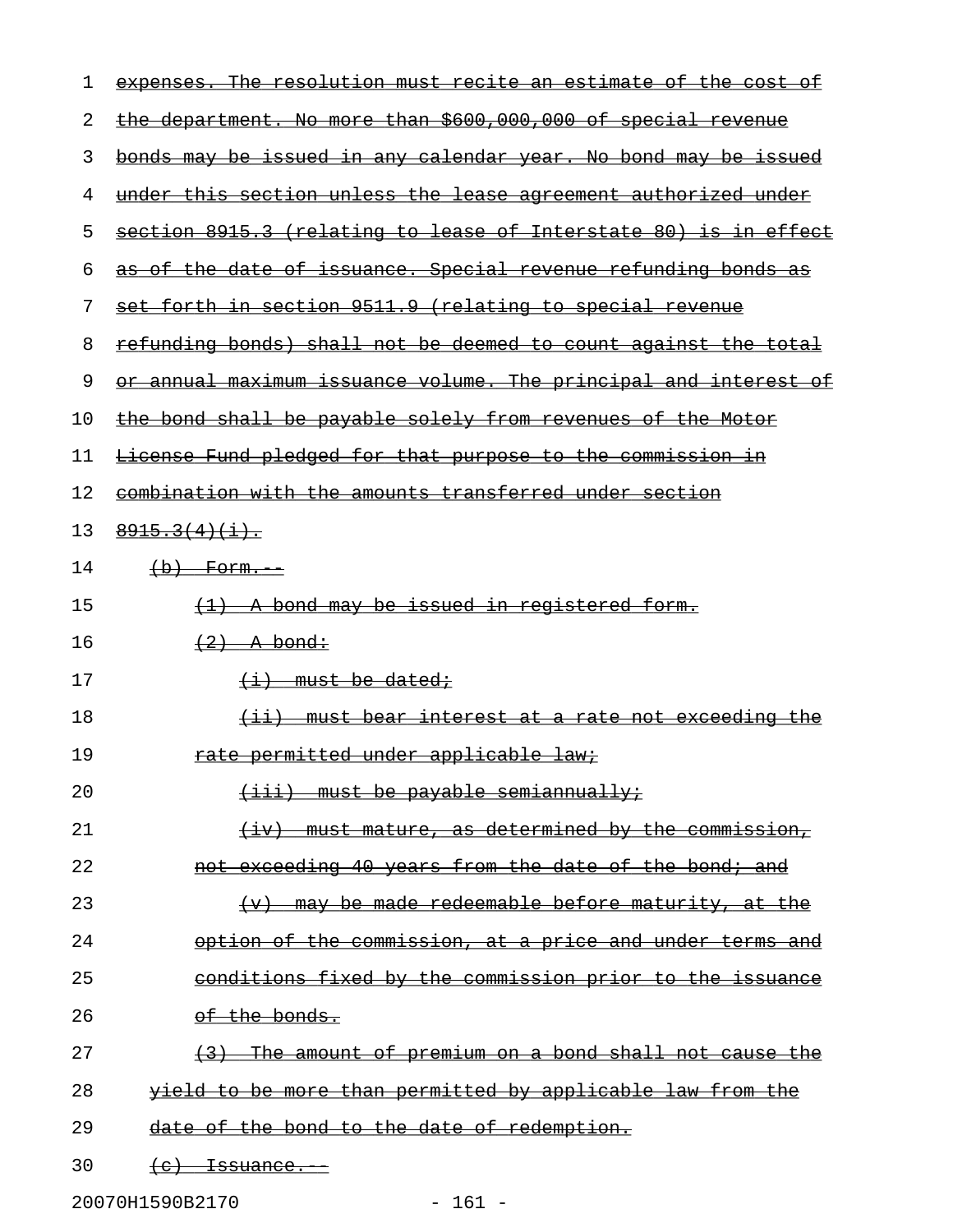| 1  | The bond may be issued in registered form. The                          |
|----|-------------------------------------------------------------------------|
| 2  | commission may sell a bond in registered form at public or              |
| 3  | private sale and for a price it determines to be in the best            |
| 4  | interest of the Commonwealth, but no sale shall be made at              |
| 5  | price so low as to require the payment of interest on the               |
| 6  | money received for the bond at more than the rate permitted             |
| 7  | by applicable law, computed with relation to the absolute               |
| 8  | maturity of the bond in accordance with standard tables of              |
| 9  | bond values.                                                            |
| 10 | A bond may be issued at public or private sale                          |
| 11 | series with varying provisions as to all of the following:              |
| 12 | Rates of interest, which may be fixed or<br>$\overline{+1}$             |
| 13 | <del>variable.</del>                                                    |
| 14 | (ii) Maturity.                                                          |
| 15 | Other provisions not inconsistent with this<br><del>(iii)</del>         |
| 16 | <u>ehapter.</u>                                                         |
| 17 | Revenue share. All bonds, of whatever series, shall<br>$\overline{a}$   |
| 18 | share ratably in the revenues pledged under this chapter as             |
| 19 | security for the bonds, although one series of bonds may have a         |
| 20 | <u>lien on pledged revenues senior to the lien of another series of</u> |
| 21 | <del>bonds.</del>                                                       |
| 22 | $(e)$ Payment.                                                          |
| 23 | (1) The principal and interest of the bonds may be made                 |
| 24 | payable in any lawful medium.                                           |
| 25 | $(2)$ The commission shall:                                             |
| 26 | $(i)$ determine the form of bonds; and                                  |
| 27 | $\overbrace{++}$ $\overbrace{++}$                                       |
| 28 | $(A)$ the denomination of the bond; and                                 |
| 29 | (B) the place of payment of principal and                               |
| 30 | interest of the bond, which may be at any bank or                       |
|    |                                                                         |

20070H1590B2170 - 162 -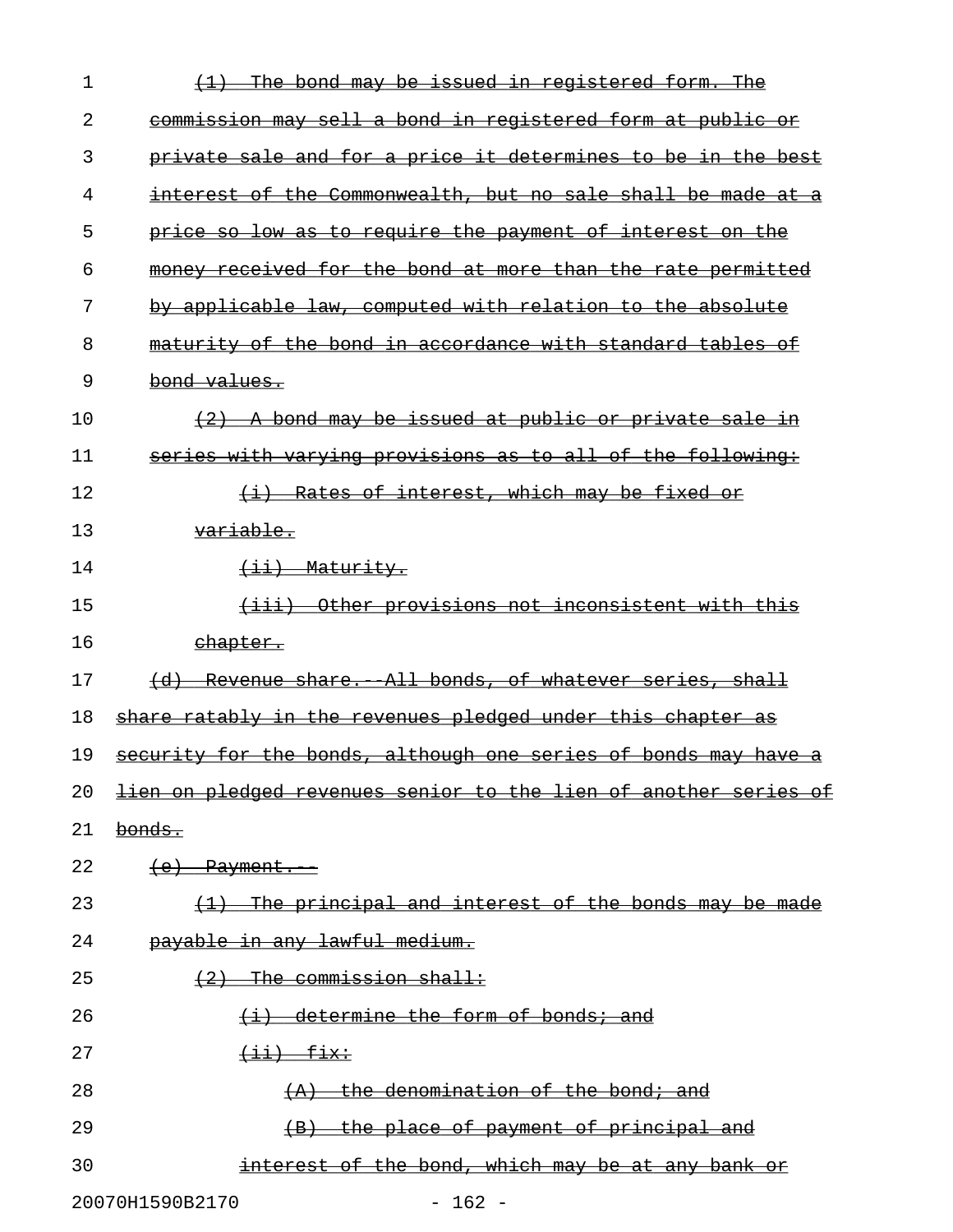| 1  | trust company within or without this Commonwealth.                     |
|----|------------------------------------------------------------------------|
| 2  |                                                                        |
| 3  | of the Governor and of the chairman of the commission. The             |
| 4  | facsimile of the official seal of the commission shall be              |
| 5  | <u>affixed to the bond and attested by the secretary and treasurer</u> |
| 6  | of the commission. If an officer whose signature or facsimile of       |
| 7  | a signature appears on a bond ceases to be an officer before the       |
| 8  | delivery of the bond, the signature or facsimile shall                 |
| 9  | nevertheless be valid and sufficient for all purposes, as if the       |
| 10 | officer remained in office until delivery.                             |
| 11 | (g) Negotiability. A special revenue bond issued under this            |
| 12 | chapter shall have all the qualities and incidents of a                |
| 13 | negotiable instrument under 13 Pa.C.S. Div. 3 (relating to             |
| 14 | negotiable instruments).                                               |
| 15 | $(h)$ Proceeds.                                                        |
| 16 | (1) The proceeds of a bond shall be used solely for the                |
| 17 | following:                                                             |
| 18 | $(i)$ Payment of the cost of the department.                           |
| 19 | <u>(ii) Bond related expenses.</u>                                     |
| 20 | (iii) \$5,000,000 in the aggregate of the proceeds of                  |
| 21 | bonds issued in any fiscal year, other than a refunding                |
| 22 | issue, shall be used for county roads and bridges and                  |
| 23 | \$30,000,000 of the proceeds in the aggregate of the bonds             |
| 24 | issued in any fiscal year, other than a refunding issue,               |
| 25 | shall be used for local roads and bridges to be allocated              |
| 26 | under the act of June 1, 1956 (1955 P.L.1944, No.655),                 |
| 27 | referred to as the Liquid Fuels Tax Municipal Allocation               |
| 28 | $\frac{Law.}{ }$                                                       |
| 29 | $(2)$ The proceeds of a bond shall be disbursed upon                   |
| 30 | requisition of the secretary under restrictions set forth in           |

20070H1590B2170 - 163 -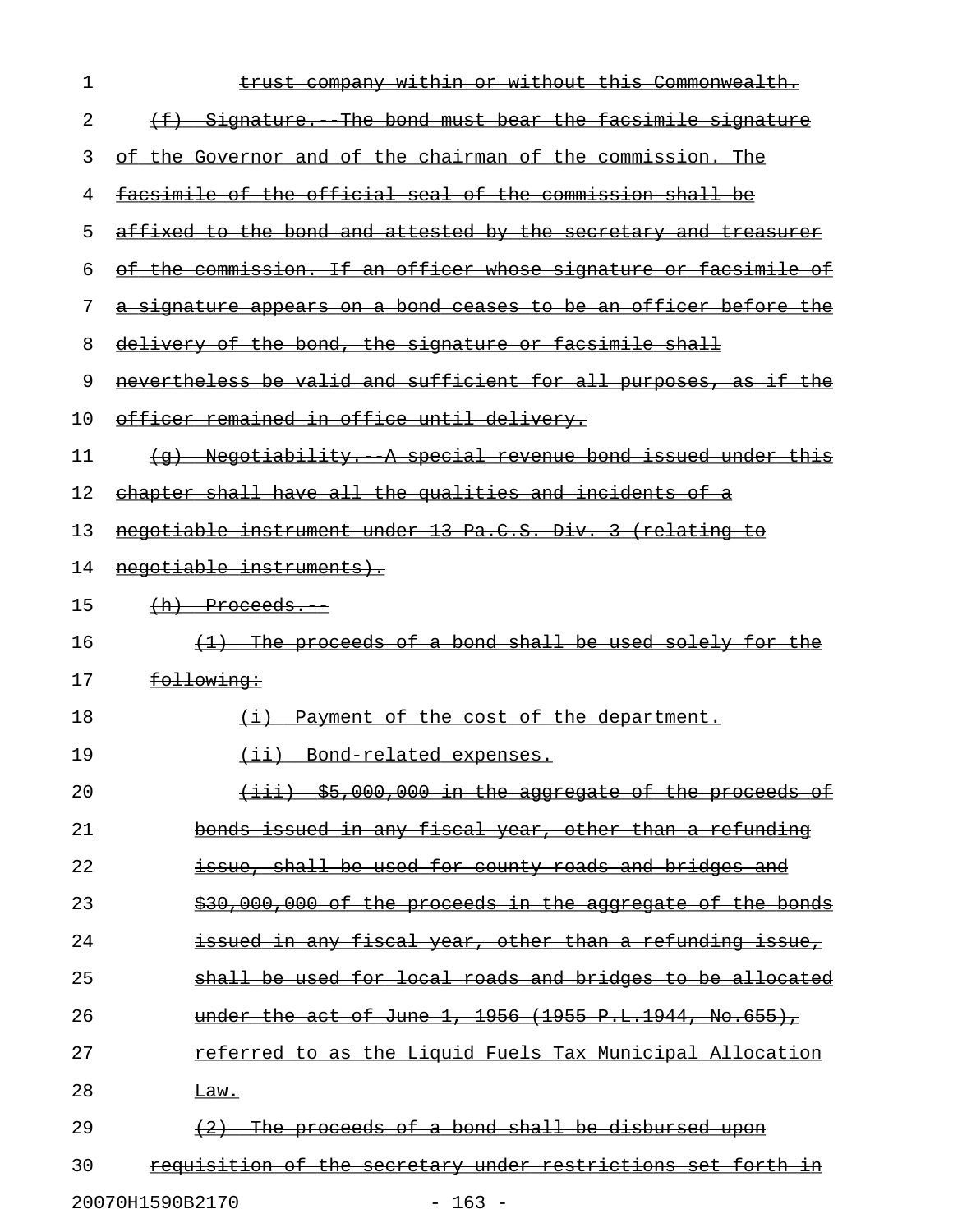| 1  | the resolution authorizing the issuance of the bond or the       |
|----|------------------------------------------------------------------|
| 2  | trust indenture under section 9511.6 (relating to trust          |
| 3  | indenture, protection of holders of obligations and              |
| 4  | depositories).                                                   |
| 5  | (3) If the proceeds of a bond, by error of calculation           |
| 6  | or otherwise, shall be less than the cost of the department,     |
| 7  | additional bonds may be issued to provide the amount of the      |
| 8  | <u>deficit and, unless otherwise provided in the resolution</u>  |
| 9  | authorizing the issuance of the bonds or in the trust            |
| 10 | indenture, shall be deemed to be of the same issue and shall     |
| 11 | be entitled to payment from the same fund, without preference    |
| 12 | or priority of the bonds first issued.                           |
| 13 | (i) Temporary bonds. Prior to the preparation of definitive      |
| 14 | bonds, the commission may, under similar restrictions as those   |
| 15 | applicable to the definitive bonds, issue temporary bonds,       |
| 16 | exchangeable for definitive bonds upon the issuance of           |
| 17 | definitive bonds.                                                |
|    |                                                                  |
| 18 | (i) Replacement bonds. The commission may provide for the        |
| 19 | replacement of a bond which becomes mutilated or is destroyed or |
| 20 | lost. A replacement revenue bond may be issued without any other |
| 21 | proceedings or the happening of any other condition than those   |
| 22 | <del>proceedings and conditions required by this chapter.</del>  |
| 23 | <del>(k). Status as securities.</del>                            |
| 24 | <u>bond is made a security in which any of the </u>              |
| 25 | following may properly and legally invest funds, including       |
| 26 | capital, belonging to them or within their control:              |
| 27 | Commonwealth and municipal officers.                             |
| 28 | Commonwealth agencies.                                           |
| 29 | <del>Banks, bankers, savings banks, trust</del>                  |

20070H1590B2170 - 164 -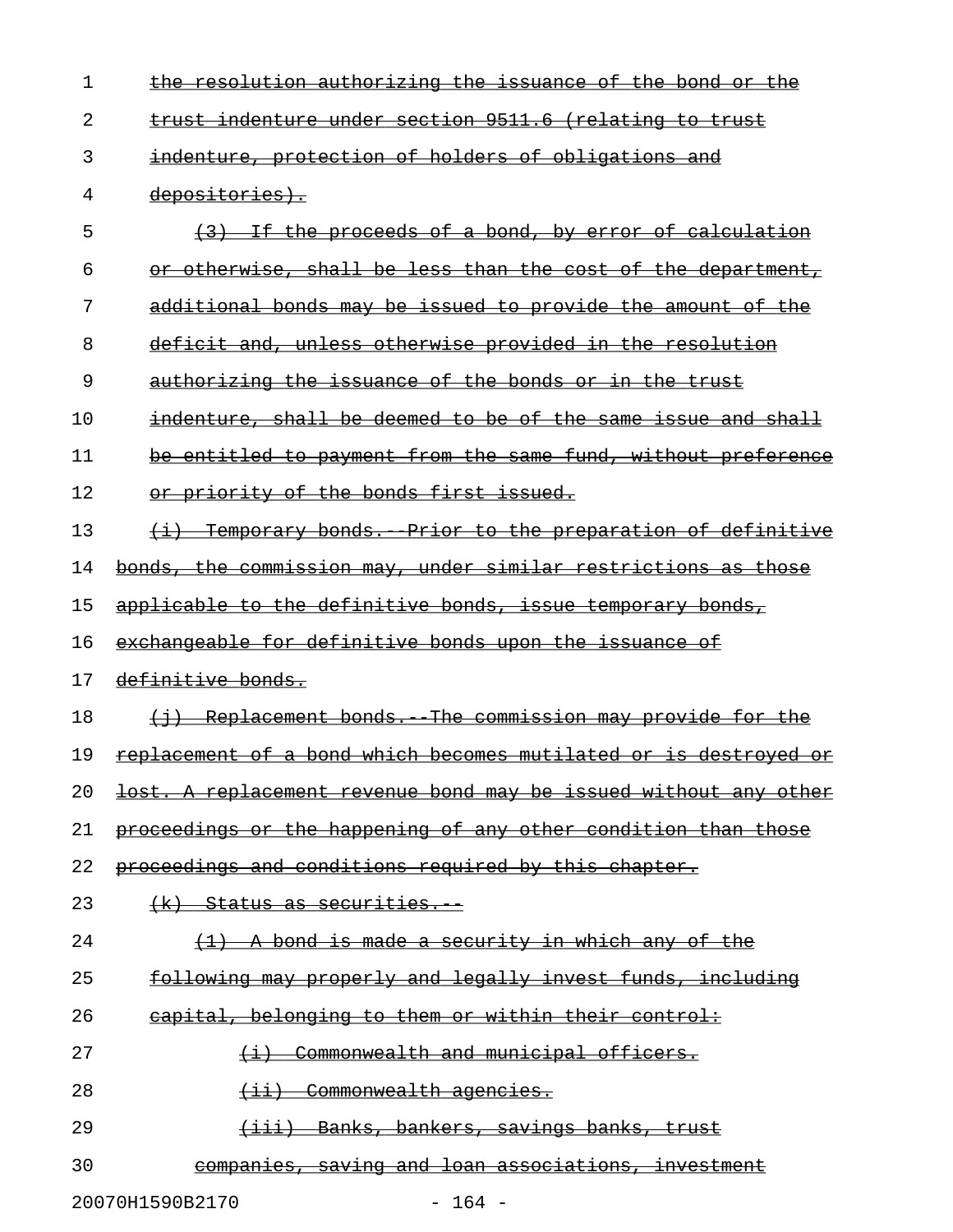| 1  | companies and other persons carrying on a banking                   |
|----|---------------------------------------------------------------------|
| 2  | <del>business.</del>                                                |
| 3  | <del>Insurance companies, insurance associations and</del>          |
| 4  | <u>other persons carrying on an insurance business.</u>             |
| 5  | $(v)$ Fiduciaries.                                                  |
| 6  | Other persons that are authorized to invest<br>$+$ vi $+$           |
| 7  | bonds or other obligations of the Commonwealth.                     |
| 8  | A bond is made a security which may properly and                    |
| 9  | legally be deposited with and received by a Commonwealth<br>−O£     |
| 10 | municipal officer or a Commonwealth agency for any purpose          |
| 11 | for which the deposit of bonds or other obligations of the          |
| 12 | Commonwealth is authorized by law.                                  |
| 13 | Borrowing. The following shall apply:                               |
| 14 | The commission is authorized to do all of the                       |
| 15 | following:                                                          |
| 16 | Borrow money at an interest rate not exceeding<br>$\leftrightarrow$ |
| 17 | the rate permitted by law.                                          |
| 18 | - Provide for preliminary or interim financing,<br>$\overline{+i+}$ |
| 19 | up to but not exceeding the estimated total cost of the             |
| 20 | department and bond related expenses and to evidence the            |
| 21 | borrowing by the issuance of special revenue notes and,             |
| 22 | in its discretion, to pledge as collateral for the note             |
| 23 | or other obligation, a special revenue bond issued under            |
| 24 | the provisions of this chapter. The commission may renew            |
| 25 | the note or obligation and the payment or retirement of             |
| 26 | the note or obligation shall be considered to be payment            |
| 27 | of the cost of the project.                                         |
| 28 | $(2)$ A note or obligation issued under this subsection             |
| 29 | must comply with the following:                                     |
| 30 | (i) Be executed by the same persons in the same                     |
|    | 20070H1590B2170<br>$-165 -$                                         |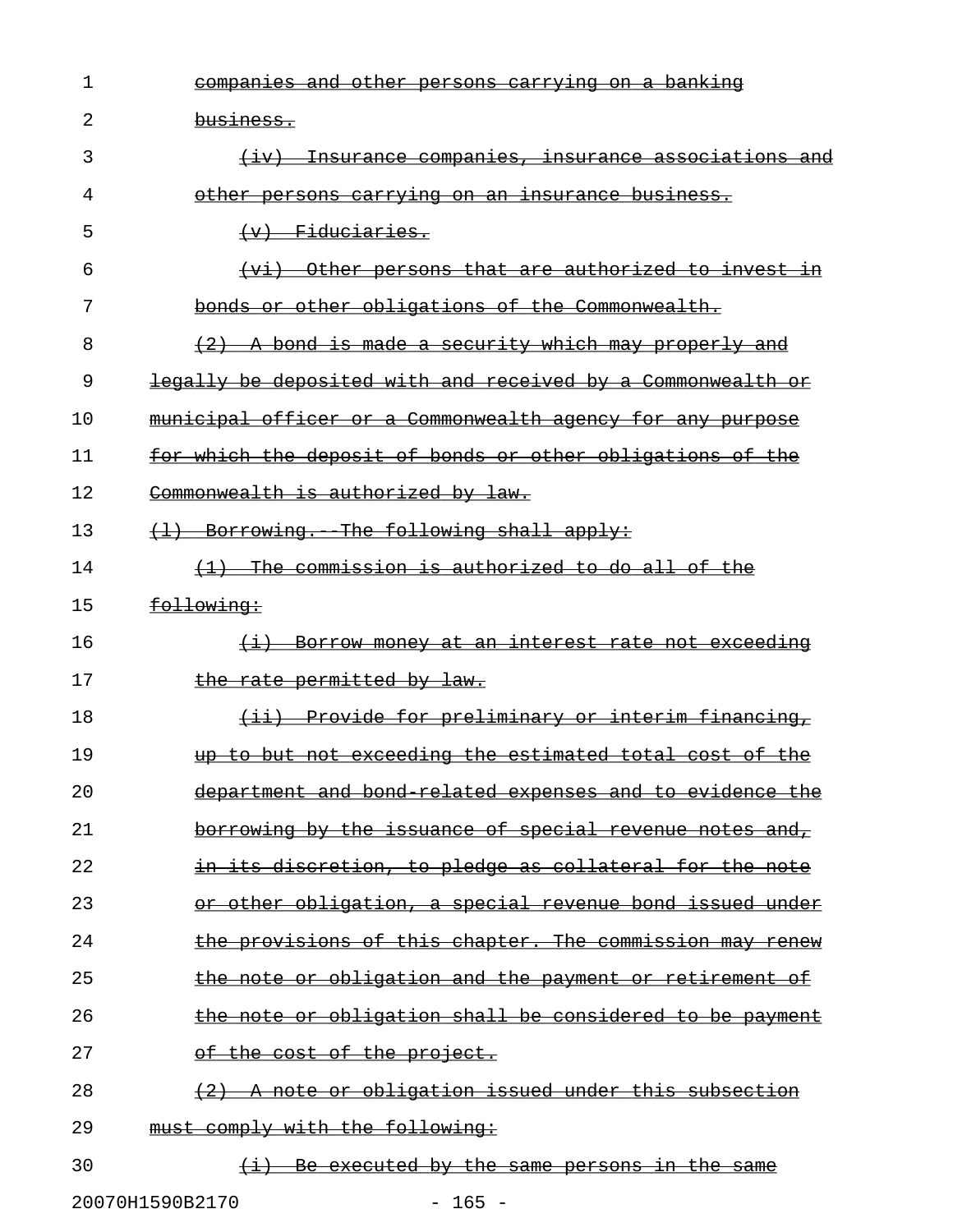| $\mathbf 1$ | manner and with the same effect as provided in this           |
|-------------|---------------------------------------------------------------|
| 2           | section for the execution of a special revenue bond.          |
| 3           | (ii) Contain a statement on its face that:                    |
| 4           | $(A)$ the Commonwealth is not obligated to pay the            |
| 5           | note or obligation or interest on it, except from             |
| 6           | <del>pledged revenues of the Motor License Fund; and</del>    |
| 7           | (B) neither the faith and credit nor the taxing               |
| 8           | power of the Commonwealth is pledged to the payment           |
| 9           | of its principal or interest.                                 |
| 10          | (3) The issuance of a special revenue note or other           |
| 11          | obligation under this chapter shall not directly or           |
| 12          | indirectly or contingently obligate the Commonwealth to levy  |
| 13          | a tax or make an appropriation for payment.                   |
| 14          | $(4)$ A note or other obligation issued under this            |
| 15          | subsection shall have all the qualities and incidents of a    |
| 16          | negotiable instrument under 13 Pa.C.S. (relating to           |
| 17          | commercial code).                                             |
| 18          | \$ 9511.5. Application of proceeds of obligations, lien of    |
| 19          | holders of obligations, design build requirement and          |
| 20          | projects approved by General Assembly.                        |
| 21          | (a) Application. The following shall apply:                   |
| 22          | (1) All money received from any bonds, notes or other         |
| 23          | obligations issued under this chapter shall be applied solely |
| 24          | to the payment of the cost of the department or to the        |
| 25          | appurtenant fund.                                             |
| 26          | (2) Until money received from any bonds, notes or other       |
| 27          | obligations issued under this chapter is applied under        |
| 28          | paragraph (1), a lien shall exist upon the money in favor of  |
| 29          | holders of the bonds, notes or other obligations or a trustee |
| 30          | provided for in respect to the bonds, notes or other          |
|             | 20070H1590B2170<br>$-166 -$                                   |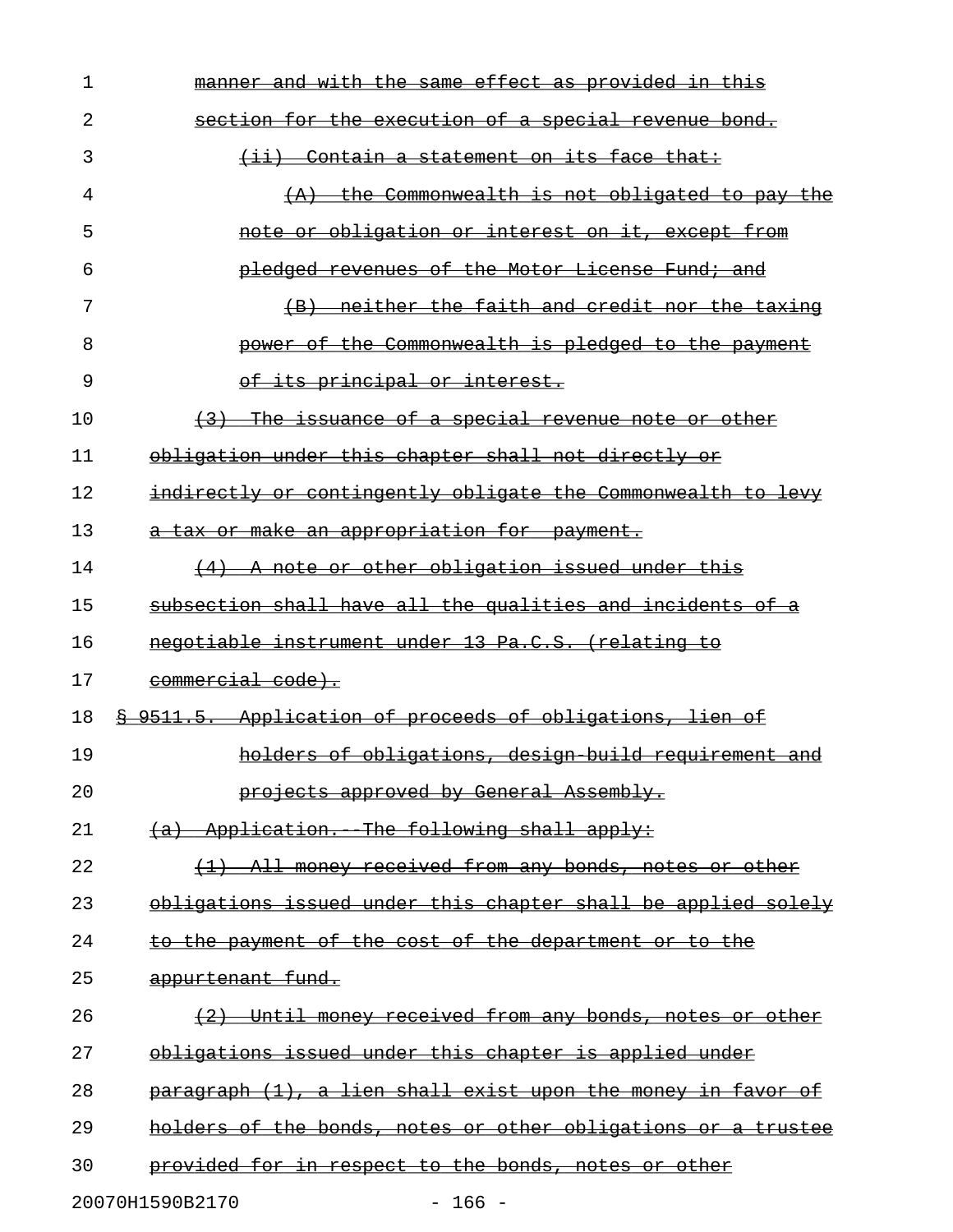1 **obligations.** 

| 2  | (b) Design build arrangements. To facilitate the timely                |
|----|------------------------------------------------------------------------|
| 3  | completion of projects to be financed by the department with           |
| 4  | bond proceeds, the department shall be required to utilize             |
| 5  | design build arrangements for each project estimated by the            |
| 6  | department to have a value in excess of \$100,000,000. The             |
| 7  | selection of the party for the design build arrangement must be        |
| 8  | conducted in a manner consistent with the procurement and public       |
| 9  | bidding laws applicable to the department.                             |
| 10 | (c) Capital plan. All projects financed by the department              |
| 11 | with bond proceeds must be set forth in the department's capital       |
| 12 | plan current at the time of the financing and budget which             |
| 13 | capital plan and budget shall be submitted to the General              |
| 14 | Assembly on or before March 31 of each year commencing March 31,       |
| 15 | 2008.                                                                  |
| 16 | (d) Investment. Pending the application of proceeds to                 |
| 17 | <u>costs of the department and bond related expenses, the</u>          |
| 18 | commission may invest the funds in permitted investments as            |
| 19 | defined under any trust indenture if the investment is not             |
| 20 | inconsistent with existing fiduciary obligations of the                |
| 21 | commission.                                                            |
| 22 | <u>§ 9511.6. Trust indenture, protection of holders of obligations</u> |
| 23 | and depositories.                                                      |
| 24 | (a) Indenture. In the discretion of the commission, a bond,            |
| 25 | note or other obligation may be secured by a trust indenture by        |
| 26 | and between the commission and a corporate trustee, which may be       |
| 27 | any trust company or bank having the powers of a trust company,        |
| 28 | within or without this Commonwealth.                                   |
| 29 | (b) Pledge or assignment. A trust indenture under                      |
| 30 | subsection (a) may pledge or assign revenue to be received, but        |

20070H1590B2170 - 167 -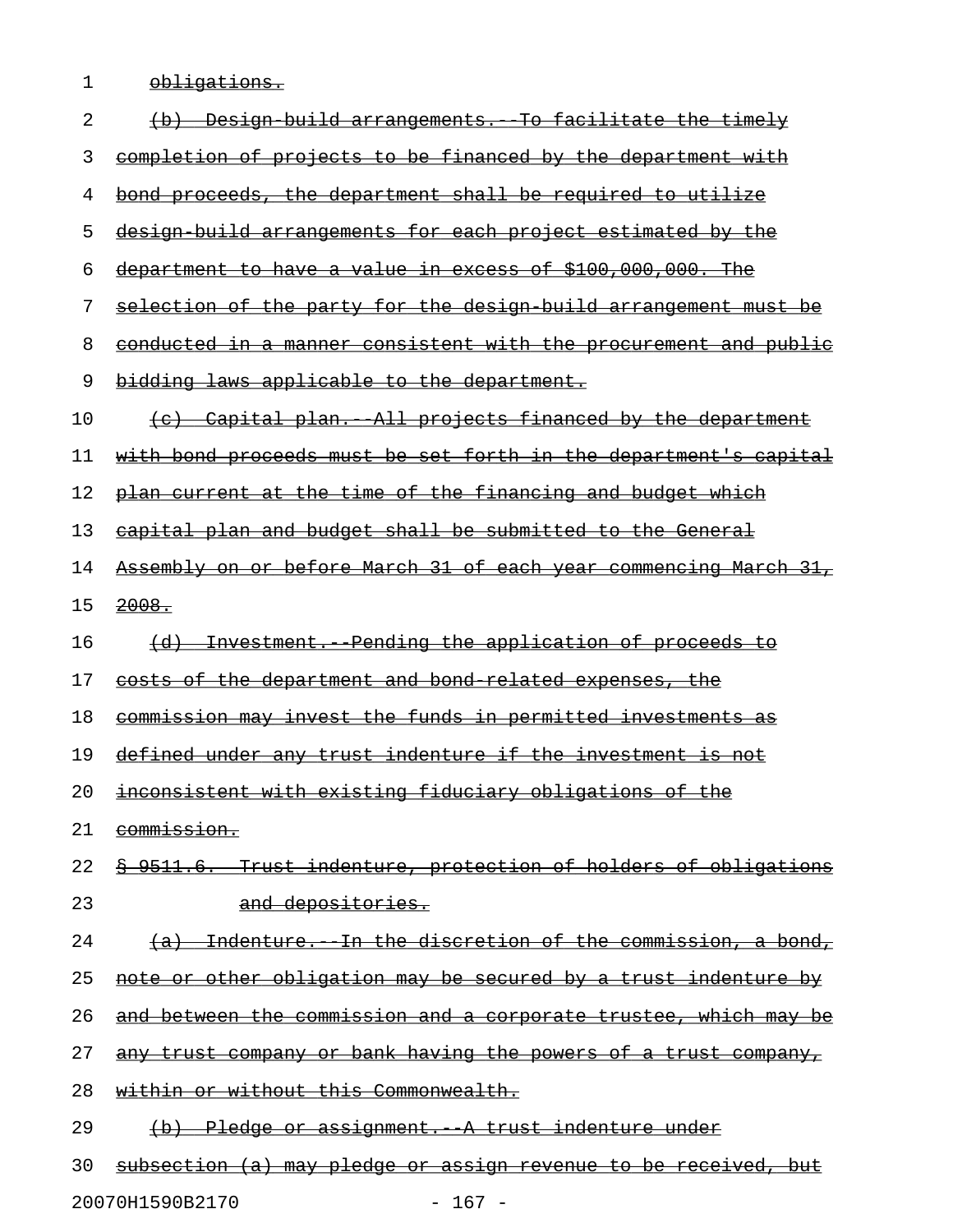| 1  | shall not convey or mortgage the turnpike or any part of the          |
|----|-----------------------------------------------------------------------|
| 2  | turnpike.                                                             |
| 3  | (c) Rights and remedies. The resolution providing for the             |
| 4  | issuance of the bond, note or other obligation of the trust           |
| 5  | indenture may contain provisions for protecting and enforcing         |
| 6  | the rights and remedies of the bondholders or holders of notes        |
| 7  | or other obligations as may be reasonable and proper and not in       |
| 8  | <u>violation of law, including covenants setting forth the duties</u> |
| 9  | of the department in relation to the acquisition of properties,       |
| 10 | the construction, maintenance, operation, repair and insurance        |
| 11 | of the State highway and rural State highway system and the           |
| 12 | <u>custody, safequarding and application of all money.</u>            |
| 13 | (d) Depository. It shall be lawful for any bank or trust              |
| 14 | company incorporated under the laws of this Commonwealth to act       |
| 15 | as depository of the proceeds of the bond, note or other              |
| 16 | obligation or revenue, to furnish indemnity bonds or to pledge        |
| 17 | securities as may be required by the commission.                      |
| 18 | (e) Indenture. The trust indenture may set forth the rights           |
| 19 | and remedies of the bondholders or holders of notes or other          |
| 20 | obligations and of the trustee and may restrict the individual        |
| 21 | right of action of bondholders or holders of notes or other           |
| 22 | obligations as is customary in trust indentures securing bonds,       |
| 23 | debentures of corporations, notes or other obligations. The           |
| 24 | <u>trust indenture may contain other provisions as the commission</u> |
| 25 | may deem reasonable and proper for the security of bondholders        |
| 26 | <u>or holders of notes or other obligations.</u>                      |
| 27 | § 9511.7. Exemption from Commonwealth taxation.                       |
| 28 | <u>The effectuation of the purposes of this chapter is for the</u>    |
| 29 | benefit of the citizens of the Commonwealth and for the               |
| 30 | <u>improvement of their commerce and prosperity. Since the</u>        |

20070H1590B2170 - 168 -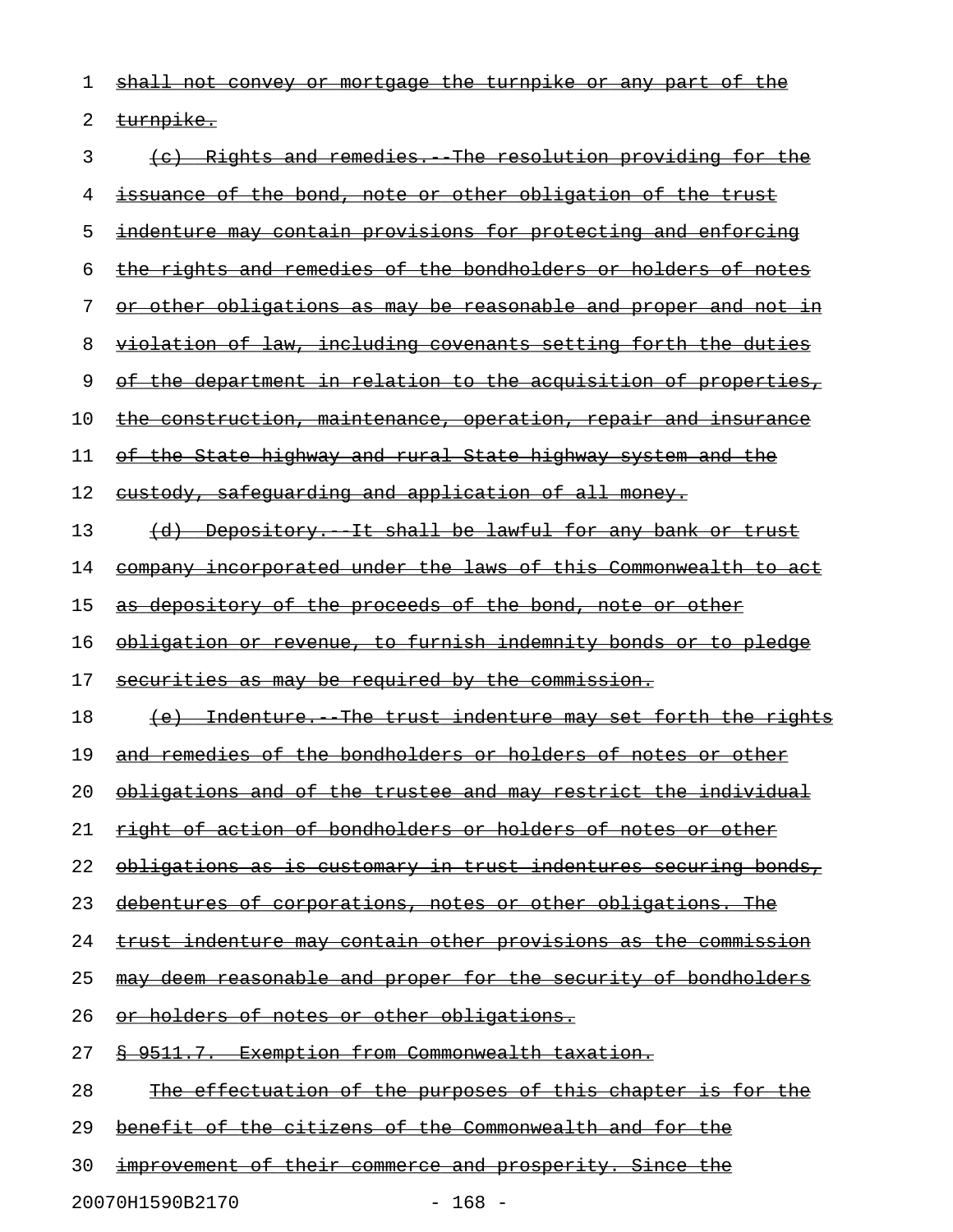| 1  | commission will be performing essential government functions in       |
|----|-----------------------------------------------------------------------|
| 2  | effectuating these purposes, the commission shall not be              |
| 3  | <u>required to pay any tax or assessment on any property acquired</u> |
| 4  | <u>or used by it for the purposes provided under this chapter. A</u>  |
| 5  | <u>bond, note or other obligation issued by the commission, its</u>   |
| 6  | transfer and the income from its issuance and transfer,               |
| 7  | including any profits made on the sale of the bond, note or           |
| 8  | other obligation, shall be free from taxation within the              |
| 9  | <del>Commonwealth.</del>                                              |
| 10 | \$ 9511.8. Pledged revenues, contracts for use of turnpike,           |
| 11 | sinking fund and purchase or redemption of                            |
| 12 | <del>obligations.</del>                                               |
| 13 | (a) Authorization. The commission is authorized to collect            |
| 14 | the pledged revenues. The pledged revenues shall be fixed and         |
| 15 | adjusted as to provide funds at least sufficient to pay the           |
| 16 | bonds, notes or other obligations and the interest on the bonds,      |
| 17 | notes or other obligations. All sinking fund requirements and         |
| 18 | other requirements provided by the resolution authorizing the         |
| 19 | issuance of the bonds, notes or other obligations, or by the          |
| 20 | trust indenture, shall be fixed and adjusted as the bonds, notes      |
| 21 | or other obligations become due.                                      |
| 22 | (b) Supervision. The pledged revenues shall not be subject            |
| 23 | <u>to supervision or regulation by any Commonwealth agency other</u>  |
| 24 | than the commission.                                                  |
| 25 | <u>(c) Set aside. Except for the portion of the pledged</u>           |
| 26 | <u>revenues required to provide reserves as set forth in the </u>     |
| 27 | resolution authorizing the issuance of the bonds, notes or other      |
| 28 | obligations or in the trust indenture, pledged revenues, to the       |
| 29 | degree amounts transferred under section 8915.3(4)(i) (relating       |
| 30 | to lease of Interstate 80) are not sufficient, shall be set           |
|    | 20070H1590B2170<br>$-169 -$                                           |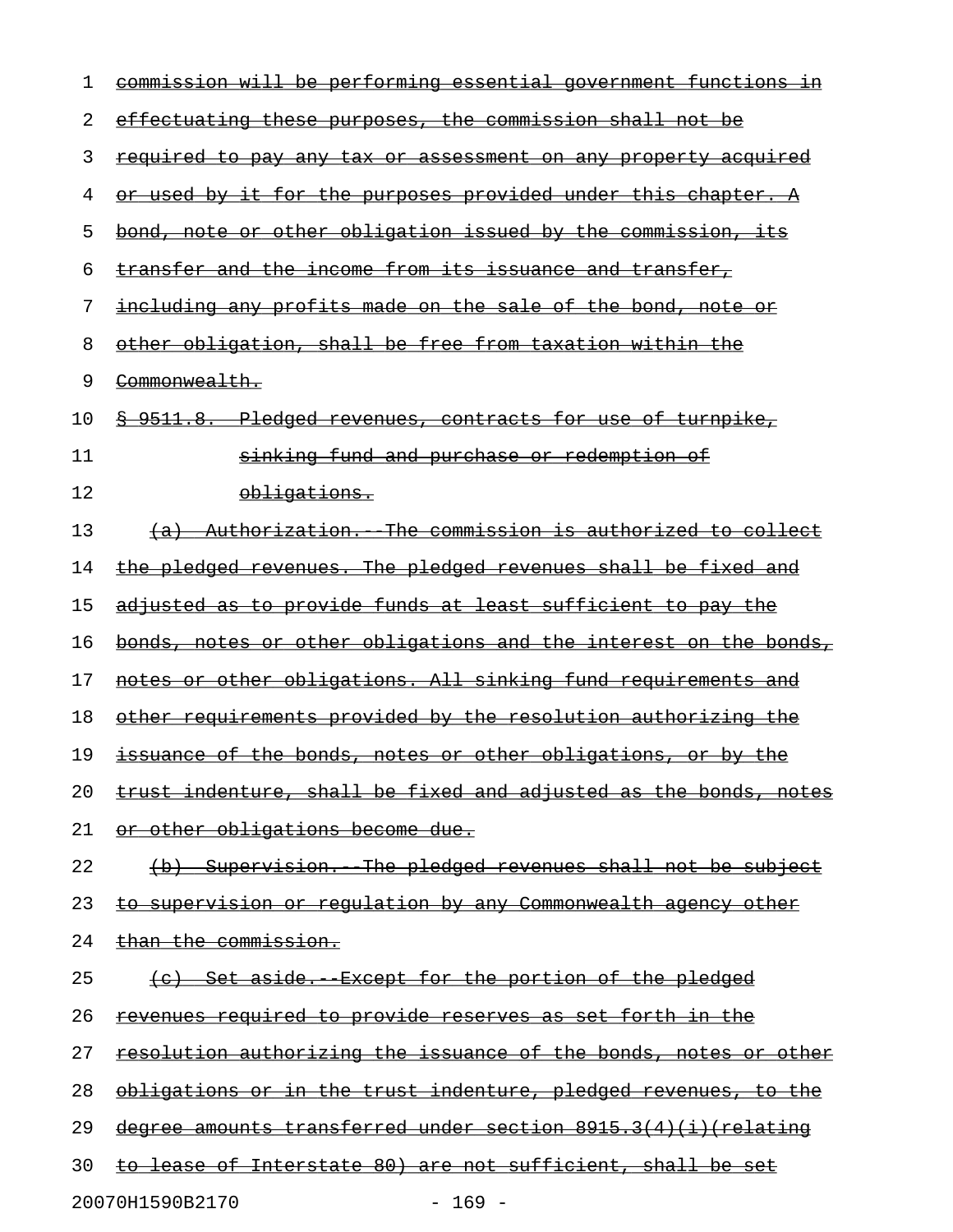| 1  | aside at regular intervals as may be provided in the resolution        |
|----|------------------------------------------------------------------------|
| 2  | or trust indenture, in one or more accounts, which are pledged         |
| 3  | to and charged with the payment of all of the following:               |
| 4  | $\{1\}$ The interest upon a bond, note or other obligation,            |
| 5  | as it shall become due and payable.                                    |
| 6  | (2) The principal of a bond, note or other obligation,                 |
| 7  | as it shall become due and payable.                                    |
| 8  | (3) The necessary fiscal agency charges for paying                     |
| 9  | principal and interest.                                                |
| 10 | $(4)$ A premium upon a bond retired by call or purchase.               |
| 11 | (d) Sinking fund. The use and disposition of the sinking               |
| 12 | fund shall be subject to regulations as may be provided in the         |
| 13 | resolution authorizing the issuance of bonds, notes or other           |
| 14 | obligations or in the trust indenture, but, except as may              |
| 15 | otherwise be provided in the resolution or trust indenture, the        |
| 16 | sinking fund shall be a fund for the benefit of all bonds, notes       |
| 17 | or other obligations issued under this chapter, without                |
| 18 | distinction or priority of one over another.                           |
| 19 | (e) Application of money. Subject to the provisions of the             |
| 20 | resolutions authorizing the issuance of bonds, notes or other          |
| 21 | obligations or of the trust indenture, any money in the sinking        |
| 22 | <u>fund in excess of an amount equal to one year's interest on all</u> |
| 23 | bonds, notes or other obligations then outstanding may be              |
| 24 | applied to the purchase or redemption of bonds, notes or other         |
| 25 | obligations. All bonds, notes or other obligations purchased or        |
| 26 | <u>redeemed under this subsection shall be canceled and shall not</u>  |
| 27 | again be issued.                                                       |
| 28 | <u> § 9511.9. Special revenue refunding bonds.</u>                     |
| 29 | The commission is authorized to provide, by resolution, for            |
|    |                                                                        |

20070H1590B2170 - 170 -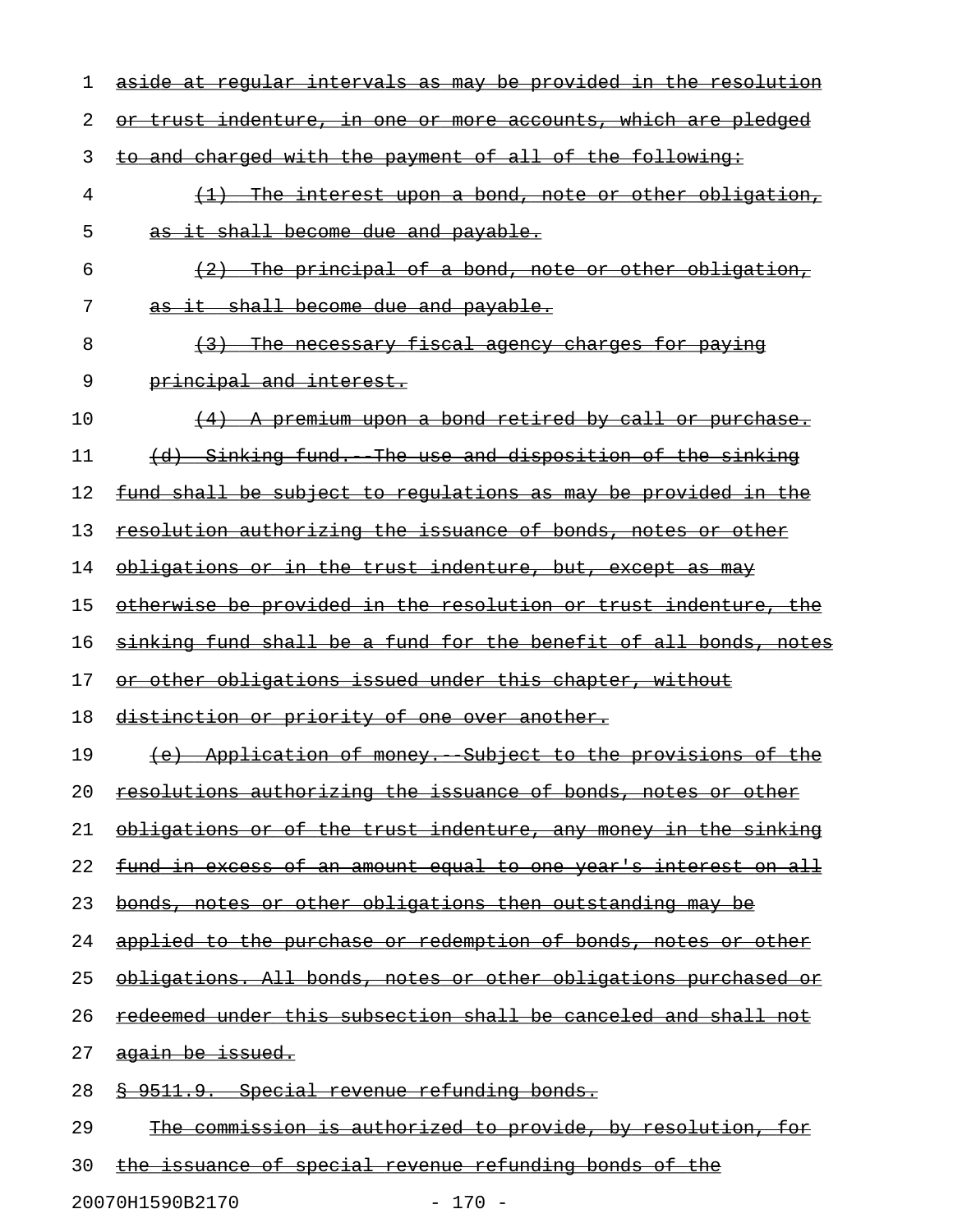| 1  | commission for the purpose of refunding any special revenue       |
|----|-------------------------------------------------------------------|
| 2  | bonds, notes or other obligations issued under the provisions of  |
| 3  | this chapter and then outstanding. The issuance of the special    |
| 4  | revenue refunding bonds, the maturities and other details of the  |
| 5  | bonds, the rights of the holders of the bonds and the duties of   |
| 6  | the department and of the commission with respect to the bonds    |
| 7  | shall be governed by the provisions of this chapter.              |
| 8  | \$ 9511.10. Remedies of trustees and of holders of obligations.   |
| 9  | (a) Grant of rights. A holder of a bond, note or other            |
| 10 | obligation issued under this chapter and the trustee under the    |
| 11 | trust indenture may, either at law or in equity, by suit,         |
| 12 | action, mandamus or other proceeding, do all of the following:    |
| 13 | (1) Protect and enforce any right granted under this              |
| 14 | chapter or under the resolution or trust indenture.               |
| 15 | (2) Enforce and compel performance of all duties                  |
| 16 | <del>required under this chapter or by resolution or trust</del>  |
| 17 | indenture to be performed by the commission or any officer of     |
| 18 | its officers, including the collection of the pledged             |
| 19 | <u>reserves or amounts transferred under section 8915.3(4)(i)</u> |
| 20 | (relating to lease of Interstate 80).                             |
| 21 | (b) Exception. Rights given under this chapter may be             |
| 22 | restricted by resolution passed before the issuance of the        |
| 23 | bonds, notes or other obligations, or by the trust indenture.     |
| 24 | 8 9511.11. Motor License Fund proceeds.                           |
| 25 | The balance of the proceeds deposited in the Motor License        |
| 26 | Fund under section 20 of the act of April 17, 1997 (P.L.6,        |
| 27 | No.3), entitled, "An act amending Titles 74 (Transportation) and  |
| 28 | 75 (Vehicles) of the Pennsylvania Consolidated Statutes, further  |
| 29 | providing for annual appropriation and computation of subsidy     |
| 30 | and for distribution of funding; providing for distribution of    |
|    |                                                                   |

20070H1590B2170 - 171 -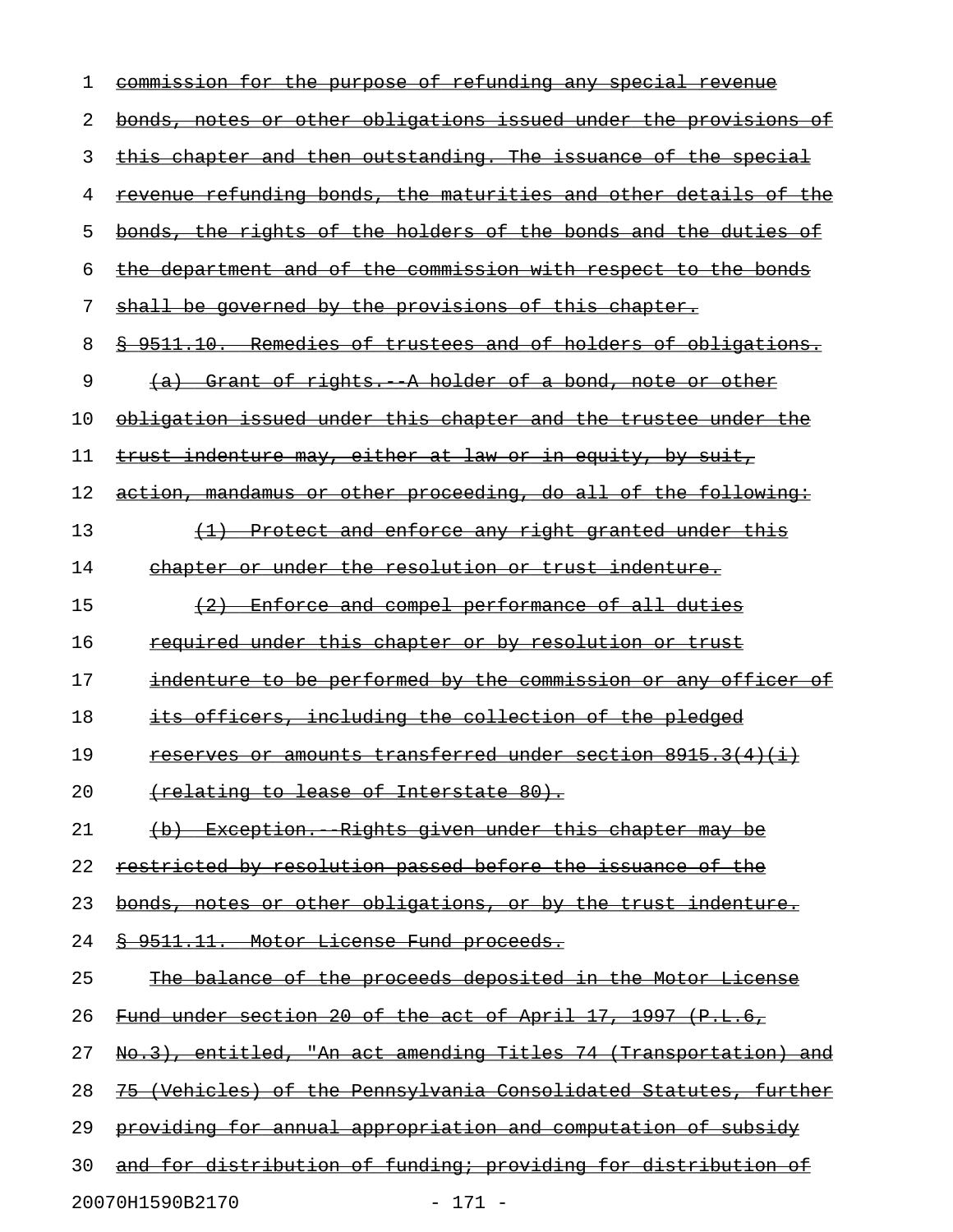| 1  | supplemental funding; further providing for use of funds                |
|----|-------------------------------------------------------------------------|
| 2  | distributed; providing for public transportation grants                 |
| 3  | management accountability, for competitive procurement and for          |
| 4  | the Public Transportation Assistance Fund; further providing for        |
| 5  | period of registration, for duties of agents, for registration          |
| 6  | and other fees, for requirements for periodic inspection of             |
| 7  | vehicles, for limits on number of towed vehicles, for operation         |
| 8  | of certain combinations on interstate and other highways and for        |
| 9  | width and length of vehicles; providing for liguid fuels and            |
| 10 | fuels permits and bond or deposit of securities, for imposition         |
| 11 | of liquid fuels and fuels tax, for taxpayer, for distributor's          |
| 12 | report and payment of tax, for determination of tax, penalties          |
| 13 | and interest, for examination of records and equipment, for             |
| 14 | retention of records by distributors and dealers, for                   |
| 15 | disposition and use of tax, for discontinuance or transfer of           |
| 16 | business, for suspension or revocation of permits, for lien of          |
| 17 | taxes, penalties and interest, for collection of unpaid taxes,          |
| 18 | <u>for reports from common carriers, for violations and reward for</u>  |
| 19 | detection of violations, for refunds, for diesel fuel importers         |
| 20 | <u>and transporters, for prohibiting use of dyed diesel fuel, for</u>   |
| 21 | disposition of fees, fines and forfeitures, for certified copies        |
| 22 | of records and for uncollectible checks; further providing for          |
| 23 | distribution of State highway maintenance funds and for                 |
| 24 | standards and methodology for data collection; providing for            |
| 25 | <u>dirt and gravel road maintenance; further providing for</u>          |
| 26 | imposition of tax and additional tax; providing for tax on              |
| 27 | alternative fuels; further providing for disposition of tax             |
| 28 | <u>revenue; making an appropriation; and making repeals," is</u>        |
| 29 | pledged to secure bonds issued by the commission. The proceeds          |
| 30 | <u>may be pledged to secure bonds to be issued by the commission on</u> |
|    | 20070H1590B2170<br>$-172 -$                                             |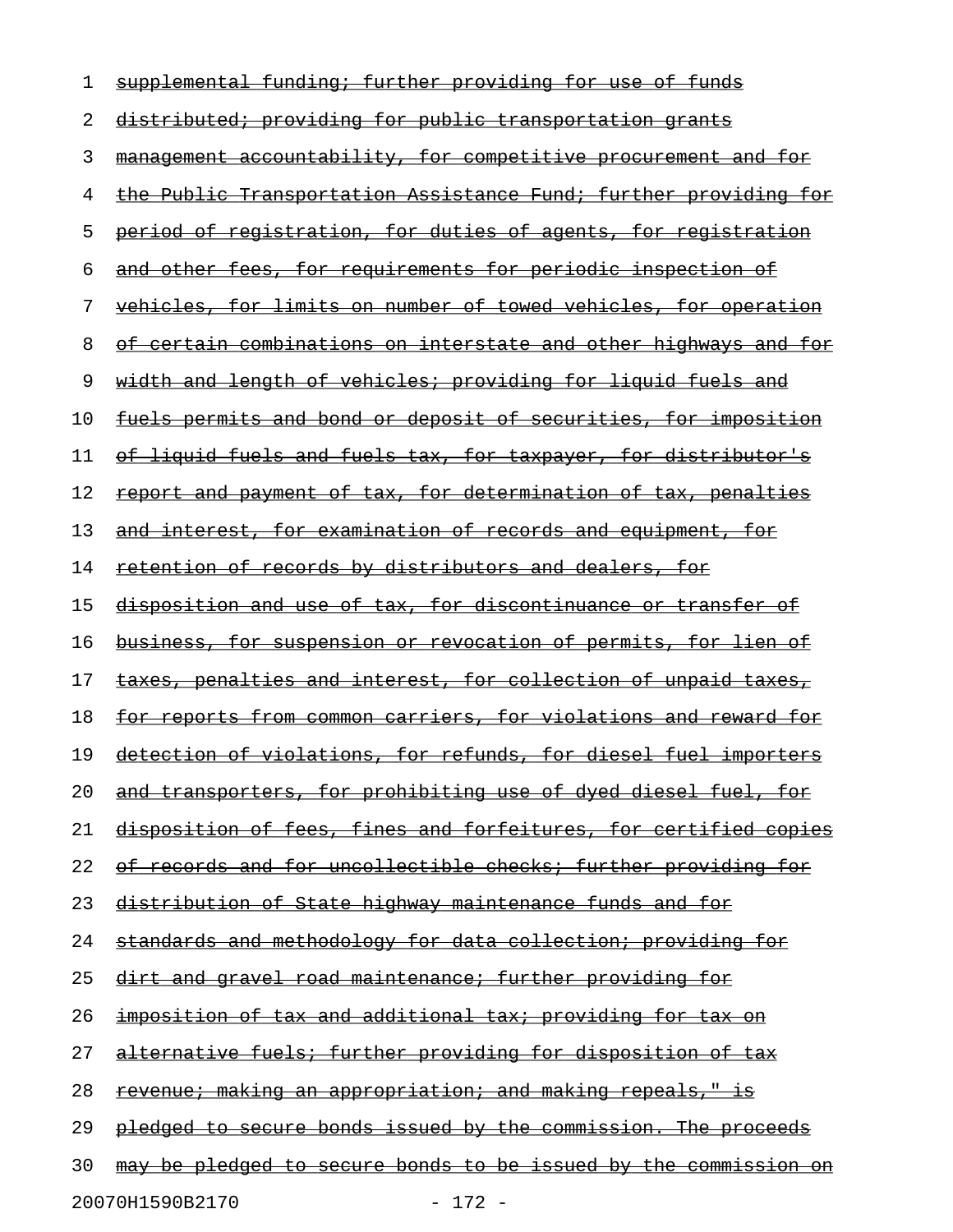1 behalf of the department for the construction, reconstruction, 2 widening, expansion, extension, maintenance and repair of and 3 safety on bridges and costs and expenses incident to those tasks 4 and fees and expenses of the commission related to the issuance 5 of the bonds, including bond related expenses. Each month, the 6 State Treasurer shall transfer amounts as are necessary, in 7 combination with amounts transferred under sections 8 8915.3(4)(i)(relating to lease of Interstate 80) and 9511 9 (relating to allocation of proceeds) to satisfy the provisions 10 of the bond indenture relating to bonds issued under this 11 section and those amounts are authorized to be appropriated. 12 § 9511.12. Supplement to other laws and liberal construction. 13 This chapter shall be regarded as supplemental and additional 14 to powers conferred by other statutes and shall not be regarded 15 as in derogation of any powers existing on the effective date of 16 this section. The provisions of this chapter, being necessary 17 for the welfare of the Commonwealth and its citizens shall be 18 <del>liberally construed to effect the purposes of this chapter.</del> 19 Section 6. (a) Financial assistance made by the Department 20 of Transportation to an award recipient under 74 Pa.C.S. Ch. 13 21 prior to the effective date of this section may continue to be 22 used by award recipients for operating or capital expenses upon 23 the same terms and conditions as are contained in the notice of 24 grant award or grant agreement executed in connection with the 25 award, if the funds are expended within five years following the 26 effective date of this section. 27 (b) The Department of Transportation may continue to use all 28 funds appropriated or otherwise made available to it for public 29 transportation purposes prior to the effective date of this 30 section in accordance with the laws under which the funds were

20070H1590B2170 - 173 -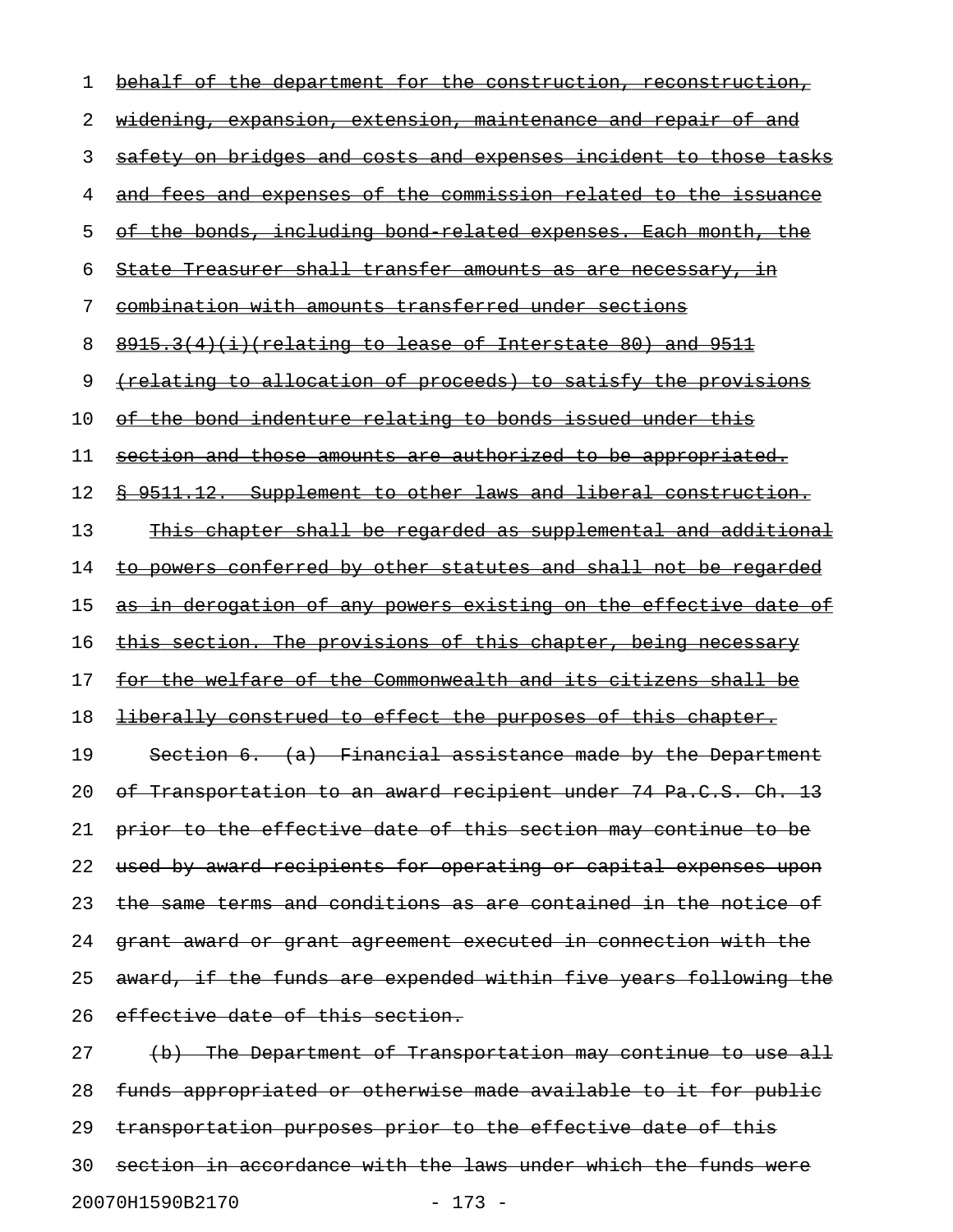|  | $modo \sim minilohlo$ |
|--|-----------------------|
|  |                       |
|  | mauc avaiiauic.       |
|  |                       |

| 2  | Section 7. The following shall apply:                           |
|----|-----------------------------------------------------------------|
| 3  | (1) The General Assembly declares that the repeal under         |
| 4  | paragraph (2) is necessary to effectuate the addition of 74     |
| 5  | Pa.C.S. Ch. 81.                                                 |
| 6  | $(2)$ The act of September 30, 1985 (P.L.240, No.61),           |
| 7  | known as the Turnpike Organization, Extension and Toll Road     |
| 8  | Conversion Act is repealed.                                     |
| 9  | $(3)$ Section 207.1(c)(2) of the act of April 9, 1929           |
| 10 | (P.L.177, No.175), known as The Administrative Code of 1929,    |
| 11 | is repealed insofar as it is inconsistent with the addition     |
| 12 | $-6f$ 74 Pa.C.S. $\frac{1}{2}$ 8105.                            |
| 13 | $(4)$ Sections 2301(a) and (b) of the act of March 4, 1971      |
| 14 | (P.L.6, No.2), known as the Tax Reform Code of 1971, insofar    |
| 15 | as they relate to the establishment and existence of the        |
| 16 | Public Transportation Assistance Fund are repealed.             |
| 17 | (5) All other acts and parts of acts are repealed               |
| 18 | insofar as they are inconsistent with this act.                 |
| 19 | Section 8. The addition of 74 Pa.C.S. Ch. 81 is a               |
| 20 | continuation of the act of September 30, 1985 (P.L.240, No.61), |
| 21 | known as the Turnpike Organization, Extension and Toll Road     |
| 22 | Conversion Act. The following shall apply:                      |
| 23 | (1) Except as otherwise provided under 74 Pa.C.S. Ch.           |
| 24 | 81, all activities initiated under the Turnpike Organization,   |
| 25 | Extension and Toll Road Conversion Act shall continue and       |
| 26 | remain in full force and effect and may be completed under 74   |
| 27 | Pa.C.S. Ch. 81. Orders, regulations, rules and decisions        |
| 28 | which were made under the Turnpike Organization, Extension      |
| 29 | and Toll Road Conversion Act and which are in effect on the     |
| 30 | effective date of section 7(2) of this act shall remain in      |
|    | 20070H1590B2170<br>$-174 -$                                     |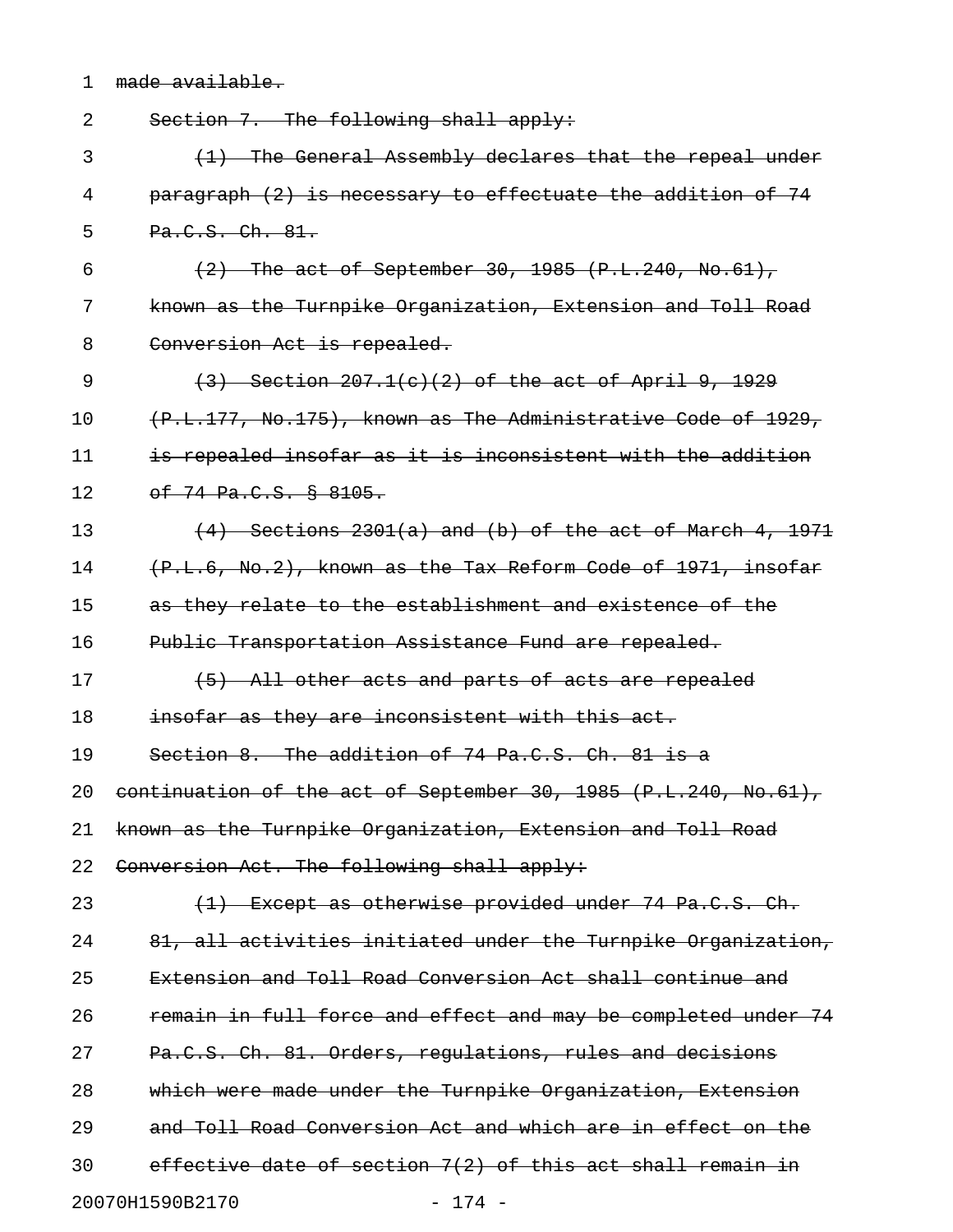| 1  | full force and effect until revoked, vacated or modified       |
|----|----------------------------------------------------------------|
| 2  | under 74 Pa.C.S. Ch. 81. Contracts, obligations and            |
| 3  | collective bargaining agreements entered into under the        |
| 4  | Turnpike Organization, Extension and Toll Road Conversion Act  |
| 5  | are not affected nor impaired by the repeal of the Turnpike    |
| 6  | Organization, Extension and Toll Road Conversion Act.          |
| 7  | $(2)$ Except as set forth in paragraph $(3)$ , any difference  |
| 8  | in language between 74 Pa.C.S. Ch. 81 and the Turnpike         |
| 9  | Organization, Extension and Toll Road Conversion Act is        |
| 10 | intended only to conform to the style of the Pennsylvania      |
| 11 | Consolidated Statutes and is not intended to change or affect  |
| 12 | the legislative intent, judicial construction or               |
| 13 | administration and implementation of the Turnpike              |
| 14 | Organization, Extension and Toll Road Conversion Act.          |
| 15 | (3) Paragraph (2) does not apply to the addition of 74         |
| 16 | Pa.C.S. § 8105.                                                |
| 17 | Section 9. This act shall take effect as follows:              |
| 18 | (1) The following provisions shall take effect                 |
| 19 | immediately:                                                   |
| 20 | $(i)$ The addition of 74 Pa.C.S. $§$ 8105.                     |
| 21 | $(iii)$ Section 7(3) of this act.                              |
| 22 | $(iii)$ This section.                                          |
| 23 | (2) The remainder of this act shall take effect in 60          |
| 24 | <del>days.</del>                                               |
| 25 | SECTION 3. TITLE 74 IS AMENDED BY ADDING A CHAPTER TO READ: <- |
| 26 | CHAPTER 15                                                     |
| 27 | SUSTAINABLE MOBILITY OPTIONS                                   |
| 28 | SEC.                                                           |
| 29 | 1501. SCOPE OF CHAPTER.                                        |
| 30 | 1502. (RESERVED).                                              |

20070H1590B2170 - 175 -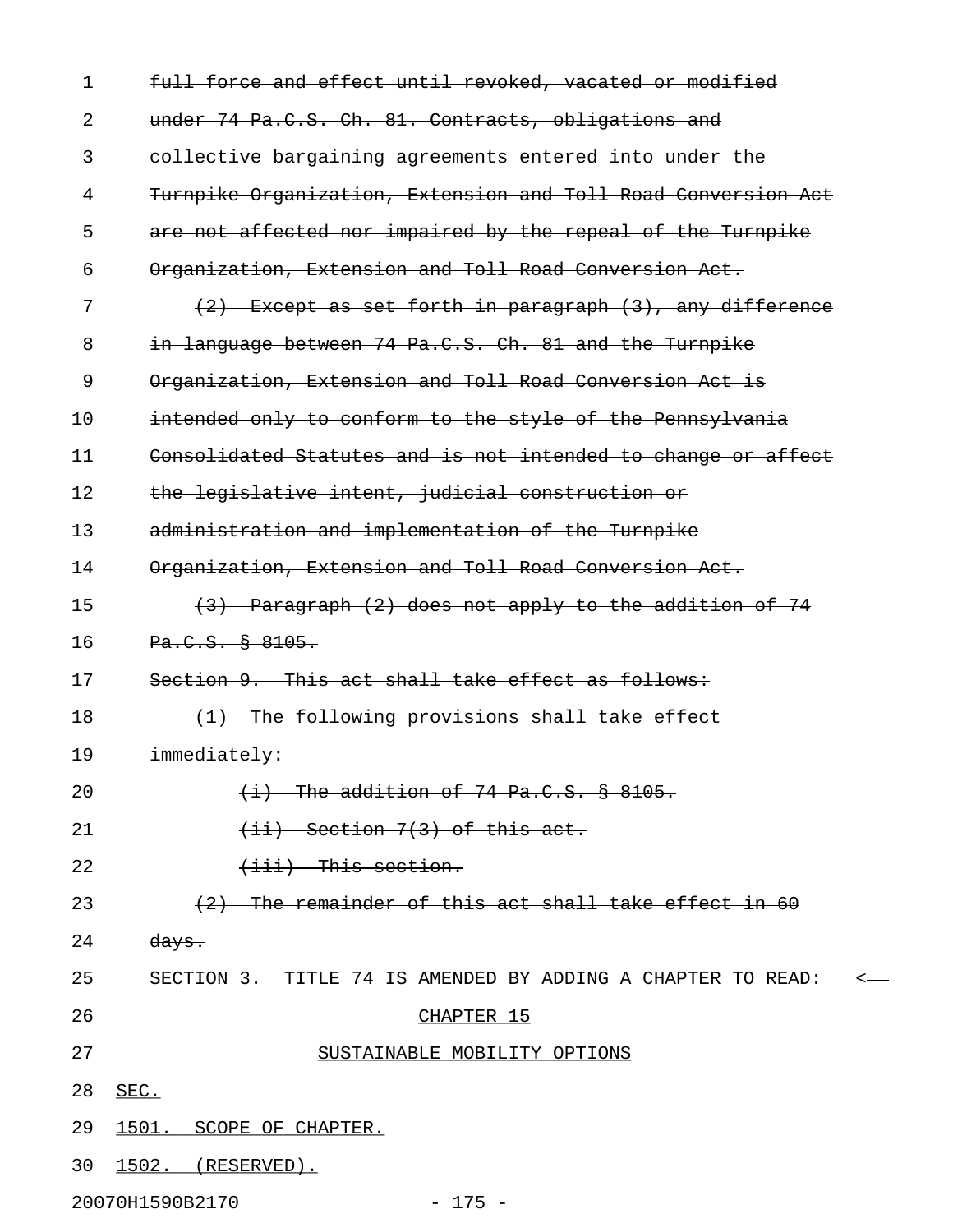- 1 1503. DEFINITIONS.
- 2 1504. DEPARTMENT AUTHORIZATION.
- 3 1505. REGULATIONS.
- 4 1506. FUND.
- 5 1507. APPLICATION AND APPROVAL PROCESS.
- 6 1508. FEDERAL FUNDING.
- 7 1509. LIMITATION ON DECISIONS, FINDINGS AND REGULATIONS OF
- 8 DEPARTMENT.
- 9 1510. PROGRAM OVERSIGHT AND ADMINISTRATION.
- 10 1511. REPORT TO GOVERNOR AND GENERAL ASSEMBLY.
- 11 1512. COORDINATION.
- 12 1513. OPERATING PROGRAM.
- 13 1514. ASSET IMPROVEMENT PROGRAM.
- 14 1515. NEW INITIATIVES PROGRAM.
- 15 1516. PROGRAMS OF STATEWIDE SIGNIFICANCE.
- 16 1517. CAPITAL IMPROVEMENTS PROGRAM.
- 17 1518. PROGRAM OVERSIGHT AND ADMINISTRATION.
- 18 1519. RETROACTIVE AUTHORITY.
- 19 § 1501. SCOPE OF CHAPTER.
- 20 THIS CHAPTER RELATES TO SUSTAINABLE MOBILITY OPTIONS.
- 21 § 1502. (RESERVED).
- 22 § 1503. DEFINITIONS.
- 23 THE FOLLOWING WORDS AND PHRASES WHEN USED IN THIS CHAPTER
- 24 SHALL HAVE THE MEANINGS GIVEN TO THEM IN THIS SECTION UNLESS THE
- 25 CONTEXT CLEARLY INDICATES OTHERWISE:
- 26 TACCESS TO JOBS PROJECT. " A PROJECT RELATING TO THE
- 27 DEVELOPMENT AND MAINTENANCE OF TRANSPORTATION SERVICES DESIGNED
- 28 TO TRANSPORT WELFARE RECIPIENTS AND ELIGIBLE LOW-INCOME
- 29 INDIVIDUALS TO AND FROM JOBS AND ACTIVITIES RELATED TO THEIR
- 30 EMPLOYMENT AS DEFINED UNDER 49 U.S.C. § 5316 (RELATING TO JOB

20070H1590B2170 - 176 -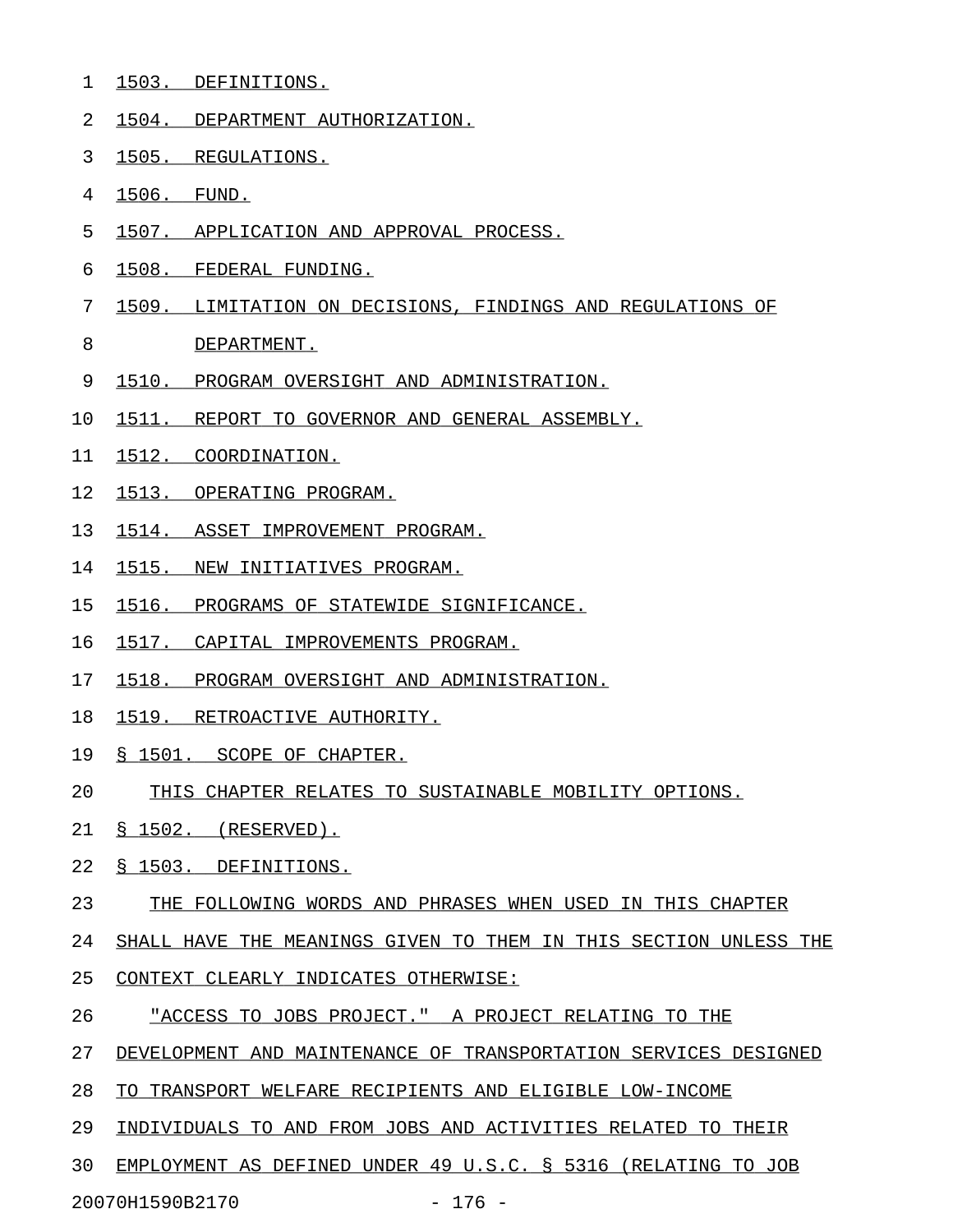1 ACCESS AND REVERSE COMMUTE FORMULA GRANTS).

2 "AMERICANS WITH DISABILITIES ACT." THE AMERICANS WITH 3 DISABILITIES ACT OF 1990 (PUBLIC LAW 101-336, 104 STAT. 327). 4 "ASSET MAINTENANCE COSTS." ALL VEHICLE MAINTENANCE EXPENSES, 5 NONVEHICLE MAINTENANCE AND MATERIALS EXPENSES AND THE COST OF 6 SUPPLIES USED IN THE OPERATION OF LOCAL TRANSPORTATION 7 ORGANIZATIONS AND TRANSPORTATION COMPANIES. 8 "AWARD RECIPIENT." A RECIPIENT OF FINANCIAL ASSISTANCE UNDER 9 THIS CHAPTER. 10 "BASE OPERATING ALLOCATION." THE TOTAL AMOUNT OF STATE \_\_\_\_\_\_\_\_\_\_\_\_\_\_\_\_\_\_\_\_\_\_\_\_\_\_\_\_\_\_\_\_\_\_\_\_\_\_\_\_\_\_\_\_\_\_\_\_\_\_\_\_\_\_\_ 11 OPERATING ASSISTANCE, REIMBURSEMENT IN LIEU OF FARES FOR SENIOR 12 PASSENGERS AND OTHER ASSISTANCE WHICH WAS USED FOR OPERATING 13 ASSISTANCE AS DETERMINED BY THE DEPARTMENT IN FISCAL YEAR 2005-14 2006. 15 "CAPITAL EXPENDITURES." ALL COSTS OF CAPITAL PROJECTS, 16 INCLUDING, BUT NOT LIMITED TO, THE COSTS OF ACQUISITION, 17 CONSTRUCTION, INSTALLATION, START-UP OF OPERATIONS, IMPROVEMENTS 18 AND ALL WORK AND MATERIALS INCIDENT THERETO. 19 • "CAPITAL PROJECT." A SYSTEM OR COMPONENT OF THE SYSTEM FOR 20 THE PROVISION OF PUBLIC PASSENGER TRANSPORTATION. THE TERM 21 INCLUDES VEHICLES; INFRASTRUCTURE POWER; PASSENGER AMENITIES; 22 STORAGE AND MAINTENANCE BUILDINGS; PARKING FACILITIES; THE LAND 23 ON WHICH ANY CAPITAL PROJECT IS SITUATED AND THE LAND NEEDED TO 24 SUPPORT IT, WHETHER OWNED IN WHOLE OR IN PART; OVERHAUL OF 25 VEHICLES; DEBT SERVICE AND THE COST OF ISSUANCE OF BONDS, NOTES 26 AND OTHER EVIDENCES OF INDEBTEDNESS WHICH A LOCAL TRANSPORTATION 27 ORGANIZATION OR TRANSPORTATION COMPANY IS PERMITTED TO ISSUE 28 UNDER ANY LAW OF THIS COMMONWEALTH. 29 "COMMONWEALTH CAPITAL BONDS." EVIDENCE OF DEBT INCURRED BY 30 THE COMMONWEALTH UNDER THE ACT OF FEBRUARY 9, 1999 (P.L.1,

20070H1590B2170 - 177 -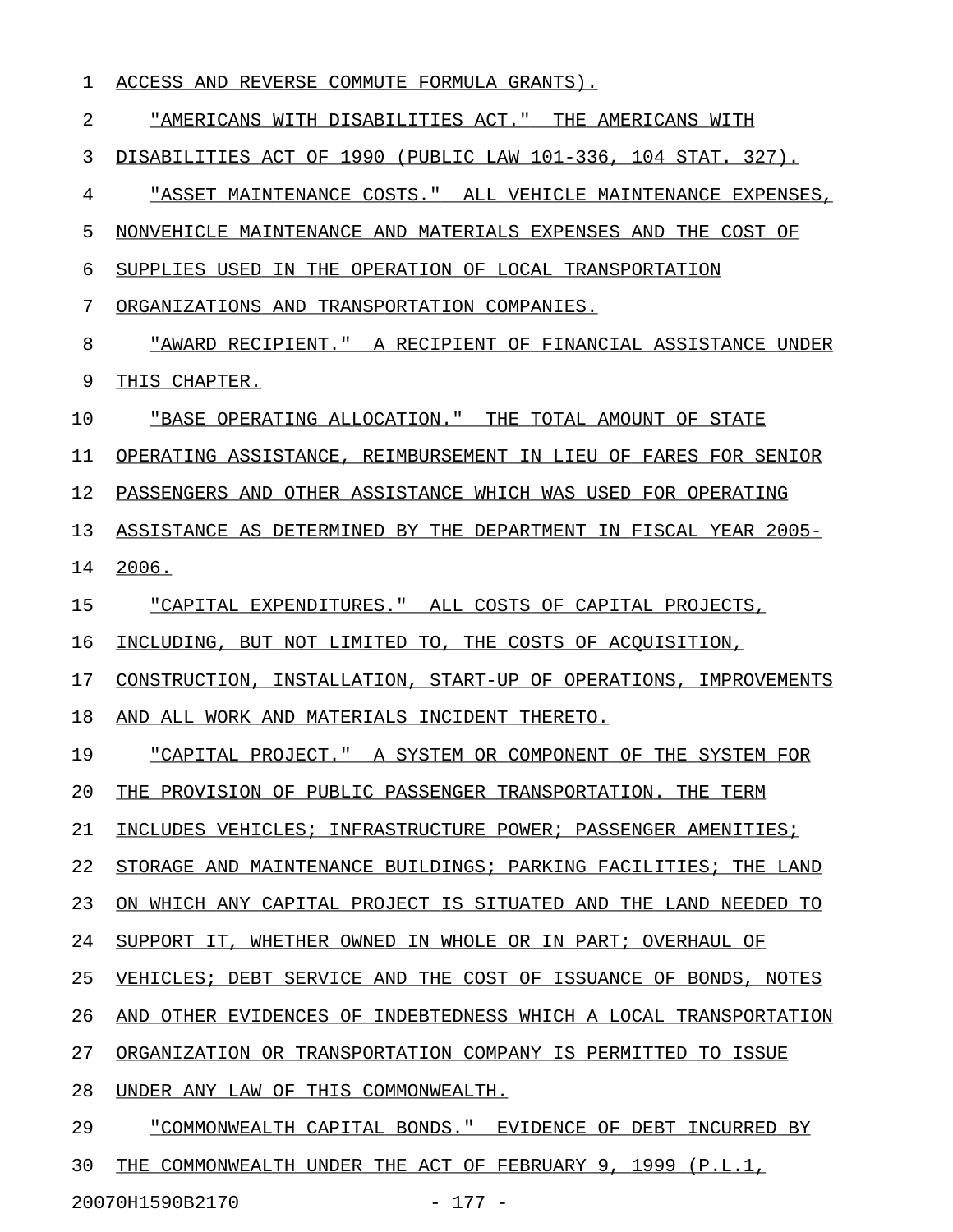1 NO.1), KNOWN AS THE CAPITAL FACILITIES DEBT ENABLING ACT. 2 "COMMUNITY TRANSPORTATION SERVICE" OR "SHARED RIDE SERVICE." \_\_\_\_\_\_\_\_\_\_\_\_\_\_\_\_\_\_\_\_\_\_\_\_\_\_\_\_\_\_\_\_\_\_\_\_\_\_\_\_\_\_\_\_\_\_\_\_\_\_\_\_\_\_\_\_\_\_\_\_ 3 DOOR-TO-DOOR DEMAND TRANSPORTATION THAT IS AVAILABLE TO THE 4 GENERAL PUBLIC ON A NONEXCLUSIVE BASIS, OPERATES ON A NONFIXED 5 ROUTE BASIS AND CHARGES A FARE TO ALL RIDERS. THE TERM DOES NOT 6 INCLUDE EXCLUSIVE RIDE TAXI SERVICE, CHARTER AND SIGHTSEEING 7 SERVICE, NONPUBLIC TRANSPORTATION, SCHOOL BUS AND LIMOUSINE 8 SERVICE. 9 "COMMUNITY TRANSPORTATION SYSTEM." A PERSON THAT PROVIDES 10 COMMUNITY TRANSPORTATION SERVICE AND CONTRACTS WITH THE 11 DEPARTMENT OF TRANSPORTATION TO RECEIVE REVENUE REPLACEMENT 12 FUNDS. 13 "DEPARTMENT." THE DEPARTMENT OF TRANSPORTATION OF THE \_\_\_\_\_\_\_\_\_\_\_\_\_\_\_\_\_\_\_\_\_\_\_\_\_\_\_\_\_\_\_\_\_\_\_\_\_\_\_\_\_\_\_\_\_\_\_\_\_\_\_\_\_\_ 14 COMMONWEALTH. 15 • FINANCIAL ASSISTANCE." GRANTS OR OTHER TYPES OF FINANCIAL 16 SUPPORT PROVIDED BY THE DEPARTMENT OF TRANSPORTATION UNDER THIS 17 CHAPTER. 18 • FIXED GUIDEWAY SYSTEM. A FIXED-ROUTE PUBLIC TRANSPORTATION 19 SERVICE THAT USES AND OCCUPIES A SEPARATE RIGHT-OF-WAY OR RAIL 20 LINE FOR THE EXCLUSIVE USE OF PUBLIC TRANSPORTATION AND OTHER 21 HIGH OCCUPANCY VEHICLES OR USES A FIXED CATENARY SYSTEM AND A 22 RIGHT-OF-WAY USABLE BY OTHER FORMS OF TRANSPORTATION. THE TERM 23 INCLUDES LIGHT RAIL, COMMUTER RAIL, AUTOMATED GUIDEWAY TRANSIT, 24 PEOPLE MOVERS, FERRY BOAT SERVICE AND FIXED GUIDEWAY FACILITIES 25 FOR BUSES SUCH AS BUS RAPID TRANSIT AND HIGH OCCUPANCY VEHICLES. 26 THIXED-ROUTE PUBLIC TRANSPORTATION SERVICE. TREGULARLY 27 SCHEDULED GENERAL PUBLIC TRANSPORTATION THAT IS PROVIDED 28 ACCORDING TO PUBLISHED SCHEDULES ALONG DESIGNATED ROUTES, WITH 29 SPECIFIED STOPPING POINTS FOR THE TAKING ON AND DISCHARGING OF 30 PASSENGERS, INCLUDING PUBLIC BUS AND COMMUTER RAIL SYSTEMS AND 20070H1590B2170 - 178 -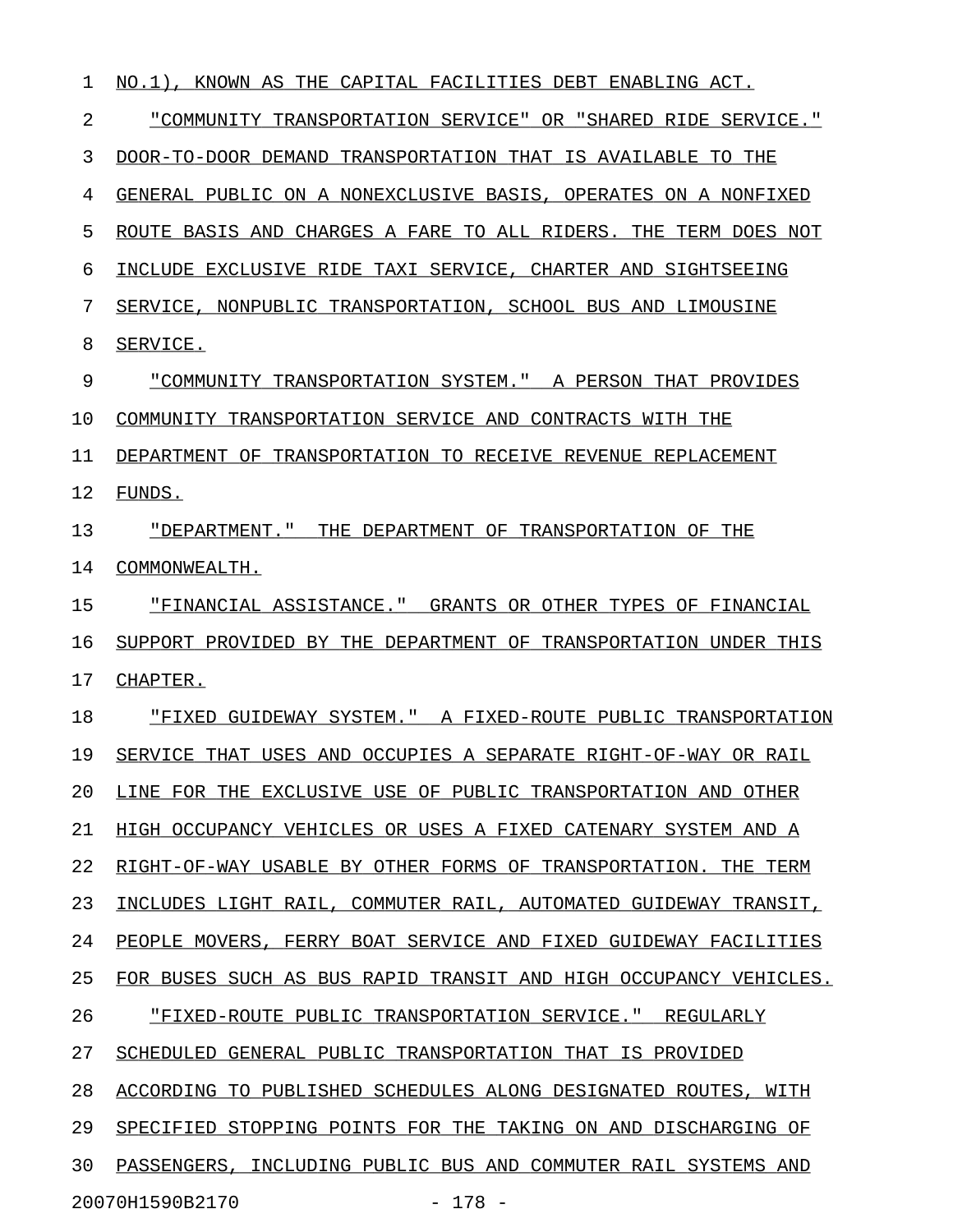| 1                           | OTHER DEPARTMENT-APPROVED SERVICE. THE TERM DOES NOT INCLUDE     |  |
|-----------------------------|------------------------------------------------------------------|--|
| 2                           | EXCLUSIVE RIDE TAXI SERVICE, CHARTER OR SIGHTSEEING SERVICE,     |  |
| 3                           | NONPUBLIC TRANSPORTATION, SCHOOL BUS AND LIMOUSINE SERVICE.      |  |
| 4                           | "FUND." THE PUBLIC TRANSPORTATION TRUST FUND ESTABLISHED         |  |
| 5                           | UNDER SECTION 1506 (RELATING TO FUND).                           |  |
| 6                           | "INTERCITY BUS SERVICE." PASSENGER BUS SERVICE OF 35 MILES       |  |
| 7                           | OR MORE IN LENGTH THAT IS PROVIDED WITH AN OVER-THE-ROAD BUS AND |  |
| 8                           | OPERATED BETWEEN TWO NONCONTIGUOUS URBANIZED AREAS, BETWEEN AN   |  |
| 9                           | URBANIZED AREA LOCATED IN ONE COUNTY AND RURAL COMMUNITIES       |  |
| 10                          | LOCATED IN ANOTHER COUNTY OR BETWEEN RURAL COMMUNITIES LOCATED   |  |
| 11                          | IN DIFFERENT COUNTIES AND CONTAINS ALL OF THE FOLLOWING          |  |
| 12                          | ELEMENTS:                                                        |  |
| 13                          | SERVICE THAT IS OPERATED FOR A FARE ON A REGULARLY<br>(1)        |  |
| 14                          | SCHEDULED FIXED-ROUTE BASIS.                                     |  |
| 15                          | (2)<br>SERVICE THAT IS OFFERED TO AND UTILIZED BY THE            |  |
| 16                          | GENERAL PUBLIC WITHOUT PRECONDITIONS OF ADVANCE RESERVATION      |  |
| 17                          | OR MEMBERSHIP IN A PARTICULAR ORGANIZATION.                      |  |
| 18                          | "INTERCITY PASSENGER RAIL SERVICE." PASSENGER RAILROAD           |  |
| 19                          | SERVICE THAT CONNECTS TWO OR MORE URBANIZED AREAS AND IS         |  |
| 20                          | DETERMINED BY THE DEPARTMENT OF TRANSPORTATION TO OUALIFY AS     |  |
| 21                          | INTERCITY SERVICE RATHER THAN COMMUTER RAIL SERVICE.             |  |
| 22                          | "JOB ACCESS AND REVERSE COMMUTE PROJECT." A PROJECT FUNDED       |  |
| 23                          | BY THE FEDERAL TRANSIT ADMINISTRATION UNDER FEDERAL LAW.         |  |
| 24                          | "LOCAL TRANSPORTATION ORGANIZATION." ANY OF THE FOLLOWING:       |  |
| 25                          | A POLITICAL SUBDIVISION OR A PUBLIC TRANSPORTATION<br>(1)        |  |
| 26                          | PORT OR REDEVELOPMENT AUTHORITY ORGANIZED UNDER THE LAWS OF      |  |
| 27                          | THIS COMMONWEALTH OR PURSUANT TO AN INTERSTATE COMPACT OR        |  |
| 28                          | OTHERWISE EMPOWERED TO RENDER,<br>CONTRACT FOR THE RENDERING OR  |  |
| 29                          | THE RENDERING OF TRANSPORTATION SERVICE IN A<br>ASSIST IN        |  |
| 30                          | LIMITED AREA IN THIS COMMONWEALTH, EVEN THOUGH IT MAY ALSO       |  |
| 20070H1590B2170<br>$-179 -$ |                                                                  |  |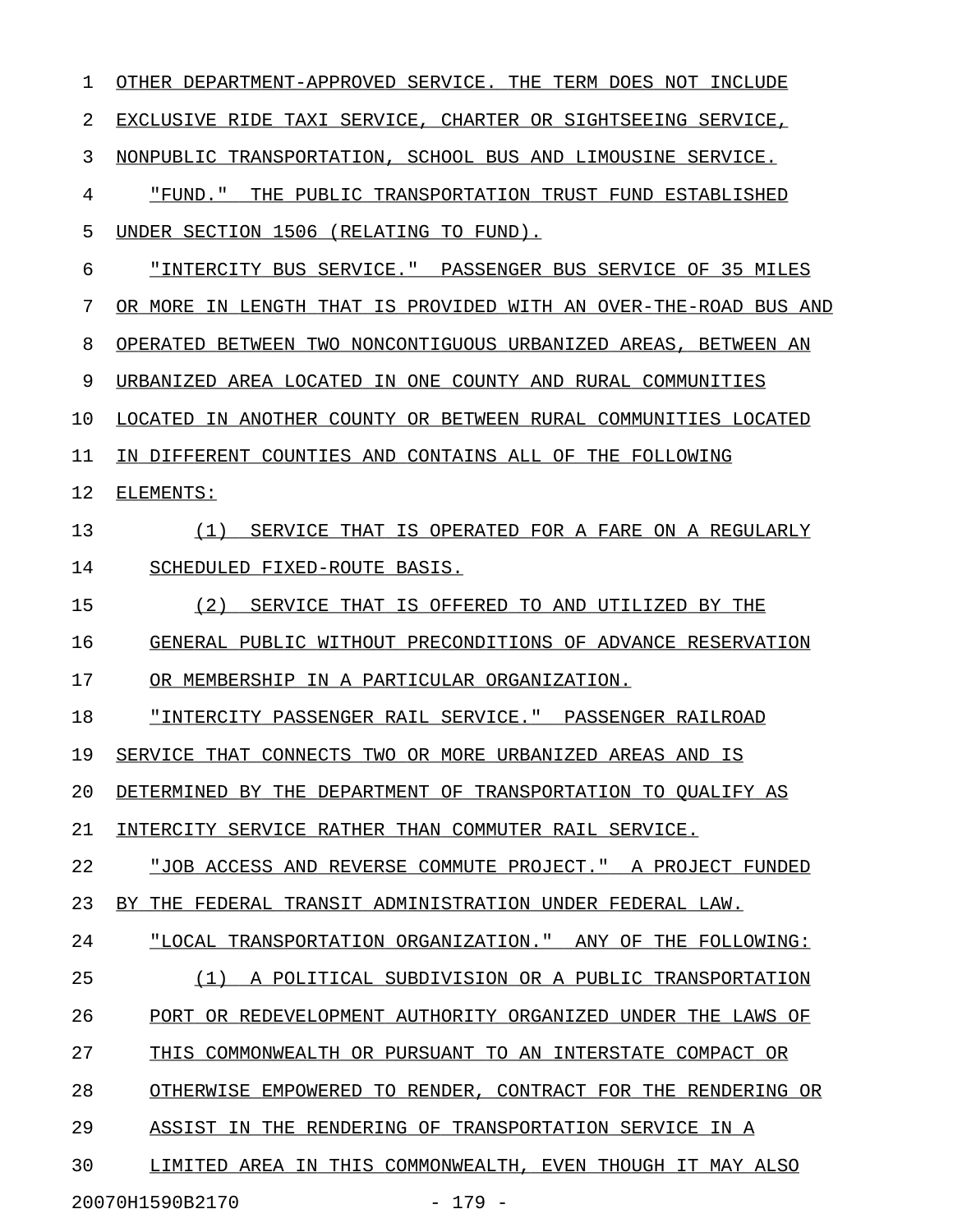1 RENDER OR ASSIST IN RENDERING TRANSPORTATION SERVICE IN

2 ADJACENT STATES.

3 (2) A NONPROFIT ASSOCIATION THAT DIRECTLY OR INDIRECTLY 4 PROVIDES PUBLIC TRANSPORTATION SERVICE.

5 (3) A NONPROFIT ASSOCIATION OF PUBLIC TRANSPORTATION 6 PROVIDERS OPERATING WITHIN THIS COMMONWEALTH.

7 "MATERIALS AND SUPPLIES." THOSE CATEGORIES OF EXPENSES AS

8 SPECIFIED IN UNIFORM SYSTEM OF ACCOUNTS EXPENSE OBJECT CLASS

9 504, NATIONAL TRANSIT DATABASE OPERATING EXPENSES FORM F 30,

10 NATIONAL TRANSIT DATABASE, FINAL RULE, FEDERAL TRANSIT

11 ADMINISTRATION, DATED JANUARY 15, 1993, OR ANY SUCCESSOR.

12 "NEW FIXED GUIDEWAY SYSTEM." A NEWLY CONSTRUCTED FIXED \_\_\_\_\_\_\_\_\_\_\_\_\_\_\_\_\_\_\_\_\_\_\_\_\_\_\_\_\_\_\_\_\_\_\_\_\_\_\_\_\_\_\_\_\_\_\_\_\_\_\_\_\_\_\_

13 GUIDEWAY SYSTEM IN A CORRIDOR OR ALIGNMENT WHERE NO SUCH SYSTEM

14 PREVIOUSLY EXISTED.

15 "NEW FREEDOM PROGRAM." A PUBLIC TRANSPORTATION PROGRAM \_\_\_\_\_\_\_\_\_\_\_\_\_\_\_\_\_\_\_\_\_\_\_\_\_\_\_\_\_\_\_\_\_\_\_\_\_\_\_\_\_\_\_\_\_\_\_\_\_\_\_\_\_\_\_

16 DESIGNED TO PROVIDE FUNDS TO RECIPIENTS FOR NEW PUBLIC

17 TRANSPORTATION SERVICES AND PUBLIC TRANSPORTATION ALTERNATIVES

18 BEYOND THOSE REQUIRED BY THE AMERICANS WITH DISABILITIES ACT OF

19 1990 (PUBLIC LAW 101-336, 104 STAT. 327) THAT ASSIST INDIVIDUALS

20 WITH DISABILITIES WITH TRANSPORTATION, INCLUDING TRANSPORTATION

21 TO AND FROM JOBS AND EMPLOYMENT SUPPORT SERVICES ADMINISTERED

22 UNDER THE PROVISIONS OF 49 U.S.C. § 5317 (RELATING TO NEW

23 FREEDOM PROGRAM).

24 "NEW START." THE TERM SHALL HAVE THE SAME MEANING GIVEN IT

25 IN 49 CFR § 611.5 (RELATING TO DEFINITIONS).

26 "NONURBANIZED AREA." AN AREA WITHIN THIS COMMONWEALTH THAT

27 DOES NOT FALL WITHIN AN AREA CLASSIFIED AS "URBANIZED" BY THE

28 UNITED STATES BUREAU OF THE CENSUS OF THE UNITED STATES

29 DEPARTMENT OF COMMERCE IN THE MOST RECENT CENSUS OF POPULATION.

30 "NONVEHICLE MAINTENANCE EXPENSES." THE CATEGORIES OF COSTS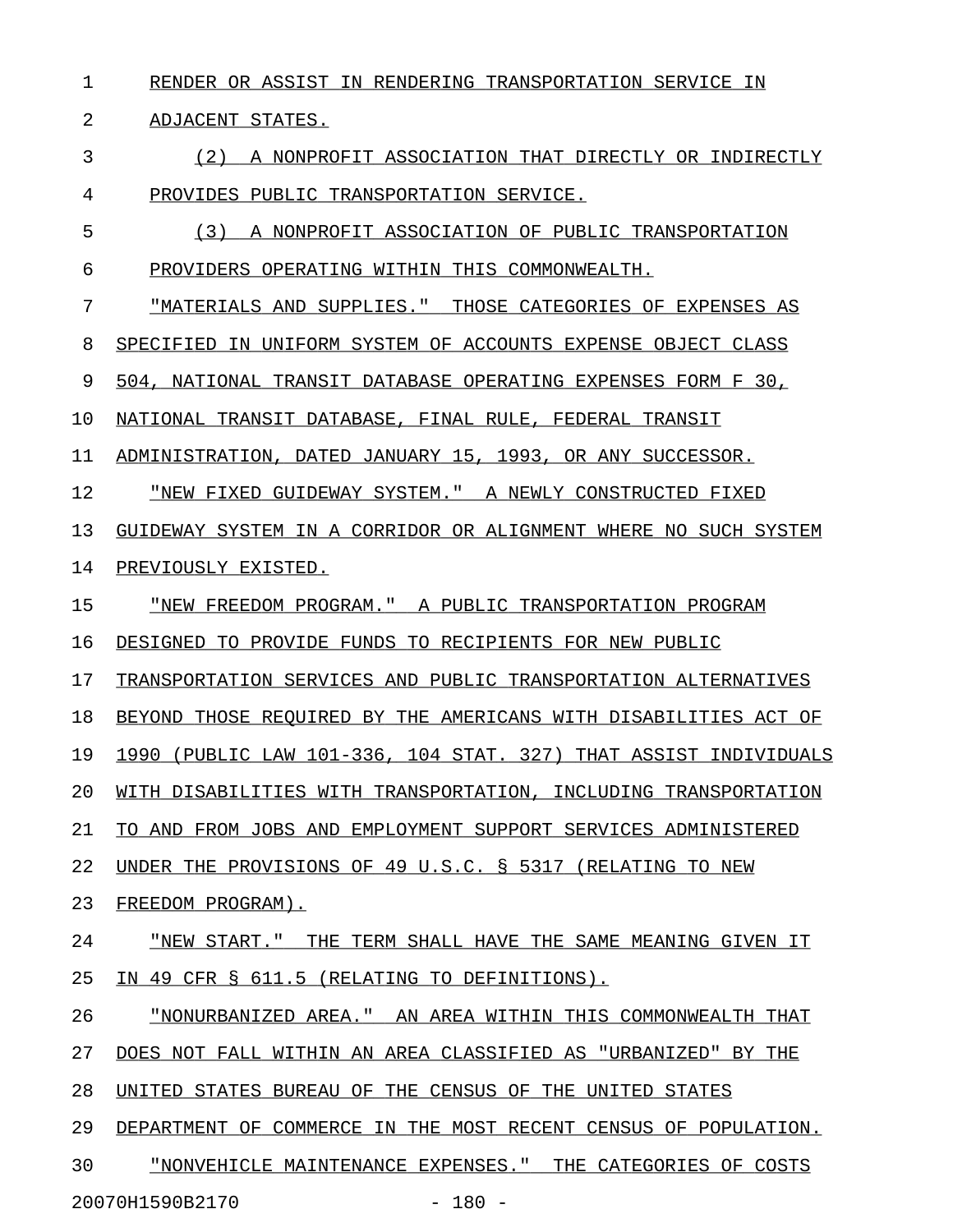| 1  | ASSOCIATED<br>INSPECTION,<br>MAINTENANCE AND<br>REPAIR OF<br>WITH<br>THE   |
|----|----------------------------------------------------------------------------|
| 2  | ASSETS<br>OTHER THAN VEHICLES, AS SPECIFIED<br>IN UNIFORM SYSTEM OF        |
| 3  | EXPENSE FUNCTION 042, NATIONAL TRANSIT DATABASE<br>ACCOUNTS,               |
| 4  | OPERATING EXPENSES FORM, F 30, NATIONAL TRANSIT DATABASE,<br>FINAL         |
| 5  | 1993,<br>FEDERAL TRANSIT ADMINISTRATION, DATED JANUARY 15,<br>RULE.<br>OR  |
| 6  | ANY SUCCESSOR.                                                             |
| 7  | "OPERATING EXPENSES."<br>TOTAL EXPENSES REOUIRED<br>TO CONTINUE            |
| 8  | SERVICE<br>THE<br>PUBLIC AND<br>TO PERMIT NEEDED<br>TO.<br>IMPROVEMENTS IN |
| 9  | SERVICE<br>WHICH ARE NOT SELF-SUPPORTING AND<br>OTHERWISE FOR ANY          |
| 10 | IN FURTHERANCE OF PUBLIC PASSENGER TRANSPORTATION,<br>PURPOSE              |
| 11 | INCLUDING ALL STATE ASSET MAINTENANCE COSTS.<br>THE<br>TERM DOES NOT       |
| 12 | INCLUDE EXPENDITURES FOR CAPITAL PROJECTS UNLESS SPECIFIC                  |
| 13 | APPROVAL IS PROVIDED BY THE DEPARTMENT OF<br>TRANSPORTATION.               |
| 14 | "OPERATING REVENUE."<br>THE<br>TOTAL REVENUE EARNED BY A LOCAL             |
| 15 | TRANSPORTATION ORGANIZATION OR A TRANSPORTATION COMPANY THROUGH            |
| 16 | TRANSIT<br>OPERATIONS. THE TERM INCLUDES ALL OF THE FOLLOWING:<br>ITS      |
| 17 | (1)<br>PASSENGER FARES.                                                    |
| 18 | (2)<br>REIMBURSEMENTS PROVIDED IN LIEU OF FARES FOR SENIOR                 |
| 19 | PASSENGERS.                                                                |
| 20 | (3)<br>CHARTER, SCHOOL BUS AND ADVERTISING REVENUE.                        |
| 21 | (4)<br>OTHER MISCELLANEOUS REVENUE SUCH AS PUBLIC AND                      |
| 22 | PRIVATE ROUTE GUARANTEE FUNDS.                                             |
| 23 | "PARATRANSIT SERVICE." TRANSIT SERVICE OPERATING ON A                      |
| 24 | NONFIXED-ROUTE BASIS IN ORDER TO PROVIDE COMPLEMENTARY                     |
| 25 | TRANSPORTATION SERVICE TO PERSONS WHO ARE FUNCTIONALLY UNABLE TO           |
| 26 | USE FIXED-ROUTE TRANSPORTATION, AS REQUIRED BY THE AMERICANS               |
| 27 | WITH DISABILITIES ACT OF 1990 (PUBLIC LAW 101-336, 104 STAT.               |
| 28 | $327$ .                                                                    |
| 29 | "PASSENGERS." THE TOTAL OF ALL ORIGINATING PASSENGERS PLUS                 |
| 30 | TRANSFER PASSENGERS CARRIED ON FIXED ROUTE SERVICE AND                     |
|    | $-181 -$<br>20070H1590B2170                                                |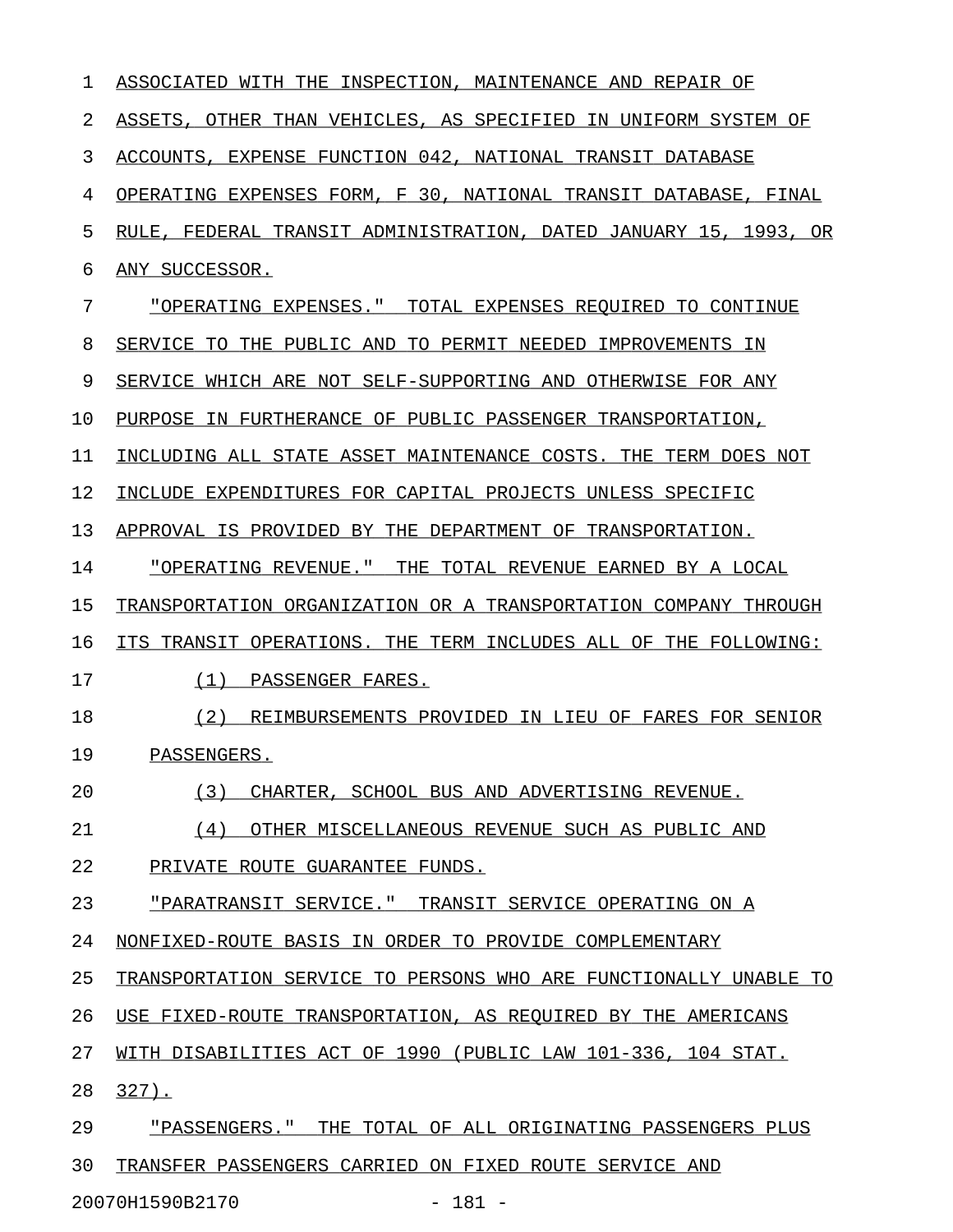1 PARATRANSIT SERVICE WITH RESPECT TO THE MOST RECENT FISCAL YEAR 2 AS REPORTED IN THE MOST RECENTLY PUBLISHED PUBLIC PASSENGER 3 TRANSPORTATION PERFORMANCE REPORT. 4 "PUBLIC PASSENGER TRANSPORTATION." TRANSPORTATION WITHIN AN 5 AREA THAT INCLUDES A MUNICIPALITY OR OTHER BUILT-UP PLACE THAT 6 IS APPROPRIATE IN THE JUDGMENT OF THE DEPARTMENT OF 7 TRANSPORTATION TO SERVE COMMUTERS OR OTHERS IN THE LOCALITY, 8 TAKING INTO CONSIDERATION THE LOCAL PATTERNS AND TRENDS OF 9 GROWTH BY BUS OR RAIL OR OTHER CONVEYANCE, EITHER PUBLICLY OR 10 PRIVATELY OWNED, SERVING THE GENERAL PUBLIC. THE TERM DOES NOT 11 INCLUDE SCHOOL BUSES, CHARTER OR SIGHTSEEING SERVICES. 12 "PUBLIC PASSENGER TRANSPORTATION PERFORMANCE REPORT." AN 13 ANNUAL REPORT COMPLETED BY THE DEPARTMENT OF TRANSPORTATION 14 WHICH SHALL INCLUDE ALL OF THE FOLLOWING: 15  $(1)$  EACH LOCAL TRANSPORTATION ORGANIZATION'S PASSENGERS, 16 REVENUE VEHICLE MILES, REVENUE VEHICLE HOURS, AND SENIOR 17 PASSENGERS STATISTICS FOR THE MOST RECENTLY AVAILABLE FISCAL 18 YEAR. 19 (2) ANY OTHER STATISTICAL INFORMATION THAT THE 20 DEPARTMENT OF TRANSPORTATION DEEMS NECESSARY OR USEFUL. 21 <u>"REVENUE REPLACEMENT FUNDS." PAYMENTS MADE TO LOCAL</u> 22 TRANSPORTATION ORGANIZATIONS AND TRANSPORTATION COMPANIES TO 23 OFFSET OR PARTIALLY OFFSET FARES. 24 "REVENUE VEHICLE HOURS." THE TOTAL AMOUNT OF TIME CALCULATED 25 IN HOURS DURING WHICH VEHICLES ARE IN SERVICE AND AVAILABLE FOR 26 PUBLIC USE IN FIXED-ROUTE SERVICE OR PARATRANSIT SERVICE WITH 27 RESPECT TO THE MOST RECENT FISCAL YEAR AS REPORTED IN THE MOST 28 RECENT PUBLIC PASSENGER TRANSPORTATION PERFORMANCE REPORT. THE 29 TERM DOES NOT INCLUDE DEADHEAD HOURS. 30 "REVENUE VEHICLE MILES." THE TOTAL AMOUNT OF DISTANCE

20070H1590B2170 - 182 -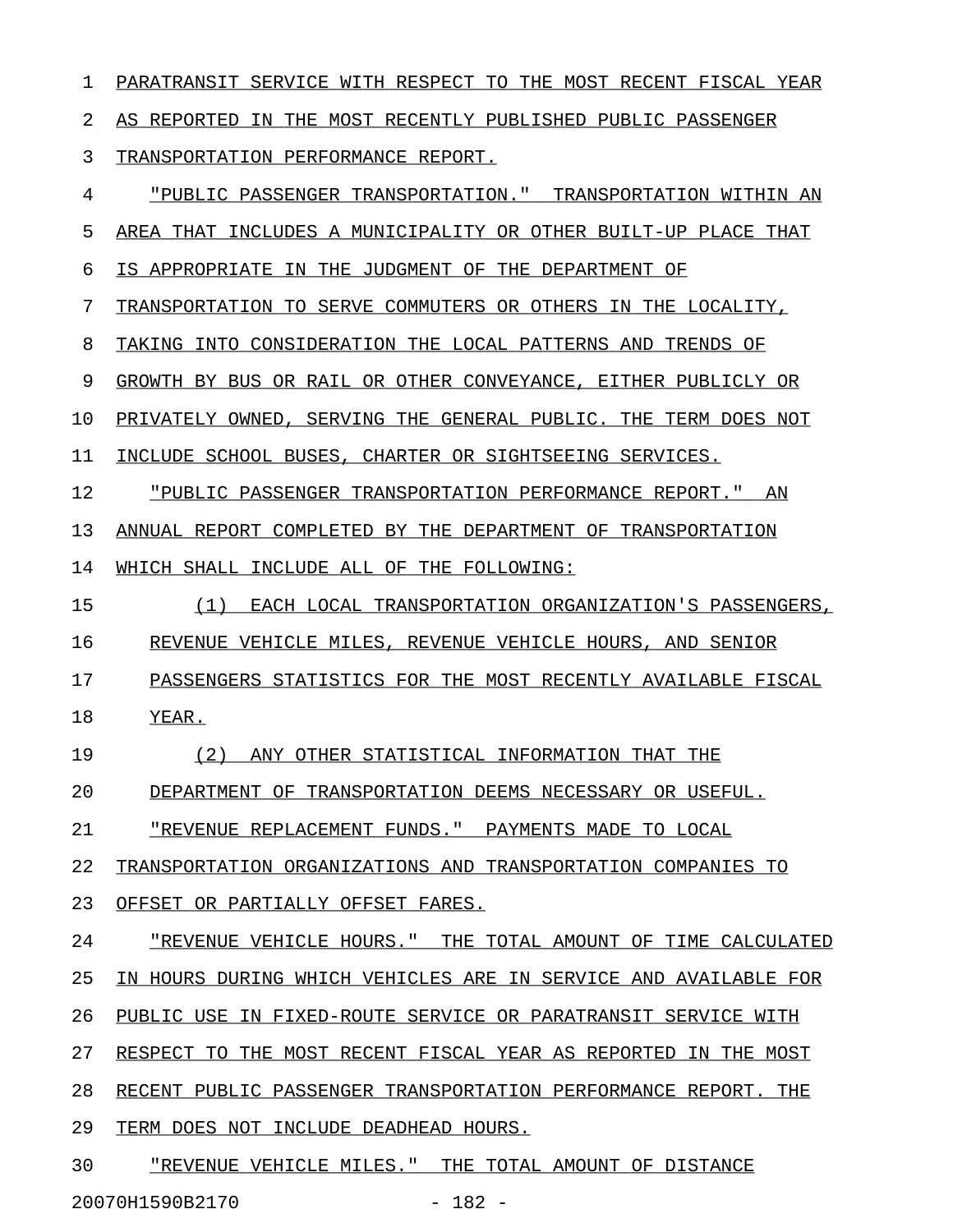| 1  | IN MILES DURING WHICH VEHICLES ARE IN SERVICE AND<br>CALCULATED     |
|----|---------------------------------------------------------------------|
| 2  | AVAILABLE FOR PUBLIC USE IN FIXED-ROUTE SERVICE OR PARATRANSIT      |
| 3  | SERVICE WITH RESPECT TO THE MOST RECENT FISCAL YEAR AS REPORTED     |
| 4  | THE MOST RECENT PUBLIC PASSENGER TRANSPORTATION PERFORMANCE<br>TN.  |
| 5  | REPORT.<br>THE<br>TERM DOES NOT INCLUDE DEADHEAD MILES.             |
| 6  | "REVERSE COMMUTE PROJECT." A PUBLIC TRANSPORTATION PROJECT          |
| 7  | TRANSPORT RESIDENTS OF URBANIZED AND NONURBANIZED<br>DESIGNED<br>TО |
| 8  | SUBURBAN EMPLOYMENT OPPORTUNITIES AS DEFINED UNDER 49<br>AREAS TO   |
| 9  | U.S.C. § 5316 (RELATING TO JOB ACCESS AND REVERSE COMMUTE           |
| 10 | FORMULA GRANTS).                                                    |
| 11 | "SECRETARY."<br>THE SECRETARY OF TRANSPORTATION OF THE              |
| 12 | COMMONWEALTH.                                                       |
| 13 | "SENIOR CITIZEN."<br>A PERSON WHO IS AT LEAST 65 YEARS OF AGE.      |
| 14 | "SENIOR PASSENGER." A SENIOR CITIZEN WHO RIDES ON FIXED-            |
| 15 | ROUTE SERVICE.                                                      |
| 16 | "SENIOR PASSENGERS."<br>THE NUMBER OF SENIOR PASSENGERS             |
| 17 | TRANSPORTED BY A LOCAL TRANSPORTATION ORGANIZATION WITH RESPECT     |
| 18 | THE MOST RECENT FISCAL YEAR AS REPORTED IN THE MOST RECENTLY<br>TО  |
| 19 | PUBLISHED PUBLIC PASSENGER TRANSPORTATION PERFORMANCE REPORT.       |
| 20 | <u>"TAX REFORM CODE." THE ACT OF MARCH 4, 1971 (P.L.6, NO.2),</u>   |
| 21 | KNOWN AS THE TAX REFORM CODE OF 1971.                               |
| 22 | "TRANSPORTATION COMPANY." A PERSON THAT RENDERS PUBLIC              |
| 23 | PASSENGER TRANSPORTATION SERVICE.                                   |
| 24 | "URBANIZED AREA." A PORTION OF THIS COMMONWEALTH CLASSIFIED         |
| 25 | AS URBANIZED BY THE UNITED STATES BUREAU OF THE CENSUS OF THE       |
| 26 | UNITED STATES DEPARTMENT OF COMMERCE IN THE MOST RECENT CENSUS      |
| 27 | OF POPULATION.                                                      |
| 28 | <u>"VEHICLE MAINTENANCE EXPENSES." THE CATEGORIES OF COSTS</u>      |
| 29 | ASSOCIATED WITH THE INSPECTION, MAINTENANCE AND REPAIR OF           |
| 30 | VEHICLES AS SPECIFIED IN UNIFORM SYSTEM OF ACCOUNTS, EXPENSE        |
|    |                                                                     |

20070H1590B2170 - 183 -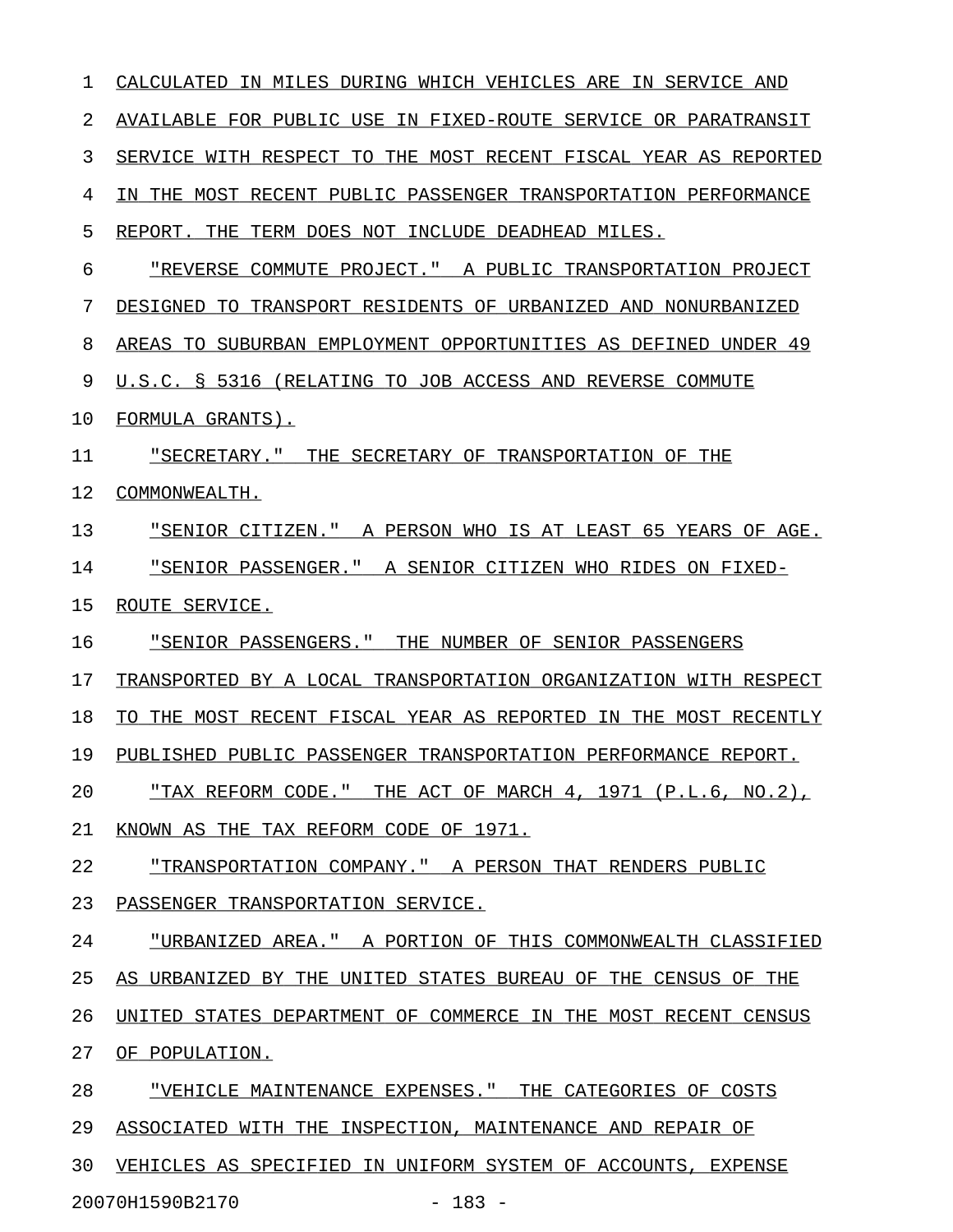1 FUNCTION 041, NATIONAL TRANSIT DATABASE OPERATING EXPENSES FORM 2 F 30, NATIONAL TRANSIT DATABASE, FINAL RULE, FEDERAL TRANSIT 3 ADMINISTRATION, DATED JANUARY 15, 1993, OR ANY SUCCESSOR. 4 "WELFARE-TO-WORK." ANY FEDERAL OR STATE PROGRAM DESIGNED TO 5 MOVE INDIVIDUALS FROM DEPENDENCY ON PUBLIC WELFARE PROGRAMS TO 6 SELF-SUFFICIENCY THROUGH PAID WORK. 7 § 1504. DEPARTMENT AUTHORIZATION. 8 (A) GENERAL.--THE DEPARTMENT MAY, WITHIN THE LIMITATIONS 9 PROVIDED IN THIS CHAPTER, INCUR COSTS DIRECTLY AND PROVIDE 10 FINANCIAL ASSISTANCE FOR THE PURPOSES AND ACTIVITIES ENUMERATED 11 IN THIS CHAPTER. 12 (B) SUPPLEMENTATION OF FEDERAL AND LOCAL FUNDS.--THE 13 AUTHORITY CONFERRED ON THE DEPARTMENT BY THIS CHAPTER INCLUDES, 14 BUT IS NOT LIMITED TO, PROVIDING FINANCIAL ASSISTANCE FOR PUBLIC 15 PASSENGER TRANSPORTATION PURPOSES AND TO SUPPLEMENT FEDERAL 16 FUNDING OR LOCAL FUNDING OR BOTH. 17 § 1505. REGULATIONS. 18 (A) GENERAL RULE.--TO EFFECTUATE AND ENFORCE THE PROVISIONS 19 OF THIS CHAPTER, THE DEPARTMENT SHALL PROMULGATE NECESSARY RULES 20 AND REGULATIONS AND PRESCRIBE CONDITIONS AND PROCEDURES IN ORDER 21 TO ASSURE COMPLIANCE IN CARRYING OUT THE PURPOSES FOR WHICH 22 FINANCIAL ASSISTANCE MAY BE PROVIDED UNDER THIS CHAPTER. 23 (B) TEMPORARY REGULATIONS.--24 (1) UNLESS OTHERWISE PROVIDED IN THIS CHAPTER, IN ORDER 25 TO FACILITATE THE PROMPT IMPLEMENTATION OF THIS CHAPTER, 26 DURING THE TWO-YEAR PERIOD FOLLOWING THE EFFECTIVE DATE OF 27 THIS SECTION, THE DEPARTMENT SHALL PROMULGATE TEMPORARY 28 REGULATIONS WHICH SHALL EXPIRE FOUR YEARS FROM THE EFFECTIVE 29 DATE OF THIS SECTION. THE TEMPORARY REGULATIONS SHALL BE 30 EXEMPT FROM THE FOLLOWING:

20070H1590B2170 - 184 -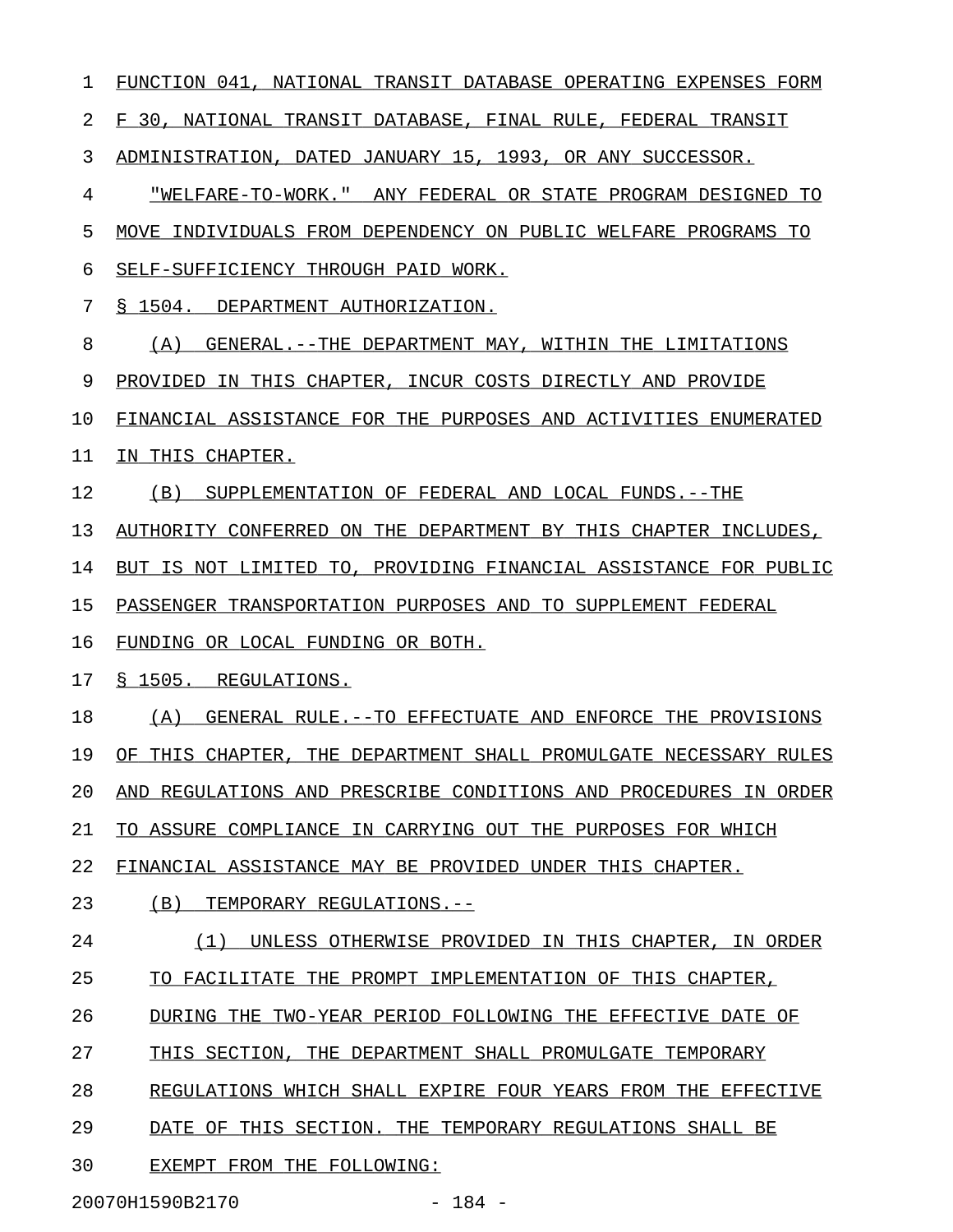| 1  | THE ACT OF OCTOBER 15, 1980 (P.L.950, NO.164),<br>( I )          |
|----|------------------------------------------------------------------|
| 2  | KNOWN AS THE COMMONWEALTH ATTORNEYS ACT.                         |
| 3  | ( I I )<br>SECTION 205 OF THE ACT OF JULY 31, 1968               |
| 4  | (P.L.769, NO.240), REFERRED TO AS THE COMMONWEALTH               |
| 5  | DOCUMENTS LAW.                                                   |
| 6  | THE ACT OF JUNE 25, 1982 (P.L.633, NO.181),<br>(III)             |
| 7  | KNOWN AS THE REGULATORY REVIEW ACT.                              |
| 8  | (2)<br>THE AUTHORITY OF THE DEPARTMENT TO PROMULGATE             |
| 9  | TEMPORARY REGULATIONS UNDER THIS SUBSECTION SHALL EXPIRE TWO     |
| 10 | YEARS FROM THE EFFECTIVE DATE OF THIS SECTION. REGULATIONS       |
| 11 | ADOPTED AFTER THE TWO-YEAR PERIOD SHALL BE PROMULGATED AS        |
| 12 | PROVIDED BY STATUTE.                                             |
| 13 | § 1506. FUND.                                                    |
| 14 | (A) ESTABLISHMENT.--A SPECIAL FUND IS ESTABLISHED WITHIN THE     |
| 15 | STATE TREASURY TO BE KNOWN AS THE PUBLIC TRANSPORTATION TRUST    |
| 16 | FUND. MONEY IN THE FUND IS HEREBY APPROPRIATED, UPON APPROVAL OF |
| 17 | THE GOVERNOR, TO THE DEPARTMENT FOR THE PURPOSES SET FORTH UNDER |
| 18 | <u>THIS CHAPTER.</u>                                             |
| 19 | (B) DEPOSITS TO FUND BY DEPARTMENT.--                            |
| 20 | (1)<br>THE FOLLOWING APPLY:                                      |
| 21 | EXCEPT AS PROVIDED UNDER SUBPARAGRAPH (II), UPON<br>( I )        |
| 22 | RECEIPT, THE DEPARTMENT SHALL DEPOSIT INTO THE FUND THE          |
| 23 | REVENUES RECEIVED BY THE DEPARTMENT UNDER 75 PA.C.S. CH.         |
| 24 | 89 (RELATING TO PENNSYLVANIA TURNPIKE) AND THE LEASE             |
| 25 | AGREEMENT EXECUTED BETWEEN THE DEPARTMENT AND THE                |
| 26 | PENNSYLVANIA TURNPIKE COMMISSION UNDER 75 PA.C.S. §              |
| 27 | 8915.3 (RELATING TO LEASE OF INTERSTATE 80) AS FOLLOWS:          |
| 28 | FOR FISCAL YEAR 2007-2008, \$250,000,000.<br>(A)                 |
| 29 | FOR FISCAL YEAR 2008-2009, \$250,000,000.<br>(B)                 |
| 30 | FOR FISCAL YEAR 2009-2010, \$250,000,000.<br>(C)                 |
|    | 20070H1590B2170<br>$-185 -$                                      |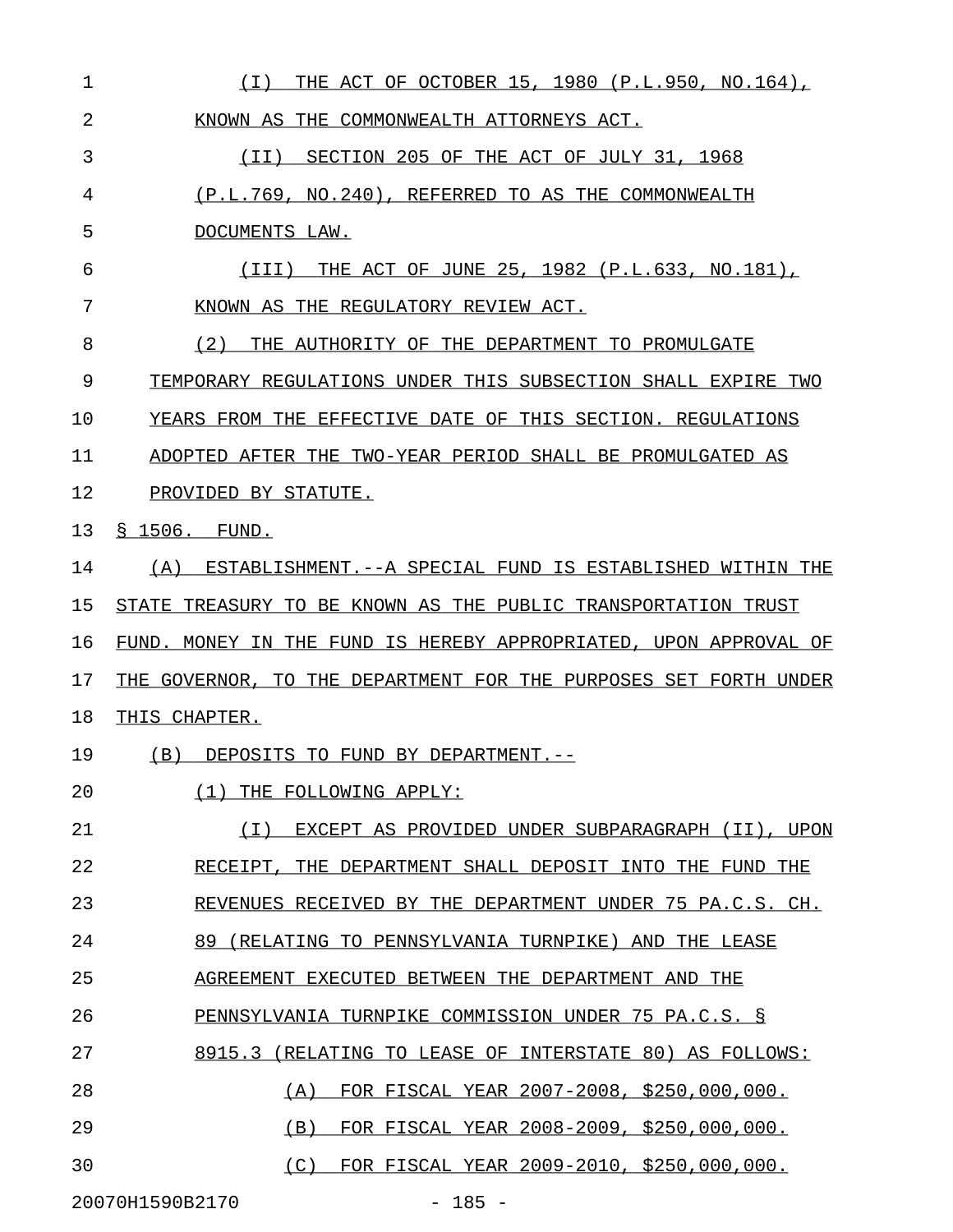| 1  | FOR FISCAL YEAR 2010-2011 AND EACH FISCAL<br>(D)               |
|----|----------------------------------------------------------------|
| 2  | YEAR THEREAFTER, THE AMOUNT CALCULATED FOR THE                 |
| 3  | PREVIOUS FISCAL YEAR, INCREASED ANNUALLY BY 2.5%.              |
| 4  | THE DEPOSITS MADE TO THE FUND UNDER THIS<br>(II)               |
| 5  | SUBSECTION SHALL EQUAL \$250,000,000 ANNUALLY FOR EACH         |
| 6  | FISCAL YEAR COMMENCING AFTER THE EXPIRATION OF THE             |
| 7  | CONVERSION PERIOD IF THE CONVERSION NOTICE IS NOT              |
| 8  | RECEIVED BY THE SECRETARY PRIOR TO EXPIRATION OF THE           |
| 9  | CONVERSION PERIOD AS SET FORTH UNDER 75 PA.C.S. §              |
| 10 | $8915.3(3)$ .                                                  |
| 11 | (2)<br>UPON RECEIPT, THE DEPARTMENT SHALL DEPOSIT THE          |
| 12 | AMOUNT MADE AVAILABLE TO THE DEPARTMENT AS AN EXECUTIVE        |
| 13 | AUTHORIZATION AND ANY APPROPRIATION FOR THE 2007-2008 FISCAL   |
| 14 | YEAR AND EACH FISCAL YEAR THEREAFTER FROM THE STATE LOTTERY    |
| 15 | FUND FOR FIXED ROUTE TRANSIT AND FOR THE FREE TRANSIT PROGRAM  |
| 16 | FOR SENIOR CITIZENS ESTABLISHED UNDER THE ACT OF AUGUST 26,    |
| 17 | 1971 (P.L.351, NO.91), KNOWN AS THE STATE LOTTERY LAW. THE     |
| 18 | FUNDS DEPOSITED UNDER THIS PARAGRAPH SHALL ONLY BE USED AS     |
| 19 | PERMITTED BY THE STATE LOTTERY LAW, EXCEPT THAT:               |
| 20 | $(\top)$<br>FUNDS MAY BE USED TO PAY ESTIMATED TRANSIT         |
| 21 | LOSSES RESULTING FROM PROVIDING FREE SERVICE FOR SENIOR        |
| 22 | PASSENGERS DURING THE PROVIDER'S REGULAR HOURS OF              |
| 23 | SERVICE; AND                                                   |
| 24 | FARES FOR SENIOR CITIZENS ON COMMUTER RAIL<br>( I I )          |
| 25 | SERVICE SHALL BE LIMITED TO \$1 PER TRIP AND SHALL BE          |
| 26 | EXTENDED TO ALL HOURS OF COMMUTER RAIL SERVICE.                |
| 27 | (C)<br>OTHER DEPOSITS. --THE FOLLOWING SHALL BE DEPOSITED INTO |
| 28 | THE FUND:                                                      |
| 29 | (1)<br>4.4% OF THE AMOUNT COLLECTED UNDER ARTICLE II OF THE    |
| 30 | TAX REFORM CODE INTO THE FUND. REVENUES UNDER THIS PARAGRAPH   |
|    |                                                                |

20070H1590B2170 - 186 -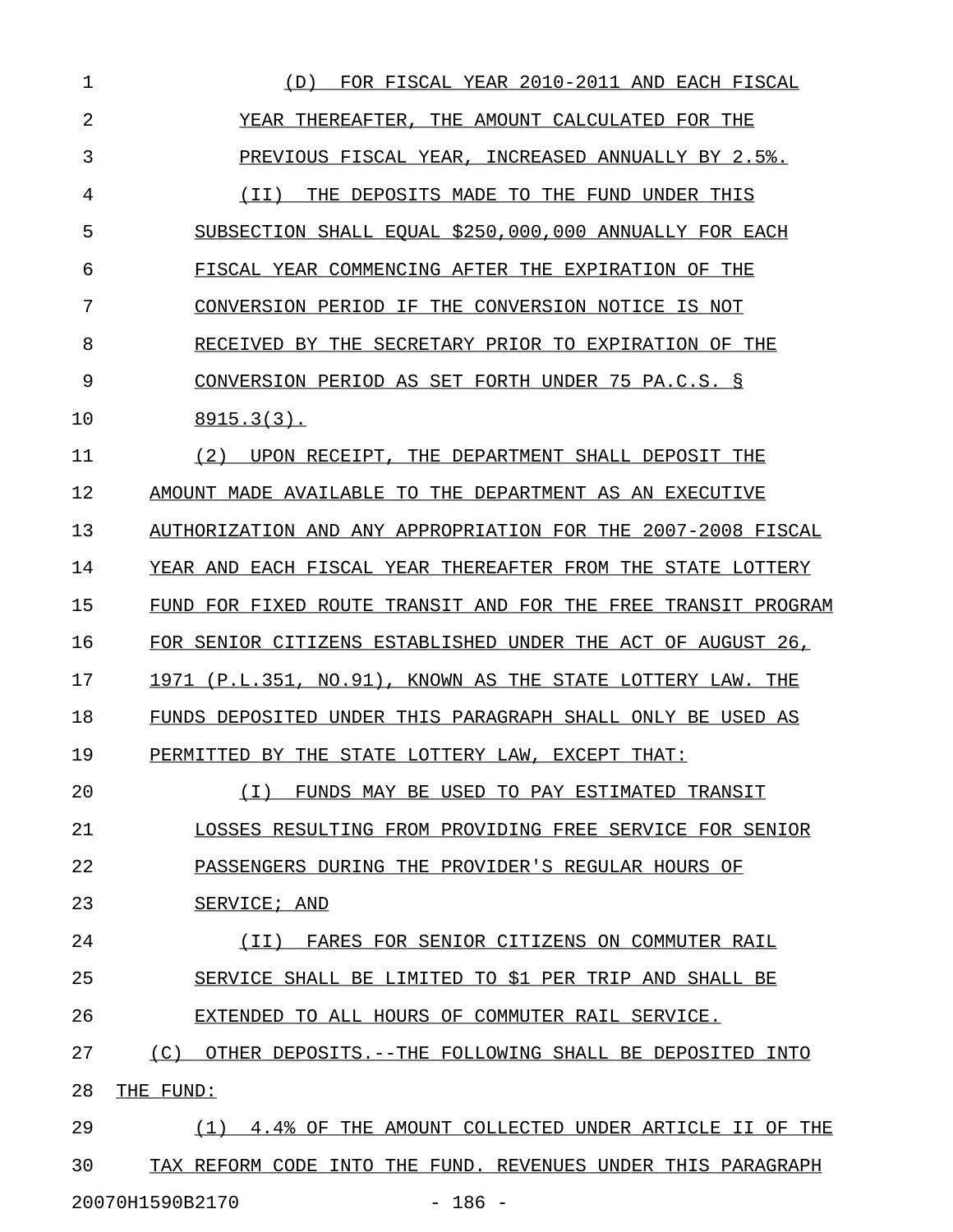1 SHALL BE DEPOSITED INTO THE FUND BY THE 20TH DAY OF EACH 2 MONTH FOR THE PRECEDING MONTH. THE AMOUNT DEPOSITED UNDER 3 THIS PARAGRAPH IS ESTIMATED TO BE EQUIVALENT OF THE MONEY 4 AVAILABLE TO THE DEPARTMENT FROM FOLLOWING SOURCES: 5 (I) THE SUPPLEMENTAL PUBLIC TRANSPORTATION ACCOUNT \_\_\_\_\_\_\_\_\_\_\_\_\_\_\_\_\_\_\_\_\_\_\_\_\_\_\_\_\_\_\_\_\_\_\_\_\_\_\_\_\_\_\_\_\_\_\_\_\_\_\_ 6 ESTABLISHED UNDER FORMER SECTION 1310.1 (RELATING TO 7 SUPPLEMENTAL PUBLIC TRANSPORTATION ASSISTANCE FUNDING). 8 (II) THE AMOUNT APPROPRIATED ANNUALLY BY THE 9 COMMONWEALTH FROM THE GENERAL FUND FOR MASS TRANSIT 10 PROGRAMS PURSUANT TO A GENERAL APPROPRIATIONS ACT. 11 (2) PROCEEDS OF COMMONWEALTH CAPITAL BONDS. 12 (3) REVENUE IN THE PUBLIC TRANSPORTATION ASSISTANCE FUND \_\_\_\_\_\_\_\_\_\_\_\_\_\_\_\_\_\_\_\_\_\_\_\_\_\_\_\_\_\_\_\_\_\_\_\_\_\_\_\_\_\_\_\_\_\_\_\_\_\_\_\_\_\_\_\_\_ 13 ESTABLISHED UNDER ARTICLE XXIII OF THE TAX REFORM CODE NOT 14 OTHERWISE DEDUCTED PURSUANT TO LAW. 15 (4) OTHER APPROPRIATIONS OR TRANSFERS TO THE FUND. 16 (D) USE OF REVENUES.--MONEY IN THE FUND SHALL BE USED BY THE 17 DEPARTMENT AS FOLLOWS: 18 (1) TO PROVIDE FINANCIAL ASSISTANCE THROUGH THE PROGRAMS \_\_\_\_\_\_\_\_\_\_\_\_\_\_\_\_\_\_\_\_\_\_\_\_\_\_\_\_\_\_\_\_\_\_\_\_\_\_\_\_\_\_\_\_\_\_\_\_\_\_\_\_\_\_\_\_\_ 19 ESTABLISHED UNDER THIS CHAPTER; 20 (2) FOR COSTS INCURRED DIRECTLY BY THE DEPARTMENT IN THE \_\_\_\_\_\_\_\_\_\_\_\_\_\_\_\_\_\_\_\_\_\_\_\_\_\_\_\_\_\_\_\_\_\_\_\_\_\_\_\_\_\_\_\_\_\_\_\_\_\_\_\_\_\_\_\_\_ 21 ADMINISTRATION OF PUBLIC PASSENGER TRANSPORTATION PROGRAMS, 22 INCLUDING UNDER THIS CHAPTER; AND 23 (3) FOR ALL OTHER PURPOSES ENUMERATED UNDER THIS 24 CHAPTER. 25 (E) PROGRAM FUNDING AMOUNTS.--SUBJECT TO AVAILABLE FUNDS, 26 THE PROGRAMS ESTABLISHED UNDER THIS CHAPTER SHALL BE FUNDED AS 27 FOLLOWS: 28 (1) FOR THE PROGRAM ESTABLISHED UNDER SECTION 1513 29 (RELATING TO OPERATING PROGRAM), THE FOLLOWING AMOUNTS SHALL 30 BE ALLOCATED FROM THE FUND:

20070H1590B2170 - 187 -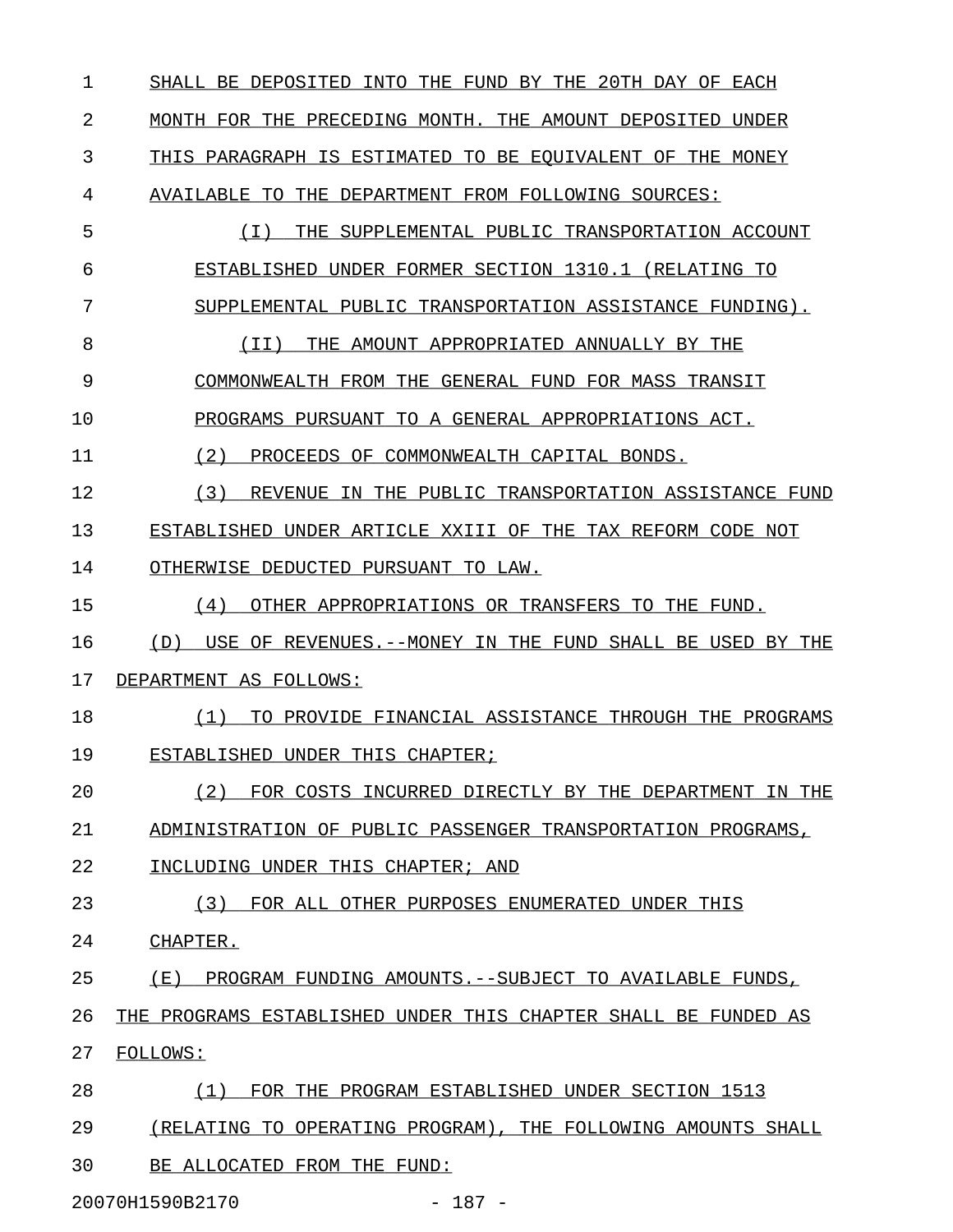| 1  | (I) ALL REVENUES DEPOSITED IN THE FUND UNDER                  |
|----|---------------------------------------------------------------|
| 2  | SUBSECTION $(B)(1)$ .                                         |
| 3  | (II) ALL REVENUES DEPOSITED IN THE FUND UNDER                 |
| 4  | SUBSECTION $(B)(2)$ .                                         |
| 5  | 69.99% OF THE REVENUES DEPOSITED IN THE FUND<br>(III)         |
| 6  | UNDER SUBSECTION $(C)(1)$ .                                   |
| 7  | (2) (I) EXCEPT AS PROVIDED UNDER SUBPARAGRAPH (II), FOR       |
| 8  | THE PROGRAM ESTABLISHED UNDER SECTION 1514 (RELATING TO ASSET |
| 9  | IMPROVEMENT PROGRAM):                                         |
| 10 | BY THE PROCEEDS OF COMMONWEALTH CAPITAL<br>(A)                |
| 11 | BONDS.                                                        |
| 12 | (B) FOR FISCAL YEAR 2008-2009, \$100,000,000 FROM             |
| 13 | THE REVENUES RECEIVED BY THE DEPARTMENT UNDER 75              |
| 14 | PA.C.S. CH. 89 AND THE LEASE AGREEMENT EXECUTED               |
| 15 | BETWEEN THE DEPARTMENT AND THE PENNSYLVANIA TURNPIKE          |
| 16 | COMMISSION UNDER 75 PA.C.S. § 8915.3. THE AMOUNT              |
| 17 | RECEIVED BY THE DEPARTMENT UNDER THIS SECTION SHALL           |
| 18 | BE DEPOSITED<br>INTO THE FUND PRIOR TO DISTRIBUTION AND       |
| 19 | SHALL BE IN ADDITION TO THE AMOUNTS RECEIVED UNDER            |
| 20 | SUBSECTION $(B)(1)$ .                                         |
| 21 | FOR FISCAL YEAR 2009-2010, \$150,000,000 FROM<br>(C)          |
| 22 | THE REVENUES RECEIVED BY THE DEPARTMENT UNDER 75              |
| 23 | PA.C.S. CH. 89 AND THE LEASE AGREEMENT EXECUTED               |
| 24 | BETWEEN THE DEPARTMENT AND THE PENNSYLVANIA TURNPIKE          |
| 25 | COMMISSION UNDER 75 PA.C.S. § 8915.3. THE AMOUNT              |
| 26 | RECEIVED BY THE DEPARTMENT UNDER THIS SECTION SHALL           |
| 27 | INTO THE FUND PRIOR TO DISTRIBUTION AND<br>BE DEPOSITED       |
| 28 | SHALL BE IN ADDITION TO<br>THE AMOUNTS RECEIVED UNDER         |
| 29 | SUBSECTION $(B)(1)$ .                                         |
| 30 | FOR FISCAL YEAR 2010-2011 AND EACH FISCAL<br>(D)              |

20070H1590B2170 - 188 -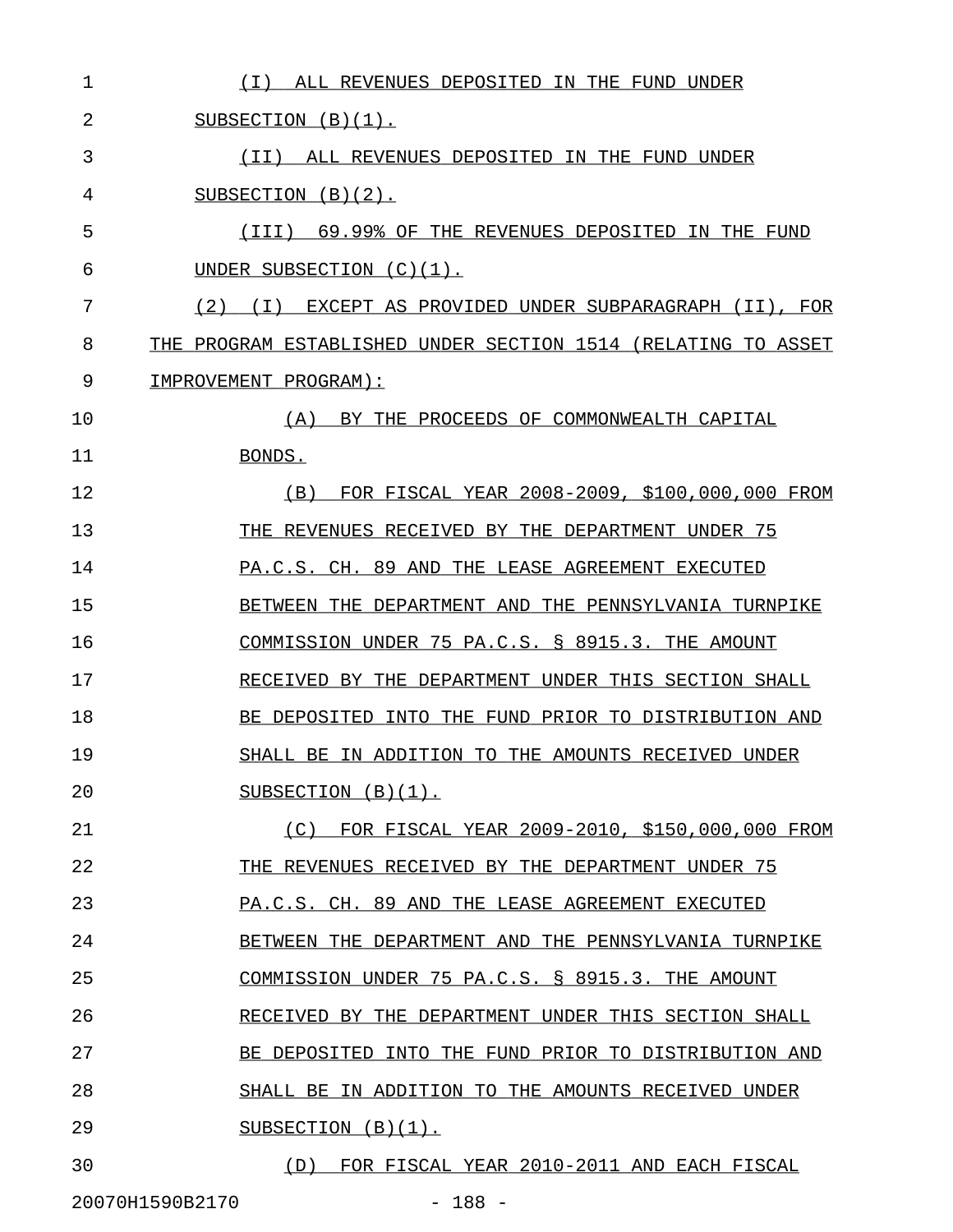1 YEAR THEREAFTER, \$150,000,000, INCREASED ANNUALLY BY 2 2.5% FROM THE REVENUES RECEIVED BY THE DEPARTMENT 3 UNDER 75 PA.C.S. CH. 89 AND THE LEASE AGREEMENT 4 EXECUTED BETWEEN THE DEPARTMENT AND THE PENNSYLVANIA 5 TURNPIKE COMMISSION UNDER 75 PA.C.S. § 8915.3. THE 6 AMOUNT RECEIVED BY THE DEPARTMENT UNDER THIS SECTION 7 SHALL BE DEPOSITED INTO THE FUND PRIOR TO 8 DISTRIBUTION AND SHALL BE IN ADDITION TO THE AMOUNTS 9 RECEIVED UNDER SUBSECTION (B)(1). 10  $(II)$  IF THE CONVERSION NOTICE IS NOT RECEIVED BY THE 11 SECRETARY PRIOR TO THE END OF THE CONVERSION PERIOD AS 12 SET FORTH IN 75 PA.C.S. § 8915.3(3), NO PAYMENT SHALL BE 13 REQUIRED UNDER THIS SUBPARAGRAPH. 14 (3) FOR THE PROGRAM ESTABLISHED UNDER SECTION 1516 15 (RELATING TO PROGRAMS OF STATEWIDE SIGNIFICANCE), 5.5% OF THE 16 REVENUES DEPOSITED IN THE FUND UNDER SUBSECTION (C)(1) SHALL 17 BE ALLOCATED FROM THE FUND. 18 (4) FOR THE PROGRAM ESTABLISHED UNDER SECTION 1517 19 (RELATING TO CAPITAL IMPROVEMENTS PROGRAM), 16.77% OF THE 20 REVENUES DEPOSITED IN THE FUND UNDER SUBSECTION  $(C)(1)$ . 21 ADDITIONAL FUNDS FOR THIS PROGRAM MAY BE PROVIDED FROM THE 22 FUNDS ALLOCATED BUT NOT DISTRIBUTED BASED ON THE LIMITATION 23 SET FORTH UNDER SECTION 1513(C). 24 § 1507. APPLICATION AND APPROVAL PROCESS. 25 (A) APPLICATION.--AN ELIGIBLE APPLICANT THAT WISHES TO 26 RECEIVE FINANCIAL ASSISTANCE UNDER THIS CHAPTER SHALL SUBMIT A 27 WRITTEN APPLICATION TO THE DEPARTMENT, ON A FORM DEVELOPED BY 28 THE DEPARTMENT, WHICH SHALL INCLUDE THE FOLLOWING: 29 (1) THE NAME AND ADDRESS OF THE APPLICANT. 30 (2) THE NAME AND TELEPHONE NUMBER OF A CONTACT PERSON

20070H1590B2170 - 189 -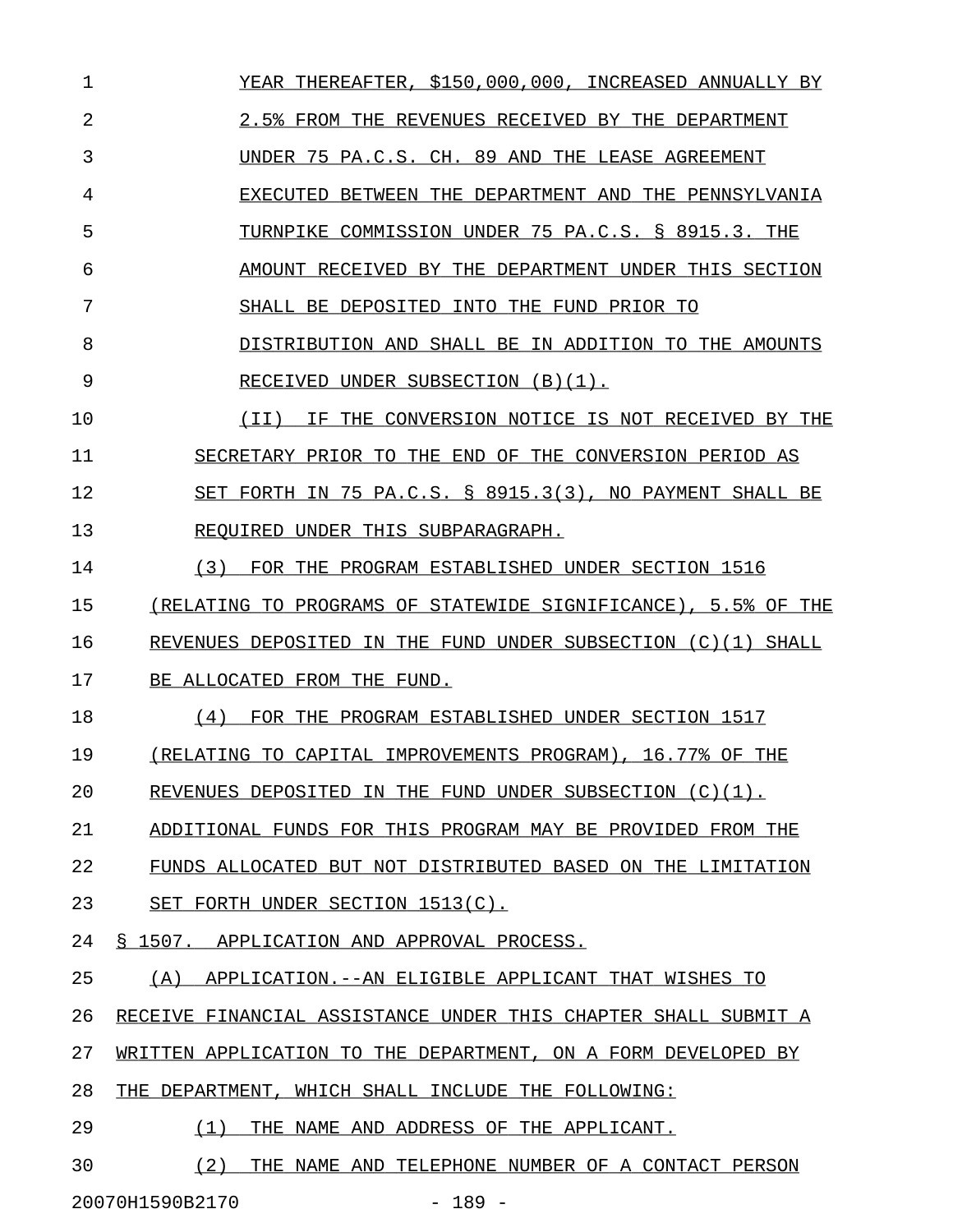| 1  | FOR THE APPLICANT.                                                                |
|----|-----------------------------------------------------------------------------------|
| 2  | (3)<br>THE AMOUNT AND TYPE OF FINANCIAL ASSISTANCE                                |
| 3  | REOUESTED AND THE PROPOSED USE OF THE FUNDS.                                      |
| 4  | (4)<br>A STATEMENT AS TO THE PARTICULAR NEED FOR THE                              |
| 5  | FINANCIAL ASSISTANCE.                                                             |
| 6  | (5)<br>A CERTIFIED COPY OF A CURRENT RESOLUTION AUTHORIZING                       |
| 7  | SUBMISSION OF THE APPLICATION IF THE APPLICANT IS A GOVERNING                     |
| 8  | BODY.                                                                             |
| 9  | (6)<br>EVIDENCE SATISFACTORY TO THE DEPARTMENT OF THE                             |
| 10 | COMMITMENT FOR MATCHING FUNDS REQUIRED UNDER THIS CHAPTER                         |
| 11 | SUFFICIENT TO MATCH THE PROJECTED FINANCIAL ASSISTANCE                            |
| 12 | PAYMENTS AT THE SAME TIMES THAT THE FINANCIAL ASSISTANCE                          |
| 13 | PAYMENTS ARE TO BE PROVIDED.                                                      |
| 14 | (7)<br>ANY OTHER INFORMATION THE DEPARTMENT DEEMS NECESSARY                       |
| 15 | OR DESIRABLE.                                                                     |
| 16 | (B)<br>APPROVAL AND AWARD. -- UPON DETERMINING THAT AN APPLICANT                  |
| 17 | HAS COMPLIED WITH THIS CHAPTER, APPLICABLE RULES AND REGULATIONS                  |
| 18 | AND ANY OTHER REQUIREMENT WITH RESPECT TO THE FINANCIAL                           |
| 19 | ASSISTANCE REQUESTED, THE DEPARTMENT MAY AWARD FINANCIAL                          |
| 20 | ASSISTANCE<br>TO.<br>THE APPLICANT.<br>TF.<br>THE.<br>DEPARTMENT AWARDS FINANCIAL |
| 21 | THE DEPARTMENT AND<br>ASSISTANCE TO<br>THE APPLICANT,<br>THE APPLICANT            |
| 22 | SHALL ENTER INTO A FINANCIAL ASSISTANCE AGREEMENT SETTING FORTH                   |
| 23 | THE TERMS AND CONDITIONS GOVERNING THE USE OF THE<br>FINANCIAL                    |
| 24 | ASSISTANCE AND THE<br>TIMING OF PAYMENT OF THE<br>FUNDS.<br>THE                   |
| 25 | DEPARTMENT SHALL DEVELOP GUIDELINES FOR THE APPLICATION FOR AND                   |
| 26 | AWARDING OF FINANCIAL ASSISTANCE UNDER THIS CHAPTER AND<br>SHALL                  |
| 27 | FORWARD<br>THEM<br>TO.<br>THE<br>LEGISLATIVE REFERENCE BUREAU FOR PUBLICATION     |
| 28 | THE<br>PENNSYLVANIA BULLETIN.<br>IN.                                              |
| 29 | (C)<br>RESTRICTION ON USE OF FUNDS.--FINANCIAL ASSISTANCE UNDER                   |
| 30 | THIS CHAPTER SHALL BE USED ONLY FOR ACTIVITIES SET FORTH UNDER                    |

20070H1590B2170 - 190 -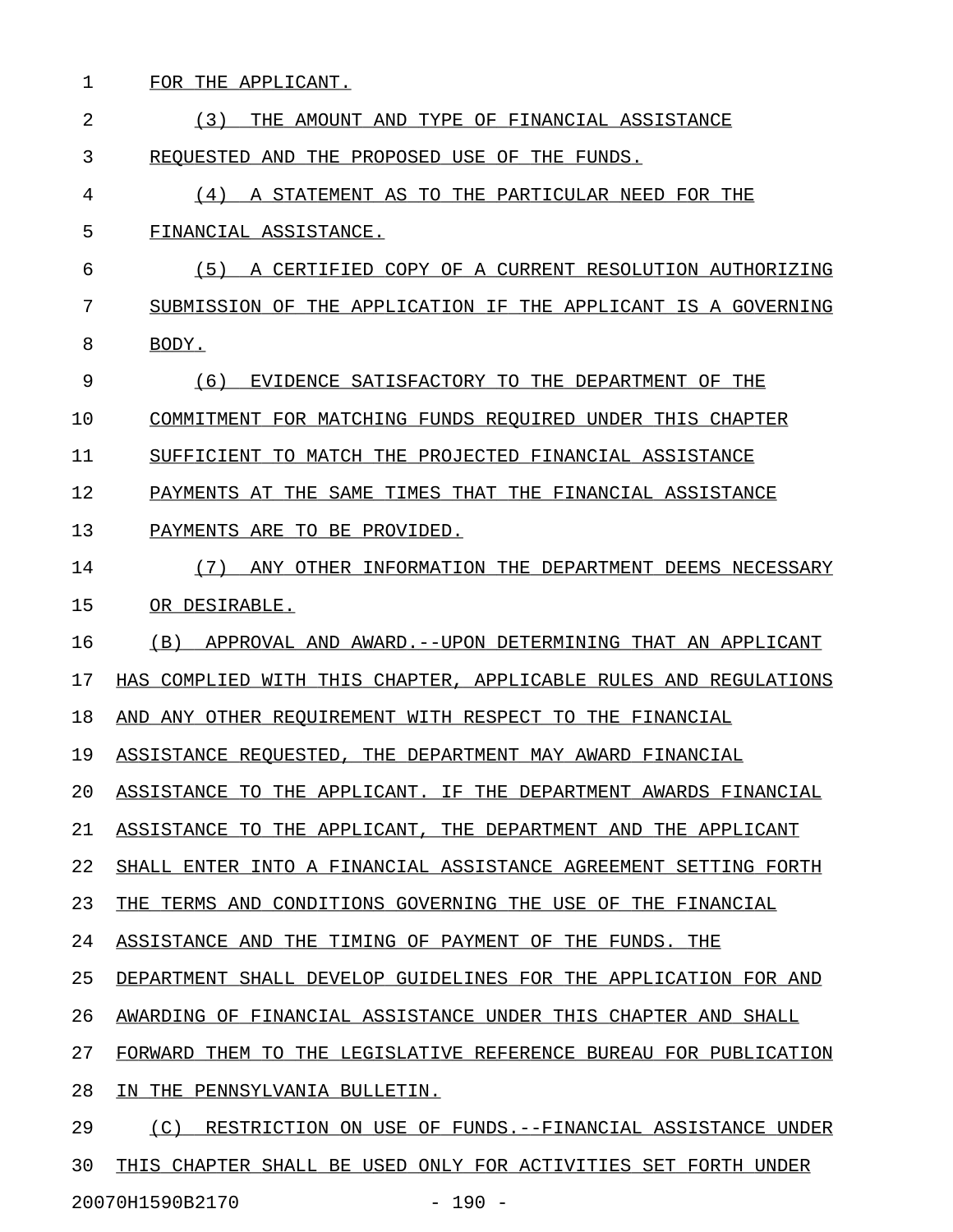| 1  | THE FINANCIAL AGREEMENT UNLESS THE DEPARTMENT GRANTS THE AWARD   |
|----|------------------------------------------------------------------|
| 2  | RECIPIENT A WAIVER ALLOWING THE FUNDS TO BE USED FOR A DIFFERENT |
| 3  | PURPOSE. THE DEPARTMENT'S REGULATIONS SHALL DESCRIBE             |
| 4  | CIRCUMSTANCES UNDER WHICH IT WILL CONSIDER WAIVER REQUESTS AND   |
| 5  | SHALL SET FORTH ALL INFORMATION TO BE INCLUDED IN A WAIVER       |
| 6  | REQUEST. THE MAXIMUM DURATION OF A WAIVER SHALL BE ONE YEAR, AND |
| 7  | A WAIVER REOUEST SHALL INCLUDE A PLAN OF CORRECTIVE ACTION TO    |
| 8  | DEMONSTRATE THAT THE AWARD RECIPIENT DOES NOT HAVE AN ONGOING    |
| 9  | NEED TO USE FINANCIAL ASSISTANCE FUNDS FOR ACTIVITIES OTHER THAN |
| 10 | THOSE FOR WHICH FUNDS WERE ORIGINALLY AWARDED.                   |
| 11 | S 1508.<br>FEDERAL FUNDING.                                      |
| 12 | GENERAL RULE.--THE DEPARTMENT SHALL ADMINISTER THE<br>(A)        |
| 13 | PROGRAM ESTABLISHED UNDER THIS CHAPTER IN A MANNER THAT PERMITS  |
| 14 | FULL COOPERATION BETWEEN FEDERAL, STATE AND LOCAL GOVERNMENTS,   |
| 15 | AGENCIES AND INSTRUMENTALITIES, LOCAL TRANSPORTATION             |
| 16 | ORGANIZATIONS AND PRIVATE INTERESTS, SO AS TO RESULT IN AS       |
| 17 | EFFECTIVE AND ECONOMICAL A PROGRAM AS POSSIBLE.                  |
| 18 | (B)<br>AGREEMENTS.--THE DEPARTMENT MAY ENTER INTO AGREEMENTS     |
| 19 | FOR MUTUAL COOPERATION BETWEEN OR AMONG THE DEPARTMENT AND A     |
| 20 | FEDERAL AGENCY, LOCAL TRANSPORTATION ORGANIZATION OR             |
| 21 | TRANSPORTATION COMPANY CONCERNING A PROJECT TO BE FUNDED WITH    |
| 22 | FINANCIAL ASSISTANCE UNDER THIS CHAPTER, INCLUDING JOINT         |
| 23 | APPLICATIONS FOR FEDERAL GRANTS.                                 |
| 24 | GENERAL AUTHORITY OF DEPARTMENT. --THE DEPARTMENT MAY DO<br>(C)  |
| 25 | ANYTHING NECESSARY OR DESIRABLE TO SECURE FINANCIAL AID OR       |
| 26 | COOPERATION OF A FEDERAL AGENCY FOR A PROJECT FUNDED WITH        |
| 27 | FINANCIAL ASSISTANCE UNDER THIS CHAPTER AND TO COMPLY WITH A     |
| 28 | FEDERAL STATUTE OR LAWFUL REQUIREMENT OF A FEDERAL AGENCY        |
| 29 | AUTHORIZED TO ADMINISTER A PROGRAM OF FEDERAL AID TO             |
| 30 | TRANSPORTATION. THE DEPARTMENT MAY ENTER INTO A PROTECTIVE       |
|    | 20070H1590B2170<br>$-191 -$                                      |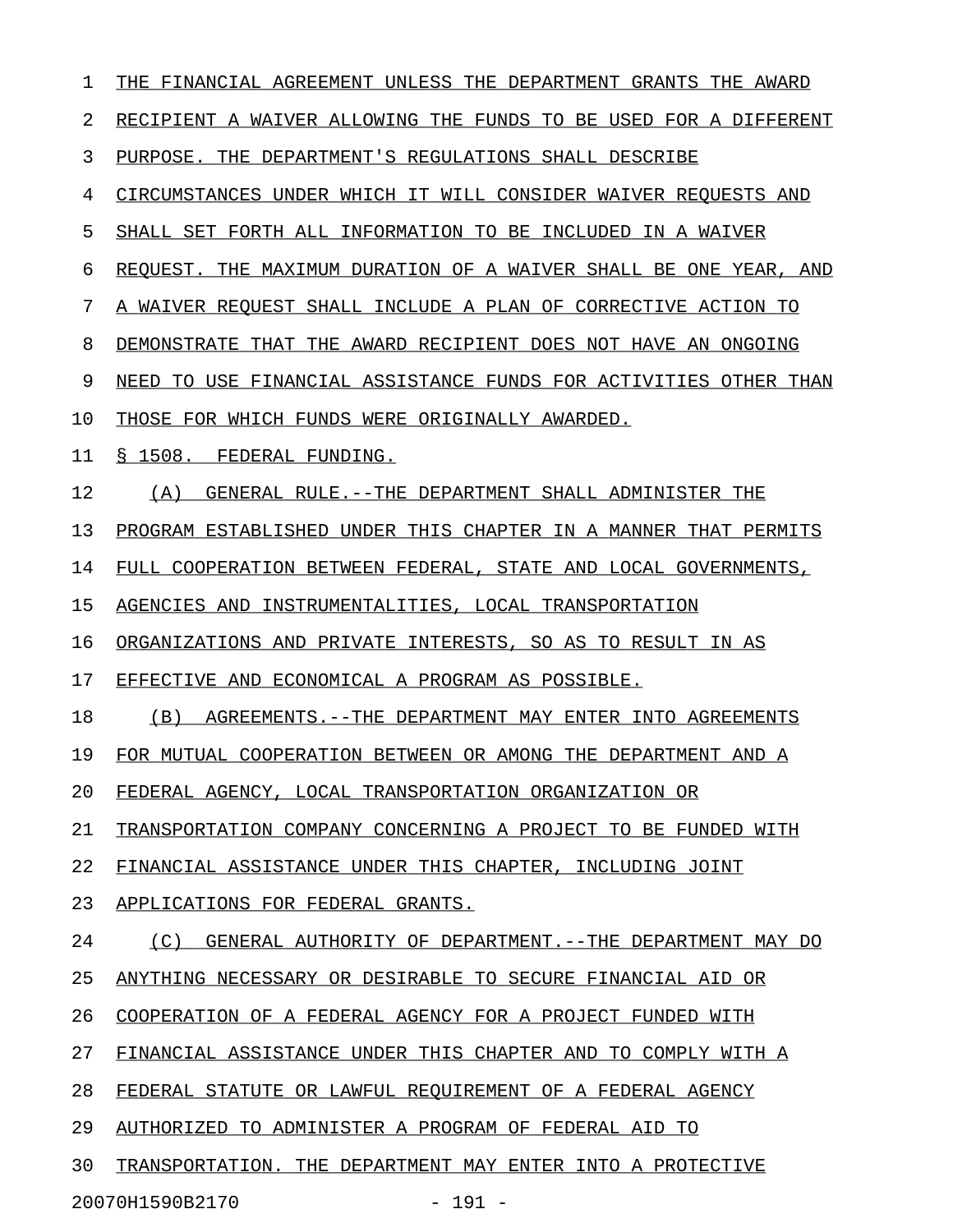1 AGREEMENT WITH ORGANIZED LABOR TO THE EXTENT REQUIRED UNDER 49 2 U.S.C. § 5333 (RELATING TO LABOR STANDARDS) IN ORDER TO OBTAIN 3 FEDERAL GRANT MONEY FOR TRANSPORTATION ASSISTANCE. PROTECTIVE 4 AGREEMENTS SHALL BE NARROWLY DRAWN AND STRICTLY CONSTRUED TO 5 PROVIDE NO MORE THAN THE MINIMUM PROTECTIONS REQUIRED BY THE 6 UNITED STATES DEPARTMENT OF LABOR FOR THE AGREEMENTS. 7 (D) DIRECT RECIPIENTS.--LOCAL TRANSPORTATION ORGANIZATIONS 8 THAT ARE DIRECT RECIPIENTS OF FEDERAL FUNDING SHALL BE UNDER NO 9 OBLIGATION TO ENTER INTO CONTRACTS WITH THE DEPARTMENT FOR 10 EXPENDITURE OF THOSE FUNDS, EXCEPT THAT THE DEPARTMENT MAY 11 REQUIRE A CONTRACT FOR EXPENDITURE OF THE STATE PORTION OF THE 12 PROJECT ASSISTED BY THOSE FEDERAL FUNDS. 13 § 1509. LIMITATION ON DECISIONS, FINDINGS AND REGULATIONS OF 14 DEPARTMENT. 15 ALL DECISIONS, FINDINGS AND REGULATIONS MADE BY THE 16 DEPARTMENT PURSUANT TO THIS CHAPTER SHALL BE FOR THE PURPOSES OF 17 THIS CHAPTER ONLY AND SHALL NOT CONSTITUTE EVIDENCE BEFORE A 18 REGULATORY BODY OF THIS COMMONWEALTH OR ANY OTHER JURISDICTION. 19 § 1510. PROGRAM OVERSIGHT AND ADMINISTRATION. 20 (A) REVIEW AND OVERSIGHT.--THE DEPARTMENT SHALL INITIATE AND 21 MAINTAIN A PROGRAM OF FINANCIAL AND PERFORMANCE REVIEW AND 22 OVERSIGHT FOR ALL PROGRAMS RECEIVING FINANCIAL ASSISTANCE UNDER 23 THIS CHAPTER. THE DEPARTMENT MAY PERFORM INDEPENDENT FINANCIAL 24 AUDITS OF EACH AWARD RECIPIENT TO ENSURE COMPLIANCE BY AWARD 25 RECIPIENTS WITH THIS CHAPTER, DEPARTMENT REGULATIONS AND 26 POLICIES AND FINANCIAL ASSISTANCE AGREEMENTS. AUDITS SHALL BE 27 CONDUCTED IN ACCORDANCE WITH GENERALLY ACCEPTED AUDITING 28 STANDARDS. 29 (B) STATE RAIL TRANSIT SAFETY INSPECTION PROGRAM.--THE 30 DEPARTMENT MAY CONDUCT A STATE RAIL TRANSIT SAFETY INSPECTION

20070H1590B2170 - 192 -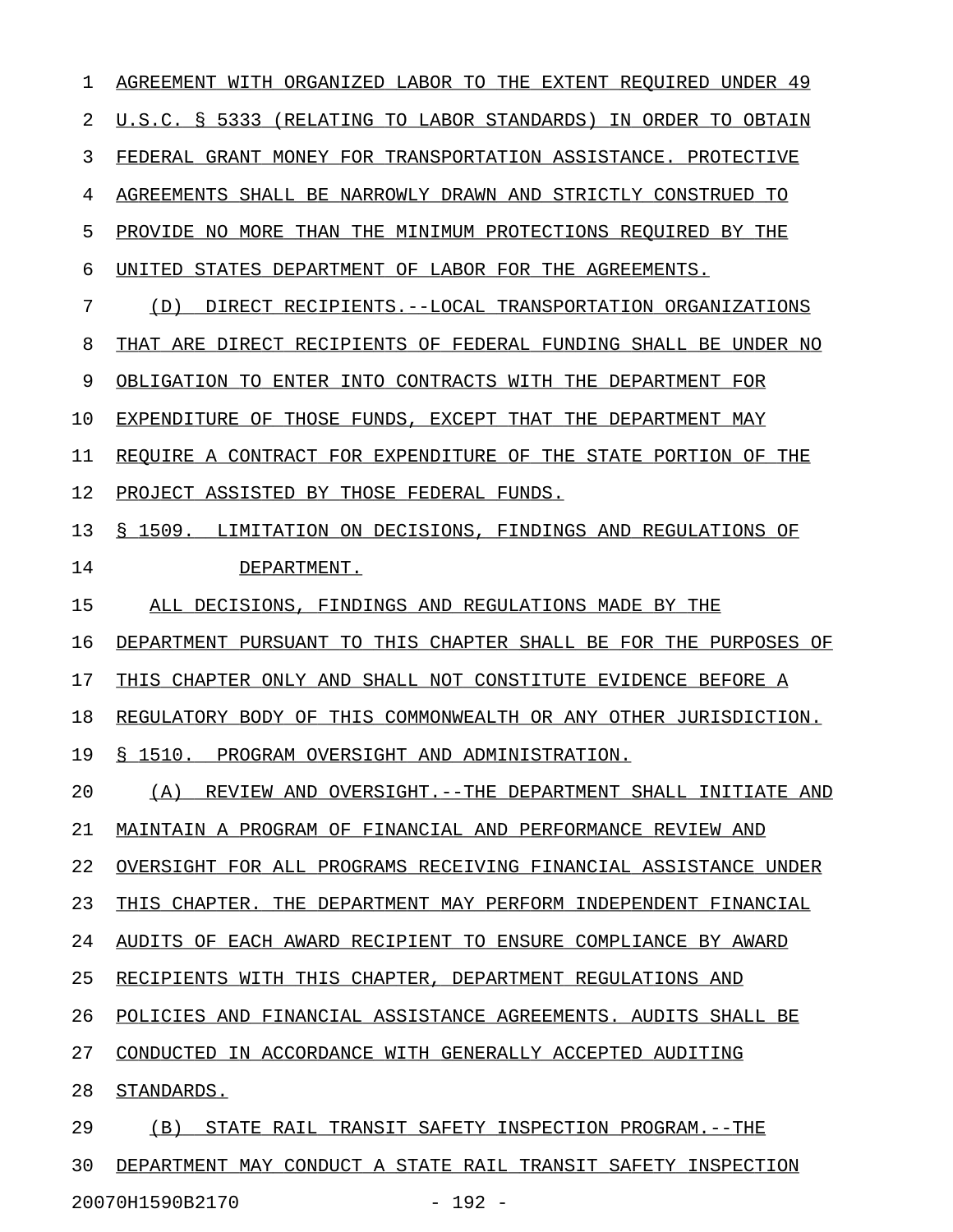1 PROGRAM, AS MAY BE DEFINED FROM TIME TO TIME BY THE FEDERAL 2 TRANSIT ADMINISTRATION, TO MEET OVERSIGHT REQUIREMENTS OF THE 3 FEDERAL TRANSIT ADMINISTRATION. THE PUBLIC TRANSPORTATION MODES 4 COVERED SHALL INCLUDE HEAVY RAIL, LIGHT RAIL, TRACKLESS TROLLEY 5 BUS AND INCLINED PLANE SERVICES AND RELATED FACILITIES. 6 § 1511. REPORT TO GOVERNOR AND GENERAL ASSEMBLY. 7 THE FOLLOWING SHALL APPLY: 8 (1) EXCEPT AS PROVIDED IN PARAGRAPH (2), THE DEPARTMENT 9 SHALL FILE A PUBLIC PASSENGER TRANSPORTATION PERFORMANCE 10 REPORT WITH THE GOVERNOR AND THE GENERAL ASSEMBLY BY APRIL 30 11 OF EACH YEAR, COVERING THE PRIOR FISCAL YEAR. 12 (2) THE REPORT COVERING THE 2005-2006 FISCAL YEAR SHALL \_\_\_\_\_\_\_\_\_\_\_\_\_\_\_\_\_\_\_\_\_\_\_\_\_\_\_\_\_\_\_\_\_\_\_\_\_\_\_\_\_\_\_\_\_\_\_\_\_\_\_\_\_\_\_\_ 13 BE PUBLISHED BY JULY 31, 2007. 14 § 1512. COORDINATION. 15 COORDINATION IS REQUIRED IN REGIONS WHERE TWO OR MORE AWARD 16 RECIPIENTS HAVE SERVICES OR ACTIVITIES FOR WHICH FINANCIAL 17 ASSISTANCE IS BEING PROVIDED UNDER THIS CHAPTER TO ASSURE THAT 18 THE SERVICES OR ACTIVITIES ARE PROVIDED EFFICIENTLY AND 19 EFFECTIVELY. 20 § 1513. OPERATING PROGRAM. 21 (A) ELIGIBLE APPLICANTS.--THE FOLLOWING MAY APPLY FOR 22 FINANCIAL ASSISTANCE FOR OPERATING EXPENSES UNDER THIS SECTION: 23 (1) THE GOVERNING BODY OF A MUNICIPALITY OR AN \_\_\_\_\_\_\_\_\_\_\_\_\_\_\_\_\_\_\_\_\_\_\_\_\_\_\_\_\_\_\_\_\_\_\_\_\_\_\_\_\_\_\_\_\_\_\_ 24 INSTRUMENTALITY OF A MUNICIPALITY. 25 (2) A COMMONWEALTH AGENCY OR INSTRUMENTALITY. 26 (3) A LOCAL TRANSPORTATION ORGANIZATION. 27 (B) APPLICATIONS.--IN ADDITION TO INFORMATION REQUIRED UNDER 28 SECTION 1507 (RELATING TO APPLICATION AND APPROVAL PROCESS), AN 29 APPLICATION FOR FINANCIAL ASSISTANCE UNDER THIS SECTION SHALL 30 INCLUDE THE APPLICANT'S REASONABLE ESTIMATES OF OPERATING 20070H1590B2170 - 193 -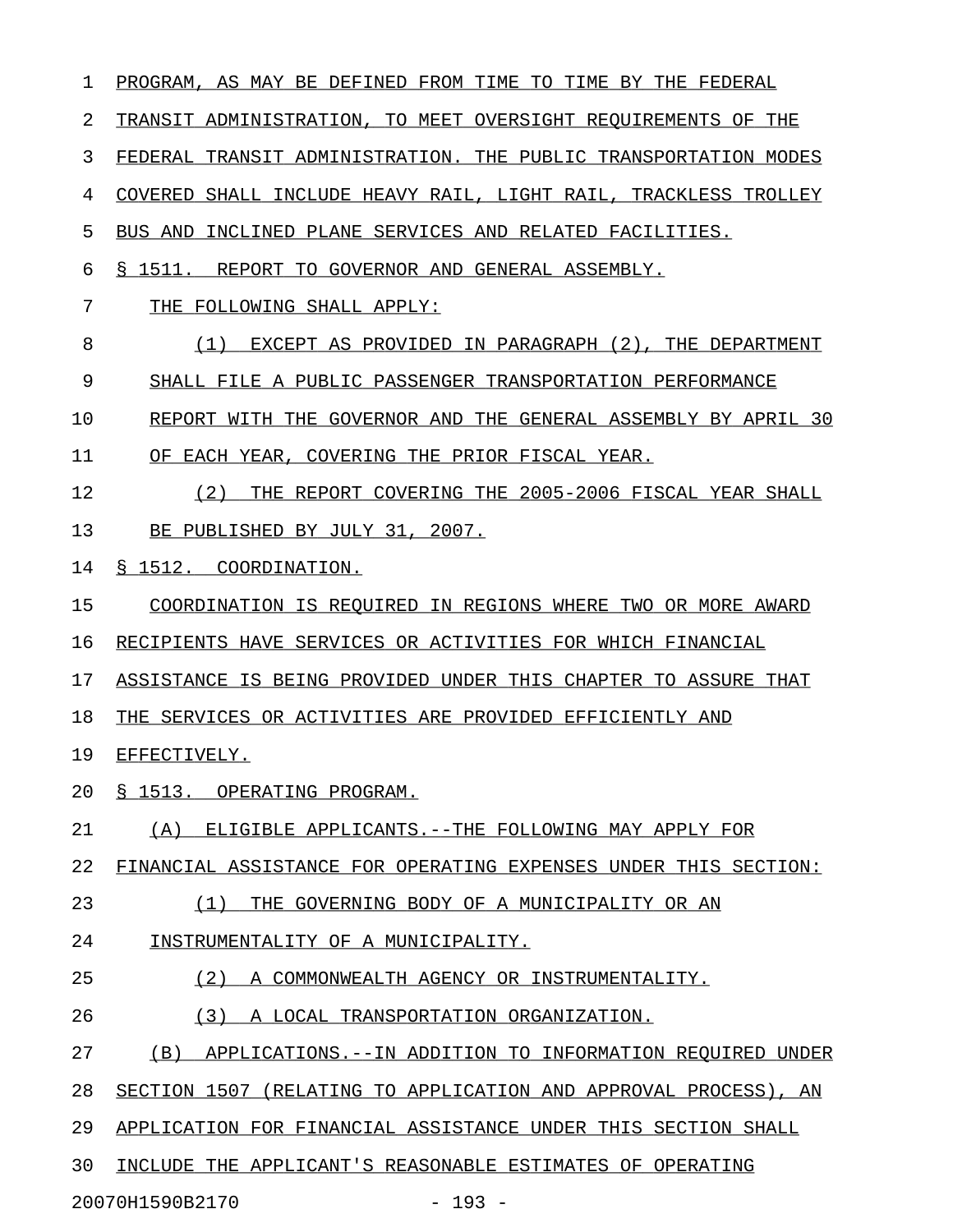### 1 REVENUE AND GOVERNMENT SUBSIDIES SUFFICIENT TO COVER ALL

2 PROJECTED OPERATING EXPENSES.

3 (C) DISTRIBUTION FORMULA.--

4 (1) NO LATER THAN 15 BUSINESS DAYS AFTER THE EFFECTIVE \_\_\_\_\_\_\_\_\_\_\_\_\_\_\_\_\_\_\_\_\_\_\_\_\_\_\_\_\_\_\_\_\_\_\_\_\_\_\_\_\_\_\_\_\_\_\_\_\_\_\_\_\_\_\_ 5 DATE OF THIS SECTION THE DEPARTMENT SHALL FORWARD TO THE 6 LEGISLATIVE REFERENCE BUREAU FOR PUBLICATION IN THE 7 PENNSYLVANIA BULLETIN THE BASE OPERATING ALLOCATION FOR EACH 8 LOCAL TRANSPORTATION ORGANIZATION. 9 (2) FOR FISCAL YEAR 2007-2008 AND EVERY FISCAL YEAR 10 THEREAFTER EACH LOCAL TRANSPORTATION ORGANIZATION SHALL 11 RECEIVE FINANCIAL ASSISTANCE WHICH SHALL CONSIST OF THE 12 FOLLOWING: 13 (I) ITS BASE OPERATING ALLOCATION MULTIPLIED BY \_\_\_\_\_\_\_\_\_\_\_\_\_\_\_\_\_\_\_\_\_\_\_\_\_\_\_\_\_\_\_\_\_\_\_\_\_\_\_\_\_\_\_\_\_\_\_\_ 1.0506. 15 (II) AN ADDITIONAL AMOUNT WHICH SHALL BE ALLOCATED \_\_\_\_\_\_\_\_\_\_\_\_\_\_\_\_\_\_\_\_\_\_\_\_\_\_\_\_\_\_\_\_\_\_\_\_\_\_\_\_\_\_\_\_\_\_\_\_\_\_\_ 16 BASED ON THE FOLLOWING DISTRIBUTION FORMULA: 17 (A) TWENTY-FIVE PERCENT OF THE AWARD AMOUNT 18 SHALL BE BASED ON THE NUMBER OF PASSENGERS. THE 19 ACTUAL AMOUNT RECEIVED BY EACH LOCAL TRANSPORTATION \_\_\_\_\_\_\_\_\_\_\_\_\_\_\_\_\_\_\_\_\_\_\_\_\_\_\_\_\_\_\_\_\_\_\_\_\_\_\_\_\_\_\_\_\_\_\_\_\_\_\_ 20 ORGANIZATION UNDER THIS CLAUSE SHALL BE CALCULATED AS \_\_\_\_\_\_\_\_\_\_\_\_\_\_\_\_\_\_\_\_\_\_\_\_\_\_\_\_\_\_\_\_\_\_\_\_\_\_\_\_\_\_\_\_\_\_\_\_\_\_\_\_\_ 21 FOLLOWS: 22 (I) MULTIPLY THE TOTAL AMOUNT OF FUNDING \_\_\_\_\_\_\_\_\_\_\_\_\_\_\_\_\_\_\_\_\_\_\_\_\_\_\_\_\_\_\_\_\_\_\_\_\_\_\_\_\_ 23 AVAILABLE FOR DISTRIBUTION UNDER THIS PARAGRAPH 24 BY 0.25. 25 (II) MULTIPLY THE PRODUCT UNDER SUBCLAUSE 26 (I) BY THE LOCAL TRANSPORTATION ORGANIZATION'S \_\_\_\_\_\_\_\_\_\_\_\_\_\_\_\_\_\_\_\_\_\_\_\_\_\_\_\_\_\_\_\_\_\_\_\_\_\_\_\_\_\_\_\_\_\_ 27 NUMBER OF PASSENGERS. 28 (III) DIVIDE THE PRODUCT UNDER SUBCLAUSE 29 (II) BY THE TOTAL NUMBER OF PASSENGERS FOR ALL \_\_\_\_\_\_\_\_\_\_\_\_\_\_\_\_\_\_\_\_\_\_\_\_\_\_\_\_\_\_\_\_\_\_\_\_\_\_\_\_\_\_\_\_\_\_ 30 QUALIFYING LOCAL TRANSPORTATION ORGANIZATIONS. \_\_\_\_\_\_\_\_\_\_\_\_\_\_\_\_\_\_\_\_\_\_\_\_\_\_\_\_\_\_\_\_\_\_\_\_\_\_\_\_\_\_\_\_\_\_ 20070H1590B2170 - 194 -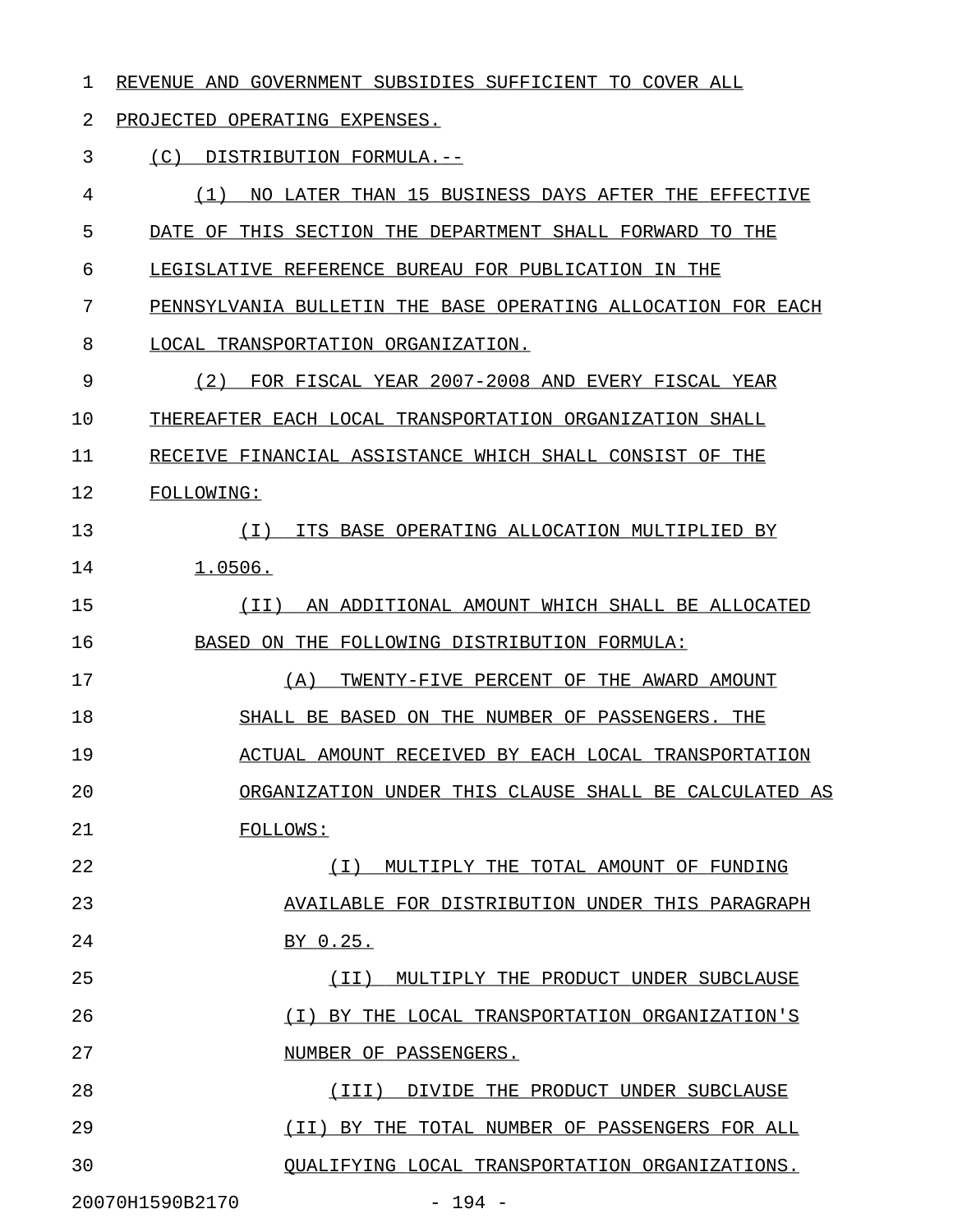| 1               | (B)<br>TEN PERCENT OF THE AWARD AMOUNT SHALL BE     |
|-----------------|-----------------------------------------------------|
| 2               | BASED ON THE NUMBER OF SENIOR PASSENGERS TO OFFSET  |
| 3               | FREE FARES FOR SENIOR PASSENGERS. THE ACTUAL AMOUNT |
| 4               | RECEIVED BY EACH LOCAL TRANSPORTATION ORGANIZATION  |
| 5               | UNDER THIS CLAUSE SHALL BE CALCULATED AS FOLLOWS:   |
| 6               | MULTIPLY THE TOTAL AMOUNT OF FUNDING<br>( I )       |
| 7               | AVAILABLE FOR DISTRIBUTION UNDER THIS PARAGRAPH     |
| 8               | BY 0.10.                                            |
| 9               | MULTIPLY THE PRODUCT UNDER SUBCLAUSE<br>( I I )     |
| 10              | (I) BY THE LOCAL TRANSPORTATION ORGANIZATION'S      |
| 11              | NUMBER OF SENIOR PASSENGERS.                        |
| 12              | (III)<br>DIVIDE THE PRODUCT UNDER SUBCLAUSE         |
| 13              | (II) BY THE TOTAL NUMBER OF SENIOR PASSENGERS FOR   |
| 14              | ALL QUALIFYING LOCAL TRANSPORTATION                 |
| 15              | ORGANIZATIONS.                                      |
| 16              | (C)<br>THIRTY-FIVE PERCENT OF THE AWARD AMOUNT      |
| 17              | SHALL BE BASED ON THE NUMBER OF REVENUE VEHICLE     |
| 18              | HOURS. THE ACTUAL AMOUNT RECEIVED BY EACH LOCAL     |
| 19              | TRANSPORTATION ORGANIZATION UNDER THIS CLAUSE SHALL |
| 20              | BE CALCULATED AS FOLLOWS:                           |
| 21              | ( I )<br>MULTIPLY THE TOTAL AMOUNT OF FUNDING       |
| 22              | AVAILABLE FOR DISTRIBUTION UNDER THIS PARAGRAPH     |
| 23              | BY 0.35.                                            |
| 24              | (TI)<br>MULTIPLY THE PRODUCT UNDER SUBCLAUSE        |
| 25              | ( I )<br>BY THE LOCAL TRANSPORTATION ORGANIZATION'S |
| 26              | NUMBER OF REVENUE VEHICLE HOURS.                    |
| 27              | DIVIDE THE PRODUCT UNDER SUBCLAUSE<br>(III)         |
| 28              | (TI)<br>BY THE TOTAL OF THE REVENUE VEHICLE HOURS   |
| 29              | FOR ALL OUALIFYING LOCAL TRANSPORTATION             |
| 30              | ORGANIZATIONS.                                      |
| 20070H1590B2170 | $-195 -$                                            |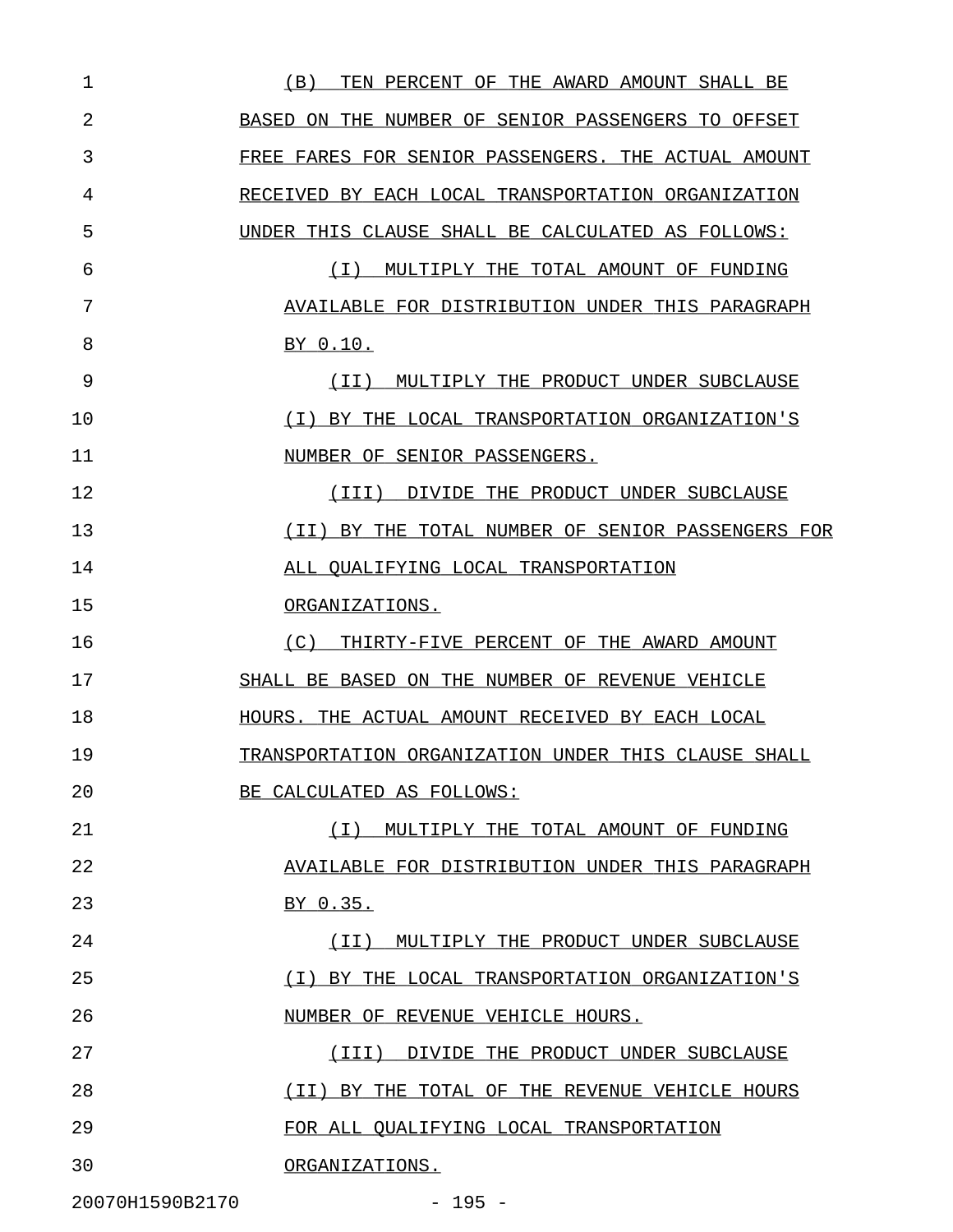| $\mathbf 1$ | THIRTY PERCENT OF THE AWARD AMOUNT SHALL BE<br>(D)            |
|-------------|---------------------------------------------------------------|
| 2           | BASED ON THE NUMBER OF REVENUE VEHICLE MILES. THE             |
| 3           | ACTUAL AMOUNT RECEIVED BY EACH LOCAL TRANSPORTATION           |
| 4           | ORGANIZATION UNDER THIS CLAUSE SHALL BE CALCULATED AS         |
| 5           | FOLLOWS:                                                      |
| 6           | MULTIPLY THE TOTAL AMOUNT OF FUNDING<br>( I )                 |
| 7           | AVAILABLE FOR DISTRIBUTION UNDER THIS PARAGRAPH               |
| 8           | BY 0.30.                                                      |
| 9           | MULTIPLY THE PRODUCT UNDER SUBCLAUSE<br>( I I )               |
| 10          | BY THE LOCAL TRANSPORTATION ORGANIZATION'S<br>( I )           |
| 11          | NUMBER OF REVENUE VEHICLE MILES.                              |
| 12          | DIVIDE THE PRODUCT UNDER SUBCLAUSE<br>(III)                   |
| 13          | (II) BY THE TOTAL NUMBER OF REVENUE VEHICLE MILES             |
| 14          | FOR ALL QUALIFYING LOCAL TRANSPORTATION                       |
| 15          | ORGANIZATIONS.                                                |
| 16          | FOR THE 2007-2008 FISCAL YEAR, NO LOCAL<br>(3)                |
| 17          | TRANSPORTATION ORGANIZATION SHALL RECEIVE TOTAL FINANCIAL     |
| 18          | ASSISTANCE UNDER THIS SUBSECTION THAT WOULD BE MORE THAN 50%  |
| 19          | HIGHER THAN THE AMOUNT UNDER PARAGRAPH $(2)(1)$ . FOR EACH    |
| 20          | SUBSEQUENT FISCAL YEAR, THE INCREASE IN THE TOTAL FINANCIAL   |
| 21          | ASSISTANCE PROVIDED TO EACH APPLICANT SHALL NOT EXCEED 20% OF |
| 22          | THE PRIOR YEAR ALLOCATION.                                    |
| 23          | (D)<br>LOCAL MATCH REOUIREMENTS.--                            |
| 24          | FOR FISCAL YEAR 2007-2008 AND EACH FISCAL YEAR<br>(1)         |
| 25          | THEREAFTER, FINANCIAL ASSISTANCE PROVIDED UNDER THIS SECTION  |
| 26          | SHALL BE MATCHED BY LOCAL OR PRIVATE CASH FUNDING IN AN       |
| 27          | AMOUNT NOT LESS THAN THE GREATER OF:                          |
| 28          | ( I )<br>15% OF THE AMOUNT OF THE FINANCIAL ASSISTANCE        |
| 29          | BEING PROVIDED; OR                                            |
| 30          | ( I I )<br>THE AMOUNT REQUIRED UNDER FORMER SECTION           |

20070H1590B2170 - 196 -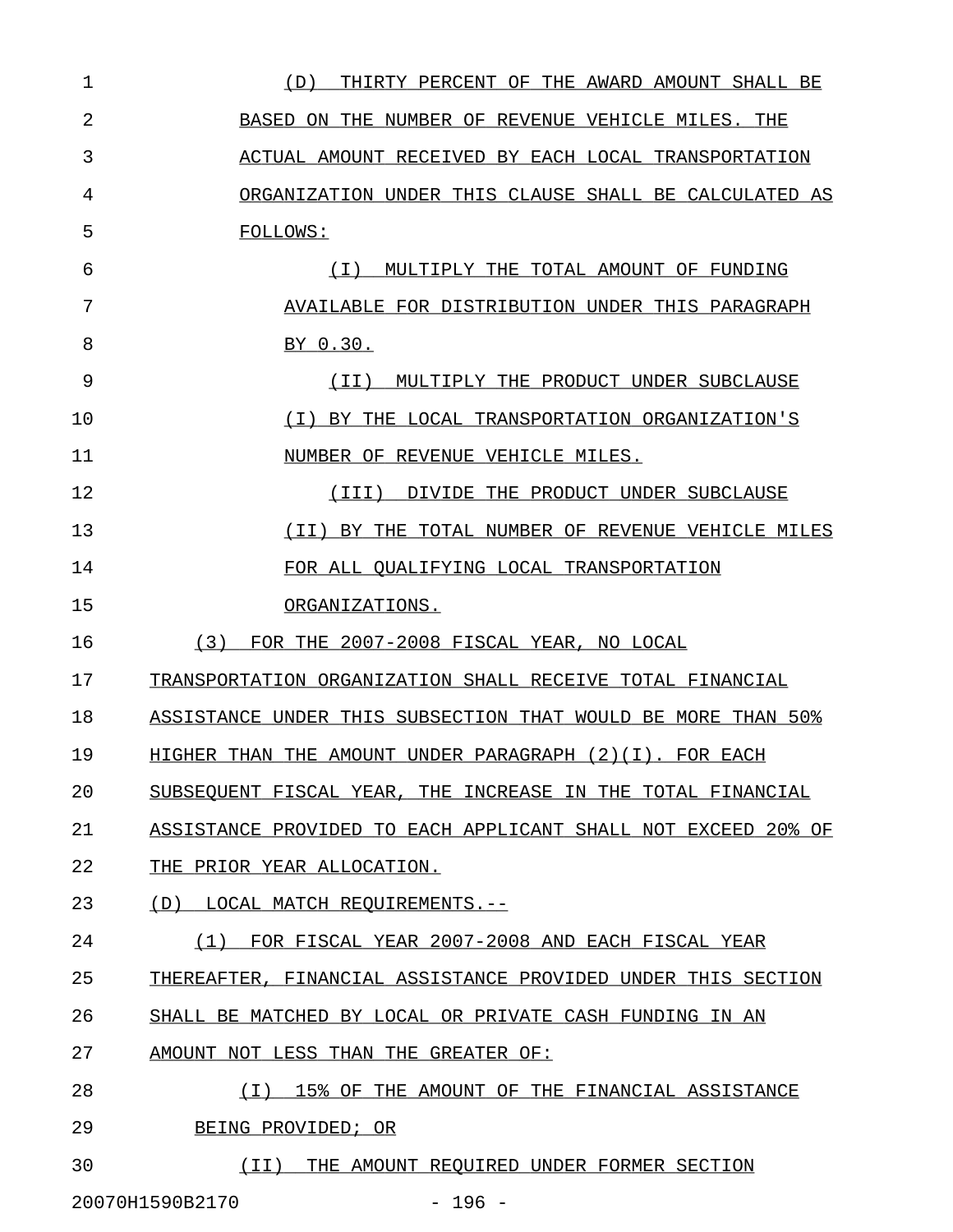| 1  | 1311(D) (RELATING TO USE OF FUNDS DISTRIBUTED) FOR FISCAL     |
|----|---------------------------------------------------------------|
| 2  | YEAR 2006-2007.                                               |
| 3  | IN FISCAL YEAR 2007-2008 AND EACH FISCAL YEAR<br>(2)          |
| 4  | THEREAFTER, IF THE LOCAL MATCH REQUIRED UNDER THIS SUBSECTION |
| 5  | DOES NOT EQUAL 15%, THE LOCAL MATCH SHALL BE INCREASED        |
| 6  | ANNUALLY IN AN AMOUNT NOT TO EXCEED 5% UNTIL THE LOCAL MATCH  |
| 7  | EOUALS 15%.                                                   |
| 8  | FOR FINANCIAL ASSISTANCE TO A LOCAL TRANSPORTATION<br>(3)     |
| 9  | ORGANIZATION, ELIGIBLE LOCAL MATCHING FUNDS SHALL CONSIST     |
| 10 | ONLY OF CASH CONTRIBUTIONS PROVIDED BY ONE OR MORE            |
| 11 | MUNICIPALITIES OR COUNTIES THAT ARE MEMBERS OF THE LOCAL      |
| 12 | TRANSPORTATION ORGANIZATION. THE AMOUNT OF THE MATCH AND THE  |
| 13 | TIME PERIOD DURING WHICH THE MATCH MUST CONTINUE TO BE        |
| 14 | AVAILABLE SHALL BE SPECIFIED IN THE FINANCIAL ASSISTANCE      |
| 15 | AGREEMENT. FUNDING PROVIDED BY LOCAL AND PRIVATE ENTITIES,    |
| 16 | INCLUDING ADVERTISING OR NAMING RIGHTS, MAY BE ELIGIBLE FOR   |
| 17 | THE MATCH TO THE EXTENT THEY PROVIDE FOR THE COST OF TRANSIT  |
| 18 | SERVICE THAT IS OPEN TO THE PUBLIC. THE FOLLOWING SHALL NOT   |
| 19 | BE ELIGIBLE FOR A LOCAL MATCH:                                |
| 20 | (T)<br>ANY FORM OF TRANSIT OPERATING REVENUE OR OTHER         |
| 21 | FORMS OF TRANSIT INCOME PROVIDED BY THE LOCAL                 |
| 22 | TRANSPORTATION ORGANIZATION.                                  |
| 23 | FUNDS USED TO REPLACE FARES.<br>( I I )                       |
| 24 | (4)<br>A MUNICIPALITY IN A METROPOLITAN AREA WHICH IS A       |
| 25 | MEMBER OF A LOCAL TRANSPORTATION ORGANIZATION IS AUTHORIZED   |
| 26 | TO PROVIDE ANNUAL FINANCIAL ASSISTANCE FROM CURRENT REVENUES  |
| 27 | THE LOCAL TRANSPORTATION ORGANIZATION OF WHICH IT IS A<br>TO- |
| 28 | MEMBER OR ENTER INTO A LONG-TERM AGREEMENT FOR PAYMENT<br>OF  |
| 29 | MONEY TO ASSIST IN DEFRAYING THE COSTS OF OPERATION,          |
| 30 | MAINTENANCE AND DEBT SERVICE OF THE LOCAL TRANSPORTATION      |
|    | 20070H1590B2170<br>$-197 -$                                   |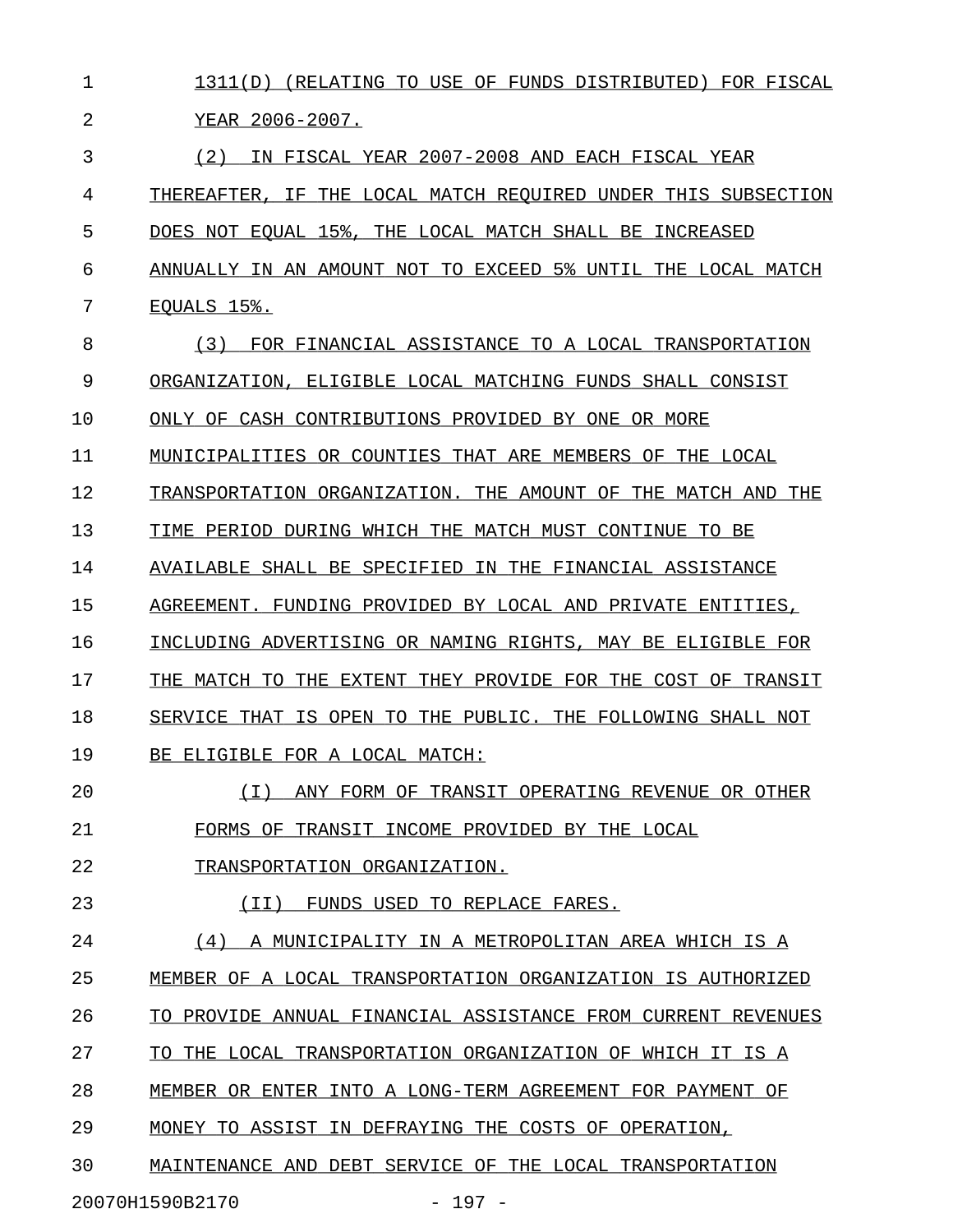1 ORGANIZATION OR OF A PARTICULAR PUBLIC TRANSPORTATION PROJECT 2 OF A LOCAL TRANSPORTATION ORGANIZATION. THE OBLIGATION OF A 3 MUNICIPALITY UNDER AN AGREEMENT PURSUANT TO THIS PARAGRAPH 4 SHALL NOT BE CONSIDERED TO BE A PART OF THE INDEBTEDNESS OF 5 THE MUNICIPALITY, NOR SHALL THE OBLIGATION BE DEEMED TO 6 IMPAIR THE STATUS OF ANY INDEBTEDNESS OF THE MUNICIPALITY 7 WHICH WOULD OTHERWISE BE CONSIDERED SELF-SUSTAINING. 8 (E) PERFORMANCE REVIEWS.--9 (1) THE DEPARTMENT MAY CONDUCT PERFORMANCE REVIEWS OF AN \_\_\_\_\_\_\_\_\_\_\_\_\_\_\_\_\_\_\_\_\_\_\_\_\_\_\_\_\_\_\_\_\_\_\_\_\_\_\_\_\_\_\_\_\_\_\_\_\_\_\_\_\_\_\_\_\_ 10 AWARD RECIPIENT UNDER THIS SECTION TO DETERMINE THE 11 EFFICIENCY AND EFFECTIVENESS OF THE FINANCIAL ASSISTANCE. 12 REVIEWS SHALL BE CONDUCTED AT REGULAR INTERVALS AS 13 ESTABLISHED BY THE DEPARTMENT IN CONSULTATION WITH THE 14 MANAGEMENT OF THE AWARD RECIPIENT. AFTER COMPLETION OF A 15 REVIEW, THE DEPARTMENT SHALL ISSUE A REPORT THAT: 16 (I) HIGHLIGHTS EXCEPTIONAL PERFORMANCE AND \_\_\_\_\_\_\_\_\_\_\_\_\_\_\_\_\_\_\_\_\_\_\_\_\_\_\_\_\_\_\_\_\_\_\_\_\_\_\_\_\_\_\_ 17 IDENTIFIES ANY PROBLEMS THAT NEED TO BE RESOLVED; 18 (II) ASSESSES PERFORMANCE, EFFICIENCY AND \_\_\_\_\_\_\_\_\_\_\_\_\_\_\_\_\_\_\_\_\_\_\_\_\_\_\_\_\_\_\_\_\_\_\_\_\_\_\_\_\_\_ 19 EFFECTIVENESS OF THE USE OF THE FINANCIAL ASSISTANCE; 20 (III) MAKES RECOMMENDATIONS ON FOLLOW-UP ACTIONS \_\_\_\_\_\_\_\_\_\_\_\_\_\_\_\_\_\_\_\_\_\_\_\_\_\_\_\_\_\_\_\_\_\_\_\_\_\_\_\_\_\_\_\_\_\_\_\_\_ 21 REQUIRED TO REMEDY ANY PROBLEM IDENTIFIED; AND 22 (IV) PROVIDES AN ACTION PLAN DOCUMENTING WHO SHOULD 23 PERFORM THE RECOMMENDED ACTIONS AND A TIME FRAME WITHIN 24 WHICH THEY SHOULD BE PERFORMED. 25 (2) THE DEPARTMENT SHALL DELIVER THE REPORT TO THE 26 GOVERNOR, TO THE CHAIRMAN AND MINORITY CHAIRMAN OF THE 27 TRANSPORTATION COMMITTEE OF THE SENATE AND TO THE CHAIRMAN 28 AND MINORITY CHAIRMAN OF THE TRANSPORTATION COMMITTEE OF THE 29 HOUSE OF REPRESENTATIVES. THE DEPARTMENT'S REGULATIONS SHALL 30 CONTAIN A DESCRIPTION OF THE IMPACT ON BOTH THE AMOUNT OF, 20070H1590B2170 - 198 -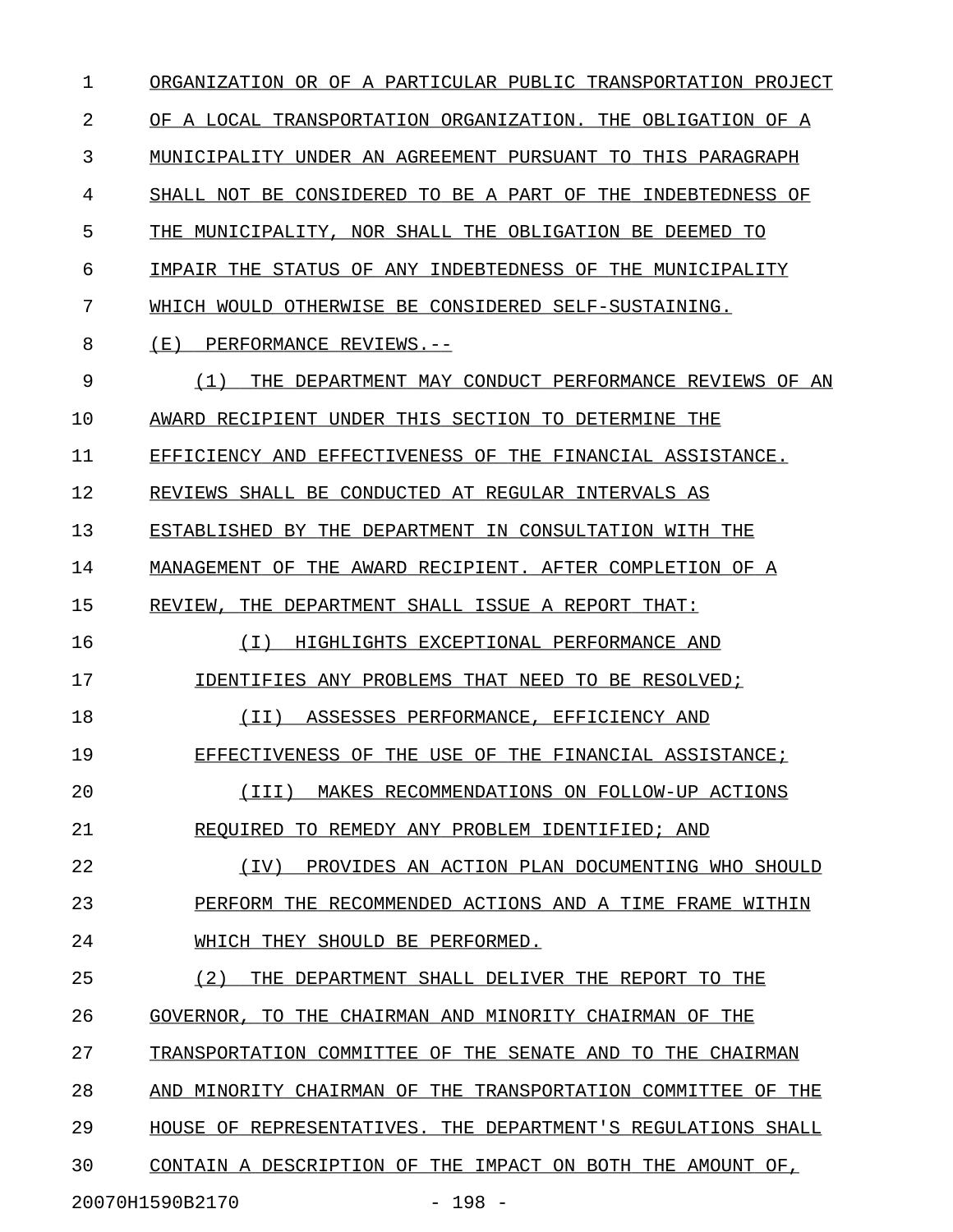| 1  | AND FUTURE ELIGIBILITY FOR, FINANCIAL ASSISTANCE UNDER THIS       |
|----|-------------------------------------------------------------------|
| 2  | CHAPTER BASED UPON THE DEGREE TO WHICH THE LOCAL                  |
| 3  | TRANSPORTATION ORGANIZATION COMPLIES WITH THE RECOMMENDATIONS     |
| 4  | IN THE REPORT. THE DEPARTMENT SHALL DEVELOP A LIST OF BEST        |
| 5  | PRACTICES REVEALED BY THE REPORTS ISSUED UNDER THIS               |
| 6  | SUBSECTION AND SHALL POST THEM ON THE DEPARTMENT'S INTERNET       |
| 7  | WEBSITE.                                                          |
| 8  | (F)<br>PERFORMANCE CRITERIA.--CRITERIA USED FOR THE REVIEWS       |
| 9  | CONDUCTED UNDER SUBSECTION (E) SHALL CONSIST OF PASSENGERS PER    |
| 10 | REVENUE VEHICLE HOUR, OPERATING COSTS PER REVENUE VEHICLE HOUR,   |
| 11 | OPERATING REVENUE PER REVENUE VEHICLE HOUR, OPERATING COSTS PER   |
| 12 | PASSENGER AND OTHER ITEMS AS THE DEPARTMENT MAY ESTABLISH. THE    |
| 13 | DEPARTMENT'S REGULATIONS SHALL SET FORTH THE MINIMUM SYSTEM       |
| 14 | PERFORMANCE CRITERIA, BASED UPON COMPARISON OF THE AWARD          |
| 15 | RECIPIENT TO ITS PAST PERFORMANCE AND TO ITS PEERS, THAT AN       |
| 16 | AWARD RECIPIENT MUST SATISFY.                                     |
| 17 | (G)<br>FAILURE TO SATISFY MINIMUM PERFORMANCE CRITERIA.--         |
| 18 | IF A PERFORMANCE REVIEW CONDUCTED UNDER SUBSECTION<br>(1)         |
| 19 | (E) REVEALS THAT THE PERFORMANCE OF AN AWARD RECIPIENT'S          |
| 20 | TRANSPORTATION SYSTEM HAS DECREASED COMPARED TO PERFORMANCE       |
| 21 | THROUGH A PRIOR REVIEW,<br>THE DEPARTMENT MAY, UPON<br>DETERMINED |
| 22 | THE WRITTEN REOUEST OF AN AWARD RECIPIENT. WAIVE ANY              |
| 23 | REOUIREMENT FOR A REDUCTION IN THE AMOUNT OF FINANCIAL            |
| 24 | ASSISTANCE TO BE AWARDED UNDER THIS SECTION FOR A REASONABLE      |
| 25 | TIME PERIOD TO ALLOW THE AWARD RECIPIENT TO BRING THE SYSTEM      |
| 26 | BACK TO THE REOUIRED PERFORMANCE LEVEL.<br>THE AWARD RECIPIENT    |
| 27 | SHALL PROVIDE WRITTEN JUSTIFICATION FOR PROVIDING A TIME          |
| 28 | PERIOD LONGER THAN TWO YEARS. IN ORDER TO OBTAIN THE WAIVER       |
| 29 | FOR THE PERIOD REOUESTED, THE AWARD RECIPIENT MUST DO ALL OF      |
| 30 | THE FOLLOWING:                                                    |
|    |                                                                   |

20070H1590B2170 - 199 -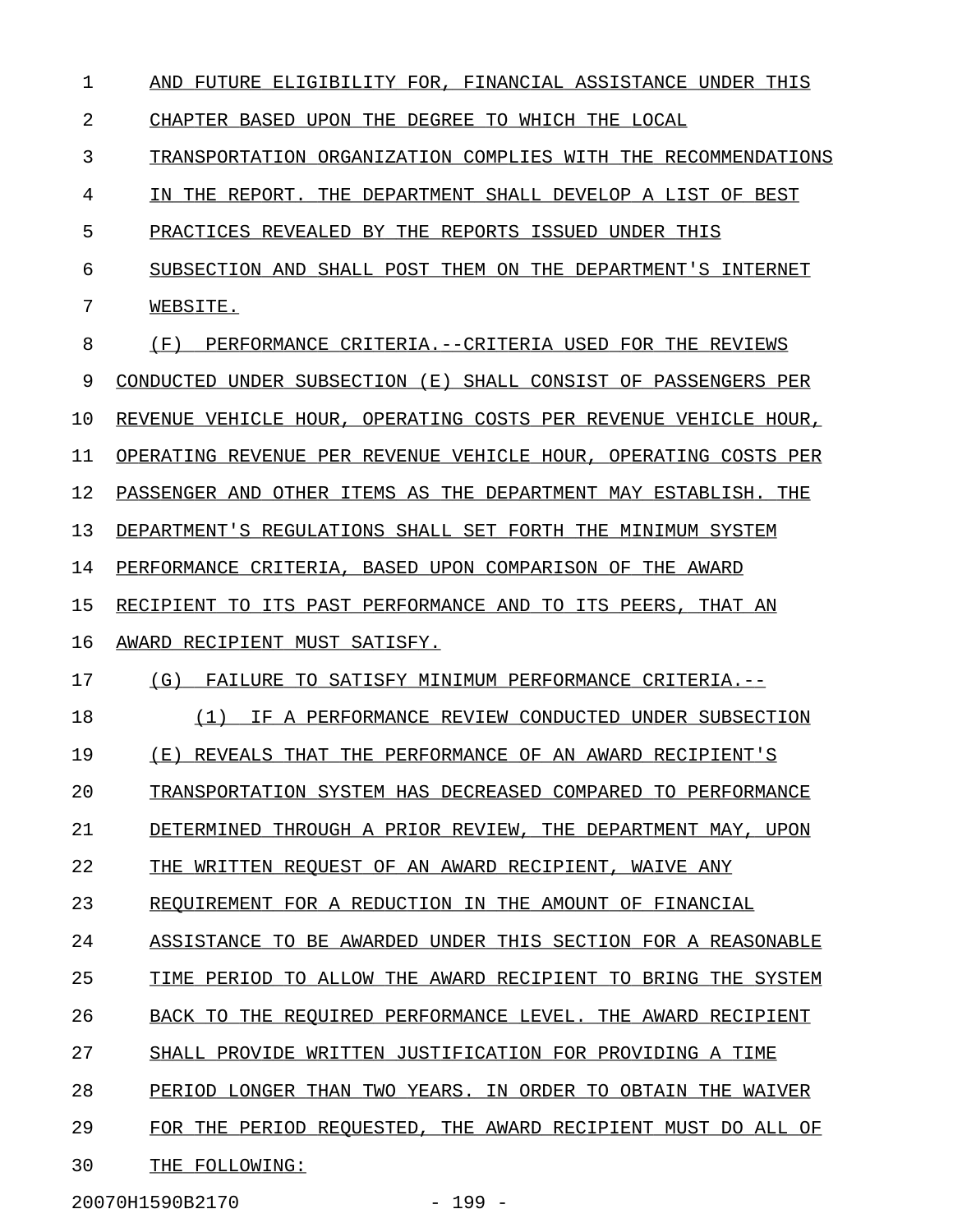| 1              | IMPROVE SYSTEM<br>( I )<br>DEVELOP AN ACTION PLAN TO                        |
|----------------|-----------------------------------------------------------------------------|
| $\overline{a}$ | THE<br>PERFORMANCE<br>THAT<br>CONTAINS KEY MEASURABLE MILESTONES.           |
| 3              | ACTION PLAN MUST BE ACCEPTABLE TO<br>THE<br>MUST<br>DEPARTMENT<br>AND       |
| 4              | APPROVED BY THE<br>DEPARTMENT<br>IN.<br>WRITING.<br>BE.                     |
| 5              | SUBMIT QUARTERLY PROGRESS REPORTS ON THE ACTION<br>( I I )                  |
| 6              | THE DEPARTMENT.<br>PLAN TO                                                  |
| 7              | (2)<br>THE<br>DEPARTMENT SHALL REVIEW AND<br>EVALUATE<br>THE<br>AWARD       |
| 8              | RECIPIENT'S PROGRESS TO DETERMINE<br>ΙF<br>THE<br>SYSTEM HAS<br>IMPROVED.   |
| 9              | THE SYSTEM HAS IMPROVED,<br>THE AWARD RECIPIENT<br>WILL REMAIN<br>ΙF        |
| 10             | ELIGIBLE FOR FULL FORMULA FUNDING AS DETERMINED<br>UNDER                    |
| 11             | SUBSECTION (C).<br>SYSTEM HAS NOT<br>ΙF<br>THE<br>IMPROVED BY THE<br>END OF |
| 12             | THE<br>WAIVER PERIOD.<br>THE<br>WAIVER WILL BE<br>WITHDRAWN.<br>EXPENSES    |
| 13             | INCURRED<br>BY THE AWARD RECIPIENT AS A RESULT OF<br>THE<br>FAILURE OF      |
| 14             | AWARD RECIPIENT'S SYSTEM TO MEET<br>THE<br>THE MINIMUM PERFORMANCE          |
| 15             | CRITERIA SHALL BE BORNE BY THE AWARD RECIPIENT.                             |
| 16             | (H)<br>ADJUSTMENTS<br>TO.<br>MINIMUM PERFORMANCE CRITERIA.--UPON            |
| 17             | WRITTEN REOUEST OF AN AWARD RECIPIENT.<br>THE DEPARTMENT MAY ADJUST         |
| 18             | MINIMUM PERFORMANCE CRITERIA DESCRIBED IN SUBSECTION<br>(G)<br>ΙN<br>THE    |
| 19             | THE PERFORMANCE OF THE AWARD RECIPIENT'S SYSTEM<br>A GIVEN YEAR IF          |
| 20             | IS ADVERSELY AFFECTED BY CIRCUMSTANCES WHICH ARE BEYOND THE                 |
| 21             | AWARD RECIPIENT'S CONTROL. EXAMPLES ARE LABOR STRIKES,                      |
| 22             | INFRASTRUCTURE FAILURES AND NATURAL DISASTERS. THE REQUEST MUST             |
| 23             | INCLUDE THE AWARD RECIPIENT'S REASONS FOR SEEKING THE                       |
| 24             | ADJUSTMENT.                                                                 |
| 25             | S 1514. ASSET IMPROVEMENT PROGRAM.                                          |
| 26             | (A) ELIGIBLE APPLICANTS.--                                                  |
| 27             | (1)<br>THE FOLLOWING MAY APPLY FOR FINANCIAL ASSISTANCE FOR                 |
| 28             | IMPROVEMENT, REPLACEMENT OR EXPANSION OF CAPITAL PROJECTS                   |
| 29             | UNDER THIS SECTION:                                                         |
| 30             | (I) A LOCAL TRANSPORTATION ORGANIZATION.                                    |
|                |                                                                             |

20070H1590B2170 - 200 -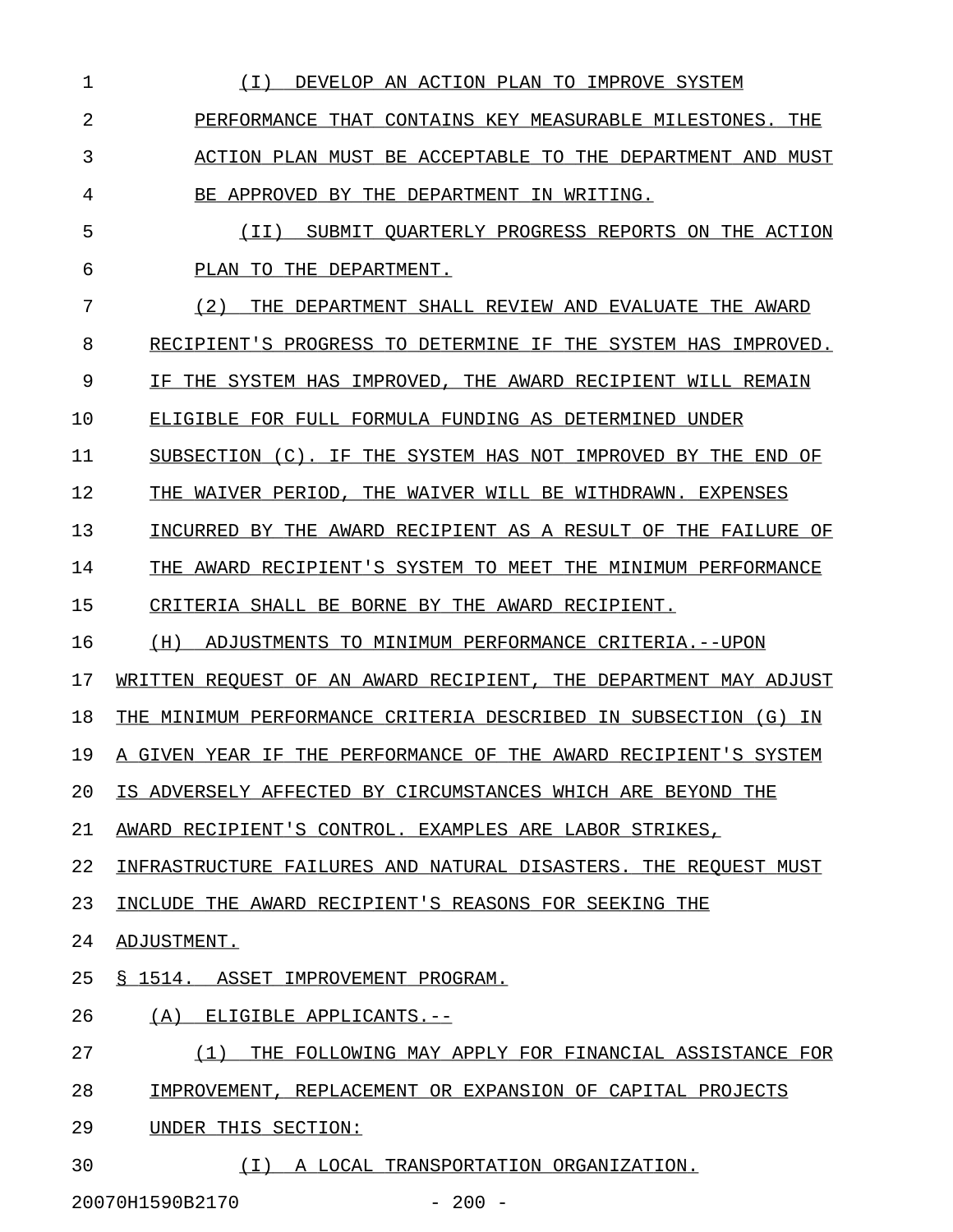| 1  | AN AGENCY OR INSTRUMENTALITY OF THE<br>( I I )                    |
|----|-------------------------------------------------------------------|
| 2  | COMMONWEALTH.                                                     |
| 3  | A PERSON RESPONSIBLE FOR COORDINATING<br>(III)                    |
| 4  | COMMUNITY TRANSPORTATION PROGRAM SERVICES.                        |
| 5  | ANY OTHER PERSON THE DEPARTMENT DEEMS TO BE<br>(IV)               |
| 6  | ELIGIBLE.                                                         |
| 7  | THE DEPARTMENT SHALL DEVELOP AND MAINTAIN FOUR-YEAR<br>(2)        |
| 8  | AND 12-YEAR PLANS THAT SUMMARIZE THE CAPITAL PROJECTS AND         |
| 9  | FINANCIAL ASSISTANCE COMMITMENTS FOR EACH APPLICANT. THE          |
| 10 | DEPARTMENT MAY ENTER INTO MULTIYEAR AGREEMENTS TO PROVIDE         |
| 11 | FINANCIAL ASSISTANCE FOR CAPITAL PROJECTS BASED UPON CASH         |
| 12 | FLOW AND REVENUE PROJECTIONS FOR THE FUND. EACH CAPITAL           |
| 13 | PROJECT SHALL BE BASED ON THE PLAN DEVELOPED BY THE               |
| 14 | DEPARTMENT.                                                       |
| 15 | APPLICATIONS.--IN ADDITION TO INFORMATION REOUIRED UNDER<br>(B)   |
| 16 | SECTION 1507 (RELATING TO APPLICATION AND APPROVAL PROCESS), AN   |
| 17 | APPLICATION FOR FINANCIAL ASSISTANCE UNDER THIS SECTION SHALL     |
| 18 | INCLUDE THE FOLLOWING:                                            |
| 19 | EVIDENCE SATISFACTORY TO THE DEPARTMENT THAT THE<br>(1)           |
| 20 | PROPOSED CAPITAL PROJECT IS INCLUDED IN THE FIRST YEAR OF THE     |
| 21 | APPLICANT'S FOUR-YEAR CAPITAL PLAN AND ITS FEDERALLY APPROVED     |
| 22 | TRANSPORTATION IMPROVEMENT PROGRAM.                               |
| 23 | IF AN APPLICANT IS REOUESTING FINANCIAL ASSISTANCE<br>(2)         |
| 24 | FOR REPLACEMENT OF A CAPITAL PROJECT, EVIDENCE SATISFACTORY       |
| 25 | THE DEPARTMENT THAT THE CAPITAL PROJECT TO BE REPLACED HAS<br>TO. |
| 26 | EXCEEDED THE USEFUL LIFE CRITERIA AS DEFINED BY THE               |
| 27 | DEPARTMENT. AT ITS DISCRETION, THE DEPARTMENT MAY APPROVE         |
| 28 | FUNDING TO REPLACE A CAPITAL PROJECT THAT DOES NOT EXCEED THE     |
| 29 | USEFUL LIFE CRITERIA IF THE APPLICANT PROVIDES DOCUMENTATION      |
|    |                                                                   |
| 30 | ACCEPTABLE TO THE DEPARTMENT TO JUSTIFY THE EARLY REPLACEMENT     |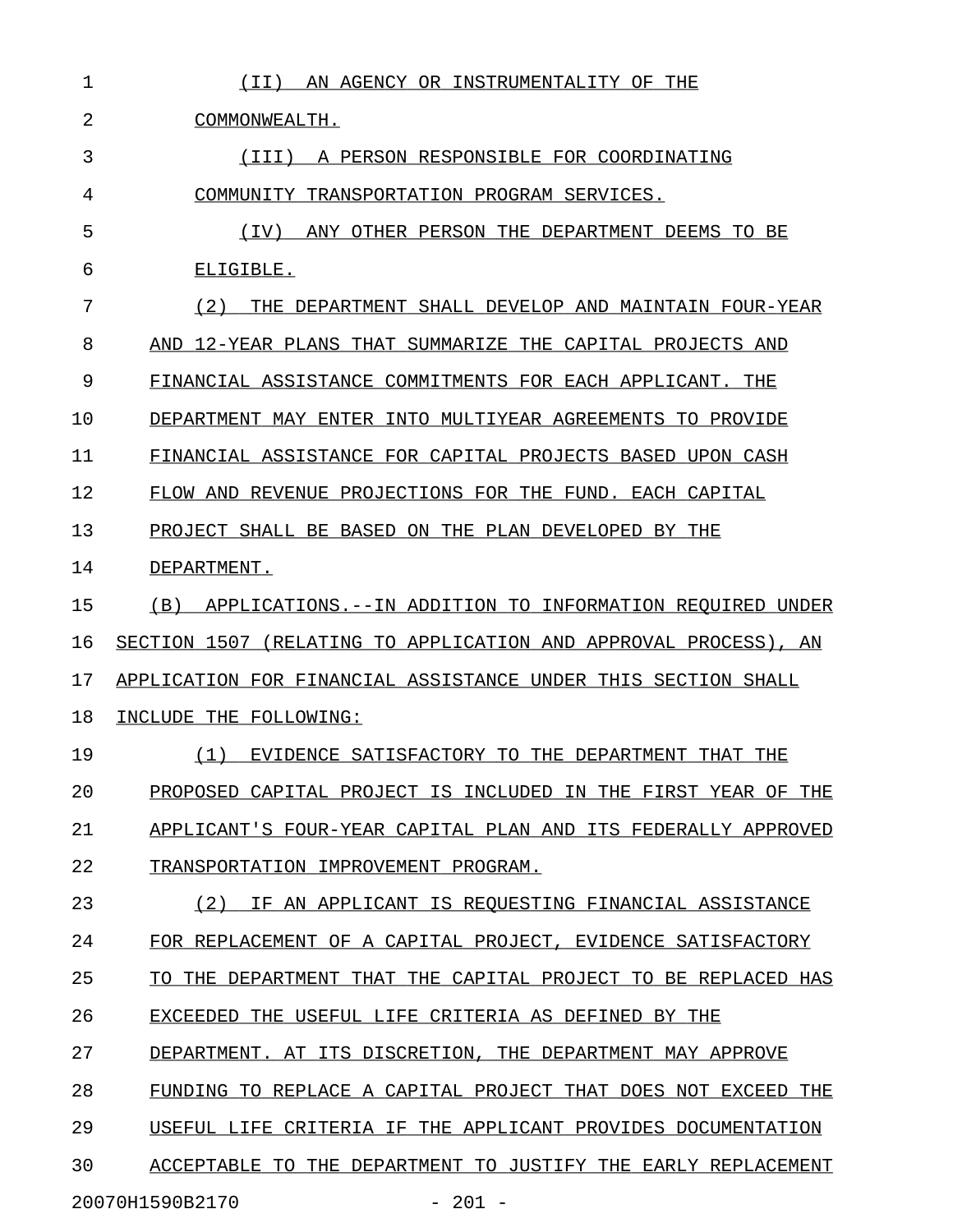1 OF THE CAPITAL PROJECT.

2 13) IF THE APPLICANT IS REQUESTING FINANCIAL ASSISTANCE 3 FOR EXPANSION OF A CAPITAL PROJECT, EVIDENCE SATISFACTORY TO 4 THE DEPARTMENT THAT THE APPLICANT WILL HAVE SUFFICIENT FUTURE 5 ANNUAL OPERATING FUNDS TO SUPPORT THE PROPOSED EXPANSION. 6 (4) ANY OTHER INFORMATION REQUIRED BY THE DEPARTMENT, 7 INCLUDING A RETURN ON INVESTMENT ANALYSIS OR A LIFE CYCLE 8 COST ANALYSIS, OR BOTH. 9 (C) LOCAL MATCH REQUIREMENTS.--FINANCIAL ASSISTANCE UNDER 10 THIS SECTION SHALL BE MATCHED BY LOCAL OR PRIVATE CASH FUNDING 11 IN AN AMOUNT NOT LESS THAN 3.33% OF THE AMOUNT OF THE FINANCIAL 12 ASSISTANCE BEING PROVIDED. THE SOURCE OF FUNDS FOR THE LOCAL 13 MATCH SHALL BE SUBJECT TO THE REQUIREMENTS OF SECTION 1513(D) 14 (RELATING TO OPERATING PROGRAM). 15 (D) CONDITIONS FOR RECEIPT OF BOND FUNDING.--FINANCIAL 16 ASSISTANCE THAT IS FUNDED BY PROCEEDS OF COMMONWEALTH CAPITAL 17 BONDS MAY BE PROVIDED TO AN APPLICANT IF ALL OF THE FOLLOWING 18 CONDITIONS ARE MET: 19 (1) THE APPLICANT'S CAPITAL PROJECT HAS BEEN AUTHORIZED 20 BY A CAPITAL BUDGET PROJECT ITEMIZATION ACT. 21 (2) THE APPLICANT'S CAPITAL PROJECT WAS INCLUDED IN THE 22 DEPARTMENT'S APPROVED ANNUAL RELEASE REQUEST APPROVING THE 23 USE OF THE FUNDS FOR THE PROPOSED CAPITAL PROJECT IN THE 24 FISCAL YEAR IN WHICH THE FUNDS ARE EXPECTED TO BE EXPENDED. 25 (3) THE DEPARTMENT HAS APPROVED THE UNDERLYING 26 APPLICATION FOR THE CAPITAL PROJECT. 27 (4) THE CAPITAL PROJECT HAS A USEFUL LIFE OF 20 YEARS OR 28 LONGER. 29 (E) PRIORITIES.--THE AWARD OF FINANCIAL ASSISTANCE UNDER 30 THIS SECTION SHALL BE SUBJECT TO THE FOLLOWING SET OF PRIORITIES 20070H1590B2170 - 202 -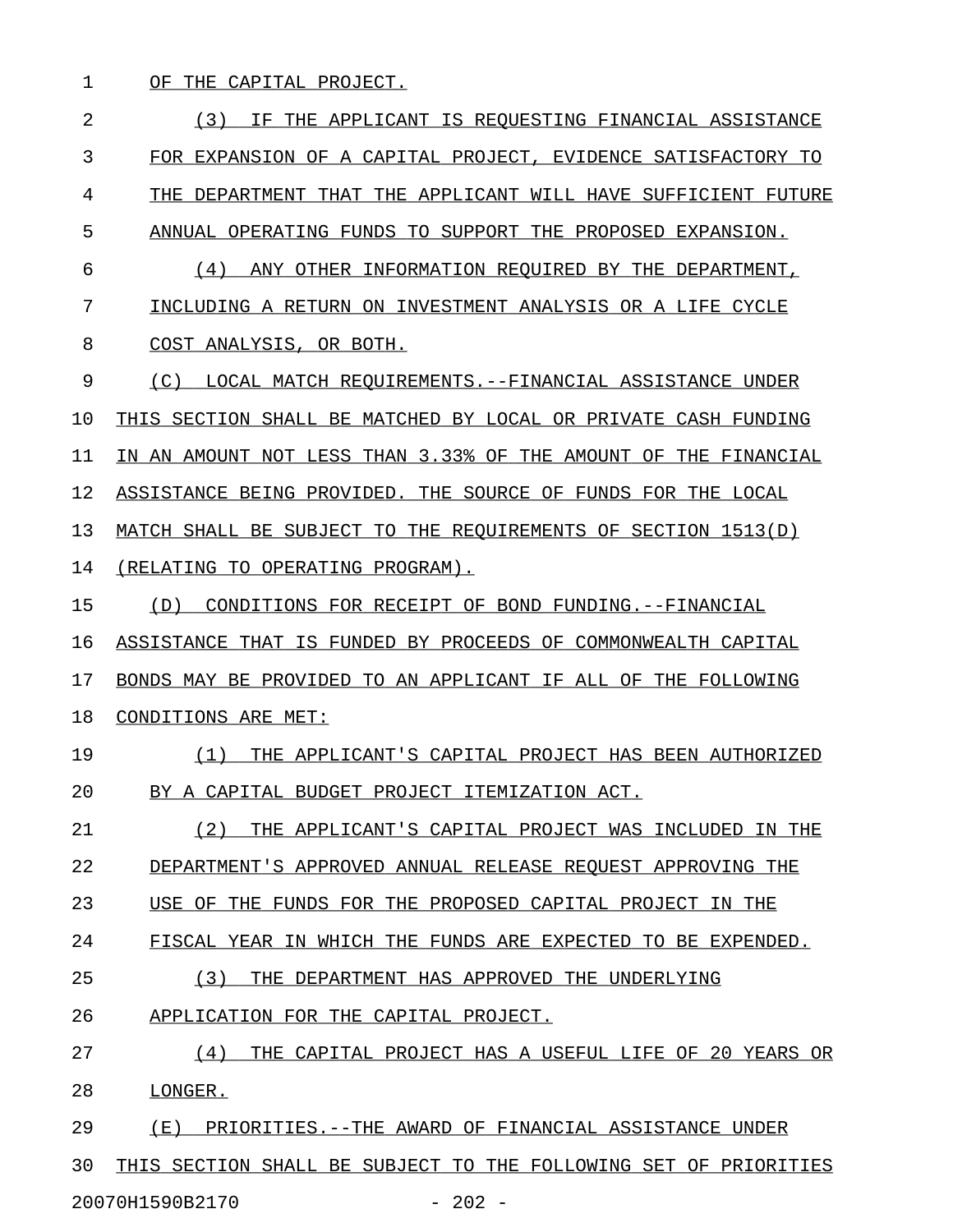1 IN DESCENDING ORDER OF SIGNIFICANCE UNLESS A COMPELLING RETURN 2 ON INVESTMENT ANALYSIS FOR A PROJECT IN A LOWER CATEGORY IS 3 PROVIDED TO AND APPROVED BY THE DEPARTMENT: 4 (1) REQUESTS FOR FUNDS REQUIRED TO SUPPORT EXISTING 5 LOCAL BOND ISSUES CURRENTLY SUPPORTED WITH STATE REVENUE

6 SOURCES, SUCH AS DEBT SERVICE AND ASSET LEASES. THE

7 COMMONWEALTH PLEDGES TO AND AGREES WITH ANY PERSON, FIRM OR

8 CORPORATION HOLDING ANY BONDS PREVIOUSLY ISSUED BY, OR ANY

9 OTHER DEBT INCURRED BY, A LOCAL TRANSPORTATION ORGANIZATION,

10 AND SECURED IN WHOLE OR PART BY A PLEDGE OF THE FUNDS

11 PROVIDED TO THE LOCAL TRANSPORTATION ORGANIZATION FROM THE

12 FUND THAT THE COMMONWEALTH WILL NOT LIMIT OR ALTER RIGHTS

13 VESTED IN A LOCAL TRANSPORTATION ORGANIZATION IN ANY MANNER

14 INCONSISTENT WITH OBLIGATIONS OF THE LOCAL TRANSPORTATION

15 ORGANIZATION TO THE OBLIGEES OF THE LOCAL TRANSPORTATION

16 ORGANIZATION UNTIL ALL BONDS PREVIOUSLY ISSUED OR OTHER DEBT

17 INCURRED, TOGETHER WITH THE INTEREST THEREON, IS FULLY PAID

18 OR PROVIDED FOR.

19 (2) REQUESTS FOR FUNDS REQUIRED TO MATCH FEDERALLY

20 APPROVED CAPITAL PROJECTS FUNDED UNDER 49 U.S.C. §§ 5307

21 (RELATING TO URBANIZED AREA FORMULA GRANTS) AND 5309

22 (RELATING TO CAPITAL INVESTMENT GRANTS AND LOANS) AND OTHER

23 FEDERALLY APPROVED CAPITAL PROJECTS.

24 (3) OTHER NON-FEDERAL CAPITAL PROJECTS AS DETERMINED BY 25 THE DEPARTMENT, WHICH SHALL BE FURTHER SUBJECT TO THE

26 FOLLOWING SET OF PRIORITIES IN DESCENDING ORDER OF

27 SIGNIFICANCE:

28 (I) ESSENTIAL EMERGENCY ASSET IMPROVEMENT PROJECTS. \_\_\_\_\_\_\_\_\_\_\_\_\_\_\_\_\_\_\_\_\_\_\_\_\_\_\_\_\_\_\_\_\_\_\_\_\_\_\_\_\_\_\_\_\_\_\_\_\_\_\_\_ 29 (II) STANDARD REPLACEMENT OF EXISTING ASSETS THAT \_\_\_\_\_\_\_\_\_\_\_\_\_\_\_\_\_\_\_\_\_\_\_\_\_\_\_\_\_\_\_\_\_\_\_\_\_\_\_\_\_\_\_\_\_\_\_\_\_\_ 30 HAVE EXCEEDED THEIR USEFUL LIFE.

20070H1590B2170 - 203 -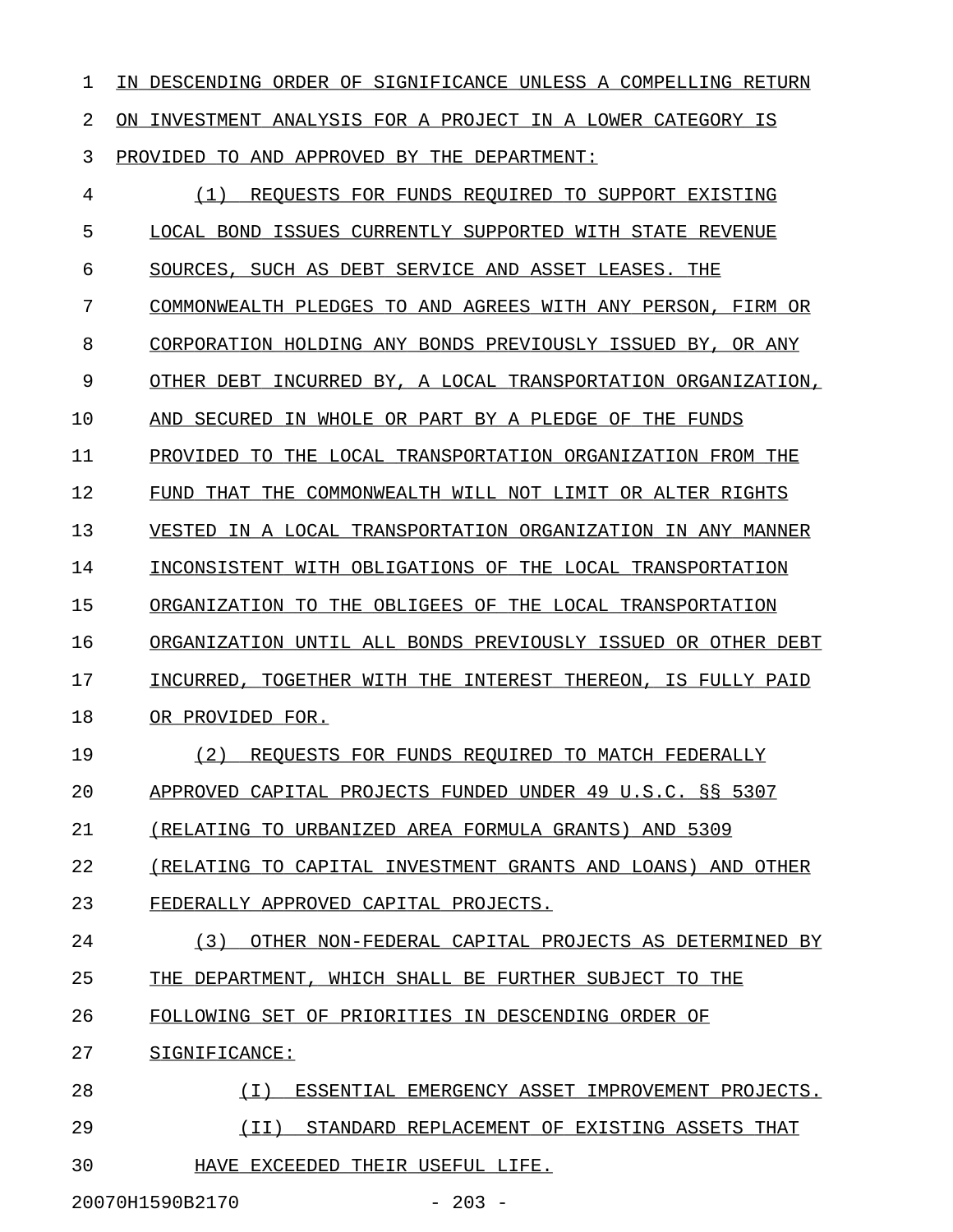| 1  | ASSET IMPROVEMENT PROJECTS TO EXTEND THE<br>(III)                |
|----|------------------------------------------------------------------|
| 2  | USEFUL LIFE OF THE AFFECTED ASSETS.                              |
| 3  | ACOUISITION OF NEW ASSETS AND OTHER ACCEPTABLE<br>(IV)           |
| 4  | PURPOSES, OTHER THAN PROJECTS TO BE FUNDED UNDER THE NEW         |
| 5  | INITIATIVES PROGRAM DESCRIBED IN SECTION 1515 (RELATING          |
| 6  | TO NEW INITIATIVES PROGRAM) AS DETERMINED BY THE                 |
| 7  | DEPARTMENT.                                                      |
| 8  | (F)<br>BONDING BY AWARD RECIPIENTS. -- WITH THE APPROVAL OF THE  |
| 9  | DEPARTMENT, AN AWARD RECIPIENT THAT IS PERMITTED BY LAW TO ISSUE |
| 10 | BONDS MAY DO SO FOR THE PURPOSE OF FINANCING A MULTIYEAR CAPITAL |
| 11 | PROJECT. THE DEPARTMENT SHALL ENTER INTO AN AGREEMENT WITH THE   |
| 12 | AWARD RECIPIENT PROVIDING THAT PAYMENTS OF THE AWARDED FUNDS     |
| 13 | SUFFICIENT TO SATISFY REQUIREMENTS OF THE BONDS ISSUED BE MADE   |
| 14 | DIRECTLY TO THE TRUSTEE OF THE BOND HOLDERS UNTIL SUCH TIME AS   |
| 15 | THE BONDS ARE RETIRED.                                           |
| 16 | S 1515. NEW INITIATIVES PROGRAM.                                 |
| 17 | ELIGIBLE APPLICANTS.--PERSONS ELIGIBLE TO APPLY FOR<br>(A)       |
| 18 | FINANCIAL ASSISTANCE UNDER SECTION 1514 (RELATING TO ASSET       |
| 19 | IMPROVEMENT PROGRAM) SHALL ALSO BE ELIGIBLE TO APPLY FOR         |
| 20 | FINANCIAL ASSISTANCE FOR NEW OR EXPANSIONS OF FIXED GUIDEWAY     |
| 21 | SYSTEMS UNDER THIS SECTION.                                      |
| 22 | (B)<br>APPLICATIONS.--IN ADDITION TO THE INFORMATION REOUIRED    |
| 23 | UNDER SECTION 1507 (RELATING TO APPLICATION AND APPROVAL         |
| 24 | PROCESS), AN APPLICATION FOR FINANCIAL ASSISTANCE UNDER THIS     |
| 25 | SECTION SHALL INCLUDE ALL OF THE INFORMATION REOUIRED IN AN      |
| 26 | APPLICATION FOR FINANCIAL ASSISTANCE UNDER SECTION 1514          |
| 27 | (RELATING TO ASSET IMPROVEMENT PROGRAM). IF THE APPLICATION IS   |
| 28 | FOR A PROPOSED EXPANSION OF A CAPITAL PROJECT, THE APPLICATION   |
| 29 | SHALL ALSO INCLUDE EVIDENCE SATISFACTORY TO THE DEPARTMENT THAT  |
| 30 | THE APPLICANT WILL HAVE SUFFICIENT FUTURE ANNUAL OPERATING FUNDS |

20070H1590B2170 - 204 -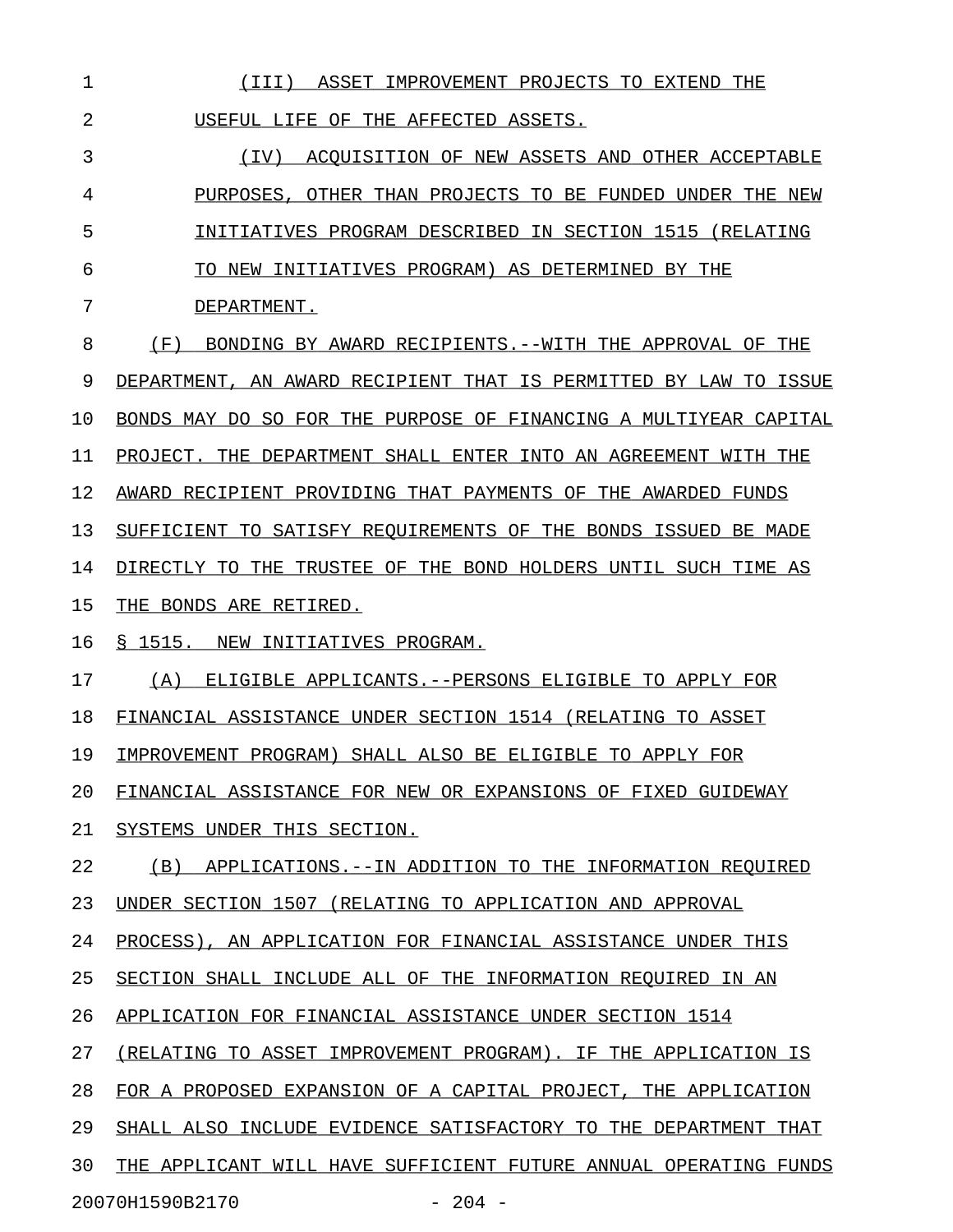1 TO SUPPORT THE PROPOSED EXPANSION.

# 2 (C) SOURCE OF FUNDS AND PRIORITIES.--

3 (1) SUMS ALLOCATED FOR THE ASSET IMPROVEMENT PROGRAM 4 UNDER SECTION 1506(E)(2) (RELATING TO FUND), UP TO A MAXIMUM 5 OF \$50,000,000 ANNUALLY, MAY BE USED BY THE DEPARTMENT TO 6 PROVIDE FINANCIAL ASSISTANCE UNDER THIS SECTION. 7 (2) IN AWARDING FINANCIAL ASSISTANCE UNDER THIS SECTION, 8 THE DEPARTMENT SHALL GIVE PRIORITY TO APPLICANTS THAT INTEND 9 TO USE THE FUNDS TO SATISFY THE LOCAL MATCHING PORTION OF 10 FEDERALLY APPROVED NEW STARTS PROJECTS FUNDED PURSUANT TO 49 11 U.S.C. § 5309 (RELATING TO CAPITAL INVESTMENT GRANTS AND 12 LOANS). THE DEPARTMENT MAY FUND PROJECTS THAT DO NOT RECEIVE 13 FUNDING FROM THE FEDERAL NEW STARTS PROGRAM IF THE APPLICANT 14 CAN PROVIDE SUFFICIENT EVIDENCE THAT THE PROJECT CAN MEET ALL 15 OF THE FOLLOWING REQUIREMENTS: 16 (I) INVESTMENTS IN EXISTING SERVICE AREAS HAVE BEEN \_\_\_\_\_\_\_\_\_\_\_\_\_\_\_\_\_\_\_\_\_\_\_\_\_\_\_\_\_\_\_\_\_\_\_\_\_\_\_\_\_\_\_\_\_\_\_\_\_\_\_\_ 17 OPTIMIZED. 18 (II) AN ANALYSIS REVEALS A REASONABLE RETURN ON \_\_\_\_\_\_\_\_\_\_\_\_\_\_\_\_\_\_\_\_\_\_\_\_\_\_\_\_\_\_\_\_\_\_\_\_\_\_\_\_\_\_\_\_\_\_\_\_ 19 INVESTMENT. 20 (III) THE PUBLIC BENEFIT OF THE PROJECT HAS BEEN \_\_\_\_\_\_\_\_\_\_\_\_\_\_\_\_\_\_\_\_\_\_\_\_\_\_\_\_\_\_\_\_\_\_\_\_\_\_\_\_\_\_\_\_\_\_\_\_\_ 21 IDENTIFIED. 22 (IV) THERE EXISTS A LOCAL DEDICATED FUNDING COMMITMENT \_\_\_\_\_\_\_\_\_\_\_\_\_\_\_\_\_\_\_\_\_\_\_\_\_\_\_\_\_\_\_\_\_\_\_\_\_\_\_\_\_\_\_\_\_\_\_\_\_\_\_\_\_\_\_ 23 TO PAY ANY REQUIRED LOCAL MATCH FOR THE PROJECT AND ONGOING 24 OPERATING COSTS. 25 (V) THERE EXISTS LOCAL TECHNICAL ABILITY AND CAPACITY TO \_\_\_\_\_\_\_\_\_\_\_\_\_\_\_\_\_\_\_\_\_\_\_\_\_\_\_\_\_\_\_\_\_\_\_\_\_\_\_\_\_\_\_\_\_\_\_\_\_\_\_\_\_\_\_\_\_ 26 MANAGE, CONSTRUCT AND OPERATE THE PROJECT. 27 (VI) THE PROJECT IS SUPPORTED BY THE ADOPTION OF AN 28 INTEGRATED LAND USE PLAN BY LOCAL MUNICIPALITIES. 29 (D) LOCAL MATCH REQUIREMENT.--FINANCIAL ASSISTANCE UNDER 30 THIS SECTION SHALL BE MATCHED BY LOCAL OR PRIVATE CASH FUNDING

20070H1590B2170 - 205 -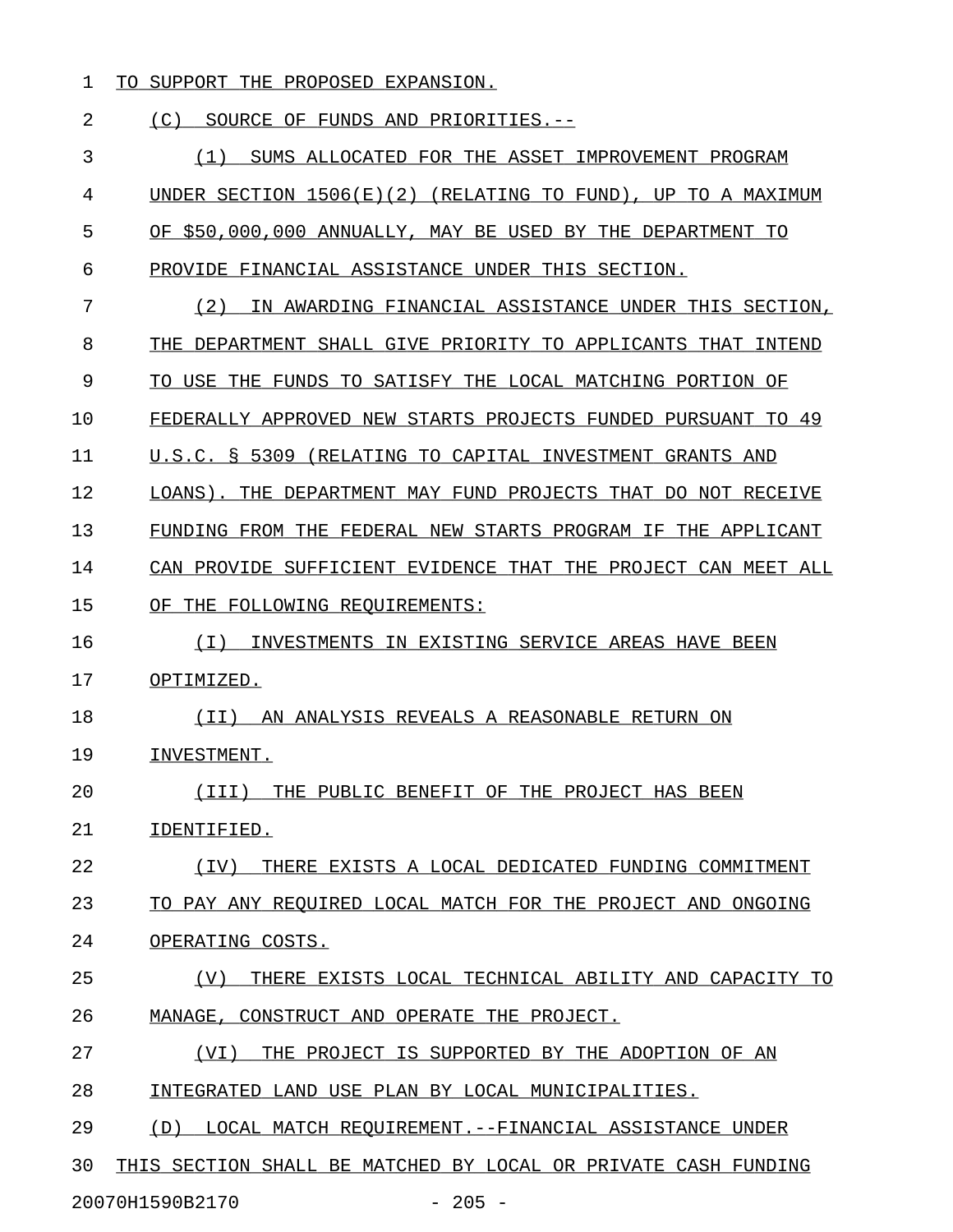| $\mathbf{1}$ | IN AN AMOUNT NOT LESS THAN 3.33% OF THE AMOUNT OF THE FINANCIAL     |
|--------------|---------------------------------------------------------------------|
| 2            | ASSISTANCE BEING PROVIDED.                                          |
| 3            | § 1516. PROGRAMS OF STATEWIDE SIGNIFICANCE.                         |
| 4            | GENERAL RULE. -- MONEY IN THE FUND ALLOCATED FOR PROGRAMS<br>(A)    |
| 5            | OF STATEWIDE SIGNIFICANCE SHALL BE USED BY THE DEPARTMENT TO        |
| 6            | SUPPORT PUBLIC TRANSPORTATION PROGRAMS, ACTIVITIES AND SERVICES     |
| 7            | NOT OTHERWISE FULLY FUNDED THROUGH THE OPERATING PROGRAM,           |
| 8            | CAPITAL PROGRAM OR ASSET IMPROVEMENT PROGRAM. IN ADDITION TO ANY    |
| 9            | REQUIREMENTS CONTAINED IN THIS SECTION, APPLICATIONS MUST COMPLY    |
| 10           | WITH THE SECTION 1507 (RELATING TO APPLICATION AND APPROVAL         |
| 11           | PROCESS). PROGRAMS OF STATEWIDE SIGNIFICANCE SHALL INCLUDE:         |
| 12           | (1)<br>THE PERSONS WITH DISABILITIES PROGRAM.                       |
| 13           | (2)<br>INTERCITY RAIL AND BUS SERVICES.                             |
| 14           | (3)<br>COMMUNITY TRANSPORTATION CAPITAL AND SERVICE                 |
| 15           | STABILIZATION.                                                      |
| 16           | (4)<br>THE WELFARE TO WORK PROGRAM AND MATCHING FUNDS FOR           |
| 17           | FEDERAL PROGRAMS WITH SIMILAR INTENT.                               |
| 18           | (5)<br>DEMONSTRATION AND RESEARCH PROJECTS.                         |
| 19           | TECHNICAL ASSISTANCE.<br>(6)                                        |
| 20           | (7)<br>OTHER PROGRAMS AS DETERMINED BY THE DEPARTMENT.              |
| 21           | (8)<br>THE DEPARTMENT'S COSTS UNDER SECTION 1510(B)                 |
| 22           | (RELATING TO PROGRAM OVERSIGHT AND ADMINISTRATION) AND              |
| 23           | SECTION 1518 (RELATING TO PROGRAM OVERSIGHT AND                     |
| 24           | ADMINISTRATION).                                                    |
| 25           | (B)<br>PERSONS WITH DISABILITIES.--THE DEPARTMENT SHALL             |
| 26           | ESTABLISH AND ADMINISTER A PROGRAM PROVIDING REDUCED FARES TO       |
| 27           | PERSONS WITH DISABILITIES ON COMMUNITY TRANSPORTATION SERVICES      |
| 28           | TO PROVIDE FINANCIAL ASSISTANCE FOR START-UP, ADMINISTRATIVE<br>AND |
| 29           | AND CAPITAL EXPENSES RELATED TO REDUCED FARES FOR PERSONS WITH      |
| 30           | DISABILITIES. ALL OF THE FOLLOWING SHALL APPLY:                     |
|              | 20070H1590B2170<br>$-206 -$                                         |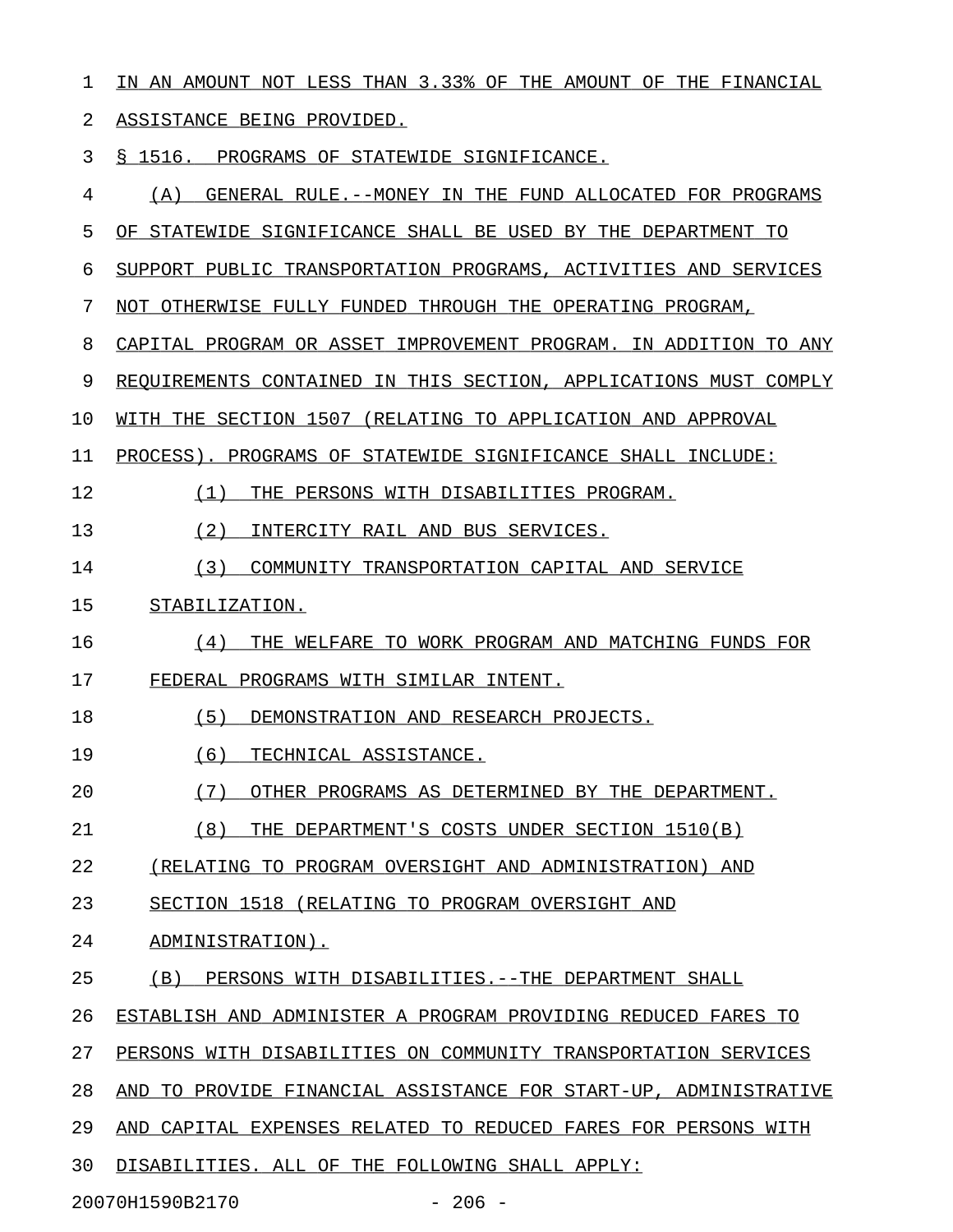| 1  | (1)<br>A COMMUNITY<br>TRANSPORTATION SYSTEM OPERATING IN THE        |
|----|---------------------------------------------------------------------|
| 2  | COMMONWEALTH OTHER THAN IN COUNTIES OF THE FIRST AND SECOND         |
| 3  | CLASS MAY APPLY FOR FINANCIAL ASSISTANCE UNDER THIS                 |
| 4  | SUBSECTION.                                                         |
| 5  | (2)<br>THE DEPARTMENT MAY AWARD FINANCIAL ASSISTANCE UNDER          |
| 6  | THIS SUBSECTION FOR PROGRAM START-UP AND FOR CONTINUING             |
| 7  | CAPITAL EXPENSES TO OFFSET ADMINISTRATIVE AND CAPITAL               |
| 8  | EXPENSES. FOR COMMUNITY TRANSPORTATION TRIPS MADE BY ELIGIBLE       |
| 9  | PERSONS WITH DISABILITIES, FINANCIAL ASSISTANCE MAY BE              |
| 10 | AWARDED TO AN ELIGIBLE COMMUNITY TRANSPORTATION SYSTEM TO           |
| 11 | REIMBURSE THE SYSTEM FOR UP TO 85% OF THE FARE ESTABLISHED          |
| 12 | FOR THE GENERAL PUBLIC FOR EACH TRIP WHICH IS OUTSIDE OF A          |
| 13 | FIXED-ROUTE AND PARATRANSIT SERVICE AREAS AND NOT ELIGIBLE          |
| 14 | FOR FUNDING FROM ANY OTHER PROGRAM OR FUNDING SOURCE. THE           |
| 15 | PERSON MAKING THE TRIP OR AN APPROVED THIRD-PARTY SPONSOR           |
| 16 | THE GREATER OF 15% OF THE FARE ESTABLISHED<br>SHALL CONTRIBUTE      |
| 17 | FOR THE GENERAL PUBLIC OR THE AMERICANS WITH DISABILITIES ACT       |
| 18 | COMPLEMENTARY PARATRANSIT FARE.                                     |
| 19 | (C)<br>INTERCITY TRANSPORTATION. --THE DEPARTMENT IS AUTHORIZED     |
| 20 | PROVIDE FINANCIAL ASSISTANCE FOR AN EFFICIENT AND COORDINATED<br>TΩ |
| 21 | INTERCITY COMMON CARRIER SURFACE TRANSPORTATION PROGRAM,            |
| 22 | CONSISTING OF BOTH INTERCITY RAIL AND INTERCITY BUS                 |
| 23 | TRANSPORTATION, WITH THE<br>INTENT OF SUSTAINING STRONG INTERCITY   |
| 24 | CONNECTIONS. ALL OF THE FOLLOWING SHALL APPLY:                      |
| 25 | (1)<br>INTERCITY PASSENGER RAIL SERVICE PROVIDER, A<br>AN           |
| 26 | LOCAL TRANSPORTATION ORGANIZATION, AN AGENCY OR                     |
| 27 | INSTRUMENTALITY OF THE COMMONWEALTH OR A TRANSPORTATION             |
| 28 | COMPANY THAT PROVIDES INTERCITY PUBLIC TRANSPORTATION SERVICE       |
| 29 | MAY APPLY FOR FINANCIAL ASSISTANCE UNDER THIS SUBSECTION. THE       |
| 30 | DEPARTMENT IS AUTHORIZED TO<br>ENTER INTO JOINT SERVICE             |
|    | $-207 -$<br>20070H1590B2170                                         |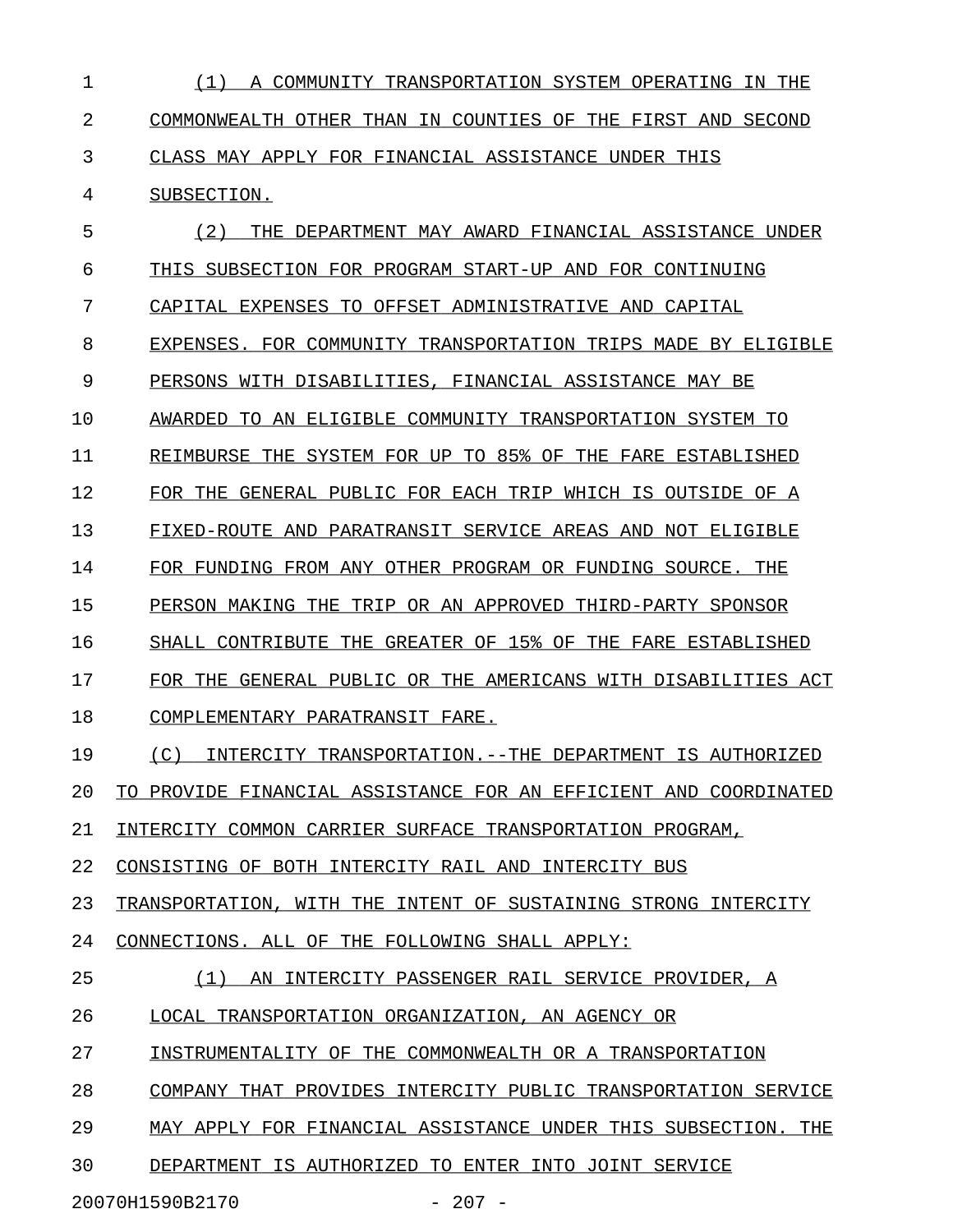| 1  | AGREEMENTS WITH A RAILROAD COMPANY, ANY OTHER AGENCY OR          |
|----|------------------------------------------------------------------|
| 2  | INSTRUMENTALITY OF THE COMMONWEALTH, A FEDERAL AGENCY OR AN      |
| 3  | AGENCY OR INSTRUMENTALITY OF ANY OTHER JURISDICTION RELATING     |
| 4  | TO PROPERTY, BUILDINGS, STRUCTURES, FACILITIES, SERVICES,        |
| 5  | CLASSIFICATIONS, DIVIDENDS, ALLOWANCES OR<br>RATES, FARES,       |
| 6  | INCLUDING CHARGES BETWEEN INTERCITY RAIL PASSENGER<br>CHARGES.   |
| 7  | SERVICE FACILITIES, OR RULES OR REGULATIONS PERTAINING           |
| 8  | THERETO, FOR OR IN CONNECTION WITH OR INCIDENTAL TO              |
| 9  | TRANSPORTATION IN WHOLE OR IN PART UPON INTERCITY RAIL           |
| 10 | PASSENGER SERVICE FACILITIES.                                    |
| 11 | (2)<br>OPERATING ASSISTANCE AND CAPITAL ASSISTANCE MAY BE        |
| 12 | PROVIDED FOR INTERCITY BUS AND RAIL SERVICES AS DETERMINED<br>ВY |
| 13 | THE DEPARTMENT.                                                  |
| 14 | (3)<br>FOR FINANCIAL ASSISTANCE TO A TRANSPORTATION              |
| 15 | COMPANY, ELIGIBLE MATCHING FUNDS SHALL CONSIST ONLY OF CASH      |
| 16 | INCOME GENERATED BY THE TRANSPORTATION COMPANY FROM ITS          |
| 17 | ACTIVITIES,<br>OTHER THAN THE PROVISION OF SUBSIDIZED PUBLIC     |
| 18 | PASSENGER TRANSPORTATION SERVICE, AND CONTRIBUTED BY THE         |
| 19 | TRANSPORTATION COMPANY IN THE AMOUNT AND FOR THE<br>TIME PERIOD  |
| 20 | SPECIFIED IN THE FINANCIAL ASSISTANCE AGREEMENT.                 |
| 21 | (4)<br>LOCAL MATCH REOUIREMENTS ARE AS FOLLOWS:                  |
| 22 | FOR INTERCITY BUS OPERATING AND CAPITAL<br>$(\top)$              |
| 23 | ASSISTANCE, FINANCIAL ASSISTANCE SHALL REQUIRE A LOCAL           |
| 24 | MATCH BY LOCAL OR PRIVATE CASH FUNDING IN AN AMOUNT EQUAL        |
| 25 | TO AT LEAST 100% OF THE AMOUNT OF THE FINANCIAL                  |
| 26 | ASSISTANCE BEING PROVIDED.                                       |
| 27 | (II) FOR INTERCITY RAIL OPERATING AND CAPITAL                    |
| 28 | ASSISTANCE, FINANCIAL ASSISTANCE SHALL REQUIRE A LOCAL           |
| 29 | MATCH ON A CASE-BY-CASE BASIS, TAKING INTO ACCOUNT THE           |
| 30 | BEST INTERESTS OF THE COMMONWEALTH.                              |

20070H1590B2170 - 208 -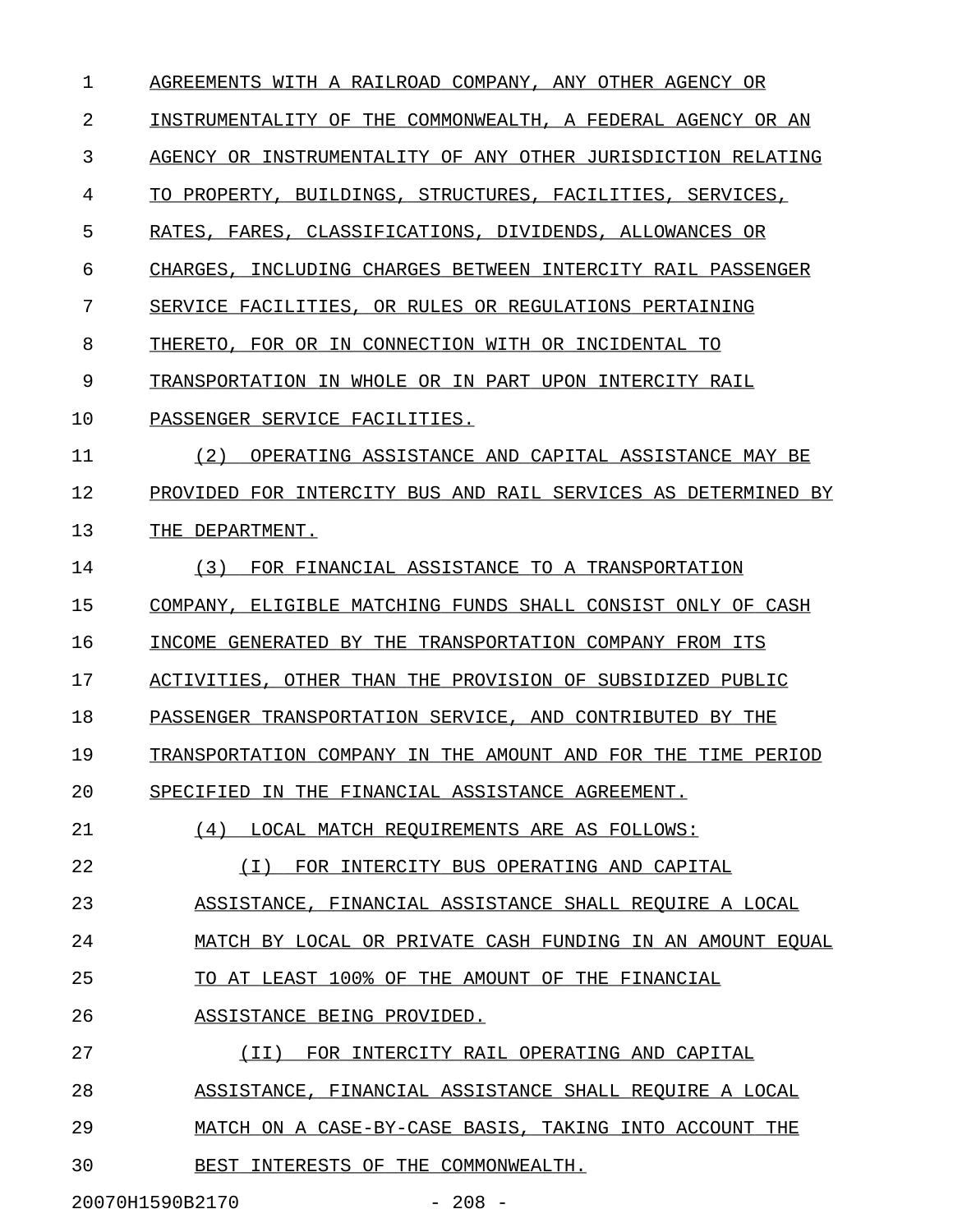| 1  | (5)<br>FOR PURPOSES OF THIS SUBSECTION, "LOCAL MATCH" IS    |
|----|-------------------------------------------------------------|
| 2  | DEFINED AS LOCAL REVENUE OBTAINED FROM OTHER NONSUBSIDIZED  |
| 3  | SERVICES, SUCH AS CHARTER, SCHOOL BUS OR PROFITS REALIZED   |
| 4  | FROM OTHER INTERCITY BUS SERVICES. LOCAL MATCH SHALL NOT    |
| 5  | INCLUDE ANY FUNDS RECEIVED FROM FEDERAL OR STATE SOURCES.   |
| 6  | (D)<br>COMMUNITY TRANSPORTATION.--                          |
| 7  | THE DEPARTMENT IS AUTHORIZED TO PROVIDE FINANCIAL<br>(1)    |
| 8  | ASSISTANCE UNDER THIS SECTION FOR ALL OF THE FOLLOWING:     |
| 9  | (I) CAPITAL EXPENDITURES FOR THE PROVISION OF               |
| 10 | COMMUNITY TRANSPORTATION SERVICE; AND                       |
| 11 | (II) SERVICE STABILIZATION, INCLUDING:                      |
| 12 | STABILIZING CURRENT SERVICE AND FARES.<br>(A)               |
| 13 | PROVIDING ADVICE OR TECHNICAL ASSISTANCE TO<br>(B)          |
| 14 | ANALYZE AND ENHANCE COMMUNITY TRANSPORTATION SYSTEM         |
| 15 | RESOURCES AND SERVICES.                                     |
| 16 | (C)<br>MAXIMIZING AVAILABLE FUNDING INCLUDING               |
| 17 | FEDERAL DOLLARS.                                            |
| 18 | ENSURING EOUITABLE COST SHARING.<br>(D)                     |
| 19 | (2)<br>SUBJECT TO THE LIMITATIONS OF THIS SUBSECTION, THE   |
| 20 | FOLLOWING MAY APPLY FOR FINANCIAL ASSISTANCE UNDER THIS     |
| 21 | SUBSECTION:                                                 |
| 22 | THE GOVERNING BODY OF A COUNTY, OTHER THAN A<br>(T)         |
| 23 | COUNTY OF THE FIRST OR SECOND CLASS.                        |
| 24 | (TI)<br>A TRANSPORTATION COMPANY DESIGNATED BY THE          |
| 25 | GOVERNING BODY OF THE COUNTY AS THE COORDINATOR OF          |
| 26 | COMMUNITY TRANSPORTATION SERVICE.                           |
| 27 | (III) AN AGENCY OR INSTRUMENTALITY OF THE                   |
| 28 | COMMONWEALTH                                                |
| 29 | (2.1)<br>EACH ELIGIBLE APPLICANT SHALL BE SUBJECT TO ALL OF |
| 30 | THE FOLLOWING REQUIREMENTS:                                 |

20070H1590B2170 - 209 -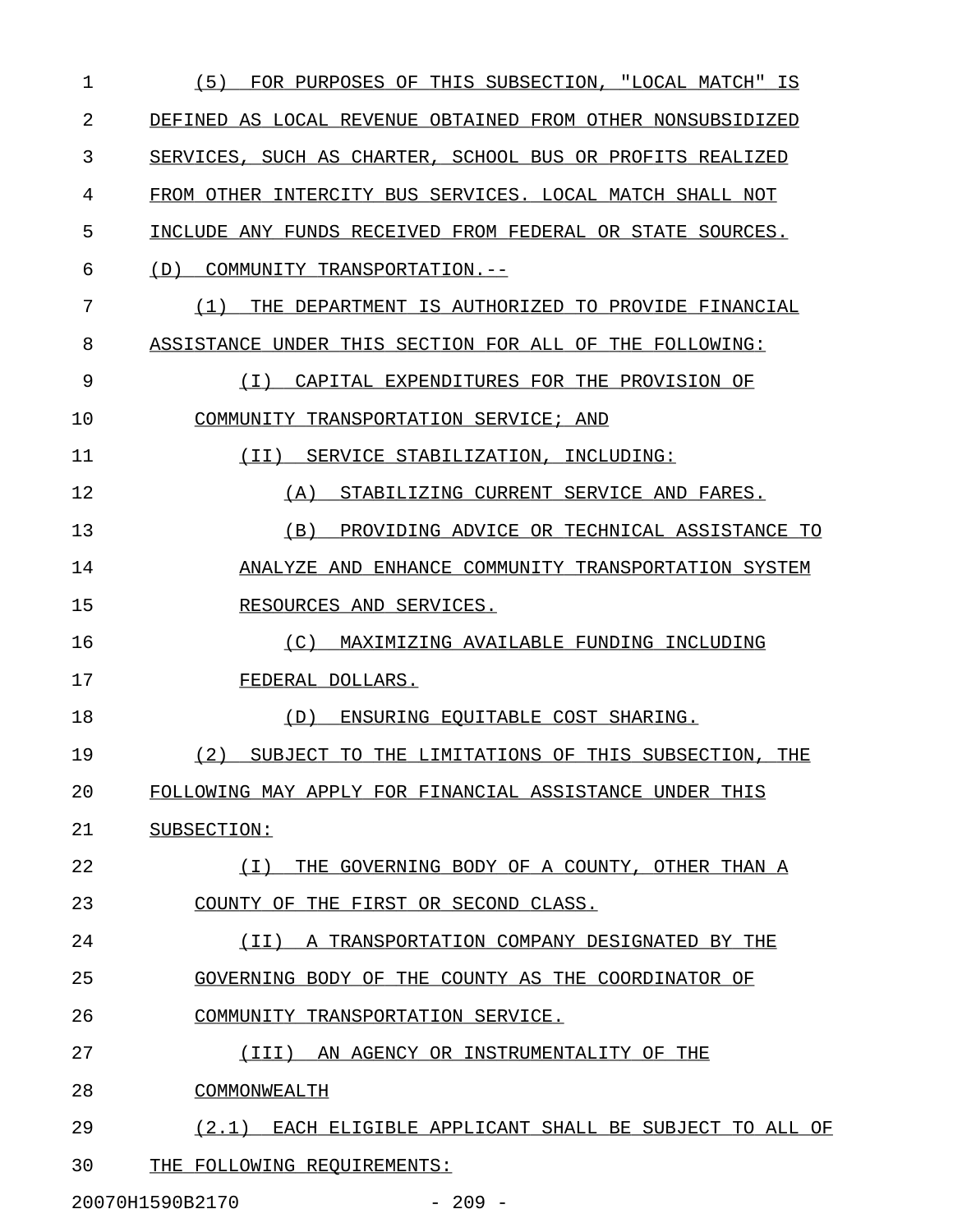| 1  | ( I )<br>AN APPLICANT FOR FINANCIAL ASSISTANCE FOR          |
|----|-------------------------------------------------------------|
| 2  | CAPITAL EXPENDITURES FOR THE PROVISION OF PUBLIC            |
| 3  | COMMUNITY TRANSPORTATION SERVICE SHALL CERTIFY TO THE       |
| 4  | DEPARTMENT THAT IT HAS TAKEN ALL REASONABLE STEPS TO        |
| 5  | COORDINATE LOCAL SERVICE FOR THE ELDERLY AND PERSONS WITH   |
| 6  | DISABILITIES AND THAT THE SERVICES TO BE OFFERED WITH THE   |
| 7  | CAPITAL ASSETS DO NOT DUPLICATE EXISTING FIXED-ROUTE        |
| 8  | <u>SERVICES.</u>                                            |
| 9  | THE GOVERNING BODY OF A COUNTY OR THE<br>(TT)               |
| 10 | COORDINATOR DESCRIBED UNDER THIS PARAGRAPH SHALL NOT BE     |
| 11 | ELIGIBLE FOR FINANCIAL ASSISTANCE FOR SERVICE               |
| 12 | STABILIZATION IF ANY OF THE FOLLOWING APPLY:                |
| 13 | (A)<br>THE COORDINATOR RECEIVES FINANCIAL                   |
| 14 | ASSISTANCE UNDER THE OPERATING PROGRAM ESTABLISHED          |
| 15 | UNDER THIS CHAPTER.                                         |
| 16 | THE COORDINATOR IS A PRIVATE FOR-PROFIT<br>(B)              |
| 17 | <u>PROVIDER.</u>                                            |
| 18 | (3)<br>FINANCIAL ASSISTANCE FOR SERVICE STABILIZATION MAY   |
| 19 | ONLY BE PROVIDED FOR THE FOLLOWING PURPOSES:                |
| 20 | ( I )<br>SHORT-TERM, LONG-TERM AND STRATEGIC PLANNING.      |
| 21 | $(\I{I})$<br>TECHNOLOGY INVESTMENT.                         |
| 22 | (III)<br>TRAINING PROGRAMS DESIGNED TO ENHANCE              |
| 23 | TRANSPORTATION MANAGEMENT AND STAFF EXPERTISE.              |
| 24 | (IV)<br>OFFSETTING OPERATING EXPENSES THAT CANNOT BE        |
| 25 | COVERED BY FARE REVENUE DUE TO EMERGENCIES.                 |
| 26 | (V)<br>MARKETING ACTIVITIES.                                |
| 27 | (VI)<br>OTHER STABILIZATION PURPOSES APPROVED BY THE        |
| 28 | DEPARTMENT.                                                 |
| 29 | (4)<br>THE DEPARTMENT SHALL GIVE HIGH PRIORITY TO PROVIDING |
| 30 | FINANCIAL ASSISTANCE UNDER THIS SUBSECTION AS MATCH FOR     |
|    | $-210 -$<br>20070H1590B2170                                 |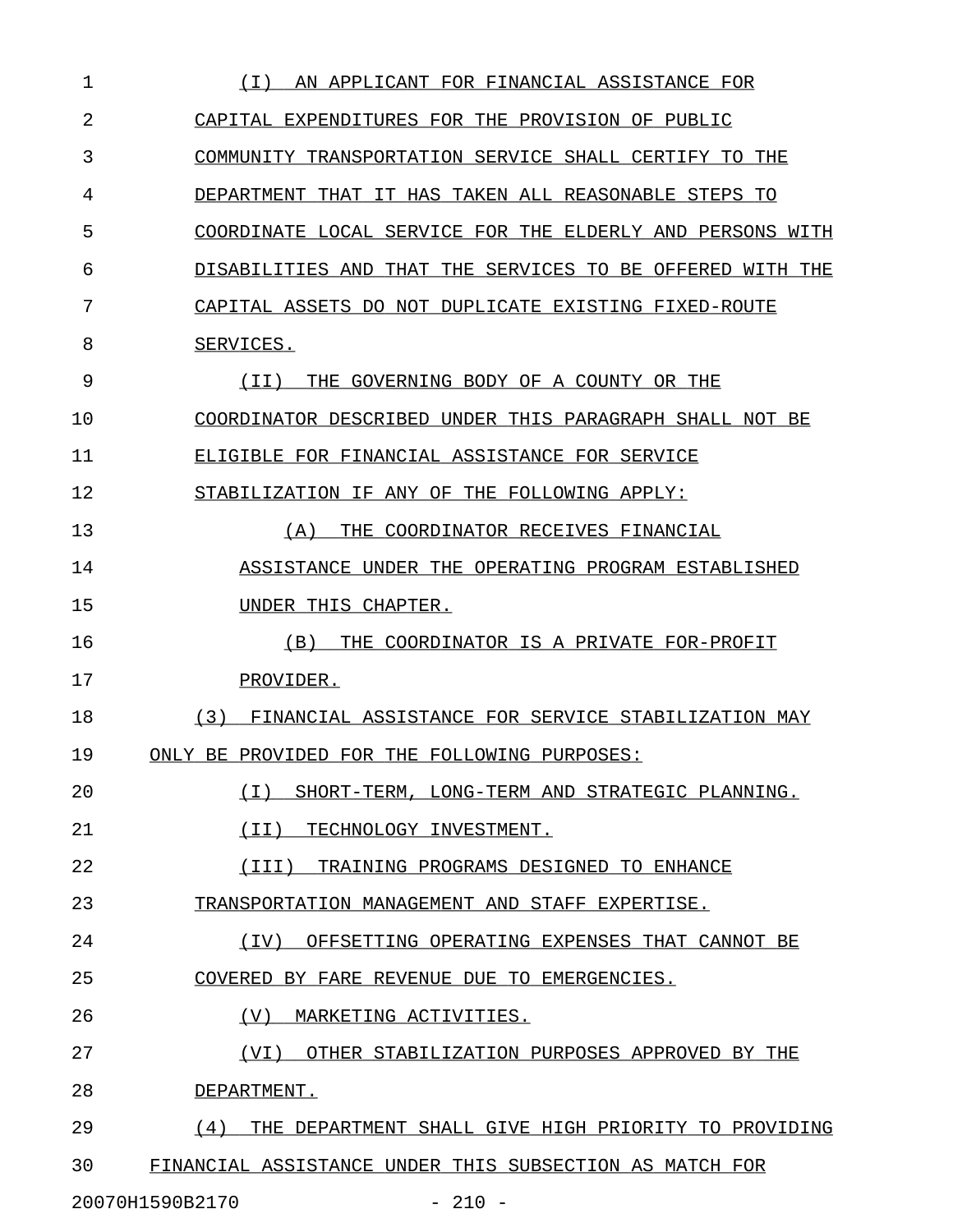1 FEDERAL FUNDING TO SUPPORT CAPITAL PROJECTS FOR COMMUNITY

# 2 TRANSPORTATION SYSTEMS.

3 (5) THE DEPARTMENT SHALL CONDUCT A STUDY TO EVALUATE THE \_\_\_\_\_\_\_\_\_\_\_\_\_\_\_\_\_\_\_\_\_\_\_\_\_\_\_\_\_\_\_\_\_\_\_\_\_\_\_\_\_\_\_\_\_\_\_\_\_\_\_\_\_\_\_\_\_ 4 EFFECTIVENESS AND EFFICIENCY OF COMMUNITY TRANSPORTATION 5 SERVICE DELIVERY AS IT RELATES TO HUMAN SERVICE PROGRAMS. THE 6 DEPARTMENT OF PUBLIC WELFARE, THE OFFICE OF THE BUDGET AND 7 THE DEPARTMENT OF AGING AND OTHER APPROPRIATE COMMONWEALTH 8 AGENCIES IDENTIFIED BY THE DEPARTMENT SHALL PARTICIPATE IN 9 THE STUDY. WITHIN TWO YEARS FOLLOWING THE EFFECTIVE DATE OF 10 THIS SECTION, THESE AGENCIES SHALL MAKE RECOMMENDATIONS TO 11 THE GOVERNOR AND THE MAJORITY AND MINORITY CHAIRPERSONS OF 12 THE TRANSPORTATION COMMITTEE OF THE SENATE AND THE MAJORITY 13 AND MINORITY CHAIRPERSONS OF THE TRANSPORTATION COMMITTEE OF 14 THE HOUSE OF REPRESENTATIVES FOR IMPROVING COORDINATION AND 15 EFFICIENCY OF HUMAN SERVICES AND COMMUNITY TRANSPORTATION. 16 (D.1) WELFARE-TO-WORK AND FEDERAL PROGRAMS MATCH.--THE 17 DEPARTMENT IS AUTHORIZED TO PROVIDE FINANCIAL ASSISTANCE UNDER 18 THIS SECTION TO DESIGN AND IMPLEMENT PROJECTS AND SERVICES AND 19 TO REIMBURSE AWARD RECIPIENTS FOR THE EXPENSES ASSOCIATED WITH 20 THE PROJECTS AND SERVICES THAT IDENTIFY AND ADDRESS PUBLIC 21 PASSENGER TRANSPORTATION AND RELATED BARRIERS PREVENTING 22 INDIVIDUALS ELIGIBLE FOR PARTICIPATION IN THE FEDERAL WELFARE-23 TO-WORK PROGRAM FROM SECURING AND MAINTAINING EMPLOYMENT AND 24 FROM ACCESSING COMMUNITY SERVICES AND FACILITIES. ALL OF THE 25 FOLLOWING SHALL APPLY: 26 (1) A LOCAL TRANSPORTATION ORGANIZATION, A 27 TRANSPORTATION COMPANY DESIGNATED BY A COUNTY AS THE 28 COORDINATOR OF COMMUNITY TRANSPORTATION SERVICES OR ANY OTHER 29 PERSON APPROVED BY THE DEPARTMENT MAY APPLY TO THE DEPARTMENT 30 FOR FINANCIAL ASSISTANCE UNDER THIS SUBSECTION.

20070H1590B2170 - 211 -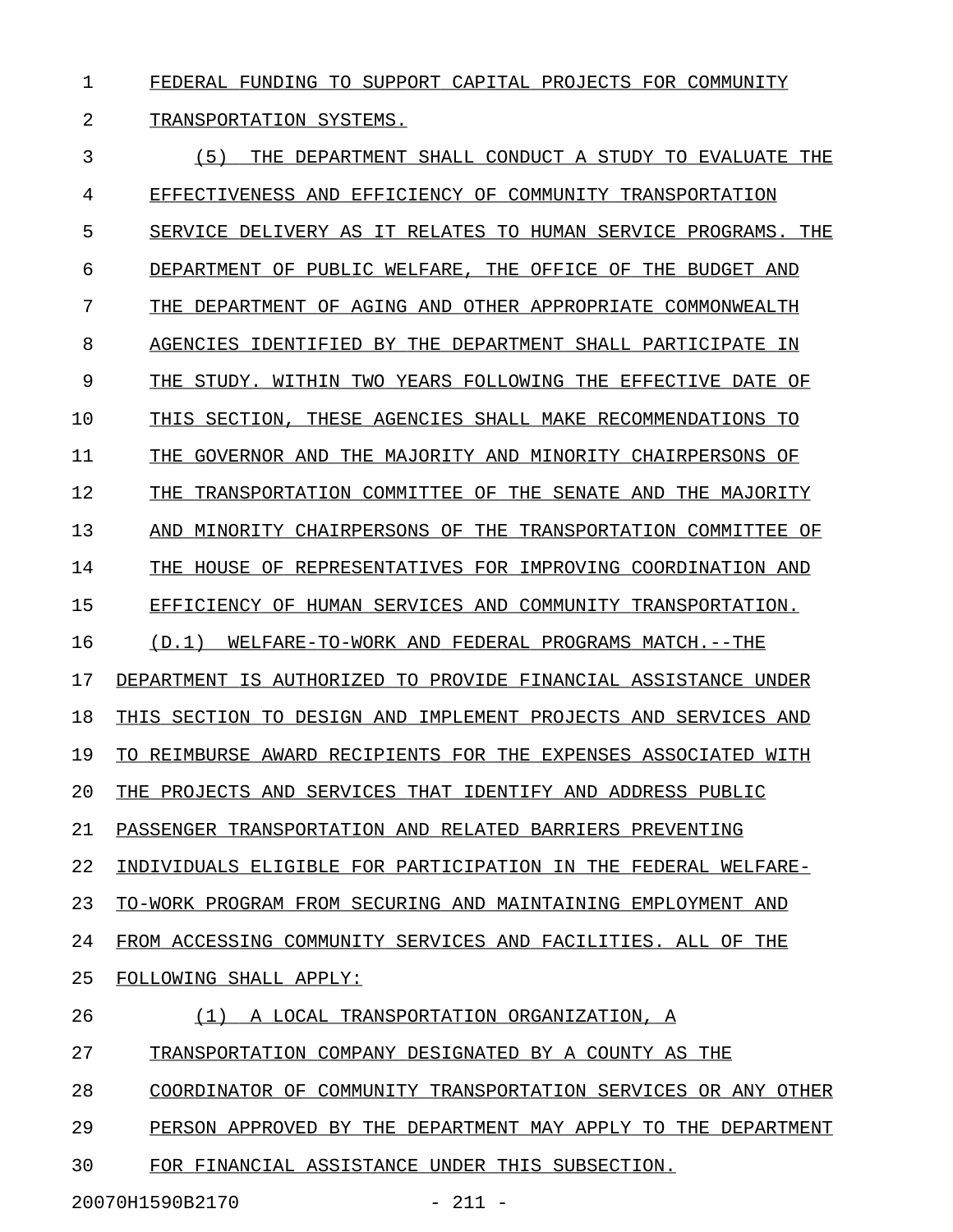| 1  | (2)<br>FINANCIAL ASSISTANCE AWARDED UNDER THIS SUBSECTION         |
|----|-------------------------------------------------------------------|
| 2  | SHALL BE USED FOR ANY OF THE FOLLOWING PURPOSES:                  |
| 3  | ( I )<br>FIXED-ROUTE SERVICE SUBSIDY.                             |
| 4  | ( I I )<br>CONTRACTED TRANSPORTATION SERVICES.                    |
| 5  | (III)<br>FIXED-ROUTE FARE DISCOUNTS.                              |
| 6  | (TV)<br>COMMUNITY TRANSPORTATION FARE DISCOUNTS.                  |
| 7  | (V)<br>TAXI FARE DISCOUNTS.                                       |
| 8  | (VI)<br>MILEAGE REIMBURSEMENT.                                    |
| 9  | (VII) VEHICLE PURCHASE, INSURANCE, MAINTENANCE AND                |
| 10 | REPAIR.                                                           |
| 11 | (VIII)<br>DRIVER EDUCATION CLASSES.                               |
| 12 | ( IX )<br>ADMINISTRATIVE EXPENSES.                                |
| 13 | ( X )<br>CASE MANAGEMENT EXPENSES.                                |
| 14 | ANY OTHER ACTIVITIES CONSISTENT WITH THE<br>( X I )               |
| 15 | TRANSPORTATION RELATED ELEMENTS OF THE WELFARE-TO-WORK            |
| 16 | PROGRAM.                                                          |
| 17 | (3)<br>THE DEPARTMENT SHALL GIVE HIGH PRIORITY TO PROVIDING       |
| 18 | FINANCIAL ASSISTANCE UNDER THIS SUBSECTION AS MATCH FOR           |
| 19 | FEDERAL FUNDING TO SUPPORT PROJECTS WITH SIMILAR PURPOSES AND     |
| 20 | ELIGIBLE USES, INCLUDING THE FEDERAL JOB ACCESS REVERSE           |
| 21 | COMMUTE AND NEW FREEDOMS PROGRAMS.                                |
| 22 | TECHNICAL ASSISTANCE AND DEMONSTRATION. --THE DEPARTMENT<br>( E ) |
| 23 | IS AUTHORIZED TO PROVIDE FINANCIAL ASSISTANCE UNDER THIS SECTION  |
| 24 | FOR TECHNICAL ASSISTANCE, RESEARCH AND SHORT-TERM DEMONSTRATION   |
| 25 | PROJECTS. ALL OF THE FOLLOWING SHALL APPLY:                       |
| 26 | (1) A LOCAL TRANSPORTATION ORGANIZATION OR AN AGENCY OR           |
| 27 | INSTRUMENTALITY OF THE COMMONWEALTH MAY APPLY TO THE              |
| 28 | DEPARTMENT FOR FINANCIAL ASSISTANCE UNDER THIS SUBSECTION.        |
| 29 | (2) FINANCIAL ASSISTANCE PROVIDED UNDER THIS SUBSECTION           |
| 30 | MAY BE USED FOR REIMBURSEMENT FOR ANY APPROVED OPERATING OR       |

20070H1590B2170 - 212 -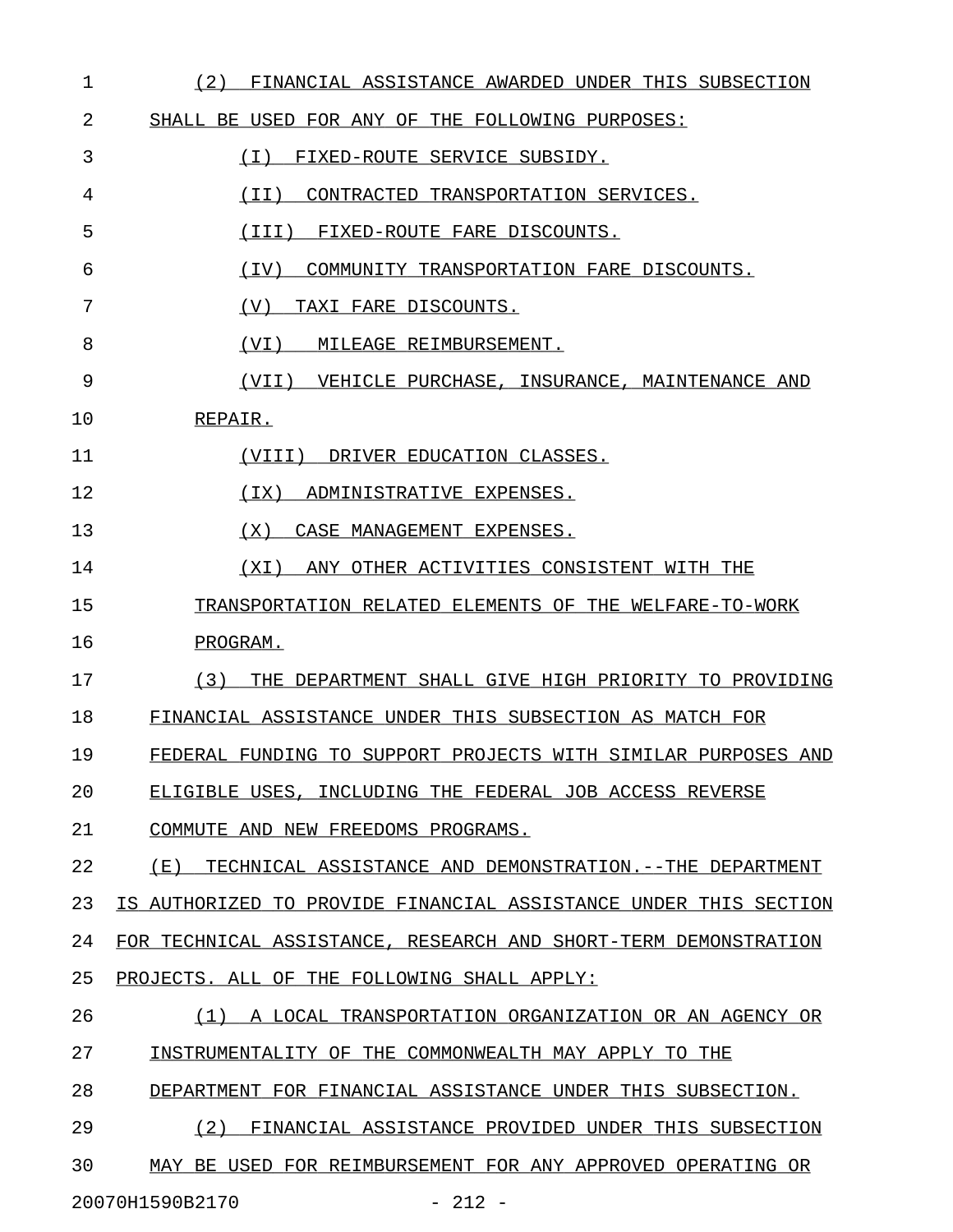| 1  | TO TECHNICAL ASSISTANCE AND<br>CAPITAL COSTS RELATED             |
|----|------------------------------------------------------------------|
| 2  | DEMONSTRATION PROGRAM PROJECTS. FINANCIAL ASSISTANCE FOR         |
| 3  | SHORT-TERM DEMONSTRATION PROJECTS MAY BE PROVIDED AT THE         |
| 4  | DEPARTMENT'S DISCRETION ON AN ANNUAL BASIS BASED ON THE LEVEL    |
| 5  | OF FINANCIAL COMMITMENT PROVIDED BY THE AWARD RECIPIENT TO       |
| 6  | PROVIDE ONGOING FUTURE FUNDING FOR THE PROJECT AS SOON AS THE    |
| 7  | PROJECT MEETS THE CRITERIA ESTABLISHED BY THE DEPARTMENT AND     |
| 8  | THE AWARD RECIPIENT. FINANCIAL ASSISTANCE FOR THIS PURPOSE       |
| 9  | SHALL NOT BE PROVIDED FOR MORE THAN THREE FISCAL YEARS.          |
| 10 | FINANCIAL ASSISTANCE MAY BE PROVIDED TO MEET ANY SHORT-TERM      |
| 11 | EMERGENCY NEED THAT REOUIRES IMMEDIATE ATTENTION AND CANNOT      |
| 12 | BE FUNDED THROUGH OTHER SOURCES.                                 |
| 13 | (3)<br>FINANCIAL ASSISTANCE UNDER THIS SUBSECTION PROVIDED       |
| 14 | TO A LOCAL TRANSPORTATION ORGANIZATION SHALL BE MATCHED BY       |
| 15 | LOCAL OR PRIVATE CASH FUNDING IN AN AMOUNT NOT LESS THAN         |
| 16 | 3.33% OF THE AMOUNT OF THE FINANCIAL ASSISTANCE BEING            |
| 17 | PROVIDED. THE SOURCES OF FUNDS FOR THE LOCAL MATCH SHALL BE      |
| 18 | SUBJECT TO THE REQUIREMENTS OF SECTION 1513(D) (RELATING TO      |
| 19 | OPERATING PROGRAM).                                              |
| 20 | § 1517. CAPITAL IMPROVEMENTS PROGRAM.                            |
| 21 | (A) ELIGIBILITY.--A LOCAL TRANSPORTATION ORGANIZATION MAY        |
| 22 | APPLY FOR FINANCIAL ASSISTANCE UNDER THIS SECTION.               |
| 23 | (B) APPLICATIONS.--THE DEPARTMENT SHALL ESTABLISH THE            |
| 24 | CONTENTS OF THE APPLICATION FOR THE PROGRAM ESTABLISHED UNDER    |
| 25 | THIS SECTION. THE INFORMATION SHALL BE IN ADDITION TO            |
| 26 | INFORMATION REQUIRED UNDER SECTION 1507 (RELATING TO APPLICATION |
| 27 | AND APPROVAL PROCESS).                                           |
| 28 | (C) DISTRIBUTION FORMULA. -- THE DEPARTMENT SHALL AWARD          |
| 29 | FINANCIAL ASSISTANCE UNDER THIS PROGRAM BASED ON THE NUMBER OF   |
| 30 | PASSENGERS. THE ACTUAL AMOUNT AWARDED TO A LOCAL TRANSPORTATION  |

20070H1590B2170 - 213 -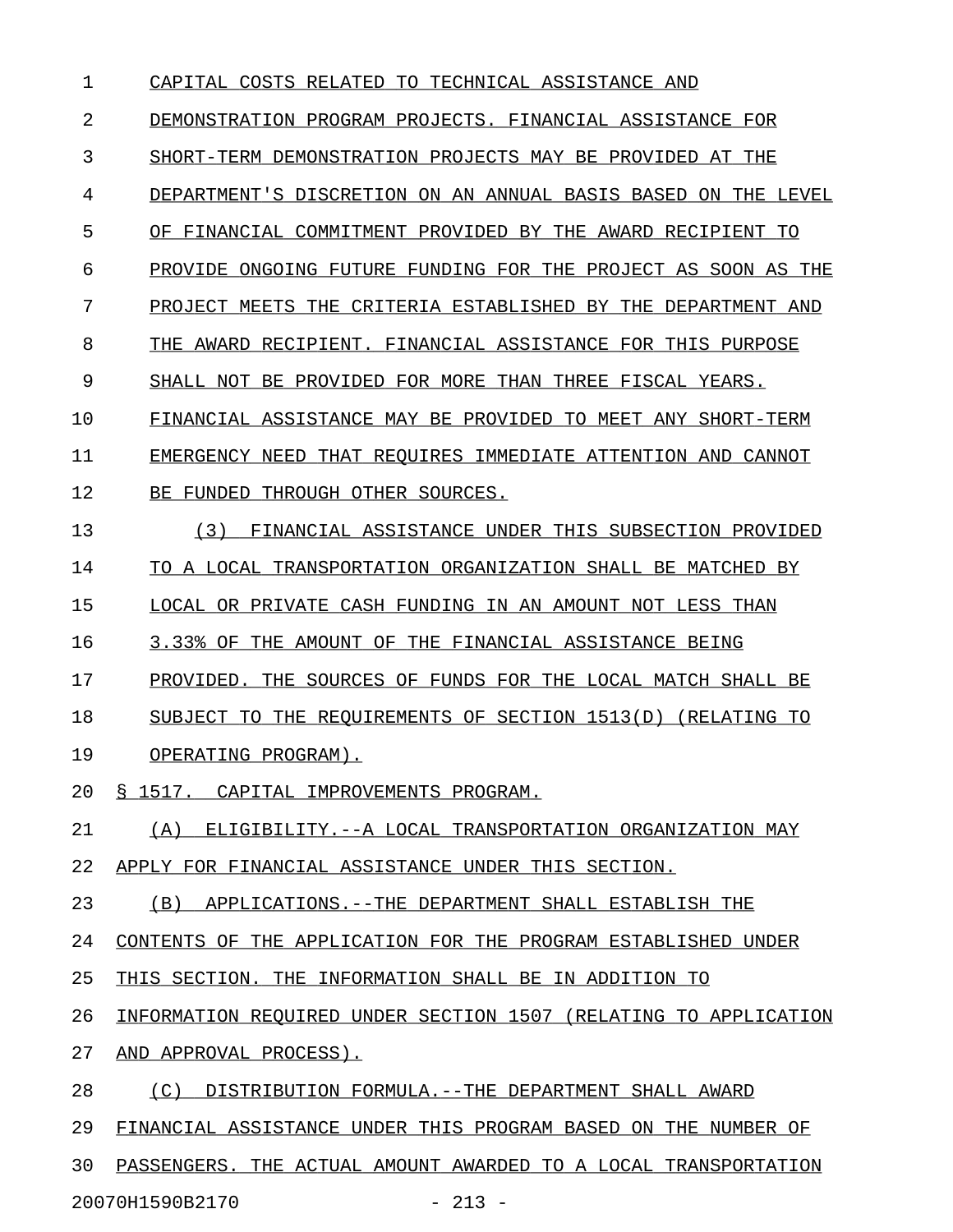1 ORGANIZATION UNDER THIS SUBSECTION SHALL BE CALCULATED AS 2 FOLLOWS: 3 (1) MULTIPLY THE LOCAL TRANSPORTATION ORGANIZATION'S 4 PASSENGERS BY THE TOTAL AMOUNT OF FUNDING AVAILABLE UNDER 5 THIS SECTION. 6  $(2)$  DIVIDE THE PRODUCT UNDER PARAGRAPH  $(1)$  BY THE SUM OF 7 THE PASSENGERS FOR ALL QUALIFYING LOCAL TRANSPORTATION 8 ORGANIZATIONS. 9 (D) PAYMENTS.--FINANCIAL ASSISTANCE UNDER THIS SECTION SHALL 10 BE PAID TO LOCAL TRANSPORTATION ORGANIZATIONS AT LEAST 11 OUARTERLY. 12 (E) REDUCTION IN FINANCIAL ASSISTANCE.--LOCAL TRANSPORTATION 13 ORGANIZATIONS RECEIVING FINANCIAL ASSISTANCE UNDER THIS SECTION 14 SHALL HAVE THEIR FINANCIAL ASSISTANCE FROM THIS PROGRAM REDUCED 15 BY AN AMOUNT EQUAL TO ANY FINANCIAL ASSISTANCE RECEIVED 16 PREVIOUSLY UNDER THIS PROGRAM WHICH HAS NOT BEEN SPENT OR 17 COMMITTED IN A CONTRACT WITHIN THREE YEARS OF ITS RECEIPT. 18 § 1518. PROGRAM OVERSIGHT AND ADMINISTRATION. 19 THE DEPARTMENT IS AUTHORIZED TO USE AVAILABLE MONEY IN THE 20 FUND TO COVER THE COSTS INCURRED BY THE DEPARTMENT IN 21 ADMINISTERING ALL OF ITS PUBLIC PASSENGER TRANSPORTATION FUNDING 22 PROGRAMS, INCLUDING THOSE ESTABLISHED UNDER THIS CHAPTER, AND 23 INCURRED IN THE CARRYING OUT OF ITS RESPONSIBILITIES WITH 24 RESPECT TO THE PROGRAMS. 25 § 1519. RETROACTIVE AUTHORITY. 26 (A) DATE OF PROJECT.--FINANCIAL ASSISTANCE MAY BE AWARDED 27 UNDER THIS CHAPTER BY THE DEPARTMENT WITH REFERENCE TO AN 28 APPROPRIATE PROJECT IRRESPECTIVE OF WHEN IT WAS FIRST COMMENCED 29 OR CONSIDERED AND REGARDLESS OF WHETHER COSTS WITH RESPECT TO 30 THE PROJECT WERE INCURRED PRIOR TO THE TIME THE FINANCIAL

20070H1590B2170 - 214 -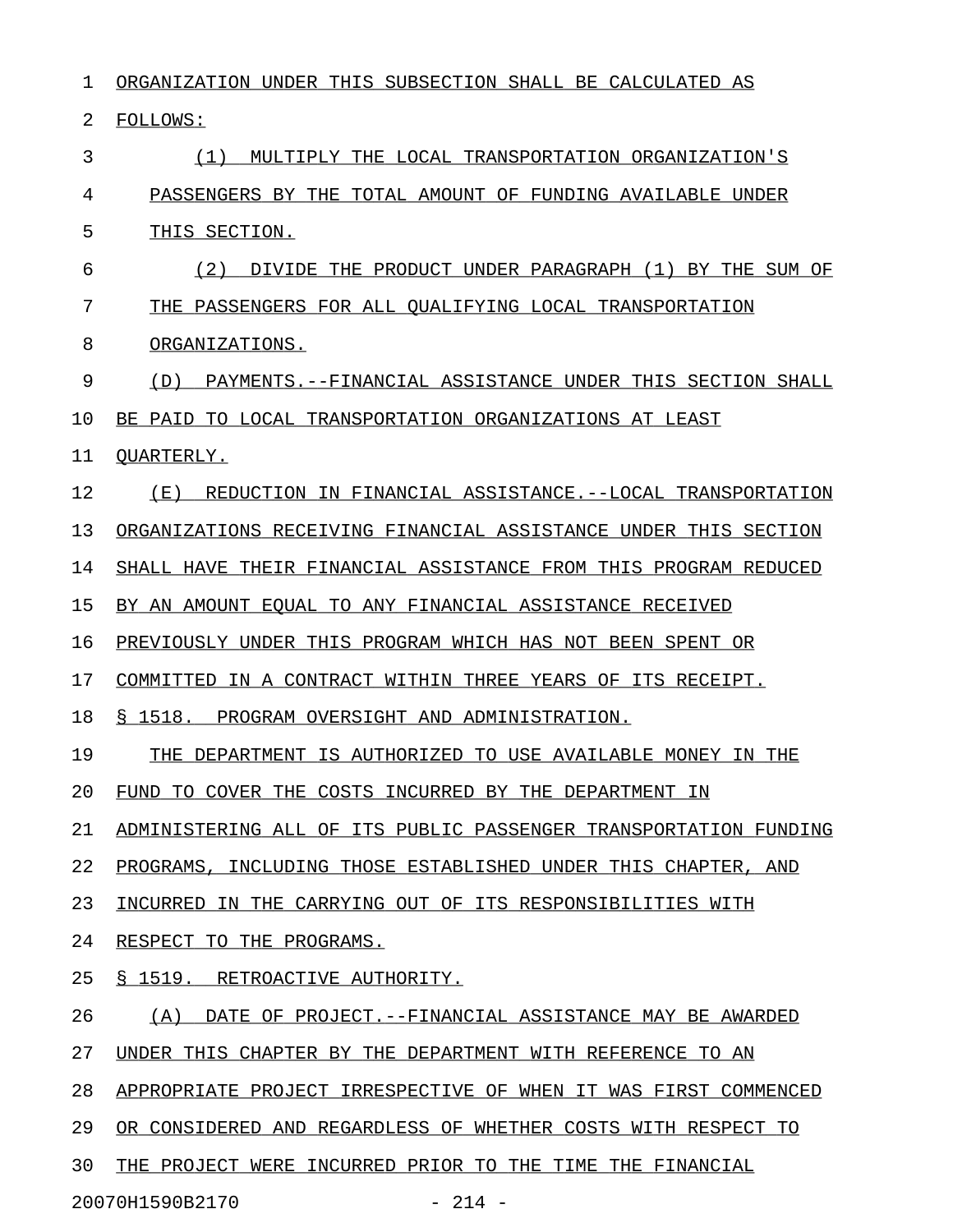### 1 ASSISTANCE IS APPLIED FOR OR PROVIDED.

#### 2 (B) CAPITAL PROJECTS.--

3 6 (1) FOR CAPITAL PROJECTS, THE APPLICANT MUST OBTAIN 4 WRITTEN APPROVAL FROM THE DEPARTMENT PRIOR TO INCURRING ANY 5 EXPENSES FOR WHICH THE APPLICANT MAY LATER SEEK 6 REIMBURSEMENT. 7 (2) NOTWITHSTANDING PARAGRAPH (1), APPROVAL BY THE 8 DEPARTMENT SHALL NOT CONSTITUTE AN APPROVAL OF THE 9 APPLICANT'S UNDERLYING REQUEST FOR FINANCIAL ASSISTANCE. 10 (3) BY PROVIDING PREAPPROVAL UNDER THIS SUBSECTION, THE \_\_\_\_\_\_\_\_\_\_\_\_\_\_\_\_\_\_\_\_\_\_\_\_\_\_\_\_\_\_\_\_\_\_\_\_\_\_\_\_\_\_\_\_\_\_\_\_\_\_\_\_\_\_\_\_ 11 DEPARTMENT MAY RECOGNIZE ANY LOCAL FUNDS ALREADY EXPENDED AS 12 SATISFYING THE LOCAL MATCH REQUIREMENT IF AND WHEN THE 13 APPLICANT'S APPLICATION IS APPROVED. 14 SECTION 4. TITLE 74 IS AMENDED BY ADDING CHAPTERS TO READ: 15 CHAPTER 81 16 TURNPIKE 17 **SEC.** 18 8101. SCOPE OF CHAPTER. 19 8102. DEFINITIONS. 20 8103. (RESERVED). 21 8104. STATUS OF TURNPIKE REVENUE BONDS, NOTES OR OTHER 22 OBLIGATIONS. 23 8105. COMMISSION. 24 8106. EXERCISE OF COMMISSION POWERS. 25 8107. COMMISSION POWERS AND DUTIES. 26 8108. EXPENSES AND BONDING OF COMMISSION MEMBERS. 27 8109. ACOUISITION OF PROPERTY RIGHTS BY COMMISSION. 28 8110. PROCEDURAL REQUIREMENTS OF ACQUISITION. 29 8111. ENTRY AND POSSESSION OF PROPERTY CONDEMNED.

30 8112. ISSUANCE OF TURNPIKE REVENUE BONDS OR OTHER

20070H1590B2170 - 215 -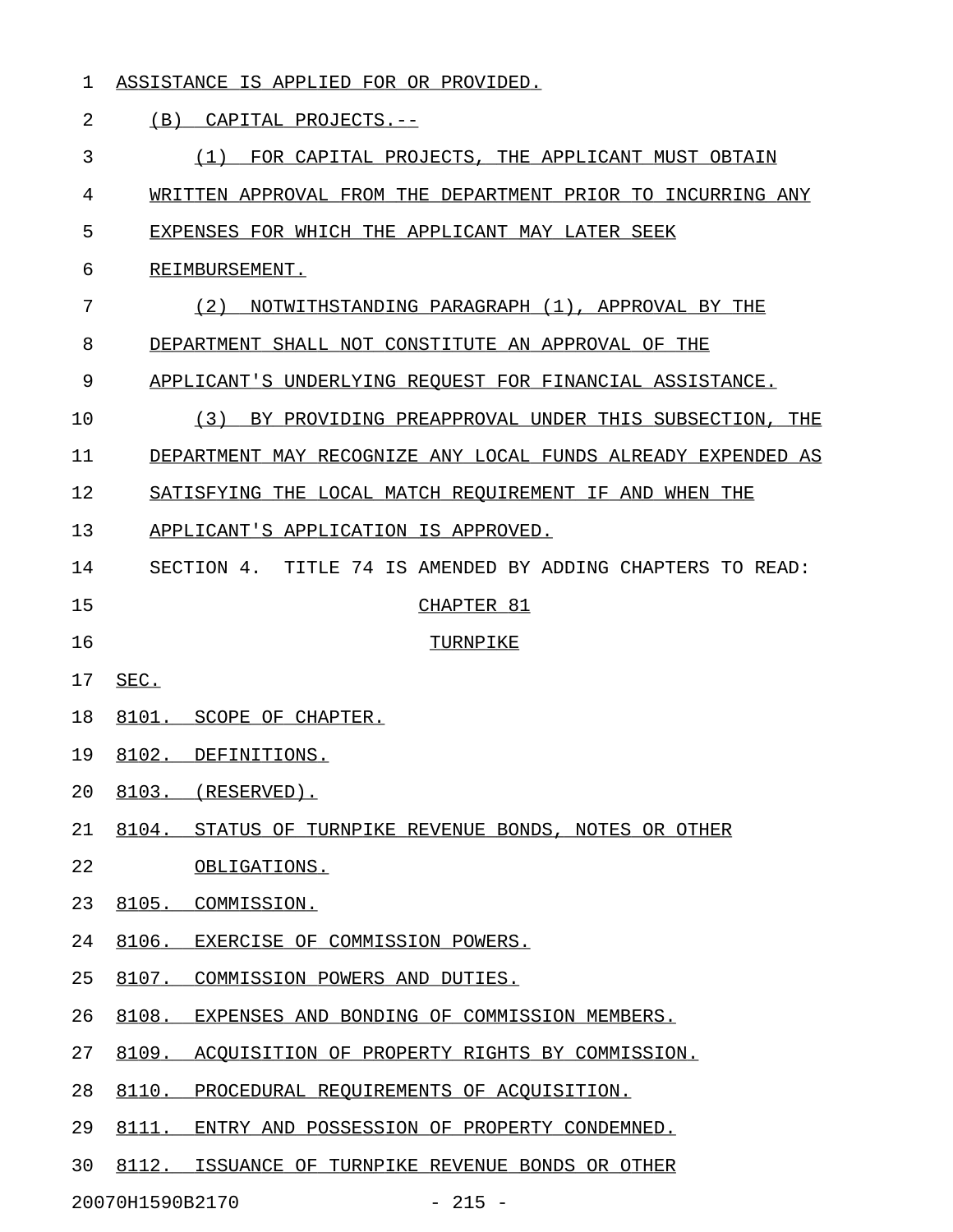### 1 OBLIGATIONS.

- 2 8113. OBLIGATION PROCEEDS RESTRICTED AND LIEN CREATED.
- 3 8114. TRUST INDENTURE AUTHORIZED.
- 4 8115. COMMISSION AND OBLIGATIONS TAX EXEMPT.
- 5 8116. COLLECTION AND DISPOSITION OF TOLLS AND OTHER REVENUE.
- 6 8117. ELECTRONIC TOLL COLLECTION.
- 7 8118. REFUNDING BONDS.
- 8 8119. RIGHTS OF OBLIGATION HOLDERS AND TRUSTEES.
- 9 8120. AUTHORITY GRANTED TO SECRETARY.
- 10 8121. (RESERVED).
- 11 8122. (RESERVED).
- 12 8123. CONSTRUCTION OF CHAPTER.
- 13 § 8101. SCOPE OF CHAPTER.
- 14 THIS CHAPTER RELATES TO TURNPIKE ORGANIZATION, EXTENSION AND
- 15 TOLL ROAD CONVERSION.
- 16 § 8102. DEFINITIONS.
- 17 THE FOLLOWING WORDS AND PHRASES WHEN USED IN THIS CHAPTER
- 18 SHALL HAVE THE MEANINGS GIVEN TO THEM IN THIS SECTION UNLESS THE
- 19 CONTEXT CLEARLY INDICATES OTHERWISE:
- 20 "COMMISSION." THE PENNSYLVANIA TURNPIKE COMMISSION.
- 21 "COST OF THE DEPARTMENT." THE TERM INCLUDES THE COSTS OF ALL \_\_\_\_\_\_\_\_\_\_\_\_\_\_\_\_\_\_\_\_\_\_\_\_\_\_\_\_\_\_\_\_\_\_\_\_\_\_\_\_\_\_\_\_\_\_\_\_\_\_\_\_\_\_\_\_\_\_\_\_\_
- 22 OF THE FOLLOWING:
- 23 (1) CONSTRUCTING, RECONSTRUCTING, WIDENING, EXPANDING OR
- 24 EXTENDING THE STATE HIGHWAY AND RURAL STATE HIGHWAY SYSTEM
- 25 AND CONNECTING ROADS, TUNNELS AND BRIDGES.
- 26 (2) SYSTEMS OF PUBLIC PASSENGER TRANSPORTATION OR
- 27 PORTIONS OF THE SYSTEMS.
- 28 (3) LANDS, PROPERTY RIGHTS, RIGHTS-OF-WAY, EASEMENTS AND 29 FRANCHISES ACQUIRED, WHICH ARE DEEMED NECESSARY OR CONVENIENT 30 FOR THE CONSTRUCTION, RECONSTRUCTION, WIDENING, EXPANDING OR

20070H1590B2170 - 216 -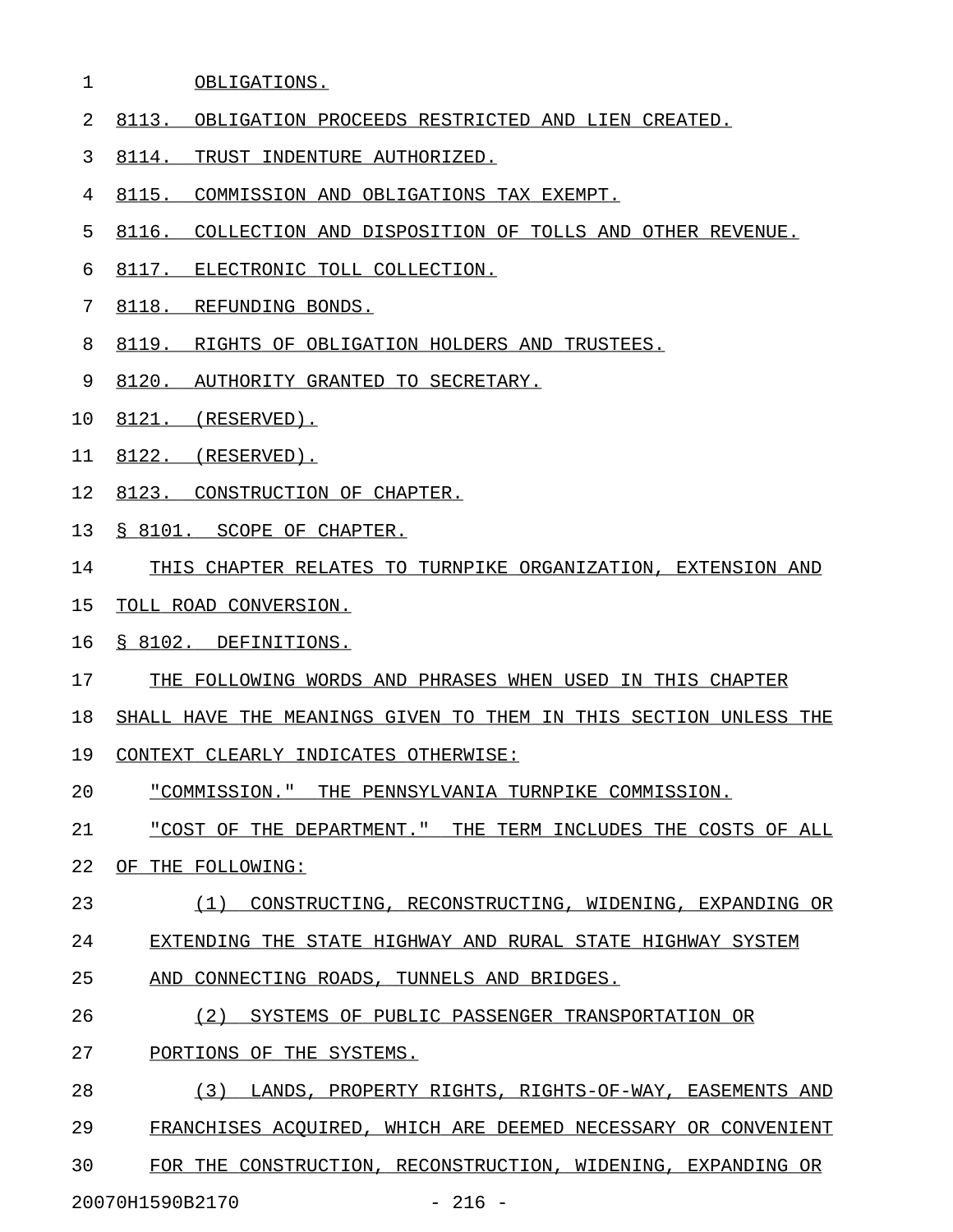| 1  | EXTENDING UNDER PARAGRAPH (1) OR (2).                        |
|----|--------------------------------------------------------------|
| 2  | (4)<br>MACHINERY AND EOUIPMENT, FINANCING CHARGES, INTEREST  |
| 3  | PRIOR TO AND DURING CONSTRUCTION AND FOR ONE YEAR AFTER      |
| 4  | COMPLETION OF CONSTRUCTION.                                  |
| 5  | (5)<br>ANY OF THE FOLLOWING:                                 |
| 6  | ( I )<br>TRAFFIC ESTIMATES AND OF ENGINEERING AND LEGAL      |
| 7  | EXPENSES, PLANS, SPECIFICATIONS, SURVEYS, ESTIMATES OF       |
| 8  | COST AND OF REVENUES.                                        |
| 9  | ( I I )<br>OTHER EXPENSES NECESSARY OR INCIDENT TO           |
| 10 | DETERMINING THE FEASIBILITY OR PRACTICABILITY OF THE         |
| 11 | ENTERPRISE. THIS SUBPARAGRAPH INCLUDES ADMINISTRATIVE AND    |
| 12 | LEGAL EXPENSES.                                              |
| 13 | (III) OTHER EXPENSES AS MAY BE NECESSARY OR INCIDENT         |
| 14 | TO THE FINANCING AUTHORIZED UNDER THIS CHAPTER, THE          |
| 15 | CONSTRUCTION, RECONSTRUCTION, WIDENING, EXPANDING OR         |
| 16 | EXTENDING OF THE STATE HIGHWAY AND THE RURAL STATE           |
| 17 | HIGHWAY SYSTEM AND CONNECTING ROADS, TUNNELS AND BRIDGES.    |
| 18 | THE COSTS OF SYSTEMS OF PUBLIC PASSENGER<br>(IV)             |
| 19 | TRANSPORTATION OR PORTIONS OF THE SYSTEMS AND THE PLACING    |
| 20 | OF THE SYSTEMS IN OPERATION AND THE CONDEMNATION OF          |
| 21 | PROPERTY NECESSARY FOR CONSTRUCTION AND OPERATION.           |
| 22 | (6) ANY OBLIGATION OR EXPENSE CONTRACTED FOR BY THE          |
| 23 | DEPARTMENT OR WITH THE UNITED STATES OR AN AGENCY OF THE     |
| 24 | UNITED STATES, FOR TRAFFIC SURVEYS, PREPARATION OF PLANS AND |
| 25 | SPECIFICATIONS, SUPERVISION OF CONSTRUCTION AND OTHER        |
| 26 | ENGINEERING, ADMINISTRATIVE AND LEGAL SERVICES AND EXPENSES  |
| 27 | IN CONNECTION WITH THE CONSTRUCTION, RECONSTRUCTION,         |
| 28 | WIDENING, EXPANDING OR EXTENDING OF THE STATE HIGHWAY AND    |
| 29 | RURAL STATE HIGHWAY SYSTEM OR ANY OF THE CONNECTING ROADS,   |
| 30 | TUNNELS AND BRIDGES OR THE COSTS OF THE SYSTEMS OF PUBLIC    |
|    | 20070H1590B2170<br>$-217 -$                                  |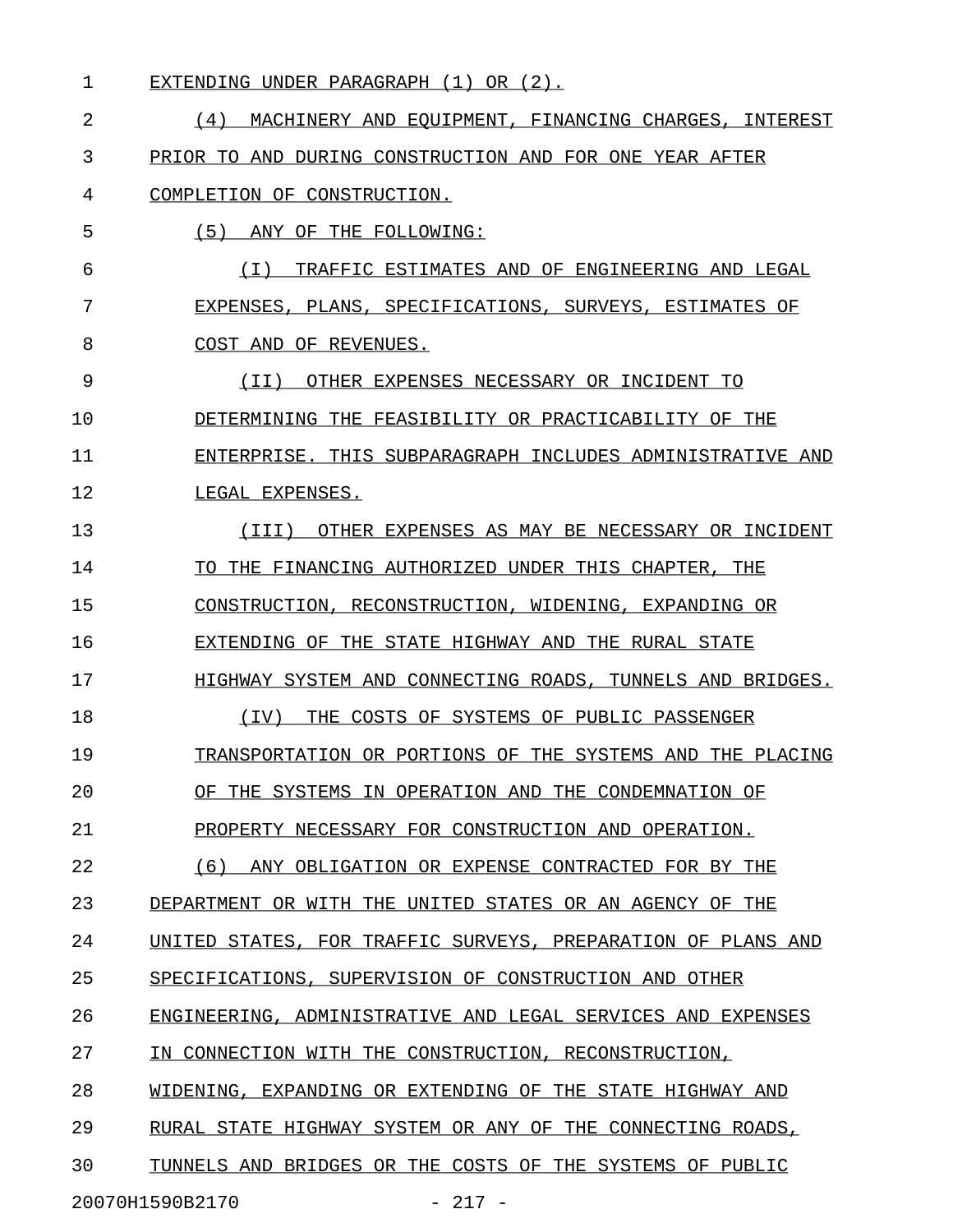| 1  | PASSENGER TRANSPORTATION OR PORTIONS OF THE SYSTEMS.          |
|----|---------------------------------------------------------------|
| 2  | (7)<br>PAYMENT OF ANY NOTES OR OTHER OBLIGATIONS IF THE       |
| 3  | NOTES OR OTHER OBLIGATIONS WERE ISSUED FOR THE PAYMENT OF A   |
| 4  | COST OF THE DEPARTMENT.                                       |
| 5  | "COST OF THE TURNPIKES." THE TERM INCLUDES THE COST OF:       |
| 6  | CONSTRUCTING, RECONSTRUCTING, WIDENING, EXPANDING OR<br>(1)   |
| 7  | EXTENDING TURNPIKES, CONNECTING ROADS, STORM WATER MANAGEMENT |
| 8  | SYSTEMS, INTERCHANGES, SLIP RAMPS, TUNNELS AND BRIDGES.       |
| 9  | (2)<br>LANDS, PROPERTY RIGHTS, RIGHTS-OF-WAY, EASEMENTS AND   |
| 10 | FRANCHISES ACOUIRED BY PURCHASE OR OTHER MEANS DEEMED         |
| 11 | NECESSARY OR CONVENIENT FOR CONSTRUCTION.                     |
| 12 | (3)<br>MACHINERY AND EOUIPMENT, FINANCING CHARGES AND         |
| 13 | INTEREST.                                                     |
| 14 | (4)<br>TRAFFIC ESTIMATES, ENGINEERING AND LEGAL EXPENSES,     |
| 15 | PLANS, SPECIFICATIONS, SURVEYS, COST AND REVENUE ESTIMATES,   |
| 16 | OTHER EXPENSES NECESSARY OR INCIDENT TO DETERMINING THE       |
| 17 | FEASIBILITY OR PRACTICABILITY OF THE ENTERPRISE,              |
| 18 | ADMINISTRATIVE AND LEGAL EXPENSE AND OTHER EXPENSES AS MAY BE |
| 19 | NECESSARY OR INCIDENT TO THE FINANCING AUTHORIZED IN THIS     |
| 20 | CHAPTER.                                                      |
| 21 | (5)<br>CONDEMNATION OR OTHER MEANS OF ACOUISITION OF          |
| 22 | PROPERTY NECESSARY FOR THE CONSTRUCTION AND OPERATION OF THE  |
| 23 | TURNPIKES.                                                    |
| 24 | (6)<br>AN OBLIGATION OR EXPENSE CONTRACTED FOR BY THE         |
| 25 | COMMISSION WITH THE DEPARTMENT OR WITH THE UNITED STATES OR A |
| 26 | FEDERAL AGENCY FOR ANY OF THE FOLLOWING:                      |
| 27 | (T)<br>TRAFFIC SURVEYS, PREPARATION OF PLANS AND              |
| 28 | SUPERVISION OF CONSTRUCTION AND OTHER<br>SPECIFICATIONS.      |
| 29 | ENGINEERING AND ADMINISTRATIVE AND LEGAL SERVICES AND         |
| 30 | EXPENSES IN CONNECTION WITH THE CONSTRUCTION,                 |

20070H1590B2170 - 218 -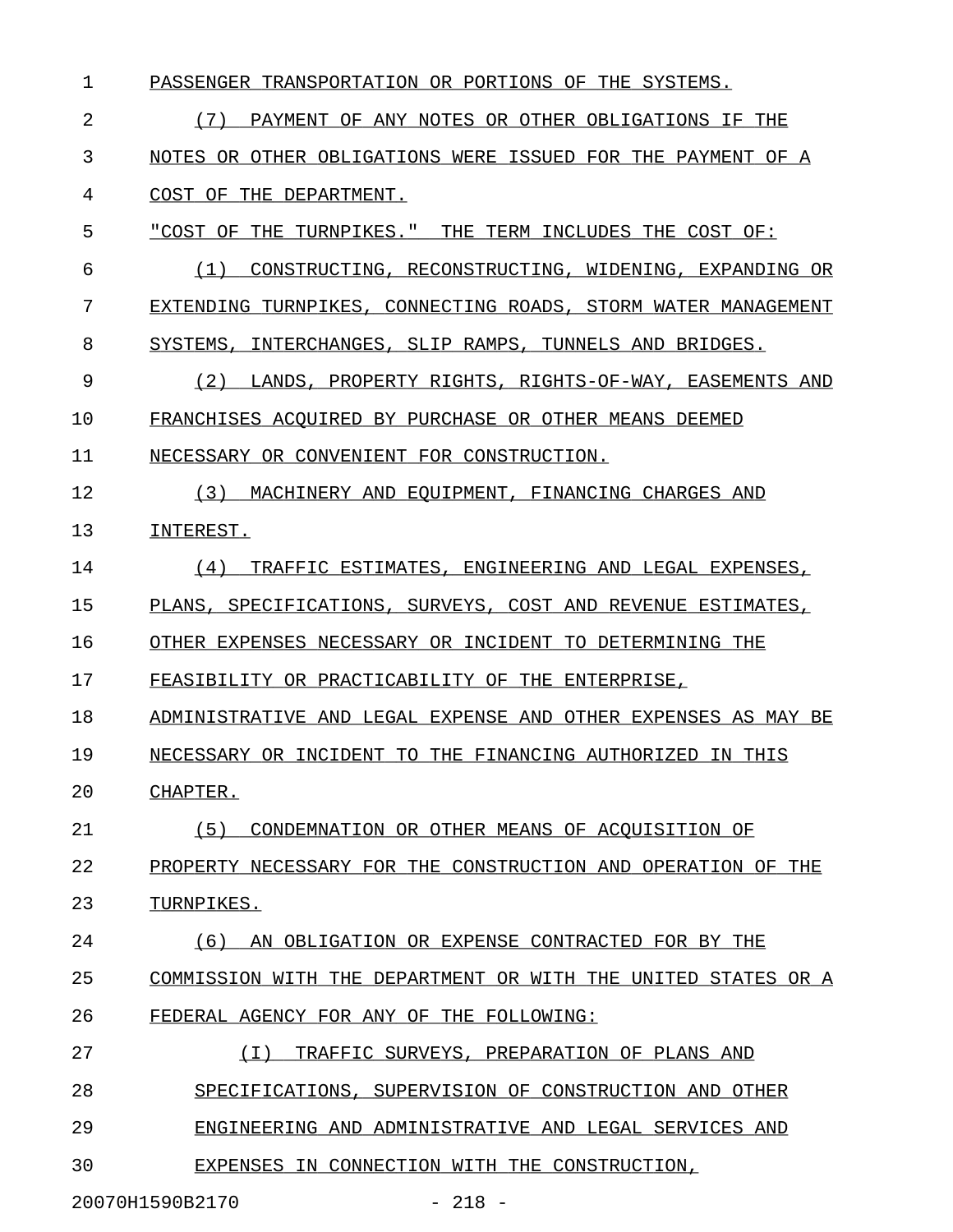1 RECONSTRUCTION, WIDENING, EXPANSION OR EXTENSION OF THE 2 TURNPIKE OR ANY OF THE CONNECTING ROADS, STORM WATER 3 MANAGEMENT SYSTEMS, INTERCHANGES, SLIP RAMPS, TUNNELS AND 4 BRIDGES. 5 (II) COSTS OF REIMBURSING THE FEDERAL GOVERNMENT \_\_\_\_\_\_\_\_\_\_\_\_\_\_\_\_\_\_\_\_\_\_\_\_\_\_\_\_\_\_\_\_\_\_\_\_\_\_\_\_\_\_\_\_\_\_\_\_\_ 6 PURSUANT TO THE MANDATES OF THE FEDERAL LAW FOR FEDERAL 7 FUNDS EXPENDED FOR INTERSTATE OR OTHER HIGHWAYS WHICH ARE 8 TO BE MADE PART OF THE TURNPIKE SYSTEM PURSUANT TO THIS 9 CHAPTER. 10 "DEPARTMENT." THE DEPARTMENT OF TRANSPORTATION OF THE \_\_\_\_\_\_\_\_\_\_\_\_\_\_\_\_\_\_\_\_\_\_\_\_\_\_\_\_\_\_\_\_\_\_\_\_\_\_\_\_\_\_\_\_\_\_\_\_\_\_\_\_\_\_ 11 COMMONWEALTH. 12 "ELECTRONIC TOLL COLLECTION." A SYSTEM OF COLLECTING TOLLS \_\_\_\_\_\_\_\_\_\_\_\_\_\_\_\_\_\_\_\_\_\_\_\_\_\_\_\_\_\_\_\_\_\_\_\_\_\_\_\_\_\_\_\_\_\_\_\_\_\_\_\_\_\_\_\_\_\_\_ 13 OR CHARGES THAT IS CAPABLE OF CHARGING AN ACCOUNT HOLDER FOR THE 14 PRESCRIBED TOLL BY ELECTRONIC TRANSMISSION OF INFORMATION 15 BETWEEN A DEVICE ON A VEHICLE AND A DEVICE IN A TOLL LANE AT A 16 TOLL COLLECTION FACILITY. 17 "LESSEE." A PERSON, CORPORATION, FIRM, PARTNERSHIP, AGENCY, 18 ASSOCIATION OR ORGANIZATION THAT RENTS, LEASES OR CONTRACTS FOR 19 THE USE OF A VEHICLE AND HAS EXCLUSIVE USE OF THE VEHICLE FOR 20 ANY PERIOD OF TIME. 21 THESSOR." A PERSON, CORPORATION, FIRM, PARTNERSHIP, AGENCY, 22 ASSOCIATION OR ORGANIZATION ENGAGED IN THE BUSINESS OF RENTING 23 OR LEASING VEHICLES TO ANY LESSEE UNDER A RENTAL AGREEMENT, 24 LEASE OR OTHER AGREEMENT UNDER WHICH THE LESSEE HAS THE 25 EXCLUSIVE USE OF THE VEHICLE FOR ANY PERIOD OF TIME. 26 <u>"OPERATOR." AN INDIVIDUAL THAT USES OR OPERATES A VEHICLE</u> 27 WITH OR WITHOUT PERMISSION OF THE OWNER. 28 "OWNER." EXCEPT AS PROVIDED UNDER SECTION 8116.1(E) 29 (RELATING TO ELECTRONIC TOLL COLLECTION), AN INDIVIDUAL, 30 COPARTNERSHIP, ASSOCIATION OR CORPORATION HAVING TITLE OR

20070H1590B2170 - 219 -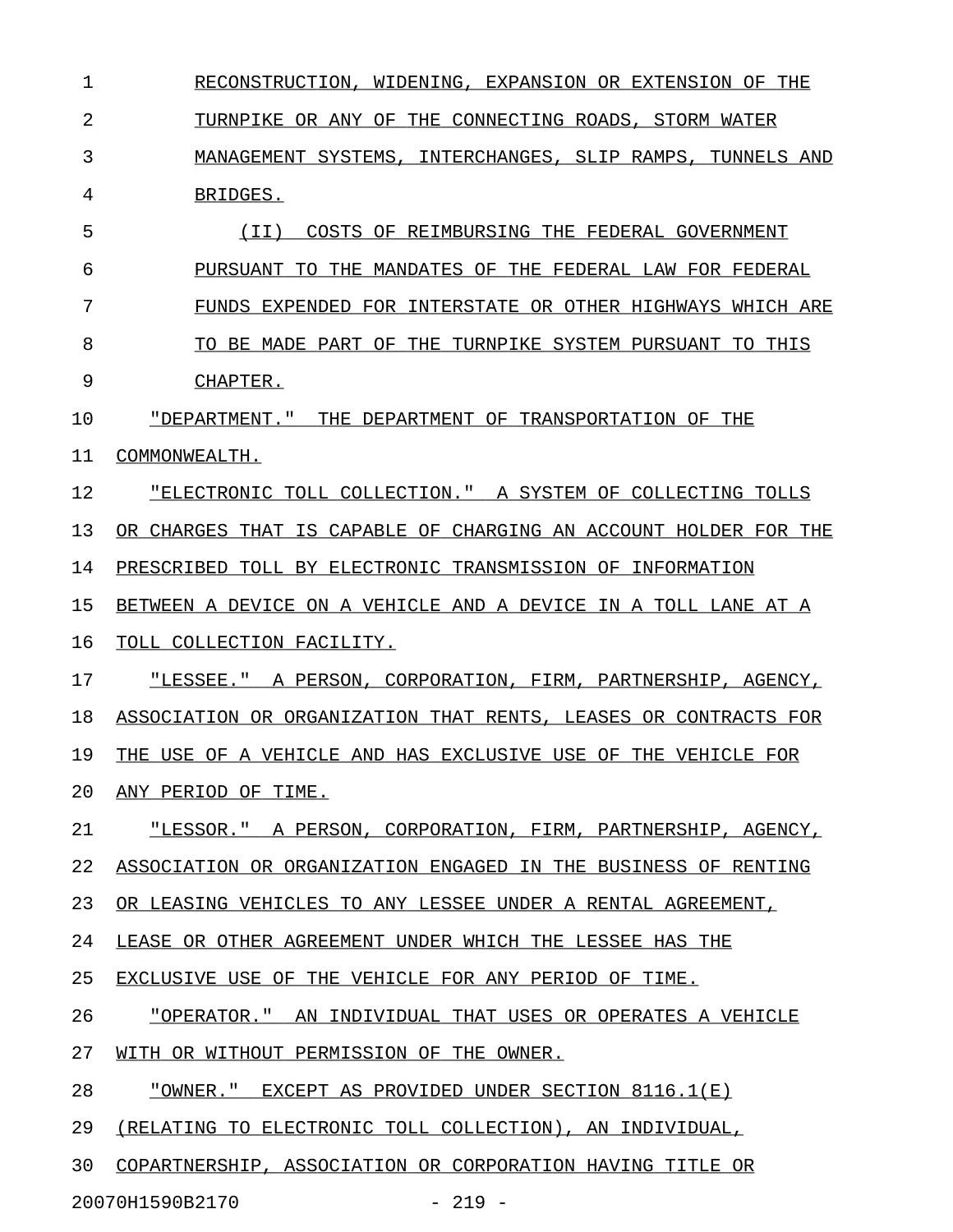1 INTEREST IN A PROPERTY RIGHT, EASEMENT OR FRANCHISE AUTHORIZED 2 TO BE ACQUIRED UNDER THIS CHAPTER.

3 "PUBLIC PASSENGER TRANSPORTATION." TRANSPORTATION WITHIN AN \_\_\_\_\_\_\_\_\_\_\_\_\_\_\_\_\_\_\_\_\_\_\_\_\_\_\_\_\_\_\_\_\_\_\_\_\_\_\_\_\_\_\_\_\_\_\_\_\_\_\_\_\_\_\_\_\_\_\_\_ 4 AREA THAT INCLUDES A MUNICIPALITY OR OTHER BUILT UP PLACE THAT 5 IS APPROPRIATE IN THE JUDGMENT OF THE DEPARTMENT OF 6 TRANSPORTATION TO SERVE COMMUTERS OR OTHERS IN THE LOCALITY 7 TAKING INTO CONSIDERATION THE LOCAL PATTERNS AND TRENDS OF 8 GROWTH BY BUS OR RAIL OR OTHER CONVEYANCE, EITHER PUBLICLY OR 9 PRIVATELY OWNED, SERVING THE GENERAL PUBLIC. THE TERM DOES NOT 10 INCLUDE SCHOOL BUSES, CHARTER OR SIGHTSEEING SERVICES. 11 "RURAL STATE HIGHWAY SYSTEM." ALL ROADS AND HIGHWAYS TAKEN 12 OVER BY THE COMMONWEALTH AS STATE HIGHWAYS UNDER THE PROVISIONS 13 OF THE ACT OF JUNE 22, 1931 (P.L.594, NO.203), REFERRED TO AS 14 THE TOWNSHIP STATE HIGHWAY LAW, AND ALL OTHER ROADS AND HIGHWAYS 15 SPECIFICALLY DESIGNATED BY THE SECRETARY OF THE COMMONWEALTH AS 16 RURAL STATE HIGHWAYS. 17 "SECRETARY." THE SECRETARY OF TRANSPORTATION OF THE 18 COMMONWEALTH. 19 • STATE HIGHWAY." ALL ROADS AND HIGHWAYS TAKEN OVER BY THE 20 COMMONWEALTH AS STATE HIGHWAYS UNDER THE PROVISIONS OF ANY 21 STATUTE OTHER THAN THE ACT OF JUNE 22, 1931 (P.L.594, NO.203), 22 REFERRED TO AS THE TOWNSHIP STATE HIGHWAY LAW. UNLESS CLEARLY 23 INTENDED, THE TERM SHALL NOT INCLUDE ANY STREET IN ANY CITY, 24 BOROUGH OR INCORPORATED TOWN, EVEN THOUGH THE STREET MAY HAVE 25 BEEN TAKEN OVER AS A STATE HIGHWAY. 26 "SYSTEM OF PUBLIC PASSENGER TRANSPORTATION." A SYSTEM OF 27 PUBLIC PASSENGER TRANSPORTATION, INCLUDING RAIL TRANSPORTATION 28 FACILITIES USED FOR PUBLIC PASSENGER TRANSPORTATION, WHICH MAY

29 INCLUDE THE ANY OF FOLLOWING:

30 (1) RAILWAY, STREET RAILWAY, SUBWAY, ELEVATED AND 20070H1590B2170 - 220 -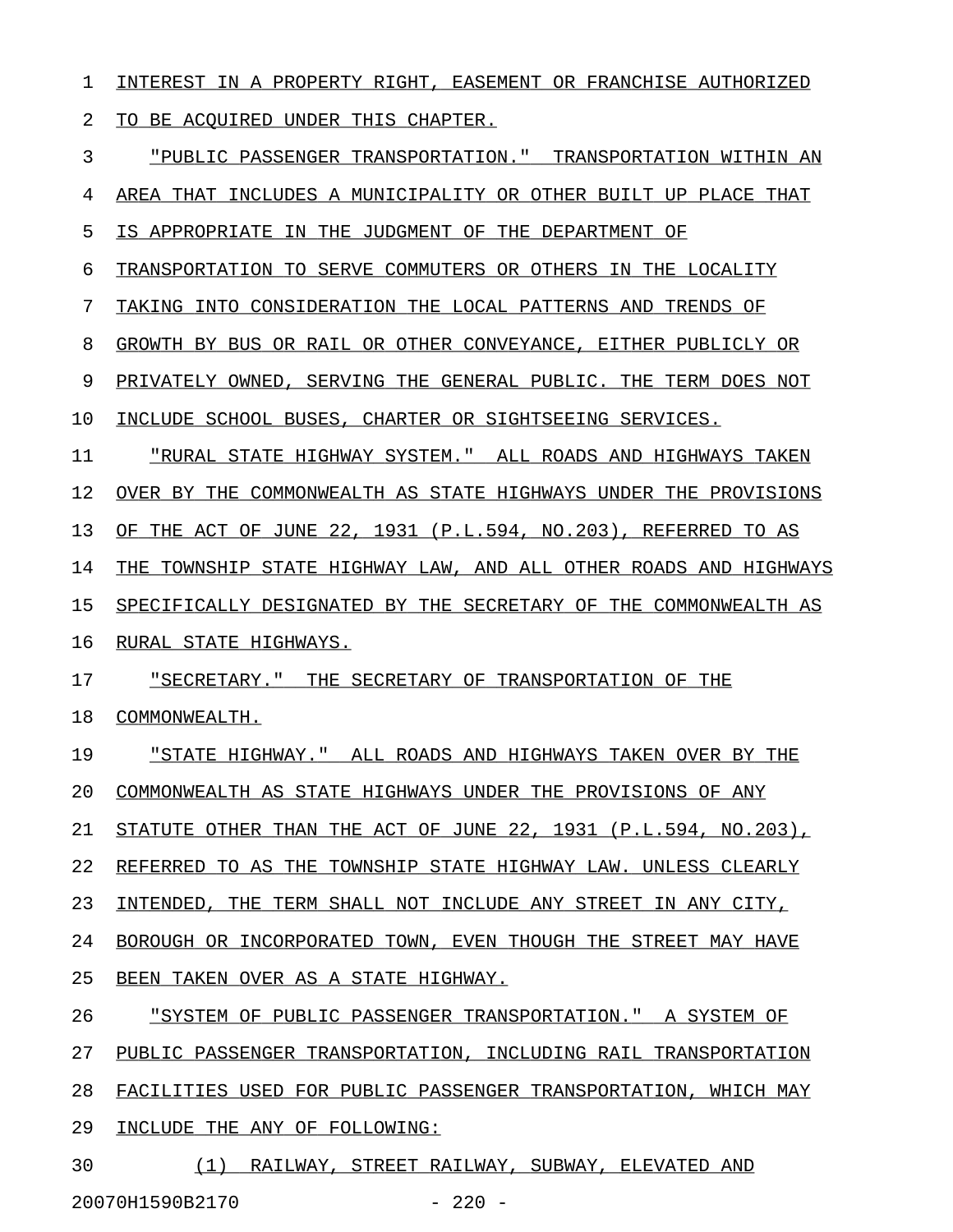2 INCLUDING SELF-PROPELLED AND GALLERY CARS, LOCOMOTIVES, 3 PASSENGER BUSES AND WIRES, POLES AND EQUIPMENT FOR THE 4 ELECTRIFICATION OF ANY OF THE RAILS, TRACKS AND ROADBEDS, 5 GUIDEWAYS, ELEVATED STRUCTURES, BUILDINGS, STATIONS, 6 TERMINALS, DOCKS, SHELTERS AND PARKING AREAS FOR USE IN 7 CONNECTION WITH THE RAIL TRANSPORTATION SYSTEMS, 8 INTERCONNECTING LINES AND TUNNELS TO PROVIDE PASSENGER OR 9 PASSENGER AND RAIL SERVICE CONNECTIONS BETWEEN TRANSPORTATION 10 SYSTEMS, TRANSPORTATION ROUTES, CORRIDORS AND RIGHTS-OF-WAY 11 THEREFOR, BUT NOT FOR PUBLIC HIGHWAYS. 12 (2) SIGNAL AND COMMUNICATION SYSTEMS NECESSARY OR 13 DESIRABLE FOR THE CONSTRUCTION, OPERATION OR IMPROVEMENT OF A 14 PUBLIC PASSENGER TRANSPORTATION SYSTEM. 15 (3) ANY IMPROVEMENT OR OVERHAUL OF ANY VEHICLE EQUIPMENT 16 OR FURNISHINGS OF ANY OF THE ITEMS SPECIFIED UNDER PARAGRAPHS 17 (1) AND (2) OR ANY PART OR FRACTIONAL AND UNDIVIDED CO-18 OWNERSHIP OR LEASEHOLD INTEREST IN ANY ONE OR COMBINATION OF 19 ANY OF THE ITEMS SPECIFIED UNDER PARAGRAPHS (1) AND (2) THAT 20 MAY BE DESIGNATED AS A SYSTEM OF PUBLIC PASSENGER 21 TRANSPORTATION BY THE SECRETARY OF TRANSPORTATION. 22 "TOLL ROAD CONVERSION." THE INCLUSION WITHIN THE TURNPIKE 23 SYSTEM AND THE IMPOSITION OF TOLLS ON THE SYSTEM OF A HIGHWAY 24 THAT IS PRESENTLY TOLL FREE. 25 "TURNPIKES." ANY OF THE FOLLOWING: 26 (1) THE TURNPIKE, TURNPIKE EXTENSIONS AND TURNPIKE 27 IMPROVEMENTS. 28 (2) TOLL-FREE ROADS CONVERTED OR TO BE CONVERTED TO TOLL 29 ROADS UNDER THIS CHAPTER. 30 (3) RELATED STORM WATER MANAGEMENT SYSTEMS, 20070H1590B2170 - 221 -

1 MONORAIL PASSENGER OR PASSENGER AND RAIL ROLLING STOCK,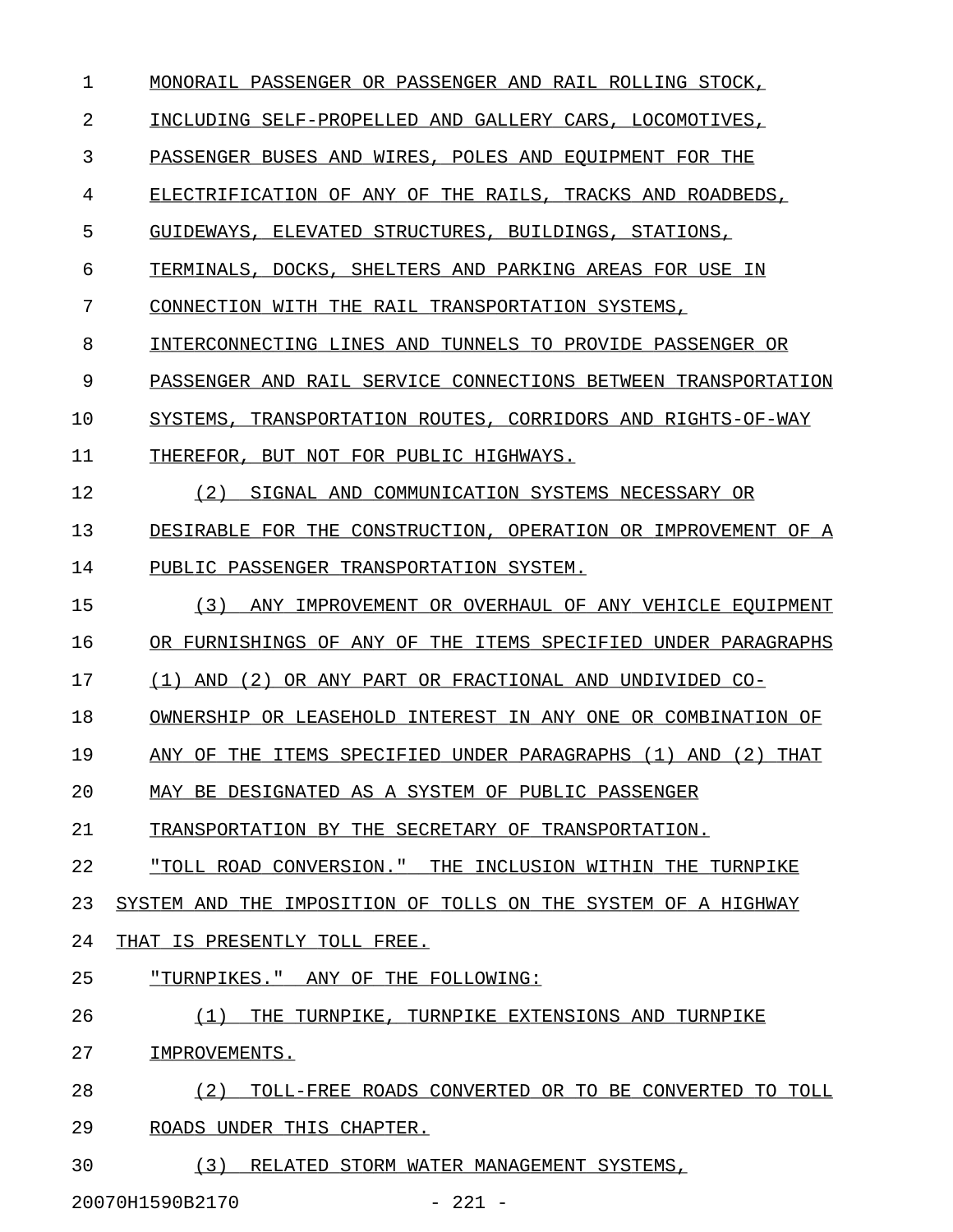| 1  | INTERCHANGES, SLIP RAMPS, TUNNELS AND BRIDGES, PROPERTY          |
|----|------------------------------------------------------------------|
| 2  | RIGHTS, EASEMENTS AND FRANCHISES DEEMED NECESSARY OR             |
| 3  | CONVENIENT FOR THE CONSTRUCTION, RECONSTRUCTION, WIDENING,       |
| 4  | EXPANSION, EXTENSION OR THE OPERATION OF THE TURNPIKE,           |
| 5  | TURNPIKE EXTENSION, TURNPIKE IMPROVEMENT AND TOLL-FREE ROADS.    |
| 6  | "VEHICLE." THE TERM AS IT IS DEFINED UNDER 75 PA.C.S. § 102      |
| 7  | (RELATING TO DEFINITIONS).                                       |
| 8  | "VIOLATION ENFORCEMENT SYSTEM." A VEHICLE SENSOR, PLACED IN      |
| 9  | A LOCATION TO WORK IN CONJUNCTION WITH A TOLL COLLECTION         |
| 10 | FACILITY, WHICH AUTOMATICALLY PRODUCES A VIDEOTAPE OR            |
| 11 | PHOTOGRAPH, MICROPHOTOGRAPH OR OTHER RECORDED IMAGE OF THE REAR  |
| 12 | PORTION OF EACH VEHICLE AT THE TIME THE VEHICLE IS USED OR       |
| 13 | OPERATED IN VIOLATION OF THE TOLL COLLECTION REGULATIONS. THE    |
| 14 | TERM INCLUDES ANY OTHER TECHNOLOGY WHICH IDENTIFIES A VEHICLE BY |
| 15 | PHOTOGRAPHIC, ELECTRONIC OR OTHER METHOD.                        |
| 16 | $$8103.$ (RESERVED).                                             |
| 17 | § 8104. STATUS OF TURNPIKE REVENUE BONDS, NOTES OR OTHER         |
| 18 | OBLIGATIONS.                                                     |
| 19 | (A) GENERAL RULE.--THE TURNPIKE REVENUE BONDS, NOTES OR          |
| 20 | OTHER OBLIGATIONS ISSUED UNDER THE PROVISIONS OF THIS CHAPTER    |
| 21 | SHALL NOT BE DEEMED TO BE A DEBT OF THE COMMONWEALTH OR A PLEDGE |
| 22 | OF THE FAITH AND CREDIT OF THE COMMONWEALTH, BUT BONDS, NOTES OR |
| 23 | OTHER OBLIGATIONS SHALL BE PAYABLE SOLELY FROM THE REVENUES OF   |
| 24 | THE COMMISSION, INCLUDING TOLLS, OR FROM FUNDS AS MAY BE         |
| 25 | AVAILABLE TO THE COMMISSION FOR THAT PURPOSE.                    |
| 26 | (B) STATEMENT REQUIRED.--ALL BONDS, NOTES OR OTHER               |
| 27 | OBLIGATIONS SHALL CONTAIN A STATEMENT ON THEIR FACE THAT THE     |
| 28 | COMMONWEALTH IS NOT OBLIGATED TO PAY THE SAME OR THE INTEREST    |
| 29 | THEREON EXCEPT FROM REVENUES OF THE COMMISSION, INCLUDING TOLLS, |
| 30 | OR FROM FUNDS AS MAY BE AVAILABLE TO THE COMMISSION FOR THAT     |
|    | 20070H1590B2170<br>$-222 -$                                      |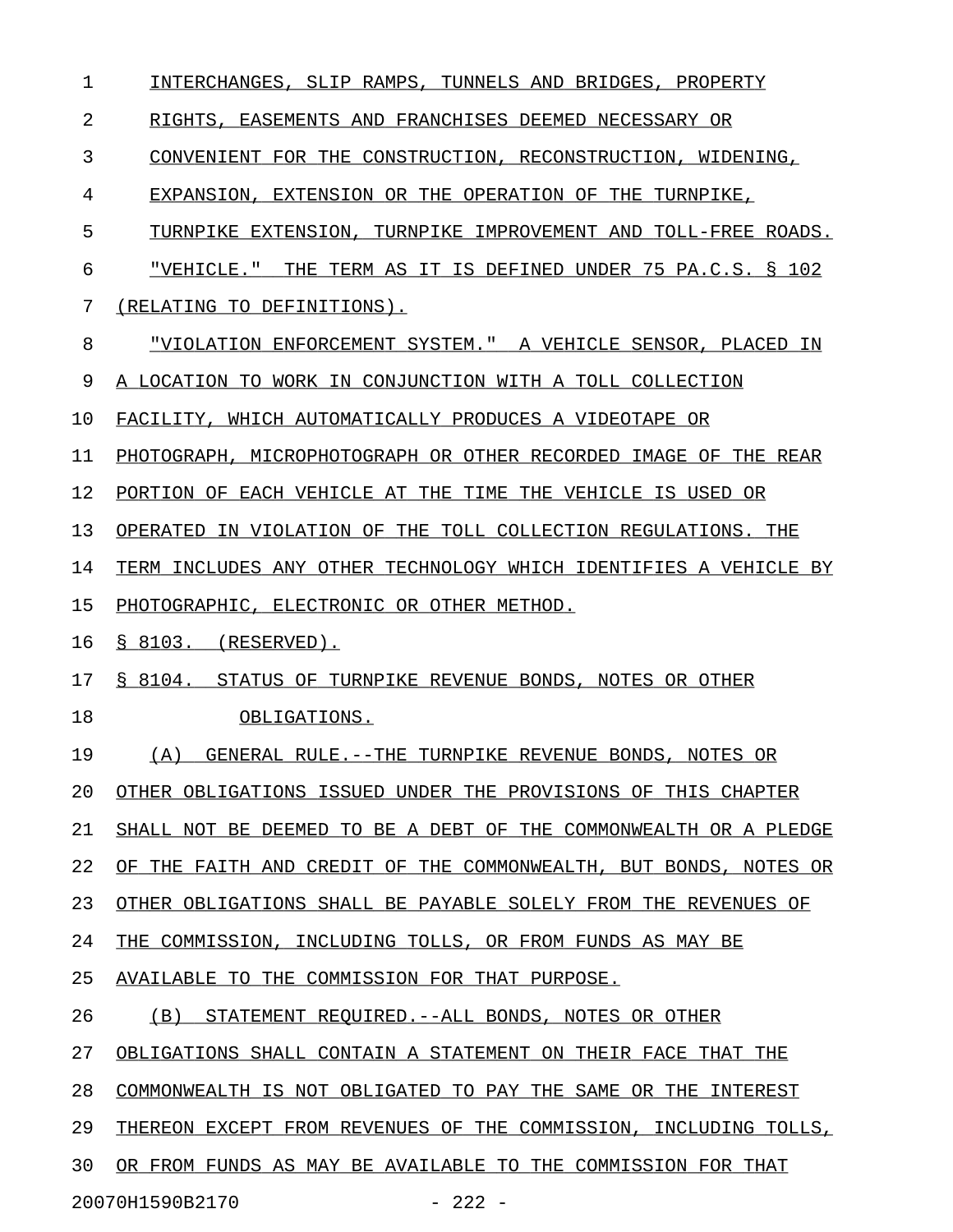1 PURPOSE AND THAT THE FAITH AND CREDIT OF THE COMMONWEALTH IS NOT 2 PLEDGED TO THE PAYMENT OF THE PRINCIPAL OR INTEREST OF THE 3 BONDS, NOTES OR OTHER OBLIGATIONS. 4 (C) PLEDGE OF COMMONWEALTH PROHIBITED.--THE ISSUANCE OF 5 TURNPIKE REVENUE BONDS, NOTES OR OTHER OBLIGATIONS UNDER THE 6 PROVISIONS OF THIS CHAPTER SHALL NOT DIRECTLY OR INDIRECTLY OR 7 CONTINGENTLY OBLIGATE THE COMMONWEALTH TO LEVY OR TO PLEDGE ANY 8 FORM OF TAXATION OR TO MAKE ANY APPROPRIATION FOR THEIR PAYMENT. 9 & 8105. COMMISSION. 10 (A) (RESERVED). 11 (B) VACANCIES AND TERMS.--12 (1) NOTWITHSTANDING ANY OTHER LAW, ANY VACANCY IN THE 13 MEMBERSHIP OF THE COMMISSION SHALL BE FILLED BY APPOINTMENT 14 OF THE GOVERNOR BY AND WITH THE ADVICE AND CONSENT OF TWO-15 THIRDS OF THE MEMBERS ELECTED TO THE SENATE. 16 (2) THE APPOINTED MEMBER SHALL SERVE FOR A TERM OF FOUR 17 YEARS. UPON THE EXPIRATION OF THIS TERM, THE APPOINTED MEMBER 18 MAY CONTINUE TO HOLD OFFICE FOR 90 DAYS OR UNTIL HIS 19 SUCCESSOR SHALL BE DULY APPOINTED AND QUALIFIED, WHICHEVER 20 PERIOD IS SHORTER, BUT SHALL NOT CONTINUE TO HOLD OFFICE 21 THEREAFTER UNLESS REAPPOINTED IN ACCORDANCE WITH LAW. 22 (C) (RESERVED). 23 (D) SECRETARY.--THE PROVISIONS OF SUBSECTION (A) SHALL NOT 24 APPLY TO THE APPOINTMENT OF THE SECRETARY WHO SHALL CONTINUE TO 25 BE APPOINTED AND TO SERVE AS A MEMBER OF THE COMMISSION EX 26 OFFICIO IN ACCORDANCE WITH LAW. 27 (E) CHAIRMAN.--A MAJORITY OF THE MEMBERS OF THE COMMISSION 28 SHALL ELECT A MEMBER OF THE COMMISSION TO SERVE AS CHAIRMAN. 29 UPON THE APPOINTMENT AND QUALIFICATION OF ANY NEW MEMBER TO 30 SERVE ON THE COMMISSION, THE OFFICE OF CHAIRMAN, AND THE 20070H1590B2170 - 223 -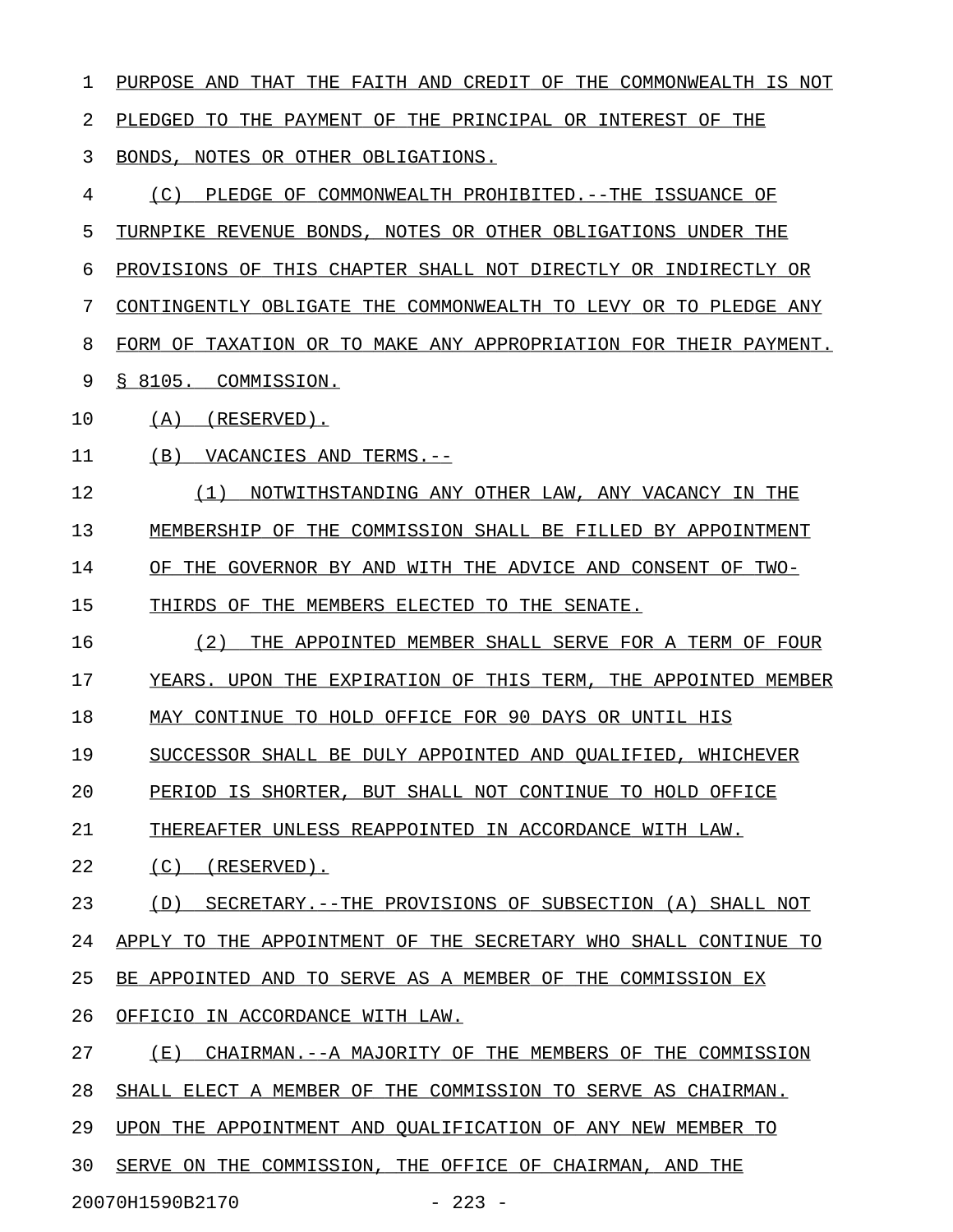1 POSITIONS OF ALL OTHER OFFICERS CREATED BY LAW, SHALL BE DEEMED 2 VACANT, AND A NEW CHAIRMAN AND OTHER OFFICERS SHALL BE ELECTED 3 BY A MAJORITY OF THE MEMBERS OF THE COMMISSION. 4 (F) ACTIONS BY THE COMMISSION.--NOTWITHSTANDING ANY OTHER 5 LAW, COURT DECISION, PRECEDENT OR PRACTICE TO THE CONTRARY, ANY 6 AND ALL ACTIONS BY OR ON BEHALF OF THE COMMISSION SHALL BE TAKEN 7 SOLELY UPON THE APPROVAL OF A MAJORITY OF THE MEMBERS TO THE 8 COMMISSION. THE TERM "ACTIONS BY OR ON BEHALF OF THE COMMISSION" 9 MEANS ANY ACTION WHATSOEVER OF THE COMMISSION, INCLUDING, BUT 10 NOT LIMITED TO, THE HIRING, APPOINTMENT, REMOVAL, TRANSFER, 11 PROMOTION OR DEMOTION OF ANY OFFICERS AND EMPLOYEES; THE 12 RETENTION, USE OR REMUNERATION OF ANY ADVISORS, COUNSEL, 13 AUDITORS, ARCHITECTS, ENGINEERS OR CONSULTANTS; THE INITIATION 14 OF ANY LEGAL ACTION; THE MAKING OF ANY CONTRACTS, LEASES, 15 AGREEMENTS, BONDS, NOTES OR COVENANTS; THE APPROVAL OF 16 REQUISITIONS, PURCHASE ORDERS, INVESTMENTS AND REINVESTMENTS; 17 AND THE ADOPTION, AMENDMENT, REVISION OR RESCISSION OF ANY RULES 18 AND REGULATIONS, ORDERS OR OTHER DIRECTIVES. THE CHAIRMAN, VICE 19 CHAIRMAN OR ANY OTHER OFFICER OR EMPLOYEE OF THE COMMISSION MAY 20 TAKE NO ACTION BY OR ON BEHALF OF THE COMMISSION EXCEPT AS 21 EXPRESSLY AUTHORIZED BY A MAJORITY OF THE MEMBERS OF THE 22 COMMISSION. 23 (G) COMPENSATION.--THE ANNUAL SALARY OF THE CHAIRMAN OF THE 24 PENNSYLVANIA TURNPIKE COMMISSION SHALL BE \$28,500, AND THE 25 ANNUAL SALARY OF THE REMAINING MEMBERS OF THE PENNSYLVANIA 26 TURNPIKE COMMISSION SHALL BE \$26,000. THESE SALARIES SHALL BE 27 PAID IN EQUAL INSTALLMENTS EVERY OTHER WEEK. 28 § 8106. EXERCISE OF COMMISSION POWERS. 29 THE EXERCISE BY THE COMMISSION OF THE POWERS CONFERRED BY 30 THIS CHAPTER IN THE CONSTRUCTION, OPERATION AND MAINTENANCE OF

20070H1590B2170 - 224 -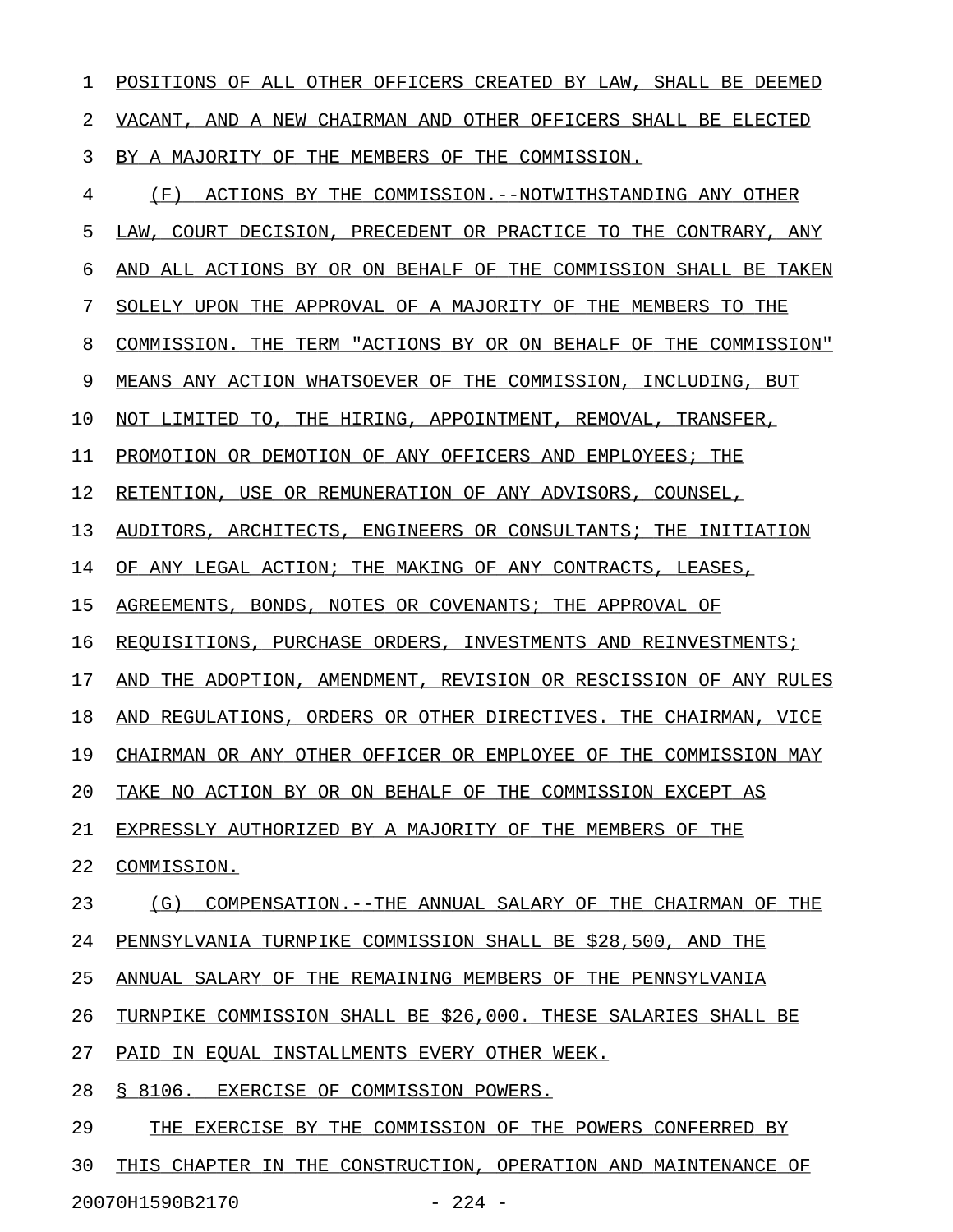| 1  | THE TURNPIKES AND<br>IN EFFECTING TOLL ROAD CONVERSIONS SHALL BE      |
|----|-----------------------------------------------------------------------|
| 2  | TO BE AN ESSENTIAL GOVERNMENTAL FUNCTION<br>DEEMED AND HELD<br>OF THE |
| 3  | COMMONWEALTH.                                                         |
| 4  | § 8107.<br>COMMISSION POWERS AND DUTIES.                              |
| 5  | (A)<br>POWERS AND DUTIES OF COMMISSION.--THE COMMISSION MAY:          |
| 6  | MAINTAIN A PRINCIPAL OFFICE AT A PLACE DESIGNATED<br>( 1 )<br>ВY      |
| 7  | COMMISSION.<br>THE                                                    |
| 8  | (2)<br>ITS OWN NAME.<br>CONTRACT AND BE CONTRACTED WITH IN            |
| 9  | (3)<br>IN ITS OWN NAME, PLEAD AND BE<br>SUE AND BE SUED               |
| 10 | IMPLEADED. ANY CIVIL ACTION AGAINST THE COMMISSION SHALL BE           |
| 11 | BROUGHT ONLY IN THE COURTS IN WHICH ACTIONS MAY BE BROUGHT            |
| 12 | AGAINST THE COMMONWEALTH.                                             |
| 13 | (4)<br>HAVE AN OFFICIAL SEAL.                                         |
| 14 | (5)<br>MAKE NECESSARY RULES AND REGULATIONS FOR ITS OWN               |
| 15 | GOVERNANCE AND IN CONTROL OF TRAFFIC.                                 |
| 16 | (6)<br>ACOUIRE, HOLD, ACCEPT, OWN, USE, HIRE, LEASE,                  |
| 17 | EXCHANGE, OPERATE AND DISPOSE OF PERSONAL PROPERTY, REAL              |
| 18 | INTERESTS IN REAL PROPERTY AND<br>PROPERTY AND<br>MAKE AND<br>ENTER   |
| 19 | INTO ALL CONTRACTS AND AGREEMENTS NECESSARY OR INCIDENTAL TO          |
| 20 | THE PERFORMANCE OF ITS DUTIES AND THE EXECUTION OF ITS POWERS         |
| 21 | UNDER THIS CHAPTER AND EMPLOY ENGINEERING, TRAFFIC,                   |
| 22 | ARCHITECTURAL AND CONSTRUCTION EXPERTS AND INSPECTORS,                |
| 23 | ATTORNEYS AND OTHER EMPLOYEES AS MAY IN ITS JUDGMENT BE               |
| 24 | NECESSARY AND FIX THEIR COMPENSATION.                                 |
| 25 | (7)<br>PROVIDE GRADE SEPARATIONS AT ITS OWN EXPENSE WITH              |
| 26 | RESPECT TO ALL PUBLIC ROADS, STATE HIGHWAYS AND INTERSTATE            |
| 27 | HIGHWAYS INTERSECTED BY THE TURNPIKES AND TO CHANGE AND               |
| 28 | ADJUST THE LINES AND GRADES THEREOF SO AS TO ACCOMMODATE THE          |
| 29 | SAME TO THE DESIGN FOR GRADE SEPARATION.                              |
| 30 | ( I )<br>THE DAMAGES INCURRED IN CHANGING AND ADJUSTING               |

20070H1590B2170 - 225 -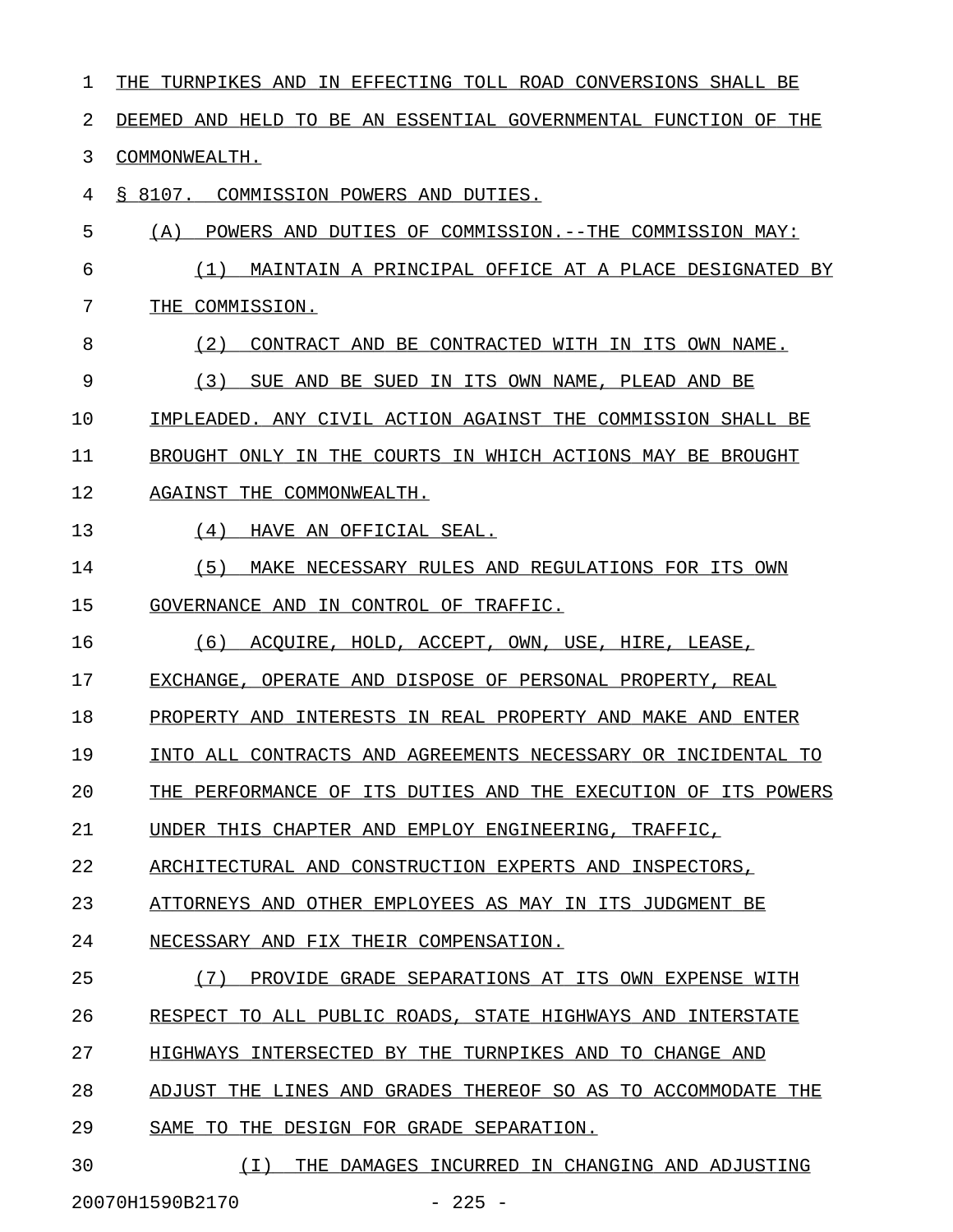1 THE LINES AND GRADES OF PUBLIC ROADS, STATE HIGHWAYS AND 2 INTERSTATE HIGHWAYS SHALL BE ASCERTAINED AND PAID BY THE 3 COMMISSION IN ACCORDANCE WITH 26 PA.C.S. (RELATING TO 4 EMINENT DOMAIN).

5  $(II)$  IF THE COMMISSION SHALL FIND IT NECESSARY TO 6 PROVIDE A GRADE SEPARATION OR CHANGE THE SITE OF ANY 7 PORTION OF ANY INTERSTATE HIGHWAY, STATE HIGHWAY OR 8 PUBLIC ROAD, OR VACATE THE SAME, THE COMMISSION SHALL 9 CAUSE IT TO BE RECONSTRUCTED AND RESTORED AT THE 10 COMMISSION'S EXPENSE ON THE MOST FAVORABLE LOCATION AND 11 IN AS SATISFACTORY A MANNER AS THE ORIGINAL ROAD OR 12 **VACATE IT AS THE CASE MAY BE.** 

13 (III) THE METHOD OF ACQUIRING THE RIGHT-OF-WAY AND \_\_\_\_\_\_\_\_\_\_\_\_\_\_\_\_\_\_\_\_\_\_\_\_\_\_\_\_\_\_\_\_\_\_\_\_\_\_\_\_\_\_\_\_\_\_\_\_\_\_\_ 14 DETERMINING DAMAGES INCURRED IN CHANGING THE LOCATION OF 15 OR VACATING THE ROAD, STATE HIGHWAY OR INTERSTATE HIGHWAY 16 SHALL BE ASCERTAINED AND PAID FOR IN ACCORDANCE WITH 26 17 PA.C.S.

18 (8) PETITION THE COURT OF COMMON PLEAS OF THE COUNTY IN 19 WHICH ANY PUBLIC ROAD OR PART THEREOF IS LOCATED AND AFFECTED 20 BY THE LOCATION OF THE TURNPIKES, FOR THE VACATION,

21 RELOCATION OR SUPPLY OF THE SAME OR ANY PART THEREOF WITH THE

22 SAME FORCE AND EFFECT AS IS NOW GIVEN BY EXISTING LAWS TO THE

23 INHABITANTS OF ANY TOWNSHIP OR THE COUNTY, AND THE

24 PROCEEDINGS UPON PETITION, WHETHER FOR THE APPOINTMENT OF

25 VIEWERS OR OTHERWISE, SHALL BE THE SAME AS PROVIDED BY

26 EXISTING LAW FOR SIMILAR PROCEEDINGS UPON THE PETITIONS.

27 (9) NEGOTIATE AND ENTER INTO INTEREST RATE SWAPS AND

28 OTHER INTEREST RATE HEDGES TO ASSIST THE COMMISSION IN

29 MANAGING INTEREST COST AND RATE RISK IN CONNECTION WITH ITS

30 DEBT. \_\_\_\_\_

20070H1590B2170 - 226 -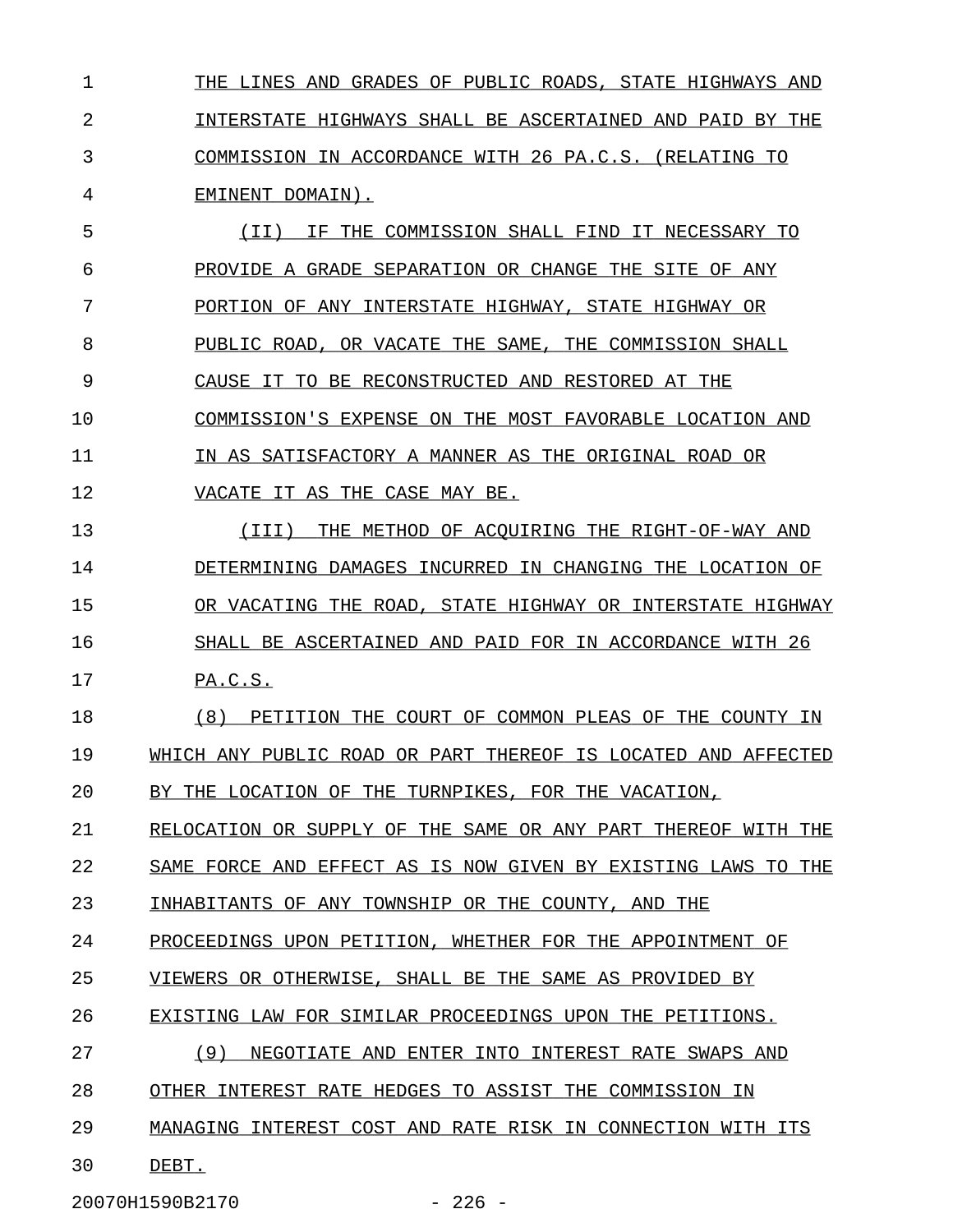| 1  | (10)<br>PROVIDE FOR COSTS OF THE DEPARTMENT.                     |
|----|------------------------------------------------------------------|
| 2  | (11)<br>HAVE ALL OF THE POWERS AND PERFORM ALL THE DUTIES        |
| 3  | PRESCRIBED BY THE ACT OF MAY 21, 1937 (P.L.774, NO.211),         |
| 4  | REFERRED TO AS THE PENNSYLVANIA TURNPIKE COMMISSION ACT.         |
| 5  | (B)<br>MAINTENANCE TO BE PAID OUT OF TOLLS.--                    |
| 6  | (1)<br>THE TURNPIKE EXTENSIONS AND IMPROVEMENTS AND TOLL-        |
| 7  | FREE ROADS CONVERTED TO TOLL ROADS WHEN COMPLETED AND OPEN TO    |
| 8  | TRAFFIC SHALL BE MAINTAINED AND REPAIRED BY AND UNDER THE        |
| 9  | CONTROL OF THE COMMISSION.                                       |
| 10 | (2)<br>ALL CHARGES AND COSTS FOR THE MAINTENANCE AND             |
| 11 | REPAIRS ACTUALLY EXPENDED BY THE COMMISSION SHALL BE PAID OUT    |
| 12 | OF TOLLS.                                                        |
| 13 | THE TURNPIKE, THE TURNPIKE EXTENSIONS AND<br>(3)                 |
| 14 | IMPROVEMENTS AND THE TOLL-FREE ROADS CONVERTED TO TOLL ROADS     |
| 15 | SHALL ALSO BE POLICED AND OPERATED BY A FORCE OF POLICE, TOLL    |
| 16 | TAKERS AND OTHER OPERATING EMPLOYEES AS THE COMMISSION MAY IN    |
| 17 | ITS DISCRETION EMPLOY.                                           |
| 18 | § 8108. EXPENSES AND BONDING OF COMMISSION MEMBERS.              |
| 19 | (A) PAYMENT OF EXPENSES.--ALL COMPENSATION AND SALARIES AND      |
| 20 | ALL EXPENSES INCURRED IN CARRYING OUT THE PROVISIONS OF THIS     |
| 21 | CHAPTER SHALL BE PAID SOLELY FROM FUNDS PROVIDED UNDER THE       |
| 22 | AUTHORITY OF THIS CHAPTER, AND NO LIABILITY OR OBLIGATION SHALL  |
| 23 | BE INCURRED UNDER THIS CHAPTER BEYOND THE EXTENT TO WHICH MONEY  |
| 24 | SHALL HAVE BEEN PROVIDED UNDER THE AUTHORITY OF THIS CHAPTER.    |
| 25 | (B)<br>NO ADDITIONAL BOND REQUIRED. -- THE ISSUANCE OF ANY       |
| 26 | TURNPIKE REVENUE BONDS, NOTES OR OTHER OBLIGATIONS UNDER THE     |
| 27 | PROVISIONS OF THIS CHAPTER SHALL NOT CAUSE ANY MEMBER OF THE     |
| 28 | COMMISSION TO BE REQUIRED TO EXECUTE A BOND THAT A MEMBER OF THE |
| 29 | COMMISSION IS NOT OTHERWISE REQUIRED TO EXECUTE.                 |
| 30 | § 8109. ACOUISITION OF PROPERTY RIGHTS BY COMMISSION.            |
|    | 20070H1590B2170<br>$-227 -$                                      |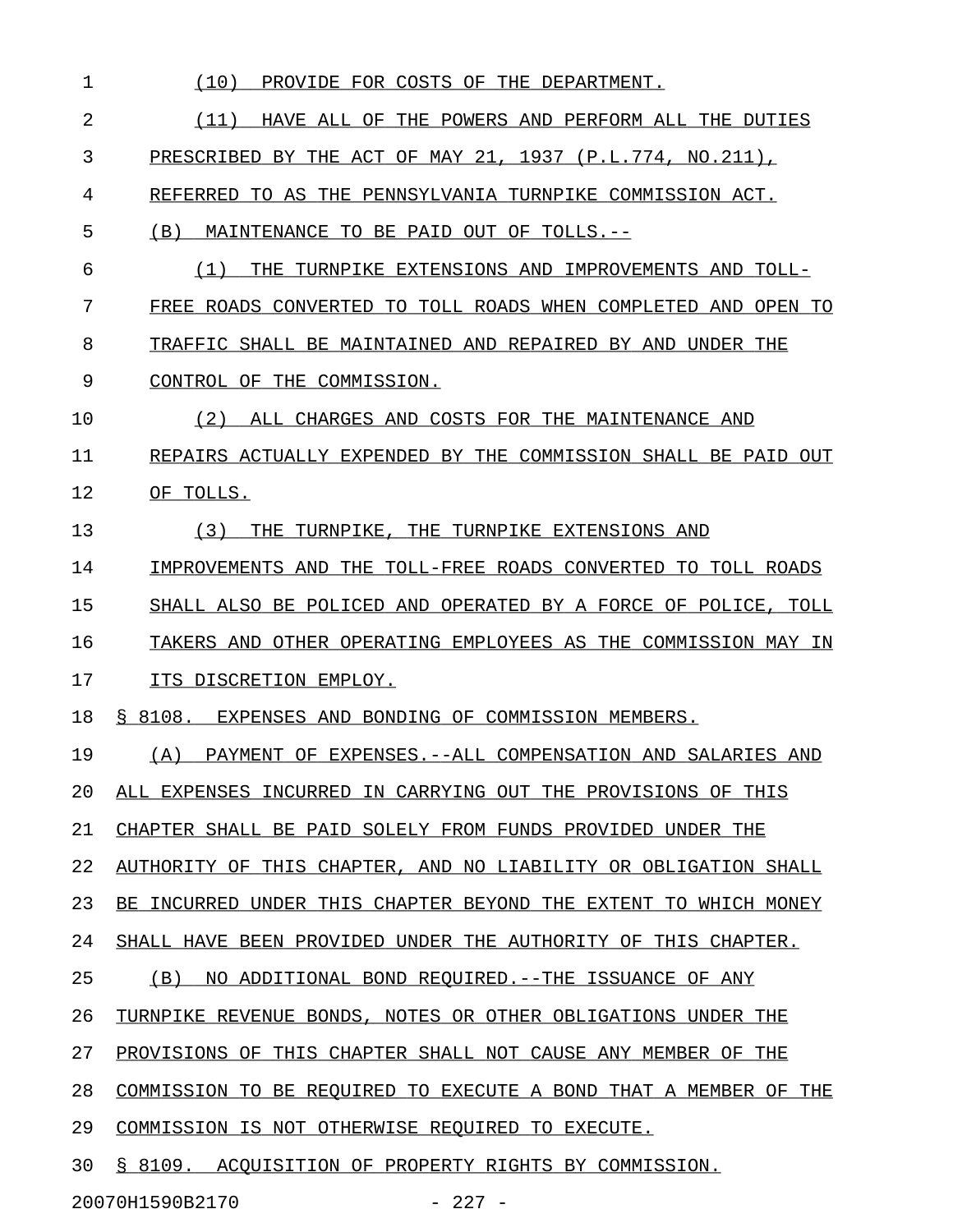1 (A) CONDEMNATION.--THE COMMISSION MAY CONDEMN, PURSUANT TO 2 26 PA.C.S. (RELATING TO EMINENT DOMAIN), ANY LANDS, INTERESTS IN 3 LANDS, PROPERTY RIGHTS, RIGHTS-OF-WAY, FRANCHISES, EASEMENTS AND 4 OTHER PROPERTY DEEMED NECESSARY OR CONVENIENT FOR THE 5 CONSTRUCTION AND EFFICIENT OPERATION OF THE TURNPIKES AND THE 6 TOLL ROAD CONVERSIONS OR NECESSARY IN THE RESTORATION OR 7 RELOCATION OF PUBLIC OR PRIVATE PROPERTY DAMAGED OR DESTROYED.  $8$  (B) PURCHASE.--9 (1) THE COMMISSION MAY ACQUIRE BY PURCHASE, WHENEVER IT \_\_\_\_\_\_\_\_\_\_\_\_\_\_\_\_\_\_\_\_\_\_\_\_\_\_\_\_\_\_\_\_\_\_\_\_\_\_\_\_\_\_\_\_\_\_\_\_\_\_\_\_\_\_\_ 10 SHALL DEEM THE PURCHASE EXPEDIENT, OR OTHERWISE ACCEPT IF 11 DEDICATED TO IT, ANY LANDS, INTERESTS IN LANDS, PROPERTY 12 RIGHTS, RIGHTS-OF-WAY, FRANCHISES, EASEMENTS AND OTHER 13 PROPERTY DEEMED NECESSARY OR CONVENIENT FOR THE CONSTRUCTION 14 AND EFFICIENT OPERATION OF THE TURNPIKES AND TOLL ROAD 15 CONVERSIONS OR NECESSARY IN THE RESTORATION OF PUBLIC OR 16 PRIVATE PROPERTY DAMAGED OR DESTROYED, WHETHER THE PROPERTY 17 HAS BEEN PREVIOUSLY CONDEMNED OR OTHERWISE, UPON TERMS AND AT 18 A PRICE AS MAY BE CONSIDERED BY THE COMMISSION TO BE 19 REASONABLE AND CAN BE AGREED UPON BETWEEN THE COMMISSION AND 20 THE OWNER THEREOF AND TO TAKE TITLE THERETO IN THE NAME OF 21 THE COMMISSION. 22 (2) THE NET PROCEEDS OF THE PURCHASE PRICE PAYABLE TO A 23 MUNICIPALITY OR THE DEPARTMENT FOR ANY REAL PROPERTY OR 24 INTEREST THEREIN OBTAINED BY THE COMMISSION PURSUANT TO THIS 25 CHAPTER, LESS THE COST OF RETIRING ANY BONDED INDEBTEDNESS ON 26 THE PROPERTY OR INTEREST, SHALL BE USED EXCLUSIVELY, IN THE 27 CASE OF A MUNICIPALITY, FOR ROAD-RELATED AND BRIDGE-RELATED 28 EXPENSES AND, IN THE CASE OF THE DEPARTMENT, FOR HIGHWAY AND 29 BRIDGE CONSTRUCTION, RECONSTRUCTION AND MAINTENANCE IN THE 30 SAME ENGINEERING AND MAINTENANCE DISTRICT IN WHICH THE 20070H1590B2170 - 228 -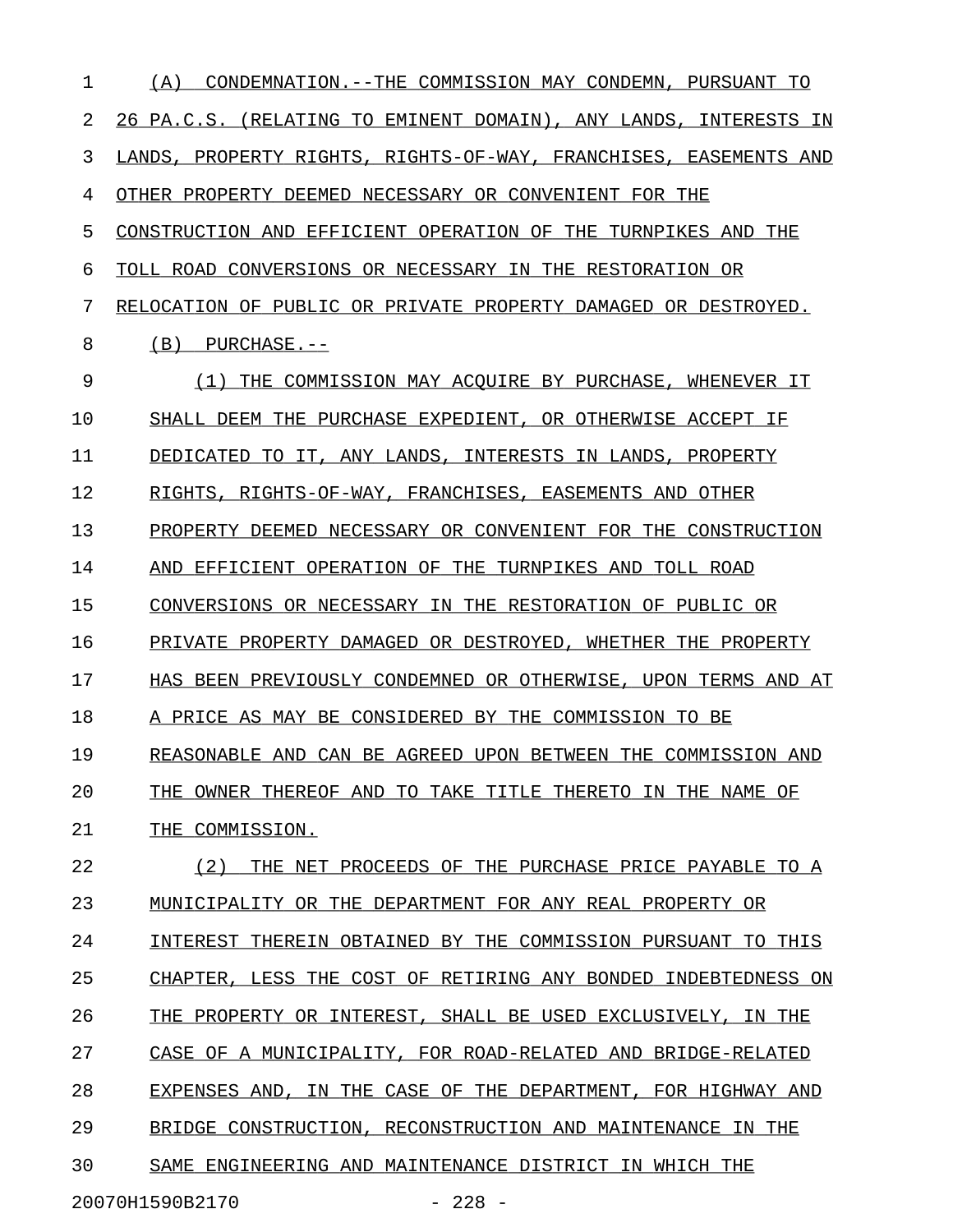| 1  | PROPERTY IS LOCATED.                                             |
|----|------------------------------------------------------------------|
| 2  | S 8110.<br>PROCEDURAL REOUIREMENTS OF ACOUISITION.               |
| 3  | TITLE.--TITLE TO ANY PROPERTY CONDEMNED BY THE<br>(A)            |
| 4  | COMMISSION SHALL BE TAKEN IN THE NAME OF THE COMMISSION.         |
| 5  | (B)<br>$ENTRY. --$                                               |
| 6  | (1)<br>IN ADDITION TO ANY OTHERS POWERS SET FORTH IN THIS        |
| 7  | CHAPTER.<br>THE COMMISSION AND ITS AUTHORIZED AGENTS AND         |
| 8  | EMPLOYEES MAY ENTER UPON ANY LANDS, WATERS AND PREMISES IN       |
| 9  | THIS COMMONWEALTH FOR THE PURPOSE OF MAKING SURVEYS,             |
| 10 | SOUNDINGS, DRILLINGS AND EXAMINATIONS, AS IT MAY DEEM            |
| 11 | NECESSARY OR CONVENIENT FOR THE PURPOSE OF THIS CHAPTER.         |
| 12 | (2)<br>THE<br>ENTRY SHALL NOT BE DEEMED A TRESPASS, NOR SHALL    |
| 13 | AN ENTRY FOR THE PURPOSES BE DEEMED AN ENTRY UNDER ANY           |
| 14 | CONDEMNATION PROCEEDINGS WHICH MAY BE THEN PENDING.              |
| 15 | (3)<br>THE COMMISSION SHALL MAKE REIMBURSEMENT FOR ANY           |
| 16 | ACTUAL DAMAGES RESULTING TO THE LANDS, WATERS AND PREMISES AS    |
| 17 | A RESULT OF THE ACTIVITIES.                                      |
| 18 | (C)<br>RESTORATION OF PROPERTY.--ANY PUBLIC OR PRIVATE PROPERTY  |
| 19 | DAMAGED OR DESTROYED IN CARRYING OUT THE POWERS GRANTED BY THIS  |
| 20 | CHAPTER SHALL BE RESTORED OR REPAIRED AND PLACED IN ITS ORIGINAL |
| 21 | CONDITION AS NEARLY AS PRACTICABLE OR ADEQUATE COMPENSATION MADE |
| 22 | FOR THE PROPERTY OUT OF FUNDS PROVIDED UNDER THE AUTHORITY OF    |
| 23 | THIS CHAPTER.                                                    |
| 24 | (D) POWERS OF PUBLIC BODIES. -- NOTWITHSTANDING ANY OTHER        |
| 25 | PROVISION OF LAW TO THE CONTRARY, A POLITICAL SUBDIVISION OR A   |
| 26 | PUBLIC AGENCY OR COMMISSION OF THE COMMONWEALTH MAY LEASE, LEND, |
| 27 | DEDICATE, GRANT, CONVEY OR OTHERWISE TRANSFER TO THE COMMISSION, |
| 28 | UPON ITS REQUEST, UPON TERMS AND CONDITIONS AS THE PROPER        |
| 29 | AUTHORITIES OF THE POLITICAL SUBDIVISION OR PUBLIC AGENCY OR     |
| 30 | COMMISSION OF THE COMMONWEALTH DEEMS REASONABLE AND FAIR AND     |
|    |                                                                  |

20070H1590B2170 - 229 -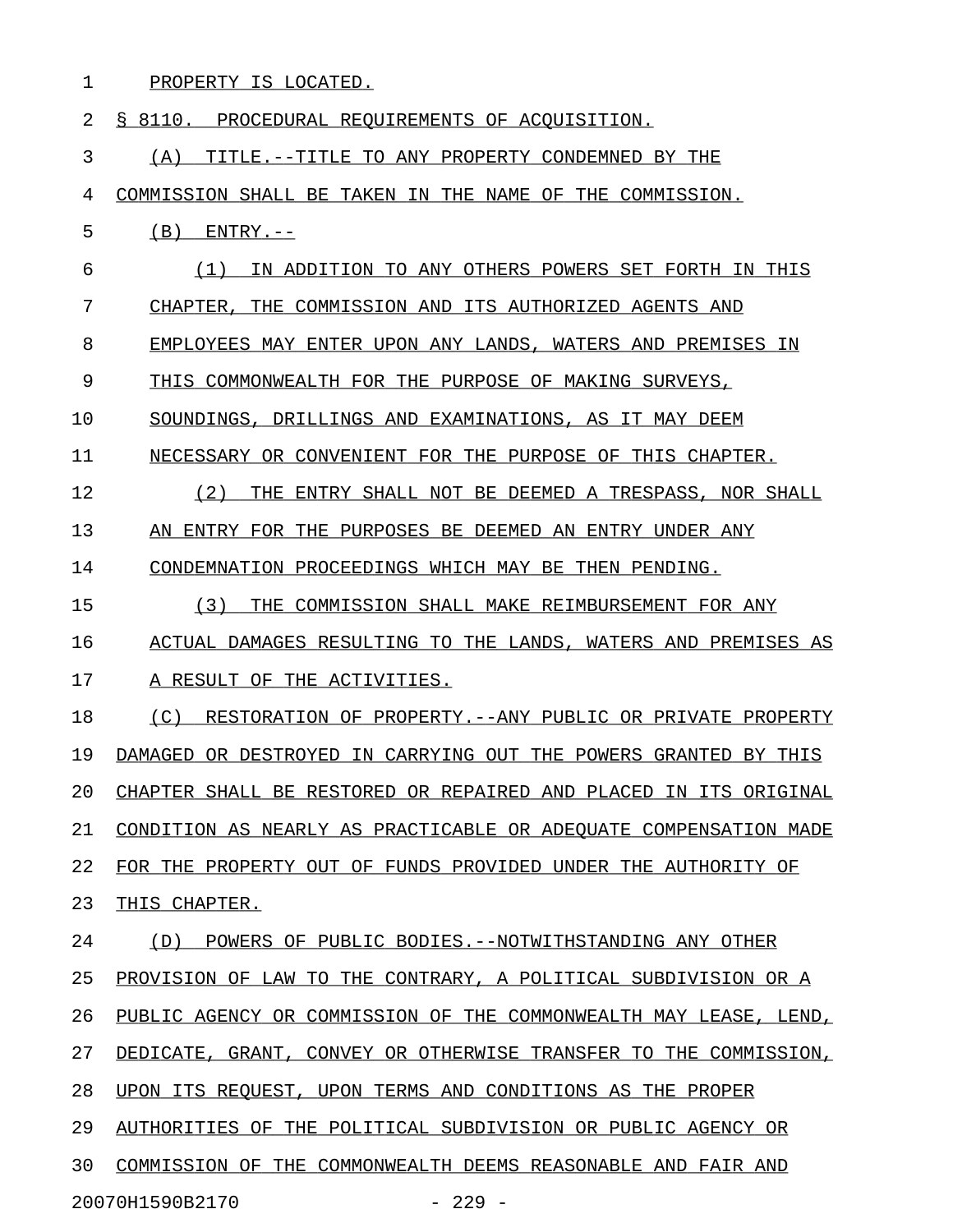| 1  | WITHOUT THE NECESSITY FOR ANY ADVERTISEMENT,<br>ORDER OF COURT OR   |
|----|---------------------------------------------------------------------|
| 2  | OTHER ACTION OR FORMALITY, OTHER THAN THE REGULAR AND FORMAL        |
| 3  | ACTION OF THE AUTHORITIES CONCERNED, ANY REAL PROPERTY WHICH MAY    |
| 4  | BE NECESSARY OR CONVENIENT TO THE EFFECTUATION OF THE AUTHORIZED    |
| 5  | PURPOSES OF THE COMMISSION, INCLUDING PUBLIC ROADS AND OTHER        |
| 6  | REAL PROPERTY ALREADY DEVOTED TO PUBLIC USE.                        |
| 7  | S 8111.<br>ENTRY AND POSSESSION OF PROPERTY CONDEMNED.              |
| 8  | WHENEVER THE COMMISSION HAS CONDEMNED ANY LANDS, RIGHTS,            |
| 9  | RIGHTS-OF-WAY, EASEMENTS AND FRANCHISES, OR INTERESTS THEREIN,      |
| 10 | AS PROVIDED IN THIS CHAPTER, THE COMMISSION MAY PROCEED TO          |
| 11 | OBTAIN POSSESSION IN THE MANNER PROVIDED BY 26 PA.C.S.<br>(RELATING |
| 12 | TO THE EMINENT DOMAIN).                                             |
| 13 | S 8112.<br>ISSUANCE OF TURNPIKE REVENUE BONDS OR OTHER              |
| 14 | OBLIGATIONS.                                                        |
| 15 | (A)<br>AUTHORIZATION.--                                             |
| 16 | A BOND MUST BE AUTHORIZED BY RESOLUTION OF THE<br>(1)               |
| 17 | COMMISSION. THE RESOLUTION MAY SPECIFY ALL OF THE FOLLOWING:        |
| 18 | (T)<br>SERIES.                                                      |
| 19 | (TI)<br>DATE OF MATURITY NOT EXCEEDING 40 YEARS FROM                |
| 20 | DATE OF ISSUE.                                                      |
| 21 | INTEREST.<br>(III)                                                  |
| 22 | (IV)<br>DENOMINATION.                                               |
| 23 | (V)<br>FORM, EITHER COUPON OR FULLY REGISTERED WITHOUT              |
| 24 | COUPONS.                                                            |
| 25 | REGISTRATION, EXCHANGEABILITY AND<br>(VI)                           |
| 26 | INTERCHANGEABILITY PRIVILEGES.                                      |
| 27 | (VII)<br>MEDIUM OF PAYMENT AND PLACE OF PAYMENT.                    |
| 28 | TERMS OF REDEMPTION NOT EXCEEDING 105% OF THE<br>(VIII)             |
| 29 | PRINCIPAL AMOUNT OF THE BOND.                                       |
| 30 | PRIORITIES IN THE REVENUES OR RECEIPTS OF THE<br>(IX)               |
|    | 20070H1590B2170<br>$-230 -$                                         |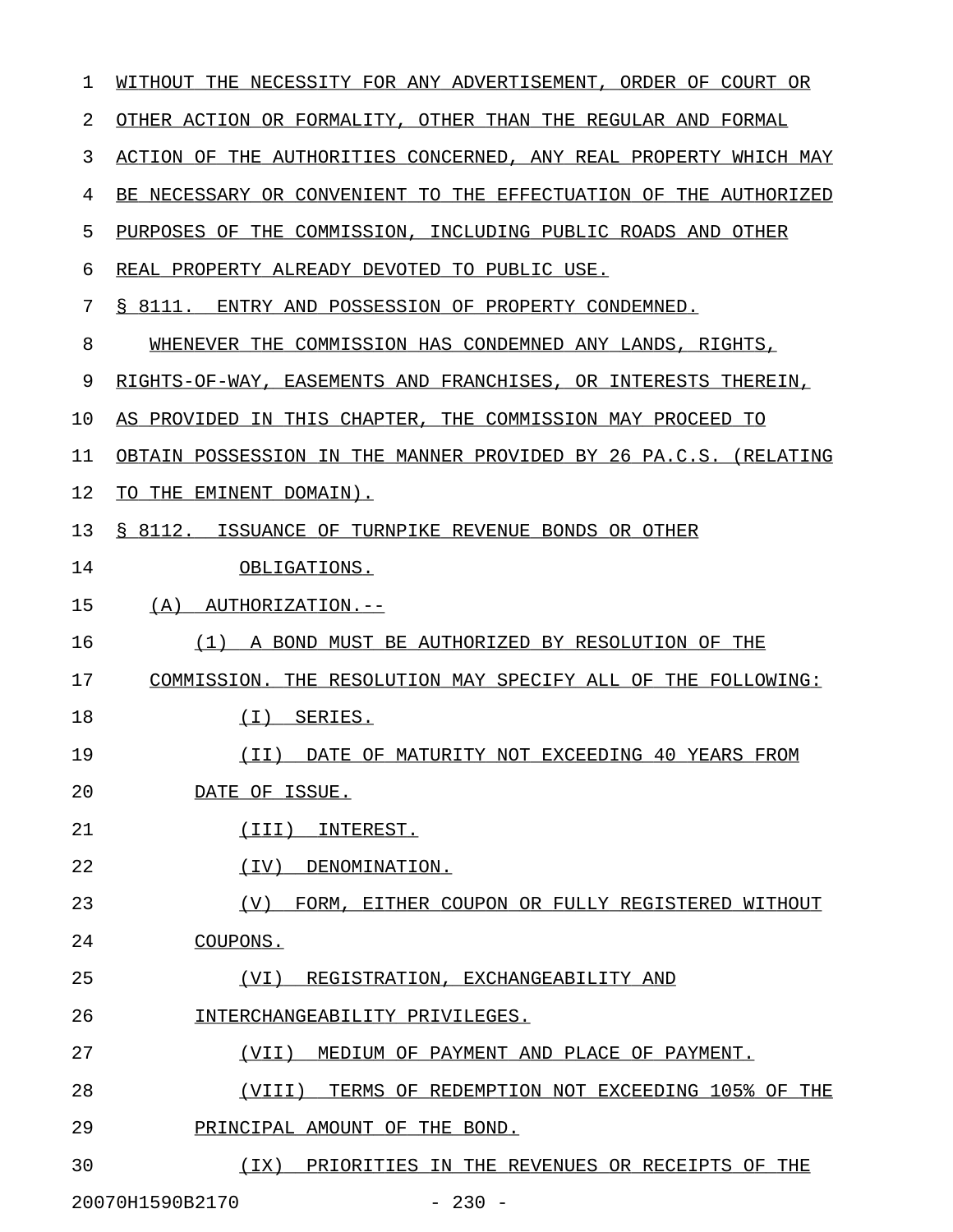| 1  | COMMISSION.                                                       |
|----|-------------------------------------------------------------------|
| 2  | (2)<br>A BOND MUST BE SIGNED BY OR SHALL BEAR THE FACSIMILE       |
| 3  | SIGNATURE OF SUCH OFFICERS AS THE COMMISSION DETERMINES. A        |
| 4  | BOND MAY BE ISSUED AND DELIVERED NOTWITHSTANDING THAT ONE OR      |
| 5  | MORE OF THE SIGNING OFFICERS OR THE TREASURER HAS CEASED TO       |
| 6  | BE AN OFFICER WHEN THE BOND IS ACTUALLY DELIVERED. A BOND         |
| 7  | MUST BE AUTHENTICATED BY AN AUTHENTICATING AGENT, A FISCAL        |
| 8  | AGENT OR A TRUSTEE, IF REOUIRED BY THE AUTHORIZING                |
| 9  | RESOLUTION.                                                       |
| 10 | (3)<br>A BOND MAY BE SOLD AT PUBLIC OR PRIVATE SALE FOR A         |
| 11 | PRICE DETERMINED BY THE COMMISSION.                               |
| 12 | (4)<br>PENDING THE PREPARATION OF A DEFINITIVE BOND,              |
| 13 | INTERIM RECEIPTS OR TEMPORARY BONDS WITHOUT COUPONS MAY BE        |
| 14 | ISSUED TO THE PURCHASER AND MAY CONTAIN TERMS AND CONDITIONS      |
| 15 | AS THE COMMISSION DETERMINES.                                     |
| 16 | (B)<br>PROVISIONS. -- A RESOLUTION AUTHORIZING A BOND MAY CONTAIN |
| 17 | PROVISIONS WHICH SHALL BE PART OF THE CONTRACT WITH THE           |
| 18 | BONDHOLDER AS TO THE FOLLOWING:                                   |
| 19 | PLEDGING THE FULL FAITH AND CREDIT OF THE COMMISSION<br>(1)       |
| 20 | BUT NOT OF THE COMMONWEALTH OR ANY POLITICAL SUBDIVISION FOR      |
| 21 | THE BOND OR RESTRICTING THE OBLIGATION OF THE COMMISSION TO       |
| 22 | ALL OR ANY OF THE REVENUE OF THE COMMISSION FROM ALL OR ANY       |
| 23 | PROJECTS OR PROPERTIES.                                           |
| 24 | (2)<br>THE PAYMENT OF THE COSTS OF THE DEPARTMENT, THE            |
| 25 | COSTS OF THE TURNPIKES AND THE TOLL ROAD CONVERSIONS,             |
| 26 | INCLUDING THE RECONSTRUCTION OF THE CONVERTED ROADS AS            |
| 27 | PROVIDED FOR IN THIS CHAPTER AND THE REPAYMENT TO THE FEDERAL     |
| 28 | TREASURY OF ANY FUNDS SO REQUIRED TO BE REPAID PURSUANT TO        |
| 29 | ANY SPECIAL LEGISLATION PASSED BY THE CONGRESS OF THE UNITED      |
| 30 | STATES AUTHORIZING THE CONVERSION OF TOLL-FREE ROADS TO TOLL      |
|    |                                                                   |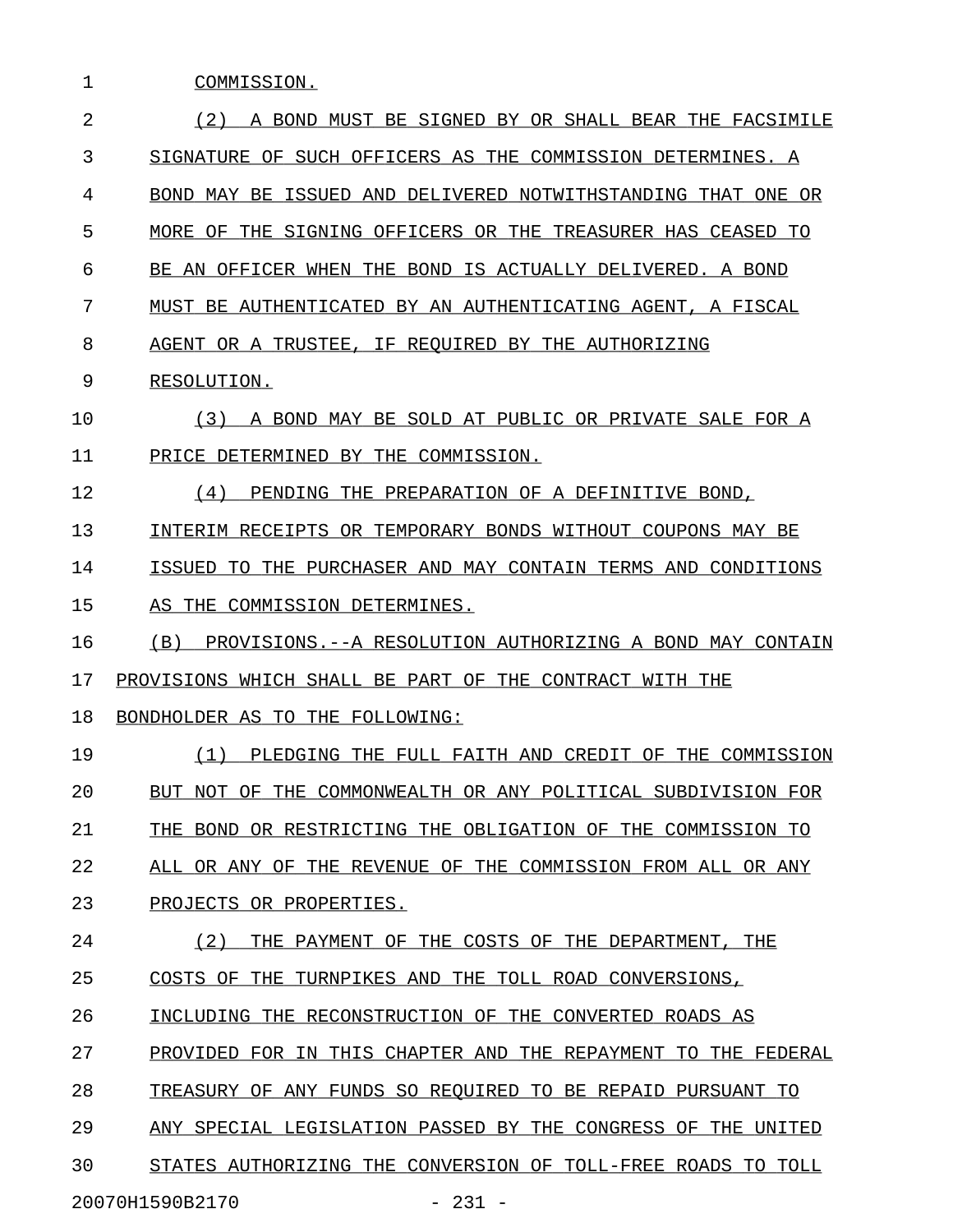1 ROADS, THE FINANCING FOR INSURANCE RESERVES AND THE DUTIES OF

2 THE COMMISSION WITH REFERENCE TO THESE MATTERS.

3 (3) TERMS AND PROVISIONS OF THE BOND.

4 (4) LIMITATIONS ON THE PURPOSES TO WHICH THE PROCEEDS OF \_\_\_\_\_\_\_\_\_\_\_\_\_\_\_\_\_\_\_\_\_\_\_\_\_\_\_\_\_\_\_\_\_\_\_\_\_\_\_\_\_\_\_\_\_\_\_\_\_\_\_\_\_\_\_\_\_ 5 THE BOND OR OTHER FINANCING MAY BE APPLIED.

6 (5) RATE OF TOLLS AND OTHER CHARGES FOR USE OF THE 7 FACILITIES OF OR FOR THE SERVICES RENDERED BY THE COMMISSION.

8 (6) THE SETTING ASIDE, REGULATION AND DISPOSITION OF

9 RESERVES AND SINKING FUNDS.

10 (7) LIMITATIONS ON THE ISSUANCE OF ADDITIONAL BONDS.

11 (8) TERMS AND PROVISIONS OF ANY DEED OF TRUST OR

12 INDENTURE SECURING THE BOND OR UNDER WHICH ANY DEED OF TRUST 13 OR INDENTURE MAY BE ISSUED.

14 (9) OTHER ADDITIONAL AGREEMENTS WITH THE HOLDER OF THE 15 BOND.

16 (C) DEEDS OF TRUST. --THE COMMISSION MAY ENTER INTO ANY DEED

17 OF TRUST, INDENTURE OR OTHER AGREEMENT WITH ANY BANK OR TRUST

18 COMPANY OR OTHER PERSON IN THE UNITED STATES HAVING POWER TO

19 ENTER INTO SUCH AN ARRANGEMENT, INCLUDING ANY FEDERAL AGENCY, AS

20 SECURITY FOR A BOND AND MAY ASSIGN AND PLEDGE ALL OR ANY OF THE

21 REVENUES OR RECEIPTS OF THE COMMISSION UNDER SUCH DEED,

22 INDENTURE OR AGREEMENT. THE DEED OF TRUST, INDENTURE OR OTHER

23 AGREEMENT MAY CONTAIN PROVISIONS AS MAY BE CUSTOMARY IN SUCH

24 INSTRUMENTS OR AS THE COMMISSION MAY AUTHORIZE, INCLUDING

25 PROVISIONS AS TO THE FOLLOWING:

26  $(1)$  FOR THE PAYMENT OF THE COSTS OF THE DEPARTMENT, THE 27 COSTS OF THE TURNPIKES AND THE TOLL ROAD CONVERSIONS,

28 INCLUDING THE RECONSTRUCTION OF THE CONVERTED ROADS AS

29 PROVIDED FOR IN THIS CHAPTER AND THE REPAYMENT TO THE FEDERAL

30 TREASURY OF ANY FUNDS SO REOUIRED TO BE REPAID PURSUANT TO

20070H1590B2170 - 232 -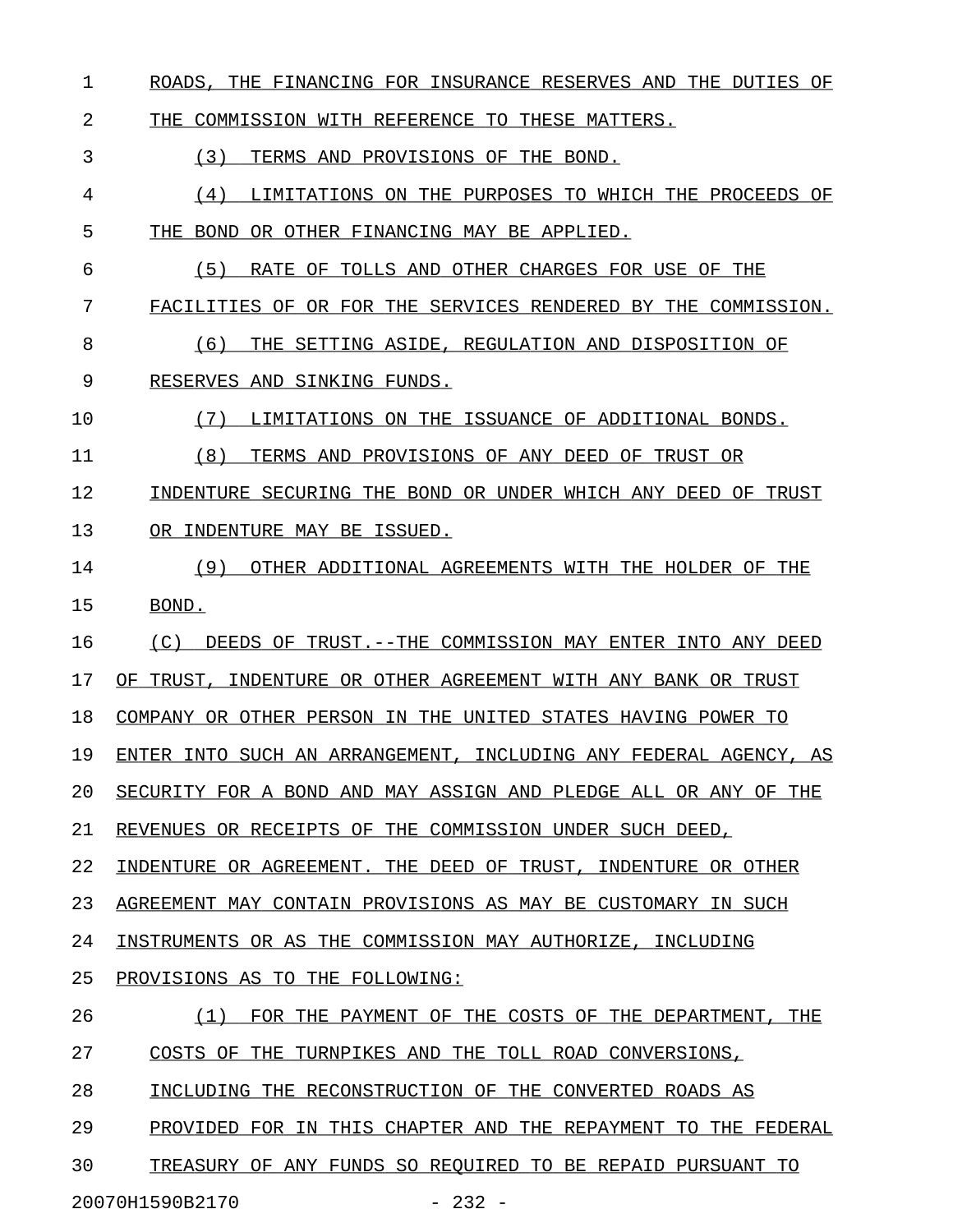1 ANY SPECIAL LEGISLATION PASSED BY THE CONGRESS OF THE UNITED 2 STATES AUTHORIZING THE CONVERSION OF TOLL-FREE ROADS TO TOLL 3 ROADS, FINANCING FOR INSURANCE RESERVES AND THE DUTIES OF THE 4 COMMISSION WITH REFERENCE TO THESE MATTERS. 5 (2) APPLICATION OF FUNDS AND THE SAFEGUARDING OF FUNDS 6 ON HAND OR ON DEPOSIT. 7 (3) RIGHTS AND REMEDIES OF TRUSTEES AND BONDHOLDERS, 8 INCLUDING RESTRICTIONS UPON THE INDIVIDUAL RIGHT OF ACTION OF 9 A BONDHOLDER. 10  $(4)$  TERMS AND PROVISIONS OF THE BOND OR THE RESOLUTION 11 AUTHORIZING THE ISSUANCE OF THE BOND. 12 (D) NEGOTIABILITY.--A BOND SHALL HAVE ALL THE QUALITIES OF 13 NEGOTIABLE INSTRUMENTS UNDER 13 PA.C.S. DIV. 3 (RELATING TO 14 NEGOTIABLE INSTRUMENTS). 15 § 8113. OBLIGATION PROCEEDS RESTRICTED AND LIEN CREATED. 16 ALL MONEY RECEIVED FROM ANY BONDS, NOTES OR OTHER OBLIGATIONS 17 ISSUED UNDER THIS CHAPTER SHALL BE APPLIED SOLELY TO THE PAYMENT 18 OF THE COSTS OF THE DEPARTMENT, THE COSTS OF THE TURNPIKES, THE 19 TURNPIKE EXTENSIONS AND IMPROVEMENTS AND THE TOLL ROAD 20 CONVERSIONS, INCLUDING THE RECONSTRUCTION OF THE CONVERTED ROADS 21 AS PROVIDED FOR IN THIS CHAPTER AND THE REPAYMENT TO THE FEDERAL 22 TREASURY OF ANY FUNDS SO REQUIRED TO BE REPAID PURSUANT TO ANY 23 SPECIAL LEGISLATION PASSED BY THE CONGRESS OF THE UNITED STATES 24 AUTHORIZING THE CONVERSION OF TOLL-FREE ROADS TO TOLL ROADS OR 25 TO THE APPURTENANT FUND. THERE IS CREATED AND GRANTED A LIEN 26 UPON THE MONEY, UNTIL SO APPLIED, IN FAVOR OF HOLDERS OF THE 27 BONDS, NOTES OR OTHER OBLIGATIONS OR THE TRUSTEE PROVIDED FOR IN 28 THIS CHAPTER IN RESPECT OF THE BONDS, NOTES OR OTHER 29 OBLIGATIONS. 30 § 8114. TRUST INDENTURE AUTHORIZED.

20070H1590B2170 - 233 -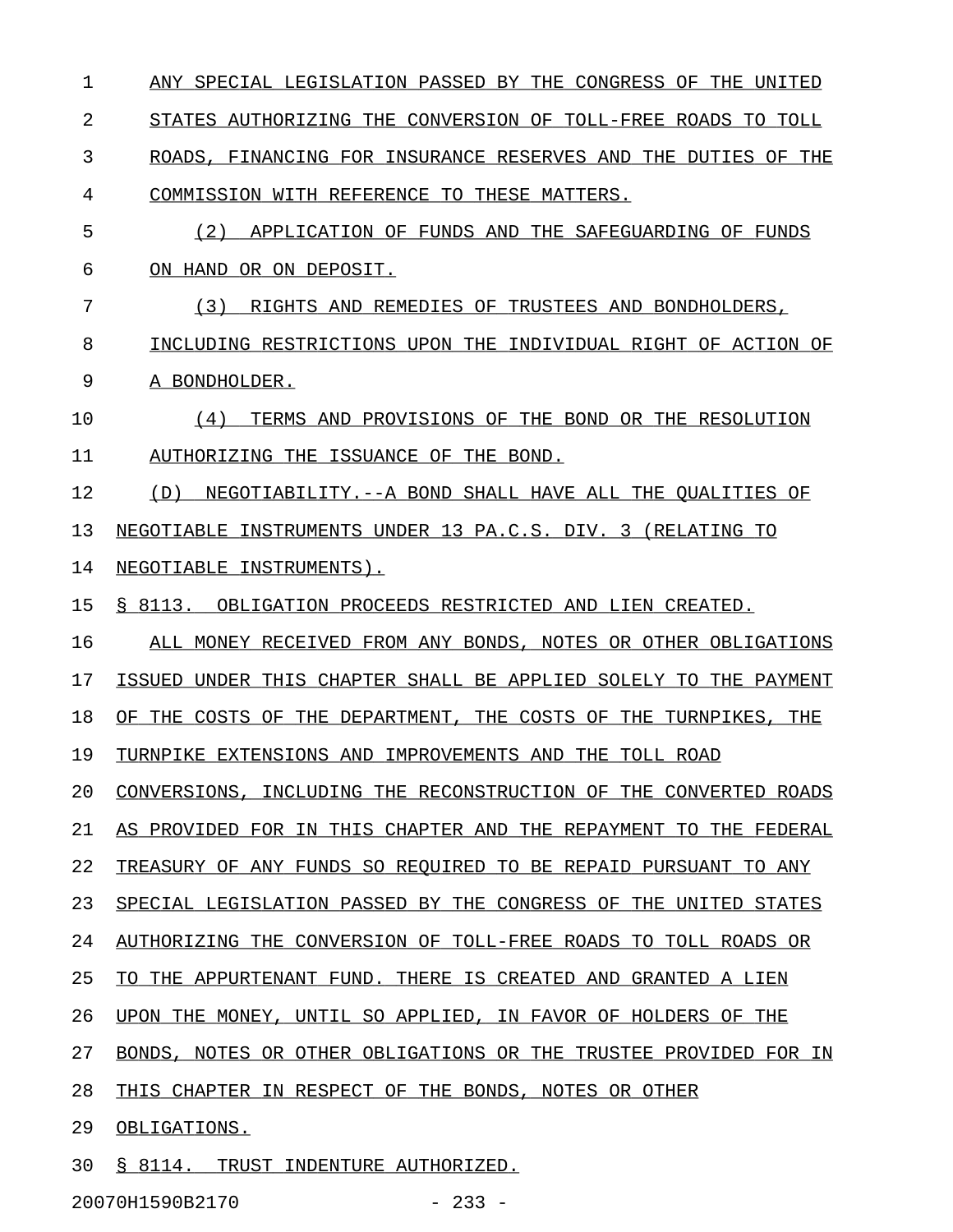| 1  | (A)<br>SECURITY FOR BONDS.--IN THE DISCRETION OF<br>THE             |
|----|---------------------------------------------------------------------|
| 2  | THE BONDS, NOTES OR OTHER OBLIGATIONS MAY BE SECURED<br>COMMISSION, |
| 3  | INDENTURE BY AND BETWEEN THE COMMISSION AND A<br>TRUST<br>BY A      |
| 4  | CORPORATE TRUSTEE, WHICH MAY BE ANY TRUST COMPANY OR BANK HAVING    |
| 5  | THE POWERS OF A TRUST COMPANY, WITHIN THIS COMMONWEALTH.<br>THE     |
| 6  | INDENTURE MAY PLEDGE OR ASSIGN TOLLS AND REVENUE TO BE<br>TRUST     |
| 7  | RECEIVED BUT SHALL NOT CONVEY OR MORTGAGE THE PENNSYLVANIA          |
| 8  | TURNPIKE SYSTEM, INCLUDING THE TURNPIKES AND TOLL ROAD              |
| 9  | CONVERSIONS PROVIDED FOR BY THIS CHAPTER.                           |
| 10 | (B)<br>RIGHTS OF BONDHOLDERS.--EITHER THE RESOLUTION PROVIDING      |
| 11 | ISSUANCE OF THE BONDS, NOTES OR OTHER OBLIGATIONS OR THE<br>FOR THE |
| 12 | INDENTURE MAY CONTAIN PROVISIONS FOR PROTECTING AND<br>TRUST        |
| 13 | ENFORCING THE RIGHTS AND REMEDIES OF THE BONDHOLDERS OR HOLDERS     |
| 14 | NOTES OR OTHER OBLIGATIONS AS MAY BE REASONABLE AND PROPER<br>OF.   |
| 15 | NOT IN VIOLATION OF LAW, INCLUDING COVENANTS SETTING FORTH<br>AND   |
| 16 | DUTIES OF THE COMMISSION IN RELATION TO THE ACOUISITION OF<br>THE   |
| 17 | THE CONSTRUCTION, MAINTENANCE, OPERATION AND<br>PROPERTIES AND      |
| 18 | INSURANCE OF THE TURNPIKES, AND<br>THE CUSTODY,<br>REPAIR AND       |
| 19 | SAFEGUARDING AND APPLICATION OF ALL MONEY. IT SHALL BE LAWFUL       |
| 20 | FOR ANY BANK OR TRUST COMPANY INCORPORATED UNDER THE LAWS OF        |
| 21 | THIS COMMONWEALTH TO ACT AS A DEPOSITORY OF THE PROCEEDS OF         |
| 22 | BONDS, NOTES OR OTHER OBLIGATIONS OR REVENUES AND TO FURNISH THE    |
| 23 | INDEMNITY BONDS OR TO PLEDGE THE SECURITIES AS MAY BE REQUIRED      |
| 24 | BY THE COMMISSION. THE TRUST INDENTURE MAY SET FORTH THE RIGHTS     |
| 25 | AND REMEDIES OF THE BONDHOLDERS OR HOLDERS OF NOTES OR OTHER        |
| 26 | OBLIGATIONS AND OF THE TRUSTEE AND MAY RESTRICT THE INDIVIDUAL      |
| 27 | RIGHT OF ACTION OF BONDHOLDERS OR HOLDERS OF NOTES OR OTHER         |
| 28 | OBLIGATIONS AS IS CUSTOMARY IN TRUST INDENTURES SECURING BONDS,     |
| 29 | DEBENTURES OF CORPORATIONS, NOTES OR OTHER OBLIGATIONS. IN          |
| 30 | ADDITION TO THE FOREGOING, THE TRUST INDENTURE MAY CONTAIN OTHER    |
|    | 20070H1590B2170<br>$-234 -$                                         |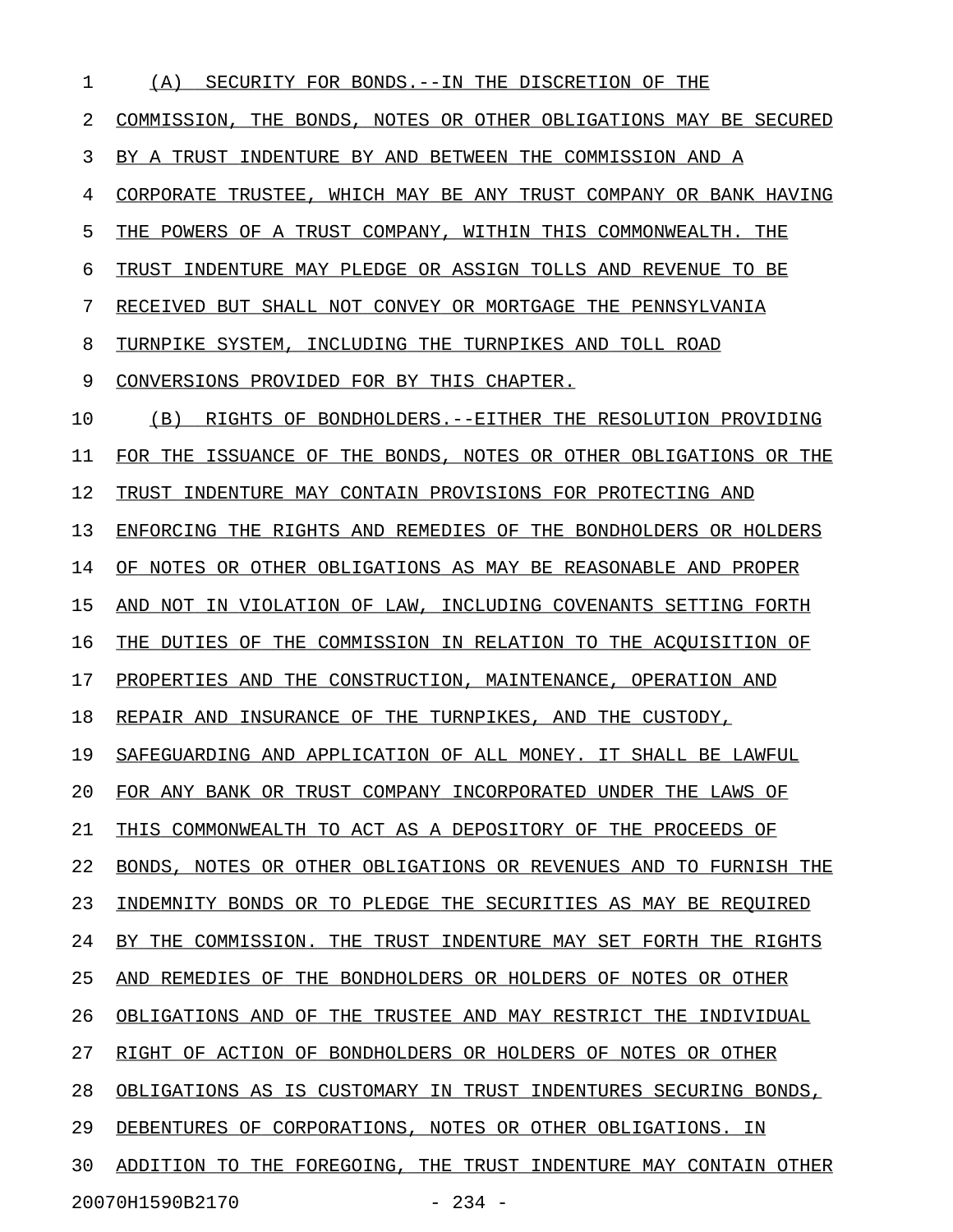1 PROVISIONS AS THE COMMISSION MAY DEEM REASONABLE AND PROPER FOR 2 THE SECURITY OF BONDHOLDERS OR HOLDERS OF NOTES OR OTHER 3 OBLIGATIONS. ALL EXPENSES INCURRED IN CARRYING OUT THE TRUST 4 INDENTURE MAY BE TREATED AS PART OF THE COST OF MAINTENANCE, 5 OPERATION AND REPAIR OF THE TURNPIKES AND TOLL ROAD CONVERSIONS 6 PROVIDED FOR BY THIS CHAPTER. 7 § 8115. COMMISSION AND OBLIGATIONS TAX EXEMPT. 8 THE ACCOMPLISHMENT BY THE COMMISSION OF THE AUTHORIZED 9 PURPOSES STATED IN THIS CHAPTER BEING FOR THE BENEFIT OF THE 10 PEOPLE OF THIS COMMONWEALTH AND FOR THE IMPROVEMENT OF THEIR 11 COMMERCE AND PROSPERITY, IN WHICH ACCOMPLISHMENT THE COMMISSION 12 WILL BE PERFORMING ESSENTIAL GOVERNMENTAL FUNCTIONS, THE 13 COMMISSION SHALL NOT BE REQUIRED TO PAY ANY TAXES OR ASSESSMENTS 14 ON ANY PROPERTY ACOUIRED OR USED BY IT FOR THE PURPOSES PROVIDED 15 IN THIS CHAPTER, AND THE BONDS, NOTES OR OTHER OBLIGATIONS 16 ISSUED BY THE COMMISSION, THEIR TRANSFER AND THE INCOME 17 THEREFROM, INCLUDING ANY PROFITS MADE ON THE SALE THEREOF, SHALL 18 AT ALL TIMES BE FREE FROM TAXATION WITHIN THIS COMMONWEALTH. 19 § 8116. COLLECTION AND DISPOSITION OF TOLLS AND OTHER REVENUE. 20 (A) ESTABLISHMENT AND CHANGES IN TOLL AMOUNTS.--SUBJECT TO 21 THE TERMS OF ANY TRUST INDENTURE ENTERED INTO BY THE COMMISSION 22 OR ANY RESOLUTION AUTHORIZING THE ISSUANCE OF ANY BONDS, NOTES 23 OR OTHER OBLIGATIONS OF THE COMMISSION, THE COMMISSION IS 24 AUTHORIZED: TO FIX AND TO REVISE TOLLS FOR THE USE OF THE 25 PENNSYLVANIA TURNPIKE SYSTEM AND THE DIFFERENT PARTS OR SECTIONS 26 OF THE SYSTEM, INCLUDING THE TURNPIKE, THE TURNPIKE EXTENSIONS 27 AND IMPROVEMENTS AND THE TOLL ROAD CONVERSIONS AUTHORIZED BY 28 THIS CHAPTER. THE COMMISSION IS FURTHER AUTHORIZED TO CHARGE AND 29 COLLECT TOLLS; TO CONTRACT WITH ANY PERSON, PARTNERSHIP, 30 ASSOCIATION OR CORPORATION DESIRING THE USE OF ANY PART THEREOF, 20070H1590B2170 - 235 -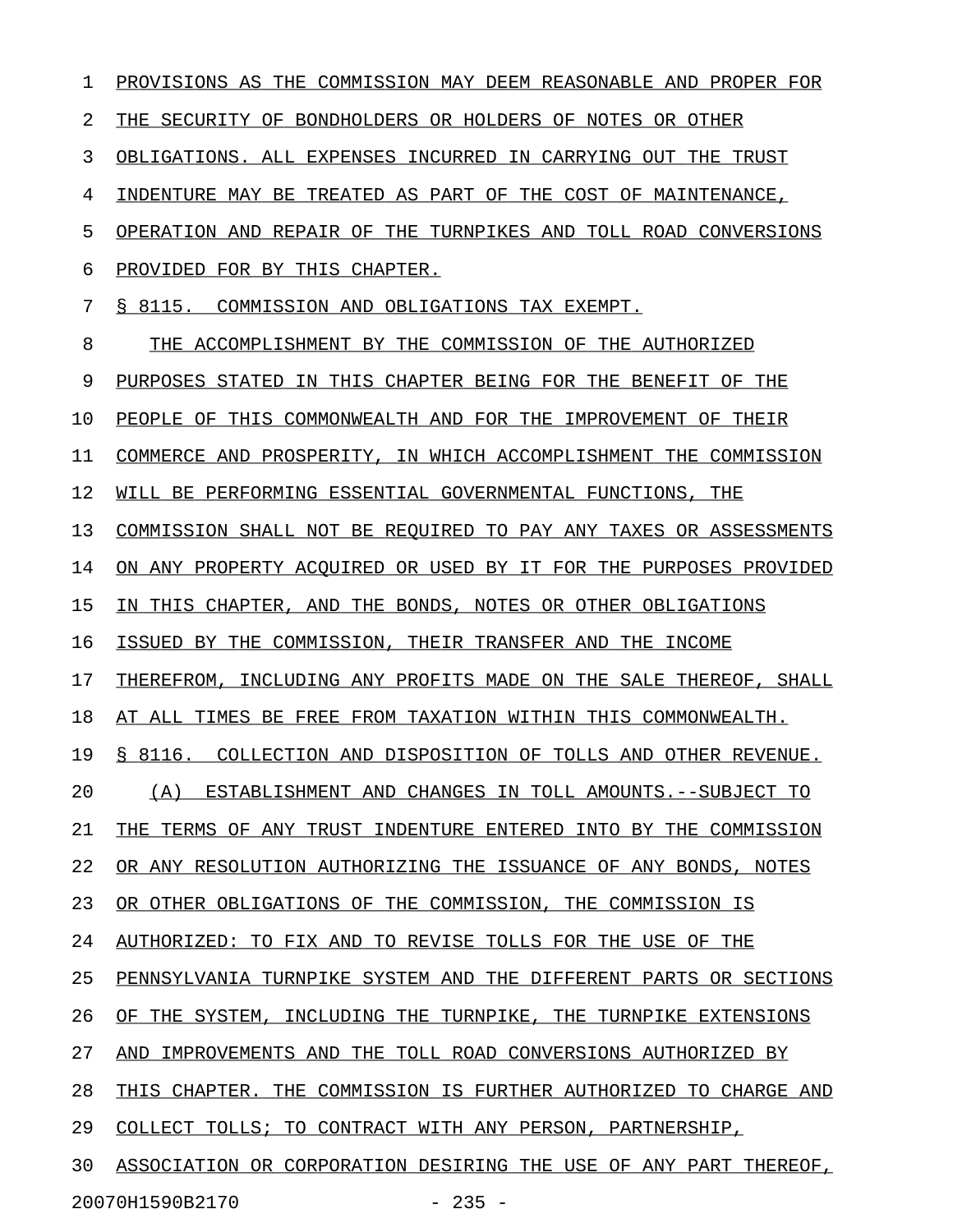| 1  | INCLUDING THE RIGHT-OF-WAY ADJOINING THE PAVED PORTION, FOR         |
|----|---------------------------------------------------------------------|
| 2  | PLACING THEREON TELEPHONE, TELEGRAPH, ELECTRIC LIGHT OR POWER       |
| 3  | LINES, GAS STATIONS, GARAGES, STORES, HOTELS, RESTAURANTS AND       |
| 4  | ADVERTISING SIGNS, OR FOR ANY OTHER PURPOSE, EXCEPT FOR TRACKS      |
| 5  | FOR RAILROAD OR RAILWAY USE; AND TO FIX THE TERMS,<br>CONDITIONS,   |
| 6  | RENTS AND RATES OF CHARGES FOR USE. TOLLS SHALL BE FIXED AND        |
| 7  | ADJUSTED AS TO PROVIDE FUNDS AT LEAST SUFFICIENT WITH OTHER         |
| 8  | REVENUES OF THE PENNSYLVANIA TURNPIKE SYSTEM, IF ANY,<br>TO PAY ALL |
| 9  | OF THE FOLLOWING:                                                   |
| 10 | (1)<br>THE COST OF THE TURNPIKES. THIS PARAGRAPH INCLUDES           |
| 11 | COST OF CONSTRUCTING, RECONSTRUCTING, WIDENING,<br>THE              |
| 12 | EXPANDING, EXTENDING, MAINTAINING, REPAIRING AND OPERATING          |
| 13 | THE PENNSYLVANIA TURNPIKE SYSTEM AND THE DIFFERENT PARTS AND        |
| 14 | SECTIONS OF THE SYSTEM.                                             |
| 15 | (2)<br>ANY OF THE FOLLOWING:                                        |
| 16 | THE COMMISSION'S BONDS, NOTES OR OTHER<br>(T)                       |
| 17 | OBLIGATIONS AND THE INTEREST ON THEM.                               |
| 18 | (II)<br>SINKING FUND REOUIREMENTS OF THE COMMISSION.                |
| 19 | (III)<br>OTHER REQUIREMENTS PROVIDED FOR BY ANY                     |
| 20 | RESOLUTION AUTHORIZING THE ISSUANCE OF THE BONDS, NOTES             |
| 21 | OR OTHER OBLIGATIONS BY THE COMMISSION, OR BY ANY TRUST             |
| 22 | INDENTURE TO WHICH THE COMMISSION IS A PARTY, AS THEY               |
| 23 | BECOME DUE.                                                         |
| 24 | (3)<br>AMOUNTS DUE TO THE DEPARTMENT UNDER 75 PA.C.S. CH.           |
| 25 | 89 (RELATING TO PENNSYLVANIA TURNPIKE) AND PURSUANT TO THE          |
| 26 | LEASE AGREEMENT UNDER 75 PA.C.S. § 8915.3 (RELATING TO LEASE        |
| 27 | OF INTERSTATE 80).                                                  |
| 28 | THE COST OF REPAYMENT TO THE FEDERAL GOVERNMENT OF<br>(4)           |
| 29 | FUNDS REQUIRED TO BE REPAID PURSUANT TO FEDERAL LEGISLATION         |
| 30 | AUTHORIZING THE CONVERSION OF TOLL-FREE ROADS TO TOLL ROADS.        |
|    | 20070H1590B2170<br>$-236 -$                                         |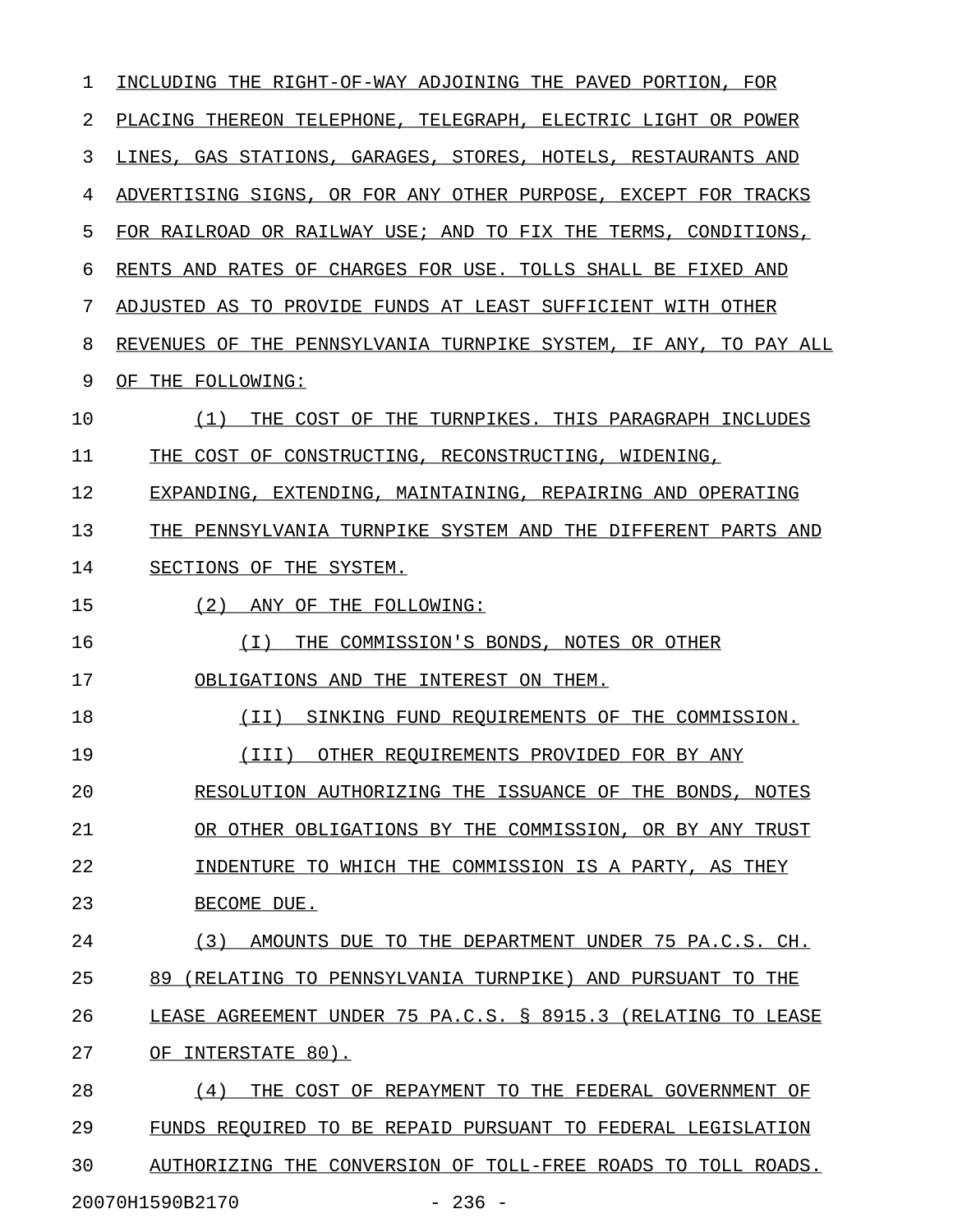| 1  | (5) ANY OTHER AMOUNTS PAYABLE TO THE COMMONWEALTH OR TO                 |
|----|-------------------------------------------------------------------------|
| 2  | THE DEPARTMENT.                                                         |
| 3  | (B)<br>RESTRICTIONS ON TOLL REVENUE.--TOLLS SHALL NOT BE                |
| 4  | SUBJECT TO SUPERVISION OR REGULATION BY ANY OTHER STATE                 |
| 5  | COMMISSION, BOARD, BUREAU OR AGENCY. SUBJECT TO THE TERMS OF ANY        |
| 6  | PRESENTLY EXISTING TRUST INDENTURE ENTERED INTO BY THE                  |
| 7  | COMMISSION AND ANY PRESENTLY EXISTING RESOLUTION AUTHORIZING THE        |
| 8  | ISSUANCE OF ANY BONDS, NOTES OR OTHER OBLIGATIONS OF THE                |
| 9  | COMMISSION, THE TOLLS AND ALL OTHER REVENUE DERIVED FROM THE            |
| 10 | PENNSYLVANIA TURNPIKE SYSTEM SHALL BE SET ASIDE AND PLEDGED AS          |
| 11 | MAY BE PROVIDED IN ANY RESOLUTIONS, TRUST INDENTURES OR ANY             |
| 12 | OTHER AGREEMENTS THAT THE COMMISSION MAY HEREAFTER ADOPT OR             |
| 13 | HEREAFTER ENTER INTO WITH RESPECT TO THE ISSUANCE OF BONDS,             |
| 14 | NOTES OR OTHER OBLIGATIONS OF THE COMMISSION.                           |
| 15 | § 8117. ELECTRONIC TOLL COLLECTION.                                     |
| 16 | (A)<br>LIABILITY OF OWNER.--                                            |
| 17 | IF AN OPERATOR OF A VEHICLE FAILS TO PAY THE<br>(1)                     |
| 18 | PRESCRIBED TOLL AT ANY LOCATION WHERE TOLLS ARE COLLECTED BY            |
| 19 | MEANS OF ELECTRONIC TOLL COLLECTION, THE OWNER OF THE VEHICLE           |
| 20 | SHALL BE LIABLE TO<br>THE COMMISSION FOR FAILURE OF<br>THE.<br>OPERATOR |
| 21 | THE VEHICLE TO COMPLY WITH THIS SECTION IF<br>OF<br>THE VIOLATION       |
| 22 | T.S<br>EVIDENCED BY INFORMATION OBTAINED FROM A VIOLATION               |
| 23 | ENFORCEMENT SYSTEM.                                                     |
| 24 | (2)<br>A VIOLATION OF THIS SECTION IS COMMITTED<br>ΤF<br>THE            |
| 25 | REGISTRATION PLATE NUMBER OF THE VEHICLE AS RECORDED BY A               |
| 26 | VIOLATION ENFORCEMENT SYSTEM SHALL ESTABLISH AN INFERENCE               |
| 27 | OWNER OF THE VEHICLE WAS THEN OPERATING THE VEHICLE.<br>THAT THE        |
| 28 | INFERENCE SHALL BE OVERCOME IF THE OWNER DOES ALL OF THE<br>THE         |
| 29 | FOLLOWING:                                                              |
|    |                                                                         |

20070H1590B2170 - 237 -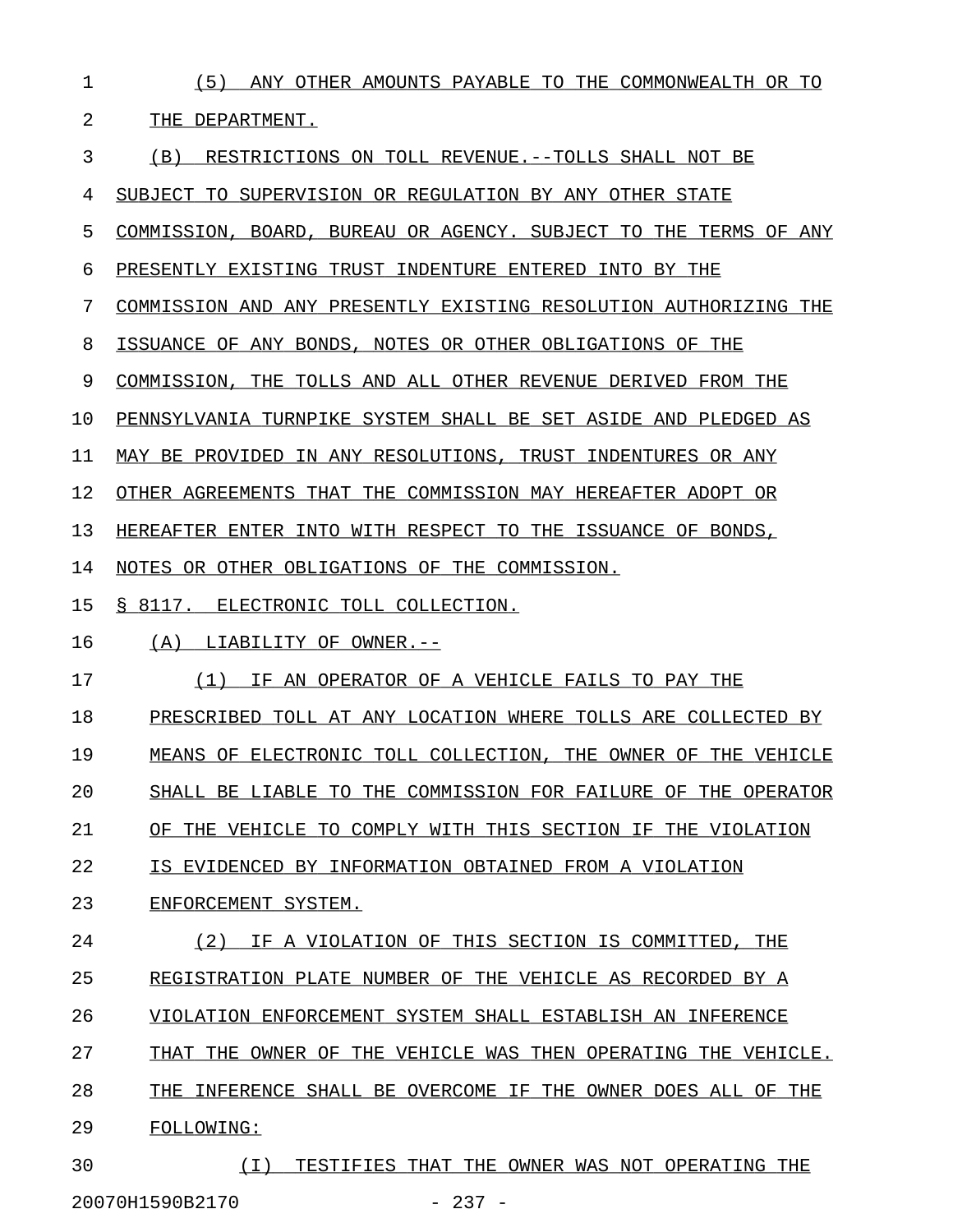| 1  | VEHICLE AT THE TIME OF THE VIOLATION.                             |
|----|-------------------------------------------------------------------|
| 2  | SUBMITS TO AN EXAMINATION AS TO WHO AT THE TIME<br>(TI)           |
| 3  | WAS OPERATING THE VEHICLE.                                        |
| 4  | (III) REVEALS THE NAME AND RESIDENCE ADDRESS, IF                  |
| 5  | KNOWN, OF THE OPERATOR OF THE VEHICLE.                            |
| 6  | (3) IF AN ACTION OR PROCEEDING IS COMMENCED IN A COUNTY           |
| 7  | OTHER THAN THAT OF THE RESIDENCE OF THE OWNER, A VERIFIED         |
| 8  | WRITTEN STATEMENT SETTING FORTH THE FACTS PRESCRIBED UNDER        |
| 9  | PARAGRAPH $(2)(1)$ , $(11)$ AND $(111)$ SHALL SUFFICE TO OVERCOME |
| 10 | THE INFERENCE.                                                    |
| 11 | IF THE INFERENCE IS OVERCOME, THE OPERATOR OF THE<br>(4)          |
| 12 | VEHICLE MAY BE HELD LIABLE UNDER THIS SECTION FOR FAILURE TO      |
| 13 | PAY THE PRESCRIBED TOLL IN THE SAME MANNER AS IF THE OPERATOR     |
| 14 | WERE THE OWNER OF THE VEHICLE.                                    |
| 15 | IMPOSITION OF LIABILITY. --LIABILITY UNDER THIS SECTION<br>(B)    |
| 16 | SHALL BE IMPOSED UPON AN OWNER FOR A VIOLATION OF THIS SECTION    |
| 17 | OR THE REGULATIONS OF THE COMMISSION OCCURRING WITHIN THE         |
| 18 | TERRITORIAL LIMITS OF THIS COMMONWEALTH. IF A VIOLATION IS        |
| 19 | COMMITTED AS EVIDENCED BY A VIOLATION ENFORCEMENT SYSTEM, THE     |
| 20 | FOLLOWING SHALL APPLY:                                            |
| 21 | (1)<br>THE COMMISSION OR AN AUTHORIZED AGENT OR EMPLOYEE          |
| 22 | MUST PREPARE AND MAIL A NOTICE OF VIOLATION AS FOLLOWS:           |
| 23 | THE NOTICE OF VIOLATION MUST BE SENT BY FIRST<br>( I )            |
| 24 | CLASS MAIL TO EACH PERSON ALLEGED TO BE LIABLE AS AN              |
| 25 | OWNER FOR A VIOLATION OF THIS SECTION.                            |
| 26 | THE NOTICE MUST BE MAILED AT THE ADDRESS SHOWN<br>( I I )         |
| 27 | ON THE VEHICLE REGISTRATION OR AT THE ADDRESS OF THE              |
| 28 | OPERATOR, AS APPLICABLE. NOTICE MUST BE MAILED NO LATER           |
| 29 | THAN 60 DAYS AFTER:                                               |
| 30 | (A)<br>THE ALLEGED CONDUCT; OR                                    |

20070H1590B2170 - 238 -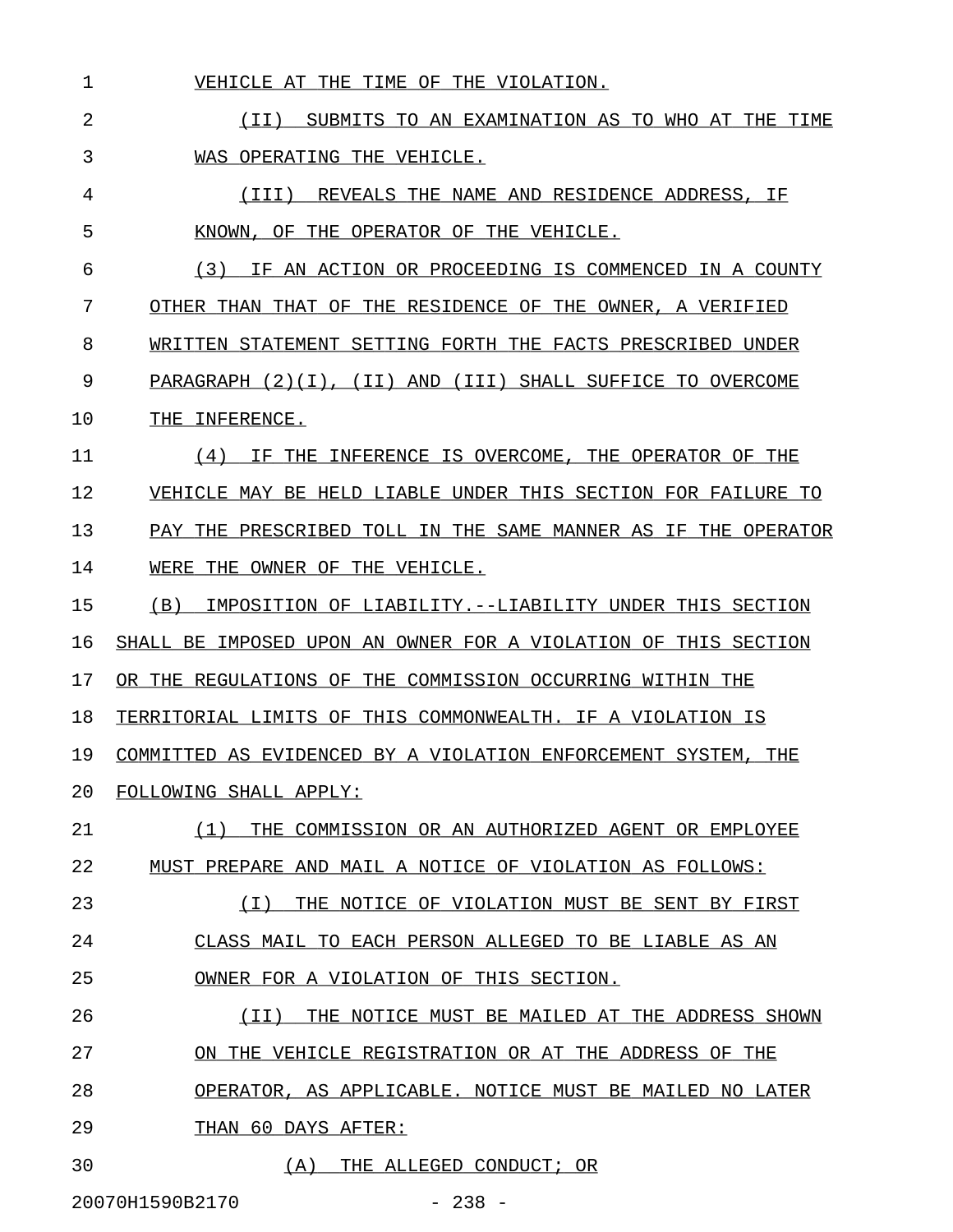| 1  | (B)<br>THE DATE THE INFERENCE IS OVERCOME UNDER                                       |
|----|---------------------------------------------------------------------------------------|
| 2  | SUBSECTION $(A)(2)$ .                                                                 |
| 3  | PERSONAL SERVICE IS NOT REQUIRED.<br>(TTT)                                            |
| 4  | (TV)<br>THE NOTICE MUST CONTAIN ALL OF THE FOLLOWING:                                 |
| 5  | INFORMATION ADVISING THE PERSON CHARGED OF<br>(A)                                     |
| 6  | MANNER AND TIME IN WHICH THE LIABILITY ALLEGED IN<br>THE                              |
| 7  | NOTICE MAY BE CONTESTED.<br>THE                                                       |
| 8  | (B)<br>A WARNING ADVISING THE PERSON CHARGED THAT                                     |
| 9  | FAILURE TO CONTEST IN THE MANNER AND TIME PROVIDED                                    |
| 10 | SHALL BE DEEMED AN ADMISSION OF LIABILITY AND THAT A                                  |
| 11 | DEFAULT JUDGMENT MAY BE ENTERED ON THE NOTICE.                                        |
| 12 | $(1.1)$ A MANUAL OR AUTOMATIC RECORD OF MAILING PREPARED                              |
| 13 | IN THE ORDINARY COURSE OF BUSINESS SHALL BE PRIMA FACIE                               |
| 14 | EVIDENCE OF THE MAILING OF NOTICE.                                                    |
| 15 | (2)<br>IF AN OWNER OF A VEHICLE OR AN OWNER THAT IS A                                 |
| 16 | LESSOR OF A VEHICLE RECEIVES A NOTICE OF VIOLATION UNDER THIS                         |
| 17 | SECTION FOR ANY TIME PERIOD DURING WHICH THE VEHICLE WAS                              |
| 18 | REPORTED TO A POLICE DEPARTMENT AS HAVING BEEN STOLEN, IT                             |
| 19 | SHALL BE A DEFENSE TO THE ALLEGATION OF LIABILITY THAT THE                            |
| 20 | BEEN REPORTED TO<br>THE POLICE AS HAVING BEEN STOLEN<br>VEHICLE HAD                   |
| 21 | THE VIOLATION<br>OCCURRED<br>THAT THE VEHICLE<br>PRIOR TO<br>THE<br>TTME.<br>AND      |
| 22 | HAD NOT BEEN RECOVERED<br>BY THE<br>TIME OF THE VIOLATION. FOR                        |
| 23 | OF ASSERTING THE DEFENSE<br>INDER THIS PARAGRAPH.<br>PURPOSES<br>TТ                   |
| 24 | THAT A CERTIFIED<br>COPY OF<br>SHALL BE<br>SUFFICIENT<br>THE POLICE                   |
| 25 | THE STOLEN VEHICLE BE SENT BY FIRST CLASS MAIL TO<br>REPORT<br>ON.                    |
| 26 | 30 DAYS AFTER RECEIVING THE<br>THE<br>WITHIN<br>COMMISSION<br>ORIGINAL                |
| 27 | FAILURE<br>SEND<br>NOTICE<br>OF VIOLATION.<br>TO.<br>THE<br>INFORMATION<br>WITHIN     |
| 28 | THIS PARAGRAPH SHALL RENDER THE<br>THE<br>TTME.<br><b>UNDER</b><br>OWNER OR<br>T.TMTT |
| 29 | LESSOR LIABLE FOR THE<br>PENALTY PRESCRIBED<br>BY THIS SECTION.                       |
| 30 | (3)<br>THAT IS A LESSOR OF A VEHICLE AS TO WHICH A<br>AN<br>OWNER                     |
|    | $-239 -$<br>20070H1590B2170                                                           |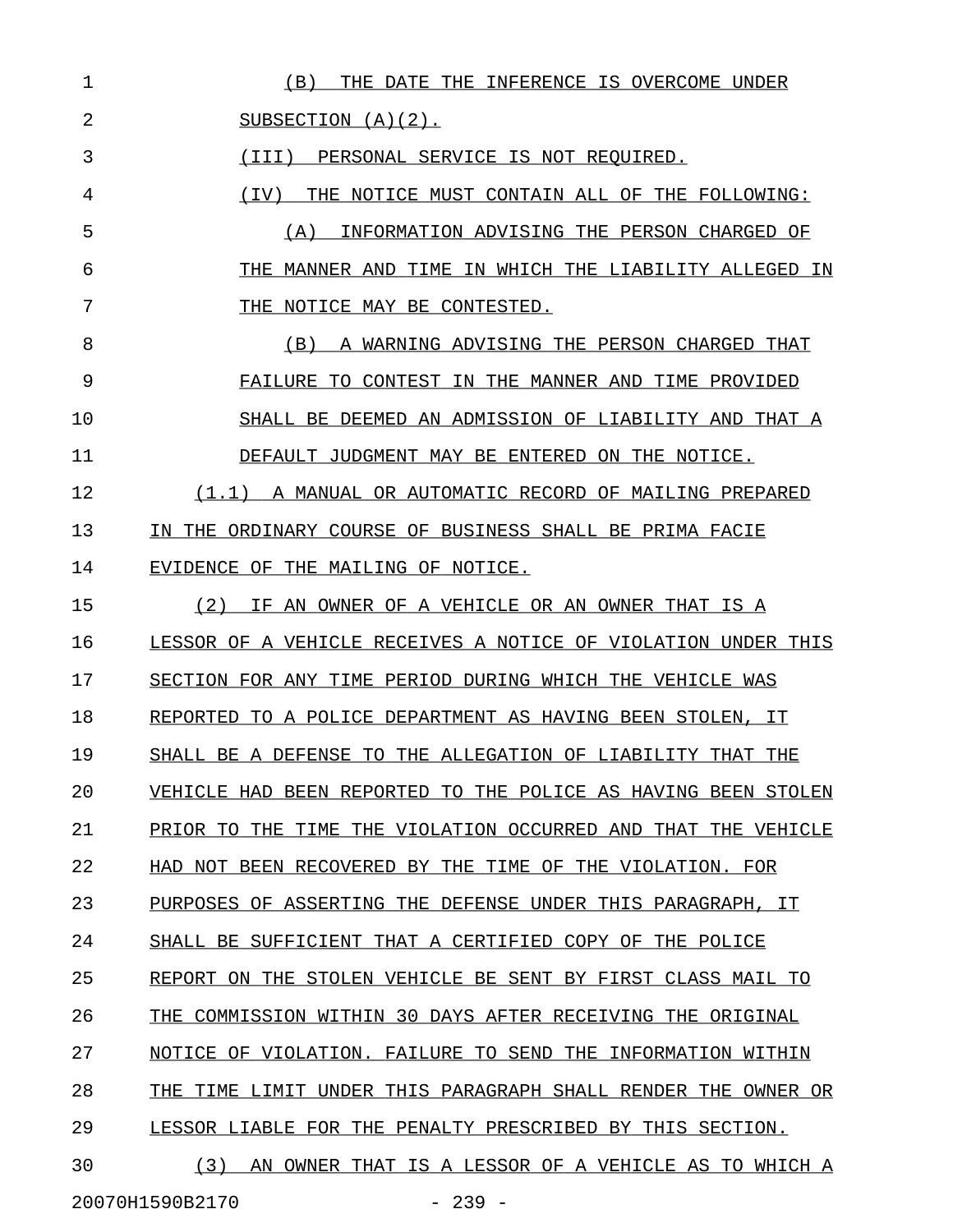1 NOTICE OF VIOLATION WAS ISSUED UNDER PARAGRAPH (1) SHALL NOT 2 BE LIABLE FOR A VIOLATION IF THE OWNER SENDS TO THE 3 COMMISSION A COPY OF THE RENTAL, LEASE OR OTHER CONTRACT 4 DOCUMENT COVERING THE VEHICLE ON THE DATE OF THE VIOLATION, 5 WITH THE NAME AND ADDRESS OF THE LESSEE CLEARLY LEGIBLE TO 6 THE COMMISSION, WITHIN 30 DAYS AFTER RECEIVING THE ORIGINAL 7 NOTICE OF VIOLATION. FAILURE TO SEND THE INFORMATION WITHIN 8 THE TIME LIMIT UNDER THIS PARAGRAPH SHALL RENDER THE LESSOR 9 LIABLE FOR THE PENALTY PRESCRIBED BY THIS SECTION. IF THE 10 LESSOR COMPLIES WITH THE PROVISIONS OF THIS SECTION, THE 11 LESSEE OF THE VEHICLE ON THE DATE OF THE VIOLATION SHALL BE 12 DEEMED TO BE THE OWNER OF THE VEHICLE FOR PURPOSES OF THIS 13 SECTION AND SHALL BE SUBJECT TO LIABILITY FOR THE PENALTY 14 UNDER THIS SECTION. 15 (4) A CERTIFIED REPORT OR A FACSIMILE REPORT OF AN 16 AUTHORIZED AGENT OR EMPLOYEE OF THE COMMISSION REPORTING A 17 VIOLATION OF THIS SECTION OR REGULATIONS OF THE COMMISSION 18 BASED UPON THE RECORDED INFORMATION OBTAINED FROM A VIOLATION 19 ENFORCEMENT SYSTEM SHALL BE PRIMA FACIE EVIDENCE OF THE FACTS 20 CONTAINED IN THE REPORT AND SHALL BE ADMISSIBLE AS AN 21 OFFICIAL RECORD KEPT IN THE ORDINARY COURSE OF BUSINESS IN 22 ANY PROCEEDING CHARGING A VIOLATION OF THIS SECTION OR THE 23 TOLL COLLECTION REGULATIONS OF THE COMMISSION. 24 (5) NOTWITHSTANDING ANY OTHER PROVISION OF LAW, 25 VIDEOTAPES, PHOTOGRAPHS, MICROPHOTOGRAPHS, OTHER RECORDED 26 IMAGES, WRITTEN RECORDS, REPORTS OR FACSIMILES PREPARED 27 PURSUANT TO THIS SECTION SHALL BE FOR THE EXCLUSIVE USE OF 28 THE COMMISSION, ITS AUTHORIZED AGENTS, ITS EMPLOYEES AND LAW 29 ENFORCEMENT OFFICIALS FOR THE PURPOSE OF DISCHARGING DUTIES 30 UNDER THIS SECTION AND THE REGULATIONS OF THE COMMISSION. THE

20070H1590B2170 - 240 -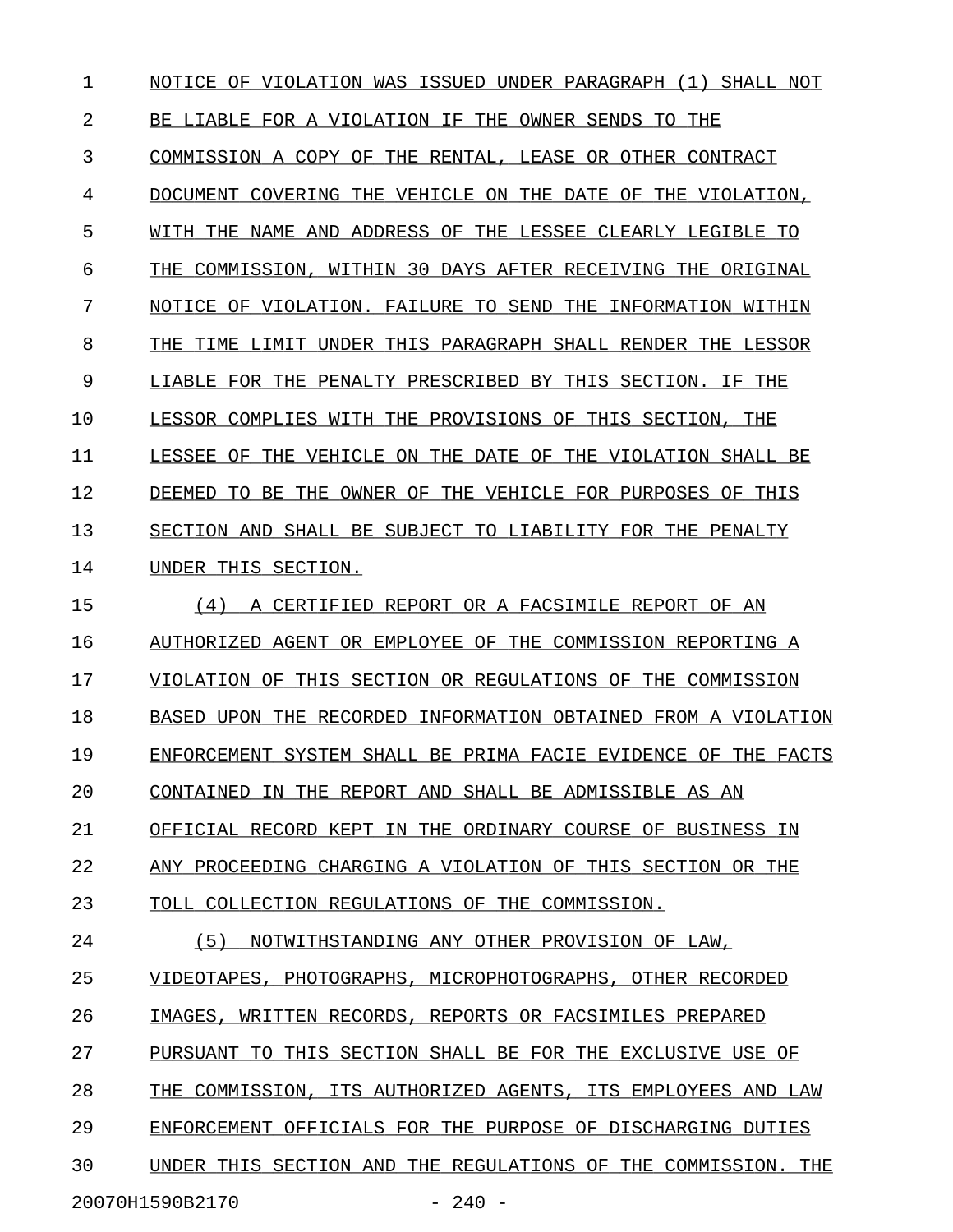| 1  | INFORMATION SHALL NOT BE DEEMED A PUBLIC RECORD UNDER THE ACT |
|----|---------------------------------------------------------------|
| 2  | OF JUNE 21, 1957 (P.L.390, NO.212), REFERRED TO AS THE RIGHT- |
| 3  | TO-KNOW LAW. THE INFORMATION SHALL NOT BE DISCOVERABLE BY     |
| 4  | COURT ORDER OR OTHERWISE; NOR SHALL IT BE OFFERED IN EVIDENCE |
| 5  | IN ANY ACTION OR PROCEEDING WHICH IS NOT DIRECTLY RELATED TO  |
| 6  | A VIOLATION OF THIS SECTION, THE REGULATIONS OF THE           |
| 7  | COMMISSION OR INDEMNIFICATION FOR LIABILITY IMPOSED PURSUANT  |
| 8  | TO THIS SECTION. THE RESTRICTIONS SET FORTH IN THIS           |
| 9  | PARAGRAPH:                                                    |
| 10 | ( I )<br>SHALL NOT BE DEEMED TO PRECLUDE A COURT OF           |
| 11 | COMPETENT JURISDICTION FROM ISSUING AN ORDER DIRECTING        |
| 12 | INFORMATION BE PROVIDED TO LAW ENFORCEMENT<br>THAT THE        |
| 13 | OFFICIALS IF THE INFORMATION IS REASONABLY DESCRIBED AND      |
| 14 | IS REOUESTED SOLELY IN CONNECTION WITH A CRIMINAL LAW         |
| 15 | ENFORCEMENT ACTION;                                           |
| 16 | SHALL NOT BE DEEMED TO PRECLUDE THE EXCHANGE OF<br>(II)       |
| 17 | THE<br>INFORMATION BETWEEN ANY ENTITIES WITH JURISDICTION     |
| 18 | OVER OR WHICH OPERATE AN ELECTRONIC TOLL COLLECTION           |
| 19 | SYSTEM IN THIS COMMONWEALTH OR ANY OTHER JURISDICTION;        |
| 20 | AND                                                           |
| 21 | (III) SHALL NOT BE DEEMED TO PROHIBIT THE USE OF              |
| 22 | INFORMATION EXCLUSIVELY FOR THE PURPOSE OF BILLING            |
| 23 | ELECTRONIC TOLL COLLECTION ACCOUNT HOLDERS, DEDUCTING         |
| 24 | TOLL CHARGES FROM THE ACCOUNT OF AN ACCOUNT HOLDER,           |
| 25 | ENFORCING TOLL COLLECTION LAWS AND RELATED REGULATIONS OR     |
| 26 | ENFORCING THE PROVISIONS OF AN ACCOUNT HOLDER AGREEMENT.      |
| 27 | (6)<br>AN IMPOSITION OF LIABILITY UNDER THIS SECTION MUST     |
| 28 | BE BASED UPON A PREPONDERANCE OF EVIDENCE.                    |
| 29 | (7)<br>AN IMPOSITION OF LIABILITY PURSUANT TO THIS SECTION    |
| 30 | SHALL NOT BE DEEMED A CONVICTION OF AN OWNER AND SHALL NOT BE |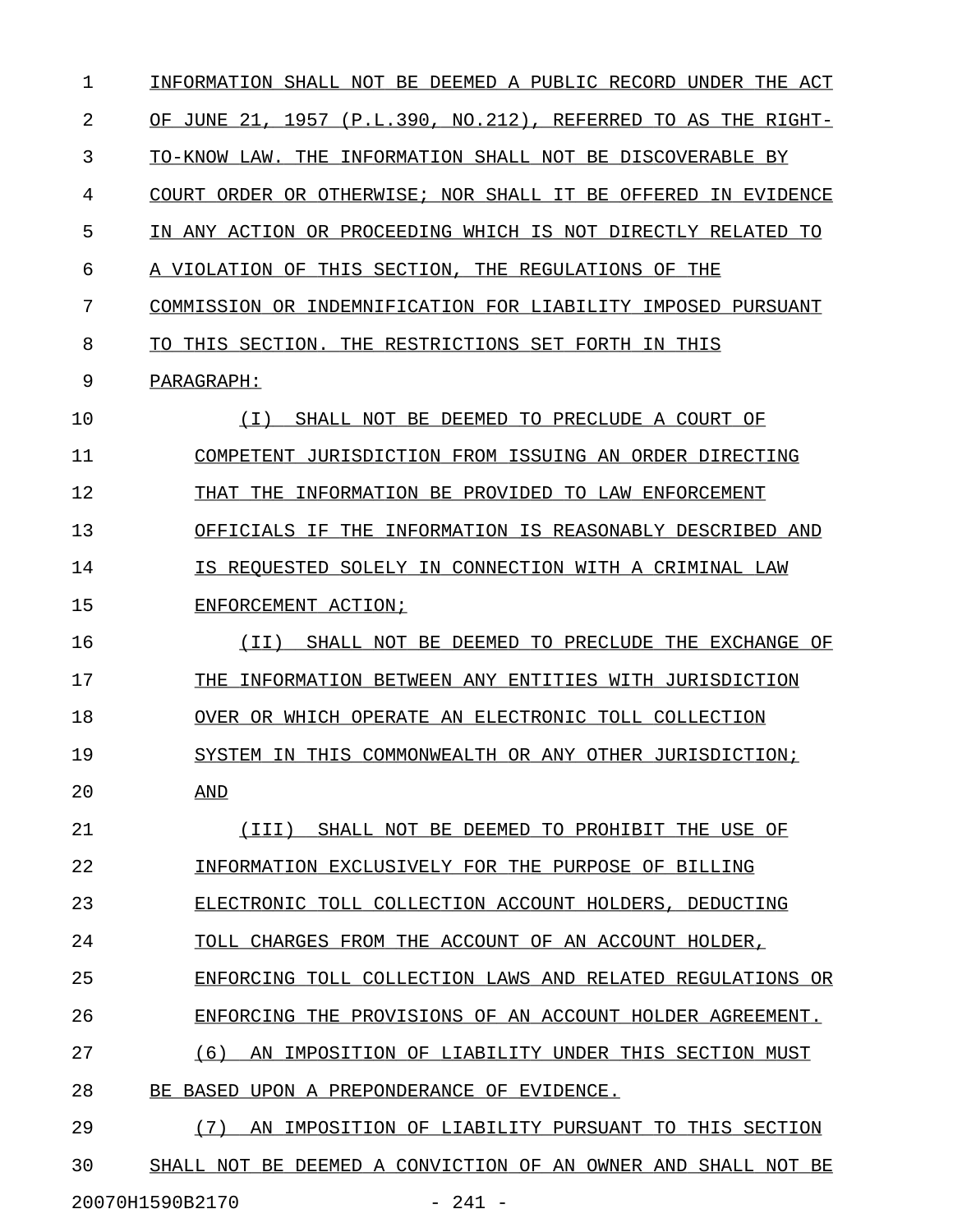1 MADE PART OF THE MOTOR VEHICLE OPERATING RECORD OF THE PERSON 2 UPON WHOM THE LIABILITY IS IMPOSED, NOR SHALL IT BE 3 CONSIDERED IN THE PROVISION OF MOTOR VEHICLE INSURANCE 4 COVERAGE. 5 (8) AN OWNER THAT ADMITS, IS FOUND LIABLE OR FAILS TO 6 RESPOND TO THE NOTICE OF VIOLATION FOR A VIOLATION OF THIS 7 SECTION SHALL BE CIVILLY LIABLE TO THE COMMISSION FOR ALL OF 8 THE FOLLOWING: 9 (I) EITHER: \_\_\_\_\_\_\_\_\_\_\_\_ 10 (A) THE AMOUNT OF THE TOLL EVADED OR ATTEMPTED \_\_\_\_\_\_\_\_\_\_\_\_\_\_\_\_\_\_\_\_\_\_\_\_\_\_\_\_\_\_\_\_\_\_\_\_\_\_\_\_\_\_\_\_\_\_\_ 11 TO BE EVADED IF THE AMOUNT CAN BE DETERMINED; OR 12 (B) THE MAXIMUM TOLL FROM THE FARTHEST POINT OF 13 ENTRY ON THE PENNSYLVANIA TURNPIKE TO THE ACTUAL 14 POINT OF EXIT IF THE AMOUNT OF THE TOLL EVADED OR 15 ATTEMPTED TO BE EVADED CANNOT BE DETERMINED. 16  $(II)$  A REASONABLE ADMINISTRATIVE FEE NOT TO EXCEED 17 \$35 PER NOTIFICATION. 18 (9) NOTHING IN THIS SECTION SHALL BE CONSTRUED TO LIMIT 19 THE LIABILITY OF THE OPERATOR OF A VEHICLE FOR A VIOLATION OF 20 THIS SECTION OR OF THE REGULATIONS OF THE COMMISSION. 21 (C) PLACEMENT OF ELECTRONIC TOLL COLLECTION DEVICE. -- AN 22 ELECTRONIC TOLL COLLECTION DEVICE WHICH IS AFFIXED TO THE FRONT 23 WINDSHIELD OF A VEHICLE IN ACCORDANCE WITH THE REGULATIONS OF 24 THE COMMISSION SHALL NOT BE DEEMED TO CONSTITUTE A VIOLATION OF 25 75 PA.C.S. § 4524 (RELATING TO WINDSHIELD OBSTRUCTIONS AND 26 **WIPERS**). 27 (D) PRIVACY OF ELECTRONIC TOLL COLLECTION ACCOUNT HOLDER 28 INFORMATION.--29 (1) EXCEPT AS SET FORTH PARAGRAPH (2), NOTWITHSTANDING \_\_\_\_\_\_\_\_\_\_\_\_\_\_\_\_\_\_\_\_\_\_\_\_\_\_\_\_\_\_\_\_\_\_\_\_\_\_\_\_\_\_\_\_\_\_\_\_\_\_\_\_\_\_\_ 30 ANY OTHER PROVISION OF LAW, ALL OF THE FOLLOWING APPLY TO

20070H1590B2170 - 242 -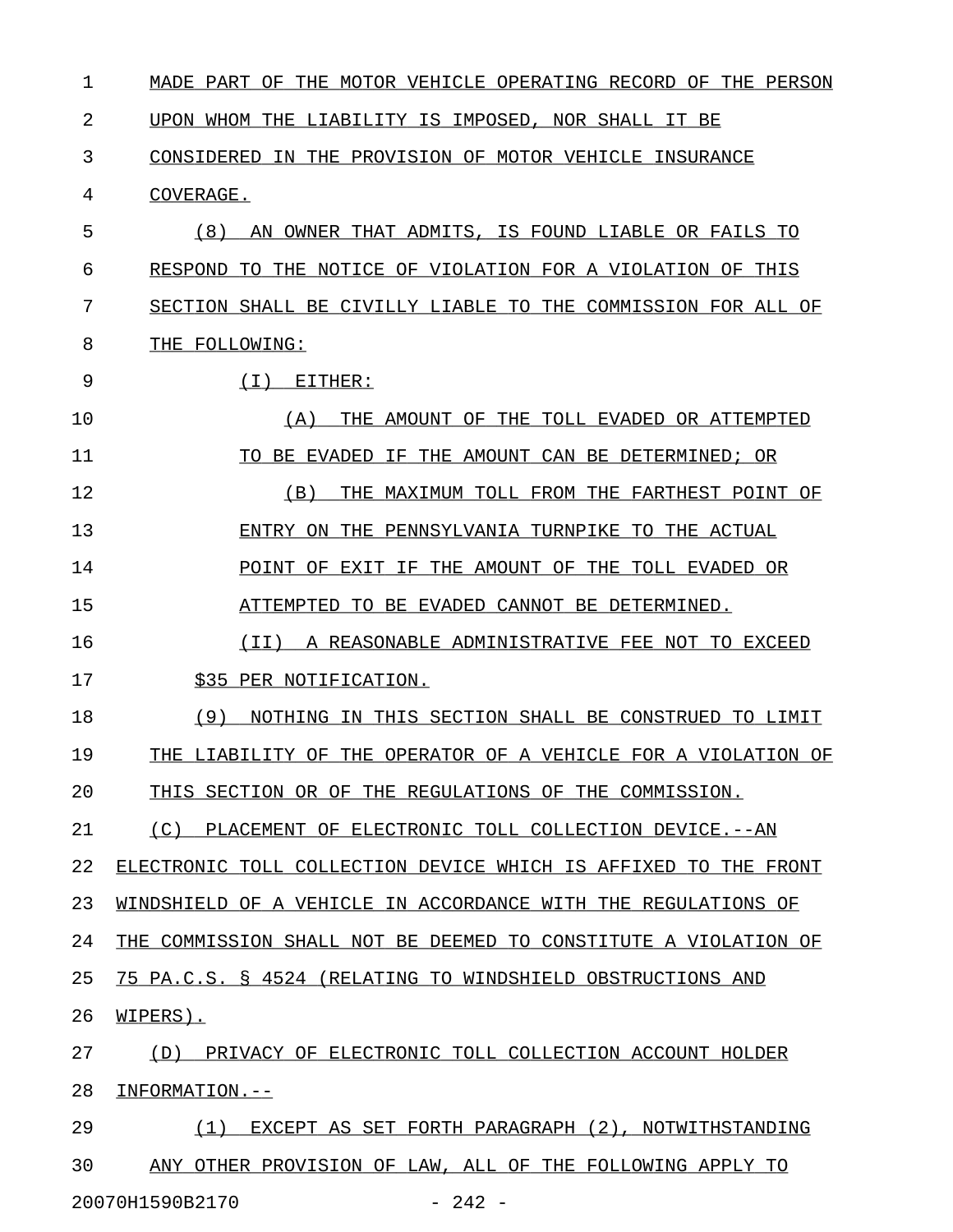1 INFORMATION KEPT BY THE COMMISSION, ITS AUTHORIZED AGENTS OR

2 ITS EMPLOYEES WHICH IS RELATED TO THE ACCOUNT OF AN

3 ELECTRONIC TOLL COLLECTION SYSTEM ACCOUNT HOLDER:

4 (I) THE INFORMATION SHALL BE FOR THE EXCLUSIVE USE \_\_\_\_\_\_\_\_\_\_\_\_\_\_\_\_\_\_\_\_\_\_\_\_\_\_\_\_\_\_\_\_\_\_\_\_\_\_\_\_\_\_\_\_\_\_\_\_\_\_\_ 5 OF THE COMMISSION, ITS AUTHORIZED AGENTS, ITS EMPLOYEES 6 AND LAW ENFORCEMENT OFFICIALS FOR THE PURPOSE OF 7 DISCHARGING THEIR DUTIES PURSUANT TO THIS SECTION AND THE 8 REGULATIONS OF THE COMMISSION. THIS SUBPARAGRAPH INCLUDES 9 NAMES, ADDRESSES, ACCOUNT NUMBERS, ACCOUNT BALANCES, 10 PERSONAL FINANCIAL INFORMATION, VEHICLE MOVEMENT RECORDS 11 AND OTHER INFORMATION COMPILED FROM TRANSACTIONS WITH THE 12 ACCOUNT HOLDERS. 13 (II) THE INFORMATION SHALL NOT BE DEEMED A PUBLIC 14 RECORD UNDER THE RIGHT-TO-KNOW LAW, NOR SHALL IT BE 15 DISCOVERABLE BY COURT ORDER OR OTHERWISE OR BE OFFERED IN 16 EVIDENCE IN ANY ACTION OR PROCEEDING WHICH IS NOT 17 DIRECTLY RELATED TO THE DISCHARGE OF DUTIES UNDER THIS 18 SECTION, THE REGULATIONS OF THE COMMISSION OR A VIOLATION 19 OF AN ACCOUNT HOLDER AGREEMENT. 20 (2) PARAGRAPH (1) SHALL NOT BE DEEMED TO DO ANY OF THE 21 FOLLOWING: \_\_\_\_\_\_\_\_\_\_ 22 (I) PRECLUDE A COURT OF COMPETENT JURISDICTION FROM \_\_\_\_\_\_\_\_\_\_\_\_\_\_\_\_\_\_\_\_\_\_\_\_\_\_\_\_\_\_\_\_\_\_\_\_\_\_\_\_\_\_\_\_\_\_\_\_\_\_\_\_ 23 **ISSUING AN ORDER DIRECTING THAT THE INFORMATION BE** 24 PROVIDED TO LAW ENFORCEMENT OFFICIALS IF THE INFORMATION 25 IS REASONABLY DESCRIBED AND IS REQUESTED SOLELY IN 26 CONNECTION WITH A CRIMINAL LAW ENFORCEMENT ACTION. 27 (II) PRECLUDE THE EXCHANGE OF THE INFORMATION \_\_\_\_\_\_\_\_\_\_\_\_\_\_\_\_\_\_\_\_\_\_\_\_\_\_\_\_\_\_\_\_\_\_\_\_\_\_\_\_\_\_\_\_\_\_ 28 BETWEEN ANY ENTITIES WITH JURISDICTION OVER OR WHICH 29 OPERATE AN ELECTRONIC TOLL COLLECTION SYSTEM IN THIS 30 COMMONWEALTH OR ANY OTHER JURISDICTION.

20070H1590B2170 - 243 -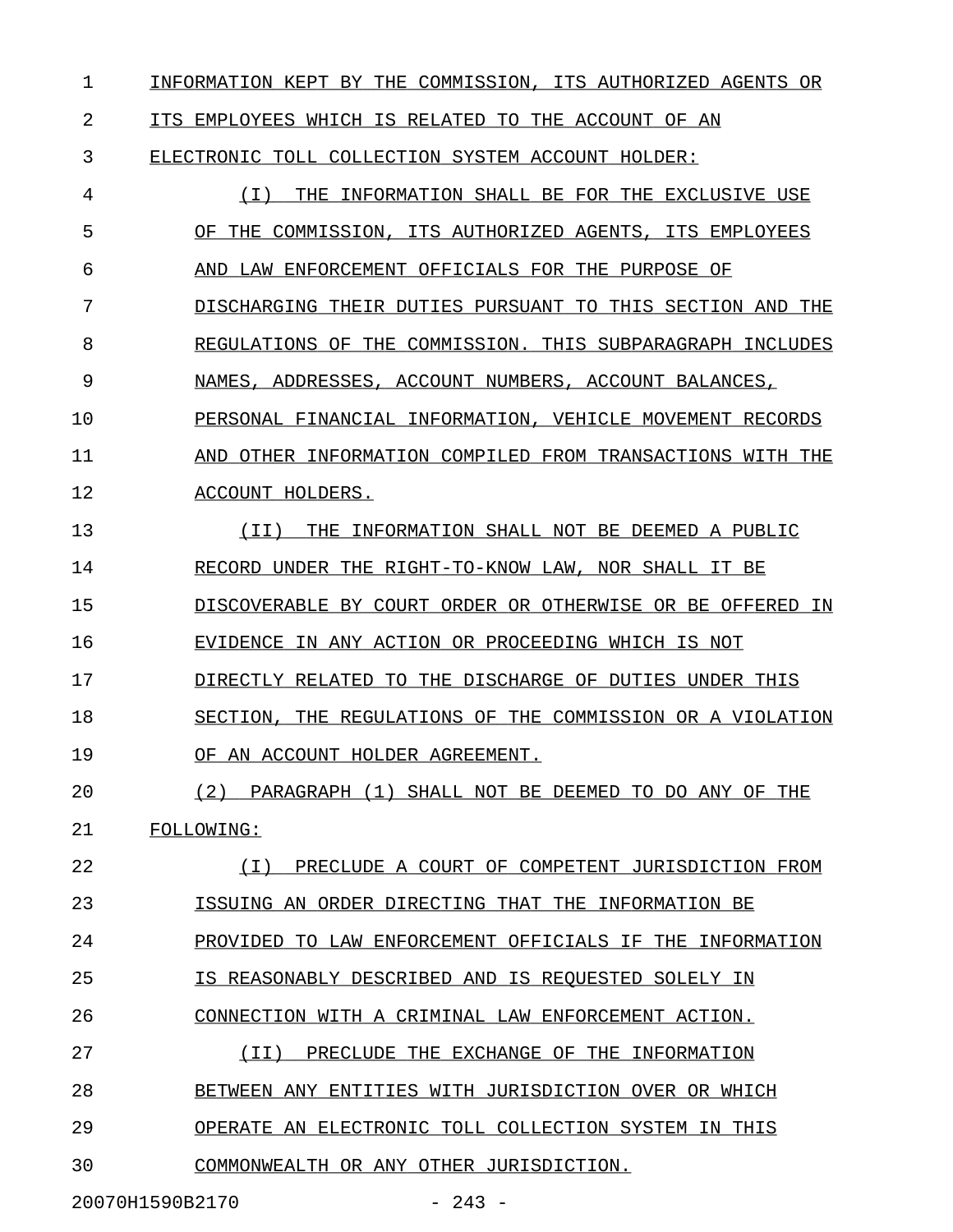| 1  | PROHIBIT THE USE OF THE INFORMATION<br>(III)                     |
|----|------------------------------------------------------------------|
| 2  | EXCLUSIVELY FOR THE PURPOSE OF BILLING ELECTRONIC TOLL           |
| 3  | COLLECTION ACCOUNT HOLDERS, DEDUCTING TOLL CHARGES FROM          |
| 4  | THE ACCOUNT OF AN ACCOUNT HOLDER, ENFORCING TOLL                 |
| 5  | COLLECTION LAWS AND RELATED REGULATIONS OR ENFORCING THE         |
| 6  | PROVISIONS OF AN ACCOUNT HOLDER AGREEMENT.                       |
| 7  | (E)<br>DEFINITION.--AS USED IN THIS SECTION, THE TERM "OWNER"    |
| 8  | MEANS ANY PERSON, CORPORATION, FIRM, PARTNERSHIP, AGENCY,        |
| 9  | ASSOCIATION, ORGANIZATION OR LESSOR THAT, AT THE TIME A VEHICLE  |
| 10 | IS OPERATED IN VIOLATION OF THIS SECTION OR REGULATIONS OF THE   |
| 11 | COMMISSION:                                                      |
| 12 | IS THE BENEFICIAL OR EOUITABLE OWNER OF THE VEHICLE;<br>(1)      |
| 13 | (2)<br>HAS TITLE TO THE VEHICLE; OR                              |
| 14 | (3)<br>IS THE REGISTRANT OR COREGISTRANT OF THE VEHICLE          |
| 15 | REGISTERED WITH THE DEPARTMENT OR A COMPARABLE AGENCY OF         |
| 16 | ANOTHER JURISDICTION OR USES THE VEHICLE IN ITS VEHICLE          |
| 17 | RENTING OR LEASING BUSINESS. THE TERM INCLUDES A PERSON          |
| 18 | ENTITLED TO THE USE AND POSSESSION OF A VEHICLE SUBJECT TO A     |
| 19 | SECURITY INTEREST IN ANOTHER PERSON.                             |
| 20 | § 8118. REFUNDING BONDS.                                         |
| 21 | THE COMMISSION IS AUTHORIZED TO PROVIDE, BY RESOLUTION, FOR      |
| 22 | THE ISSUANCE OF TURNPIKE REVENUE REFUNDING BONDS FOR THE PURPOSE |
| 23 | OF REFUNDING ISSUED AND OUTSTANDING TURNPIKE REVENUE BONDS,      |
| 24 | NOTES OR OTHER OBLIGATIONS. APPLICABLE PROVISIONS OF THIS        |
| 25 | CHAPTER GOVERN ALL OF THE FOLLOWING:                             |
| 26 | (1)<br>ISSUANCE OF THE TURNPIKE REVENUE REFUNDING BONDS.         |
| 27 | (2)<br>MATURITIES AND OTHER DETAILS OF THE REFUNDING BONDS.      |
| 28 | (3)<br>RIGHTS OF THE HOLDERS OF THE BONDS.                       |
| 29 | (4)<br>DUTIES OF THE COMMONWEALTH AND OF THE COMMISSION IN       |
| 30 | RESPECT TO THE BONDS.                                            |

20070H1590B2170 - 244 -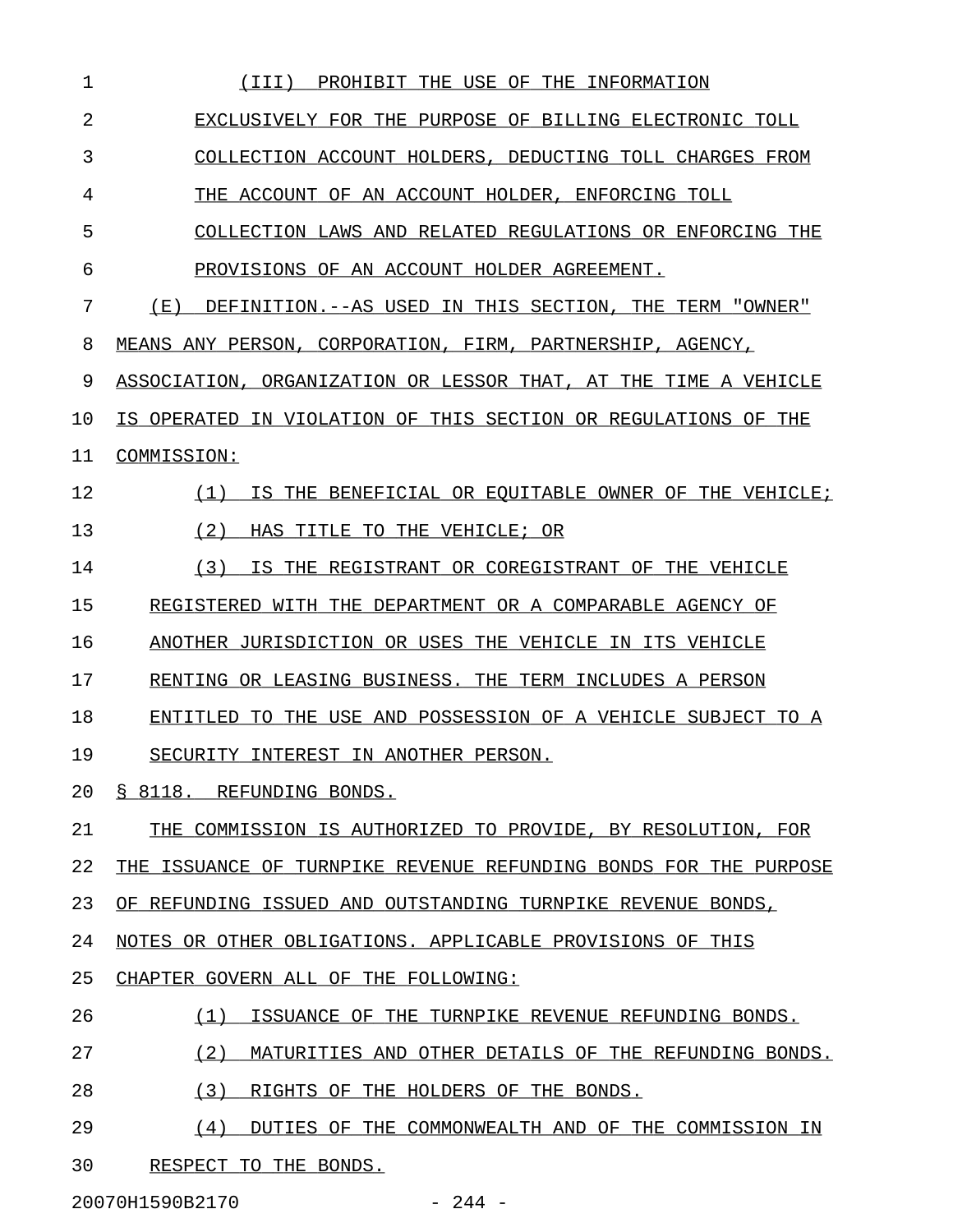| 1  | 8119.<br>RIGHTS OF OBLIGATION HOLDERS AND TRUSTEES.<br>S.        |
|----|------------------------------------------------------------------|
| 2  | (A)<br>SCOPE.--THIS SECTION APPLIES TO ALL OF THE FOLLOWING:     |
| 3  | (1)<br>A HOLDER OF:                                              |
| 4  | ( I )<br>A BOND, NOTE OR OTHER OBLIGATION ISSUED UNDER           |
| 5  | THIS CHAPTER; OR                                                 |
| 6  | (TI)<br>A COUPON ATTACHED TO THE BOND, NOTE OR OTHER             |
| 7  | OBLIGATION.                                                      |
| 8  | (2)<br>THE TRUSTEE UNDER AN APPLICABLE TRUST INDENTURE.          |
| 9  | (B)<br>ENFORCEMENT.--SUBJECT TO SUBSECTION (C), A PERSON         |
| 10 | REFERRED TO IN SUBSECTION (A) MAY, BY AN ACTION AT LAW OR IN     |
| 11 | EQUITY, DO ALL OF THE FOLLOWING:                                 |
| 12 | (1)<br>PROTECT AND ENFORCE RIGHTS GRANTED UNDER THIS             |
| 13 | CHAPTER OR UNDER THE RESOLUTION OR TRUST INDENTURE.              |
| 14 | (2)<br>ENFORCE AND COMPEL PERFORMANCE OF ALL DUTIES              |
| 15 | REOUIRED BY THIS CHAPTER OR BY THE RESOLUTION OR TRUST           |
| 16 | INDENTURE TO BE PERFORMED BY THE COMMISSION OR AN OFFICER OF     |
| 17 | THE COMMISSION. THIS PARAGRAPH INCLUDES FIXING, CHARGING AND     |
| 18 | COLLECTING OF TOLLS FOR THE USE OF THE TURNPIKES.                |
| 19 | (C)<br>RESTRICTION.--RIGHTS UNDER THIS CHAPTER MAY BE            |
| 20 | RESTRICTED BY RESOLUTION PASSED BEFORE THE ISSUANCE OF THE BOND, |
| 21 | NOTE OR OTHER OBLIGATION OR BY THE TRUST INDENTURE.              |
| 22 | § 8120. AUTHORITY GRANTED TO SECRETARY.                          |
| 23 | (A) AGREEMENT WITH FEDERAL GOVERNMENT.--                         |
| 24 | (1) THE SECRETARY IS AUTHORIZED TO ENTER INTO AN                 |
| 25 | AGREEMENT WITH THE UNITED STATES DEPARTMENT OF                   |
| 26 | TRANSPORTATION, THE FEDERAL HIGHWAY ADMINISTRATION AND ANY       |
| 27 | OTHER FEDERAL AGENCY TO OBTAIN FEDERAL FUNDS FOR PROJECTS FOR    |
| 28 | RESURFACING, RESTORING AND REHABILITATING TOLL ROADS IN THIS     |
| 29 | COMMONWEALTH. THE COMMISSION IS AUTHORIZED TO USE FEDERAL        |
| 30 | FUNDS WHICH MAY BE AVAILABLE FOR TOLL ROADS ONLY UPON            |
|    |                                                                  |

20070H1590B2170 - 245 -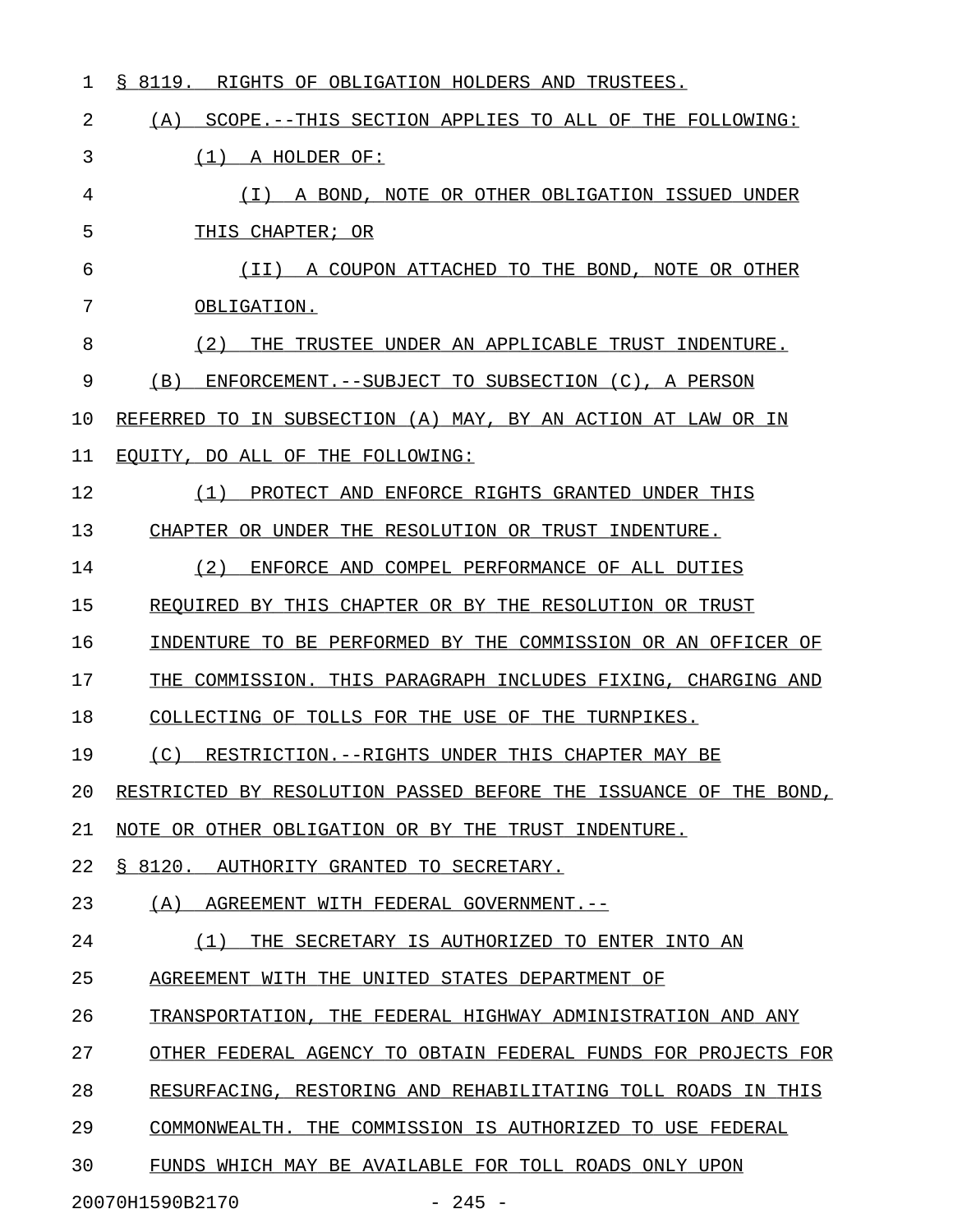- 1 APPROVAL OF THE SECRETARY AND ONLY UNDER THE AUTHORITY
- 2 GRANTED UNDER THIS SECTION.
- 3 (2) (RESERVED).
- 4 (B) APPROVAL BY DEPARTMENT. -- A COPY OF EACH CONTRACT AND
- 5 AGREEMENT RELATING TO THE CONSTRUCTION OF THE TURNPIKES AND
- 6 CONNECTING TUNNELS, BRIDGES, SLIP INTERCHANGES AND SLIP RAMPS
- 7 SHALL BE PROVIDED TO THE DEPARTMENT FOR REVIEW AND COMMENT PRIOR
- 8 TO EXECUTION OF THIS CONTRACT OR AGREEMENT.
- 9 § 8121. (RESERVED).
- 10 <u>§ 8122. (RESERVED).</u>
- 11 § 8123. CONSTRUCTION OF CHAPTER.
- 12 THIS CHAPTER SHALL BE REGARDED AS SUPPLEMENTAL AND ADDITIONAL
- 13 TO POWERS CONFERRED BY OTHER STATUTES AND SHALL NOT BE REGARDED
- 14 AS IN DEROGATION OF ANY POWERS NOW EXISTING AND SHALL BE
- 15 LIBERALLY CONSTRUED TO EFFECT ITS PURPOSES.
- 

## 16 CHAPTER 82

- 17 TURNPIKE COMMISSION STANDARDS OF CONDUCT
- 18 SEC. \_\_\_\_
- 19 8201. SCOPE.
- 20 8202. DEFINITIONS.
- 21 8203. QUALIFICATIONS, RESTRICTIONS AND DUTIES OF COMMISSION
- 22 MEMBERS AND EMPLOYEES.
- 23 8204. CODE OF CONDUCT.
- 24 8205. APPLICABILITY OF OTHER STATUTES.
- 25 § 8201. SCOPE.
- 26 THIS CHAPTER SHALL APPLY TO THE PENNSYLVANIA TURNPIKE
- 27 COMMISSION FORMED OR MAINTAINED UNDER AUTHORITY OF THE ACT OF
- 28 MAY 21, 1937 (P.L.774, NO.211), REFERRED TO AS THE PENNSYLVANIA
- 29 TURNPIKE COMMISSION ACT AND THE ACT OF SEPTEMBER 30, 1985
- 30 (P.L.240, NO.61), KNOWN AS THE TURNPIKE ORGANIZATION, EXTENSION

20070H1590B2170 - 246 -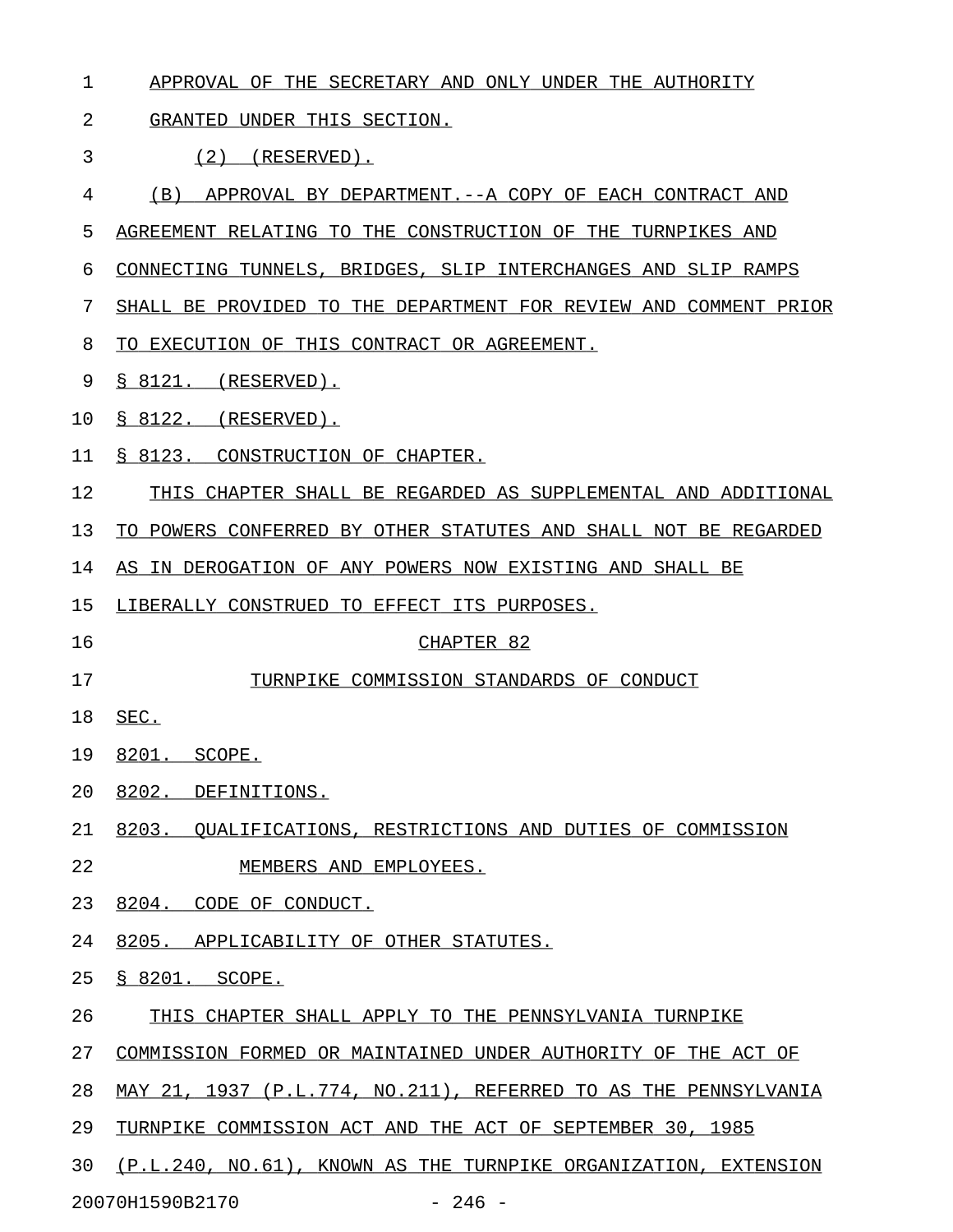| 1  | AND TOLL ROAD CONVERSION ACT, OR ANY SUCCESSOR ENTITY.           |
|----|------------------------------------------------------------------|
| 2  | § 8202. DEFINITIONS.                                             |
| 3  | THE FOLLOWING WORDS AND PHRASES WHEN USED IN THIS CHAPTER        |
| 4  | SHALL HAVE THE MEANINGS GIVEN TO THEM IN THIS SECTION UNLESS THE |
| 5  | CONTEXT CLEARLY INDICATES OTHERWISE:                             |
| 6  | "BUSINESS." ANY CORPORATION, PARTNERSHIP, SOLE                   |
| 7  | PROPRIETORSHIP, FIRM, ENTERPRISE, FRANCHISE, ASSOCIATION,        |
| 8  | ORGANIZATION, SELF-EMPLOYED INDIVIDUAL, HOLDING COMPANY, JOINT   |
| 9  | STOCK COMPANY, RECEIVERSHIP, TRUST OR ANY LEGAL ENTITY ORGANIZED |
| 10 | FOR PROFIT.                                                      |
| 11 | "COMMISSION." THE PENNSYLVANIA TURNPIKE COMMISSION.              |
| 12 | "EXECUTIVE-LEVEL EMPLOYEE." THE CHIEF EXECUTIVE OFFICER,         |
| 13 | CHIEF FINANCIAL OFFICER, CHIEF OPERATING OFFICER, CHIEF COUNSEL  |
| 14 | OR ANY OTHER SENIOR MANAGEMENT EMPLOYEE WITH DISCRETIONARY       |
| 15 | POWERS WHICH MAY AFFECT THE OUTCOME OF A PENNSYLVANIA TURNPIKE   |
| 16 | COMMISSION ACTION OR DECISION OR WHO FUNCTIONS IN PRESS OR       |
| 17 | PUBLIC RELATIONS, LEGISLATIVE LIAISON OR DEVELOPMENT OF          |
| 18 | EXECUTIVE POLICY.                                                |
| 19 | "FACILITY." REST AREAS, SERVICE PLAZAS, RESTAURANTS, FUELING     |
| 20 | STATIONS, TRAFFIC ADVISORY SYSTEMS, CALL BOXES OR OTHER SERVICES |
| 21 | PROVIDED TO PERSONS USING TOLL ROADS OR HIGHWAYS OPERATED BY THE |
| 22 | PENNSYLVANIA TURNPIKE COMMISSION.                                |
| 23 | "IMMEDIATE FAMILY." A SPOUSE, PARENT, BROTHER, SISTER OR         |
| 24 | CHILD.                                                           |
| 25 | "MEMBER." A COMMISSIONER APPOINTED TO THE PENNSYLVANIA           |
| 26 | TURNPIKE COMMISSION, INCLUDING THE SECRETARY OF TRANSPORTATION,  |
| 27 | AND ANY SUCCESSOR ENTITY THERETO.                                |
| 28 | "OWNERSHIP INTEREST." OWNING OR HOLDING, OR BEING DEEMED TO      |
| 29 | HOLD, DEBT OR EQUITY SECURITIES OR OTHER OWNERSHIP INTEREST OR   |
| 30 | PROFIT INTEREST.                                                 |
|    |                                                                  |

20070H1590B2170 - 247 -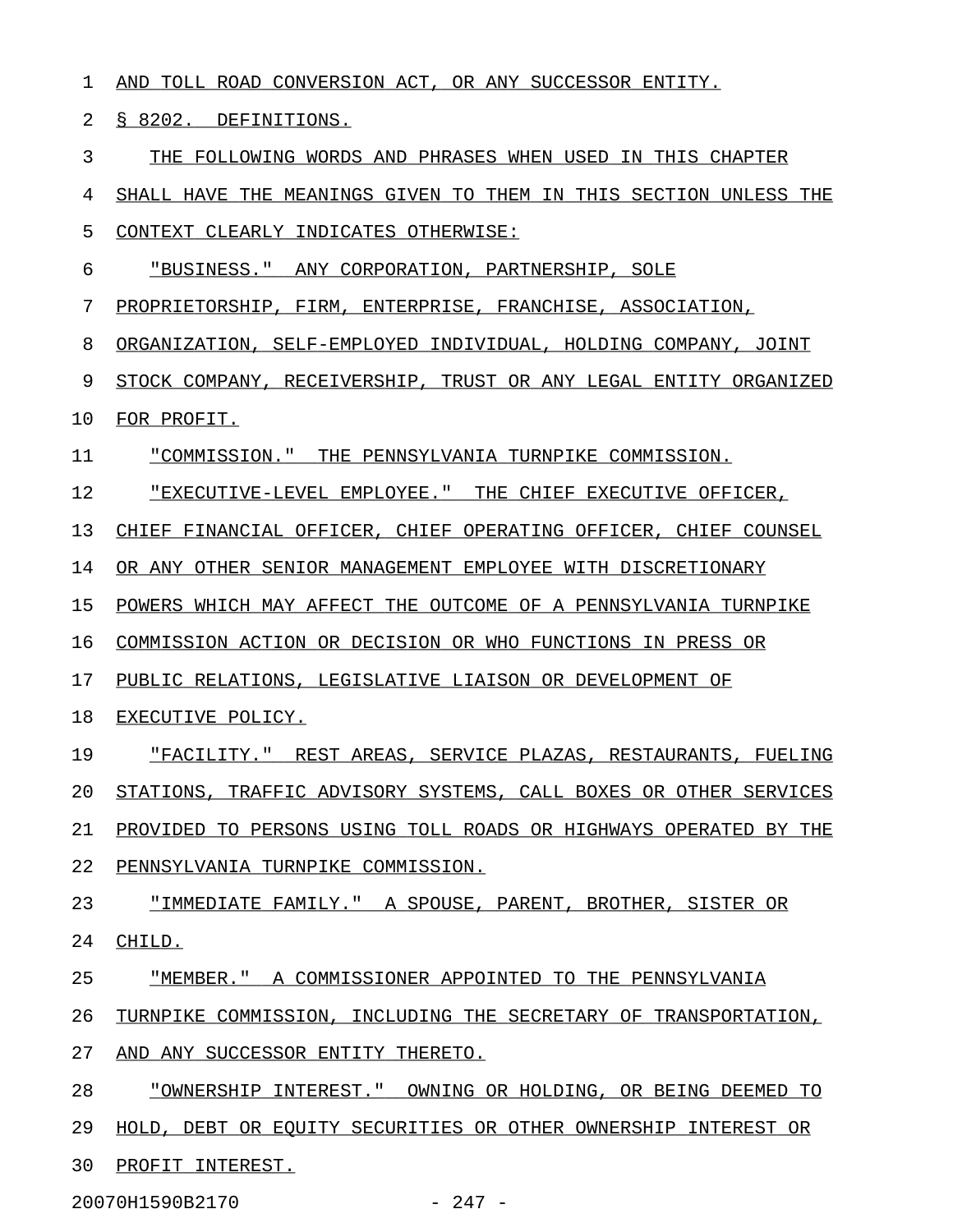| 1  | "PARTY OFFICER."<br>A MEMBER OF A NATIONAL COMMITTEE; A             |
|----|---------------------------------------------------------------------|
| 2  | CHAIRMAN, VICE CHAIRMAN, SECRETARY, TREASURER OR COUNSEL OF A       |
| 3  | STATE COMMITTEE OR MEMBER OF THE EXECUTIVE COMMITTEE OF A STATE     |
| 4  | COMMITTEE; OR A COUNTY CHAIRMAN, VICE CHAIRMAN,<br>COUNSEL,         |
| 5  | SECRETARY OR TREASURER OF A COUNTY COMMITTEE OR A CITY CHAIRMAN,    |
| 6  | VICE CHAIRMAN, COUNSEL, SECRETARY OR TREASURER OF A CITY            |
| 7  | COMMITTEE.                                                          |
| 8  | "PENNSYLVANIA TURNPIKE COMMISSION." AN ENTITY FORMED OR             |
| 9  | MAINTAINED UNDER AUTHORITY OF THE ACT OF MAY 21, 1937 (P.L.774,     |
| 10 | NO.211),<br>REFERRED TO AS THE PENNSYLVANIA TURNPIKE COMMISSION     |
| 11 | THE ACT OF SEPTEMBER 30, 1985 (P.L.240, NO.61), KNOWN<br>ACT. AND   |
| 12 | TURNPIKE ORGANIZATION, EXTENSION AND TOLL ROAD CONVERSION<br>AS THE |
| 13 | ACT, OR ANY SUCCESSOR ENTITY.                                       |
| 14 | \$8203.<br>OUALIFICATIONS, RESTRICTIONS AND DUTIES OF COMMISSION    |
| 15 | MEMBERS AND EMPLOYEES.                                              |
| 16 | (A)<br>GENERAL RULE.--THE FOLLOWING OUALIFICATIONS AND              |
| 17 | RESTRICTIONS SHALL APPLY TO MEMBERS AND EXECUTIVE-LEVEL             |
| 18 | EMPLOYEES:                                                          |
| 19 | A MEMBER SHALL BE AT LEAST 25 YEARS OF AGE AND SHALL<br>(1)         |
| 20 | HAVE BEEN A RESIDENT OF THIS COMMONWEALTH FOR A PERIOD OF AT        |
| 21 | LEAST ONE YEAR IMMEDIATELY PRECEDING APPOINTMENT. EACH MEMBER       |
| 22 | SHALL CONTINUE TO REMAIN A RESIDENT OF THIS COMMONWEALTH            |
| 23 | DURING THE TERM OF MEMBERSHIP ON THE COMMISSION.                    |
| 24 | (2)<br>EXCEPT FOR THE SECRETARY OF TRANSPORTATION, NO               |
| 25 | PERSON SHALL BE APPOINTED OR SERVE AS A MEMBER OR HOLD AN           |
| 26 | EXECUTIVE-LEVEL POSITION IF THAT PERSON HOLDS ANY OTHER             |
| 27 | ELECTED OFFICE OR PARTY OFFICE.                                     |
| 28 | (3)<br>NO MEMBER OR EXECUTIVE-LEVEL EMPLOYEE SHALL BE A             |
| 29 | PUBLIC OFFICIAL OR PARTY OFFICER IN THIS COMMONWEALTH OR ANY        |
| 30 | OF ITS POLITICAL SUBDIVISIONS.                                      |

20070H1590B2170 - 248 -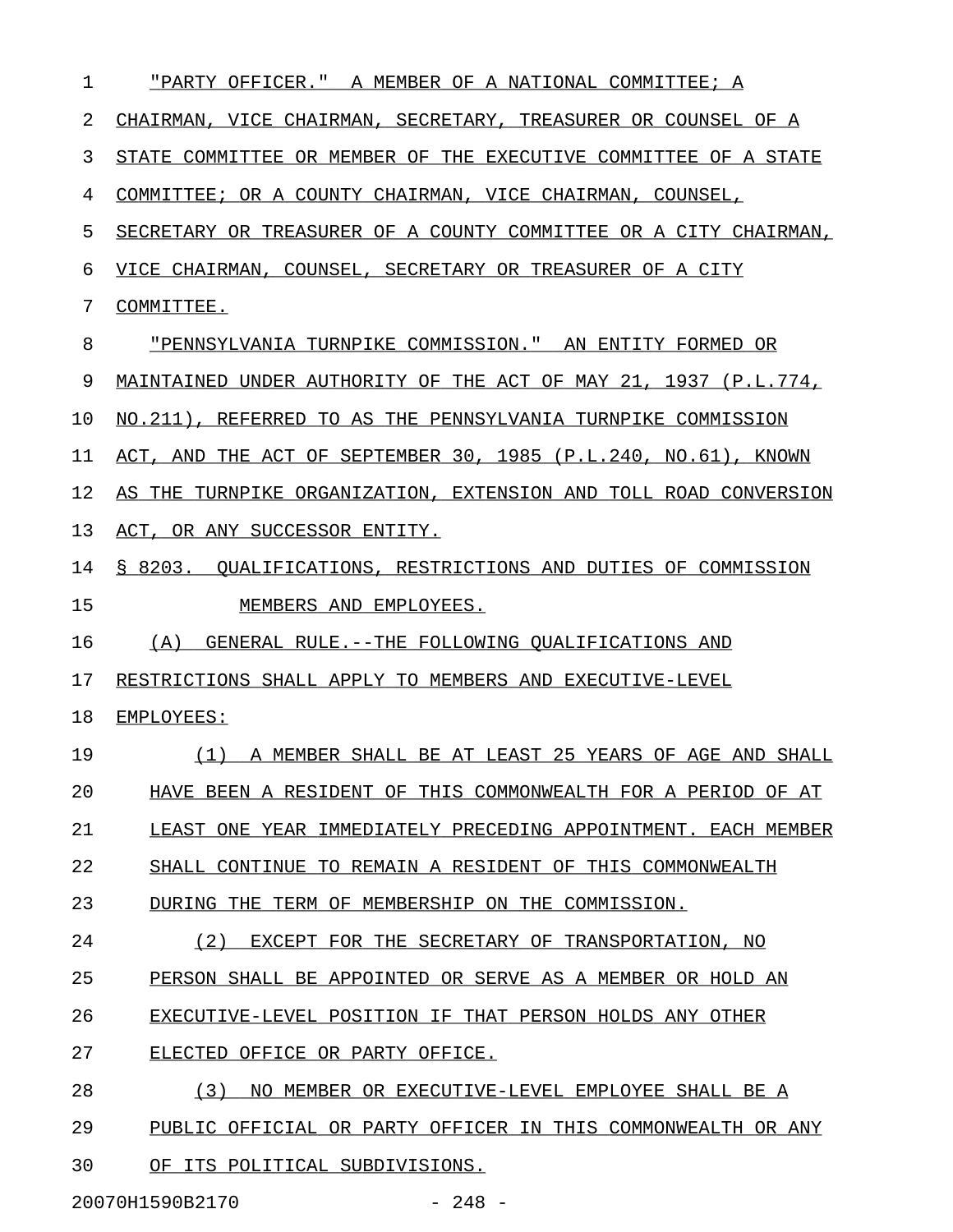1 (4) (I) NO MEMBER OR EXECUTIVE-LEVEL EMPLOYEE SHALL BE \_\_\_\_\_\_\_\_\_\_\_\_\_\_\_\_\_\_\_\_\_\_\_\_\_\_\_\_\_\_\_\_\_\_\_\_\_\_\_\_\_\_\_\_\_\_\_\_\_\_\_\_\_\_\_\_ 2 PAID OR RECEIVE ANY FEE OR OTHER COMPENSATION OTHER THAN 3 SALARY AND EXPENSES PROVIDED BY LAW FOR ANY ACTIVITY 4 DIRECTLY PERTAINING TO THE DUTIES OF THE COMMISSION. 5 (II) NOTHING IN THIS CHAPTER SHALL BE CONSTRUED TO 6 PROHIBIT A MEMBER OR EXECUTIVE-LEVEL EMPLOYEE FROM 7 ENGAGING IN ANY EMPLOYMENT OR VOCATION THAT IS NOT 8 INCOMPATIBLE WITH SERVICE AS A MEMBER OR EXECUTIVE-LEVEL 9 EMPLOYEE. 10  $(5)$  (I) AT THE TIME OF APPOINTMENT AND ANNUALLY 11 THEREAFTER, EACH MEMBER SHALL DISCLOSE THE EXISTENCE OF 12 ALL OWNERSHIP INTERESTS IN ANY FACILITY OR BUSINESS WITH 13 WHICH THE COMMISSION HAS CONTRACTED FOR ROADWAY 14 CONSTRUCTION OR MAINTENANCE OR SERVICES OF ANY KIND. 15 (II) THE DISCLOSURE STATEMENT SHALL BE FILED WITH \_\_\_\_\_\_\_\_\_\_\_\_\_\_\_\_\_\_\_\_\_\_\_\_\_\_\_\_\_\_\_\_\_\_\_\_\_\_\_\_\_\_\_\_\_\_\_\_\_\_ 16 THE CHIEF EXECUTIVE OFFICER OF THE COMMISSION AND SHALL 17 BE OPEN TO INSPECTION BY THE PUBLIC AT THE OFFICE OF THE 18 COMMISSION DURING NORMAL BUSINESS HOURS OF THE COMMISSION 19 DURING THE TENURE OF THE MEMBER. 20 (B) FIDUCIARY RELATIONSHIP.--EACH MEMBER AND EXECUTIVE-LEVEL 21 EMPLOYEE OF THE COMMISSION SHALL SERVE AS A FIDUCIARY OF THE 22 COMMONWEALTH. 23 § 8204. CODE OF CONDUCT. 24 (A) CONTENTS. --THE COMMISSION SHALL ADOPT A COMPREHENSIVE 25 CODE OF CONDUCT. THE CODE OF CONDUCT SHALL SUPPLEMENT ALL OTHER 26 REQUIREMENTS UNDER THIS CHAPTER AND SHALL PROVIDE GUIDELINES 27 APPLICABLE TO MEMBERS AND EXECUTIVE-LEVEL EMPLOYEES OF THE 28 COMMISSION AND THE IMMEDIATE FAMILIES OF THE MEMBERS AND 29 EXECUTIVE-LEVEL EMPLOYEES OF THE COMMISSION TO ENABLE THEM TO 30 AVOID ANY PERCEIVED OR ACTUAL CONFLICT OF INTEREST AND TO 20070H1590B2170 - 249 -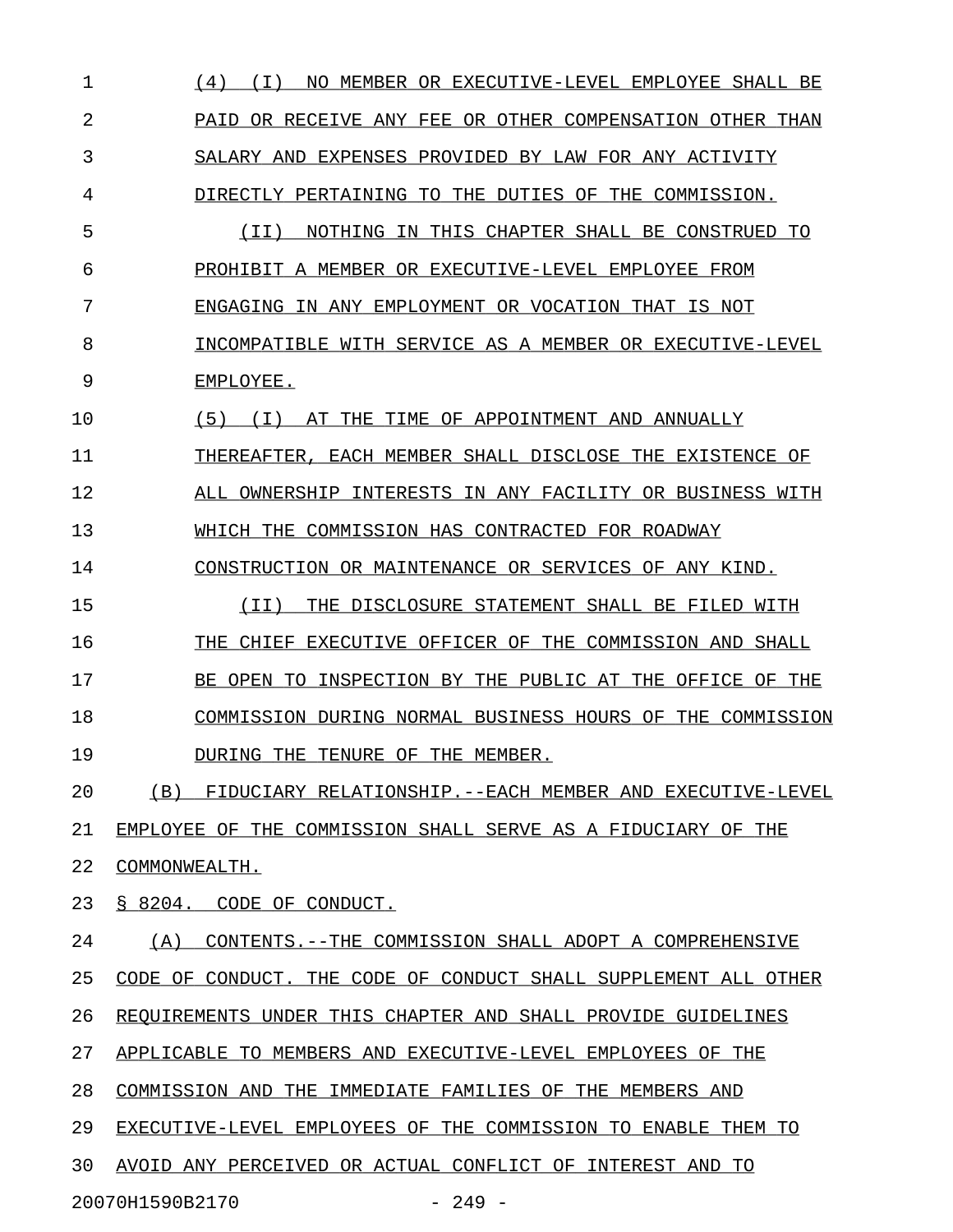1 PROMOTE PUBLIC CONFIDENCE IN THE INTEGRITY AND IMPARTIALITY OF 2 THE COMMISSION. AT A MINIMUM, THE CODE OF CONDUCT ADOPTED UNDER 3 THIS SECTION SHALL PROVIDE THAT: 4  $(1)$  NO MEMBER OR EXECUTIVE-LEVEL EMPLOYEE OF THE 5 COMMISSION MAY ACCEPT ANY DISCOUNT, GIFT, GRATUITY, 6 COMPENSATION, TRAVEL, LODGING OR OTHER THING OF VALUE, 7 DIRECTLY OR INDIRECTLY, FROM ANY FACILITY OR BUSINESS WITH 8 WHICH THE COMMISSION HAS A CONTRACTUAL RELATIONSHIP. 9 (2) MEMBERS AND EXECUTIVE-LEVEL EMPLOYEES OF THE \_\_\_\_\_\_\_\_\_\_\_\_\_\_\_\_\_\_\_\_\_\_\_\_\_\_\_\_\_\_\_\_\_\_\_\_\_\_\_\_\_\_\_\_\_\_\_\_\_ 10 COMMISSION SHALL REFRAIN FROM ANY FINANCIAL OR BUSINESS 11 DEALING WHICH WOULD REFLECT ADVERSELY ON THE MEMBER'S 12 OBJECTIVITY, IMPARTIALITY OR INDEPENDENCE OF JUDGMENT. 13 (3) (I) NO MEMBER OR EXECUTIVE-LEVEL EMPLOYEE MAY USE 14 THE PROMISE OF BUSINESS WITH THE COMMISSION TO SOLICIT 15 FUNDS FOR ANY CHARITABLE, EDUCATIONAL, RELIGIOUS, HEALTH, 16 FRATERNAL, CIVIC OR OTHER NONPROFIT ENTITY. 17 (II) A MEMBER OR EXECUTIVE-LEVEL EMPLOYEE MAY SERVE \_\_\_\_\_\_\_\_\_\_\_\_\_\_\_\_\_\_\_\_\_\_\_\_\_\_\_\_\_\_\_\_\_\_\_\_\_\_\_\_\_\_\_\_\_\_\_\_\_\_\_\_ 18 AS AN OFFICER, EMPLOYEE OR MEMBER OF THE GOVERNING BODY 19 OF A NONPROFIT ENTITY AND MAY ATTEND, MAKE PERSONAL 20 CONTRIBUTIONS TO AND PLAN OR PRESIDE OVER THE ENTITY'S 21 FUNDRAISING EVENTS. 22 (III) A MEMBER OR EXECUTIVE-LEVEL EMPLOYEE MAY \_\_\_\_\_\_\_\_\_\_\_\_\_\_\_\_\_\_\_\_\_\_\_\_\_\_\_\_\_\_\_\_\_\_\_\_\_\_\_\_\_\_\_\_\_\_\_ 23 PERMIT HIS NAME TO APPEAR ON THE LETTERHEAD USED FOR 24 FUNDRAISING EVENTS IF THE LETTERHEAD CONTAINS ONLY THE 25 MEMBER'S NAME AND POSITION WITH THE NONPROFIT ENTITY. 26  $(4)$  NO MEMBER OR EXECUTIVE-LEVEL EMPLOYEE NOR THE 27 IMMEDIATE FAMILY OF SUCH PERSON, SHALL PARTICIPATE IN ANY 28 HEARING OR PROCEEDING IN WHICH THAT PERSON MAY HAVE A DIRECT 29 OR INDIRECT PECUNIARY INTEREST. 30 (5) (I) A MEMBER SHALL ABSTAIN FROM ANY VOTE OR \_\_\_\_\_\_\_\_\_\_\_\_\_\_\_\_\_\_\_\_\_\_\_\_\_\_\_\_\_\_\_\_\_\_\_\_\_\_\_\_\_\_\_\_\_\_\_\_\_

20070H1590B2170 - 250 -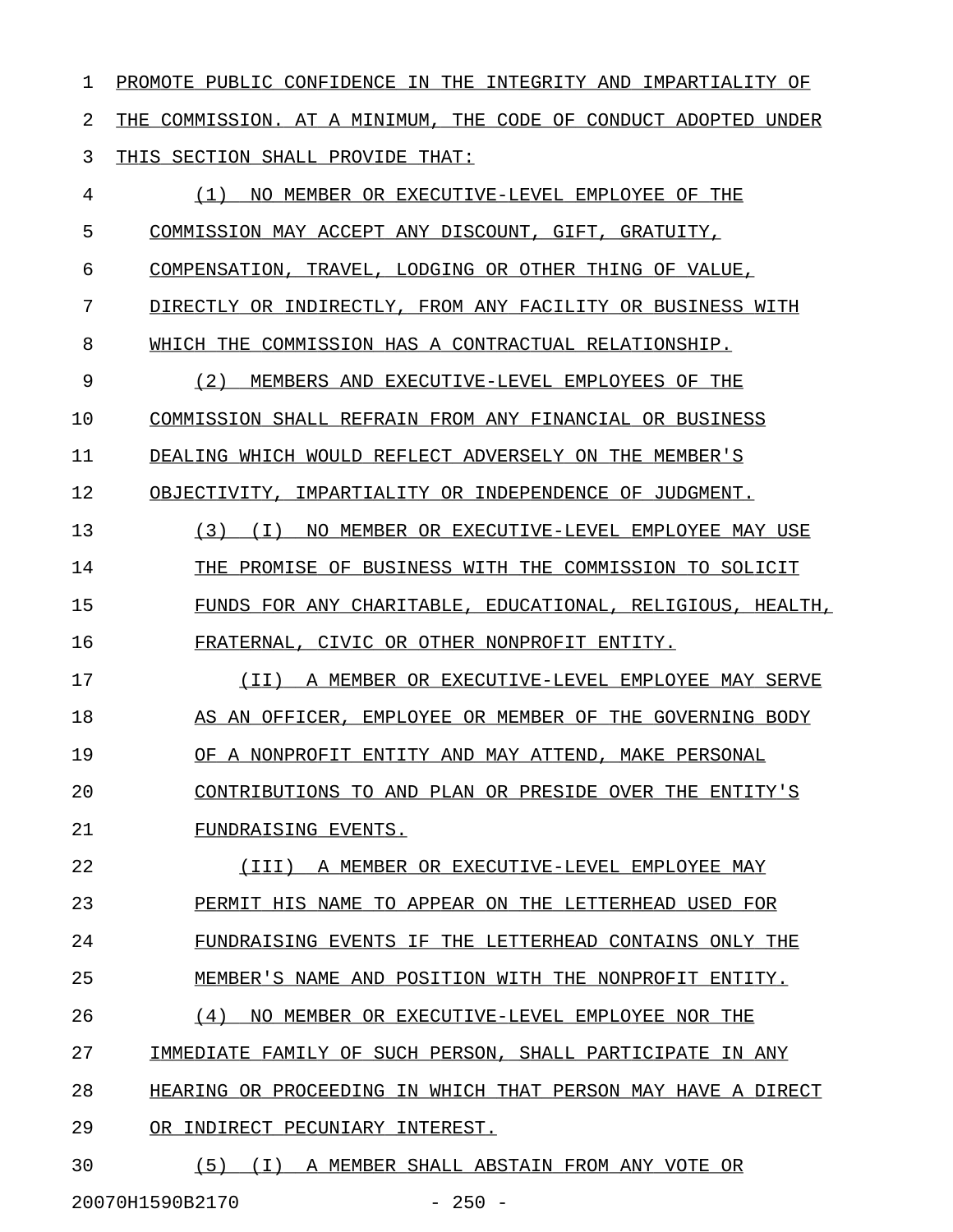1 DECISION WHICH AUTHORIZES A CONTRACT IN WHICH THE MEMBER 2 **HAS ANY PECUNIARY INTEREST. THE MEMBER SHALL DISCLOSE THE** 3 INTEREST IN A PUBLIC MEETING PRIOR TO THE VOTE OR 4 DECISION.

5 (II) FAILURE TO COMPLY WITH THIS PARAGRAPH SHALL \_\_\_\_\_\_\_\_\_\_\_\_\_\_\_\_\_\_\_\_\_\_\_\_\_\_\_\_\_\_\_\_\_\_\_\_\_\_\_\_\_\_\_\_\_\_\_\_\_ 6 MAKE THE CONTRACT NULL AND VOID.

7 (6) NO MEMBER OR EXECUTIVE-LEVEL EMPLOYEE MAY ACCEPT \_\_\_\_\_\_\_\_\_\_\_\_\_\_\_\_\_\_\_\_\_\_\_\_\_\_\_\_\_\_\_\_\_\_\_\_\_\_\_\_\_\_\_\_\_\_\_\_\_\_\_\_\_ 8 EMPLOYMENT WITH ANY FACILITY OR BUSINESS WITH WHICH THE 9 COMMISSION DOES BUSINESS FOR A PERIOD OF ONE YEAR FROM THE 10 TERMINATION OF EMPLOYMENT OR SERVICE WITH THE COMMISSION.

11 (7) A MEMBER OF THE COMMISSION WHO HAS BEEN CONVICTED 12 DURING HIS TERM IN ANY DOMESTIC OR FOREIGN JURISDICTION OF A 13 FELONY OR A CRIME OF MORAL TURPITUDE SHALL, UPON CONVICTION, 14 BE AUTOMATICALLY REMOVED FROM THE COMMISSION AND SHALL BE 15 INELIGIBLE TO BECOME A COMMISSION MEMBER IN THE FUTURE.

16 (8) NO MEMBER MAY SOLICIT, REQUEST, SUGGEST OR RECOMMEND 17 THE EMPLOYMENT, BY EITHER THE COMMISSION OR A CONTRACTOR WITH 18 THE COMMISSION, OF ANY INDIVIDUAL RELATED WITHIN THE FIRST 19 DEGREE OF CONSANGUINITY TO THE MEMBER AS SET FORTH IN 23 20 PA.C.S. § 1304(E) (RELATING TO RESTRICTIONS ON ISSUANCE OF

21 LICENSE) OR THE SPOUSE OF THE INDIVIDUAL.

 $22$  (B)  $AUDIT. --$ 

23 (1) AT LEAST ONCE EVERY FOUR YEARS, THE DEPARTMENT OF 24 THE AUDITOR GENERAL SHALL REVIEW THE PERFORMANCE, PROCEDURES, 25 OPERATING BUDGET, CAPITAL BUDGET AND DEBT OF THE COMMISSION 26 AND SHALL AUDIT, SETTLE AND ADJUST THE ACCOUNTS OF THE

27 COMMISSION.

20070H1590B2170 - 251 -

28 (2) THE AUDITOR GENERAL SHALL BE ENTITLED TO GO BEYOND 29 MERE FINANCIAL STATEMENTS, AND SHALL BE ENTITLED TO EXAMINE 30 ORIGINAL SOURCE DOCUMENTS AT SUCH TIME AS IS BELIEVED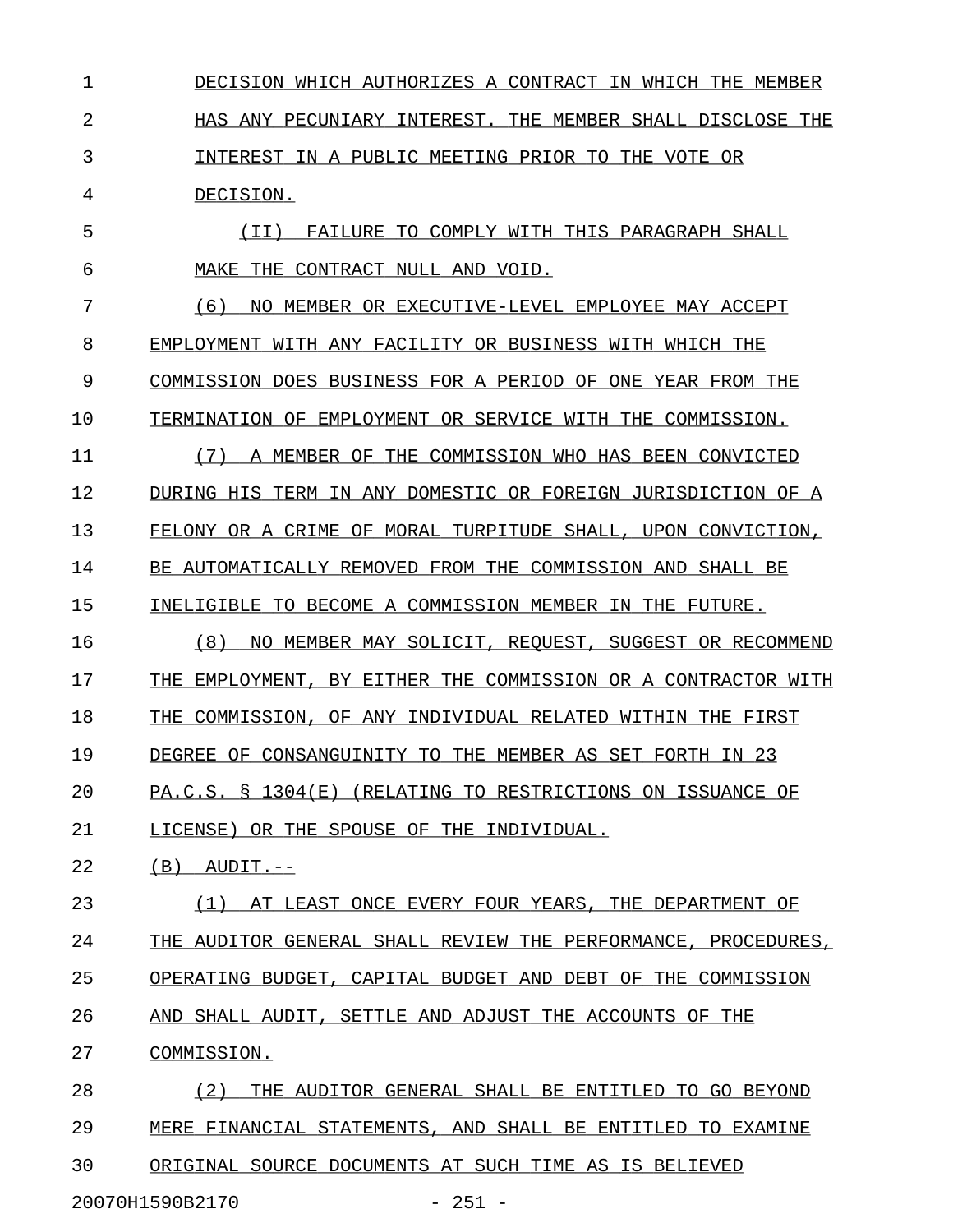| 1  | NECESSARY OR MAY OTHERWISE EXAMINE ORIGINAL DOCUMENTS ON A       |
|----|------------------------------------------------------------------|
| 2  | RANDOM BASIS DESIGNED TO ENSURE THE INTEGRITY OF THE AUDIT.      |
| 3  | \$ 8205.<br>APPLICABILITY OF OTHER STATUTES.                     |
| 4  | GENERAL RULE. -- NOTWITHSTANDING ANY OTHER PROVISION OF<br>(A)   |
| 5  | LAW, THE FOLLOWING ACTS SHALL APPLY TO THE COMMISSION UNDER THIS |
| 6  | CHAPTER:                                                         |
| 7  | THE ACT OF JUNE 21, 1957 (P.L.390, NO.212),<br>REFERRED<br>(1)   |
| 8  | TO AS THE RIGHT-TO-KNOW LAW.                                     |
| 9  | THE ACT OF JULY 19, 1957 (P.L.1017, NO.451),<br>(2)<br>KNOWN     |
| 10 | AS THE STATE ADVERSE INTEREST ACT.                               |
| 11 | (3)<br>THE PROVISIONS OF 65 PA.C.S. CHS. 7 (RELATING TO          |
| 12 | OPEN MEETINGS) AND 11 (RELATING TO ETHICS STANDARDS AND          |
| 13 | FINANCIAL DISCLOSURE).                                           |
| 14 | STATUS OF COMMISSION.--THE COMMISSION SHALL BE<br>(B)            |
| 15 | CONSIDERED AN "AGENCY" FOR THE PURPOSES OF THE FOLLOWING:        |
| 16 | THE ACT OF JULY 31, 1968 (P.L.769, NO.240),<br>REFERRED<br>(1)   |
| 17 | TO AS THE COMMONWEALTH DOCUMENTS LAW.                            |
| 18 | THE ACT OF JUNE 25, 1982 (P.L.633, NO.181), KNOWN AS<br>(2)      |
| 19 | THE REGULATORY REVIEW ACT.                                       |
| 20 | SECTION 5. SECTION 8901 OF TITLE 75 IS AMENDED TO READ:          |
| 21 | § 8901. DEFINITIONS.                                             |
| 22 | THE FOLLOWING WORDS AND PHRASES WHEN USED IN THIS CHAPTER        |
| 23 | SHALL HAVE THE MEANINGS GIVEN TO THEM IN THIS SECTION UNLESS THE |
| 24 | CONTEXT CLEARLY INDICATES OTHERWISE:                             |
| 25 | "ANNUAL ADDITIONAL RENT." AS FOLLOWS:                            |
| 26 | (1) DURING THE CONVERSION PERIOD AND AFTER THE                   |
| 27 | CONVERSION DATE, A SUM EQUAL TO THE SCHEDULED ANNUAL             |
| 28 | COMMISSION CONTRIBUTION, MINUS THE SUM OF:                       |
| 29 | $(I)$ \$200,000,000 PAID AS ANNUAL BASE PAYMENTS;                |

30 (II) ANY INTERSTATE 80 SAVINGS FOR THAT FISCAL YEAR.

20070H1590B2170 - 252 -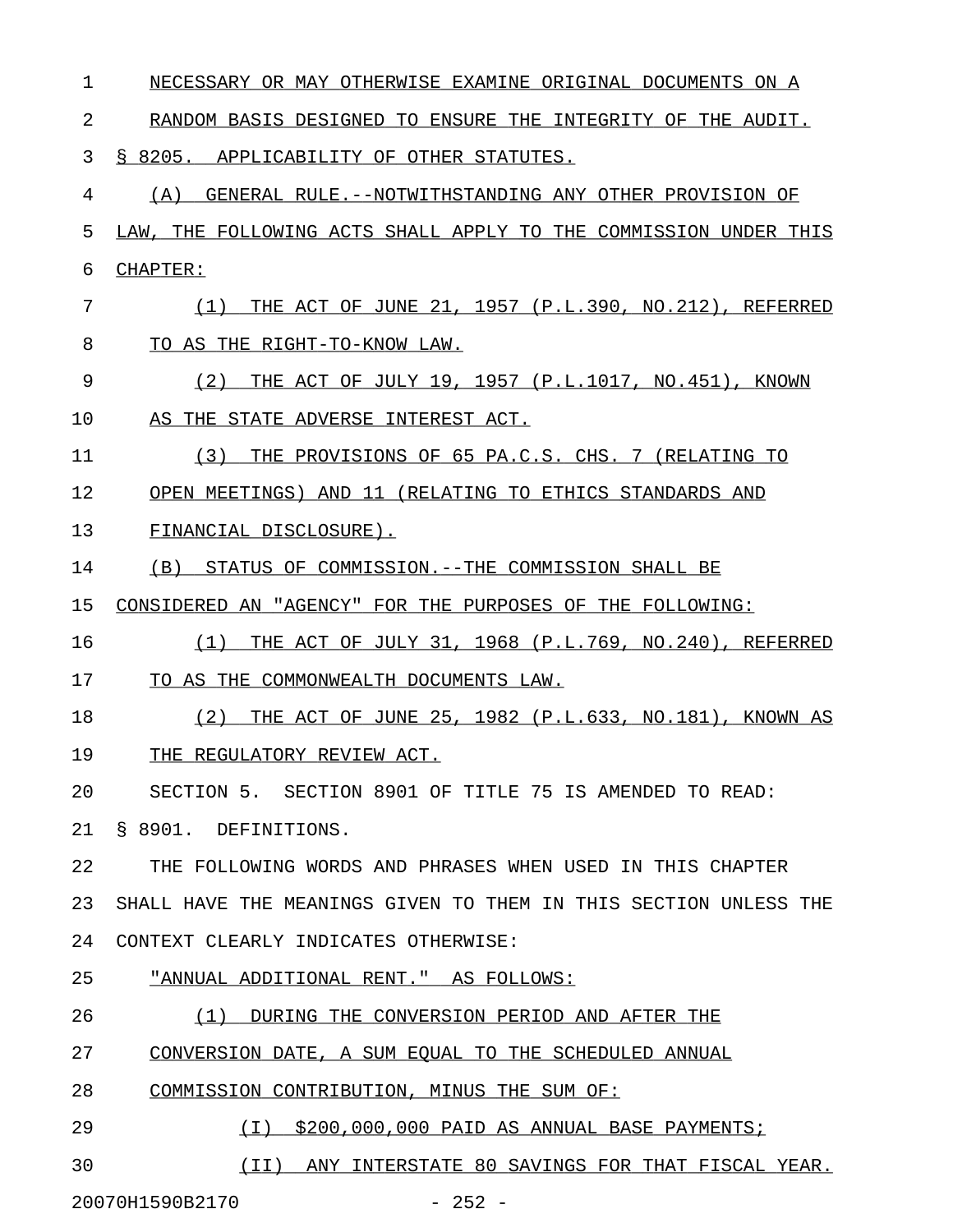| 1  | (2)<br>THE CONVERSION PERIOD HAS EXPIRED AND A<br>IF.            |
|----|------------------------------------------------------------------|
| 2  | CONVERSION NOTICE HAS NOT BEEN RECEIVED BY THE SECRETARY, IN     |
| 3  | EACH SUBSEOUENT FISCAL YEAR UNTIL THE END OF THE TERM OF THE     |
| 4  | LEASE AGREEMENT THE ANNUAL ADDITIONAL PAYMENTS SHALL BE          |
| 5  | \$250,000,000.                                                   |
| 6  | "ANNUAL BASE PAYMENTS." AN AMOUNT EQUAL TO THE SUM OF THE        |
| 7  | FOLLOWING:                                                       |
| 8  | ANNUAL DEBT SERVICE ON OUTSTANDING BONDS ISSUED<br>(1)           |
| 9  | UNDER SECTION 9511.2 (RELATING TO SPECIAL REVENUE BONDS)         |
| 10 | PAYABLE AS REOUIRED PURSUANT TO THE BONDS.                       |
| 11 | (2)<br>TWO HUNDRED MILLION DOLLARS PAYABLE ANNUALLY IN FOUR      |
| 12 | EQUAL INSTALLMENTS EACH DUE THE LAST BUSINESS DAY OF EACH        |
| 13 | JULY, OCTOBER, JANUARY AND APRIL.                                |
| 14 | "ANNUAL SURPLUS PAYMENTS." AN AMOUNT EQUAL TO THE GENERAL        |
| 15 | RESERVE FUND SURPLUS PAYABLE FOR EACH FISCAL YEAR UNTIL THE END  |
| 16 | OF THE TERM OF THE LEASE AGREEMENT.                              |
| 17 | "AUDITOR GENERAL'S CERTIFICATE." THE CERTIFICATE ISSUED BY       |
| 18 | THE AUDITOR GENERAL WITHIN 180 DAYS AFTER THE END OF EACH FISCAL |
| 19 | YEAR OF THE PENNSYLVANIA TURNPIKE COMMISSION CERTIFYING ALL OF   |
| 20 | THE FOLLOWING:                                                   |
| 21 | (1)<br>THE AMOUNT OF THE GENERAL RESERVE FUND SURPLUS FOR        |
| 22 | THE FISCAL YEAR.                                                 |
| 23 | (2)<br>AFTER REVIEW OF THE COMMISSION'S CURRENT TEN-YEAR         |
| 24 | CAPITAL PLAN, THAT THE TRANSFER OF THE GENERAL RESERVE FUND      |
| 25 | SURPLUS UNDER SECTION 8915.3 (RELATING TO LEASE OF INTERSTATE    |
| 26 | 80) SHALL NOT IMPAIR THE ABILITY OF THE COMMISSION TO MEET       |
| 27 | ITS OBLIGATIONS UNDER THE LEASE AGREEMENT OR THE COMMISSION'S    |
| 28 | TEN-YEAR CAPITAL PLAN.                                           |
| 29 | "COMMISSION." THE PENNSYLVANIA TURNPIKE COMMISSION.              |
| 30 | "CONVERSION DATE." THE DATE SET FORTH IN THE CONVERSION          |
|    |                                                                  |

20070H1590B2170 - 253 -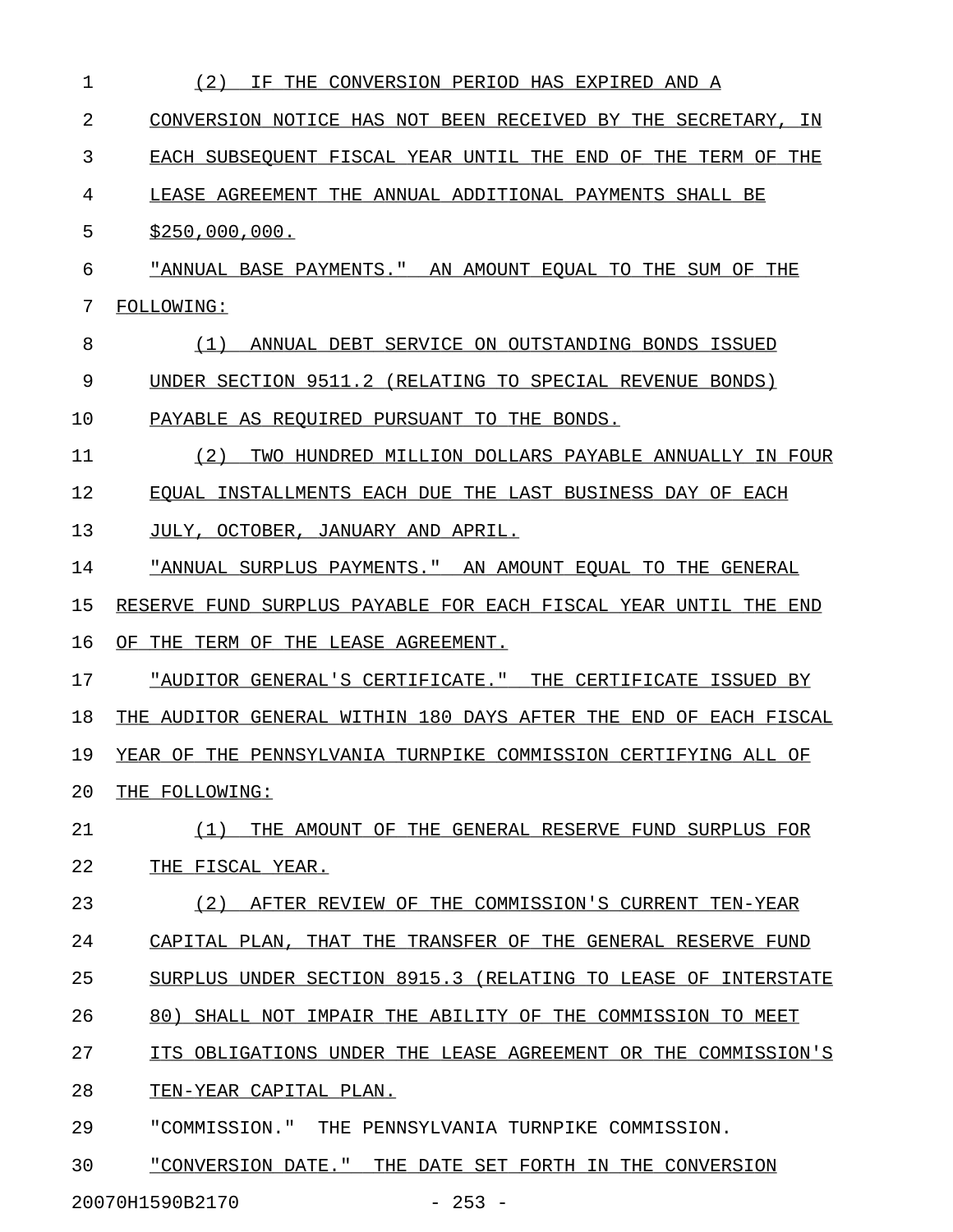| 1  | NOTICE WHEN THE PENNSYLVANIA TURNPIKE COMMISSION INTENDS TO         |
|----|---------------------------------------------------------------------|
| 2  | EXERCISE ITS OPTION TO CONVERT INTERSTATE 80 TO A TOLL ROAD.        |
| 3  | "CONVERSION NOTICE." WRITTEN NOTICE TO THE SECRETARY OF             |
| 4  | TRANSPORTATION FROM THE PENNSYLVANIA TURNPIKE COMMISSION            |
| 5  | PROVIDING NOTICE OF ITS INTENT TO ASSUME CONTROL OVER INTERSTATE    |
| 6  | UNDER SECTION 8915.3(3) (RELATING TO LEASE OF INTERSTATE 80).<br>80 |
| 7  | "CONVERSION PERIOD." A PERIOD OF THREE YEARS:                       |
| 8  | (1)<br>WHICH BEGINS ON THE DATE OF EXECUTION OF THE LEASE           |
| 9  | AGREEMENT; AND                                                      |
| 10 | (2)<br>DURING WHICH THE PENNSYLVANIA TURNPIKE COMMISSION            |
| 11 | MAY GIVE THE DEPARTMENT OF TRANSPORTATION CONVERSION NOTICE         |
| 12 | OR NOTICE THAT THE COMMISSION HAS EXERCISED ITS OPTION TO           |
| 13 | THE CONVERSION PERIOD PURSUANT TO SECTION 8915.3(2)<br>EXTEND       |
| 14 | (RELATING TO LEASE OF INTERSTATE 80).                               |
| 15 | "FISCAL YEAR."<br>THE FISCAL YEAR OF THE COMMONWEALTH.              |
| 16 | "GENERAL RESERVE FUND SURPLUS." THE AMOUNT WHICH:                   |
| 17 | (1)<br>IS CERTIFIED BY THE AUDITOR GENERAL IN THE AUDITOR           |
| 18 | GENERAL'S CERTIFICATE AS EXISTING IN THE PENNSYLVANIA               |
| 19 | TURNPIKE COMMISSION'S GENERAL RESERVE FUND ON THE LAST DAY OF       |
| 20 | THE FISCAL YEAR; AND                                                |
| 21 | IS NOT REQUIRED TO BE RETAINED IN THE GENERAL<br>(2)                |
| 22 | RESERVE FUND PURSUANT TO ANY FINANCIAL DOCUMENTS, FINANCIAL         |
| 23 | COVENANTS, INSURANCE POLICIES, LIQUIDITY POLICIES OR                |
| 24 | AGREEMENTS IN EFFECT AT THE COMMISSION.                             |
| 25 | "INTERSTATE 80 SAVINGS." AN AMOUNT EQUAL TO THE FOLLOWING:          |
| 26 | PRIOR TO THE CONVERSION DATE, THE AMOUNT SHALL BE<br>(1)            |
| 27 | ZERO.                                                               |
| 28 | IN THE FIRST FISCAL YEAR INCLUDING THE CONVERSION<br>(2)            |
| 29 | DATE, THE AMOUNT SHALL BE A PRO RATA SHARE OF \$116,985,856         |
| 30 | CALCULATED USING THE NUMBER OF CALENDAR DAYS IN THE YEAR            |
|    | 20070H1590B2170<br>$-254 -$                                         |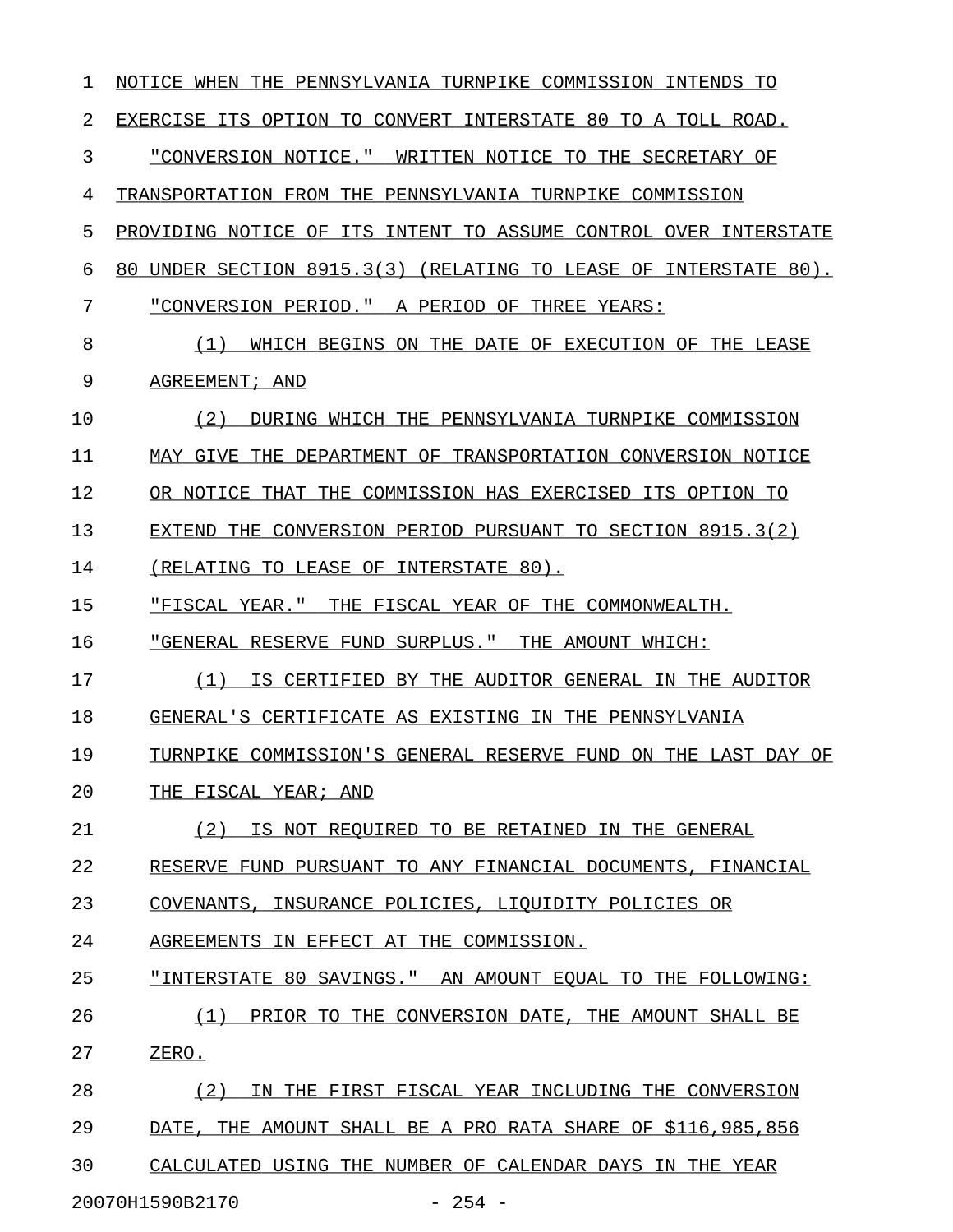1 AFTER THE CONVERSION DATE DIVIDED BY 365 DAYS.

2 (3) IN THE FISCAL YEAR SUCCEEDING THE YEAR INCLUDING THE 3 CONVERSION DATE, THE AMOUNT SHALL BE \$121,665,290.

4  $(4)$  IN SUBSEQUENT FISCAL YEARS, THE AMOUNT SHALL BE THE 5 AMOUNT CALCULATED FOR THE PREVIOUS YEAR INCREASED BY 4%.

6 "LEASE AGREEMENT. " A LEASE AGREEMENT BETWEEN THE DEPARTMENT

7 OF TRANSPORTATION AND THE PENNSYLVANIA TURNPIKE COMMISSION WHICH

8 SHALL INCLUDE PROVISIONS SETTING FORTH THE TERMS OF THE

9 CONVERSION OF INTERSTATE 80 TO A TOLL ROAD.

10 "SCHEDULED ANNUAL COMMISSION CONTRIBUTION." THE FOLLOWING

11 AMOUNTS: \_\_\_\_\_\_\_\_

12 (1) \$700,000,000 IN FISCAL YEAR 2007-2008.

13 (2) \$850,000,000 IN FISCAL YEAR 2008-2009.

14 (3) \$900,000,000 IN FISCAL YEAR 2009-2010.

15 (4) FOR FISCAL YEAR 2010-2011, AND EACH FISCAL YEAR

16 THEREAFTER, THE AMOUNT SHALL BE THE AMOUNT CALCULATED FOR THE

17 PREVIOUS YEAR INCREASED BY 2.5%, EXCEPT THAT THE AMOUNT SHALL

18 BE EQUAL TO THE ANNUAL BASE PAYMENTS PLUS \$250,000,000 IF THE

19 CONVERSION NOTICE IS NOT RECEIVED BY THE SECRETARY PRIOR TO

20 THE EXPIRATION OF THE CONVERSION PERIOD.

21 SECTION 6. SECTION 8911 INTRODUCTORY PARAGRAPH OF TITLE 75 22 IS AMENDED AND THE SECTION IS AMENDED BY ADDING A PARAGRAPH TO 23 READ:

24 § 8911. IMPROVEMENT AND EXTENSION AUTHORIZATIONS.

25 IN ORDER TO FACILITATE VEHICULAR TRAFFIC WITHIN AND ACROSS 26 THIS COMMONWEALTH, THE COMMISSION IS HEREBY AUTHORIZED AND 27 EMPOWERED TO CONSTRUCT, OPERATE AND MAINTAIN TURNPIKE EXTENSIONS 28 AND TURNPIKE IMPROVEMENTS AT SUCH SPECIFIC LOCATIONS AND 29 ACCORDING TO SUCH SCHEDULE AS SHALL BE DEEMED FEASIBLE AND 30 APPROVED BY THE COMMISSION, TOGETHER WITH CONNECTING ROADS, 20070H1590B2170 - 255 -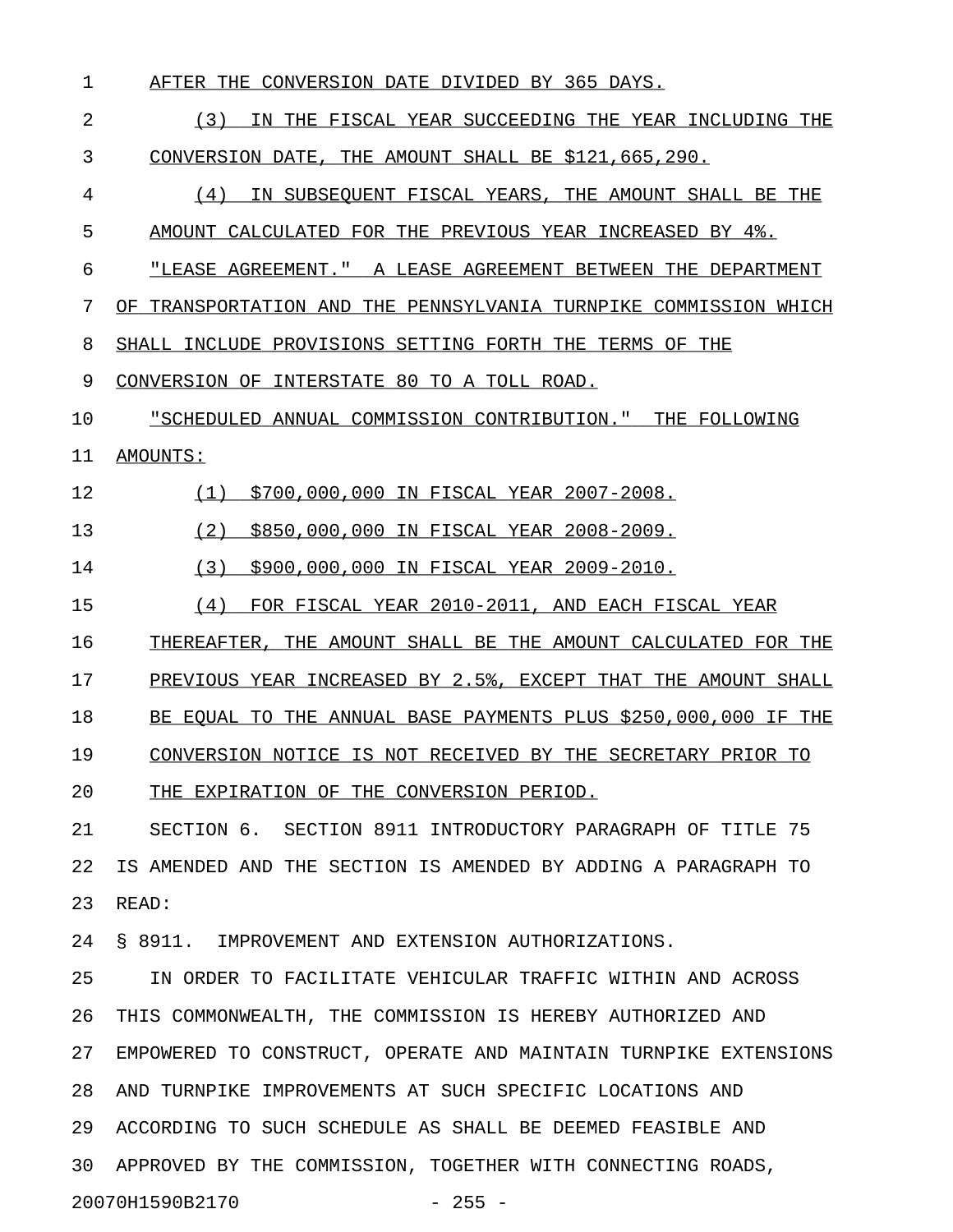1 STORM WATER MANAGEMENT SYSTEMS, INTERCHANGES, SLIP RAMPS, 2 TUNNELS AND BRIDGES, SUBJECT TO THE WAIVER OF THE FEDERAL TOLL 3 PROHIBITION PROVISIONS WHERE APPLICABLE, AS FOLLOWS:

4 \* \* \*

5 (10) OTHER SLIP RAMPS AND INTERCHANGES AS THE COMMISSION \_\_\_\_\_\_\_\_\_\_\_\_\_\_\_\_\_\_\_\_\_\_\_\_\_\_\_\_\_\_\_\_\_\_\_\_\_\_\_\_\_\_\_\_\_\_\_\_\_\_\_\_\_\_\_\_\_ 6 MAY DETERMINE.

7 SECTION 7. SECTION 8915 INTRODUCTORY PARAGRAPH OF TITLE 75 8 IS AMENDED TO READ:

9 § 8915. CONVERSION TO TOLL ROADS.

10 IN ORDER TO FACILITATE VEHICULAR TRAFFIC WITHIN AND ACROSS 11 THIS COMMONWEALTH, AND [AFTER] TO FACILITATE THE COMPLETION OF 12 THE TURNPIKE EXTENSIONS AND IMPROVEMENTS AUTHORIZED IN SECTION 13 8911 (RELATING TO IMPROVEMENT AND EXTENSION AUTHORIZATIONS), AND 14 SUBJECT TO PRIOR LEGISLATIVE APPROVAL BY THE GENERAL ASSEMBLY 15 AND THE UNITED STATES CONGRESS, THE COMMISSION IS HEREBY 16 AUTHORIZED AND EMPOWERED TO CONVERT TO TOLL ROADS SUCH PORTIONS 17 OF PENNSYLVANIA'S INTERSTATE HIGHWAY SYSTEM AS MAY [BE REQUIRED 18 IN ORDER TO] FACILITATE THE COMPLETION OF THE TURNPIKE 19 EXTENSIONS AND IMPROVEMENTS AUTHORIZED IN SECTIONS 8912 20 (RELATING TO SUBSEQUENT EXTENSION AUTHORIZATIONS), 8913 21 (RELATING TO ADDITIONAL SUBSEQUENT EXTENSION AUTHORIZATIONS) AND 22 8914 (RELATING TO FURTHER SUBSEQUENT AUTHORIZATIONS) AND TO 23 OPERATE AND MAINTAIN SUCH CONVERTED INTERSTATES AS TOLL ROADS 24 UPON THE APPROVAL BY THE CONGRESS OF THE UNITED STATES OF 25 AMERICA AND THE GENERAL ASSEMBLY OF THIS COMMONWEALTH OF 26 LEGISLATION EXPRESSLY PERMITTING THE CONVERSION OF SUCH 27 INTERSTATES TO TOLL ROADS. SUCH CONVERSIONS SHALL TAKE PLACE AT 28 A TIME AND MANNER SET FORTH IN THE PLAN FOR THE CONVERSION 29 PREPARED BY THE COMMISSION WITH THE COOPERATION OF THE 30 DEPARTMENT. THE PROVISIONS AUTHORIZING THE COMMISSION TO 20070H1590B2170 - 256 -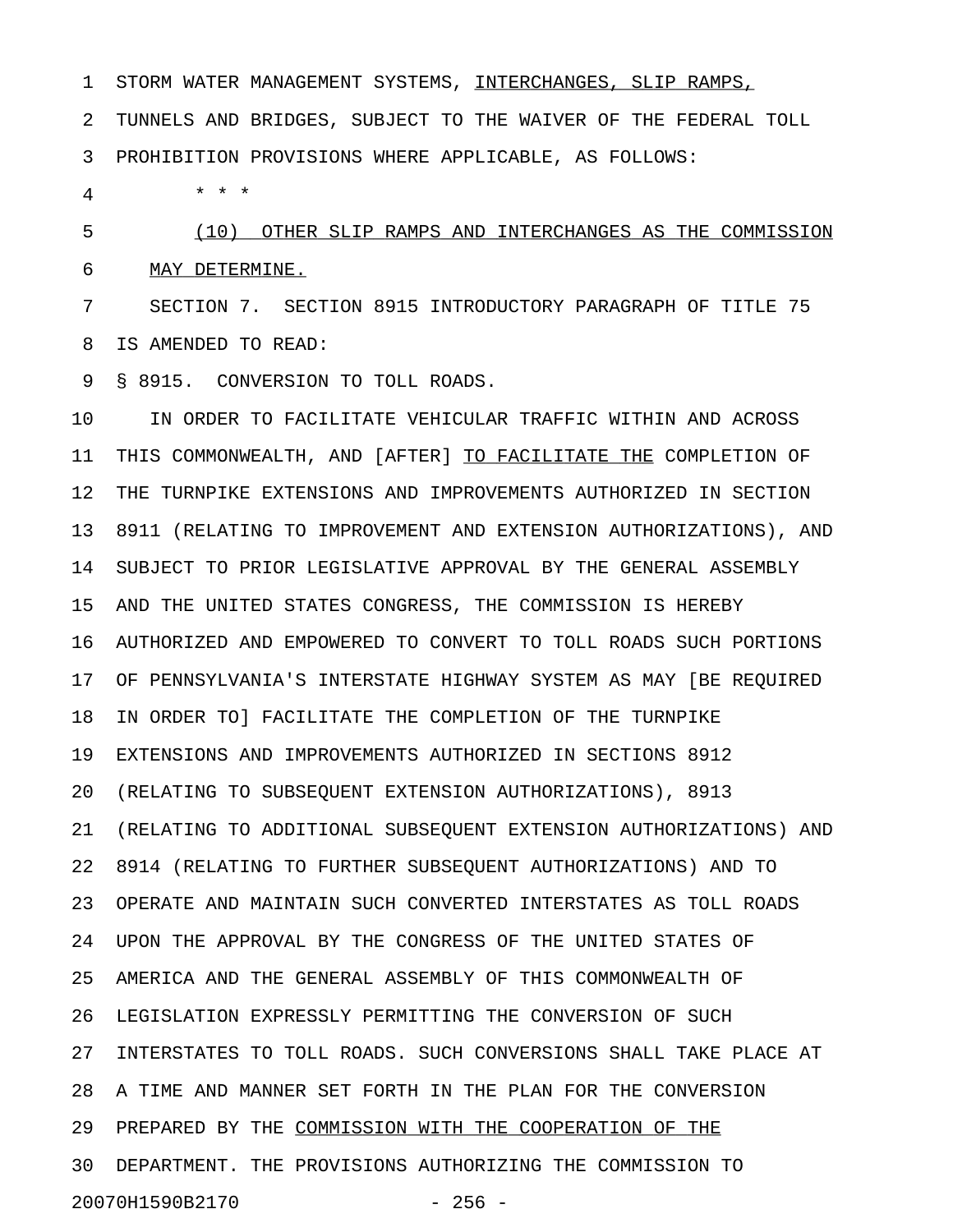1 CONSTRUCT, OPERATE AND MAINTAIN THE TURNPIKE ROUTES IN SECTIONS 2 8911, 8912 AND 8913 SHALL BE SUBJECT TO:

 $3 * * * *$ 

4 SECTION 8. TITLE 75 IS AMENDED BY ADDING SECTIONS TO READ: 5 § 8915.1. CONVERSION OF INTERSTATE 80.

6 IN ORDER TO FACILITATE VEHICULAR TRAFFIC ACROSS THIS

7 COMMONWEALTH, THE COMMISSION IS AUTHORIZED AND EMPOWERED TO DO 8 ALL OF THE FOLLOWING:

9 (1) CONVERT INTERSTATE 80 TO A TOLL ROAD AND MAINTAIN 10 AND OPERATE IT AS A TOLL ROAD.

11 (2) CONSTRUCT, RECONSTRUCT, WIDEN, EXPAND, EXTEND,

12 OPERATE, MAINTAIN AND MAINTAIN AND OPERATE INTERSTATE 80 FROM

13 A POINT AT OR NEAR THE OHIO BORDER TO A POINT AT OR NEAR THE

14 NEW JERSEY BORDER, TOGETHER WITH CONNECTING ROADS,

15 INTERCHANGES, SLIP RAMPS, TUNNELS AND BRIDGES.

16 (3) ISSUE TURNPIKE REVENUE BONDS, NOTES OR OTHER

17 OBLIGATIONS, PAYABLE SOLELY FROM REVENUES OF THE COMMISSION,

18 INCLUDING TOLLS, OR FROM FUNDS AS MAY BE AVAILABLE TO THE

19 COMMISSION FOR THAT PURPOSE, TO PAY THE COST OF CONSTRUCTION,

20 RECONSTRUCTING, WIDENING, EXPANDING OR EXTENDING OR ANY OTHER

21 COSTS OF INTERSTATE 80 AND THE PENNSYLVANIA TURNPIKE.

22 § 8915.2. APPLICATION TO UNITED STATES DEPARTMENT OF

23 TRANSPORTATION.

24 (A) APPLICATION.--THE COMMISSION, IN CONSULTATION WITH THE

25 DEPARTMENT AND AT ITS OWN EXPENSE, IS AUTHORIZED TO PREPARE AND

26 SUBMIT AN APPLICATION TO THE UNITED STATES DEPARTMENT OF

27 TRANSPORTATION FOR THE CONVERSION OF INTERSTATE 80 TO A TOLL

28 ROAD. THE SECRETARY SHALL ENSURE THAT ALL INFORMATION REQUIRED

29 FOR THE APPLICATION IS MADE AVAILABLE TO THE COMMISSION AS SOON

30 AS PRACTICABLE AFTER THE EFFECTIVE DATE OF THIS SECTION.

20070H1590B2170 - 257 -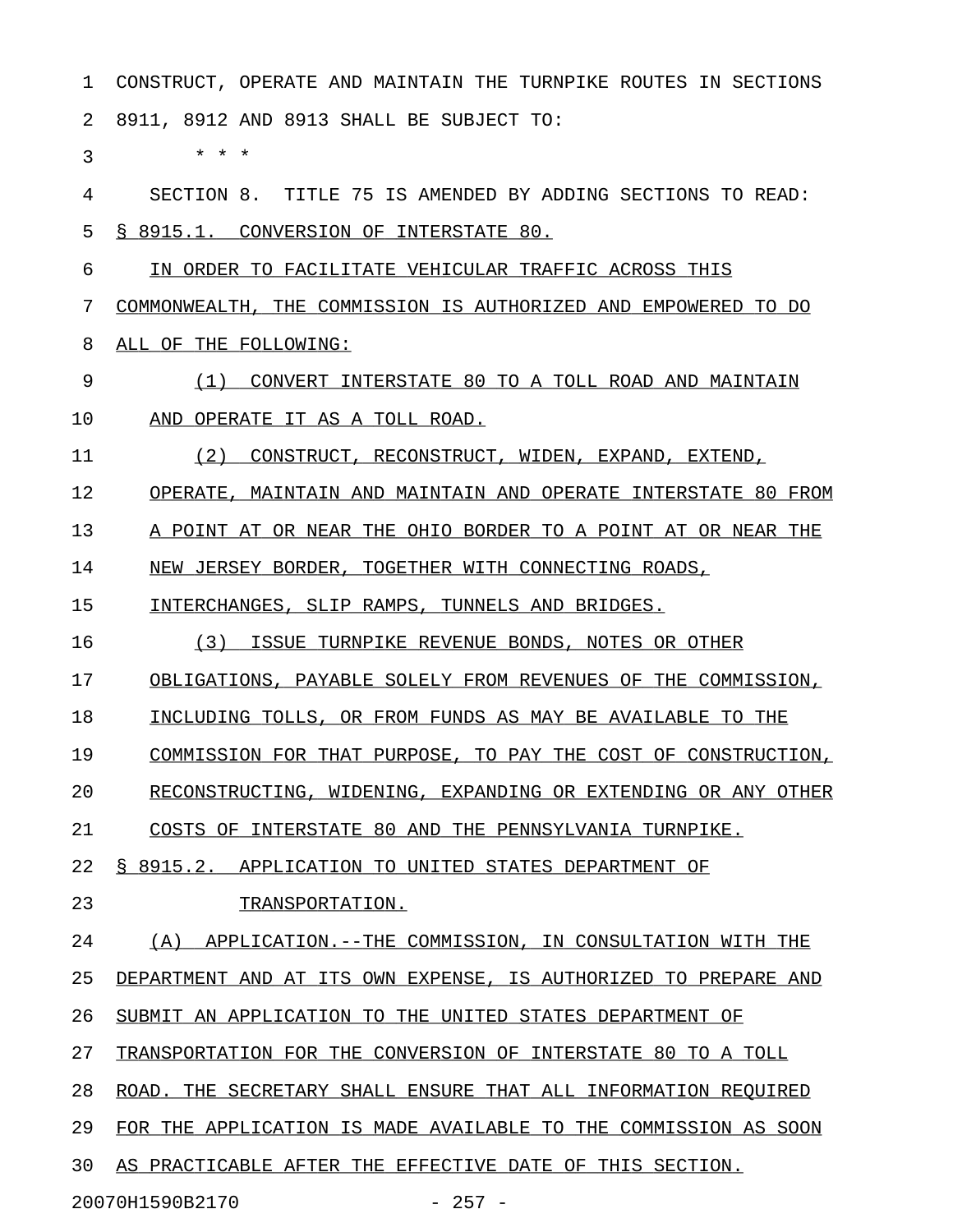1 (B) OPEN SYSTEM.--A TOLL SYSTEM SHALL CONSIST OF WHAT IS 2 COMMONLY REFERRED TO AS AN OPEN SYSTEM WITH NO MORE THAN TEN 3 TOLL COLLECTION POINTS. 4 (C) OTHER AGREEMENTS.--THE COMMISSION AND THE DEPARTMENT MAY 5 ENTER INTO ANY OTHER AGREEMENTS AS MAY BE NECESSARY TO 6 EFFECTUATE THE EXECUTION OF THE APPLICATION FILED UNDER THIS 7 SECTION. 8 § 8915.3. LEASE OF INTERSTATE 80; RELATED AGREEMENTS. 9 THE DEPARTMENT AND THE COMMISSION SHALL ENTER INTO A LEASE 10 AGREEMENT RELATING TO INTERSTATE 80 PRIOR TO OCTOBER 15, 2007. 11 THE LEASE AGREEMENT SHALL INCLUDE PROVISIONS SETTING FORTH THE 12 TERMS AND CONDITIONS OF THE CONVERSION OF INTERSTATE 80 TO A 13 TOLL ROAD. THE LEASE AGREEMENT AND ANY RELATED AGREEMENT, AT A 14 MINIMUM, SHALL INCLUDE THE FOLLOWING: 15 (1) A PROVISION THAT THE TERM OF THE LEASE AGREEMENT 16 SHALL BE 50 YEARS, UNLESS EXTENDED UPON MUTUAL AGREEMENT OF 17 THE PARTIES TO THE LEASE AGREEMENT. 18 (2) A PROVISION ESTABLISHING A CONVERSION PERIOD AND 19 AUTHORIZING EXTENSION OF THE CONVERSION PERIOD AT THE SOLE 20 OPTION OF THE COMMISSION FOR THREE ONE-YEAR EXTENSION PERIODS 21 AFTER CONSULTATION WITH THE SECRETARY. THE COMMISSION SHALL 22 NOTIFY THE SECRETARY OF ITS INTENT TO EXTEND THE CONVERSION 23 PERIOD NOT LESS THAN 90 DAYS BEFORE THE SCHEDULED EXPIRATION 24 OF THE CONVERSION PERIOD. DURING THE CONVERSION PERIOD, ALL 25 LEGAL, FINANCIAL AND OPERATIONAL RESPONSIBILITY FOR 26 INTERSTATE 80 SHALL REMAIN WITH THE DEPARTMENT. ALL 27 OPERATIONS AND PROGRAMMED REHABILITATION SHALL BE MAINTAINED 28 AT LEVELS NO LESS FAVORABLE THAN THOSE SET FORTH IN THE 29 DEPARTMENT'S 12-YEAR PLAN AT THE TIME OF THE EXECUTION OF THE 30 LEASE, WITH MODIFICATIONS AS ARE APPROVED IN WRITING BY THE 20070H1590B2170 - 258 -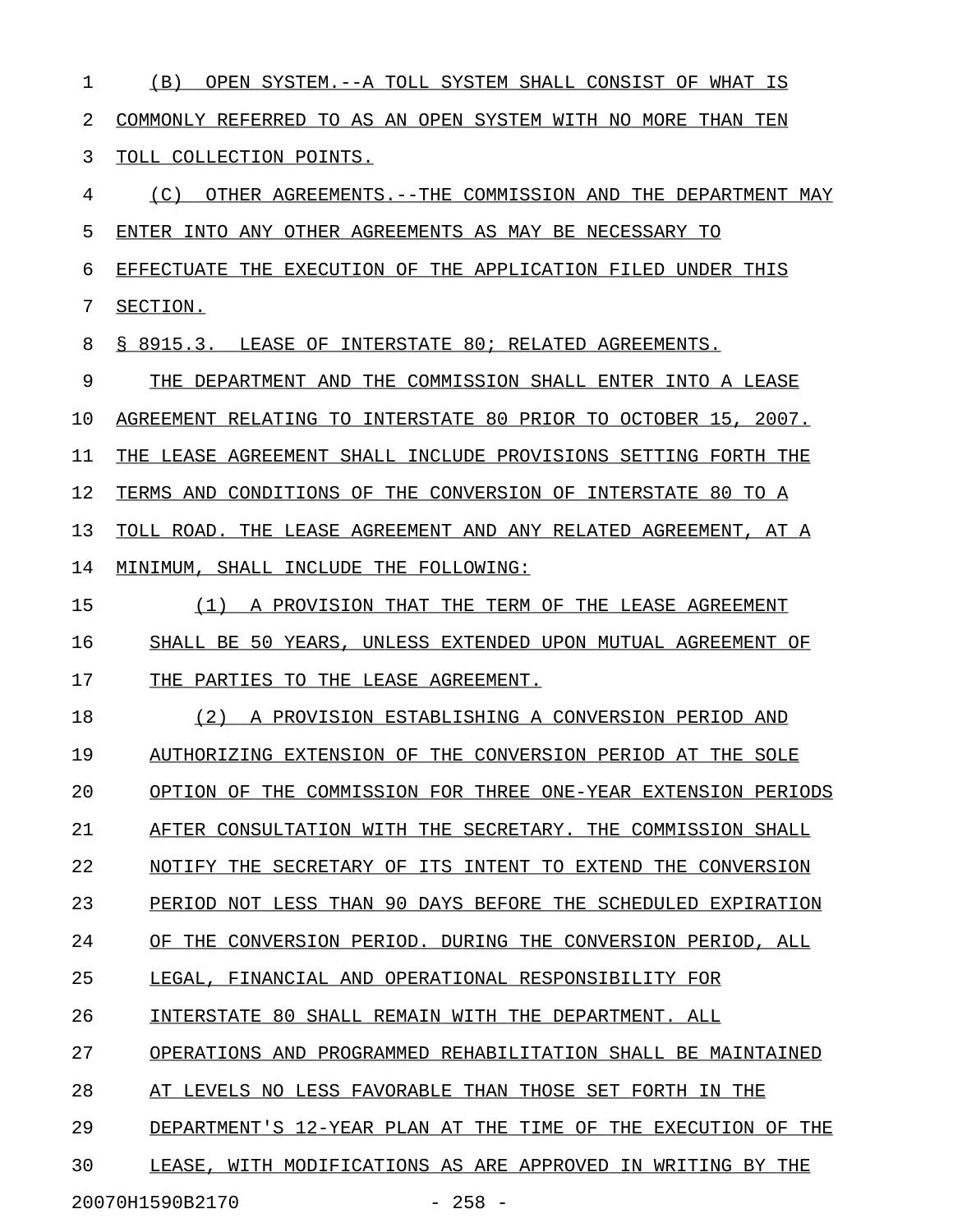1 CHAIRMAN OF THE COMMISSION.

2 (3) A PROVISION PERMITTING THE COMMISSION TO EXERCISE 3 ITS OPTION TO CONVERT INTERSTATE 80 TO A TOLL ROAD PRIOR TO 4 THE EXPIRATION OF THE CONVERSION PERIOD BY PROVIDING THE 5 CONVERSION NOTICE TO THE SECRETARY. BEGINNING ON THE 6 CONVERSION DATE, ALL LEGAL, FINANCIAL AND OPERATIONAL 7 RESPONSIBILITY FOR INTERSTATE 80, AS WELL AS ALL TOLL 8 REVENUES SUBSEOUENTLY COLLECTED WITH RESPECT TO ITS USE, 9 SHALL AUTOMATICALLY TRANSFER TO THE COMMISSION. THE 10 SECRETARY, WITHIN FIVE BUSINESS DAYS AFTER RECEIVING THE 11 CONVERSION NOTICE, SHALL FORWARD NOTICE OF THE CONVERSION 12 DATE TO THE LEGISLATIVE REFERENCE BUREAU FOR PUBLICATION IN 13 THE PENNSYLVANIA BULLETIN. ANY REVENUES COLLECTED PRIOR TO 14 THE CONVERSION DATE SHALL BE RETAINED BY THE DEPARTMENT. THE 15 COMMISSION MAY CONTRACT WITH THE DEPARTMENT FOR ANY PORTION 16 OF THE MAINTENANCE OF INTERSTATE 80 AT COST LEVELS AGREED TO 17 BY THE DEPARTMENT AND THE COMMISSION. 18 (4) A PROVISION REQUIRING THE COMMISSION TO PAY ANNUAL 19 BASE PAYMENTS TO THE DEPARTMENT DURING THE TERM OF THE LEASE 20 AGREEMENT. 21 (5) A PROVISION REQUIRING THE COMMISSION TO PAY ANNUAL 22 ADDITIONAL PAYMENTS TO THE DEPARTMENT. THE ANNUAL ADDITIONAL 23 PAYMENTS SHALL BE PAYABLE IN FOUR EQUAL INSTALLMENTS ON THE 24 LAST BUSINESS DAY OF EACH JULY, OCTOBER, JANUARY AND APRIL OF 25 EACH YEAR DURING THE TERM OF THE LEASE AGREEMENT. 26 (6) A PROVISION REQUIRING THE COMMISSION TO PAY, 27 COMMENCING IN THE FISCAL YEAR INCLUDING THE CONVERSION DATE, 28 ANNUAL SURPLUS PAYMENTS TO THE DEPARTMENT. THE ANNUAL SURPLUS 29 PAYMENTS SHALL BE PAYABLE BY THE COMMISSION WITHIN 30 DAYS OF

20070H1590B2170 - 259 -

30 RECEIPT BY THE COMMISSION OF THE AUDITOR GENERAL'S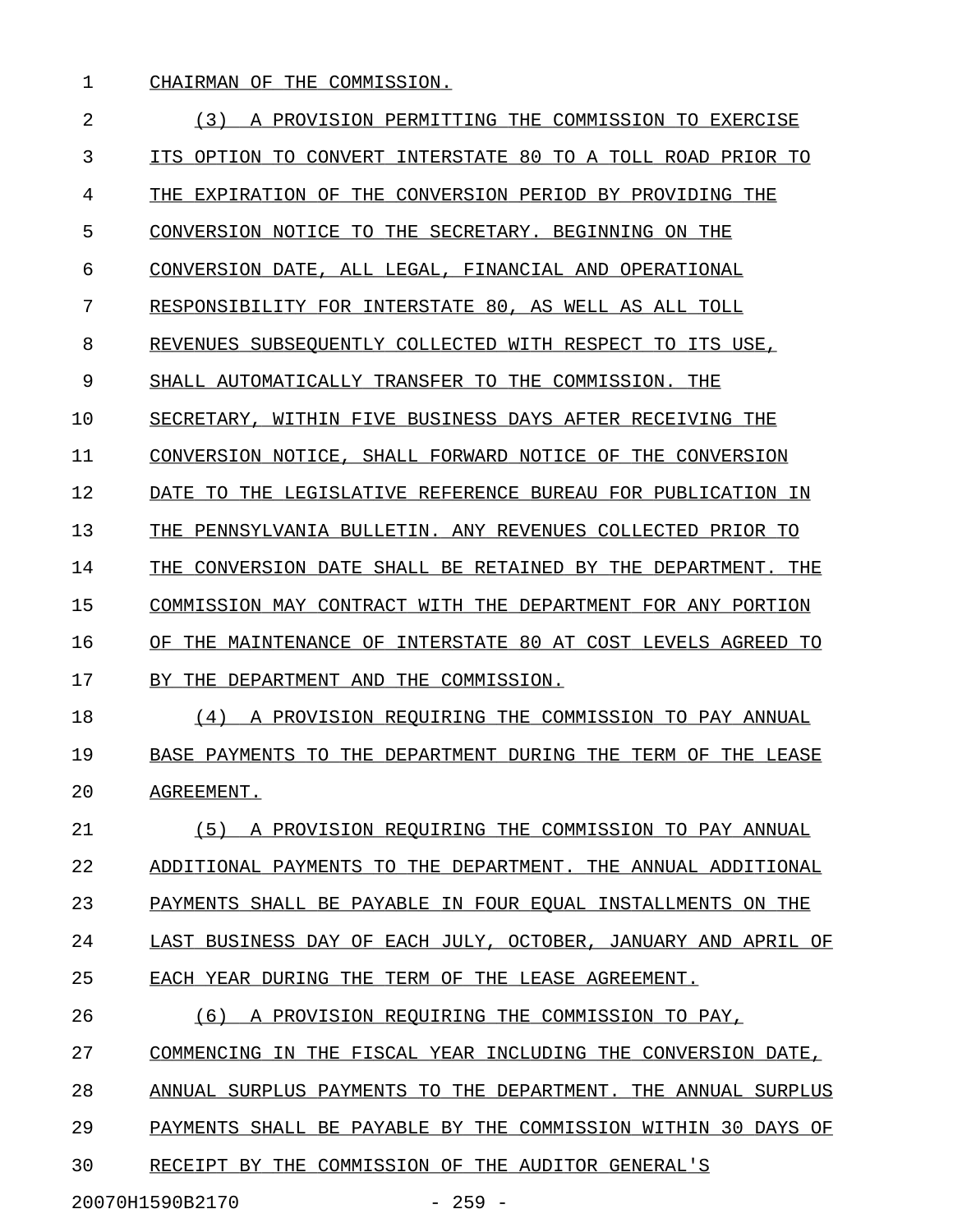1 CERTIFICATE.

| (7)<br>A PROVISION STATING THAT THE OBLIGATION OF THE           |
|-----------------------------------------------------------------|
| COMMISSION TO PAY THE ANNUAL BASE PAYMENTS, THE ANNUAL          |
| ADDITIONAL PAYMENTS AND ANNUAL SURPLUS PAYMENTS SHALL BE A      |
| SUBORDINATE OBLIGATION OF THE COMMISSION PAYABLE FROM AMOUNTS   |
| IN THE GENERAL RESERVE FUND OF THE COMMISSION ONLY AS           |
| PERMITTED BY ANY FINANCING DOCUMENTS, FINANCIAL COVENANTS,      |
| LIOUIDITY POLICIES OR AGREEMENTS IN EFFECT AT THE COMMISSION.   |
| \$8915.4.<br>INITIAL PAYMENT.                                   |
| COMMISSION PAYMENT REOUIRED.--WITHIN 20 DAYS AFTER THE<br>(A)   |
| EFFECTIVE DATE OF THIS SECTION, THE COMMISSION SHALL PAY TO THE |
| DEPARTMENT AN AMOUNT EOUAL TO \$62,500,000, WHICH SHALL BE      |
| DEPOSITED INTO THE PUBLIC TRANSPORTATION TRUST FUND. THE AMOUNT |
| PAID SHALL REPRESENT 25% OF THE AMOUNT THE DEPARTMENT IS        |
| REQUIRED TO DEPOSIT INTO THE PUBLIC TRANSPORTATION TRUST FUND   |
| UNDER 74 PA.C.S. § 1506(B)(1)(I)(A) (RELATING TO FUND)<br>AND   |
| PAYABLE BY THE COMMISSION UNDER THE LEASE AGREEMENT REOUIRED TO |
| BE EXECUTED BETWEEN THE COMMISSION AND THE DEPARTMENT UNDER     |
| SECTION 8915.3 (RELATING TO LEASE OF INTERSTATE 80).            |
| (B)<br>USE OF PAYMENT.--THE DEPARTMENT SHALL ALLOCATE THE FUNDS |
| RECEIVED UNDER SUBSECTION (A) AS PRESCRIBED UNDER 74 PA.C.S. §  |
| 1506.                                                           |
| (C) CREDITS. -- THE PAYMENT MADE BY THE COMMISSION UNDER THIS   |
| SECTION SHALL BE CREDITED AGAINST THE TOTAL AMOUNT OWED BY THE  |
| COMMISSION UNDER THE LEASE AGREEMENT FOR THE 2007-2008 FISCAL   |
| YEAR.                                                           |
| S 8915.5. OTHER INTERSTATE HIGHWAYS.                            |
| IN ORDER TO FACILITATE VEHICULAR TRAFFIC ACROSS THIS            |
| COMMONWEALTH AND PURSUANT TO THE AUTHORITY GRANTED UNDER THIS   |
| CHAPTER, THE COMMISSION IS HEREBY AUTHORIZED AND EMPOWERED TO:  |
|                                                                 |

20070H1590B2170 - 260 -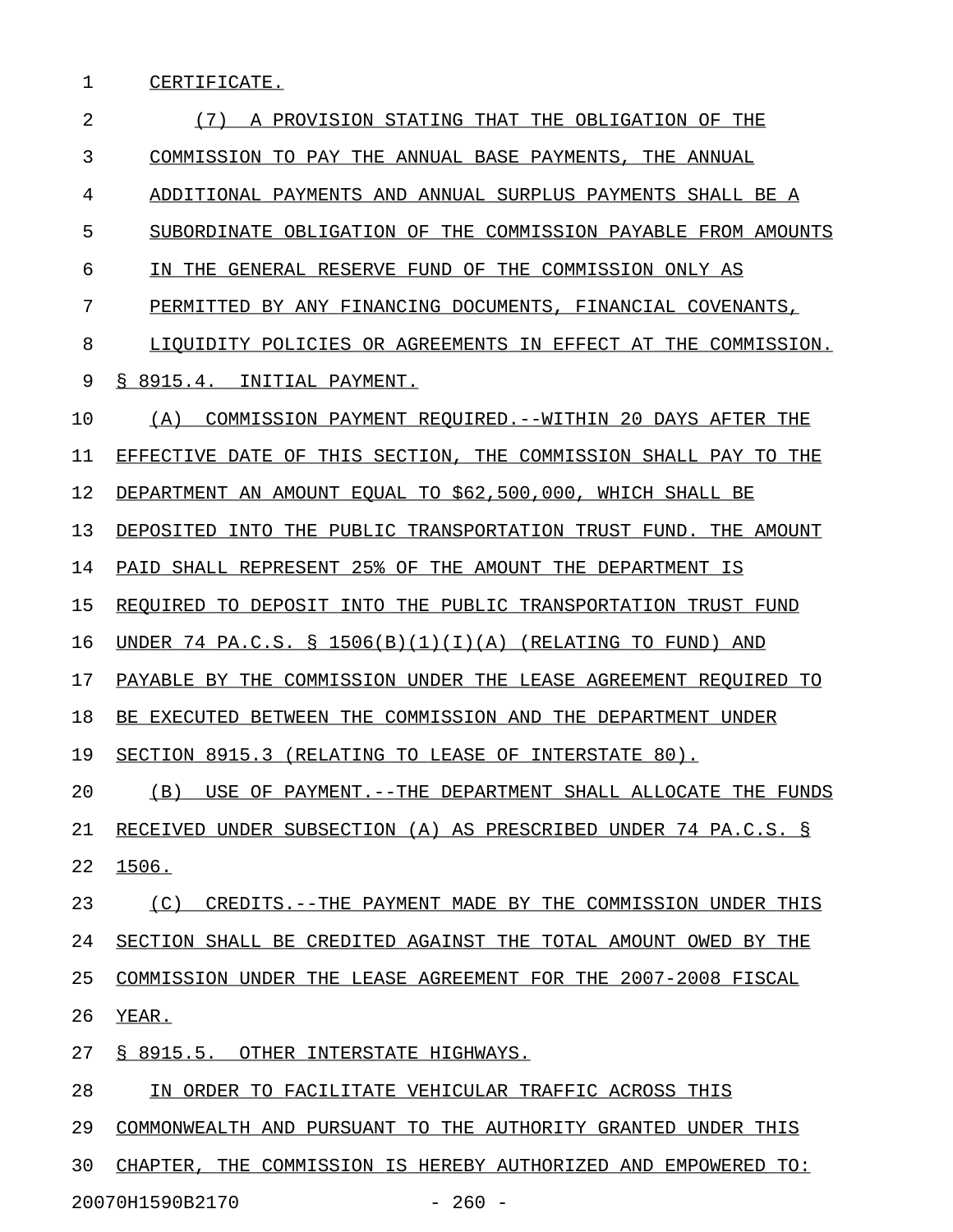| 1  | AT ITS OWN EXPENSE AND IN CONSULTATION WITH THE<br>(1)         |
|----|----------------------------------------------------------------|
| 2  | DEPARTMENT, PREPARE A CONSULTING CIVIL ENGINEER REPORT AND     |
| 3  | FINANCIAL ANALYSIS WITH RESPECT TO THE FEASIBILITY OF          |
| 4  | CONVERTING ANY INTERSTATE HIGHWAY OR INTERSTATE HIGHWAY        |
| 5  | SEGMENT TO A TOLL ROAD OR ADDING TO SAID INTERSTATES           |
| 6  | ADDITIONAL CAPACITY PROJECTS FINANCED BY TOLLS; AND            |
| 7  | (2) AT ITS OWN EXPENSE, AND IN CONSULTATION WITH THE           |
| 8  | DEPARTMENT AND WITH APPROVAL OF THE GENERAL ASSEMBLY, PREPARE  |
| 9  | AND SUBMIT AN APPLICATION TO THE UNITED STATES DEPARTMENT OF   |
| 10 | TRANSPORTATION FOR THE CONVERSION OF ANY INTERSTATE OR         |
| 11 | INTERSTATE SEGMENT DETERMINED TO BE ELIGIBLE FOR CONVERSION    |
| 12 | TO A TOLL ROAD UNDER ANY APPLICABLE FEDERAL PROGRAM.           |
| 13 | § 8915.6. DEPOSIT AND DISTRIBUTION OF FUNDS.                   |
| 14 | DEPOSITS.--THE FOLLOWING AMOUNTS FROM THE SCHEDULED<br>(A)     |
| 15 | ANNUAL COMMISSION CONTRIBUTION SHALL BE DEPOSITED IN THE MOTOR |
| 16 | LICENSE FUND:                                                  |
| 17 | FOR FISCAL YEAR 2007-2008, \$450,000,000.<br>(1)               |
| 18 | (2)<br>FOR FISCAL YEAR 2008-2009, \$500,000,000.               |
| 19 | (3)<br>FOR FISCAL YEAR 2009-2010, \$500,000,000.               |
| 20 | FOR FISCAL YEAR 2010-2011 AND EACH FISCAL YEAR<br>(4)          |
| 21 | THEREAFTER, THE AMOUNT CALCULATED FOR THE PREVIOUS YEAR        |
| 22 | INCREASED BY 2.5%.                                             |
| 23 | (B)<br>DISTRIBUTION.--THE FOLLOWING SHALL APPLY:               |
| 24 | ANNUALLY, 15% OF THE AMOUNT DEPOSITED IN ANY FISCAL<br>(1)     |
| 25 | YEAR UNDER SUBSECTION (A) SHALL BE DISTRIBUTED AT THE          |
| 26 | DISCRETION OF THE SECRETARY.                                   |
| 27 | (2)<br>ANNUALLY, \$5,000,000 OF THE AMOUNT DEPOSITED IN ANY    |
| 28 | FISCAL YEAR UNDER SUBSECTION (A) SHALL BE DISTRIBUTED TO       |
| 29 | COUNTIES.                                                      |
| 30 | THE DISTRIBUTION SHALL BE IN THE RATIO OF:<br>(T)              |
|    | 20070H1590B2170<br>$-261 -$                                    |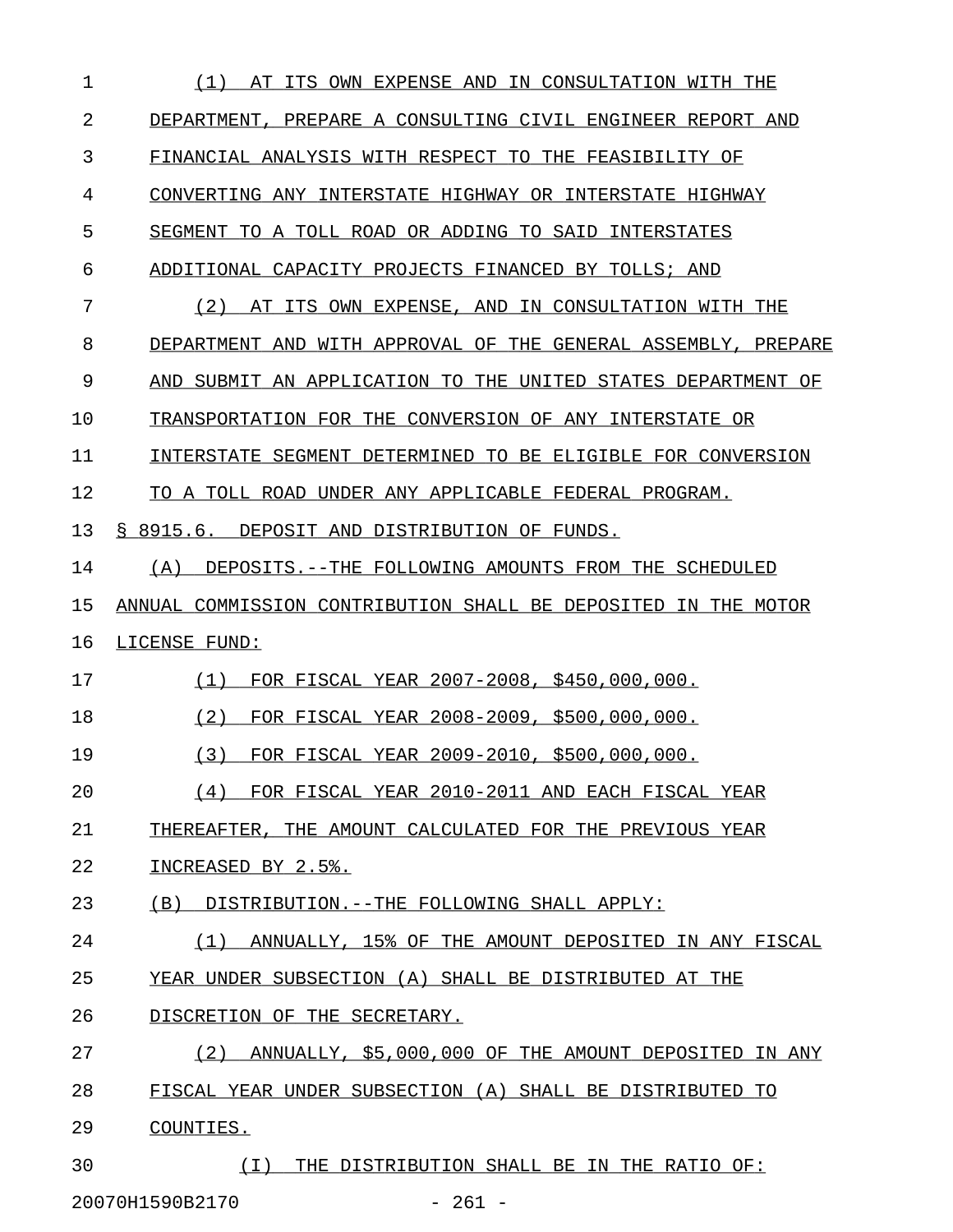| 1  | (A)<br>THE SOUARE FOOTAGE OF DECK AREA OF A                    |
|----|----------------------------------------------------------------|
| 2  | COUNTY'S COUNTY-OWNED BRIDGES; TO                              |
| 3  | (B)<br>THE TOTAL SOUARE FOOTAGE OF DECK AREA OF                |
| 4  | COUNTY-OWNED BRIDGES THROUGHOUT THIS COMMONWEALTH.             |
| 5  | (II)<br>THE AMOUNT OF SOUARE FOOTAGE UNDER SUBPARAGRAPH        |
| 6  | (I) SHALL BE THAT REPORTED AS PART OF THE NATIONAL BRIDGE      |
| 7  | INSPECTION STANDARDS PROGRAM.                                  |
| 8  | ANNUALLY, \$30,000,000 OF THE AMOUNT DEPOSITED IN ANY<br>(3)   |
| 9  | FISCAL YEAR UNDER SUBSECTION (A) SHALL BE DISTRIBUTED TO       |
| 10 | MUNICIPALITIES PURSUANT TO THE ACT OF JUNE 1, 1956 (1955       |
| 11 | P.L.1944, NO.655), REFERRED TO AS THE LIQUID FUELS TAX         |
| 12 | MUNICIPAL ALLOCATION LAW.                                      |
| 13 | (4)<br>ANY FUNDS DEPOSITED UNDER SUBSECTION (A) BUT NOT        |
| 14 | DISTRIBUTED UNDER PARAGRAPHS (1), (2) AND (3) SHALL BE         |
| 15 | DISTRIBUTED IN ACCORDANCE WITH NEEDS-BASED FORMULAS THAT ARE   |
| 16 | DEVELOPED AND SUBJECT TO PERIODIC REVISION BASED ON            |
| 17 | CONSULTATION AND COLLABORATION AMONG METROPOLITAN PLANNING     |
| 18 | ORGANIZATIONS, RURAL PLANNING ORGANIZATIONS AND THE            |
| 19 | DEPARTMENT.                                                    |
| 20 | (C)<br>DEFINITIONS.--THE FOLLOWING WORDS AND PHRASES WHEN USED |
| 21 | IN THIS SECTION SHALL HAVE THE MEANINGS GIVEN TO THEM IN THIS  |
| 22 | SUBSECTION, UNLESS THE CONTEXT CLEARLY INDICATES OTHERWISE:    |
| 23 | "METROPOLITAN PLANNING ORGANIZATION." THE POLICY BOARD OF AN   |
| 24 | ORGANIZATION CREATED AND DESIGNATED TO CARRY OUT THE           |
| 25 | METROPOLITAN TRANSPORTATION PLANNING PROCESS.                  |
| 26 | "RURAL PLANNING ORGANIZATION." THE ORGANIZATION OF COUNTIES    |
| 27 | WITH POPULATIONS OF LESS THAN 50,000 CREATED AND DESIGNATED AS |
| 28 | LOCAL DEVELOPMENT DISTRICTS AND WHICH CARRY OUT THE RURAL      |
| 29 | TRANSPORTATION PLANNING PROCESS.                               |
| 30 | § 8917. FINANCIAL PLAN.                                        |

20070H1590B2170 - 262 -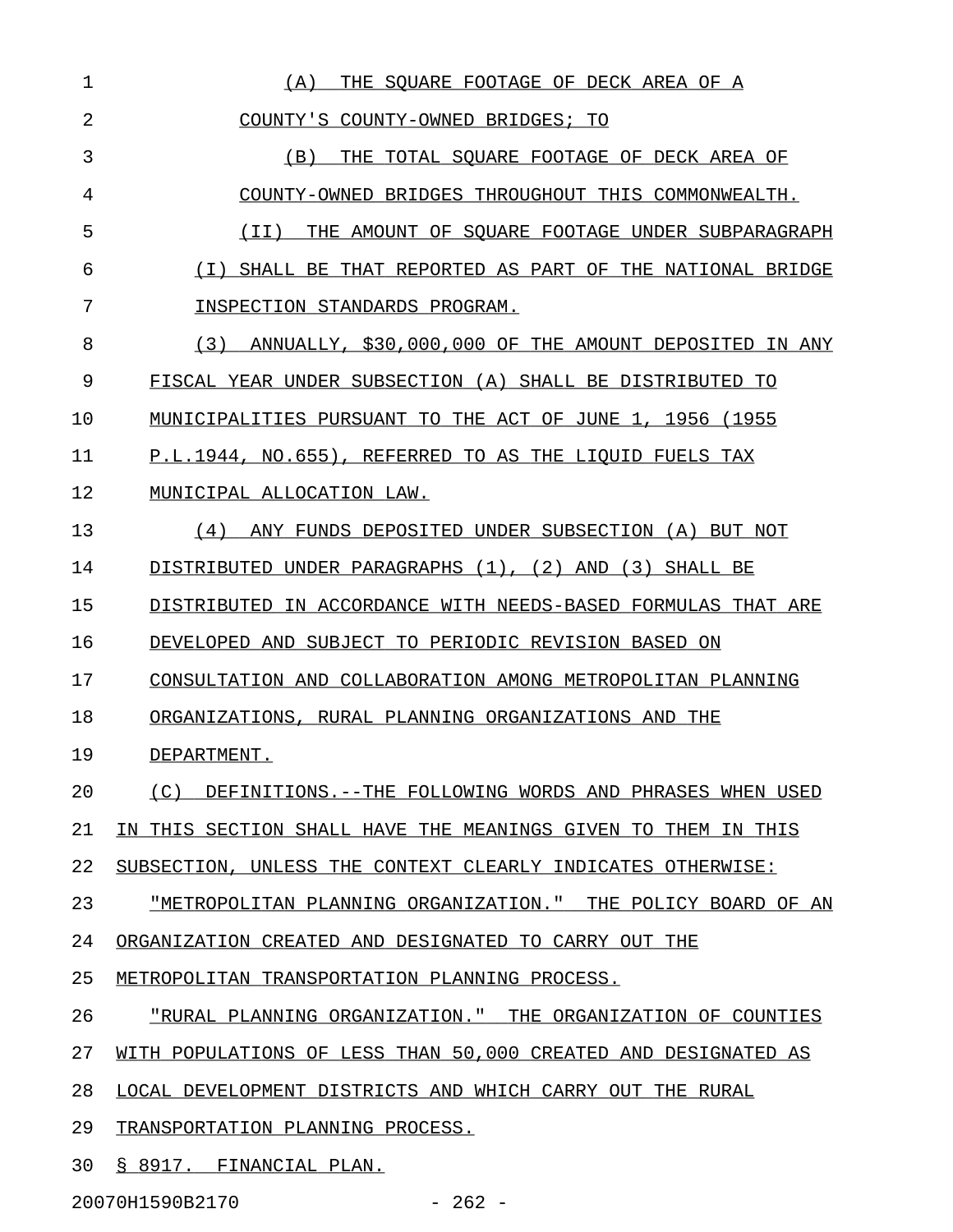1 (A) SUBMISSION.--2  $(1)$  NO LATER THAN APRIL 1 OF EACH YEAR, THE COMMISSION 3 SHALL PREPARE AND PROVIDE TO THE SECRETARY OF THE BUDGET A 4 FINANCIAL PLAN FOR THE ENSUING FISCAL YEAR OF THE COMMISSION 5 THAT DESCRIBES THE COMMISSION'S PROPOSED: 6 (I) OPERATING AND CAPITAL EXPENDITURES; 7 (II) BORROWINGS; 8 (III) LIOUIDITY AND OTHER FINANCIAL MANAGEMENT 9 COVENANTS AND POLICIES; 10 (IV) ESTIMATED TOLL RATES; AND 11  $( V )$  ALL OTHER REVENUES AND EXPENDITURES. 12 (2) THE FINANCIAL PLAN SHALL DEMONSTRATE THAT THE \_\_\_\_\_\_\_\_\_\_\_\_\_\_\_\_\_\_\_\_\_\_\_\_\_\_\_\_\_\_\_\_\_\_\_\_\_\_\_\_\_\_\_\_\_\_\_\_\_\_ 13 OPERATION OF THE COMMISSION IN ACCORDANCE WITH THE PLAN CAN 14 REASONABLY BE ANTICIPATED TO RESULT IN THE COMMISSION HAVING 15 UNENCUMBERED FUNDS DURING THE ENSUING AND FUTURE FISCAL YEARS 16 OF THE COMMISSION SUFFICIENT TO MAKE THE PAYMENTS DUE TO THE 17 DEPARTMENT UNDER THIS CHAPTER AND THE LEASE AGREEMENT FOR THE 18 ENSUING AND FUTURE FISCAL YEARS AFTER ALL OTHER OBLIGATIONS 19 OF THE COMMISSION HAVE BEEN MET. FINANCIAL PLANS PREPARED 20 AFTER APRIL 1, 2008, SHALL ALSO DESCRIBE ANY DEVIATIONS THAT 21 OCCURRED FROM THE FINANCIAL PLAN FOR THE PRIOR FISCAL YEAR OF 22 THE COMMISSION AND THE REASONS FOR THE DEVIATIONS. 23 (B) RECEIPT.--IF THE SECRETARY OF THE BUDGET RECEIVES THE 24 FINANCIAL PLAN BY THE DATE REQUIRED UNDER SUBSECTION (A), THE 25 COMMISSION SHALL BE AUTHORIZED TO CONDUCT ITS OPERATIONS IN 26 ACCORDANCE WITH THE PLAN. THE FINANCIAL PLAN MAY NOT BE AMENDED 27 BY THE COMMISSION UNLESS THE COMMISSION NOTIFIES THE SECRETARY 28 IN WRITING OF THE AMENDMENT. 29 (C) COOPERATION.--THE COMMISSION SHALL PROVIDE TO THE 30 SECRETARY OF THE BUDGET ALL INFORMATION REOUESTED IN CONNECTION

20070H1590B2170 - 263 -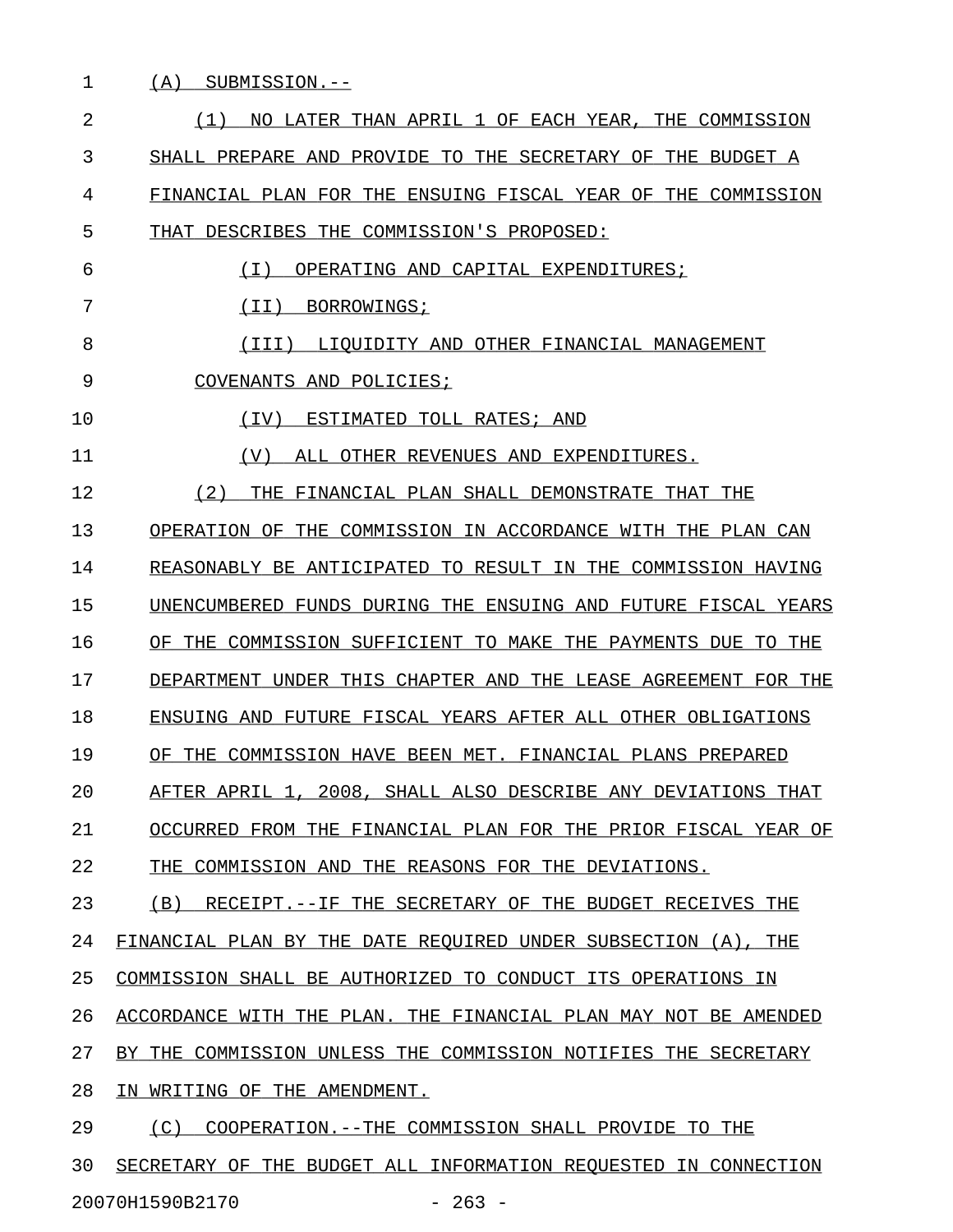| 1  | WITH REVIEW OF A FINANCIAL PLAN, INCLUDING MATERIALS USED TO     |
|----|------------------------------------------------------------------|
| 2  | PREPARE THE PLAN. THE INFORMATION SHALL BE PROVIDED AS SOON AS   |
| 3  | PRACTICABLE AFTER THE REQUEST.                                   |
| 4  | (D) EFFECT OF PROVISIONS. -- NOTHING IN THIS SECTION OR          |
| 5  | SECTION 8918 (RELATING TO FAILURE TO PERFORM) SHALL BE DEEMED TO |
| 6  | PREVENT THE COMMISSION FROM CONDUCTING ITS NORMAL COURSE OF      |
| 7  | BUSINESS OR PREVENT THE COMMISSION FROM COMPLYING WITH ANY       |
| 8  | COVENANTS MADE TO CURRENT BONDHOLDERS.                           |
| 9  | (E) LEASE AGREEMENT. -- THE PROVISIONS OF THIS SECTION AND       |
| 10 | SECTION 8918 SHALL BE INCLUDED IN THE LEASE AGREEMENT.           |
| 11 | § 8918. FAILURE TO PERFORM.                                      |
| 12 | (A) NOTICE.--THE SECRETARY OF THE BUDGET SHALL SEND WRITTEN      |
| 13 | NOTICE TO THE COMMISSION AND TO THE GOVERNOR OF THE FAILURE OF   |
| 14 | THE COMMISSION TO DO ANY OF THE FOLLOWING:                       |
| 15 | MAKE A PAYMENT TO THE DEPARTMENT UNDER THIS CHAPTER<br>(1)       |
| 16 | OR THE LEASE AGREEMENT.                                          |
| 17 | DELIVER A FINANCIAL PLAN TO THE SECRETARY OF THE<br>(2)          |
| 18 | BUDGET WITHIN THE TIME PRESCRIBED UNDER SECTION 8917             |
| 19 | (RELATING TO FINANCIAL PLAN).                                    |
| 20 | (B)<br>UNANIMOUS VOTE REQUIRED.--                                |
| 21 | UPON THE RECEIPT BY THE COMMISSION OF THE NOTICE<br>(1)          |
| 22 | UNDER SUBSECTION (A) AND NOTWITHSTANDING ANY OTHER PROVISION     |
| 23 | OF LAW, ACTION OF THE COMMISSION TAKEN BY VOTE OF<br><b>THE</b>  |
| 24 | COMMISSIONERS SHALL REOUIRE A UNANIMOUS VOTE OF ALL              |
| 25 | COMMISSIONERS. VIOLATION OF THIS PARAGRAPH SHALL RENDER THE      |
| 26 | ACTION INVALID.                                                  |
| 27 | (2)<br>THE REOUIREMENT OF PARAGRAPH (1) SHALL CONTINUE           |
| 28 | UNTIL:                                                           |
| 29 | (T)<br>THE REOUIRED PAYMENTS HAVE BEEN MADE TO THE               |
| 30 | DEPARTMENT OR THE REOUIRED FINANCIAL PLAN HAS BEEN               |
|    | 20070H1590B2170<br>$264 -$                                       |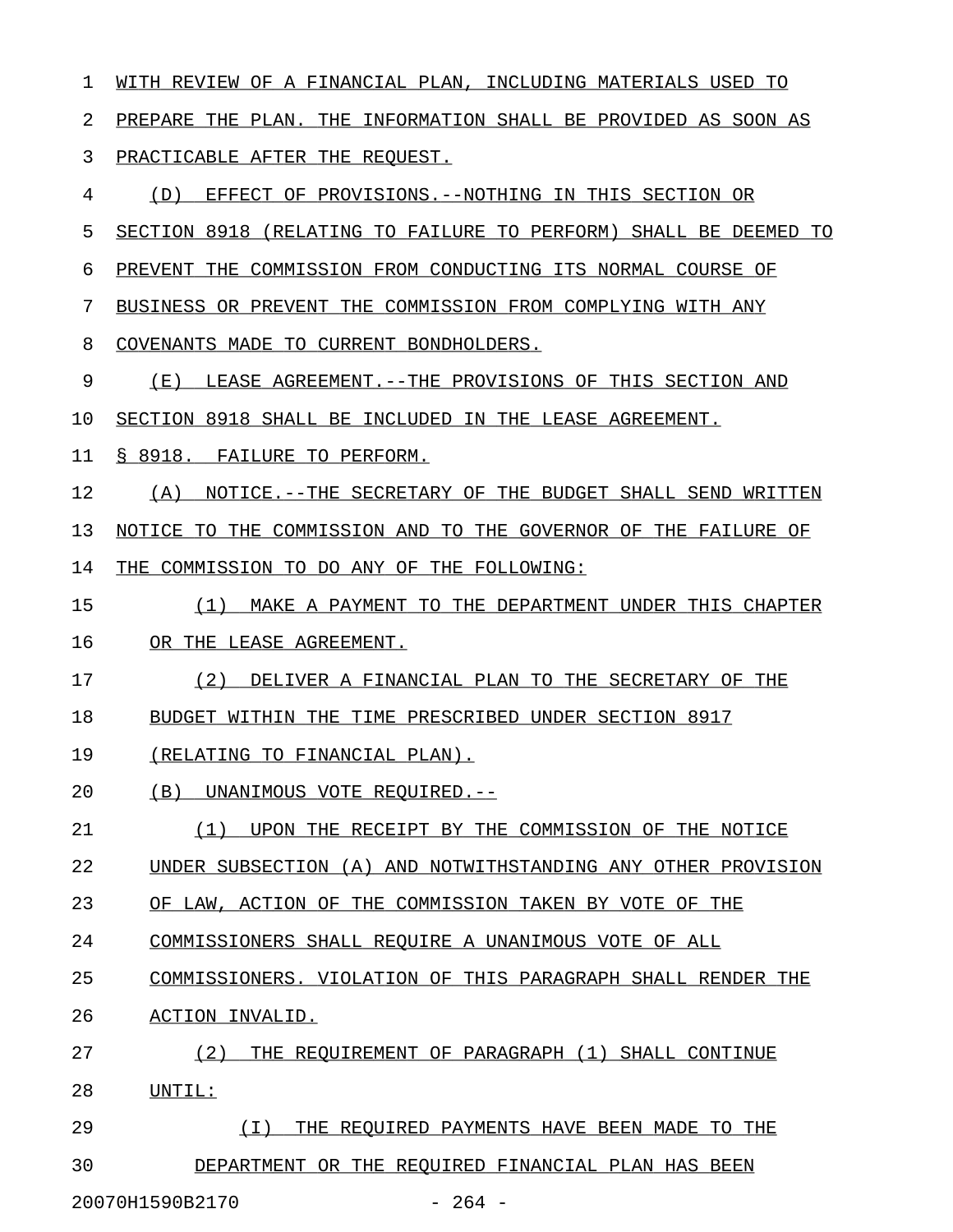| 1  | DELIVERED; AND                                                          |
|----|-------------------------------------------------------------------------|
| 2  | (II)<br>SECRETARY OF THE BUDGET HAS NOTIFIED<br>THE<br>THE.             |
| 3  | COMMISSION AND<br>THE.<br>GOVERNOR OF<br>THAT FACT.                     |
| 4  | SECTION 9.<br>75<br>TITLE<br>IS AMENDED BY ADDING SECTIONS<br>TO READ:  |
| 5  | \$9501.<br>DEFINITIONS.                                                 |
| 6  | FOLLOWING WORDS AND<br>TERMS WHEN USED IN THIS CHAPTER SHALL<br>THE     |
| 7  | MEANINGS GIVEN TO<br>THEM IN THIS SECTION,<br>UNLESS THE<br>THE<br>HAVE |
| 8  | CLEARLY INDICATES OTHERWISE:<br>CONTEXT                                 |
| 9  | ACT OF APRIL 17, 1997 (P.L.6, NO.3),<br>"ACT 3."<br>THE<br>ENTITLED,    |
| 10 | "AN ACT AMENDING TITLES 74 (TRANSPORTATION) AND 75 (VEHICLES)<br>ΟF     |
| 11 | PENNSYLVANIA CONSOLIDATED STATUTES, FURTHER PROVIDING FOR<br>THE        |
| 12 | ANNUAL APPROPRIATION AND COMPUTATION OF SUBSIDY AND FOR                 |
| 13 | DISTRIBUTION OF FUNDING; PROVIDING FOR DISTRIBUTION OF                  |
| 14 | SUPPLEMENTAL FUNDING; FURTHER PROVIDING FOR USE OF FUNDS                |
| 15 | DISTRIBUTED; PROVIDING FOR PUBLIC TRANSPORTATION GRANTS                 |
| 16 | MANAGEMENT ACCOUNTABILITY, FOR COMPETITIVE PROCUREMENT AND FOR          |
| 17 | PUBLIC TRANSPORTATION ASSISTANCE FUND; FURTHER PROVIDING FOR<br>THE     |
| 18 | PERIOD OF REGISTRATION, FOR DUTIES OF AGENTS,<br>FOR REGISTRATION       |
| 19 | FOR REOUIREMENTS FOR PERIODIC INSPECTION OF<br>OTHER FEES,<br>AND       |
| 20 | VEHICLES, FOR LIMITS ON NUMBER OF TOWED VEHICLES, FOR OPERATION         |
| 21 | OF CERTAIN COMBINATIONS ON INTERSTATE AND OTHER HIGHWAYS AND FOR        |
| 22 | WIDTH AND LENGTH OF VEHICLES; PROVIDING FOR LIQUID FUELS AND            |
| 23 | FUELS PERMITS AND BOND OR DEPOSIT OF SECURITIES, FOR IMPOSITION         |
| 24 | OF LIQUID FUELS AND FUELS TAX, FOR TAXPAYER, FOR DISTRIBUTOR'S          |
| 25 | REPORT AND PAYMENT OF TAX, FOR DETERMINATION OF TAX, PENALTIES          |
| 26 | AND INTEREST, FOR EXAMINATION OF RECORDS AND EQUIPMENT, FOR             |
| 27 | RETENTION OF RECORDS BY DISTRIBUTORS AND DEALERS, FOR                   |
| 28 | DISPOSITION AND USE OF TAX, FOR DISCONTINUANCE OR TRANSFER OF           |
| 29 | BUSINESS, FOR SUSPENSION OR REVOCATION OF PERMITS, FOR LIEN OF          |
| 30 | TAXES, PENALTIES AND INTEREST, FOR COLLECTION OF UNPAID TAXES,          |
|    | 20070H1590B2170<br>$-265 -$                                             |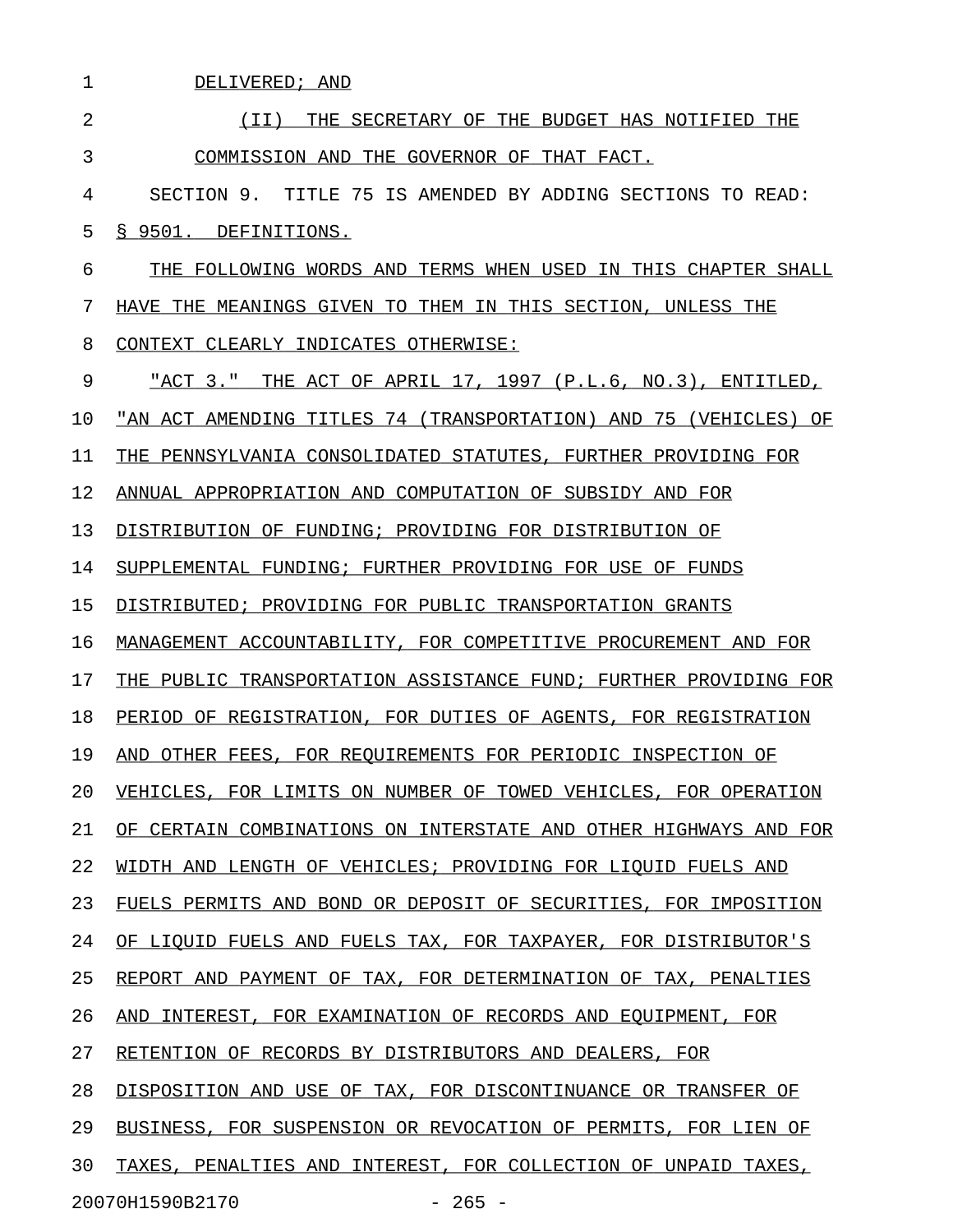| ı  | FOR REPORTS FROM COMMON CARRIERS, FOR VIOLATIONS AND REWARD FOR  |
|----|------------------------------------------------------------------|
| 2  | DETECTION OF VIOLATIONS, FOR REFUNDS, FOR DIESEL FUEL IMPORTERS  |
| 3  | AND TRANSPORTERS, FOR PROHIBITING USE OF DYED DIESEL FUEL, FOR   |
| 4  | DISPOSITION OF FEES, FINES AND FORFEITURES, FOR CERTIFIED COPIES |
| 5  | OF RECORDS AND FOR UNCOLLECTIBLE CHECKS; FURTHER PROVIDING FOR   |
| 6  | DISTRIBUTION OF STATE HIGHWAY MAINTENANCE FUNDS AND FOR          |
| 7  | STANDARDS AND METHODOLOGY FOR DATA COLLECTION; PROVIDING FOR     |
| 8  | DIRT AND GRAVEL ROAD MAINTENANCE; FURTHER PROVIDING FOR          |
| 9  | IMPOSITION OF TAX AND ADDITIONAL TAX; PROVIDING FOR TAX ON       |
| 10 | ALTERNATIVE FUELS; FURTHER PROVIDING FOR DISPOSITION OF TAX      |
| 11 | REVENUE; MAKING AN APPROPRIATION; AND MAKING REPEALS."           |
| 12 | "ANNUAL DEBT SERVICE PAYMENTS." THE ANNUAL DEBT SERVICE          |
| 13 | PAYMENTS ON THE BONDS ISSUED UNDER SECTION 9511.2 (RELATING TO   |
| 14 | SPECIAL REVENUE BONDS) AND PAYABLE BY THE COMMISSION TO THE      |
| 15 | DEPARTMENT AS PART OF ANNUAL BASE PAYMENTS AS DEFINED UNDER 75   |
| 16 | PA.C.S. §8901 (RELATING TO DEFINITIONS).                         |
| 17 | "BOND RELATED EXPENSES." THE TERM SHALL INCLUDE ALL OF THE       |
| 18 | FOLLOWING:                                                       |
| 19 | PRINTING, PUBLICATION OR ADVERTISING EXPENSES WITH<br>(1)        |
| 20 | RESPECT TO THE SALE AND ISSUANCE OF BONDS.                       |
| 21 | (2)<br>FEES, EXPENSES AND COSTS OF REGISTRARS.                   |
| 22 | (3)<br>FEES, EXPENSES AND COSTS OF ATTORNEYS, ACCOUNTANTS,       |
| 23 | FEASIBILITY CONSULTANTS, COMPUTER PROGRAMMERS OR OTHER           |
| 24 | EXPERTS EMPLOYED TO AID IN THE SALE AND ISSUANCE OF THE          |
| 25 | BONDS.                                                           |
| 26 | OTHER COSTS, FEES AND EXPENSES INCURRED OR<br>(4)                |
| 27 | REASONABLY RELATED TO THE ISSUANCE AND SALE OF THE BONDS         |
| 28 | INCLUDING THE FUNDING OF A DEBT SERVICE RESERVE FUND.            |
| 29 | "BOND-RELATED OBLIGATION." AN AGREEMENT OR CONTRACTUAL           |
| 30 | RELATIONSHIP BETWEEN THE PENNSYLVANIA TURNPIKE COMMISSION AND:   |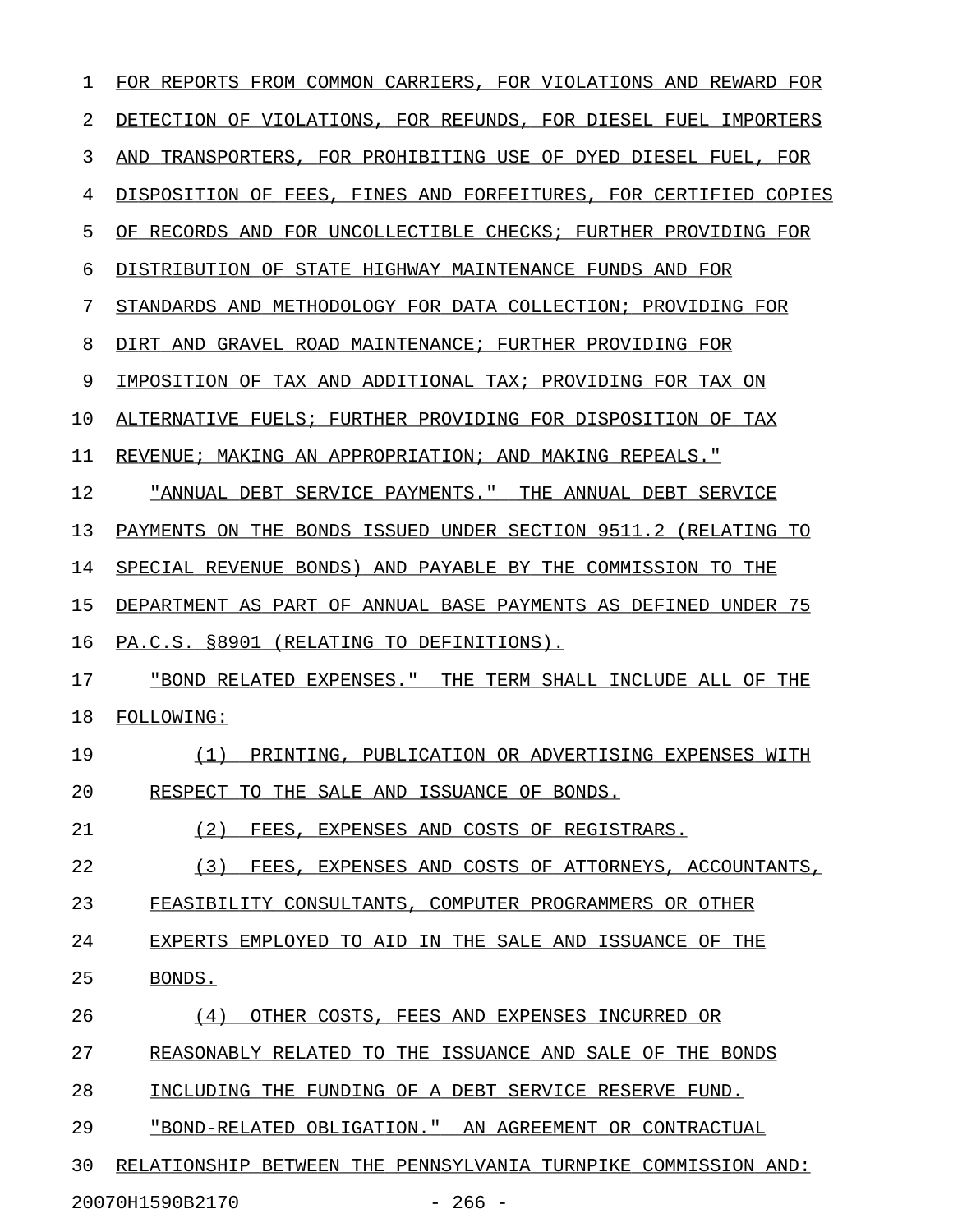| 1  | (1)<br>A BANK.<br>TRUST COMPANY, INSURANCE COMPANY, SURETY       |
|----|------------------------------------------------------------------|
| 2  | BONDING COMPANY, PENSION FUND OR OTHER FINANCIAL INSTITUTION     |
| 3  | PROVIDING INCREASED CREDIT ON OR SECURITY FOR THE BONDS OR       |
| 4  | LIQUIDITY FOR SECONDARY MARKET TRANSACTIONS; OR                  |
| 5  | (2)<br>THE COUNTER PARTY TO A SWAP AGREEMENT.                    |
| 6  | "COMMISSION." THE PENNSYLVANIA TURNPIKE COMMISSION OR ANY        |
| 7  | SUCCESSOR ORGANIZATION.                                          |
| 8  | "COST OF THE DEPARTMENT." ANY OF THE FOLLOWING:                  |
| 9  | THE COST OF CONSTRUCTING, RECONSTRUCTING, WIDENING,<br>(1)       |
| 10 | EXPANDING OR EXTENDING THE STATE HIGHWAY AND RURAL STATE         |
| 11 | HIGHWAY SYSTEM AND ALL CONNECTING ROADS, TUNNELS AND BRIDGES.    |
| 12 | (2)<br>THE COST OF ALL LANDS, PROPERTY RIGHTS, RIGHTS-OF-        |
| 13 | WAY, EASEMENTS AND FRANCHISES ACOUIRED, WHICH ARE DEEMED         |
| 14 | NECESSARY OR CONVENIENT FOR THE CONSTRUCTION, RECONSTRUCTION,    |
| 15 | WIDENING, EXPANDING OR EXTENDING UNDER PARAGRAPH (1).            |
| 16 | (3)<br>THE COST OF ALL MACHINERY AND EOUIPMENT, FINANCING        |
| 17 | CHARGES, INTEREST PRIOR TO AND DURING CONSTRUCTION AND FOR       |
| 18 | ONE YEAR AFTER COMPLETION OF CONSTRUCTION.                       |
| 19 | THE COST OF TRAFFIC ESTIMATES AND OF ENGINEERING AND<br>(4)      |
| 20 | LEGAL EXPENSES, PLANS, SPECIFICATIONS, SURVEYS, ESTIMATES OF     |
| 21 | COST AND OF REVENUES, OTHER EXPENSES NECESSARY OR INCIDENT TO    |
| 22 | DETERMINING THE FEASIBILITY OR PRACTICABILITY OF THE             |
| 23 | ENTERPRISE.<br>ADMINISTRATIVE AND LEGAL EXPENSES AND OTHER       |
| 24 | EXPENSES AS MAY BE NECESSARY OR INCIDENT TO THE FINANCING        |
| 25 | AUTHORIZED<br>UNDER THIS CHAPTER, THE CONSTRUCTION,              |
| 26 | RECONSTRUCTION.<br>WIDENING, EXPANDING OR EXTENDING OF THE STATE |
| 27 | HIGHWAY AND THE RURAL STATE HIGHWAY SYSTEM AND CONNECTING        |
| 28 | TUNNELS AND BRIDGES, THE PLACING OF THE SAME IN<br>ROADS.        |
| 29 | OPERATION AND THE CONDEMNATION OF PROPERTY NECESSARY FOR         |
| 30 | CONSTRUCTION AND OPERATION.                                      |

20070H1590B2170 - 267 -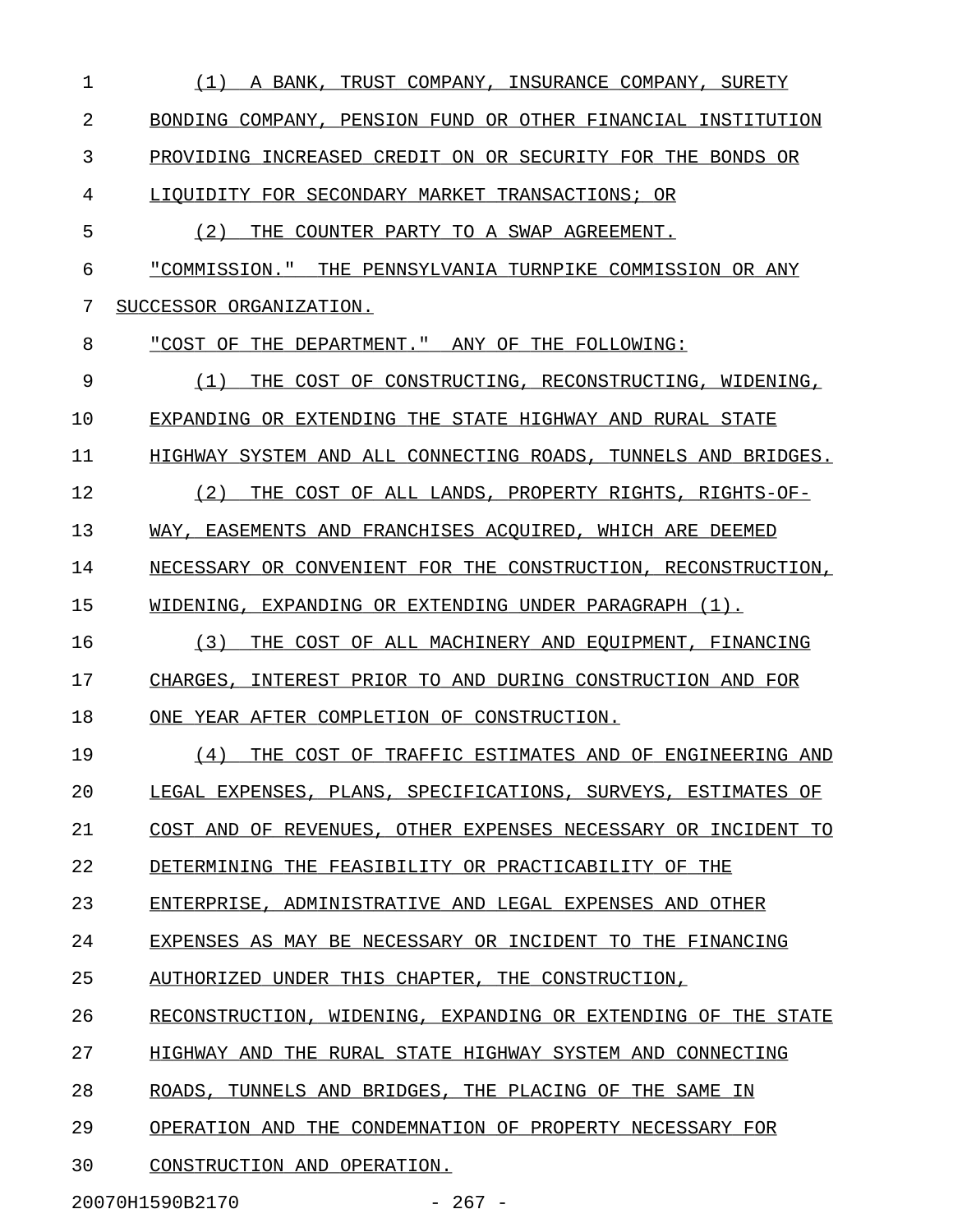1 (5) ANY OBLIGATION OR EXPENSE CONTRACTED FOR BY THE \_\_\_\_\_\_\_\_\_\_\_\_\_\_\_\_\_\_\_\_\_\_\_\_\_\_\_\_\_\_\_\_\_\_\_\_\_\_\_\_\_\_\_\_\_\_\_\_\_\_\_\_ 2 DEPARTMENT OF TRANSPORTATION OR WITH THE UNITED STATES OR ANY 3 AGENCY OF THE UNITED STATES, FOR TRAFFIC SURVEYS, PREPARATION 4 OF PLANS AND SPECIFICATIONS, SUPERVISION OF CONSTRUCTION AND 5 OTHER ENGINEERING, ADMINISTRATIVE AND LEGAL SERVICES AND 6 EXPENSES IN CONNECTION WITH THE CONSTRUCTION, RECONSTRUCTION, 7 WIDENING, EXPANDING OR EXTENDING OF THE STATE HIGHWAY AND THE 8 RURAL STATE HIGHWAY SYSTEM OR ANY OF THE CONNECTING ROADS, 9 TUNNELS AND BRIDGES. 10 (6) PAYMENT OF ANY NOTES OR OTHER OBLIGATIONS IF THE 11 NOTES OR OTHER OBLIGATIONS WERE ISSUED FOR THE PAYMENT OF A 12 COST. 13 "DESIGN BUILD ARRANGEMENT." A PROCUREMENT OR PROJECT \_\_\_\_\_\_\_\_\_\_\_\_\_\_\_\_\_\_\_\_\_\_\_\_\_\_\_\_\_\_\_\_\_\_\_\_\_\_\_\_\_\_\_\_\_\_\_\_\_\_\_\_\_ 14 DELIVERY ARRANGEMENT WHEREBY A SINGLE ENTITY, WHICH MAY BE A 15 SINGLE CONTRACTOR OR A CONSORTIUM COMPRISED OF MULTIPLE 16 CONTRACTORS, ENGINEERS AND OTHER SUBCONSULTANTS, IS RESPONSIBLE 17 FOR BOTH THE DESIGN AND CONSTRUCTION OF A TRANSPORTATION PROJECT 18 WITH A GUARANTEED COMPLETION DATE AND GUARANTEED MAXIMUM PRICE. 19 "PLEDGED REVENUES." THE REVENUES DESCRIBED IN SECTION \_\_\_\_\_\_\_\_\_\_\_\_\_\_\_\_\_\_\_\_\_\_\_\_\_\_\_\_\_\_\_\_\_\_\_\_\_\_\_\_\_\_\_\_\_\_\_\_\_\_\_\_\_\_ 20 9511.11(A) AND (B) (RELATING TO PLEDGED REVENUES). 21 "REGULARLY SCHEDULED DEBT SERVICE." THE SCHEDULED PAYMENTS \_\_\_\_\_\_\_\_\_\_\_\_\_\_\_\_\_\_\_\_\_\_\_\_\_\_\_\_\_\_\_\_\_\_\_\_\_\_\_\_\_\_\_\_\_\_\_\_\_\_\_\_\_\_\_\_\_\_\_ 22 DUE FOR PRINCIPAL AND INTEREST ON BONDS, WITHOUT REGARD TO ANY 23 ACCELERATION OF THE DUE DATE OF SUCH PRINCIPAL OR INTEREST BY 24 REASON OF MANDATORY OR OPTIONAL REDEMPTION OR ACCELERATION 25 RESULTING FROM DEFAULT OR OTHERWISE. THE TERM DOES NOT INCLUDE 26 AN ADVANCEMENT OF PAYMENT RESULTING FROM A MANDATORY SINKING 27 FUND PAYMENT. 28 "RURAL STATE HIGHWAY SYSTEM." ALL ROADS AND HIGHWAYS TAKEN 29 OVER BY THE COMMONWEALTH AS STATE HIGHWAYS UNDER THE PROVISIONS 30 OF THE ACT OF JUNE 22, 1931 (P.L.594, NO.203), REFERRED TO AS

20070H1590B2170 - 268 -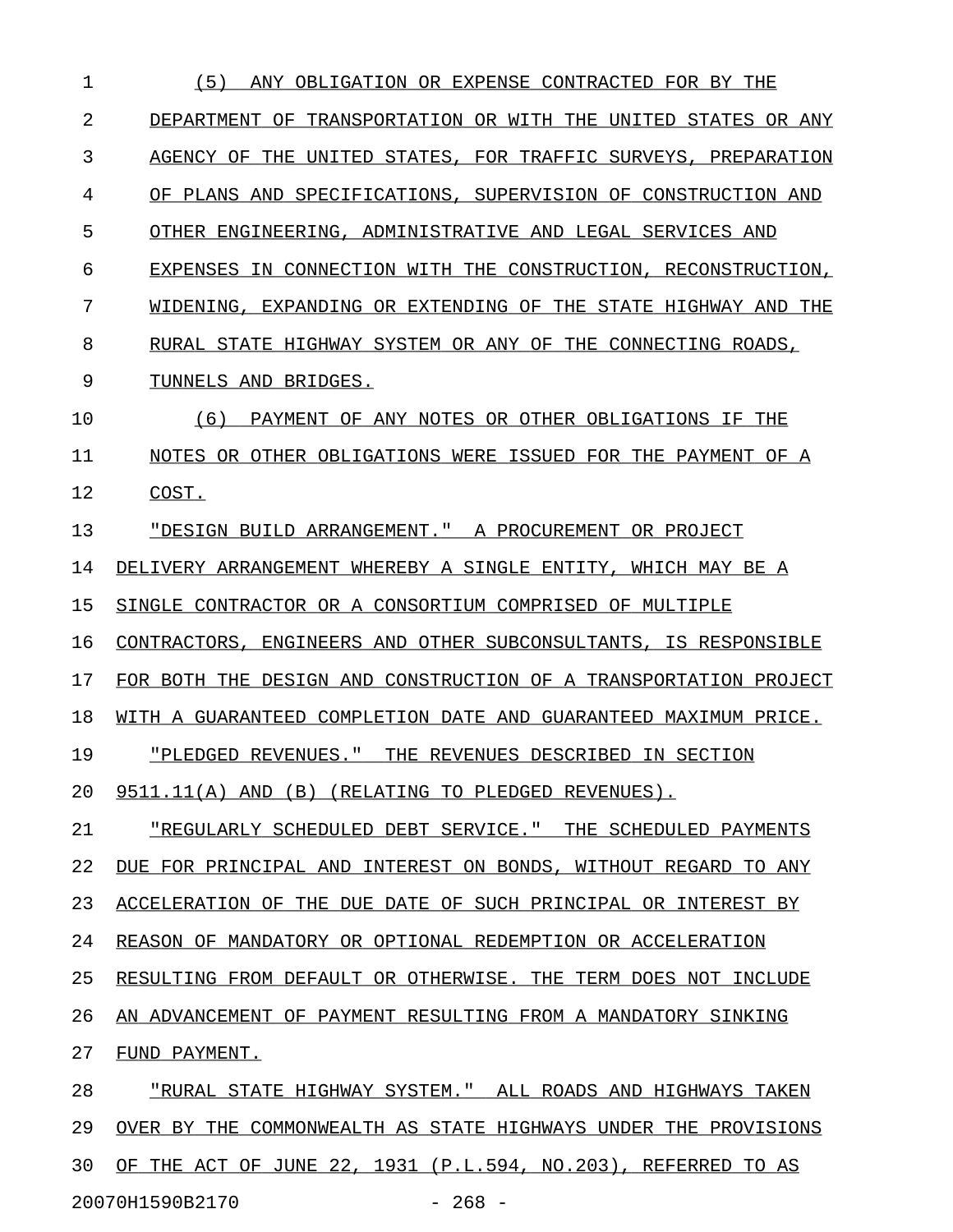1 THE TOWNSHIP STATE HIGHWAY LAW AND ALL OTHER ROADS AND HIGHWAYS 2 SPECIFICALLY DESIGNATED BY THE SECRETARY OF TRANSPORTATION AS 3 RURAL STATE HIGHWAYS. 4 "STATE HIGHWAY." ALL ROADS AND HIGHWAYS TAKEN OVER BY THE 5 COMMONWEALTH AS STATE HIGHWAYS UNDER THE PROVISIONS OF ANY 6 STATUTE OTHER THAN THE ACT OF JUNE 22, 1931 (P.L.594, NO.203), 7 REFERRED TO AS THE TOWNSHIP STATE HIGHWAY LAW. UNLESS CLEARLY 8 INTENDED, THE TERM SHALL NOT INCLUDE ANY STREET IN ANY CITY, 9 BOROUGH OR INCORPORATED TOWN, EVEN THOUGH THE SAME MAY HAVE BEEN 10 TAKEN OVER AS A STATE HIGHWAY. 11 § 9511.2. SPECIAL REVENUE BONDS. 12 (A) PAYMENT SOURCE.--A SPECIAL REVENUE BOND, NOTE OR OTHER 13 OBLIGATION ISSUED UNDER THIS CHAPTER: 14 (1) SHALL NOT BE DEEMED TO BE A DEBT OR LIABILITY OF THE 15 COMMONWEALTH; 16 (2) SHALL NOT CREATE OR CONSTITUTE ANY INDEBTEDNESS, 17 LIABILITY OR OBLIGATION OF THE COMMONWEALTH; AND 18 (3) SHALL BE PAYABLE SOLELY FROM REVENUES. 19 (B) STATEMENT.--A SPECIAL REVENUE BOND, NOTE OR OTHER 20 OBLIGATION ISSUED UNDER THIS CHAPTER MUST CONTAIN A STATEMENT ON 21 ITS FACE THAT: 22 (1) THE COMMONWEALTH IS NOT OBLIGATED TO PAY THE BOND, 23 NOTE OR OBLIGATION OR THE INTEREST ON IT EXCEPT FROM PLEDGED 24 REVENUES; AND 25 (2) NEITHER THE FAITH AND CREDIT NOR THE TAXING POWER OF 26 THE COMMONWEALTH IS PLEDGED TO THE PAYMENT OF THE PRINCIPAL 27 OR INTEREST OF THE BOND, NOTE OR OBLIGATION. 28 (C) TAXATION.--THE ISSUANCE OF A SPECIAL REVENUE BOND, NOTE 29 OR OTHER OBLIGATION UNDER THIS CHAPTER SHALL NOT DIRECTLY, 30 INDIRECTLY OR CONTINGENTLY OBLIGATE THE COMMONWEALTH TO LEVY A

20070H1590B2170 - 269 -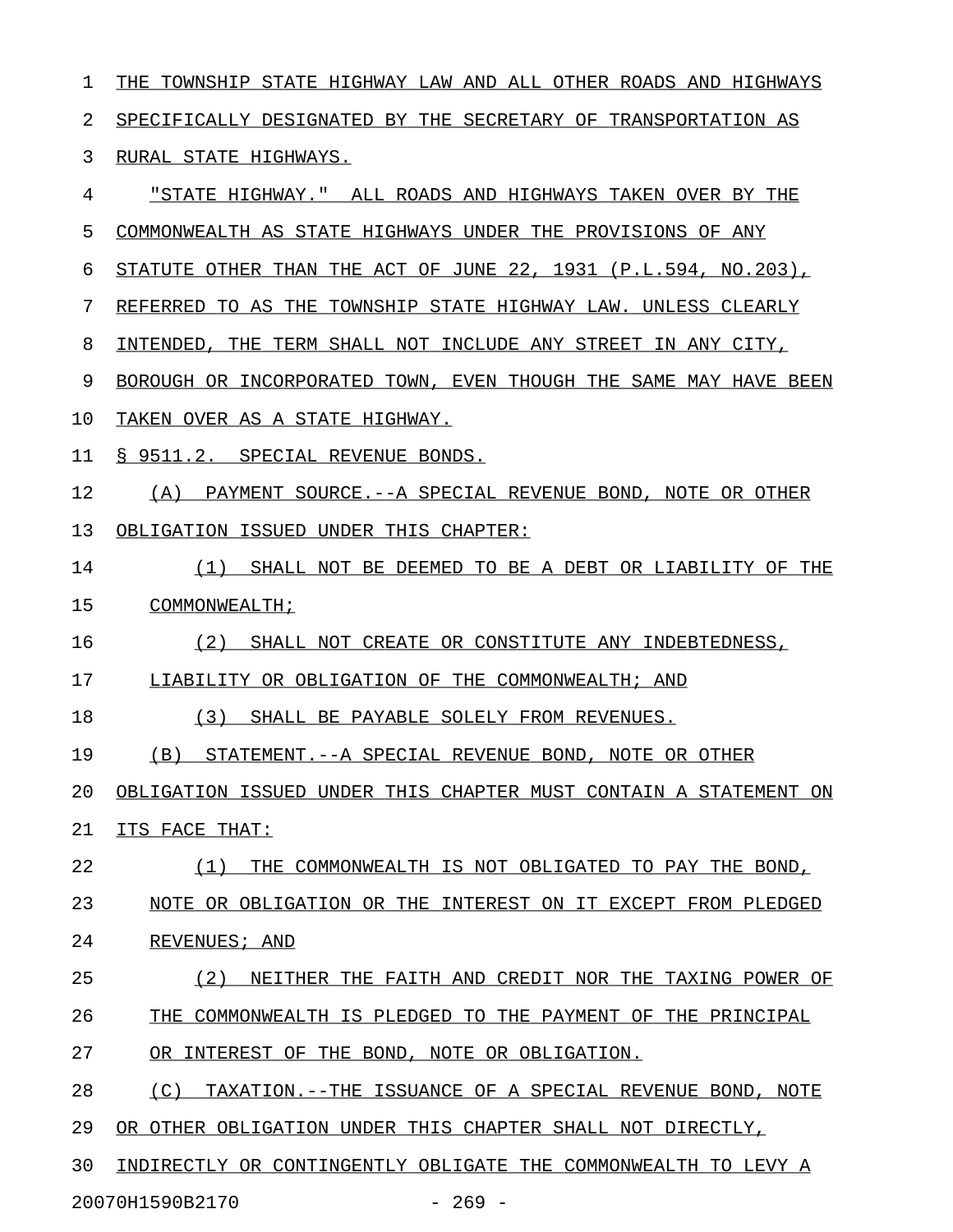1 TAX OR TO MAKE AN APPROPRIATION FOR PAYMENT.

2 § 9511.3. EXPENSES.

3 (A) REIMBURSEMENT.--THE COMMISSION SHALL BE REIMBURSED FOR 4 THE NECESSARY AND DOCUMENTED REASONABLE EXPENSES INCURRED IN THE 5 PERFORMANCE OF THE DUTIES PERFORMED UNDER THE PROVISIONS OF THIS 6 CHAPTER. 7 (B) SOURCE.--ALL EXPENSES INCURRED IN CARRYING OUT THE 8 PROVISIONS OF THIS CHAPTER SHALL BE PAID SOLELY FROM FUNDS 9 PROVIDED UNDER THE AUTHORITY OF THIS CHAPTER, AND SUFFICIENT 10 FUNDS SHALL BE PROVIDED UNDER THE AUTHORITY OF THIS CHAPTER TO 11 MEET ANY LIABILITY OR OBLIGATION INCURRED IN CARRYING OUT THE 12 PROVISIONS OF THIS CHAPTER. 13 § 9511.4. SPECIAL REVENUE BONDS AND PRELIMINARY OR INTERIM 14 FINANCING. 15 (A) AUTHORIZATION.--THE COMMISSION IS AUTHORIZED TO PROVIDE, 16 BY RESOLUTION, FOR THE ISSUANCE OF SPECIAL REVENUE BONDS OF THE 17 COMMISSION UP TO AN AMOUNT NOT EXCEEDING \$5,000,000,000 FOR THE 18 PURPOSE OF PAYING THE COST OF THE DEPARTMENT AND BOND-RELATED 19 EXPENSES. THE RESOLUTION MUST RECITE AN ESTIMATE OF THE COST OF 20 THE DEPARTMENT. NO MORE THAN \$600,000,000 OF SPECIAL REVENUE 21 BONDS MAY BE ISSUED IN ANY CALENDAR YEAR. NO BOND MAY BE ISSUED 22 UNDER THIS SECTION UNLESS THE LEASE AGREEMENT AUTHORIZED UNDER 23 SECTION 8915.3 (RELATING TO LEASE OF INTERSTATE 80) IS IN EFFECT 24 AS OF THE DATE OF ISSUANCE. SPECIAL REVENUE REFUNDING BONDS AS 25 SET FORTH IN SECTION 9511.9 (RELATING TO SPECIAL REVENUE 26 REFUNDING BONDS) SHALL NOT BE DEEMED TO COUNT AGAINST THE TOTAL 27 OR ANNUAL MAXIMUM ISSUANCE VOLUME. THE PRINCIPAL AND INTEREST OF 28 THE BOND SHALL BE PAYABLE SOLELY FROM REVENUES OF THE MOTOR 29 LICENSE FUND TRANSFERRED TO THE COMMISSION FOR THAT PURPOSE TO 30 THE COMMISSION IN COMBINATION WITH ANNUAL DEBT SERVICE ON 20070H1590B2170 - 270 -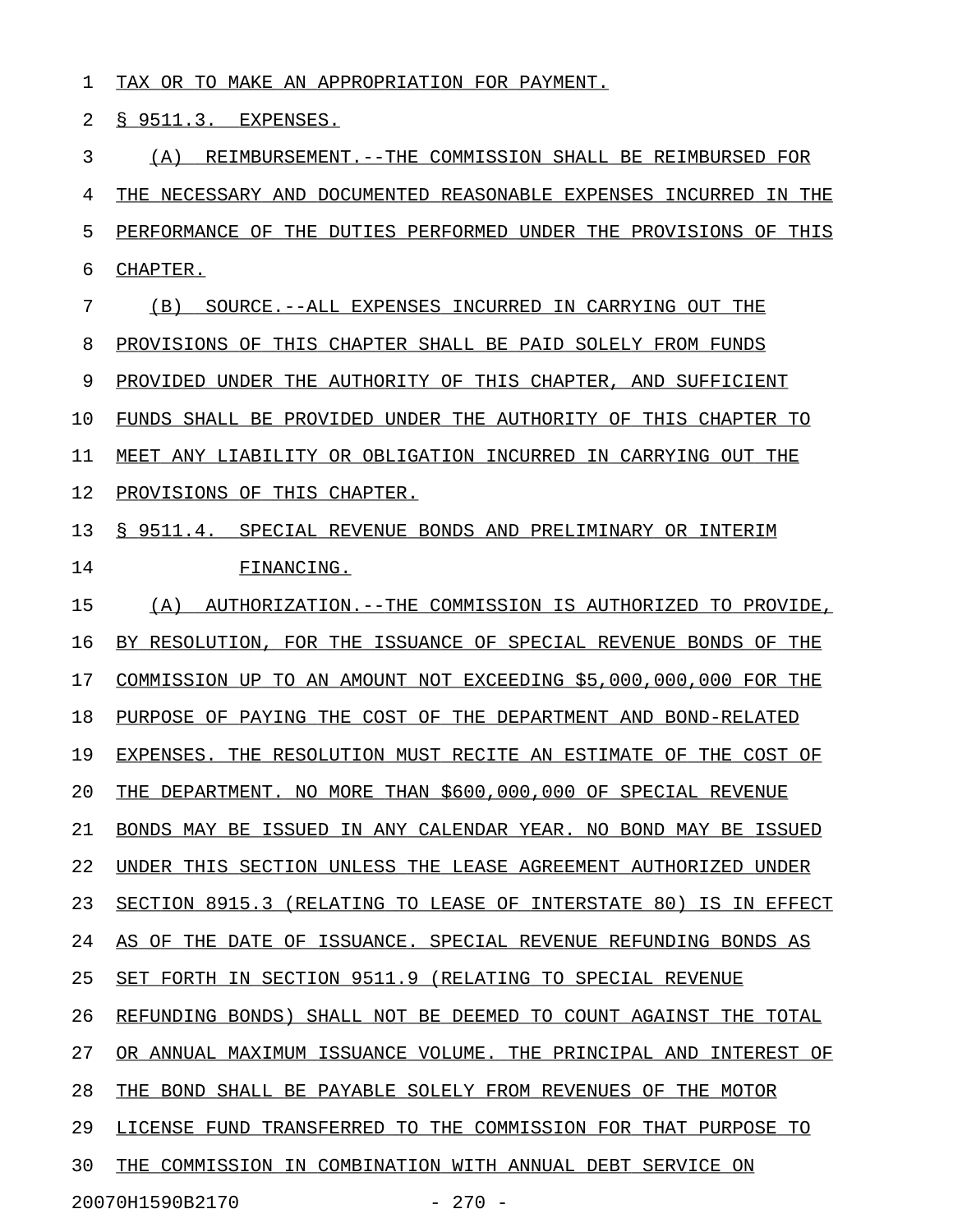| 1  | OUTSTANDING BONDS ISSUED UNDER SECTION 9511.2 (RELATING TO    |
|----|---------------------------------------------------------------|
| 2  | SPECIAL REVENUE BONDS) PAYABLE AS REOUIRED PURSUANT TO THE    |
| 3  | BONDS.                                                        |
| 4  | (B)<br>$FORM. --$                                             |
| 5  | (1)<br>A BOND MAY BE ISSUED IN REGISTERED FORM.               |
| 6  | (2)<br>A BOND:                                                |
| 7  | ( I )<br>MUST BE DATED;                                       |
| 8  | (II)<br>MUST BEAR INTEREST AT A RATE NOT EXCEEDING THE        |
| 9  | RATE PERMITTED UNDER APPLICABLE LAW;                          |
| 10 | (III)<br>MUST BE PAYABLE SEMIANNUALLY OR AT OTHER TIMES       |
| 11 | AS SET FORTH IN THE RESOLUTION OF THE COMMISSION              |
| 12 | AUTHORIZING THE ISSUANCE OF THE BONDS;                        |
| 13 | (TV)<br>MUST MATURE, AS DETERMINED BY THE COMMISSION,         |
| 14 | NO LATER THAN 40 YEARS FROM THE DATE OF THE BOND; AND         |
| 15 | (V)<br>MAY BE MADE REDEEMABLE BEFORE MATURITY, AT THE         |
| 16 | OPTION OF THE COMMISSION, AT A PRICE AND UNDER TERMS AND      |
| 17 | CONDITIONS FIXED BY THE COMMISSION PRIOR TO THE ISSUANCE      |
| 18 | OF THE BONDS.                                                 |
| 19 | (C)<br>ISSUANCE.--                                            |
| 20 | (1)<br>THE COMMISSION MAY SELL BONDS AT PUBLIC OR PRIVATE     |
| 21 | SALE AND FOR A PRICE IT DETERMINES TO BE IN THE BEST INTEREST |
| 22 | OF THE COMMONWEALTH.                                          |
| 23 | (2)<br>BONDS MAY BE ISSUED IN SERIES WITH VARYING             |
| 24 | PROVISIONS AS TO ALL OF THE FOLLOWING:                        |
| 25 | ( I )<br>RATES OF INTEREST, WHICH MAY BE FIXED OR             |
| 26 | VARIABLE.                                                     |
| 27 | OTHER PROVISIONS NOT INCONSISTENT WITH THIS<br>(II)           |
| 28 | CHAPTER.                                                      |
| 29 | (D)<br>(RESERVED).                                            |
| 30 | ( E )<br>$PAYMENT. --$                                        |
|    |                                                               |

20070H1590B2170 - 271 -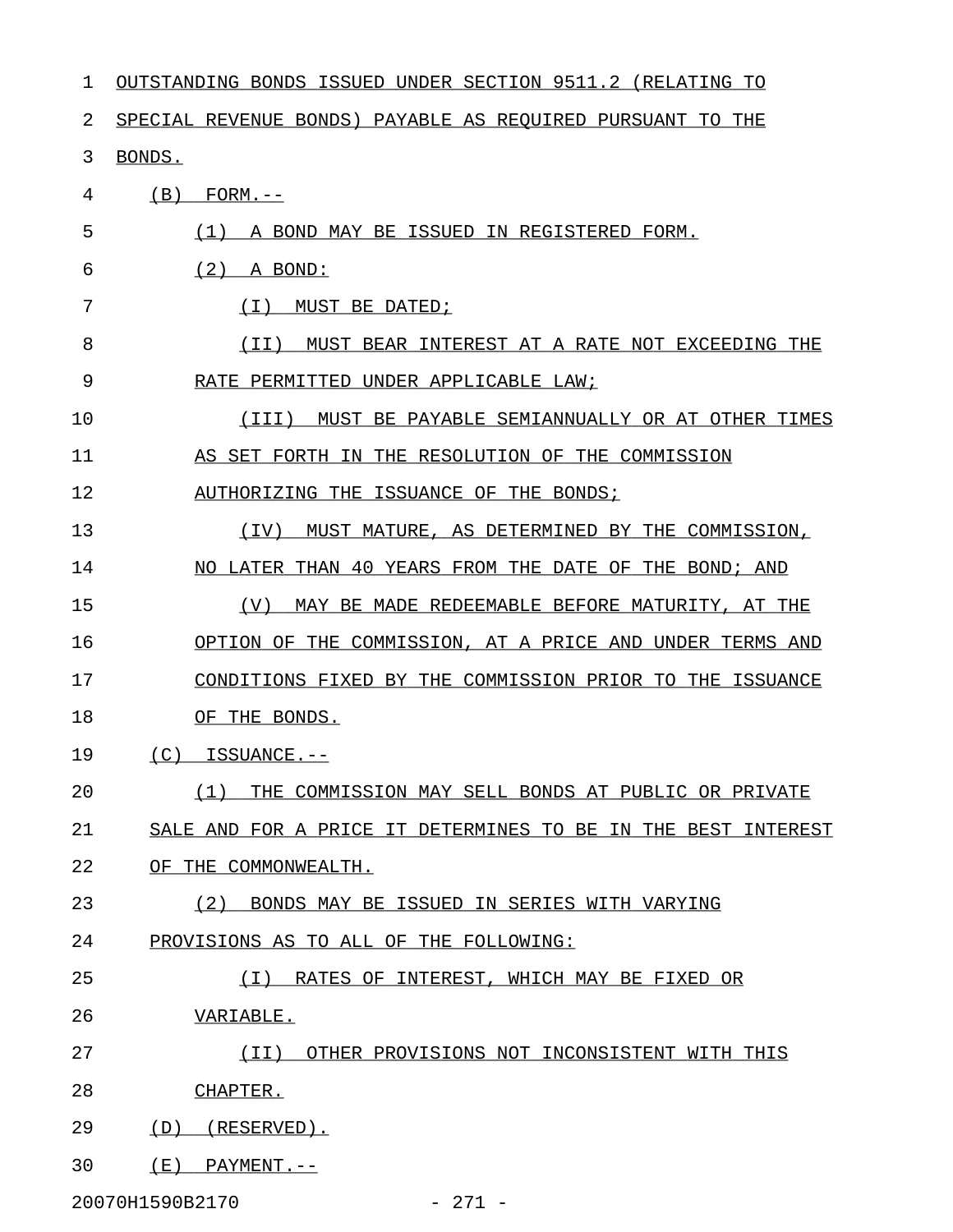| THE PRINCIPAL AND INTEREST OF THE BONDS MAY BE MADE<br>(1)       |
|------------------------------------------------------------------|
| PAYABLE IN ANY LAWFUL MEDIUM.                                    |
| (2)<br>THE COMMISSION SHALL:                                     |
| DETERMINE THE FORM OF BONDS; AND<br>( I )                        |
| $(II)$ FIX:                                                      |
| THE DENOMINATION OF THE BOND; AND<br>(A)                         |
| THE PLACE OF PAYMENT OF PRINCIPAL AND<br>(B)                     |
| INTEREST OF THE BOND, WHICH MAY BE AT ANY BANK OR                |
| TRUST COMPANY WITHIN OR WITHOUT THIS COMMONWEALTH.               |
| SIGNATURE. -- THE BOND MUST BEAR THE FACSIMILE SIGNATURE<br>(F)  |
| OF THE GOVERNOR AND OF THE CHAIRMAN OF THE COMMISSION. THE       |
| FACSIMILE OF THE OFFICIAL SEAL OF THE COMMISSION SHALL BE        |
| AFFIXED TO THE BOND AND ATTESTED BY THE SECRETARY AND TREASURER  |
| OF THE COMMISSION. IF AN OFFICER WHOSE SIGNATURE OR FACSIMILE OF |
| A SIGNATURE APPEARS ON A BOND CEASES TO BE AN OFFICER BEFORE THE |
| DELIVERY OF THE BOND, THE SIGNATURE OR FACSIMILE SHALL           |
| NEVERTHELESS BE VALID AND SUFFICIENT FOR ALL PURPOSES, AS IF THE |
| OFFICER REMAINED IN OFFICE UNTIL DELIVERY.                       |
| (G) NEGOTIABILITY.--A SPECIAL REVENUE BOND ISSUED UNDER THIS     |
| CHAPTER SHALL HAVE ALL THE QUALITIES AND INCIDENTS OF A          |
| NEGOTIABLE INSTRUMENT UNDER 13 PA.C.S. DIV. 3 (RELATING TO       |
| NEGOTIABLE INSTRUMENTS).                                         |
| PROCEEDS.--<br>(H)                                               |
| (1)<br>THE PROCEEDS OF A BOND SHALL BE USED SOLELY FOR THE       |
| FOLLOWING:                                                       |
| ( I )<br>PAYMENT OF THE COST OF THE DEPARTMENT.                  |
| (II)<br>BOND-RELATED EXPENSES.                                   |
| (2)<br>THE PROCEEDS OF A BOND SHALL BE DISBURSED UPON            |
| REQUISITION OF THE SECRETARY UNDER RESTRICTIONS SET FORTH IN     |
| THE RESOLUTION AUTHORIZING THE ISSUANCE OF THE BOND OR THE       |
|                                                                  |

20070H1590B2170 - 272 -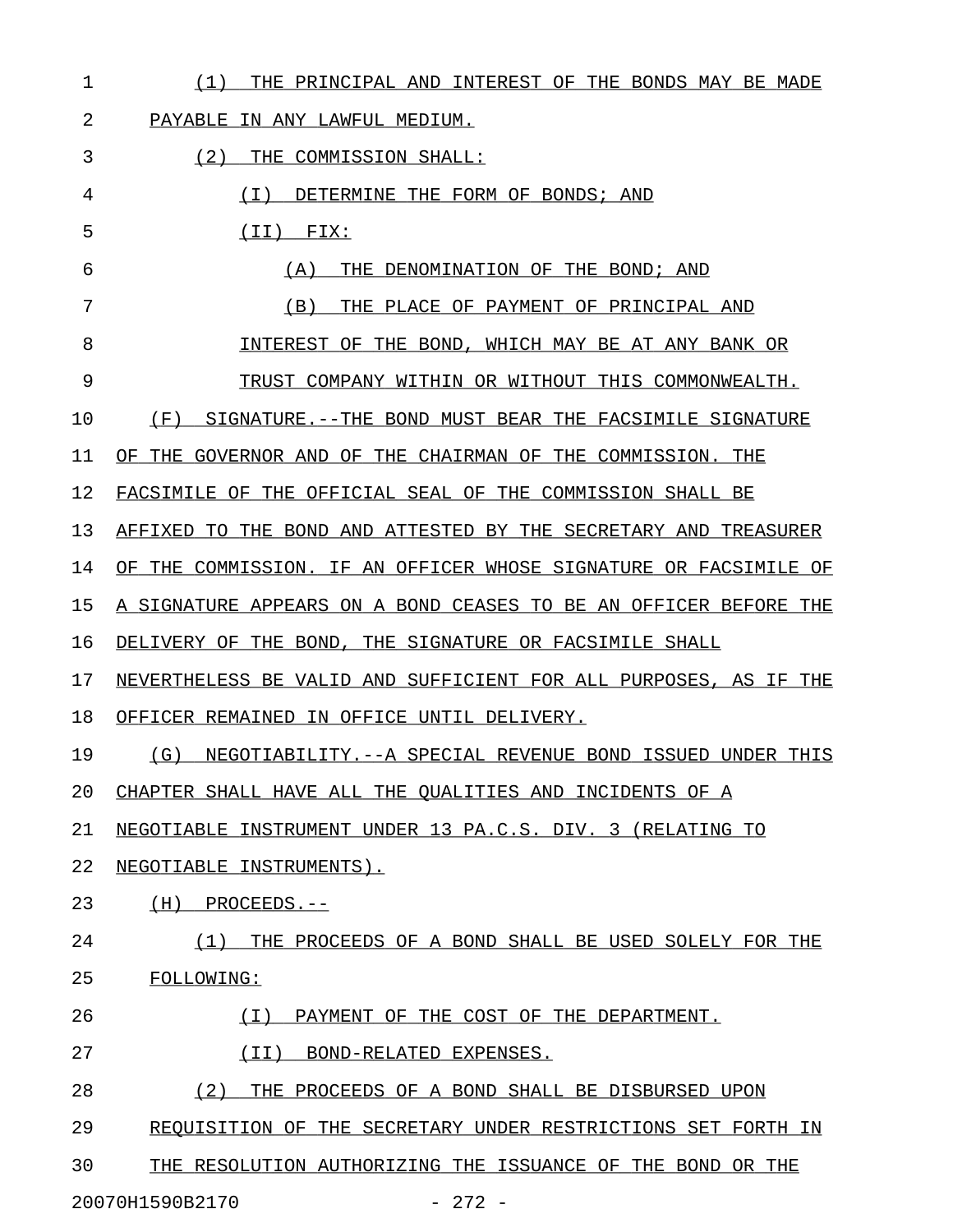| 1  | TRUST INDENTURE UNDER SECTION 9511.6 (RELATING TO TRUST        |
|----|----------------------------------------------------------------|
| 2  | INDENTURE, PROTECTION OF HOLDERS OF OBLIGATIONS AND            |
| 3  | DEPOSITORIES).                                                 |
| 4  | (I) TEMPORARY BONDS. -- PRIOR TO THE PREPARATION OF DEFINITIVE |
| 5  | BONDS, THE COMMISSION MAY, UNDER SIMILAR RESTRICTIONS AS THOSE |
| 6  | APPLICABLE TO THE DEFINITIVE BONDS, ISSUE TEMPORARY BONDS,     |
| 7  | EXCHANGEABLE FOR DEFINITIVE BONDS UPON THE ISSUANCE OF         |
| 8  | DEFINITIVE BONDS.                                              |
| 9  | $(J)$ (RESERVED).                                              |
| 10 | (K) STATUS AS SECURITIES.--                                    |
| 11 | (1) A BOND IS MADE A SECURITY IN WHICH ANY OF THE              |
| 12 | FOLLOWING MAY PROPERLY AND LEGALLY INVEST FUNDS, INCLUDING     |
| 13 | CAPITAL, BELONGING TO THEM OR WITHIN THEIR CONTROL:            |
| 14 | COMMONWEALTH AND MUNICIPAL OFFICERS.<br>( I )                  |
| 15 | (II)<br>COMMONWEALTH AGENCIES.                                 |
| 16 | (III)<br>BANKS, BANKERS, SAVINGS BANKS, TRUST                  |
| 17 | COMPANIES, SAVING AND LOAN ASSOCIATIONS, INVESTMENT            |
| 18 | COMPANIES AND OTHER PERSONS CARRYING ON A BANKING              |
| 19 | BUSINESS.                                                      |
| 20 | (TV)<br>INSURANCE COMPANIES, INSURANCE ASSOCIATIONS AND        |
| 21 | OTHER PERSONS CARRYING ON AN INSURANCE BUSINESS.               |
| 22 | FIDUCIARIES.<br>(V)                                            |
| 23 | (VI)<br>OTHER PERSONS THAT ARE AUTHORIZED TO INVEST IN         |
| 24 | BONDS OR OTHER OBLIGATIONS OF THE COMMONWEALTH.                |
| 25 | (2)<br>A BOND IS MADE A SECURITY WHICH MAY PROPERLY AND        |
| 26 | LEGALLY BE DEPOSITED WITH AND RECEIVED BY A COMMONWEALTH OR    |
| 27 | MUNICIPAL OFFICER OR A COMMONWEALTH AGENCY FOR ANY PURPOSE     |
| 28 | FOR WHICH THE DEPOSIT OF BONDS OR OTHER OBLIGATIONS OF THE     |
| 29 | COMMONWEALTH IS AUTHORIZED BY LAW.                             |
| 30 | (L) BORROWING.--THE FOLLOWING SHALL APPLY:                     |
|    |                                                                |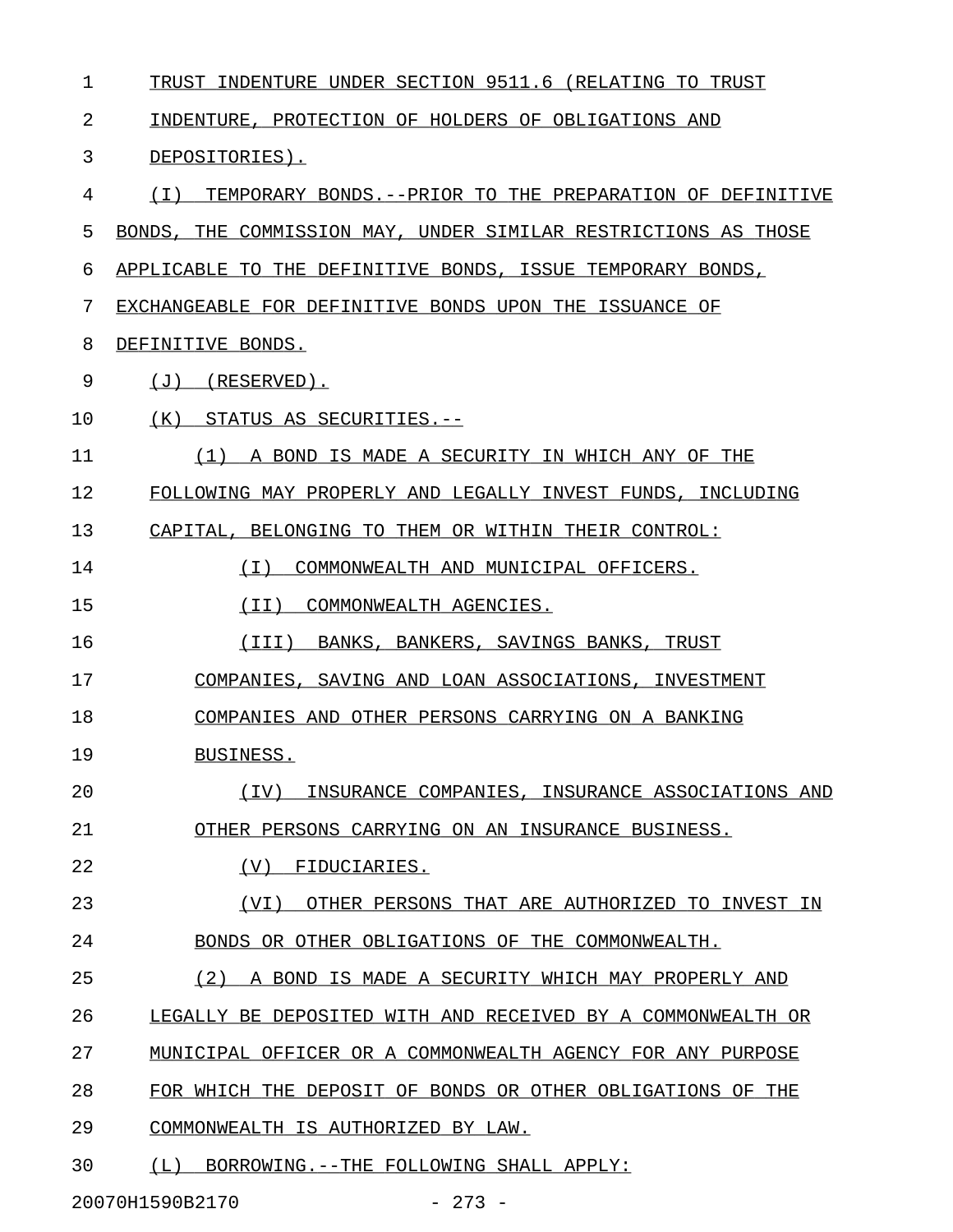2 FOLLOWING:

3 (I) BORROW MONEY AT AN INTEREST RATE NOT EXCEEDING \_\_\_\_\_\_\_\_\_\_\_\_\_\_\_\_\_\_\_\_\_\_\_\_\_\_\_\_\_\_\_\_\_\_\_\_\_\_\_\_\_\_\_\_\_\_\_\_\_\_\_ 4 THE RATE PERMITTED BY LAW.

5 (II) PROVIDE FOR PRELIMINARY OR INTERIM FINANCING, 6 UP TO BUT NOT EXCEEDING THE ESTIMATED TOTAL COST OF THE 7 DEPARTMENT AND BOND-RELATED EXPENSES AND TO EVIDENCE THE 8 BORROWING BY THE ISSUANCE OF SPECIAL REVENUE NOTES AND, 9 IN ITS DISCRETION, TO PLEDGE AS COLLATERAL FOR THE NOTE 10 OR OTHER OBLIGATION, A SPECIAL REVENUE BOND ISSUED UNDER 11 THE PROVISIONS OF THIS CHAPTER. THE COMMISSION MAY RENEW 12 THE NOTE OR OBLIGATION, AND THE PAYMENT OR RETIREMENT OF 13 THE NOTE OR OBLIGATION SHALL BE CONSIDERED TO BE PAYMENT 14 OF THE COST OF THE PROJECT.

15 (2) A NOTE OR OBLIGATION ISSUED UNDER THIS SUBSECTION 16 MUST CONTAIN A STATEMENT ON ITS FACE THAT:

17 (I) THE COMMONWEALTH IS NOT OBLIGATED TO PAY THE \_\_\_\_\_\_\_\_\_\_\_\_\_\_\_\_\_\_\_\_\_\_\_\_\_\_\_\_\_\_\_\_\_\_\_\_\_\_\_\_\_\_\_\_\_\_\_\_\_ 18 NOTE OR OBLIGATION OR INTEREST ON IT, EXCEPT FROM PLEDGED 19 REVENUES OF THE MOTOR LICENSE FUND; AND

20 (II) NEITHER THE FAITH AND CREDIT NOR THE TAXING \_\_\_\_\_\_\_\_\_\_\_\_\_\_\_\_\_\_\_\_\_\_\_\_\_\_\_\_\_\_\_\_\_\_\_\_\_\_\_\_\_\_\_\_\_\_\_\_\_ 21 POWER OF THE COMMONWEALTH IS PLEDGED TO THE PAYMENT OF

22 **ITS PRINCIPAL OR INTEREST.** 

23 § 9511.5. APPLICATION OF PROCEEDS OF OBLIGATIONS, LIEN OF

24 **HOLDERS OF OBLIGATIONS, DESIGN-BUILD REQUIREMENT AND** 

25 PROJECTS APPROVED BY GENERAL ASSEMBLY.

26 (A) APPLICATION.--THE FOLLOWING SHALL APPLY:

27 (1) ALL MONEY RECEIVED FROM ANY BONDS, NOTES OR OTHER \_\_\_\_\_\_\_\_\_\_\_\_\_\_\_\_\_\_\_\_\_\_\_\_\_\_\_\_\_\_\_\_\_\_\_\_\_\_\_\_\_\_\_\_\_\_\_\_\_\_\_\_\_\_

28 OBLIGATIONS ISSUED UNDER THIS CHAPTER SHALL BE APPLIED SOLELY

29 TO THE PAYMENT OF:

30  $(I)$  THE COST OF THE DEPARTMENT WHICH IS CONSISTENT 20070H1590B2170 - 274 -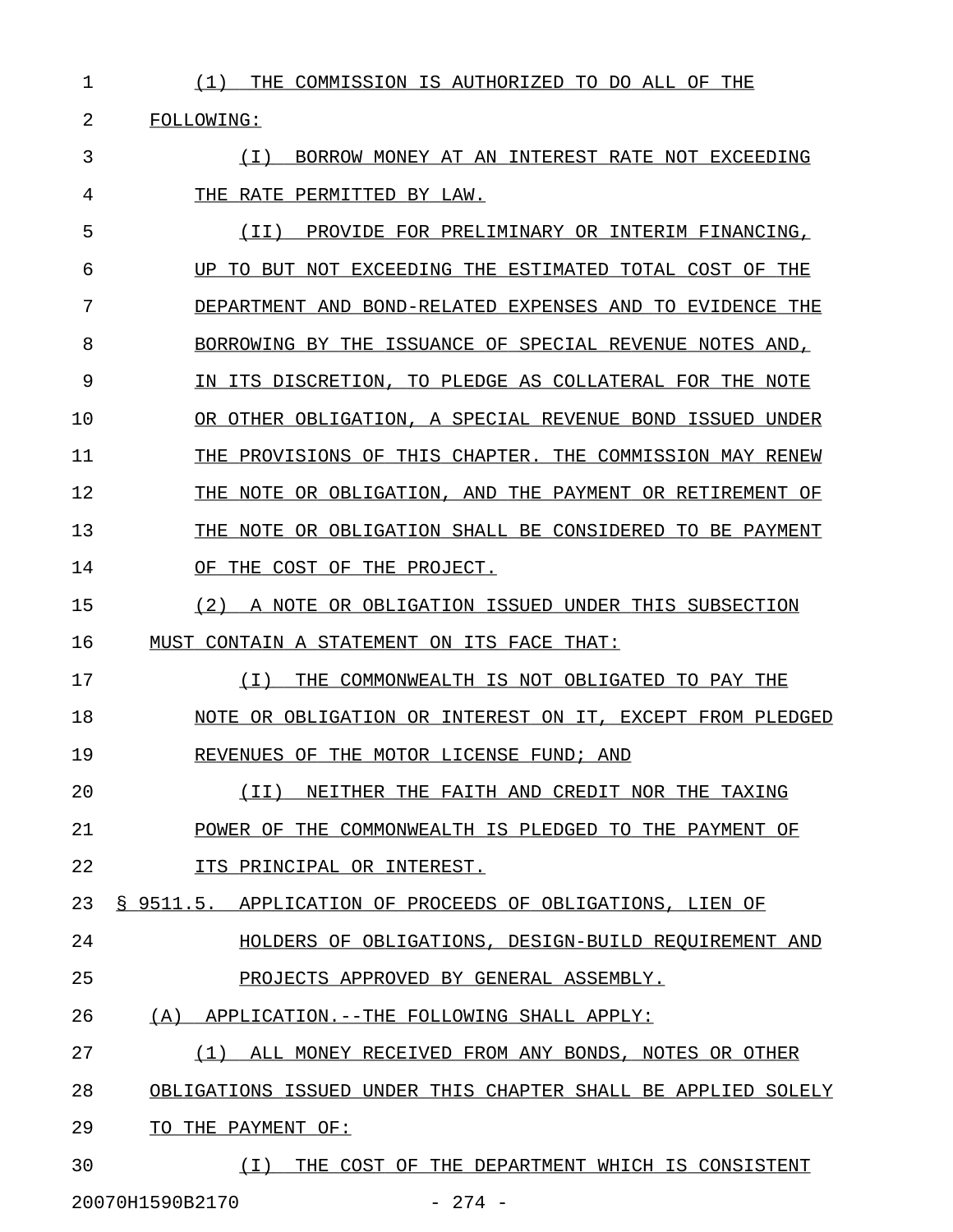| 1  | PURPOSE<br>THE<br>ISSUE;<br>WTTH<br>THE.<br>OF<br>AND                       |
|----|-----------------------------------------------------------------------------|
| 2  | (TT)<br>BOND-RELATED<br>EXPENSES.                                           |
| 3  | (2)<br>COMMISSION MAY PROVIDE BY RESOLUTION THAT UNTIL<br>THF.              |
| 4  | FROM ANY BONDS,<br>NOTES OR OTHER OBLIGATIONS<br>MONEY RECEIVED             |
| 5  | UNDER THIS CHAPTER IS APPLIED<br>ISSUED<br>UNDER PARAGRAPH<br>$(1)$ .<br>Α  |
| 6  | LIEN SHALL EXIST UPON THE<br>MONEY IN FAVOR OF HOLDERS<br>OF.<br>THE        |
| 7  | NOTES OR OTHER OBLIGATIONS OR A TRUSTEE PROVIDED<br>BONDS.<br>FOR           |
| 8  | IN RESPECT TO<br>BONDS.<br>NOTES OR OTHER OBLIGATIONS.<br>THE               |
| 9  | (B)<br>DESIGN-BUILD ARRANGEMENTS.--                                         |
| 10 | (1)<br>TIMELY COMPLETION OF PROJECTS<br>TO<br>FACILITATE<br>THE<br>TО       |
| 11 | BE<br>FINANCED<br>BY<br>THE.<br>DEPARTMENT<br>WITH BOND<br>PROCEEDS.<br>THE |
| 12 | DEPARTMENT<br>SHALL BE REOUIRED<br>TO .<br>UTILIZE<br>DESTGN-BUTLD          |
| 13 | ARRANGEMENTS FOR EACH PROJECT ESTIMATED<br>BY THE<br>DEPARTMENT<br>TО       |
| 14 | IN EXCESS OF \$100,000,000.<br>HAVE A VALUE                                 |
| 15 | (2)<br>NOTWITHSTANDING THE PROVISIONS OF ANY OTHER LAW<br>THE               |
| 16 | DEPARTMENT MAY UTILIZE DESIGN-BUILD ARRANGEMENTS FOR THE                    |
| 17 | FOLLOWING:                                                                  |
| 18 | PROJECTS TO BE FINANCED BY THE<br>(T)<br>DEPARTMENT<br>WTTH                 |
| 19 | BOND PROCEEDS FOR PROJECTS ESTIMATED<br>BY<br>THE<br>DEPARTMENT<br>TО       |
| 20 | HAVE A VALUE OF \$100,000,000 OR LESS; AND                                  |
| 21 | (II) ALL OTHER CONSTRUCTION PROJECTS OF THE                                 |
| 22 | DEPARTMENT NOT INCLUDED UNDER PARAGRAPH (1).                                |
| 23 | (3) THE SELECTION OF THE PARTY FOR A DESIGN-BUILD                           |
| 24 | ARRANGEMENT UNDER THIS SUBSECTION MUST BE CONDUCTED IN A                    |
| 25 | MANNER CONSISTENT WITH THE PROCUREMENT AND PUBLIC BIDDING                   |
| 26 | LAWS APPLICABLE TO THE DEPARTMENT.                                          |
| 27 | (C) CAPITAL PROJECTS. -- ALL PROJECTS FINANCED BY THE                       |
| 28 | DEPARTMENT WITH BOND PROCEEDS SHALL BE INCLUDED IN ANY                      |
| 29 | SUBMISSION THE DEPARTMENT IS ALREADY REQUIRED TO MAKE TO THE                |
| 30 | GENERAL ASSEMBLY WITH RESPECT TO THE EXPENDITURE OF FUNDS FOR               |

20070H1590B2170 - 275 -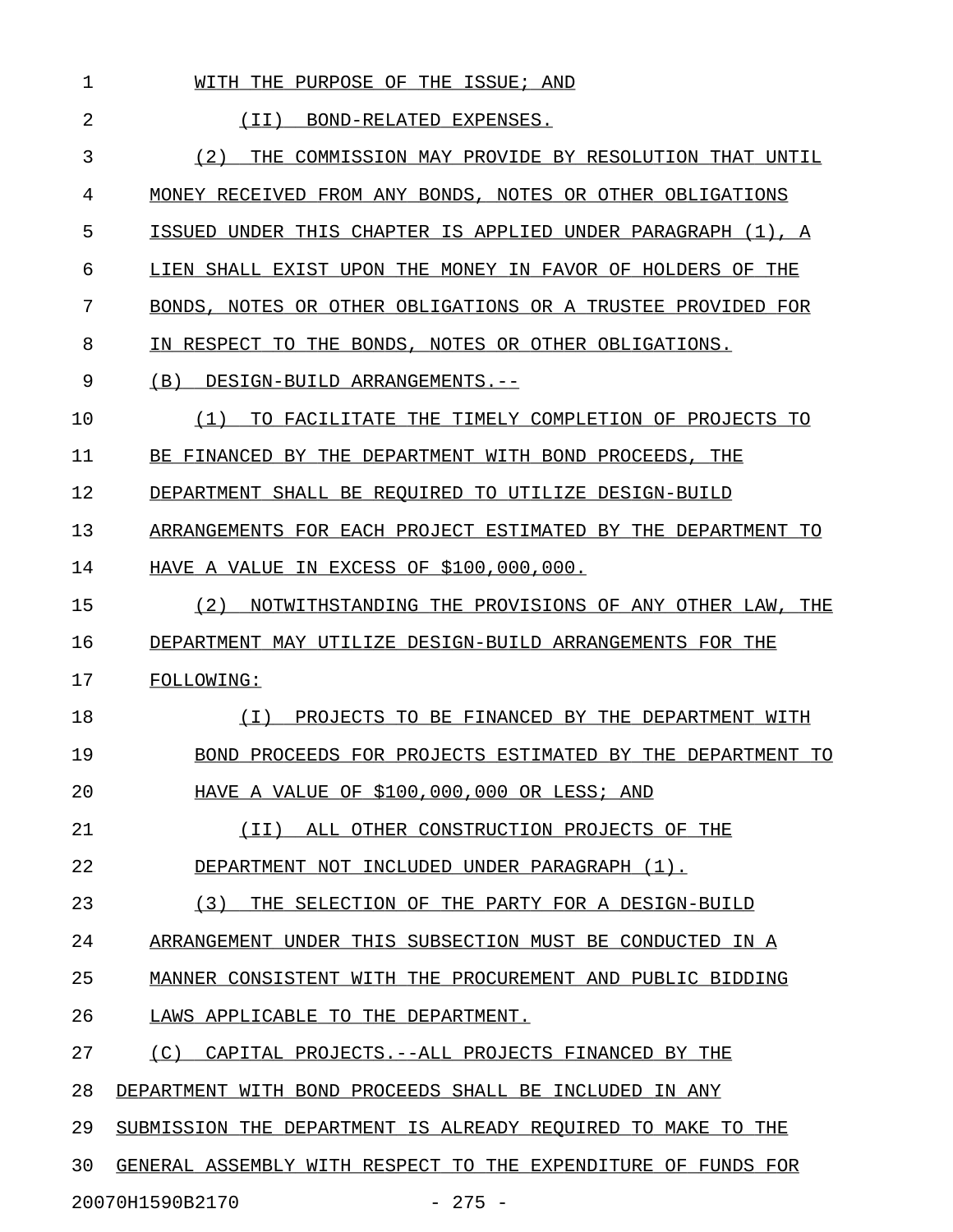1 HIGHWAY PROJECTS.

2 (D) INVESTMENT. --PENDING THE APPLICATION OF PROCEEDS TO 3 COSTS OF THE DEPARTMENT AND BOND-RELATED EXPENSES, THE 4 COMMISSION MAY INVEST THE FUNDS IN PERMITTED INVESTMENTS AS 5 DEFINED UNDER ANY TRUST INDENTURE IF THE INVESTMENT IS NOT 6 INCONSISTENT WITH EXISTING FIDUCIARY OBLIGATIONS OF THE 7 COMMISSION. 8 § 9511.6. TRUST INDENTURE, PROTECTION OF HOLDERS OF OBLIGATIONS 9 AND DEPOSITORIES. 10 (A) INDENTURE.--IN THE DISCRETION OF THE COMMISSION, A BOND, 11 NOTE OR OTHER OBLIGATION MAY BE SECURED BY A TRUST INDENTURE BY 12 AND BETWEEN THE COMMISSION AND A CORPORATE TRUSTEE, WHICH MAY BE 13 ANY TRUST COMPANY OR BANK HAVING THE POWERS OF A TRUST COMPANY, 14 WITHIN OR WITHOUT THIS COMMONWEALTH. 15 (B) PLEDGE OR ASSIGNMENT. -- A TRUST INDENTURE UNDER 16 SUBSECTION (A) MAY PLEDGE OR ASSIGN THE PLEDGED REVENUES, BUT 17 SHALL NOT CONVEY OR MORTGAGE THE TURNPIKE OR ANY PART OF THE 18 TURNPIKE. 19 (C) RIGHTS AND REMEDIES.--THE RESOLUTION PROVIDING FOR THE 20 ISSUANCE OF THE BOND, NOTE OR OTHER OBLIGATION OF THE TRUST 21 INDENTURE MAY CONTAIN PROVISIONS FOR PROTECTING AND ENFORCING 22 THE RIGHTS AND REMEDIES OF THE BONDHOLDERS OR HOLDERS OF NOTES 23 OR OTHER OBLIGATIONS AS MAY BE REASONABLE AND PROPER AND NOT IN 24 VIOLATION OF LAW. 25 (D) DEPOSITORY.--IT SHALL BE LAWFUL FOR ANY BANK OR TRUST 26 COMPANY INCORPORATED UNDER THE LAWS OF THIS COMMONWEALTH TO ACT 27 AS DEPOSITORY OF THE PROCEEDS OF THE BOND, NOTE OR OTHER 28 OBLIGATION OR REVENUE, TO FURNISH INDEMNITY BONDS OR TO PLEDGE 29 SECURITIES AS MAY BE REQUIRED BY THE COMMISSION. 30 (E) INDENTURE.--THE TRUST INDENTURE MAY SET FORTH THE RIGHTS

20070H1590B2170 - 276 -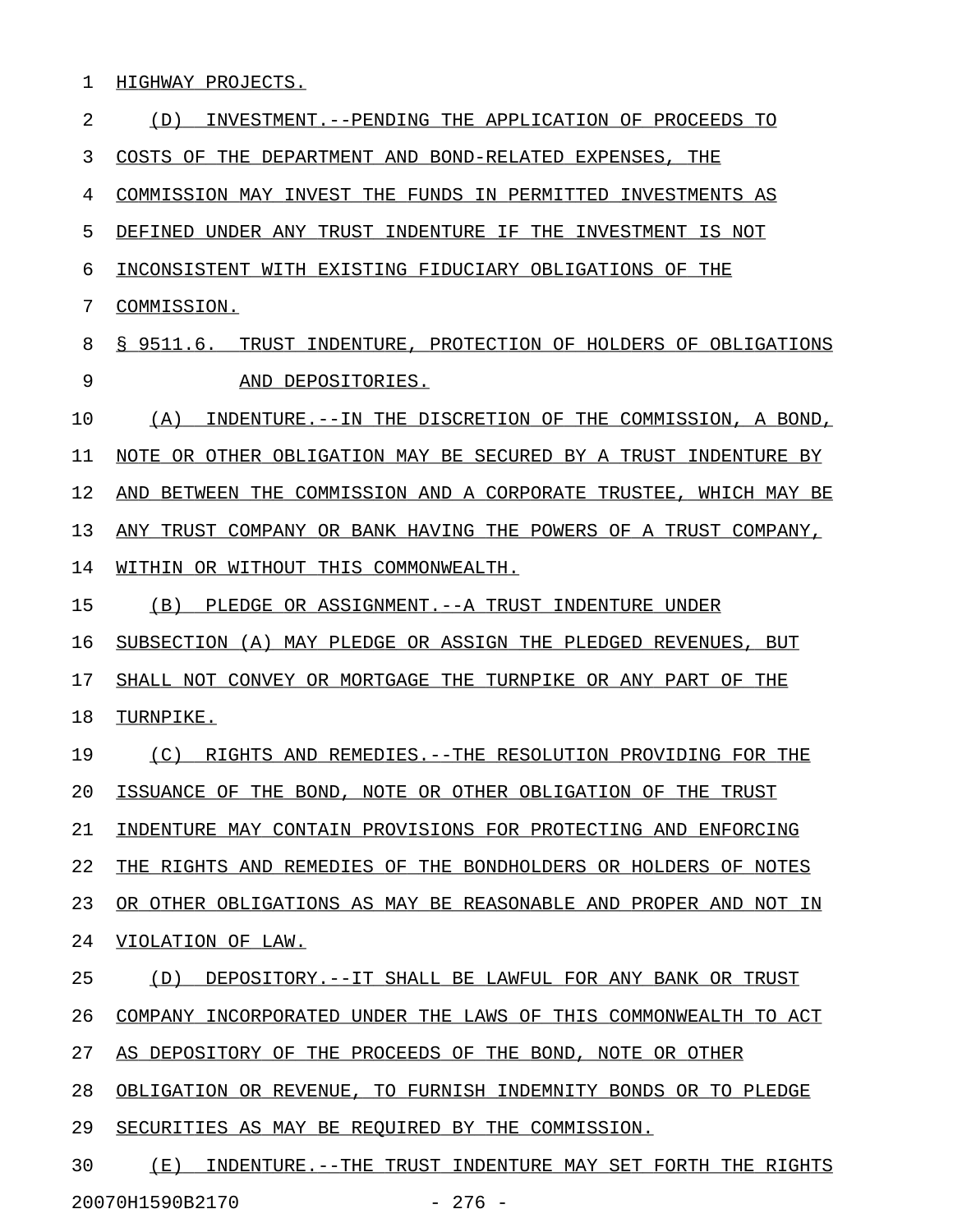1 AND REMEDIES OF THE BONDHOLDERS OR HOLDERS OF NOTES OR OTHER 2 OBLIGATIONS AND OF THE TRUSTEE AND MAY RESTRICT THE INDIVIDUAL 3 RIGHT OF ACTION OF BONDHOLDERS OR HOLDERS OF NOTES OR OTHER 4 OBLIGATIONS AS IS CUSTOMARY IN TRUST INDENTURES SECURING BONDS, 5 DEBENTURES OF CORPORATIONS, NOTES OR OTHER OBLIGATIONS. THE 6 TRUST INDENTURE MAY CONTAIN OTHER PROVISIONS AS THE COMMISSION 7 MAY DEEM REASONABLE AND PROPER FOR THE SECURITY OF BONDHOLDERS 8 OR HOLDERS OF NOTES OR OTHER OBLIGATIONS. 9 § 9511.7. EXEMPTION FROM COMMONWEALTH TAXATION. 10 THE EFFECTUATION OF THE PURPOSES OF THIS CHAPTER IS FOR THE 11 BENEFIT OF THE CITIZENS OF THIS COMMONWEALTH AND FOR THE 12 IMPROVEMENT OF THEIR COMMERCE AND PROSPERITY. SINCE THE 13 COMMISSION WILL BE PERFORMING ESSENTIAL GOVERNMENT FUNCTIONS IN 14 EFFECTUATING THESE PURPOSES, THE COMMISSION SHALL NOT BE 15 REQUIRED TO PAY ANY TAX OR ASSESSMENT ON ANY PROPERTY ACQUIRED 16 OR USED BY IT FOR THE PURPOSES PROVIDED UNDER THIS CHAPTER. A 17 BOND, NOTE OR OTHER OBLIGATION ISSUED BY THE COMMISSION, ITS 18 TRANSFER AND THE INCOME FROM ITS ISSUANCE AND TRANSFER, 19 INCLUDING ANY PROFITS MADE ON THE SALE OF THE BOND, NOTE OR 20 OTHER OBLIGATION, SHALL BE FREE FROM TAXATION WITHIN THE 21 COMMONWEALTH. 22 § 9511.8. COSTS RELATED TO FEDERAL INCOME TAX MATTERS. 23 TAX MATTER COSTS INCURRED BY THE COMMISSION IN CONNECTION 24 WITH ANY PROCEEDING OF OR FILING WITH THE INTERNAL REVENUE 25 SERVICE CONCERNING THE USE OF PROCEEDS OF BONDS ISSUED UNDER 26 THIS CHAPTER SHALL BE PAID OR REIMBURSED FROM AVAILABLE FUNDS IN 27 THE FUND. IT IS ANTICIPATED THAT THE INCOME RECEIVED BY THE 28 COMMISSION AS A RESULT OF THE SALE OF BONDS UNDER THIS CHAPTER 29 WILL BE FREE OF FEDERAL INCOME TAX. IF THE ACT OR FAILURE TO ACT 30 OF THE DEPARTMENT DIRECTLY RESULTS IN TAX LIABILITY TO THE

20070H1590B2170 - 277 -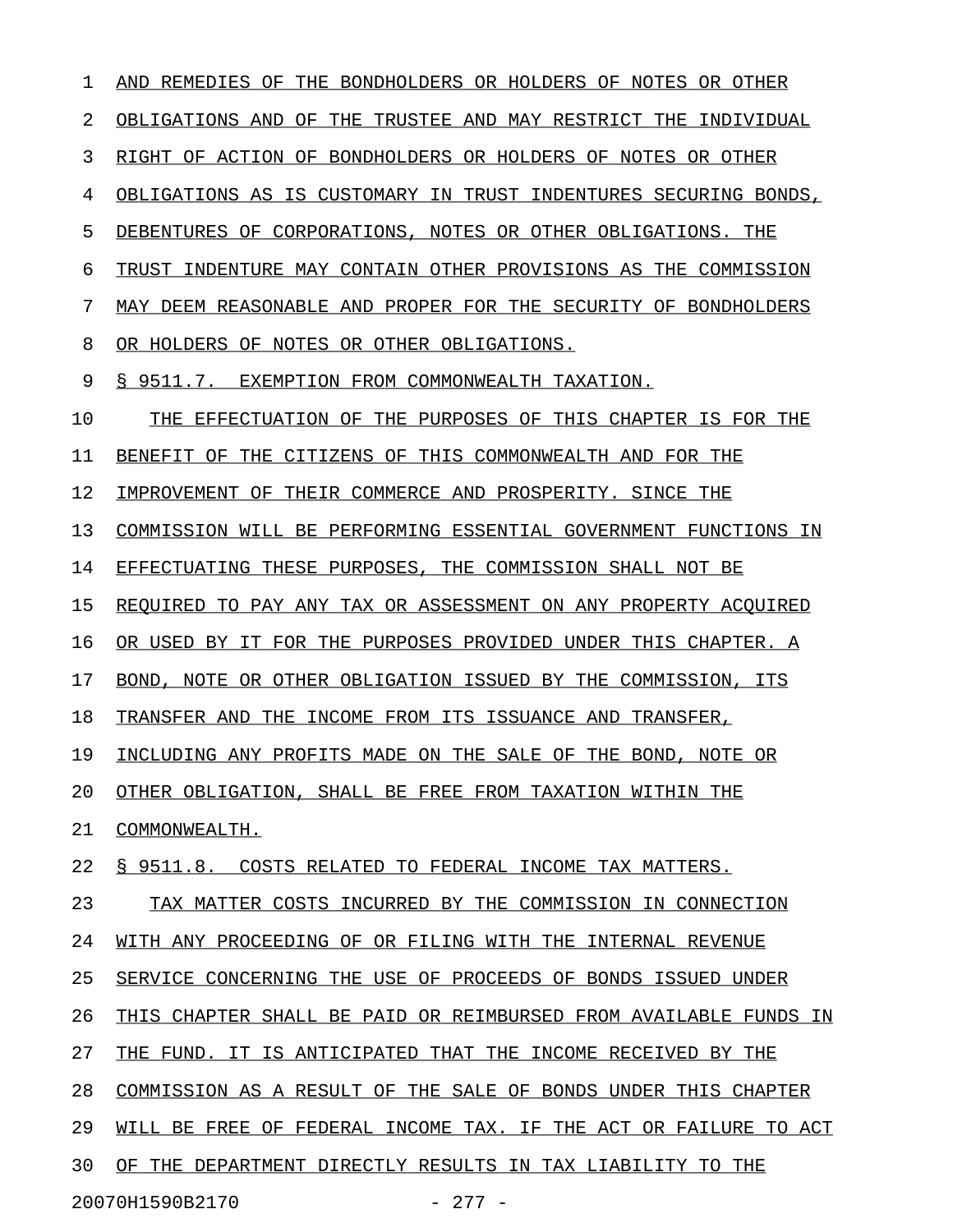| 1  | DEPARTMENT SHALL PAY TO THE COMMISSION,<br>COMMISSION,<br>THE<br>FROM |
|----|-----------------------------------------------------------------------|
| 2  | THE AMOUNT OF THE LIABILITY. TAX<br>AVAILABLE FUNDS IN THE FUND.      |
| 3  | MATTER COSTS SHALL INCLUDE ALL OF THE FOLLOWING:                      |
| 4  | (1)<br>FEES OF TAX COUNSEL OR ARBITRAGE REBATE CALCULATION            |
| 5  | PROVIDERS.                                                            |
| 6  | (2)<br>ARBITRAGE REBATE PAYMENTS TO THE EXTENT NOT PROPERLY           |
| 7  | PAYABLE FROM FUNDS HELD UNDER THE BOND INDENTURE.                     |
| 8  | (3)<br>SETTLEMENT PAYMENTS TO THE INTERNAL REVENUE SERVICE,           |
| 9  | EITHER IN RELATION TO AN EXAMINATION INITIATED BY THE                 |
| 10 | INTERNAL REVENUE SERVICE OR A CLOSING AGREEMENT REOUESTED BY          |
| 11 | THE COMMISSION.                                                       |
| 12 | (4)<br>PAYMENTS TO BONDHOLDERS AS A RESULT OF CLAIMS BASED            |
| 13 | THREATENED OR ACTUAL ASSESSMENTS OF TAX,<br>ON PENDING.<br>INTEREST   |
| 14 | OR PENALTIES BY THE<br>INTERNAL REVENUE SERVICE.                      |
| 15 | (5)<br>ANY OTHER COST REASONABLY RELATED TO A PROCEEDING BY           |
| 16 | OR FILING WITH THE<br>INTERNAL REVENUE SERVICE CONCERNING THE         |
| 17 | USE OF PROCEEDS OF<br>THE BONDS.                                      |
| 18 | \$9511.9.<br>SPECIAL REVENUE REFUNDING BONDS.                         |
| 19 | COMMISSION IS AUTHORIZED TO PROVIDE, BY RESOLUTION,<br>THE<br>FOR     |
| 20 | THE ISSUANCE OF SPECIAL REVENUE REFUNDING BONDS OF THE                |
| 21 | COMMISSION FOR THE PURPOSE OF REFUNDING ANY SPECIAL REVENUE           |
| 22 | BONDS, NOTES OR OTHER OBLIGATIONS ISSUED UNDER THE PROVISIONS OF      |
| 23 | THIS CHAPTER AND THEN OUTSTANDING. THE ISSUANCE OF THE SPECIAL        |
| 24 | REVENUE REFUNDING BONDS, THE MATURITIES AND OTHER DETAILS OF THE      |
| 25 | BONDS, THE RIGHTS OF THE HOLDERS OF THE BONDS AND THE DUTIES OF       |
| 26 | THE DEPARTMENT AND OF THE COMMISSION WITH RESPECT TO THE BONDS        |
| 27 | SHALL BE GOVERNED BY THE PROVISIONS OF THIS CHAPTER.                  |
| 28 | § 9511.10. REMEDIES OF TRUSTEES AND OF HOLDERS OF OBLIGATIONS.        |
| 29 | (A) GRANT OF RIGHTS. -- A HOLDER OF A BOND, NOTE OR OTHER             |
| 30 | OBLIGATION ISSUED UNDER THIS CHAPTER AND THE TRUSTEE UNDER THE        |
|    | 20070H1590B2170<br>$-278$ $-$                                         |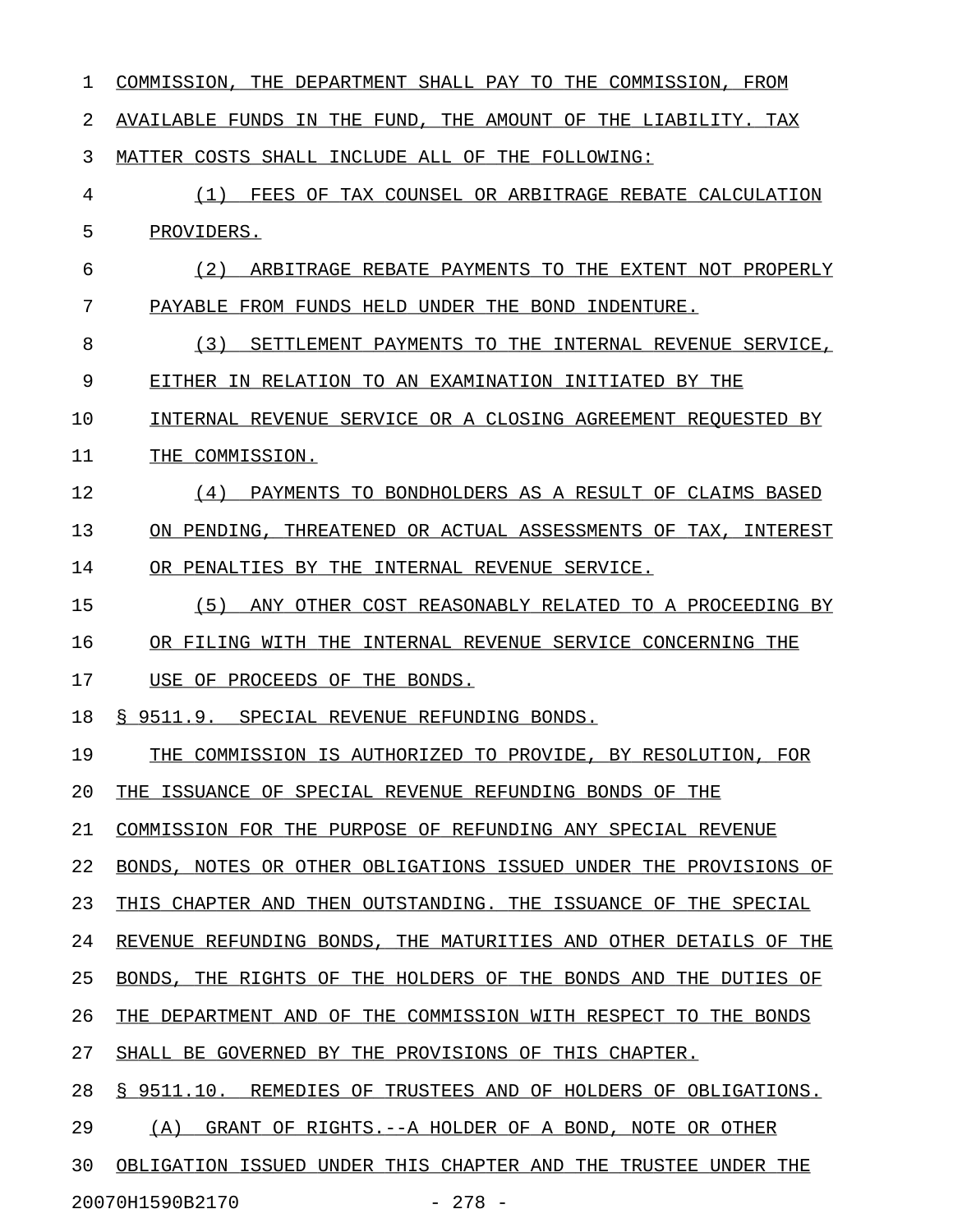| 1                           | INDENTURE MAY, EITHER AT LAW OR IN EQUITY, BY SUIT,<br>TRUST     |  |
|-----------------------------|------------------------------------------------------------------|--|
| 2                           | ACTION, MANDAMUS OR OTHER PROCEEDING, DO ALL OF THE FOLLOWING:   |  |
| 3                           | (1)<br>PROTECT AND ENFORCE ANY RIGHT GRANTED UNDER THIS          |  |
| 4                           | CHAPTER OR UNDER THE RESOLUTION OR TRUST INDENTURE.              |  |
| 5                           | (2)<br>ENFORCE AND COMPEL PERFORMANCE OF ALL DUTIES              |  |
| 6                           | REQUIRED UNDER THIS CHAPTER OR BY RESOLUTION OR TRUST            |  |
| 7                           | INDENTURE TO BE PERFORMED BY THE COMMISSION OR ANY OFFICER OF    |  |
| 8                           | ITS OFFICERS, INCLUDING THE COLLECTION OF THE PLEDGED            |  |
| 9                           | RESERVES.                                                        |  |
| 10                          | (B)<br>EXCEPTION.--RIGHTS GIVEN UNDER THIS CHAPTER MAY BE        |  |
| 11                          | RESTRICTED BY RESOLUTION PASSED BEFORE THE ISSUANCE OF THE       |  |
| 12                          | NOTES OR OTHER OBLIGATIONS, OR BY THE TRUST INDENTURE.<br>BONDS, |  |
| 13                          | \$9511.11.<br>PLEDGED REVENUES.                                  |  |
| 14                          | (A)<br>ANNUAL DEBT SERVICE PAYMENTS.--UPON RECEIPT BY THE        |  |
| 15                          | DEPARTMENT OF THE ANNUAL DEBT SERVICE PAYMENTS, THE DEPARTMENT   |  |
| 16                          | SHALL PAY THEM TO THE TRUSTEE FOR THE HOLDERS OF THE BONDS       |  |
| 17                          | ISSUED UNDER SECTION 9511.2 (RELATING TO SPECIAL REVENUE BONDS). |  |
| 18                          | (B)<br>PAYMENT DEFAULT.--                                        |  |
| 19                          | (1)<br>THE DEPARTMENT SHALL NOTIFY THE STATE TREASURER IF        |  |
| 20                          | THE DEPARTMENT RECEIVES A NOTICE FROM THE TRUSTEE WHICH:         |  |
| 21                          | ( I )<br>INDICATES THAT A DEFAULT IN THE PAYMENT OF              |  |
| 22                          | REGULARLY SCHEDULED DEBT SERVICE ON THE BONDS HAS                |  |
| 23                          | OCCURRED; AND                                                    |  |
| 24                          | (II)<br>INDICATES THE AMOUNT REOUIRED TO REMEDY THE              |  |
| 25                          | DEFAULT.                                                         |  |
| 26                          | (2)<br>UPON NOTICE UNDER PARAGRAPH (1), THE STATE TREASURER      |  |
| 27                          | SHALL DO ALL OF THE FOLLOWING:                                   |  |
| 28                          | NOTWITHSTANDING SECTION 9010 (RELATING TO<br>( I )               |  |
| 29                          | DISPOSITION AND USE OF TAX), TRANSFER TO THE TRUSTEE FROM        |  |
| 30                          | FUNDS IN THE MOTOR LICENSE FUND AS A RESULT OF THE               |  |
| 20070H1590B2170<br>$-279 -$ |                                                                  |  |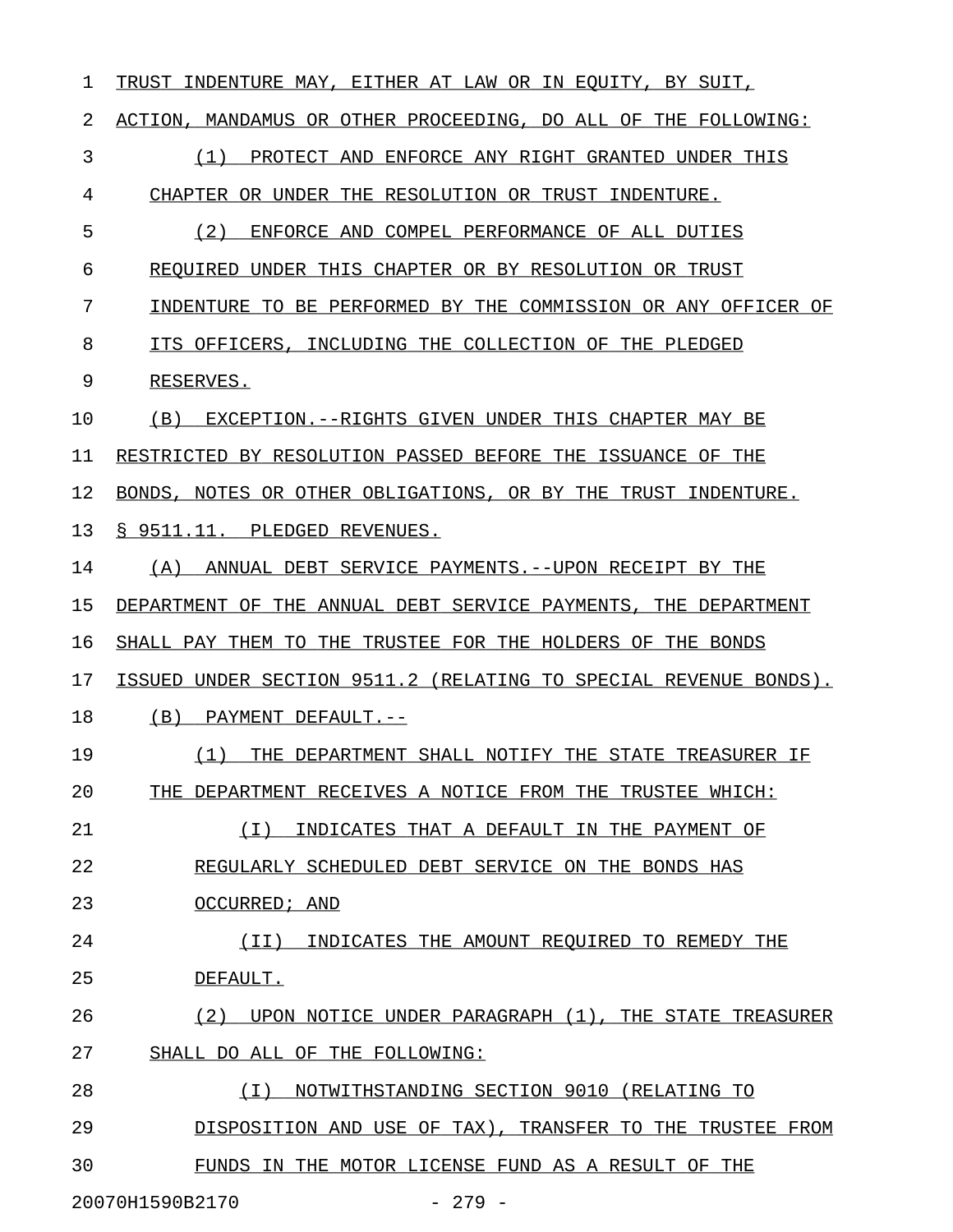1 IMPOSITION OF THE TAX UNDER SECTION 9004(A) (RELATING TO 2 **IMPOSITION OF TAX, EXEMPTIONS AND DEDUCTIONS) THE AMOUNT** 3 NECESSARY TO REMEDY THE DEFAULT UNDER PARAGRAPH  $(1)(1)$ . 4  $(II)$  IF FUNDS IN THE MOTOR LICENSE FUND AS A RESULT 5 OF THE IMPOSITION OF THE TAX UNDER SECTION 9004(A) ARE 6 NOT SUFFICIENT TO REMEDY THE DEFAULT UNDER PARAGRAPH 7 (1)(II) AND NOTWITHSTANDING SECTION 9511 (RELATING TO \_\_\_\_\_\_\_\_\_\_\_\_\_\_\_\_\_\_\_\_\_\_\_\_\_\_\_\_\_\_\_\_\_\_\_\_\_\_\_\_\_\_\_\_\_\_\_\_\_\_\_\_\_ 8 ALLOCATION OF PROCEEDS), TRANSFER TO THE TRUSTEE FROM 9 FUNDS IN THE MOTOR LICENSE FUND AS A RESULT OF THE 10 **IMPOSITION OF THE TAX UNDER 9502(A)(1), (2)(I), (II),** 11 (III) AND (IV) AND (3)(II) (RELATING TO IMPOSITION OF 12 TAX), AN AMOUNT NECESSARY, WHEN COMBINED WITH ANY FUNDS 13 TRANSFERRED UNDER SUBPARAGRAPH (I), TO REMEDY THE 14 DEFAULT. 15  $(III)$  IF FUNDS IN THE MOTOR LICENSE FUND AS A RESULT OF 16 THE IMPOSITION OF THE TAX UNDER SECTION 9004(A) AND 17 SECTION  $9502(A)(1)$ ,  $(2)(I)$ ,  $(II)$ ,  $(III)$  AND  $(IV)$  AND 18 (3)(II) ARE NOT SUFFICIENT TO REMEDY THE DEFAULT UNDER 19 PARAGRAPH (1)(II) AND NOTWITHSTANDING THE PROVISIONS OF 20 SECTION 20 OF ACT 3, TRANSFER TO THE TRUSTEE FROM FUNDS 21 IN THE MOTOR LICENSE FUND AS A RESULT OF THE 22 APPROPRIATION TO THE COMMISSION UNDER SECTION 20 OF ACT 23 3, AN AMOUNT NECESSARY, WHEN COMBINED WITH FUNDS 24 TRANSFERRED UNDER SUBPARAGRAPHS (I) AND (II), TO REMEDY 25 THE DEFAULT. 26 (C) COMMONWEALTH PLEDGE.--THIS SUBSECTION SHALL OPERATE AS A 27 PLEDGE BY THE COMMONWEALTH TO AN INDIVIDUAL OR ENTITY THAT 28 ACOUIRES A BOND ISSUED BY THE COMMISSION UNDER SECTION 9511.2: 29 (1) TO SECURE THE PORTION OF THE MONEY DESCRIBED UNDER 30 THIS SECTION AND DISTRIBUTED UNDER THIS SECTION; AND

20070H1590B2170 - 280 -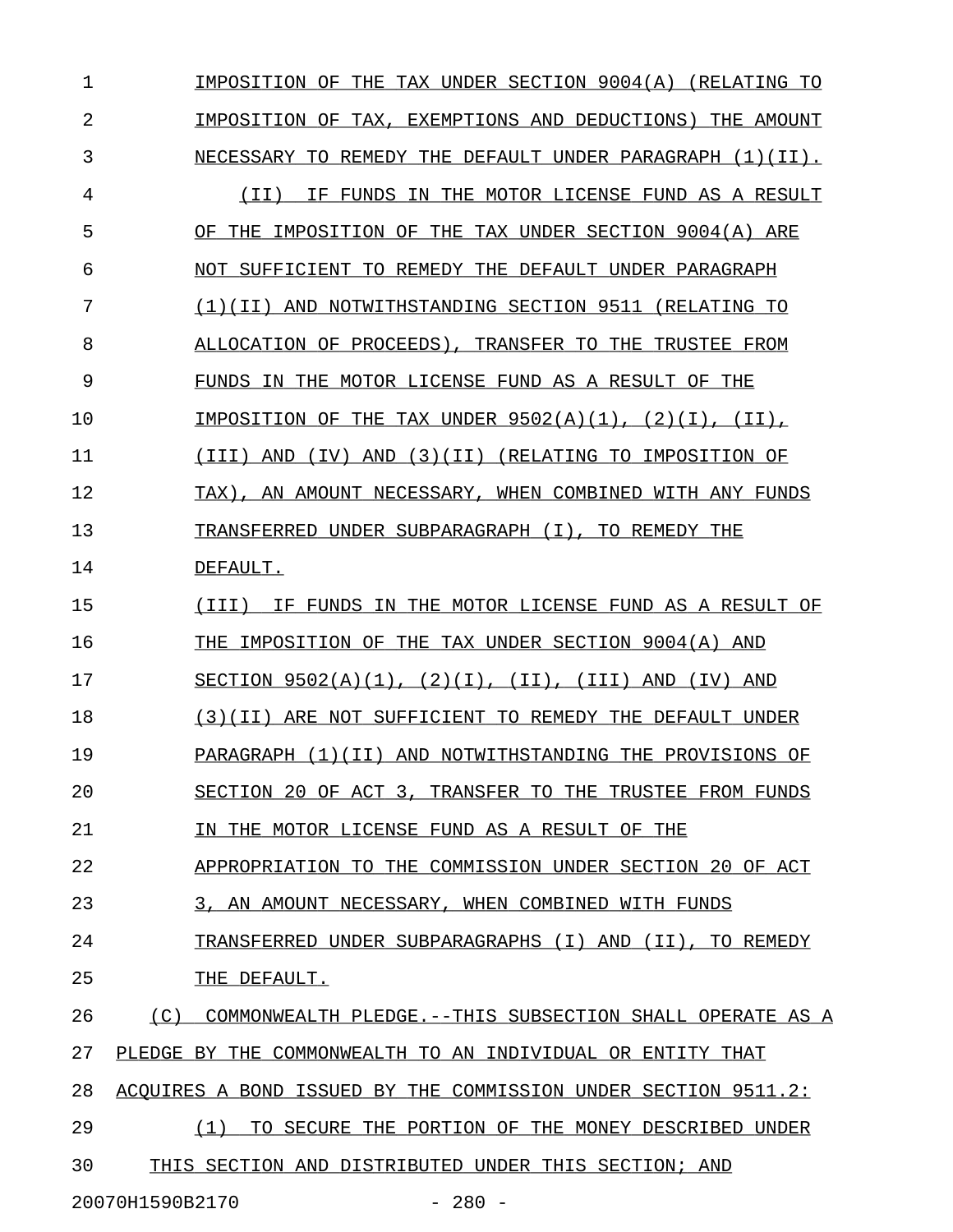1 (2) TO NOT LIMIT OR ALTER THE RIGHTS VESTED IN THE \_\_\_\_\_\_\_\_\_\_\_\_\_\_\_\_\_\_\_\_\_\_\_\_\_\_\_\_\_\_\_\_\_\_\_\_\_\_\_\_\_\_\_\_\_\_\_\_\_\_\_ 2 COMMISSION OR THE TRUSTEE FOR THE BONDS TO THE APPROPRIATION 3 AND DISTRIBUTION OF MONEY SET FORTH UNDER THIS SECTION. 4 § 9511.12. LIMIT ON TRANSFERS FROM THE MOTOR LICENSE FUND. 5 IF IN ANY MONTH THE STATE TREASURER RECEIVES A NOTICE FROM 6 THE COMMISSION UNDER SECTION  $8915.3(4)$  (RELATING TO LEASE OF 7 INTERSTATE 80; RELATED AGREEMENTS) THAT MONEY IS REQUIRED TO BE 8 TRANSFERRED TO THE TRUSTEE TO SATISFY THE PROVISIONS OF THE 9 TRUST INDENTURE RELATING TO BONDS ISSUED UNDER SECTION 9511.2 10 (RELATING TO SPECIAL REVENUE BONDS), THE STATE TREASURER SHALL, 11 IN THAT MONTH, TRANSFER FROM THE MOTOR LICENSE FUND UNDER 12 SECTION 9511.11 (RELATING TO PLEDGED REVENUES), AN AGGREGATE 13 AMOUNT, NOT TO EXCEED \$\_\_\_\_\_\_\_\_\_\_\_, EQUAL TO THE AMOUNT REQUIRED \_\_\_\_\_\_\_\_\_\_\_\_\_\_\_\_\_\_\_\_\_\_\_\_\_\_\_\_\_\_\_\_\_\_\_\_\_\_\_\_\_\_\_\_\_\_\_\_\_\_\_\_\_\_\_\_\_\_\_\_\_\_\_\_ 14 TO BE TRANSFERRED TO THE COMMISSION PURSUANT TO THE NOTICE. 15 § 9511.13. SUPPLEMENT TO OTHER LAWS AND LIBERAL CONSTRUCTION. 16 THIS CHAPTER SHALL BE REGARDED AS SUPPLEMENTAL AND ADDITIONAL 17 TO POWERS CONFERRED BY OTHER STATUTES AND SHALL NOT BE REGARDED 18 AS IN DEROGATION OF ANY POWERS EXISTING ON THE EFFECTIVE DATE OF 19 THIS SECTION. THE PROVISIONS OF THIS CHAPTER, BEING NECESSARY 20 FOR THE WELFARE OF THE COMMONWEALTH AND ITS CITIZENS, SHALL BE 21 LIBERALLY CONSTRUED TO EFFECT THE PURPOSES OF THIS CHAPTER. 22 SECTION 13. (A) FINANCIAL ASSISTANCE MADE BY THE DEPARTMENT 23 OF TRANSPORTATION UNDER 74 PA.C.S. CH. 13 PRIOR TO THE EFFECTIVE 24 DATE OF THIS SECTION MAY CONTINUE TO BE USED BY RECIPIENTS FOR 25 OPERATING OR CAPITAL EXPENSES UPON THE SAME TERMS AND CONDITIONS 26 AS ARE CONTAINED IN THE NOTICE OF GRANT AWARD OR GRANT AGREEMENT 27 EXECUTED IN CONNECTION WITH THE AWARD, IF THE FUNDS ARE EXPENDED 28 WITHIN FIVE YEARS FOLLOWING THE EFFECTIVE DATE OF THIS SECTION. 29 (B) THE DEPARTMENT OF TRANSPORTATION MAY CONTINUE TO USE ALL 30 FUNDS APPROPRIATED OR OTHERWISE MADE AVAILABLE TO IT FOR PUBLIC 20070H1590B2170 - 281 -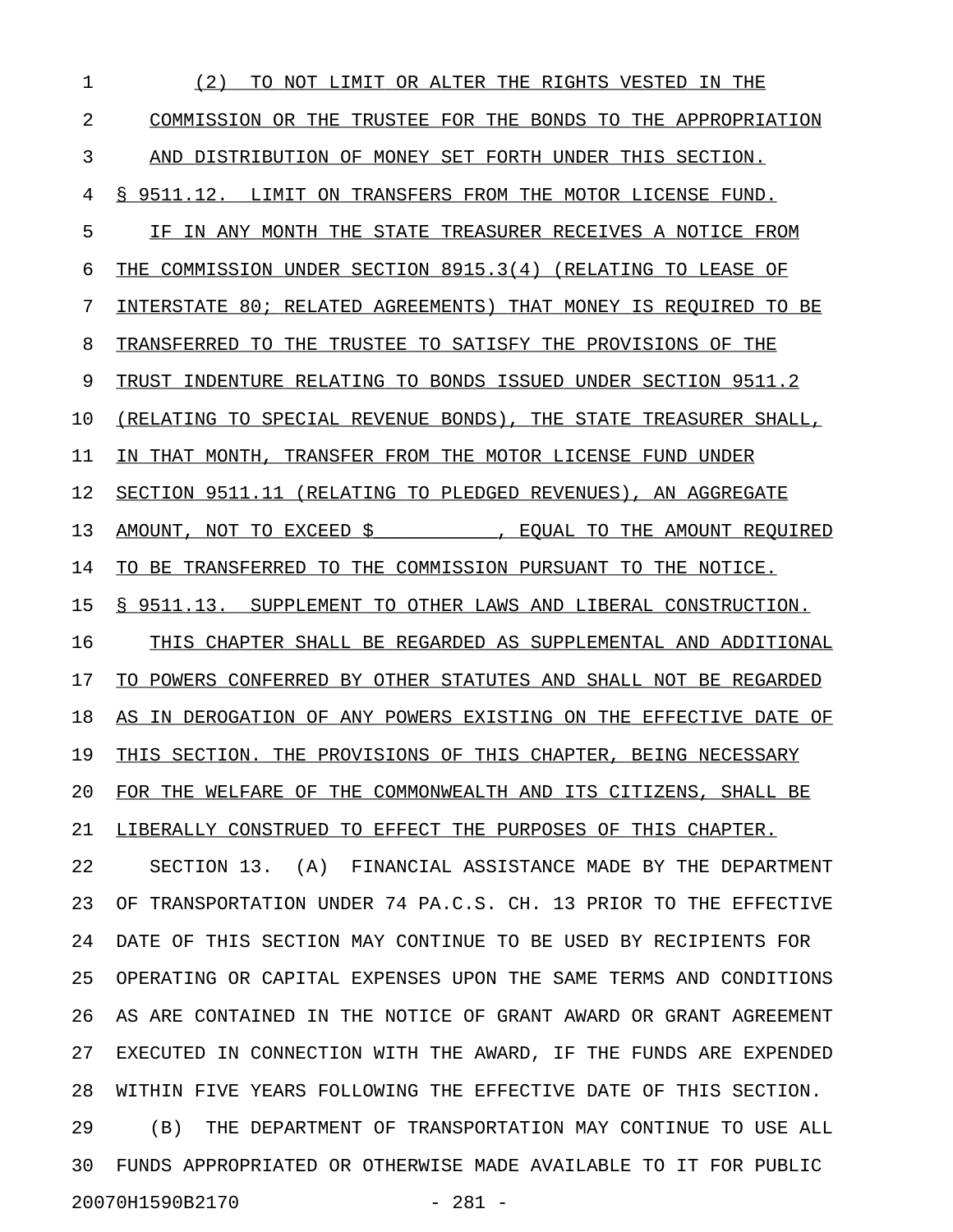1 TRANSPORTATION PURPOSES PRIOR TO THE EFFECTIVE DATE OF THIS 2 SECTION IN ACCORDANCE WITH THE LAWS UNDER WHICH THE FUNDS WERE 3 MADE AVAILABLE.

4 SECTION 13.1. THE REPEAL OF 74 PA.C.S. CH. 13 IS SUBJECT TO 5 THE FOLLOWING:

6 (1) NOTWITHSTANDING THE REPEAL:

7 (I) THE FUND SHALL CONTINUE TO RECEIVE TAX REVENUE 8 THE FUND WAS ENTITLED TO RECEIVE ON JUNE 30, 2007.

9 (II) TRANSIT ENTITIES THAT HAVE OUTSTANDING 10 OBLIGATIONS SHALL CONTINUE TO RECEIVE MONEY FROM THE FUND 11 CALCULATED AND PAID IN THE SAME MANNER AS WAS PROVIDED ON 12 JUNE 30, 2007.

13 (III) TRANSIT ENTITIES THAT DO NOT HAVE OUTSTANDING 14 OBLIGATIONS SHALL NOT BE ENTITLED TO RECEIVE ADDITIONAL 15 MONEY FROM THE FUND AFTER JUNE 30, 2007.

16 (IV) NO TRANSIT ENTITY SHALL BE ENTITLED TO PLEDGE 17 THE MONEY FROM THE FUND TO SECURE ADDITIONAL OBLIGATIONS 18 ISSUED AFTER JUNE 30, 2007.

19 (V) MONEY REMAINING IN THE FUND AFTER PAYMENTS UNDER 20 SUBPARAGRAPH (II) SHALL BE TRANSFERRED MONTHLY TO THE 21 PUBLIC TRANSPORTATION TRUST FUND ESTABLISHED UNDER 74 22 PA.C.S. § 1506.

23 (VI) PAYMENTS TO TRANSIT ENTITIES UNDER 75 PA.C.S. 24 CH. 15 SHALL BE CALCULATED AND PAID BY THE DEPARTMENT SO 25 AS TO DEDUCT FROM THE PAYMENTS AMOUNTS RECEIVED BY THE 26 TRANSIT ENTITY FROM THE FUND UNDER SUBPARAGRAPH (II).

27 (2) AS USED IN THIS SECTION, THE FOLLOWING WORDS AND 28 PHRASES SHALL HAVE THE MEANINGS GIVEN TO THEM IN THIS 29 SUBSECTION:

30 "DEPARTMENT." THE DEPARTMENT OF TRANSPORTATION OF THE 20070H1590B2170 - 282 -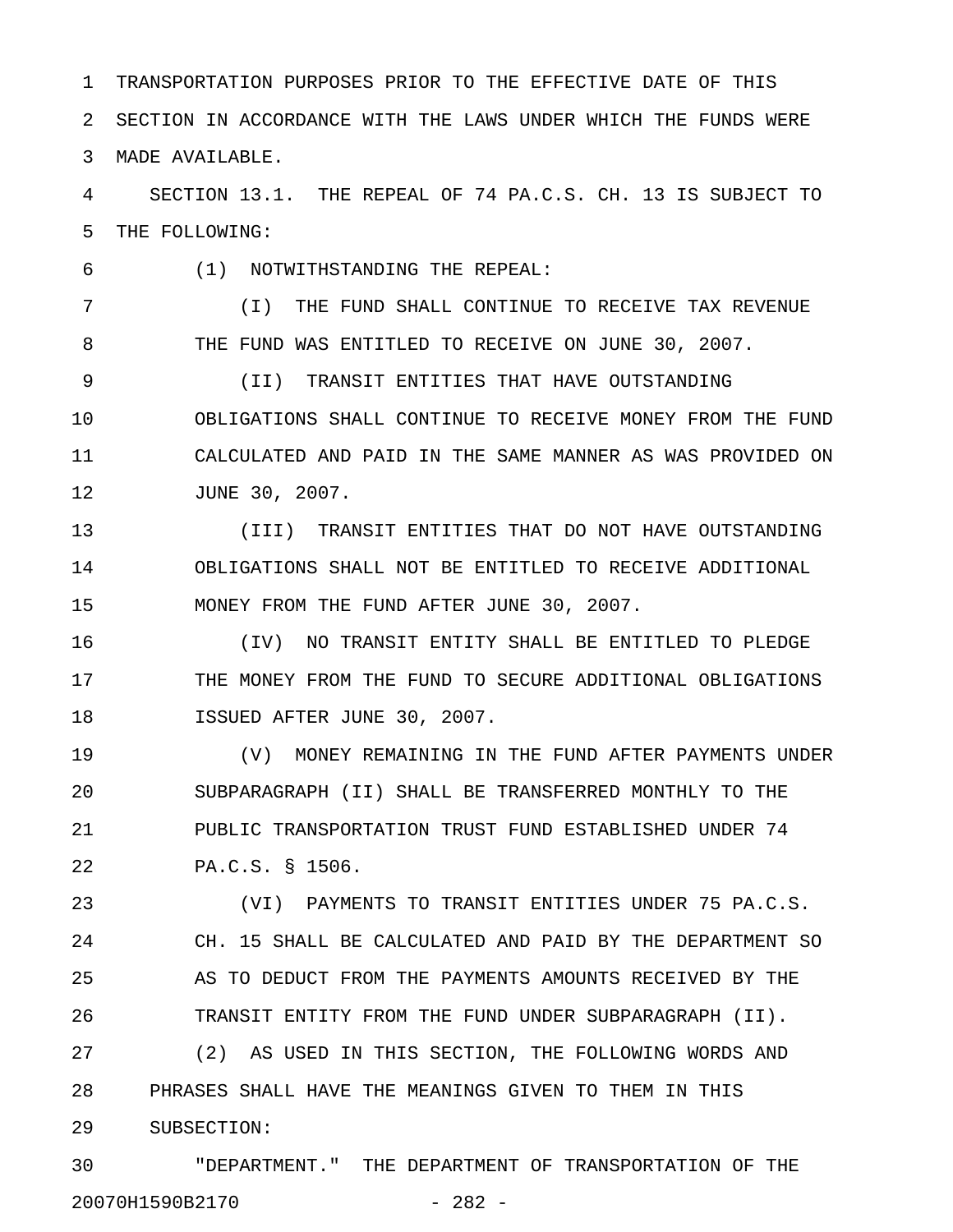1 COMMONWEALTH.

2 "FUND." THE PUBLIC TRANSPORTATION ASSISTANCE FUND. 3 "OUTSTANDING OBLIGATIONS." ANY BONDS, NOTES, BOND 4 ANTICIPATION NOTES, REFUNDING NOTES AND BONDS, INTERIM 5 CERTIFICATES, DEBENTURES AND OTHER EVIDENCES OF INDEBTEDNESS 6 OR OBLIGATIONS OF A TRANSIT ENTITY WITH RESPECT TO WHICH 7 REVENUES FROM THE FUND HAVE BEEN PLEDGED PRIOR TO JUNE 30, 8 2007.

9 "TRANSIT ENTITY." ANY CLASS OF TRANSIT ENTITY, AS 10 DEFINED IN FORMER SECTION 1301 OF TITLE 74.

11 SECTION 14. THE FOLLOWING SHALL APPLY:

12 (1) THE GENERAL ASSEMBLY DECLARES THAT THE REPEAL UNDER 13 PARAGRAPH (2) IS NECESSARY TO EFFECTUATE THE ADDITION OF 74 14 PA.C.S. CH. 81.

15 (2) THE ACT OF SEPTEMBER 30, 1985 (P.L.240, NO.61), 16 KNOWN AS THE TURNPIKE ORGANIZATION, EXTENSION AND TOLL ROAD 17 CONVERSION ACT IS REPEALED.

18 (3) SECTION 207.1(C)(2) OF THE ACT OF APRIL 9, 1929 19 (P.L.177, NO.175), KNOWN AS THE ADMINISTRATIVE CODE OF 1929, 20 IS REPEALED INSOFAR AS IT IS INCONSISTENT WITH THE ADDITION 21 OF 74 PA.C.S. § 8105.

22 (4) ALL OTHER ACTS AND PARTS OF ACTS ARE REPEALED 23 INSOFAR AS THEY ARE INCONSISTENT WITH THIS ACT.

24 SECTION 15. THE ADDITION OF 74 PA.C.S. CH. 81 IS A 25 CONTINUATION OF THE ACT OF SEPTEMBER 30, 1985 (P.L.240, NO.61), 26 KNOWN AS THE TURNPIKE ORGANIZATION, EXTENSION AND TOLL ROAD 27 CONVERSION ACT. THE FOLLOWING SHALL APPLY:

28 (1) EXCEPT AS OTHERWISE PROVIDED UNDER 74 PA.C.S. CH. 29 81, ALL ACTIVITIES INITIATED UNDER THE TURNPIKE ORGANIZATION, 30 EXTENSION AND TOLL ROAD CONVERSION ACT SHALL CONTINUE AND 20070H1590B2170 - 283 -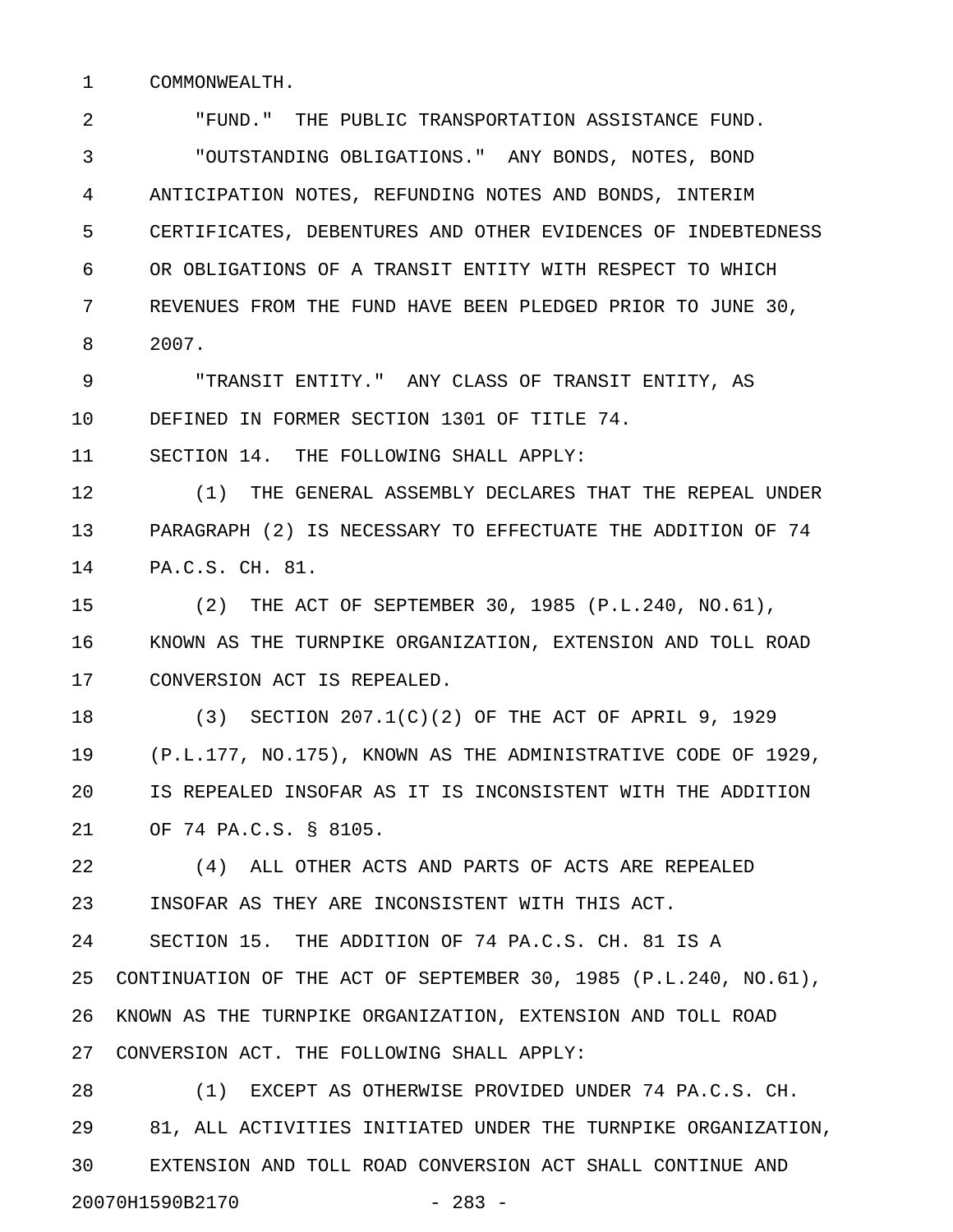1 REMAIN IN FULL FORCE AND EFFECT AND MAY BE COMPLETED UNDER 74 2 PA.C.S. CH. 81. ORDERS, REGULATIONS, RULES AND DECISIONS 3 WHICH WERE MADE UNDER THE TURNPIKE ORGANIZATION, EXTENSION 4 AND TOLL ROAD CONVERSION ACT AND WHICH ARE IN EFFECT ON THE 5 EFFECTIVE DATE OF SECTION 14(2) OF THIS ACT SHALL REMAIN IN 6 FULL FORCE AND EFFECT UNTIL REVOKED, VACATED OR MODIFIED 7 UNDER 74 PA.C.S. CH. 81. CONTRACTS, OBLIGATIONS AND 8 COLLECTIVE BARGAINING AGREEMENTS ENTERED INTO UNDER THE 9 TURNPIKE ORGANIZATION, EXTENSION AND TOLL ROAD CONVERSION ACT 10 ARE NOT AFFECTED NOR IMPAIRED BY THE REPEAL OF THE TURNPIKE 11 ORGANIZATION, EXTENSION AND TOLL ROAD CONVERSION ACT.

12 (2) EXCEPT AS SET FORTH IN PARAGRAPH (3), ANY DIFFERENCE 13 IN LANGUAGE BETWEEN 74 PA.C.S. CH. 81 AND THE TURNPIKE 14 ORGANIZATION, EXTENSION AND TOLL ROAD CONVERSION ACT IS 15 INTENDED ONLY TO CONFORM TO THE STYLE OF THE PENNSYLVANIA 16 CONSOLIDATED STATUTES AND IS NOT INTENDED TO CHANGE OR AFFECT 17 THE LEGISLATIVE INTENT, JUDICIAL CONSTRUCTION OR 18 ADMINISTRATION AND IMPLEMENTATION OF THE TURNPIKE 19 ORGANIZATION, EXTENSION AND TOLL ROAD CONVERSION ACT. 20 (3) PARAGRAPH (2) SHALL NOT APPLY TO ANY OF THE

21 FOLLOWING:

22 (I) IN SECTION 8102:

23 (A) PARAGRAPHS (1) AND (6) OF THE DEFINITION OF 24 "COST OF THE TURNPIKES."

25 (B) PARAGRAPH (2) OF THE DEFINITION OF 26 "TURNPIKES."

27 (C) THE DEFINITIONS OF "AUDITOR GENERAL'S 28 CERTIFICATE," "COSTS OF THE DEPARTMENT," "GENERAL 29 RESERVE FUND SURPLUS," "PUBLIC PASSENGER 30 TRANSPORTATION," "RURAL STATE HIGHWAY SYSTEM,"

20070H1590B2170 - 284 -